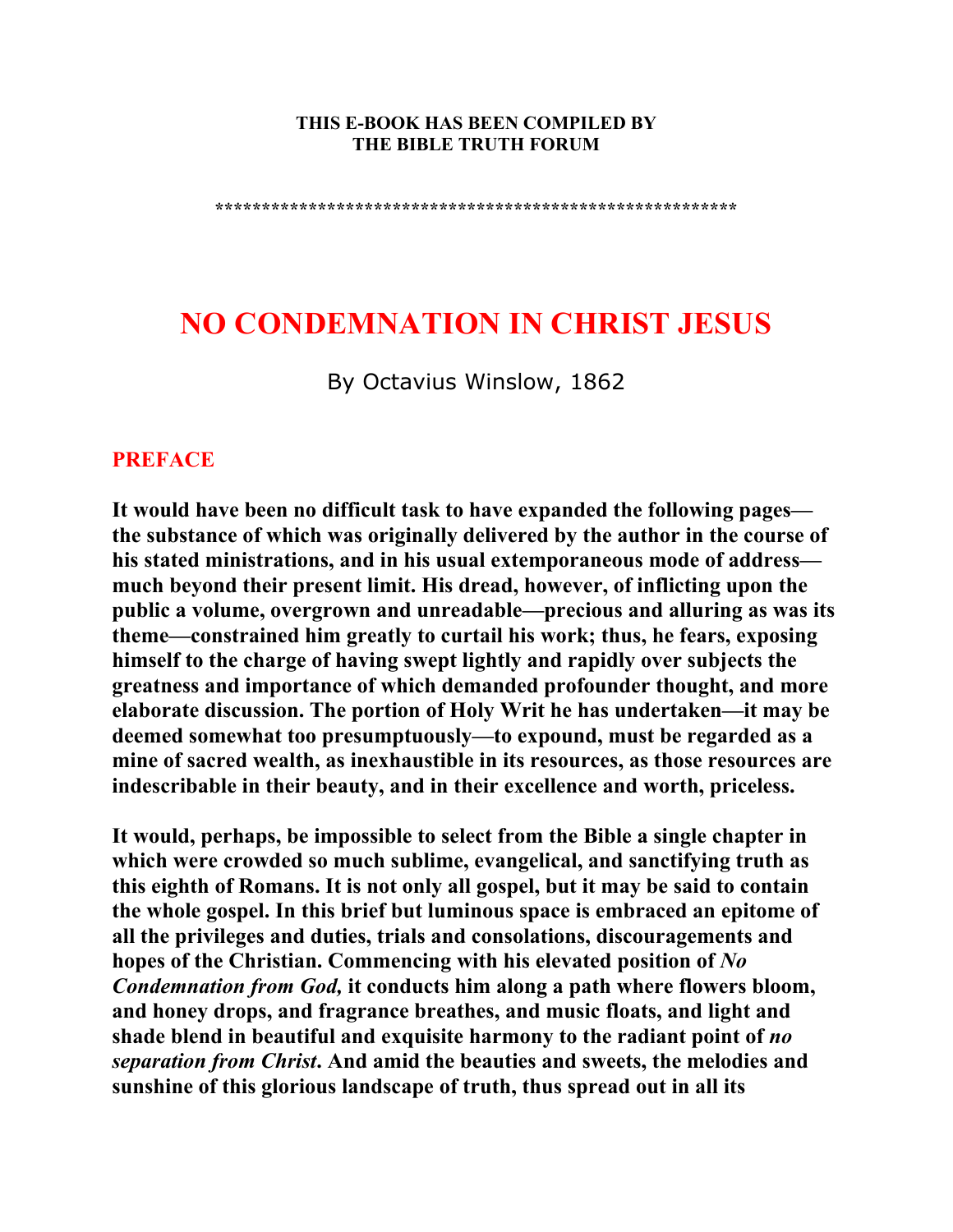**panoramic extent and magnificence before his eye, the believer in Jesus is invited to roam, to revel, and delight himself.** 

**May the Holy and Eternal Spirit impart to the reader, and, through his prayers, increasingly to the writer, the personal possession and heartsanctifying experience of the Divine treasures of this precious portion of God's Word. And, if this simple and imperfect outline may but supply a faint and glimmering light, guiding the reader to a more prayerful and thorough exploration of this mine of the "deep things of God," thus leading to the discovery of new and yet richer veins, the Author will not regret that the oil which fed the lamp has been drawn from his own exhausting, yet holy and delightful studies.** 

**And now to the Father, Son, and Holy Spirit, as unto the Triune Jehovah, be all honor and praise forever. Amen.** 

**Leamington, April, 1862.** 

### **CHAPTER 1.**

#### **No Condemnation.**

**"There is therefore now no condemnation to those who are in Christ Jesus, who walk not after the flesh, but after the Spirit." Romans 8:1.** 

**In these words the inspired Apostle supplies us with the key to the great and precious truths embodied in the chapter, upon the unfolding of which, as guided by the Holy Spirit, we propose to enter. They contain the leading proposition, which, thus distinctly enunciated, he proceeds with his usual vigor of mind, perspicuity of reasoning, and gentleness of spirit, clothing his thoughts with the most eloquent diction, to confirm and illustrate. He had been descanting, with much feeling and power, upon the painful and ceaseless conflict waging between the antagonist principles of the regenerate heart, illustrating it, as is evident from his use of the first person, by a reference to his own personal experience as a Christian. The question, mooted by some, whether Paul delineated a state preceding, or subsequent to, conversion, ought not, we think, to allow a moment's doubt. Since, from the fourteenth verse to the close of the chapter, he unfolds the operation of a law which only finds scope for its exercise in the soul of the renewed man, and with whose hidden and mysterious workings, the experience of the saints has in all ages**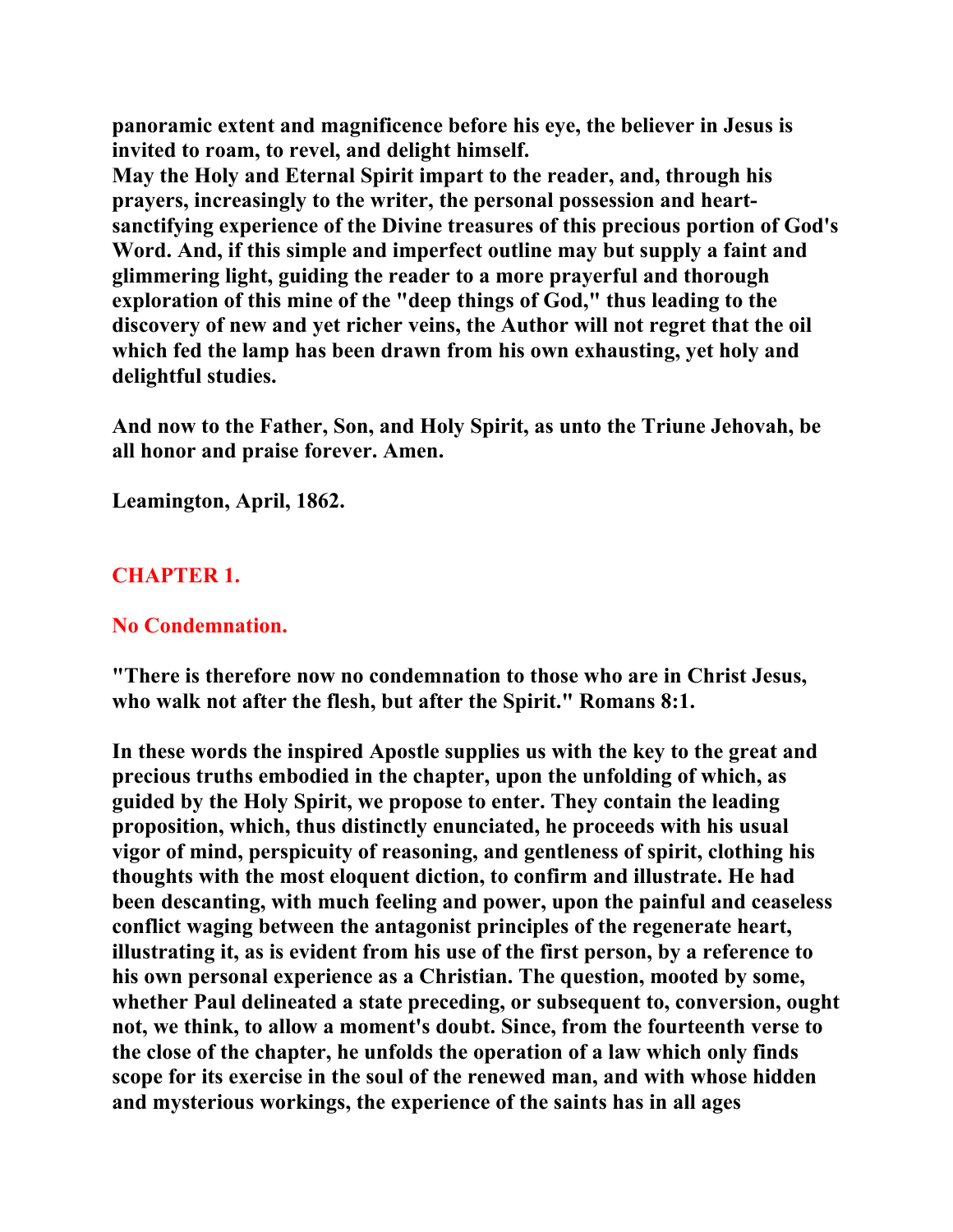**coincided. But if this argument still leaves the mind perplexed, the opening of the present chapter would appear sufficiently conclusive to set the question at rest. Having portrayed with a master pen—himself sitting for the picture—the spiritual struggles of the children of God, he then proceeds, in the passage under consideration, to apply the divine consolation and support appropriate to a condition so distressing and humiliating. Lifting them from the region of conflict and cloud, he places them upon an elevation towering above the gloom and strife of the battle-field, around whose serene, sunlight summit gathered the first dawning of eternal glory.** 

**"There is therefore now no condemnation to those who are in Christ Jesus." The transition from the desponding tone of the seventh chapter, to the triumphant language of the eighth, may appear somewhat startling and abrupt; yet it is perfectly easy, logical, and natural. The verse before us is an inference fairly deducible from the whole of the preceding discussion; and is, in fact, the grand conclusion toward which the Apostle had throughout the argument been aiming to arrive. Clear is it, then, as the sun, that if to the saints of God belong the conflict of sin and death, over whose thraldom they mourn; to them also equally belongs the deliverance from the curse and the condemnation, in whose victory they rejoice. Let us now address ourselves to the exposition of this sublime and solemn theme, in humble reliance upon the Divine teaching of the Spirit, pledged and vouchsafed to guide us into all truth.** 

**'Condemnation' is a word of tremendous import; and it is well fairly to look at its meaning, that we may the better understand the wondrous grace that has delivered us from its power. Echoing through the gloomy halls of a human court, it falls with a fearful knell upon the ear of the criminal, and thrills with sympathy and horror the bosom of each spectator of the scene. But in the court of Divine Justice it is uttered with a meaning and solemnity infinitely significant and impressive. To that court every individual is cited. Before that bar each one must be arraigned. "Conceived in sin, and shaped in iniquity," man enters the world under arrest—an indicted criminal, a rebel manacled, and doomed to die. Born under the tremendous sentence originally denounced against sin: "In the day that you eat thereof you shall surely die;" or, "You shall die the death," he enters life under a present condemnation, the prelude of a future condemnation. From it he can discover no avenue of escape. He lies down, and he rises up—he repairs to the mart of business, and to the haunt of pleasure, a guilty, sentenced, and condemned man. "Cursed is every one that continues not in all things which are written in the book of the law, to do**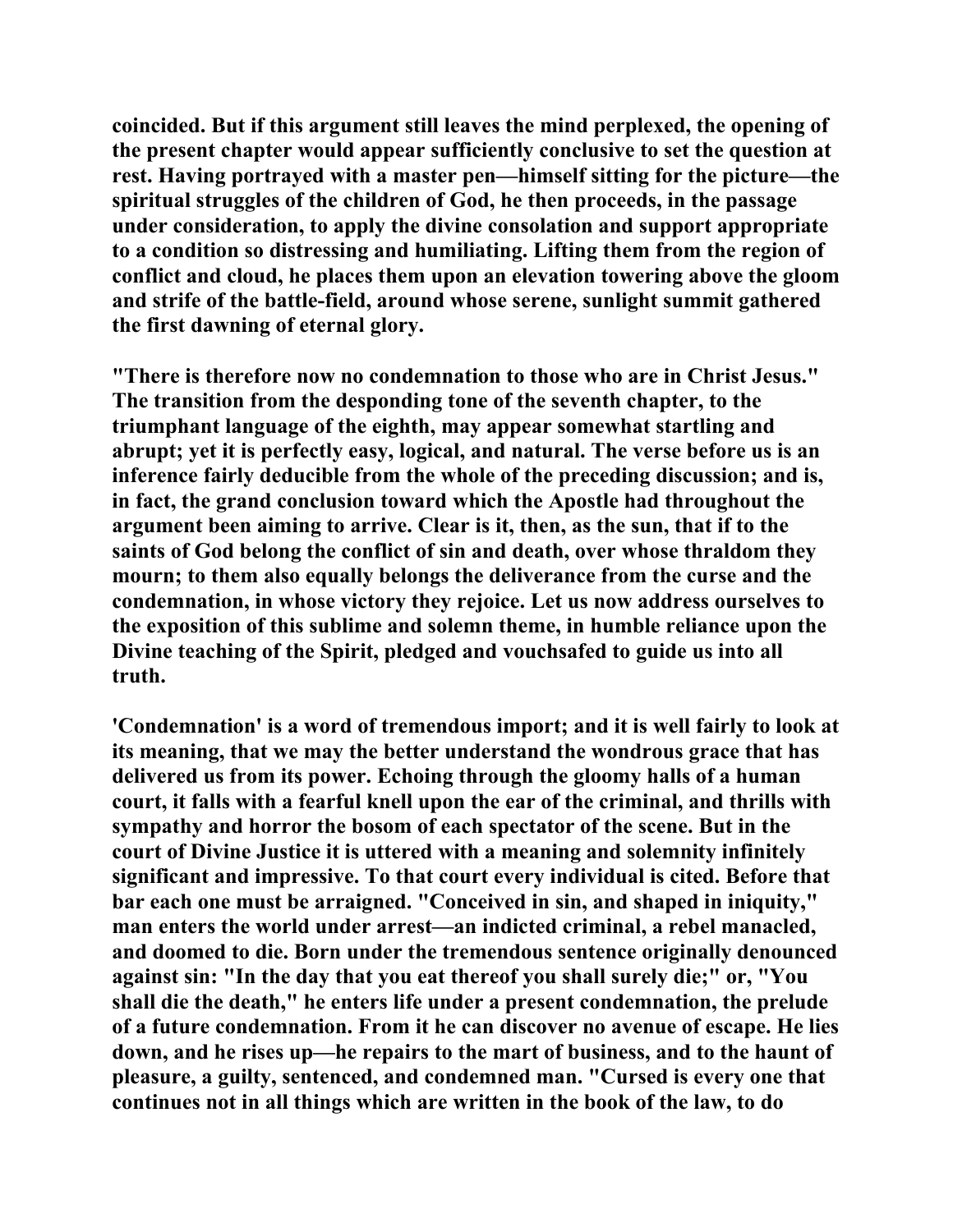**them," is the terrible sentence branded upon his brow. And should the summons to eternity arrest him amid his dreams, his speculations, and his revels, the adversary would deliver him to the judge, the judge to the officer, and the officer would consign him over to all the pangs and horrors of the "second" and "eternal death." "He that believes not, is condemned already." My dear reader, without real conversion this is your present state, and must be your future doom.** 

**But from this woe all believers in Christ are delivered. The sentence of death under which, in common with others, they lay, is absolved; the curse is removed; the indictment is quashed; and "there is, therefore, now no condemnation"** 

**But let us, for the better understanding of this subject, consider what this condition does not imply. It does not include deliverance from the indwelling of sin, nor exemption from Divine correction, nor the absence of selfaccusation; still less does it suppose that there is nothing for which the believer deserves to die. All this exists where yet no condemnation exists. The battle with indwelling evil is still waged, and the loving chastisement of a Father is still experienced, and the self-condemnation is still felt, and daily in the holiest life there is still transpiring, that which, were God strict to mark iniquities, merits and would receive eternal woe; and yet the declaration stands untouched and unimpeached—"No condemnation to those who are in Christ Jesus." This is the blessed condition we are now more fully to describe.** 

**The freedom of the believer is just what it is declared to be—entire exemption from condemnation. From all which that word of significant and solemn import implies, he is, by his relation to Christ, delivered. Sin does not condemn him, the law does not condemn him, the curse does not condemn him, hell does not condemn him, God does not condemn him. He is under no power from these, beneath whose accumulated and tremendous woe all others wither. A brief and simple argument will, perhaps, be sufficient to establish this fact. The pardon of sin necessarily includes the negation of its condemnatory power. There being no sin legally alleged, there can be no condemnation justly pronounced. Now, by the sacrifice of Christ all the sins of the Church are entirely put away. He, the sinless Lamb of God, took them up and bore them away into a land of oblivion, where even the Divine mind fails to recall them. "How forcible are right words!" Listen to those which declare this wondrous fact: "I, even I, am He that blots out your transgressions for my own sake, and will not remember your sins." "You have cast all my sins**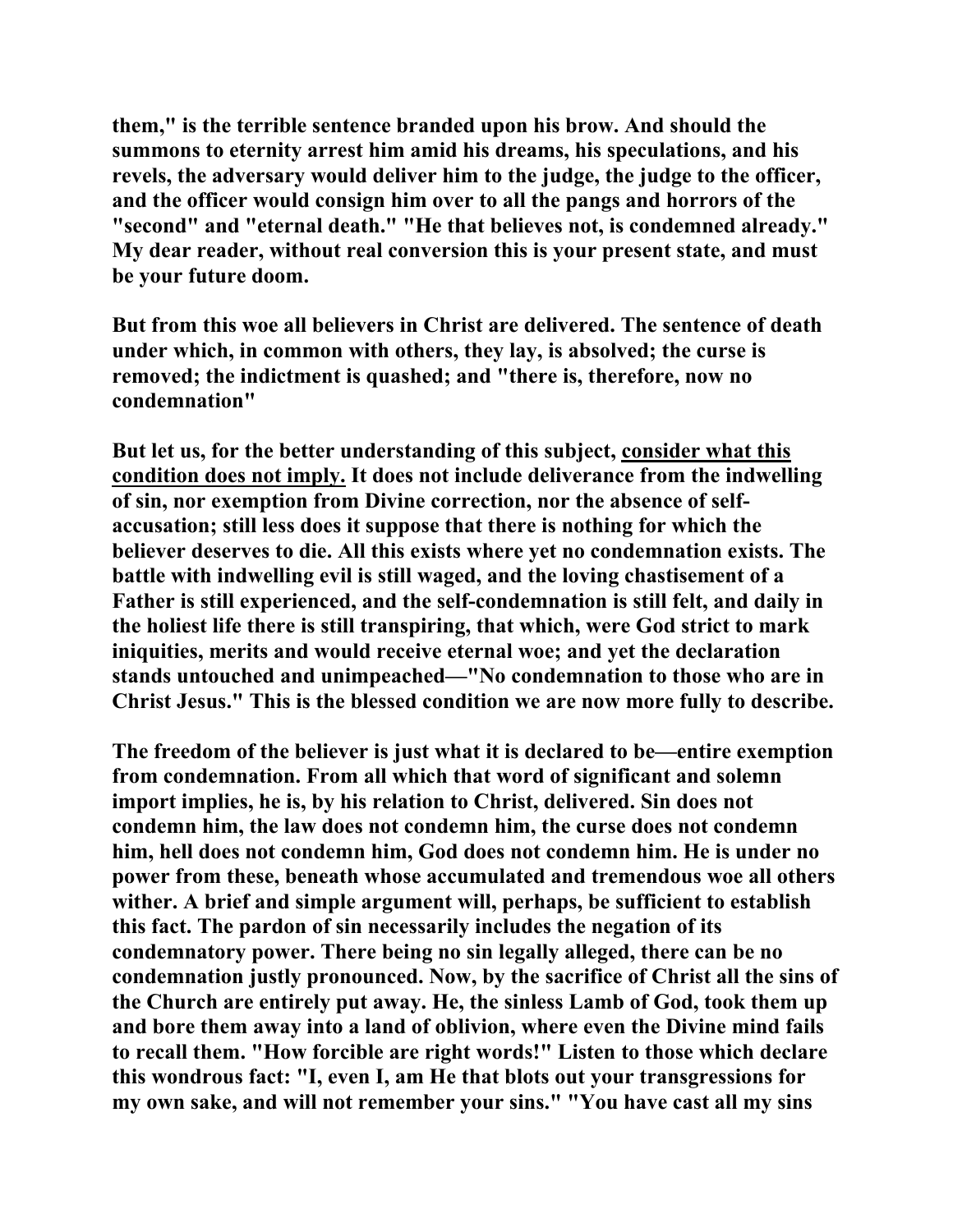**behind your back." "Having forgiven you all trespasses" "Their sins and iniquities will I remember no more." The revoking of the sentence of the law must equally annihilate its condemnatory force. The obedience and death of Christ met the claims of that law, both in its preceptive and punitive character. A single declaration of God's Word throws a flood of light upon this truth—"Christ has redeemed us from the curse of the law, being made a curse for us." The sentence of the law thus falling upon the Surety, who was "made under the law, that he might redeem those who were under the law," there can be no condemnation from it to those who have taken shelter in him. Thus, then, is it evident that both sin and the law are utterly powerless to condemn a believer in the Lord Jesus Christ. We have hinted, that the perfection of Christ's satisfaction supplies the meritorious and procuring cause of our non-condemnation. This truth cannot be too frequently repeated, nor too prominently kept in view. No legal obedience—no personal merit or worthiness of the sinner whatever—is taken into the account of his discharge from condemnation. This exalted position can only be reached by an expedient that harmonizes with the attributes of God, and thus upholds, in undimmed luster, the majesty and honor of the Divine government. God will pardon sin, and justify the sinner, but it must be by a process supremely glorifying to himself. How, then, could a creature-satisfaction, the most perfect that man, or the most peerless that angels could offer, secure this result? Impossible! But the case, strange and difficult though it is, is met, fully, adequately met, by the satisfaction of Jesus. The Son of God became the Son of man. He presents himself to the Father in the character of the church's substitute. The Father, beholding in him the Divinity that supplies the merit, and the humanity that yields the obedience and endures the suffering, accepts the Savior, and acquits the sinner. Hence the freedom of the believer from condemnation. "There is, therefore, now no condemnation." It is the existence of a present condition. It is the enjoyment of a present immunity. "He is now free from condemnation, not as if the sentence of acquittal were still in dependence, but as if the sentence had already passed, not as if he had to look, perhaps doubtfully and ambiguously, forward to some future day, when a verdict of exculpation shall be pronounced upon him; but as if he stood exculpated before God even now, and even now might rejoice in the forgiveness of all his trespasses." (Chalmers) It is the simple belief of this fact that brings instant peace to the bosom. A present discharge from condemnation must produce a present joy. Open the iron-bound door of the condemned cell, and by the dim light that struggles through its bars read the sovereign's free pardon to the felon, stretched, pale and emaciated, upon his pallet of straw; and the radiance you have kindled in that gloomy dungeon,**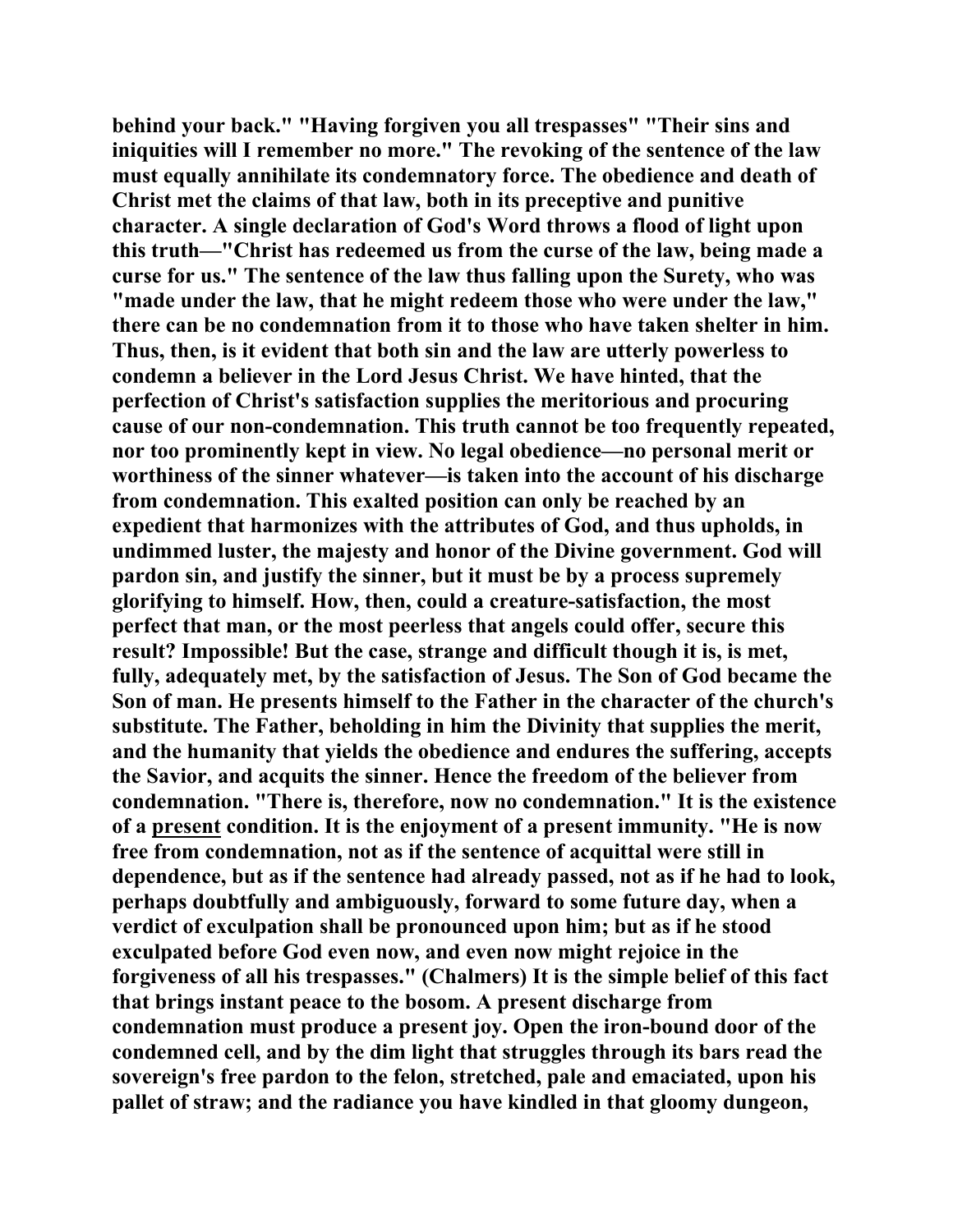**and the transport you have created in that felon's heart, will be a present realization. You have given him back a present life; you have touched a thousand chords in his bosom, which awake a present harmony; and where, just previous; reigned in that bosom sullen, grim despair, now reigns the sunlight joyousness of a present hope. Christian! there is now no condemnation for you! Be yours, then, a present and a full joy. "Christ has made atonement, and with it God is satisfied; and if so, well may you be satisfied—delighting yourselves greatly in the abundance of peace, and going forth even now in the light and liberty of your present enlargement."** 

**"To those who are in Christ Jesus." We here touch a vital and profound truth. Rich and accumulative as the passages are which offer their aid in its elucidation, we despair of conveying to other than a mind experimentally acquainted with the truth itself, anything like an adequate representation of the imposing magnitude and glory of the condition.** *To be in Christ may really be felt, but not easily described.* **The first view, then, which we present, is that which illustrates the mystical indwelling of the church in Christ, when he stood as its substitute. As all the nations of the world were federally and mystically in Adam when he fell; so the "holy nation," the Church of God, was federally and mystically in the Second Adam, "the Lord from heaven," when in the counsel of God he presented himself as its Surety, and when in the fullness of time he appeared, all robed for the sacrifice, to discharge the engagement. Approach that cross, and what do you behold? Is it that you see a guilty one, suffering—a criminal, worthy of death? No; you see the sinless Son of God bearing the sin, and, by consequence, the condemnation of his people. And in that wondrous spectacle, you see brought to the bar of Infinite Justice—tried, sentenced, and condemned, in the person of their surety—all those who are in Christ Jesus. In Christ they were chosen—to Christ they were betrothed—with Christ they were united—by Christ they are saved, and, sitting with Christ on his throne, they shall reign with him forever and ever.** 

**But, there is the open, manifest being in Christ, on which we must lay especial stress in our attempted description of this blessed state. "Preserved in Christ Jesus," the sinner is eventually "called in Christ Jesus." "If any man be in Christ Jesus, he is a new creature." An external and nominal profession of the Gospel may exist, and exist, too, in connection with great knowledge, and fervent zeal, and costly sacrifice, and morality of a high order, apart from this internal change. Such a character our Lord describes in these words: " Every branch in me that bears not fruit he takes away." Such an individual is in**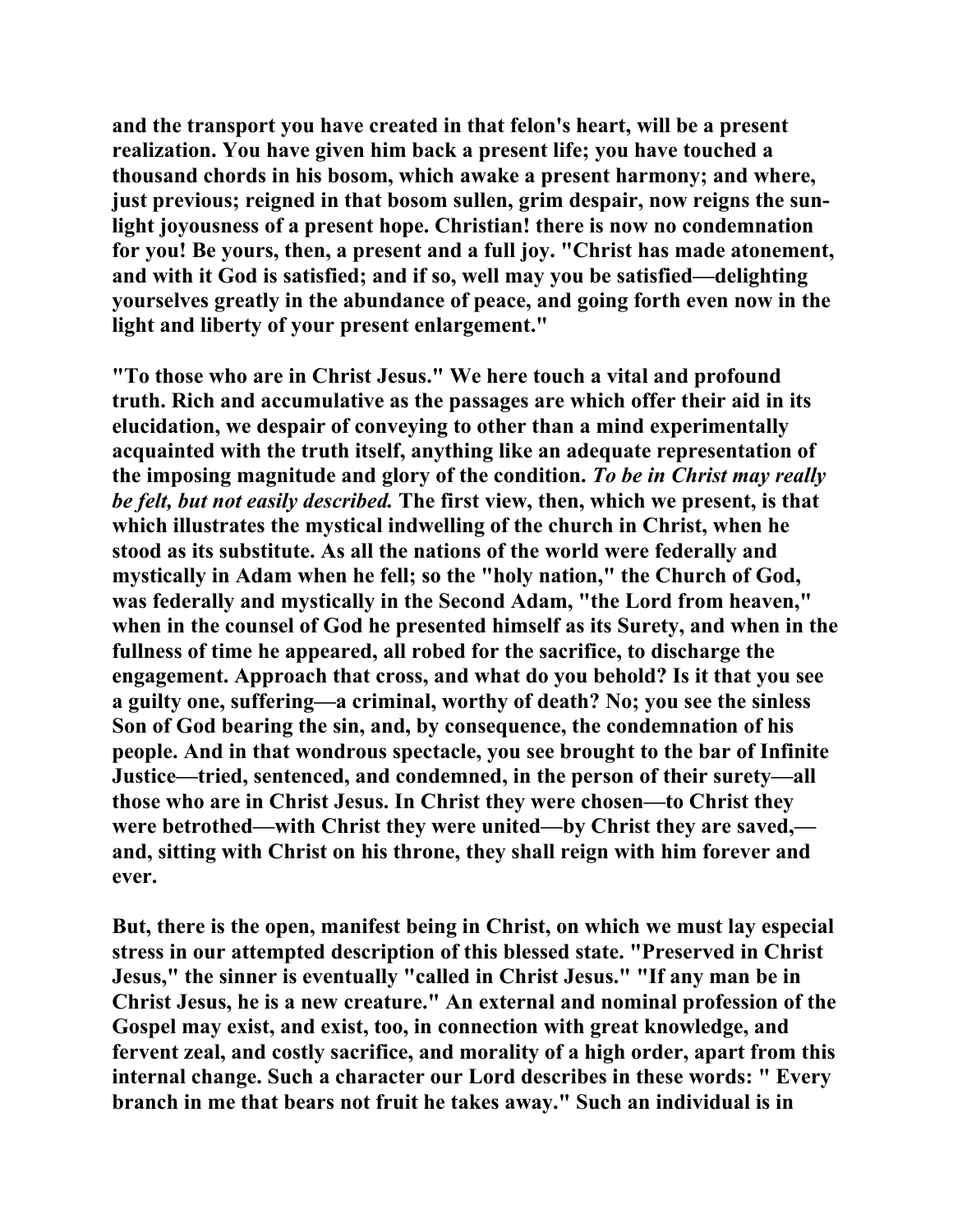**Christ by an outward profession only. But a state of non-condemnation implies a being in Christ in a far higher sense. It includes the great truth of Christ being in us—"I in them." "We are in him who is true, even in his Son Jesus Christ." Thus it is a mutual in-dwelling—Christ in us, and we in Christ. Here is our security. The believer is in Christ as Jacob was in the garment of the elder brother when Isaac kissed him, and he "smelled the smell of the clothing, and blessed him, and said, See, the smell of my son is as the smell of a field which the Lord has blessed." He is in Christ, as the poor homicide was within the city of refuge when pursued by the avenger of blood, but who could not overtake and slay. He is in Christ as Noah was inclosed within the ark, with the heavens darkening above him, and the waters heaving beneath him, yet with not a drop of the flood penetrating his vessel, nor a blast of the storm disturbing the serenity of his spirit. How expressive are these scriptural emblems of the perfect security of a believer in Christ! He is clothed with the garment of the Elder Brother, the righteousness of the Lord Jesus Christ, "which is unto all, and upon all those who believe." On that garment the Father's hands are placed; in that robe the person of the believer is accepted; it is to God "as the smell of a field which the Lord has blessed:" the blessing of the heavenly birthright is his—and for him there is no condemnation. Pursued by the avenger of blood, the threatenings of a condemning law, he has reached the city of refuge, the Lord Jesus Christ. Fearful and trembling, yet believing and hoping, he has crossed the sacred threshold, and in an instant he is safe and for him there is no condemnation. Fleeing from the gathering storm— "the wrath which is to come,"—he has availed himself of the open door of the sacred ark—the crucified Savior—has entered, God shutting him in—and for him there is no condemnation. Yes, Christ Jesus is our sanctuary, beneath whose shadow we are safe. Christ Jesus is our strong tower, within whose embattlements no avenger can threaten. Christ Jesus is our hiding-place from the wind, and covert from the tempest; and not one drop of "the wrath to come" can fall upon the soul that is in him. O how completely accepted, and how perfectly secure, the sinner who is in Christ Jesus! He feels he is saved on the basis of a law, whose honor is vindicated; through the clemency of a righteous Sovereign, whose holiness is secured; and through the mercy of a gracious God, the glory of whose moral government is eternally and illustriously exhibited. And now is his head lifted up above his enemies round about him; for there is no condemnation to those who are in Christ Jesus. Reader, are you in Christ Jesus? Is this your condition? We repeat the solemn declaration—"If any man be in Christ, he is a new creature; old things have passed away; behold, all things are become new." Are you that new creature? Prove, examine, and ascertain. For if you are not born again of the Spirit, be**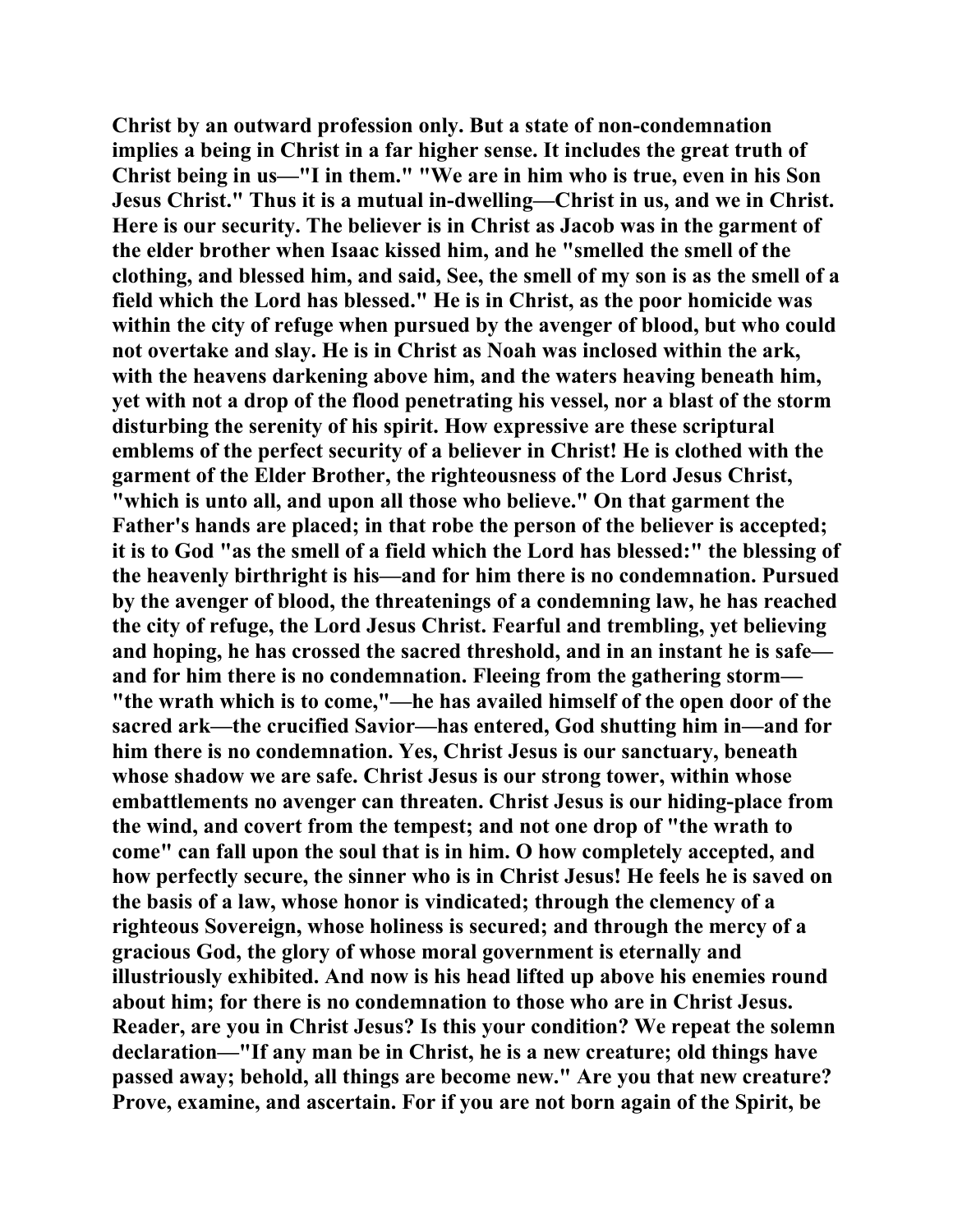**well assured that you are still under the curse and sentence of the law. And while condemnation, in dark and gloomy characters, is written upon the brow of every unbelieving sinner out of Christ; Christ has said of all who have fled out of themselves to him, "He who hears my word, and believes on Him that sent me, has everlasting life, and shall not come into condemnation, but is passed from death unto life."** 

**"Who walk not after the flesh, but after the Spirit." We have here the**  *character* **of all those who have secured, by faith in the Lord Jesus, their full discharge from the sentence of death. Thus, in the passage under consideration are clearly stated, the** *cause* **and the consequence of the believer's discharge. It has been shown, that our being in Christ is the ground of our not being in condemnation. It then follows, that as a** *fruit***—a**  *consequence* **of our immunity from condemnation—is our walking after the Spirit. Thus, while justification and sanctification are separate and distinct conditions, they yet are cognate truths, and co-exist in the experience of all the regenerate. The deduction which the Apostle here makes of holiness from acceptance; or rather, the order of sequence which he observes, is worthy of the reader's closest attention. Its lack of observance has kept numbers of sincere seekers of Christ in the cold dreary region of embarrassment and doubt, who, but for thus overlooking the order observed, or perhaps rather, by reversing that order, might have fully received into their souls that "kingdom which is righteousness, and peace, and joy in the Holy Spirit." Their great error has been an attempt to shape their course, not after the flesh, but after the Spirit,** *before* **having ascertained their being in Christ and consequent freedom from condemnation.** 

**In plainer language, their placing sanctification in advance of justification; in substituting the effect for the cause; in looking to the Spirit rather than to Christ. How painfully distressing is the struggle of such an one! Sincere and earnest in his desire to love God, but with his back turned upon the cross, and his face towards the "mountain that burns with fire," he can see everything in God to awaken his fear, but nothing to inspire his love. He longs to obey God; but, lacking the impelling motive to obedience, he fails in every attempt. He sighs for rest; but his incessant effort to recover the ground perpetually sliding from beneath his feet, places that rest further and further beyond his reach. He would sincerely be holy; but, seeking his holiness in the way of**  *doing***, and not in the way of** *believing***, he never attains it. But let us explain the words.**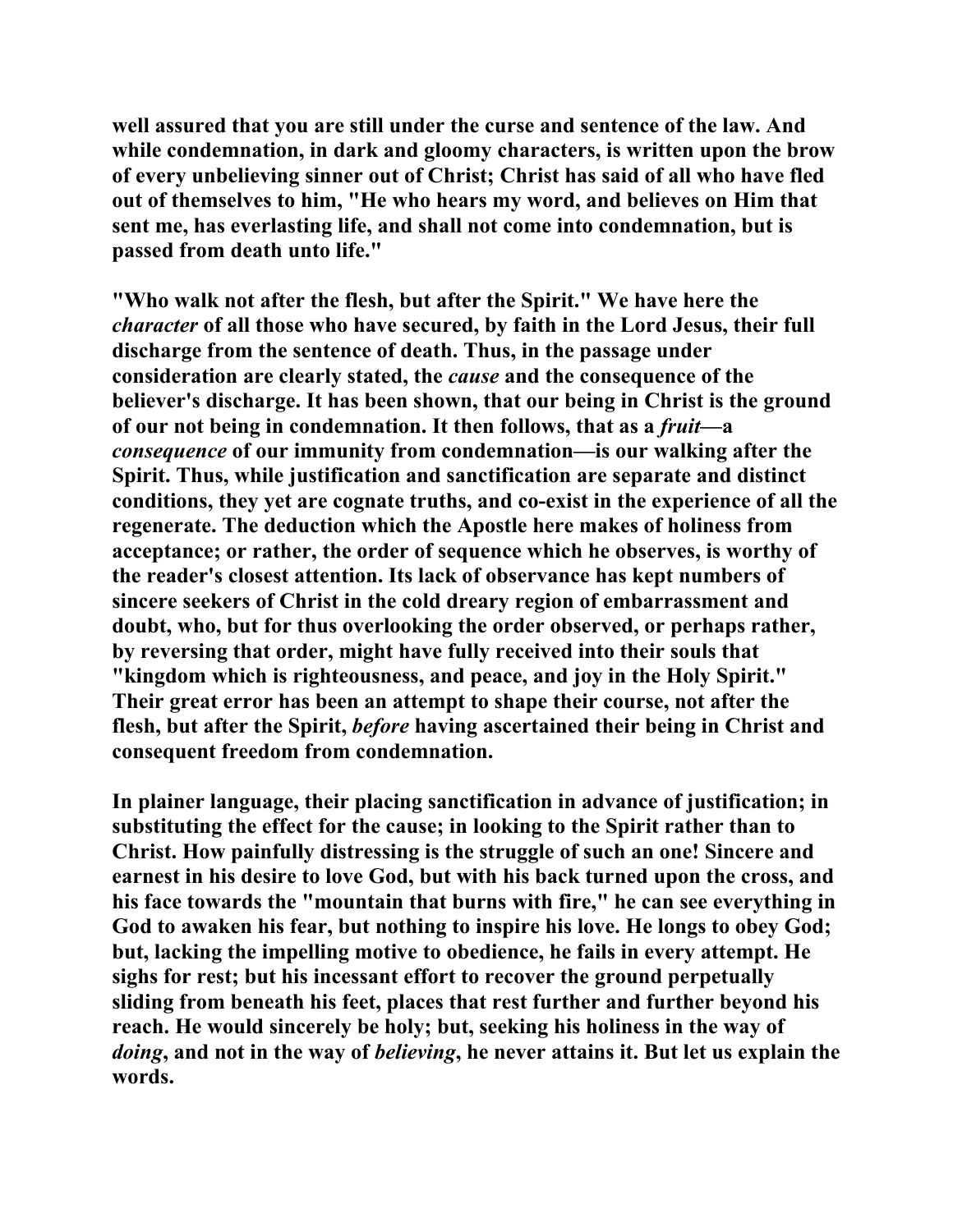**"To walk after the flesh" is to regulate the life and conduct according to our fallen and depraved nature. The "flesh," which stands for the corrupt desires and propensities, is the sole guide of the unregenerate. They are in the flesh, they are of the flesh, and they live according to the flesh. "The works of the flesh are manifest," and these they do. But the converse of this is the characteristic of all true believers. They "walk after the Spirit." Possessing, in common with the unregenerate, a fleshly nature, in which there dwells no good thing; they also partake of a new and divine nature, of which the unregenerate do not. Renewed by the Spirit, inhabited by the Spirit, sanctified by the Spirit, led by the Spirit, they aim to regulate their life according to his divine dictates, influence, and teaching. The bent of their minds is holiness: this they breathe after, pray and labor for, as the one great purpose of their being. That they are opposed by the flesh, and by it are often foiled, wounded, and cast down, cannot yet destroy the divine principle of their soul, any more than a false attraction can destroy the magnetic power of the needle. That there should ever be an occasional unevenness and irregularity in the walk of any of the Lord's people, is a matter of the profoundest humiliation; yet even in the stumblings and falls of a righteous man, it cannot in truth be said that he 'walk after the flesh,' seeing that he rises again, restored by the grace of Christ; and his desires and breathings after the Spirit are, perhaps, all the deeper and stronger for that fall. An unrenewed man falls, and where he falls he lies. "A just man falls seven times, and rises up again," and "walks," perhaps more softly than ever, "after the Spirit." "It is the direction of that sovereign faculty, the will, which explains the difference. If this be enlisted on the side of the flesh, as it is with every unconverted man, then he sins wilfully. If this be enlisted on the side of the Spirit, as it is with every man who has truly turned him unto the Lord Jesus Christ, then he may sin accidentally; and in some moment of sleep or of surprise he may be overtaken; and before the will, as it were, had time to rally and to recover, some outpost may have been carried, and even some advantage have been gained, to the length of a most humiliating overthrow. But deep is the grief that is thereby awakened, and strenuous is the resistance that is thereby summoned into the future warfare; and heavy is that mourning of sackcloth and of ashes with which the soul of the penitent offender is afflicted; and though he has stumbled in the way of temptation, he yet utterly refuses to walk therein—so giving testimony to the mode in which the leading tendencies of his spirit have most painfully and most offensively been thwarted, by the momentary power and assault of his great adversary; and that the whole drift of his choosing, and deliberating, and purposing faculties is indeed on the side of God and on the side of holiness." (Chalmers) What a high and privileged walk, then, is the believer's!**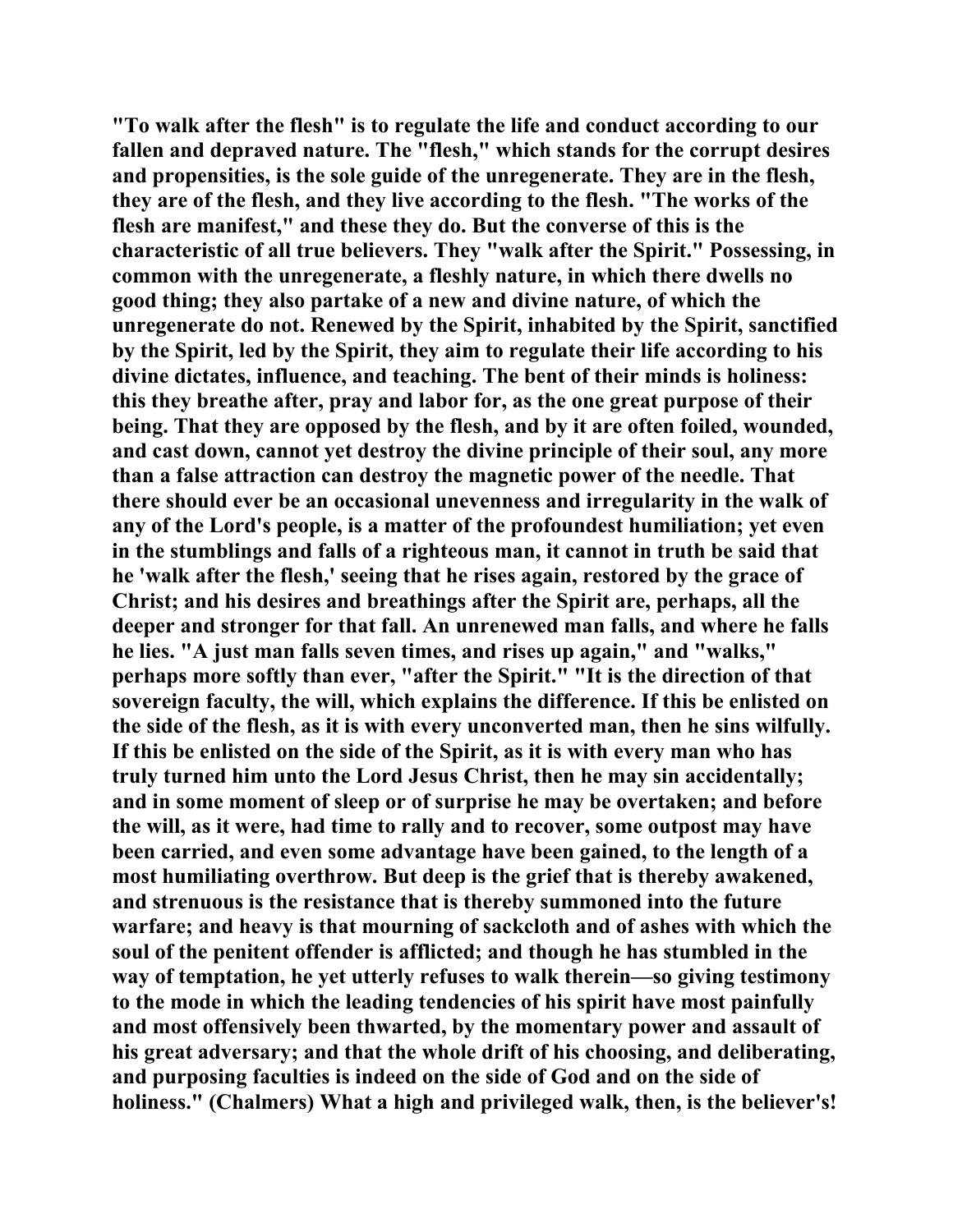**While the slaves of the flesh are groveling amid their darkness and chains, he is walking after the Spirit, soaring and exulting in holy light and liberty.** 

**The subject is suggestive of much important practical instruction.** 

**What a ground of** *rejoicing* **does it afford you who are the saints of God! You may see within and around you—in your soul, in your family, and your circumstances—much that saddens, and wounds, and discourages you; but behold the truth which more than counterbalances it all—your freedom from condemnation. What if you are poor—you are not condemned! What if you are afflicted—you are not condemned! What if you are tempted—you are not condemned! What if you are assailed and judged by others, you yet are not forsaken and condemned by God; and ought you not, then, to rejoice? Go to the condemned cell, and assure the criminal awaiting his execution, that you bear from his sovereign a pardon; and what though he emerge from his imprisonment and his manacles, to battle with poverty, with sorrow and contempt, will he murmur and repine, that in the redemption of his forfeited life, there is no clause that exempts him from the ills to which that life is linked? No! life to him is so sweet and precious a thing, that though you return it trammeled with poverty, and beclouded with shame, you have yet conferred upon him a boon which creates sunshine all within and around him. And why should not we "rejoice with joy unspeakable and full of glory," for whom, "through the redemption that is in Christ Jesus," there is now no condemnation? Christ has "redeemed our life from destruction;" and although it is "through much tribulation we are to enter the kingdom," yet shall we not quicken our pace to that kingdom, rejoicing as we go, that "there is now no condemnation to those who are in Christ Jesus? " "These things have I spoken unto you, that my joy might remain in you, and that your joy might be full."** 

**Be earnest and diligent in making sure to yourself your discharge from the sentence and penalty of the law. Sue out the great fact in the Lord's own court by fervent prayer and simple faith. Your Surety has cancelled your debt, and purchased your exemption from death. Avail yourself of the comfort and the stimulus of the blessing. You may be certain, yes, quite certain, of its truth. No process is more easy. It is but to look from off yourself to Christ, and to believe with all your heart that he came into the world to save sinners, and assurance is yours. The order is, "We believe, and are sure." Oh, do not leave this matter to a bare peradventure. Make sure of your union with Christ, and you may be sure of no condemnation from Christ.**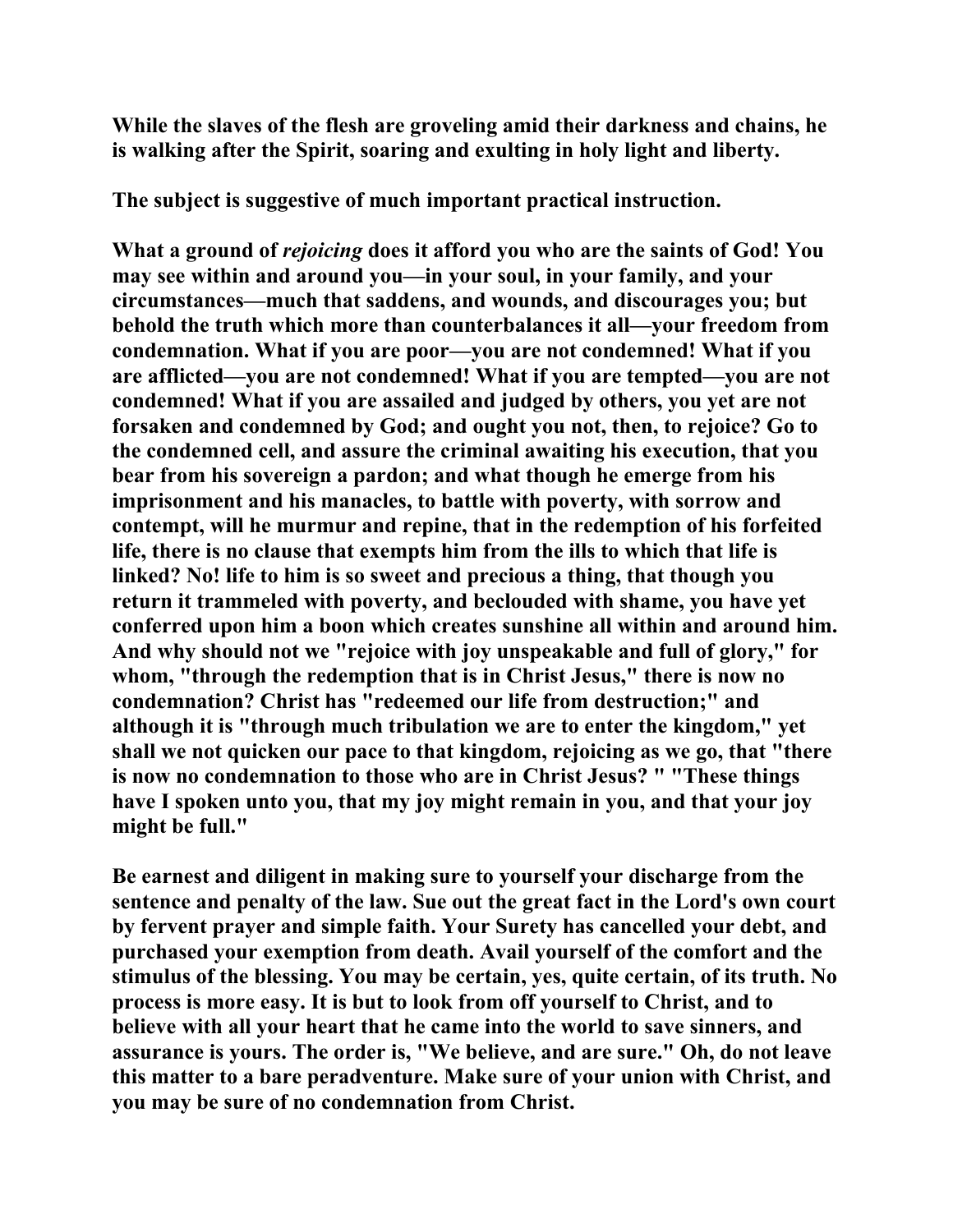**As sin is the great condemning cause, let us aim to condemn sin, if we would rank with those for whom there is no condemnation. Most true is it, that either sin must be condemned by us, or we must be condemned for sin. The honor of the Divine government demands that a condemnatory sentence be passed, either upon the transgression, or upon the transgressor. And shall we hesitate? Is it a matter of doubt to which our preference shall be given? Which is best, that sin should die, or that we should die? Will the question allow a moment's consideration? Surely not, unless we are so enamored with sin as calmly and deliberately to choose death to life, hell to heaven. "The wages of sin is death." Sin unrepented, unforgiven, unpardoned, is the certain prelude to eternal death. Everlasting destruction follows in its turbid wake. There is a present hell in sin, for which the holy shun it; and there is a future hell in sin, for which all should dread it. If, then, we would be among "the pure in heart who shall see God," if we would lift up our faces with joy before the Judge at the last great day, if we would be freed from the final and terrible sentence of condemnation, oh, let us be holy, "denying all ungodliness and worldly lusts, and living righteously, soberly, and godly in this present world." Oh, let us condemn sin, that sin may not condemn us. And let us draw the motive that constrains us, and the power that helps us, from that cross where Jesus "condemned sin in the flesh."** 

**In this great matter, there is an especial blessing attached to the act of selfcondemnation. Self-condemnation averts God's condemnation. When a penitent sinner truly, humbly, graciously, sits in judgment upon himself, the Lord will never sit in judgment upon him. "If we would judge ourselves, we should not be judged of the Lord." The penitent publican, who stood afar off, wrapped in the spirit of self-condemnation, retired from his presence a justified man. The proud, self-righteous Pharisee, who marched boldly to the altar and justified himself, went forth from God's presence a condemned man. When God sees a penitent sinner arraigning, judging, condemning, loathing himself, he exclaims, "I do not condemn you, go and sin no more." He who judges and condemns himself upon God's footstool, shall be acquitted and absolved from God's throne. The Lord give unto us this secret spirit of selfjudgment. Such was Job's, when in deep contrition he declared, "I abhor myself, and repent in dust and ashes." Such was David's, when he penitentially confessed, "Against you, you only have I sinned, and done this evil in your sight." Such was Peter's, when he vehemently exclaimed, "Depart from me, O Lord, for I am a sinful man." Such was Isaiah's when he plaintively cried, "Woe is me! for I am undone; because I am a man of**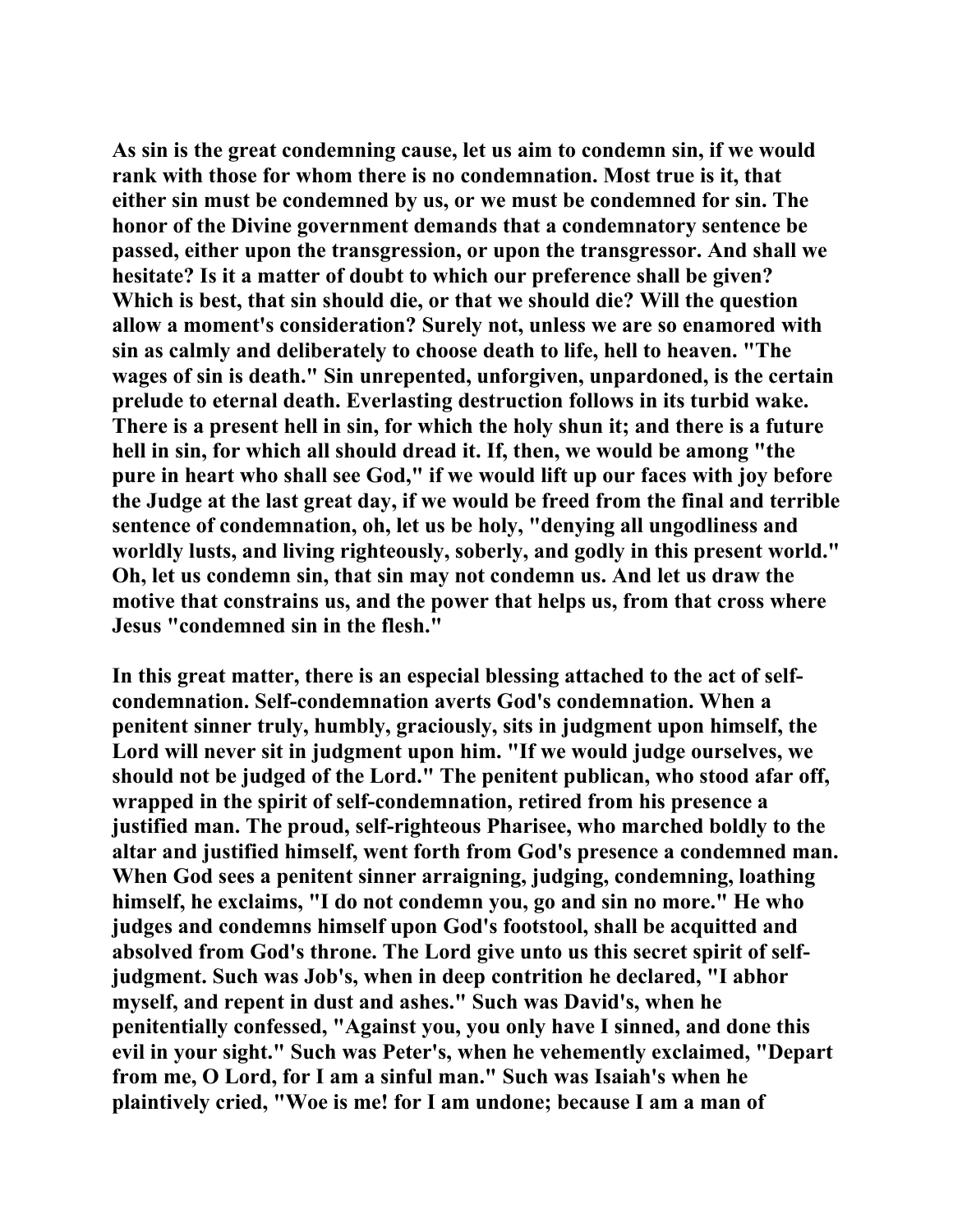**unclean lips." Such was the publican's, when he humbly prayed, "God be merciful to me a sinner." O lovely posture! O sacred spirit of self-abhorrence, of self-condemnation! The Holy Spirit works it in the heart, and this stamps it as so precious, so salutary, and so safe. The great day of the Lord will unveil blessings passing all thought, and glories passing all imagination, to the soul who beneath the cross lies prostrate, in the spirit of self-condemnation. The judgment day of the self-condemning soul is on this side of eternity; while the judgment day of the self-justifying soul, is on the other side of eternity. And oh, how terrible will that judgment be!** 

**How strong the consolation flowing from this truth to the believer in Jesus! No condemnation is the ground of all comfort to the** *suffering* **Christian. What a mighty breakwater is this condition to the rolling surge of sorrow, which else might flow in upon and immerse the soul! Let it be your aim to improve it on every occasion of suffering and trial. God may afflict, but he will never condemn you. Chastisements are not judgments; afflictions are not condemnations. Sickness, and bereavement, and low estate, based upon a condition of non-condemnation, you can welcome and patiently bear, since they are not the fore-castings of a coming storm, but the distillings of a mercycloud sailing athwart the azure sky of a soul in Christ. The fiery trials which purify our faith have not a spark in them of that "unquenchable fire" that will consume the condemned hereafter. Oh, what are the crosses and the discomforts of this present world, if at last we are kept out of hell? And oh, what are the riches, and honors, and comforts of this life, if at last we are shut out of heaven? At the bottom of that cup of sinful pleasure, which sparkles in the worldling's hand, and which with such zest and glee he quaffs, there lies eternal condemnation—the death-worm feeds at the root of all his good. But at the bottom of this cup of sorrow, now trembling and darkling in the hand of the suffering Christian, bitter and forbidding as it is, there is no condemnation—eternal glory is at the root of all his evil. And in this will you not rejoice? It is not only your holy duty, but it is your high privilege to rejoice. Your whole life not only may be, but ought to be a sweetly-tuned psalm, a continual anthem of thanksgiving and praise, pouring forth its swelling notes to the God of your salvation; since, beyond the cloudy scene of your present pilgrimage there unveils the light and bliss of celestial glory, on whose portal you read as you pass within—NO CONDEMNATION. Unless, then, you either distrust or disparage this your joyous condition and blessed hope, you must, in the gloomiest hour, and from the innermost depths of your soul, exultingly exclaim—"He is near that justifies me; who will contend with me? Let us stand together. Who is my adversary? Let him come near to me.**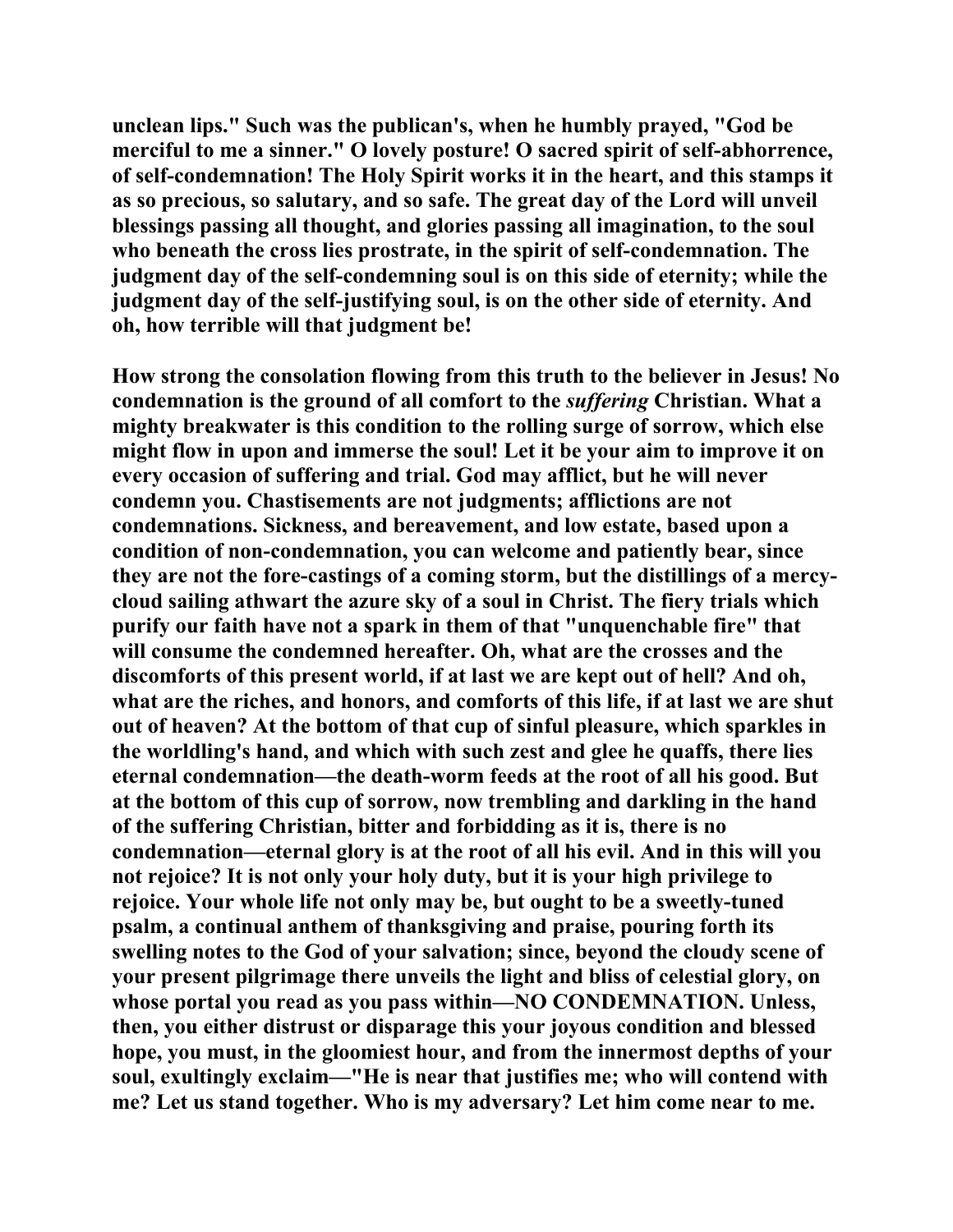**Behold, the Lord God will help me! who is he that shall condemn me?"** 

### **CHAPTER 2.**

### **Freedom from the Law of Sin and Death.**

**"For the law of the Spirit of life in Christ Jesus has made me free from the law of sin and death." Romans 8:2.** 

**This passage has been regarded by some sacred critics as difficult of interpretation; one of whom furnishes three different meanings of the text, and then leaves the reader to make his own selection in the case. We think, however, that a simple examination of the words, taken in their connection, will remove the obscurity which may be supposed to veil them. The evident design of the Apostle is, to furnish an argument in support of the leading proposition he had just laid down, namely, the believer's deliverance from condemnation. There is clearly a connection between that declaration and the passage under consideration. "For the law of the Spirit of life." But the main difficulty seems to be in the meaning of the terms employed in the text. By some expositors, the "law of the Spirit of life" is interpreted of the influence or control exerted by the Spirit of God over the minds of the regenerate, emancipating them from the curse and tyranny of sin, and supplying them with a new authoritative enactment for their obedience and regulation, as those whose course is guided by the Spirit. "The law of sin and death," is by the same authority interpreted of the contesting power of sin, leading to death and condemnation; having its throne in the heart, and from its governing and despotic power, maintaining a supreme and dire sway over the whole moral man. The freedom, therefore, which the law of the Spirit of life confers upon those who are bound by the law of sin and death, is just the supremacy of one principle over the force of another principle: the triumph of an opposing law over an antagonist law.** 

**But the interpretation which we propose for the adoption of the reader, is that which regards the "law of the Spirit of life," as describing the Gospel of Christ, frequently denominated a "law"—and emphatically so in this instance—because of the emancipation which it confers from the Mosaic code, called the "law of sin and death," as by it is the knowledge of sin, and through it death is threatened as the penalty of its transgression. With this brief, but, we believe, correct explanation of the terms of the passage, we proceed to**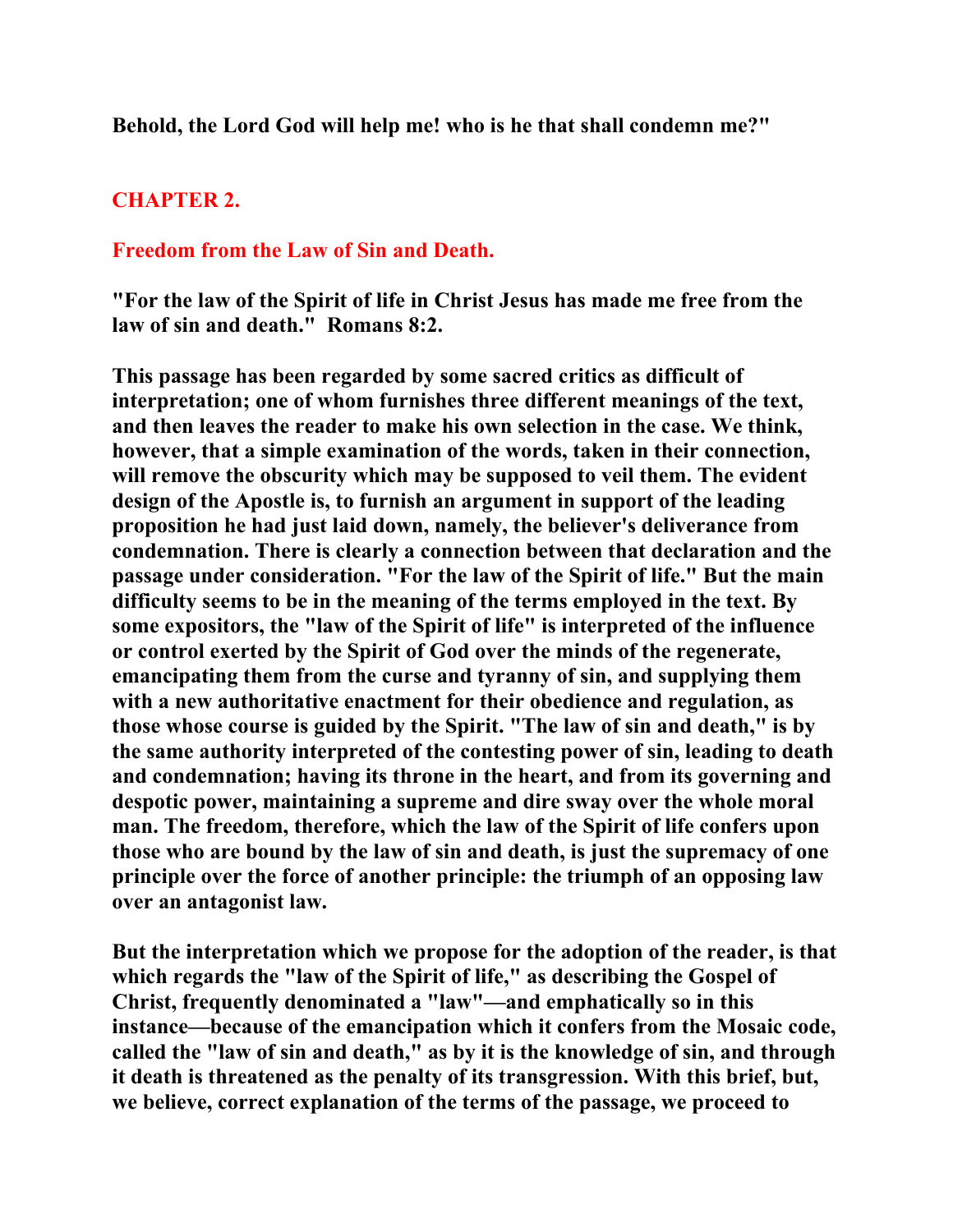**consider the exalted liberty of the believer in Jesus, of which it speaks,; tracing that freedom to the instrument by whose agency it is secured. "For the law of the Spirit of life in Christ Jesus has made us free from the law of sin and death."** 

**In the preceding chapter, we were led to regard all who were outside of Christ, as under a present, and as exposed to a future condemnation. Not less awful is the condition of the unconverted, as depicted in the passage before us. Reverse the state of the believer and you have the exact state of the unbeliever. Is the believer in Christ a free man? the unbeliever is a slave. Is the believer justified? the unbeliever is condemned. Is the believer a living soul? the unbeliever is a lifeless soul. Is the believer a reconciled son? the unbeliever is a hostile rebel. Is the believer an heir of glory? the unbeliever is an heir of hell. Between these two conditions there is no neutral ground. You are, my reader, either for Christ, or you are against Christ. In this great controversy between Christ and Satan, you are not an indifferent and unconcerned spectator. The Prince of Light or the prince of darkness claims your service, and presses you into the conflict. Oh, it is a matter of the greatest moment that you decide to which law you are bound—the "law of life," or "the law of death."** 

**But in what sense is the believer "free from the law of sin and death?" As a covenant he is free from it. How clear and impressive is the reasoning of the Apostle on this point! "Know you not, brethren, (for I speak to those who know the law) how that the law has dominion over a man as long as he lives? For the woman who has a husband is bound by the law to her husband, so long as he lives ; but if the husband is dead, she is loosed from the law of her husband." The believer's union to Christ, represented under the figure of a marriage covenant, frees him from the condemnatory power of this law. He looks not to it for life; he rests not in it for hope; he renounces it as a saving covenant, and under the influence of another and a higher obligation—his marriage to Christ—he brings forth fruit unto God. Was ever liberty so glorious as this—a liberty associated with the most loving, cordial, and holy obedience? Not a single precept of that law, from whose covenant and curse he is released by this act of freedom, is compromised. All its precepts, embodied and reflected in the life of Christ—whose life is the model of our own—appear infinitely more clear and resplendent than ever they appeared before. The obedience of the Lawgiver infinitely enhanced the luster of the law, presenting the most impressive illustration of its majesty and holiness that it could possibly receive.** 

**The** *instrument* **to whose agency this exalted liberty is ascribed is, the "law of**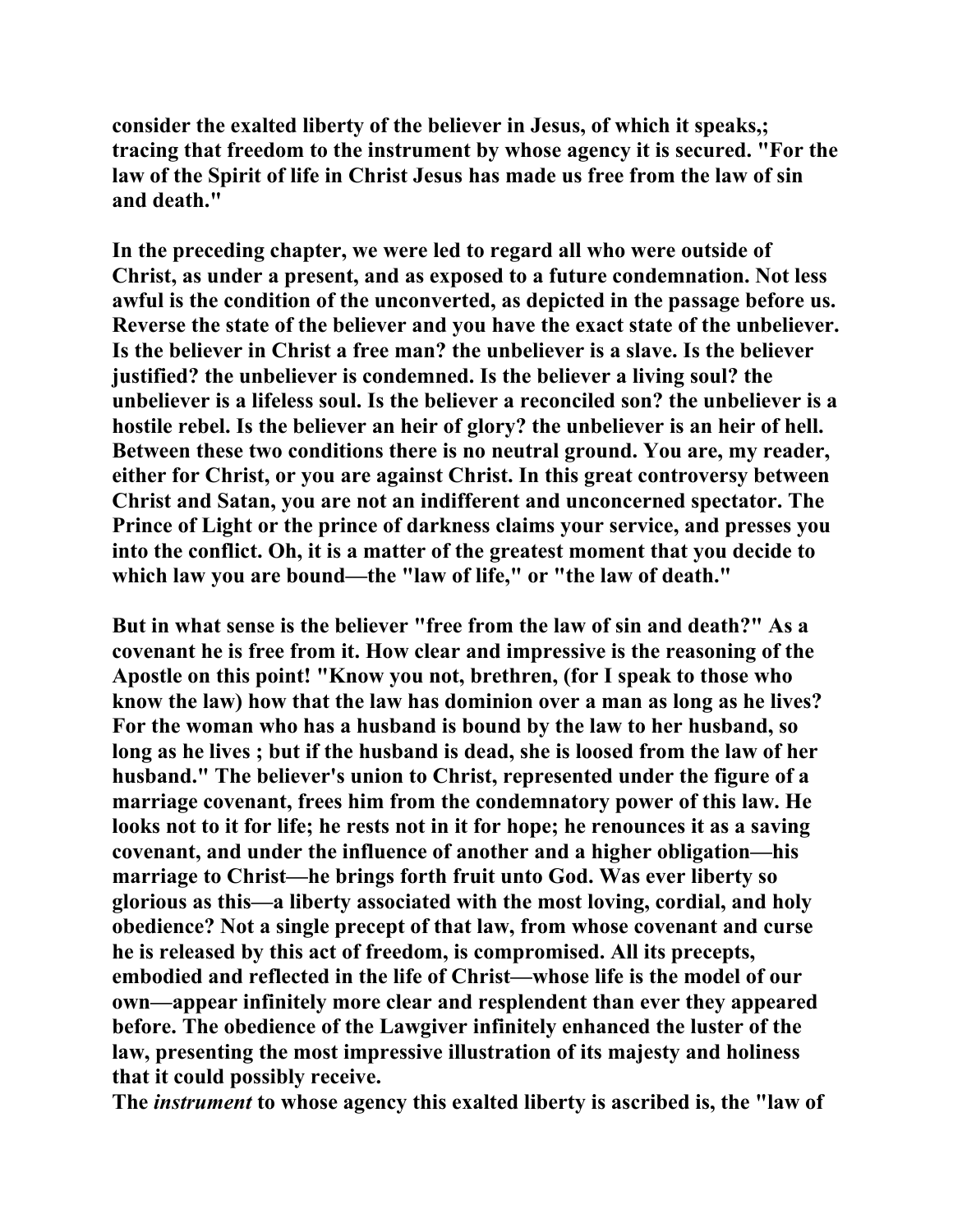**the Spirit of life in Christ Jesus." The term law is forensic; though not infrequently used in God's Word to designate the Gospel of Christ. "Out of Zion shall go forth the law." "The isles shall wait for his law." "Where is boasting then? It is excluded. By what law? Of works? No; but by the law of faith." In this sense we hold that the word is used in the text,** *to designate the Gospel* **of the blessed God, as the great instrument by which the freedom of which we have spoken is obtained. A few particulars will, we think, justify this view. The Gospel is the law which** *reveals the way of salvation by Christ***. It is the development of God's great expedient of saving man. It speaks of pardon and adoption, of acceptance and sanctification, as all flowing to the soul through faith in his dear Son. It represents God as extending his hand of mercy to the vilest sinner; welcoming the penitent wanderer back to his home, and once more taking the contrite rebel to his heart. It is also a** *quickening* **law—emphatically the "law of the Spirit of life." What numbers are seeking sanctification from the "law of sin;" and life from the "law of death!" But the Gospel speaks of life. Its doctrines—its precepts, its promises, its exhortations—its rebukes, its hopes, are all instinct with spiritual life, and come with quickening power to the soul. "The words that I speak unto you," says Jesus, "they are spirit and they are life." "Being born again, not of corruptible seed, but of incorruptible, by the Word of God, which lives and abides forever." Oh, there is life in the Gospel, because it is "the law of the Spirit of life in Christ Jesus." It testifies of "Christ, who is our life." It declares that there is no spiritual life but in him. And although "the letter kills," working alone, yet in the hands of the Spirit it gives life. Thus clothed with the energy of the Holy Spirit, the Gospel proves a "savor of life unto life," to all who believe in it to the saving of the soul.** 

**In concluding this chapter, we would remind those who can appropriate to themselves the language of the text, of** *the exalted privilege to which they are raised.* **A holy, filial, joyful liberty, is your birthright. It is the liberty of a pardoned and justified sinner. It is the liberty of a reconciled, adopted child. It is the liberty of one for whom there is "now no condemnation." And yet how few of God's people walk in the full enjoyment of this liberty? How few pray, and love, and confide, as adopted children! How few labor for life! Oh, sons of God, rise to this your high and heavenly calling! Your freedom was purchased at a high** 

**price, undervalue it not. It is most holy—abuse it not. It binds you, by the strongest obligations, to yield yourselves unto God, as those who are alive from the dead. Be these the breathings of our soul—"Lord! my sweetest**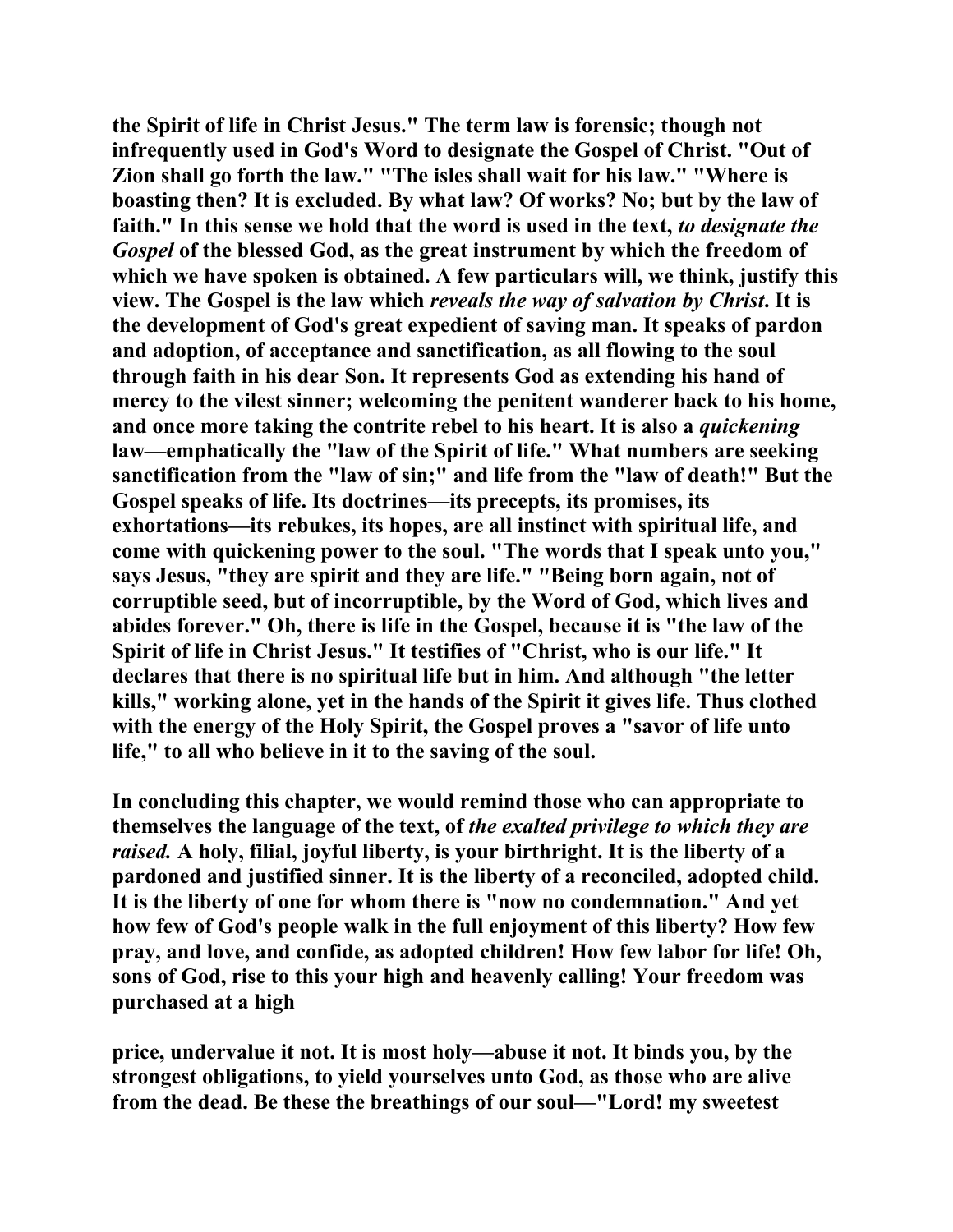**liberty is obedience to you; my highest freedom wearing your yoke; my greatest rest bearing your burden. Oh, how I love your law after the inward man! I delight to do your will, O my God!" The Lord grant unto us that we, "being delivered out of the hands of our enemies, might serve him without fear, in holiness and righteousness before him, all the days of our life."** 

## **CHAPTER 3.**

### **The Impotence of the Law, and God's Method of Meeting It.**

**"For what the law could not do, in that it was weak through the flesh, God sending his own Son in the likeness of sinful flesh, and for sin, condemned sin in the flesh." Romans 8:3.** 

**"For what the law could not do." It is still the moral law of which the apostle speaks. He affirms of that law that it is "weak." The assertion must be received with some qualification. It cannot be denied that the law has power. Divest it of all strength, and of what use would it be? How could it accomplish the design of its enactment? There is a sense, then, and an important one, in which the law has strength. Wherein does its potency lie? The law has power to convict of sin. It mirrors to a man his moral likeness; looking into this law he sees himself to be a sinner. It has power to bring him in guilty before God; to breathe over his head its fearful curse, and to shut him up to its eternal condemnation. With what a tremendous power, then, is this law invested! It wields a mighty arm.** 

**Let the lawless tremble at its strength. Its divinity is not to be denied—its holiness is not to be impugned—its power is not to be trifled with. No man can do violence to this law with impunity. Deem it not a light thing to fall into its iron, merciless grasp. It lays its righteous hand upon you, exclaiming, "Pay me that you** *owe***." And if the demand is not met—amply, fully met—it has authority and power to adjudge you to hell forever. Such is the strength of God's holy law.** 

**But, nevertheless, there is a sense, and a vastly important one, in which the law is impotent—utterly powerless. What is it that the law** *cannot* **do?** *The law has no power to place the sinner in a justified state.* **In other words, it cannot fulfill its own righteousness. "By him, all who believe are justified from all things, from which you could not be justified by the law of Moses."**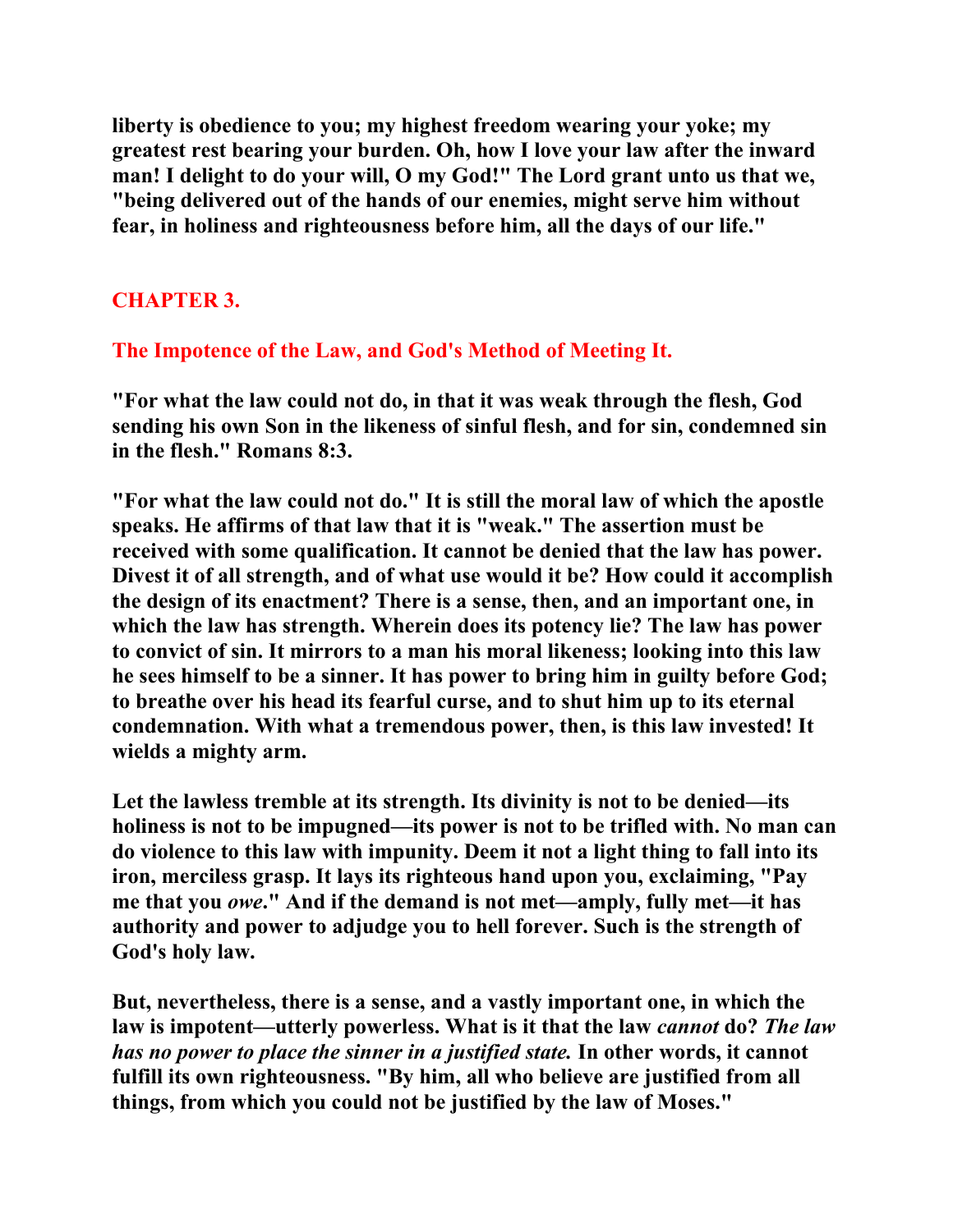**"Therefore, by the deeds of the law there shall no flesh be justified in his sight."** *Nor has it power to give life.* **"For if there had been a law given which could have given life, verily righteousness should have been by the law." It pronounces the unjustified sinner dead—his religion dead—his works dead his faith dead; but with not one breath of spiritual life has it power to inspire the soul. Oh, the infatuation which prompts men to seek spiritual life from a law, powerful only as an instrument of eternal death! Nor has the law power to make anything whatever perfect in the great matter of man's salvation. "For the law made nothing perfect, but the bringing in of a better hope did; by the which we draw near unto God." These things the law fails to achieve. And herein is it weak. Holy in its nature, it is yet** *incapable of making the sinner holy.* **Righteous in its precepts, it yet cannot justify the ungodly. Reflecting the Divine image, it yet has no power to transfer that image to the soul. But let us trace this failure to its proper cause. From where, then, does this weakness of the law of God come from? We reply,** *not from any inherent defect in the law.* **"The law is holy, just and good," and of itself powerful enough to take the soul to glory. But the Apostle supplies the answer—"weak**  *through the flesh***." It was right that he should thus shield the dignity of the law, and maintain that there belonged to it a native force and capacity worthy of Him from whom it emanated, and equal to the accomplishment of the great end for which it was enacted.** *The weakness of the law, then, is to be traced, not to any inefficiency of the instrument, but to the sinfulness of man;* **not to the agent, but to the subject. What an impressive view does this give us of the deep depravity, the utter sinfulness of our nature! So great is the corruption of the flesh, that it opposes and thwarts the law in its great work of imprinting its image upon the mind of man. Oh, what must be the character and power of that sinfulness which can thus sever the locks of its strength, and divert it from its sacred purpose! Sincerely would it make us holy, but our depravity foils it. Sincerely would it recall our alienated affections, but our heart is so utterly estranged from God, that its generous effort fails. Thus the law is weak, through the corrupt and sinful flesh. Let us be deeply humbled by this truth. How entirely it stains the pride of all our fleshly glory! Where, now, is our native holiness, and our boasted pride, and our vaunted worthiness? The law, always on the side of purity and love, yearned to bring us beneath its holy and benign influence, but our carnality interposed, and it became weak.** 

**"God sending his own Son in the likeness of sinful flesh." Thus has God graciously provided a remedy which exactly meets the necessity of the case. The law, thwarted and impaired by the depravity of the flesh, having failed to effect the salvation of the sinner, proving itself utterly powerless to justify or**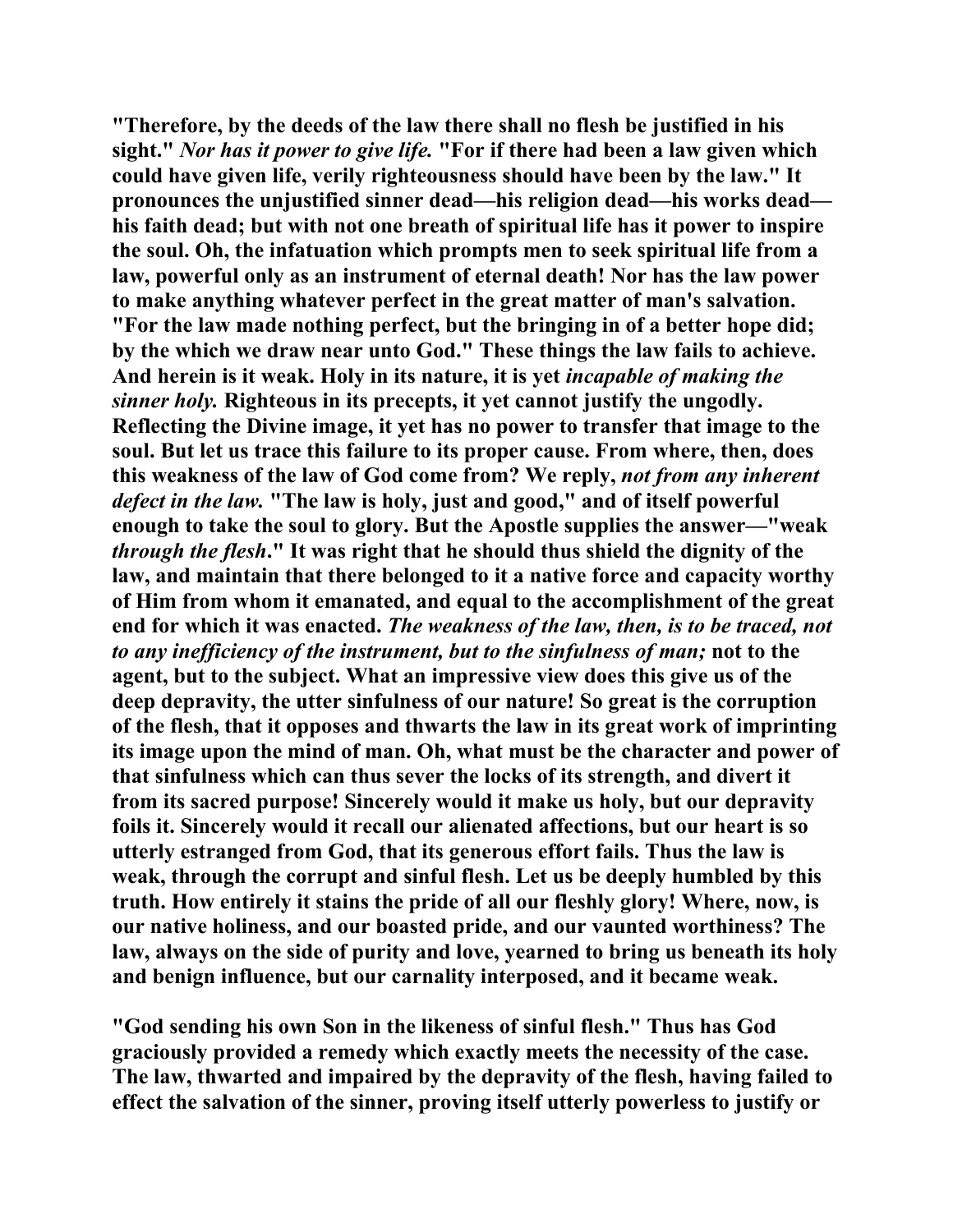**sanctify the soul,** *God is represented as devising another, a more stupendous and effective expedient.* **This was nothing less than placing the work in the hands of his own Son. The source from where this great and precious gift emanates, supplies a tender rebuke to all those defective views we are prone to entertain of the Father's love to us. What a fullness of meaning in these words—"God sending his own Son,"—sending him from the depths of his love, from the center of his bosom. Truly, "in this was manifested the love of God towards us, because that God sent his only begotten Son into the world, that we might live through him." Herein, indeed, is love! Oh, what cold, suspicious thoughts we have cherished of it! How have we lost sight of it in deep trial, and in the bitter anguish of our spirit! How have we forgotten that he must love us chastise and rebuke us as he will—who sent his own Son to give us life! Behold the grandeur and the fitness of God's expedient. The Father did seem to say to the beloved One reposing in his bosom—"My Son, our law has failed to accomplish the salvation of a single individual of the human race, through the opposing depravity into which it is sunk. Go on this embassy of love, assume the likeness of the sinner, and in Your mightiness to save, bring my many sons unto glory." Contemplate, too, the** *costliness* **of the gift. "His** *own* **Son." Angels are his sons by creation, and saints are his sons by adoption; but Jesus is pre-eminently and emphatically his OWN Son by eternal generation—coequal, co-essential, and co-eternal with the Father, ineffably begotten from all eternity in the Divine essence. From the abundant proofs of this doctrine, with which the Scriptures of truth are so rich, one or two citations will suffice. Our Lord on every occasion acknowledged his filial relation to God. How often and how touchingly did the expressive words breathe from his sacred lips—"My Father." "I and my Father are one." "All things are delivered unto me by my Father." "In my Father's house are many mansions." Then, as it regards his being by eternal generation the Son of the Highest, hear what the Scriptures of truth affirm. "I know him," says Christ, "for I am from him, and he has sent me." How was Christ from the Father? Certainly not as it related to his mission mainly, but as it respected his eternal generation by the Father. For, observe in these remarkable words the two things are different and distinct; the being from the Father—and the being sent by the Father. Then, as it regards his Sonship, how conclusive are these words—"The Lord said unto me, You are my Son; this day have I begotten you." Beyond all dispute, Christ is the person spoken of here. Three times is this passage quoted in the New Testament, and on each occasion it is invariably applied to the Lord Jesus. The expression "today," has an obvious reference to the eternity of his generation. Eternity is with God but as one day—an eternal now. "Beloved, do not be ignorant of this one thing, that one day is with the Lord as a**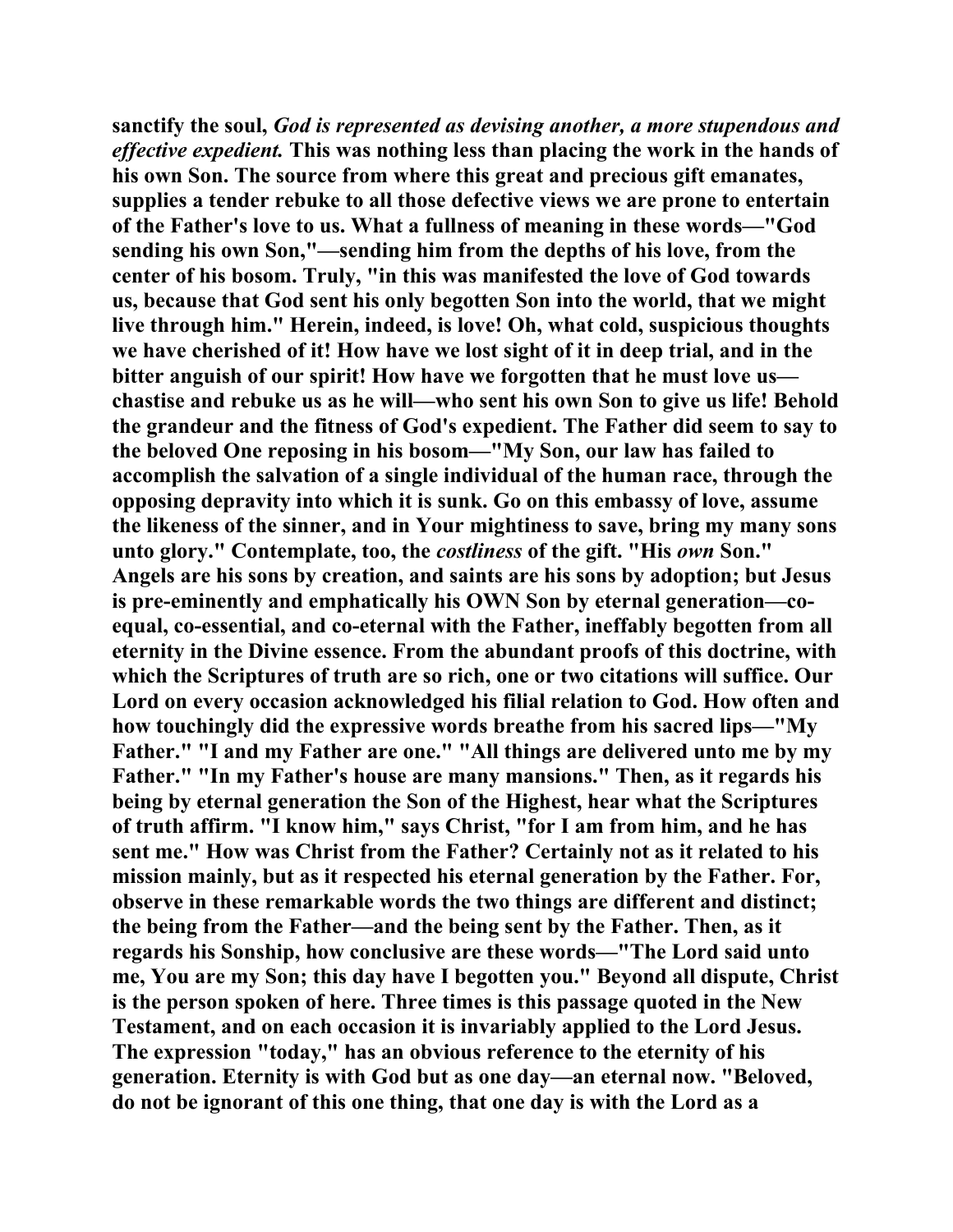**thousand years, and a thousand years as one day." Thus clear is it that Christ is God's "own Son," having the same essence and nature with himself; and that he is God's "only Son" by natural and eternal generation—"The only begotten Son of God." Further into the depths of this profound truth it would not be our wisdom to descend. There is much awful mystery connected with this fundamental verity of Christian faith, which forbids a too curious and rash investigation. Although it transcends our reason, it does not contravene our reason. It is propounded, like all cognate mysteries of Divine revelation, for our belief. And what human reason is not able to comprehend, divine faith can meekly and unquestioningly receive.** 

**But what words are these—"God sent his own Son!" A person less exalted, less Divine, could not have accomplished what the divine law failed to do. And since an enactment which was a transcript of Deity, proved too feeble for the purpose, Deity itself undertakes the work. God's own eternal and essential Son embarks in the enterprise, and achieves it. What a Rock of salvation, saint of God, is this! Springing from the lowest depths of your humiliation, see how it towers above your curse—your sin—your condemnation! It is a Rock higher than you. Infinitely removed beyond the reach of condemnation is that soul whose faith is planted upon this Rock. How securely can he rest, and how sweetly can he sing, "In the time of trouble he shall hide me in His pavilion: in the secret of His tabernacle shall He hide me; He shall set me upon a rock. And now shall mine head be lifted up above mine enemies round about me."** 

**"In the likeness of sinful flesh." These words are striking and significant, as placing before us two essential and glorious facts in the history of our Lord facts interwoven with our holiest experience and most precious hopes. It first places in the clearest possible light the true humanity of the Son of God. It was not human nature** *in appearance* **that he took, as some have taught—this was the heretical doctrine of the ancient Docetae, but human nature** *in reality***. There are other declarations of this truth equally as strong: "God sent forth his Son made of a woman." "The Word was made flesh, and dwelt among us." Our blessed Lord has ever been "a stone of stumbling and a rock of offence" to the ungodly world. Many are offended with him. His two natures have ever been impugned, opposed, and denied. Some have refused him the glory belonging to his Godhead, while others have attempted to undermine his manhood—thus making him, had it been in the power of his enemies, neither God nor man—a very nothing. But the truth still stands unimpeached and glorious—our Lord assumed real flesh. "My flesh is food indeed." It was, as the Apostle terms it, "the body of his flesh." "Wherefore, when he comes into**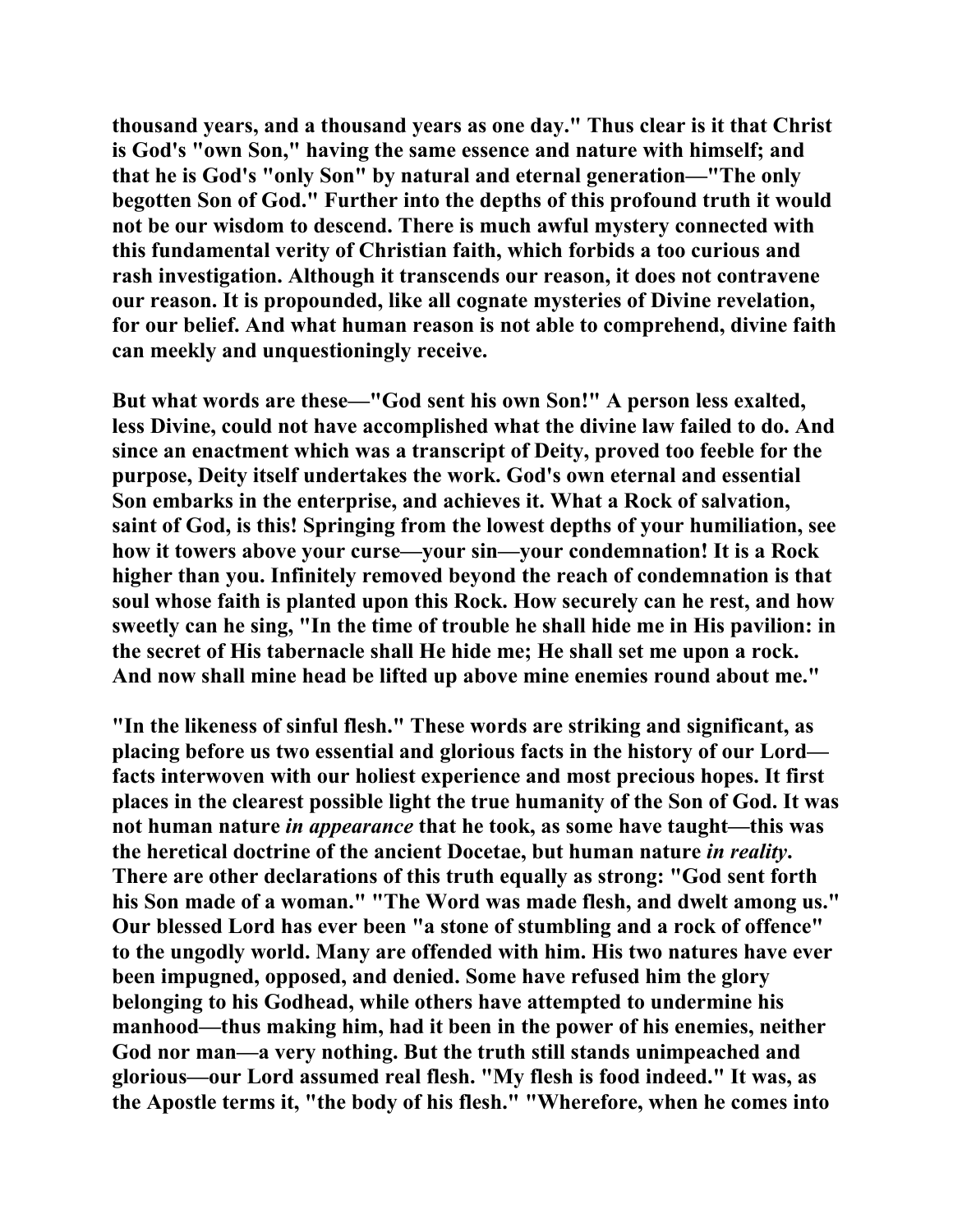**the world, he says, Sacrifice and offering you would not, but a body have you prepared me." "Who his own self bore our sins in his own body on the tree." It was a perfectly organized body, having all the properties, affinities, and functions belonging to our own. Therefore he is styled "the** *man* **Christ Jesus." "Since by man came death, by man came also the resurrection of the dead." "He was made in the likeness of men." "The seed of the woman." "The seed of Abraham." "The seed of David." Such are the words which inscribe this great truth as with a sunbeam—***our Lord's perfect human body and soul.*  **The consolation, the sympathy, the strength, which spring from this truth, how great! Bone of our bone, and flesh of our flesh, made in all points like unto his brethren, O how suitable a Brother is he, born for our every adversity! Now can he, with a feeling of sympathy the most exquisite, be touched with my infirmity; for this nature which I drag about with me, feeble and bruised, jaded and crushed, was the very nature which he took into mysterious union with his Godhead—wore it here below, and wears it still in heaven.** 

**But, secondly, with what care and skill does the Holy Spirit guard the perfect sinlessness of our Lord's humanity! Observe, it was not the reality of sinful flesh that the Son of God assumed, but its 'likeness' only. He took real flesh, but bearing the resemblance only of sinfulness. He was "made like unto his brethren." "Tempted like as we are, yet without sin." And so in the passage before us, "In the likeness of sinful flesh." The words suppose a resemblance to our sinful nature. And, oh! how close that resemblance was!—as like a sinner as one could be, who yet in deed and in truth was not one—"who knew no sin," but was "holy, harmless, undefiled, and separate from sinners." Man is a sinner; our blessed Lord was man—so truly man, that his enemies exclaimed, "We know this man is a sinner." They could not understand how one could be so really human, and yet be untainted with sin! And then, did there not cling to Jesus** *the infirmities of our fallen nature***, which, though sinless in him, were not the less the effects of sin? He hungered—he thirsted he wept he was wearied—he slept—he was afflicted—he sorrowed—he trembled—he suffered—he died. And as we trace these infirmities of our humanity floating upon the transparent surface of his pure life, how forcible do we feel the words—"Made in the likeness of sinful flesh"! And when we see him traduced as a sinner by man, and—standing beneath his people's transgressions—dealt with as a sinner by God; by man, denounced as "a glutton," "a wine-bibber," "a friend of publicans and sinners," an "impostor," a "deceiver," a "blasphemer" then arraigned, condemned, and executed as a criminal not worthy to live, as an accursed one—by God,**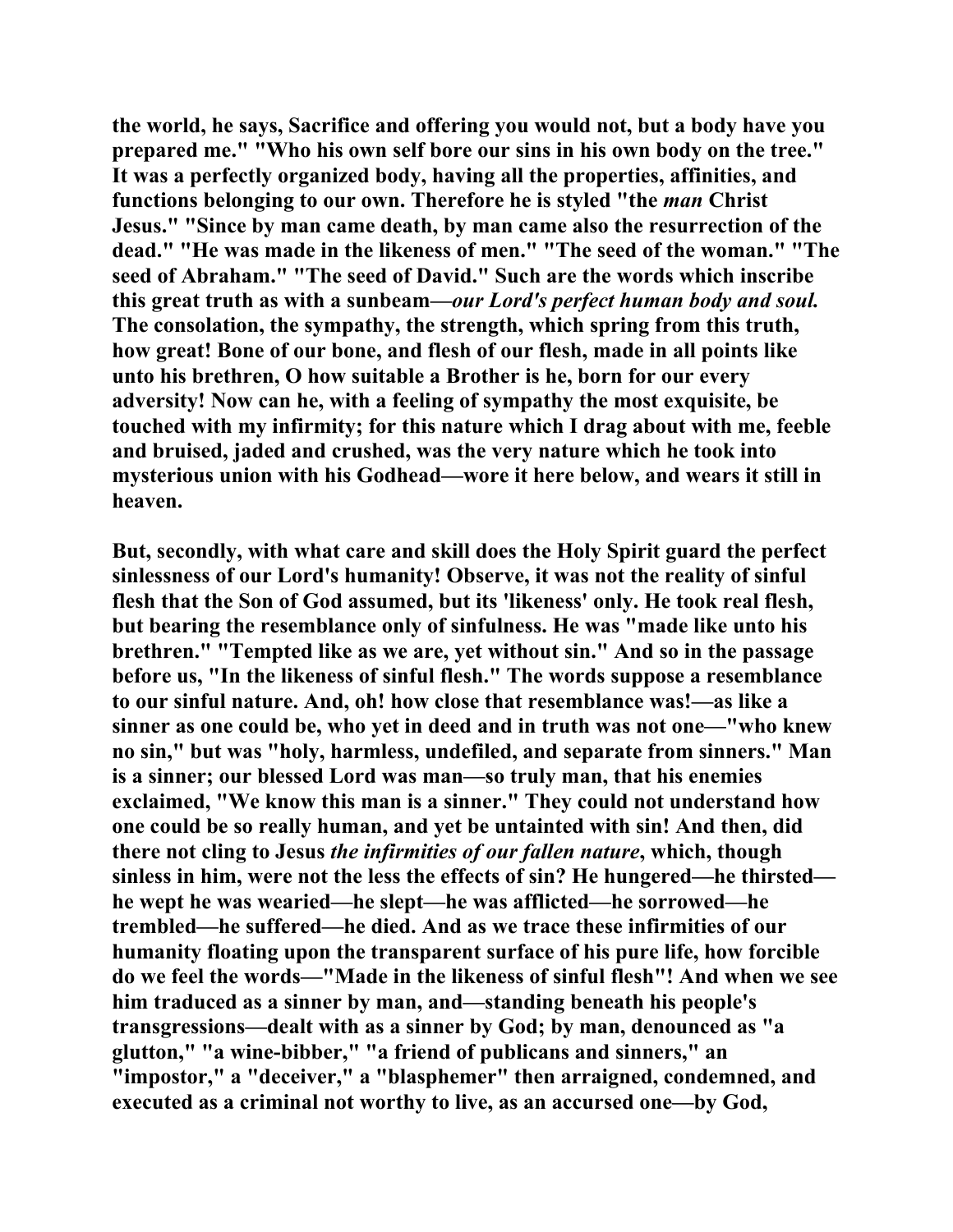**charged with all the sins of the elect church, bruised and put to grief, and at last abandoned by him on the cross, then numbered with transgressors, and making his grave with the wicked in his death—oh! how like sinful flesh was the robe of lowliness and suffering which he wore! And yet, "he was without sin." It was the** *resemblance***, not the** *reality***.** *The human nature of the Son of God was as free from sin as the Deity it enshrined.* **He was the "Lamb of God without spot." The least taint of moral guilt—a shade of inherent corruption—would have proved fatal to his mission. One leak in the glorious Ark which contained the Church of God, had sunk it to the lowest depths. Oh! this is the glory of his work, and the solace of our hearts, that Christ our Savior "offered himself without spot unto God." And now we may plead his sinless oblation as the ground of our pardon, and the acceptance of our persons. "He has made him to be sin for us who knew no sin, that we might be made the righteousness of God in him." The Lord bless these truths to the comfort and edification of our souls.** 

**"And for sin condemned sin in the flesh;" or, "by a sacrifice for sin." And what was that sacrifice? It was God's own Son—"who gave himself for us." "And when he had by himself purged our sins." "Christ also has loved us, and has given himself for us, an offering and a sacrifice to God for a sweetsmelling savor." By this sacrifice he "condemned sin in the flesh." The word never implies simply to destroy, or remove. Consequently the present and entire destruction of sin in the believer was not the condemnation secured by the sacrifice of Christ. But in two senses we may understand the word. First, he bore the condemnation and punishment of sin, and thus forever secured our pardon. Secondly, and chiefly, he actually so condemned sin in his own material body, that it lost the power of condemning his spiritual body, the Church. So that neither sin, nor the consequence of sin, can ever lay the believer under condemnation. Thus, while sin condemned Jesus as the Surety, Jesus condemned sin as the Judge, assigning it to its own dark and changeless doom. That, therefore, which itself is condemned, cannot condemn. Thus it is that the last song the believer sings, is his sweetest and most triumphant—"O death! where is your sting?" Sin being condemned, pardoned, and forever put away, death, its consequent and penalty, is but a pleasing trance into which the believer falls, to awake up perfected in God's righteousness.** 

**In conclusion, let us, in deep adoration of soul, admire God's illustrious method of meeting the impotence of the law. How suitable to us, how honoring to himself! Relinquishing all thought of salvation by the works of the law, let**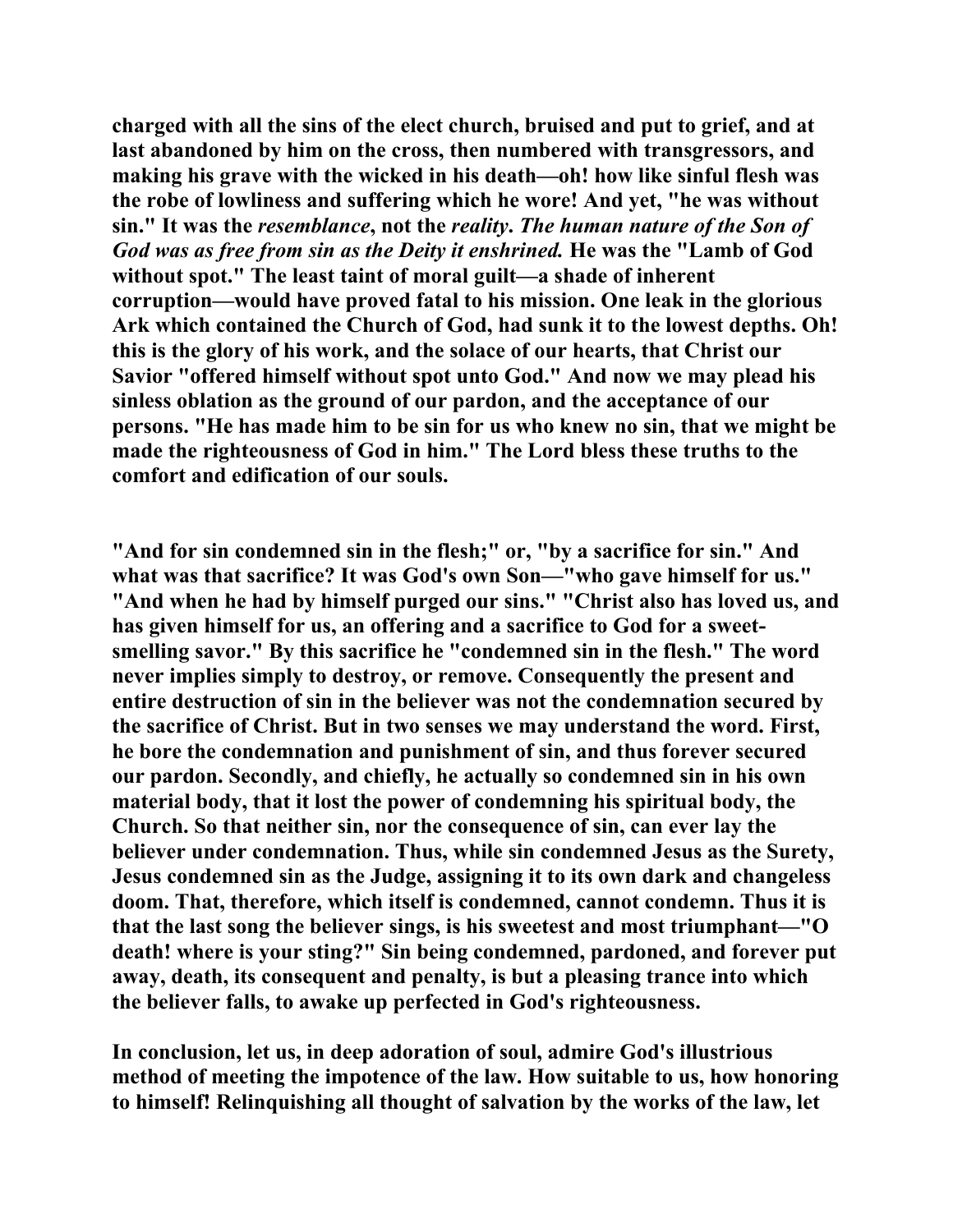**us eagerly and gratefully avail ourselves of God's plan of justification. Let our humble and believing hearts cordially embrace his Son. If** *the law* **is powerless to save,** *Christ* **is "mighty to save." If the law can but terrify and condemn, it is to drive us into Christ, that we might be justified by faith in him. In him there is a full, finished, and free salvation. We have but to believe, and be saved. We have but to look, and live. We have but to come, and be accepted. Disappointed of our hope in the law, and alarmed by its threatenings pealing in our ears louder than seven thunders, let us flee to Jesus, the "Hiding place from the wind, and the covert from the tempest." There is no condemnation in Christ Jesus. All is peace, all is rest, all is security there. The instant that a poor trembling sinner gets into Christ, he is safe to all eternity. Nor can he be assured of safety one moment outside of Christ. Repair, then, to the Savior. His declaration is—"Him that comes unto me I will in no wise cast out." None are rejected but those who bring a price in their hands. Salvation is by grace; and not to him that works, but to him that believes, the precious boon is given. The turpitude of your guilt, the number of your transgressions, the depth of your unworthiness, the extent of your poverty, the distance that you have wandered from God, are no valid objections, no insurmountable difficulties, to your being saved. Jesus saves sinners "to the uttermost,"—to the uttermost degree of guilt—to the uttermost limit of unworthiness—to the uttermost extent of time. And not only let us look to Christ for salvation, but also for**  *strength***. Is the law weak? "Christ is the power of God." He is prepared to perfect his strength in our weakness. And the felt conviction of that weakness will be the measure of our strength. Without him we can do nothing; but strong in his might, we can do all things. "In the Lord I have righteousness and strength." And "in him shall all the seed of Israel be justified, and shall glory."** 

**How should this subject deepen our love! "God is love," and the expression of that love is the sending his own Son into the world, to achieve what the law, in its weakness, could not do. Was ever love like this? "God so loved." And was Jesus willing to engage in the embassy? Did he voluntarily clothe Himself in our rags, stoop to our poverty, consent to be arrested and thrown into prison for us? Was he made a curse that he might deliver us from the curse? Did judgment pass upon him that we might be saved from the wrath to come? O here is infinite, boundless love! Then let him have in return our love. It is the least that he can ask, or we can make. Let it be a hearty, cordial, obedient, increasing love. Alas! it is but a drop, when it should be an ocean. It is but a faint spark, when it should be a vehement flame. O how should our best affection flow out toward him who assumed, and still wears, our nature! What**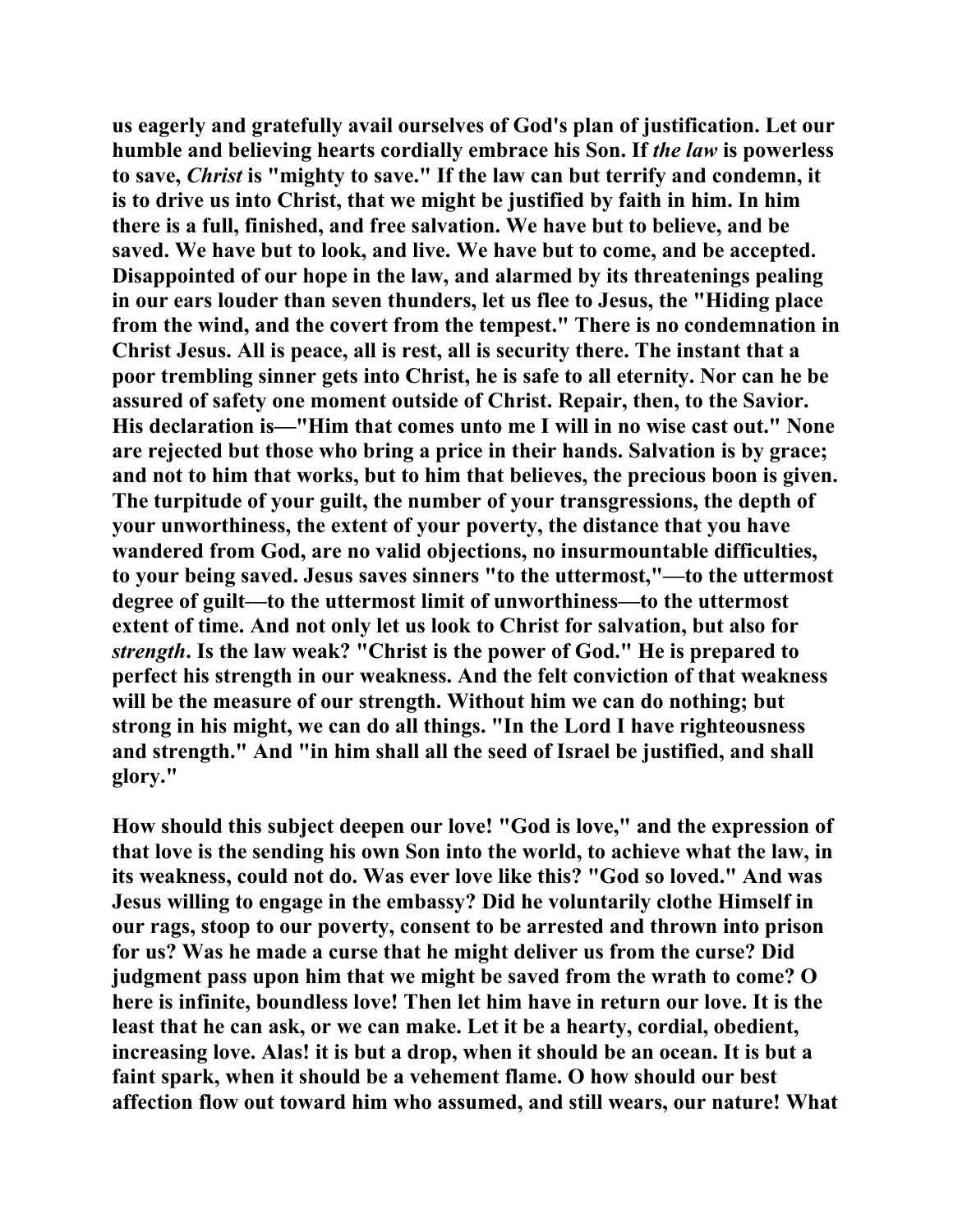**an attractive, winning object is the Incarnate God, the God-man Mediator! Fairer than the children of men, the chief among ten thousand, the altogether lovely One, he is the wonder and admiration, the love and song, of all heaven. O why should he not be equally so of all earth? Did the Son of God take up our rude and suffering nature, and shall we be sluggish to take up his lowly and despised cross, and follow hard after him? Forbid it, Lord! Forbid it, precious Savior! What humiliation, what abasement, can be too much for us, the sinful sons of men, when you, the sinless Son of God, did so abase and humble yourself! O let your love constrain us to stand firm to you, to your truth, and to your cause, when the world despises, and friends forsake, and relatives look cold, and all seem to leave and forsake us. And as you did condescend to be made in the likeness of our human and sinful nature, O conform us to the likeness of your Divine and holy nature. As you were a partaker with us, make us partakers with you. As you were made like unto us, in what was proper to man, make us like you, in what is proper to God. And as you did come down to our sinful and dim earth, lift us to your pure and bright heaven!** 

#### **Chapter 4.**

#### **The Righteousness of the Law Accomplished in the Believer.**

**"That the righteousness of the law might be fulfilled in us, who walk not after the flesh, but after the Spirit." Romans 8:4** 

**From a representation of the impotence of the law, the Apostle passes to a vindication of its holiness. As if his statement affecting its inadequacy to accomplish that in failure of which God sent his Son into the world, might derogate from its dignity, and impair its rights, he hastens to delineate its true character, and to assert the actual fulfillment of its claims. We purpose, in the elucidation of this passage, to contemplate the exalted character of the law; and then show in what sense its righteousness is fulfilled in the believer.** 

**"The righteousness of the law." It falls not within our province, at the present moment, to establish the necessity, or to prove the existence of a Divine law, for the moral government of God's intelligent creatures. In point of fact, the doctrine requires no argument. The proposition is self-evident. There is no part of God's creation, intelligent or irrational, left to self-government; or, in other words, that is without law. In the outer world it is manifest; in the**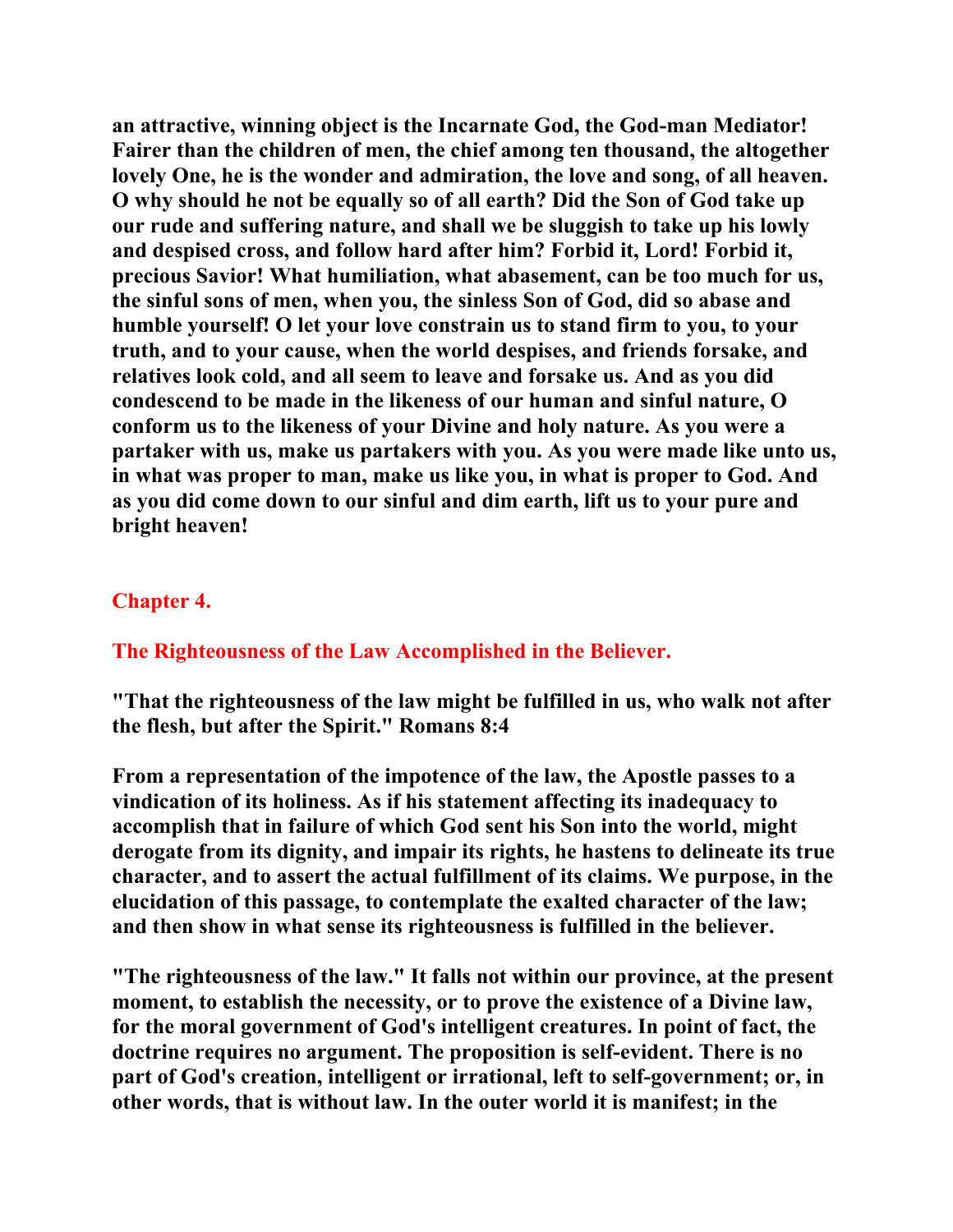**domestic constitution still more so; and in God's providential and moral government the evidence is demonstrative. "His kingdom rules over all." It is, however, with the character, not the existence, of the Divine law which God has framed for the well-being and happiness of his moral creatures, that we have strictly now to do.** 

**Emanating from a Being infinitely perfect in every moral perfection, it follows as a natural sequence from this truth, that the law, designed to be a transcript of what God is—a copy of himself—must be in every respect a most perfect law. "The law of the Lord is perfect." How could it be otherwise? Is it rational to suppose that a Being of infinite holiness, wisdom, and goodness, would form a rule for the government of moral creatures that would fail to place before their eye the loftiest standard of excellence, and that should not demand and secure their supreme obedience and happiness? It follows, then, that the law being essentially and perfectly holy, all its requirements must be equally so. It cannot change, nor compromise, nor soften down either the nature, or the outline, or the enforcement of a single enactment. It demands of every creature the profoundest homage, the most implicit obedience, and the most perfect love. In requiring this, the creature shall have no ground for impeaching the Divine goodness. He shall have no reason for alleging of God that he is harsh and austere. As if fearful of perplexing the mind with a multitude of enactments, our Lord has presented one precept of the law, the perfect keeping of which resolves itself into a virtual fulfillment of all. "Jesus said unto him, You shall love the Lord your God with all your heart, and with all your soul, and with all your mind. This is the first and great commandment."** 

**Who but an infinitely wise Lawgiver could have embodied all the requisitions of an extended code in a single one? What an unfolding of the wisdom of God is here! In securing to himself the supreme love of his creatures, he wins a willing obedience to every precept of his law. Such is the all-commanding, allconstraining power of love to God! Employing no other than this gentle and persuasive motive, God asks your intellect, your time, your service, your rank, your substance, your person, your life, your all. And, in demanding this complete surrender, his law stands forth, in view of all created intelligences, as a rule worthy of him from whom it emanates. O yes! it is a most righteous law.** 

**But in what sense is the righteousness of the law accomplished in the believer? This, it will be perceived, is the declaration of the passage, "That the righteousness of the law might be fulfilled in us."**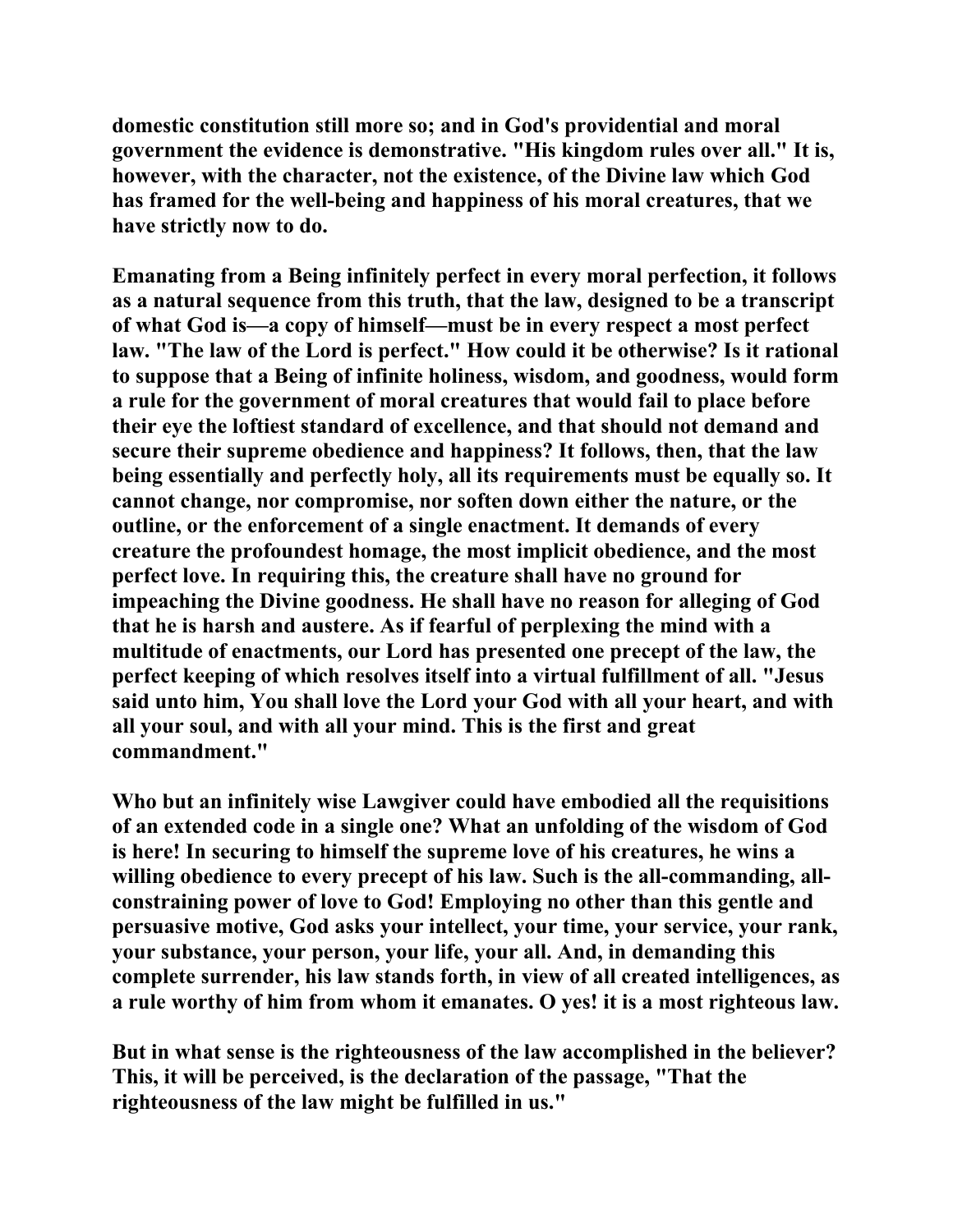**Now it is obvious that the law required obedience, and that that obedience is properly termed the "righteousness of the law." How is this accomplished in us? Most clearly, not in the sense in which it supposes it fulfilled in our own persons. Where, then, would be the weakness of the law? The law has never yet received a complete fulfillment in any fallen creature. Take the most perfect specimen of human obedience, and test it by the high precept we have named. If, for instance, in your love to God there is detected any truancy of affection; if every passion of your soul, if every pulse of your heart, beat not with warm, unwavering and supreme love to God, then your love is imperfect, and your obedience necessarily so. But where is the creature who can assert his plea of perfect love to God? Who can say, "I have loved the Lord my God with all my heart, with all my soul, and with all my mind?" What a solemn truth is this, that the best obedience of the best of creatures falls as infinitely below the requirements of the law, as the obedience of the incarnate God rose above it! How, then, are we to understand the holiness of the law as fulfilled in us? Undoubtedly, in that sense only in which it was fulfilled in our Surety. The Lord Jesus fulfilled the righteousness of the law in the behalf of his people. He only could do so who was himself "holy, harmless, undefiled, and separate from sinners." The first step in this wondrous achievement was his being made under the law. What a stoop of Jehovah was** 

**this! The Lawgiver placing himself under the government of his own enactment! Let astonishment, love, and praise fill our souls, while, with more than seraphs' ardor, we look into this truth. Having made himself amenable to the law, he then proceeds to its fulfillment. He enters into no negotiation, he proposes no conditions—he asks no compromise—he demurs not at its stern, unbending demand; but receiving it from God just as it was—all broken, weak, and dishonored he yields it back to his Father, "magnified and made honorable." Trace the outline of his obedience. Is the grand moving spring of the law, love? Where was ever seen such costly love to God as our Surety displayed? Was he not a voluntary, a self-immolated sacrifice upon the altar of Divine justice, all for the love he bore his Father's honor? Did he not offer to God a perfectly pure and undivided heart? And did not that affection constrain him to a supreme consecration to his Father's glory? In addition to supreme love, was there not the most perfect sanctity of life? Did not Satan strive to ensnare him by his subtlety, and did not man seek to catch him in his words? And yet no sin was found in him. Trace all the subsequent stages of his course, until that course closed in suffering and blood, accompany him to the baptismal waters, and hear him exclaim, as he meekly yielded himself into the hands of the Baptist, "Thus it becomes us to fulfill all righteousness." Then**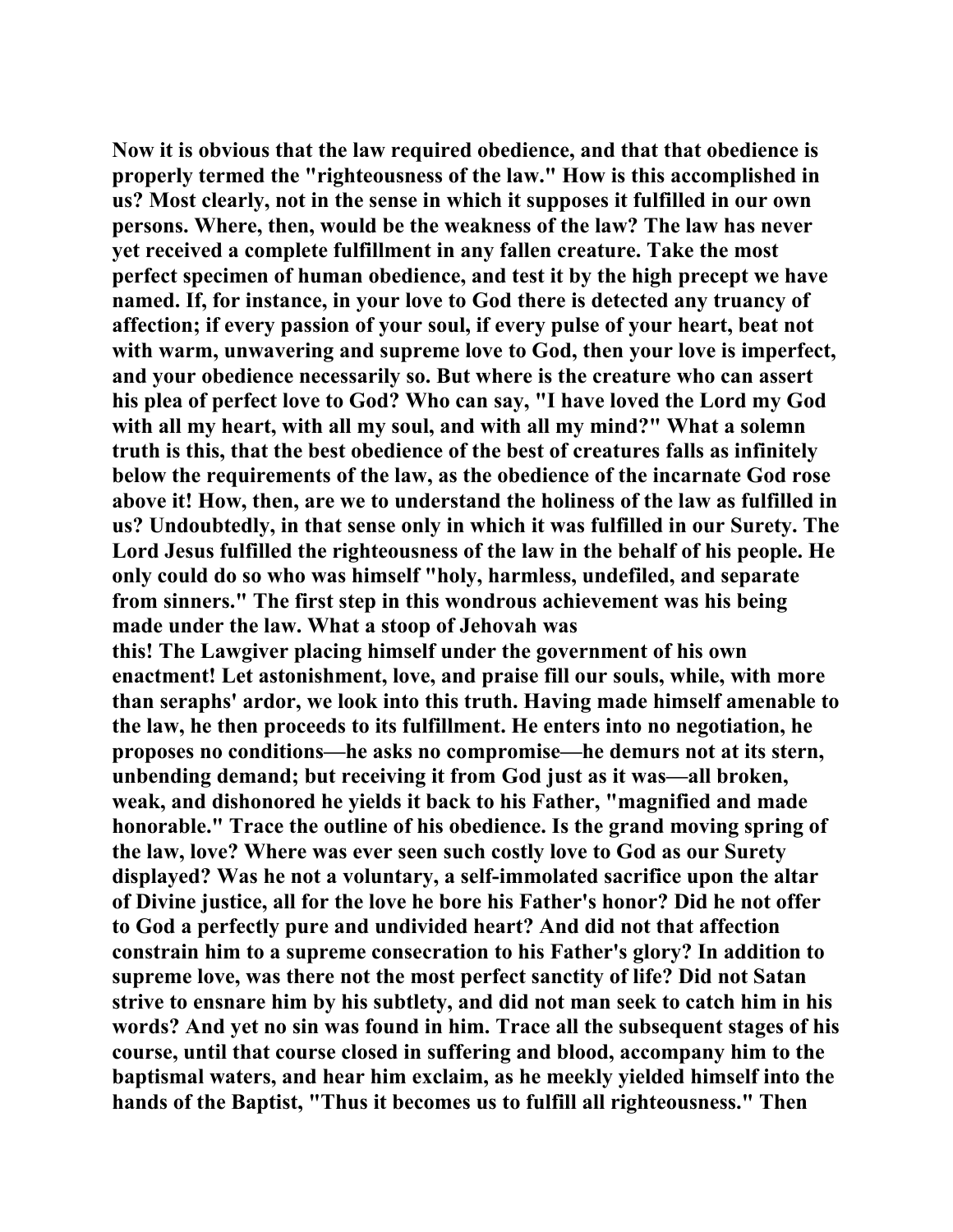**follow him to Calvary, and behold the last, the finishing act of his unparalleled obedience, his obedience unto death! Was there ever such a law-fulfiller as the Son of God? Such was our Lord's fulfillment of the righteousness of the law, in behalf of his people.** 

**But the question still returns—In what way are we to reconcile the honoring of the law by Christ, and the fulfillment of its righteousness in us?** 

**The difficulty is solved by a reference to the federal union of Christ and his Church—a subject already adverted to in the preceding pages. Standing to his people in the relation of a Covenant Head, the law being fulfilled by him in a legal sense, it was virtually a fulfillment of the law by us, his obedience being accepted in lieu of ours. Thus it is written—"He has made him to be sin for us, who knew no sin; that we might be made the righteousness of God in him." "By the obedience of one shall many be made righteous." Thus the doctrine of substitution at once harmonizes the apparent discrepancy.** *The law thus met in all its claims, fulfilled in its utmost precept, gloriously illustrated, and divinely honored, there can possibly be no condemnation to those in whose behalf the Surety acted.* **Thus every humble sinner who, feeling the plague of his own heart, breaking away from his dependence upon a covenant of works, and repairing in simple faith beneath the righteousness of the Incarnate God, shall never come into condemnation. In his case** *the precept has been obeyed, and the punishment endured, and the debt discharged***, and not one drop of the dark, lowering storm shall light upon his head. Jesus has delivered him from the wrath to come. And thus by the imputation of Christ's righteousness to the believer, the righteousness of the law is fulfilled in him.** 

**"Who walk not after the flesh, but after the Spirit." The rightful claimants of this privileged state are thus described. In a delineation which we have already given of this character, we remarked, that those who walked not after the flesh were those who regulated not their life by the dictates of the flesh. It supposes not his exemption from** *the assaults and the woundings* **of the flesh. So far from this, a Christian is a more prominent mark for its assailings than**  any other man. He may be ensnared and stumble, but he *walks* not after the **flesh. "A just man falls seven times, and rises up again." An unrighteous man, when he falls through the temptations of the flesh, knows nothing of holy contrition for his sin, nor the sprinkling of the atoning blood upon the conscience. He falls, but where he falls he lies. "He that is unrighteous is unrighteous still." He "walks after the flesh." But those in whom the righteousness of the law is fulfilled in their Surety, and in whom a Gospel**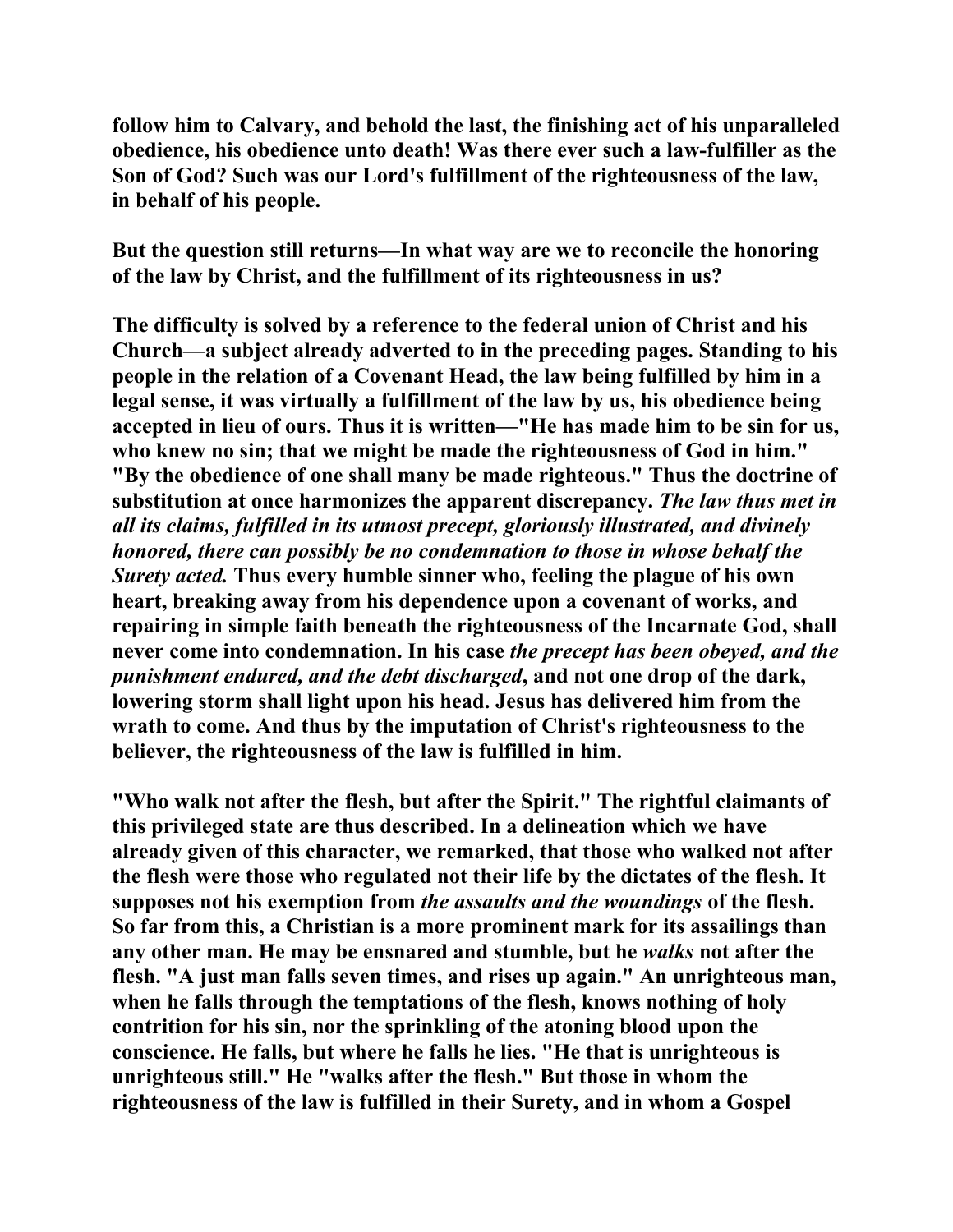**righteousness, an evangelical obedience, is performed by themselves, "walk after the Spirit."** 

**Behold, what an open door does this subject set before the humble, convinced sinner. It encircles the whole future of his being with the covenant bow of hope. Beneath its gorgeous and expanding arch he is safe. The law, now honored as it never was—invested with a luster before which its former glory pales, and at the brightness of which angels veil their faces—the utmost honor brought to the Divine government, do you think, penitent reader, that the Lord will reject the application of a single sinner who humbly asks to be saved? What! after the Son of God had stooped so low to save the lowest, had suffered so much to save the vilest, will the Father refuse to enfold to his reconciled heart the penitent who flees to its blessed asylum? Never! Approach, then, bowed and broken, weary and burdened spirit. There is hope for you in Jesus, there is forgiveness for you in Jesus, there is acceptance for you in Jesus, there is rest for you in Jesus, there is a heaven of bliss and glory awaiting you—all in Jesus, the law's great fulfiller. O, how welcome will the heart of Christ make you. How full and free will be the pardon of God extended to you. How deep and rich the peace, and joy, and hope, which, like a river, will roll its gladdening waves into your soul the moment that you receive Christ into your heart! "Believe in the Lord Jesus Christ, and you shall be saved." "He that believes shall not come into condemnation, but is passed from death unto life."** 

**Saints of God, keep the eye of your faith intently and immovably fixed upon Christ, your sole pattern. Our Lord did not keep that law that his people might be lawless. He did not honor that law that they might dishonor its precepts. His obedience provided no license for our disobedience. His fulfillment releases us not from the obligation—the sweet and pleasant, yet solemn obligation—to holiness of life. Our faith does not make void the law, but rather establishes the law. The "righteousness of the law is fulfilled in us" when we "walk after the Spirit," in lowly conformity to Christ's example. Was he meek and lowly in heart? Did he bless when cursed? Did he, when reviled, revile not again? Did he walk in secret with God? Did he always seek to do those things which pleased his Father? Did he live a life of faith, and prayer, and toil? So let us imitate him, that of us it may be said, "These are they who follow the Lamb wherever he goes."** 

**What richer comfort can flow into the hearts of the godly than that which springs from this truth? "The righteousness of the law fulfilled in us!" What**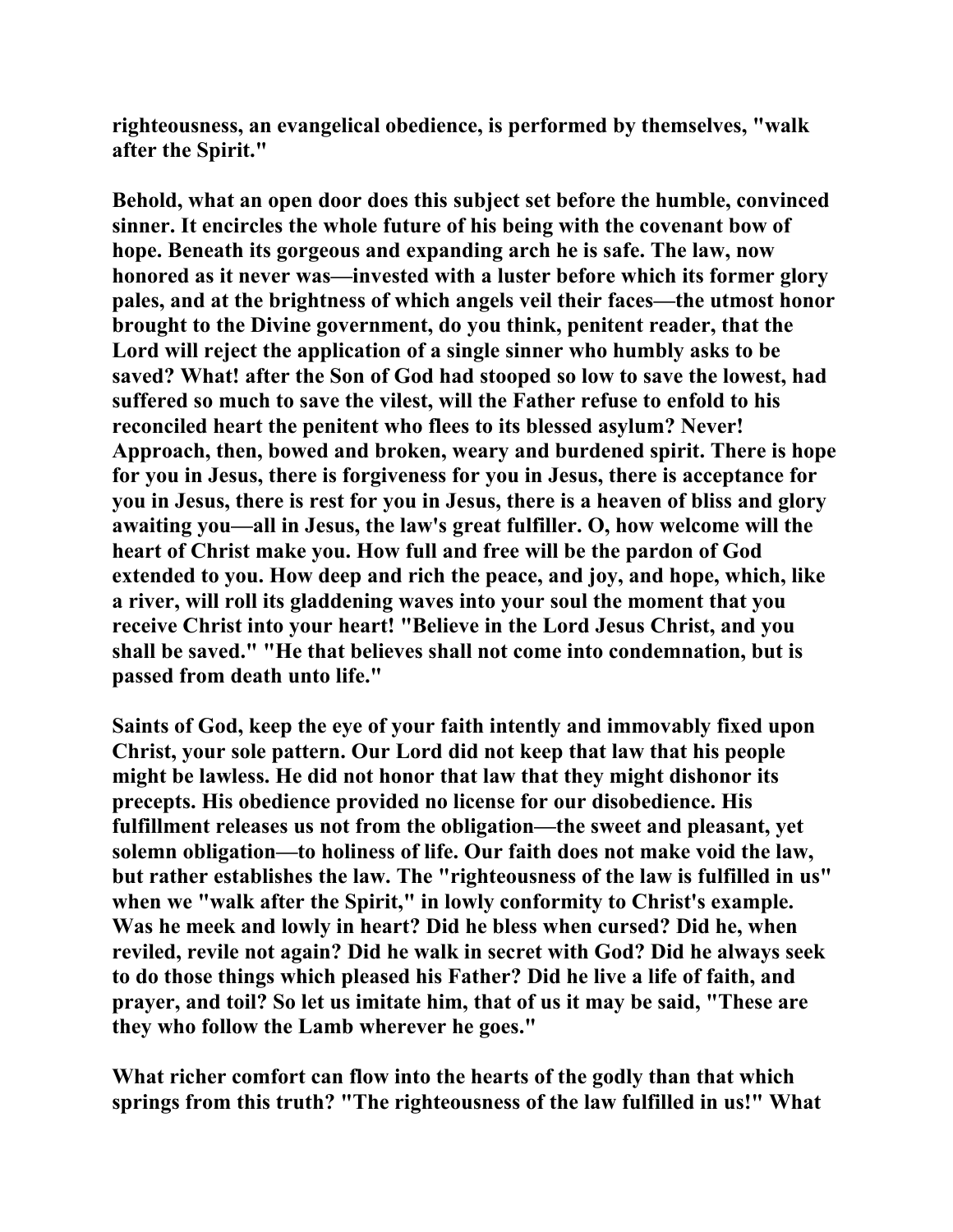**wondrous, blessed words! You are often in fear that the righteousness of the law will rise against you; and when you consider your many failures and shortcomings, you justly tremble. But fear not! for** *in Christ the law is perfectly fulfilled, and fulfilled in your stead, as much as if you had obeyed it in your own person.* **Is not this a sure ground of comfort? You see the imperfection of your own obedience, and you are alarmed; but have you not an eye also for the perfection of Christ's obedience, which he has made yours by imputation? "There is therefore now no condemnation to them who are in Christ Jesus," because he has fulfilled the law's righteousness in their behalf. You are cast down because of the law of sin—but the Spirit of life has freed you from the law. You are troubled because of the law of God—but that law, by Christ's perfect obedience, is fulfilled in you. You desire a righteousness that will present you without spot before God, you have it in him who is the "Lord our Righteousness." Christian! Christ's whole obedience is yours. What can sin, or Satan, or conscience, or the law itself allege against you now? Be humble, and mourn over the many flaws and failures in your obedience; yet withal rejoice, and glory, and make your boast in the fullness, perfection, and unchangeableness of that righteousness of the Incarnate God which will place you without fault before the throne. Sinner! if the righteousness of the law is not fulfilled in you now, that righteousness will be exhibited in your just condemnation to all eternity! Flee to Christ Jesus, the end of the law for righteousness to every one that believes.** 

#### **CHAPTER 5.**

**"The Unregenerate and the Regenerate Contrasted"**

**"For those who are after the flesh do mind the things of the flesh; but those who are after the Spirit the things of the Spirit." Romans 8:5.** 

**"Those who live according to the sinful nature have their minds set on what that nature desires; but those who live in accordance with the Spirit have their minds set on what the Spirit desires." Romans 8:5** 

**Two different classes are here presented to our view, in striking and solemn contrast. With regard to the first, a more accurate, and at the same time a more awful, portrait of the carnal state of man exists not in any language than**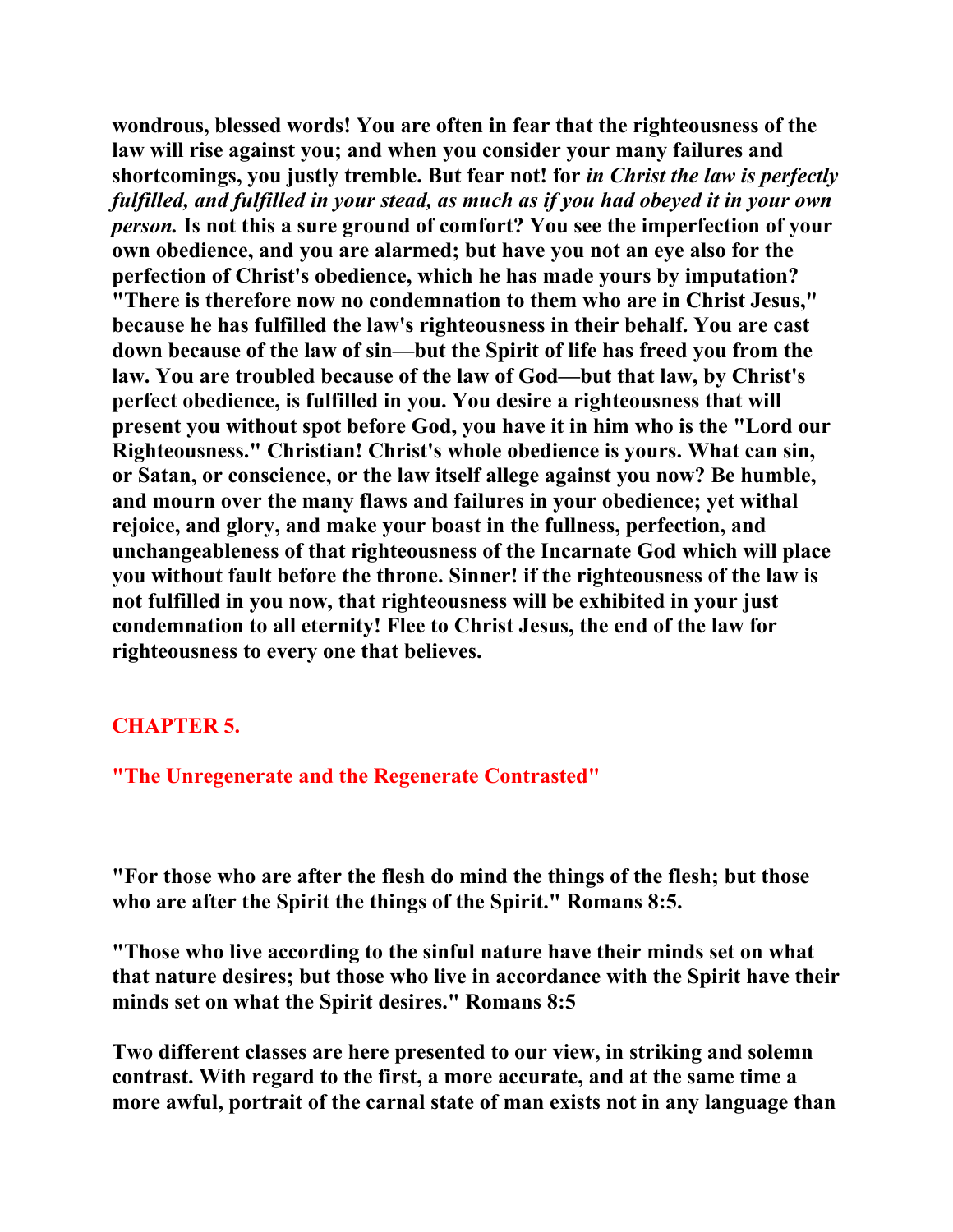**this. He is described as** *living after the flesh***. And lest it should be supposed, as by some it is, that a corrupt tree can bring forth good fruit, or, in other words, that holiness is the natural product of our unrenewed nature, it is added, who "mind the things of the flesh." But before we go more fully into the unfolding of this subject, we should remark, that the term "flesh" has various significations in God's word, often decidedly opposite to that which it bears in the passage before us. For example, it is sometimes used to denote** *a softened disposition of mind***: "I will give you a heart of flesh." Again, it sets forth the tender and close union subsisting between Christ and his Church: "No man ever yet hated his own flesh, but nourishes and cherishes it, even as the Lord the Church." A yet deeper and more sublime signification it assumes when used to describe the mysterious incarnation of the Son of God: "The Word was made flesh." But the sense in which the word is employed in the text under consideration, is totally different to any we have quoted. It designates**  *the fallen and carnal state of the unrenewed man.* **He is after the flesh, and his whole life is in accordance with the dictates of the flesh. Our Lord thus describes it—"That which is born of the flesh is flesh." That is, it is nothing more than carnal and corrupt. It is originally corrupt, and corrupt it remains until it perishes. "When we were in the flesh, the motions of sin, which were by the law, did work in our members to bring forth fruit unto death." We are thus taken to the very root of all the depravity and crime which afflicts and degrades our common nature. It is not so much the outbreak of sin—the wretchedness and woe which, working upwards, floats upon the surface of society; that presents to a spiritual eye the most afflicting view of man's fallen condition, as the fact, that the root of all iniquity dwells in his nature; and that, when he hates God, and opposes his government, and violates his laws, and injures his fellow-creatures, it is not an accident of his nature, nor the effect of a surprisal into sin, like that of our first parents, as it is the working out of an original and natural principle; it is the development of an innate and deep corruption, coursing its way upward, as we have said, from the concealed depths of his nature to the surface of his life. And thus, though the ethics of a man be sound, and his life be in harmony with the morality of his creed, yet in the absence of the Spirit's regeneration, he is still emphatically "after the flesh:" he bears about with him an original principle of evil, whose existence links him to the flesh, the full development of which is only suppressed by the laws of society, a consciousness of right and wrong, a natural regard for his own well-being, and the overruling power of God.** 

**But we shall, perhaps, form a more accurate idea of this affecting state, in the further consideration of its workings, upon the same principle by which we**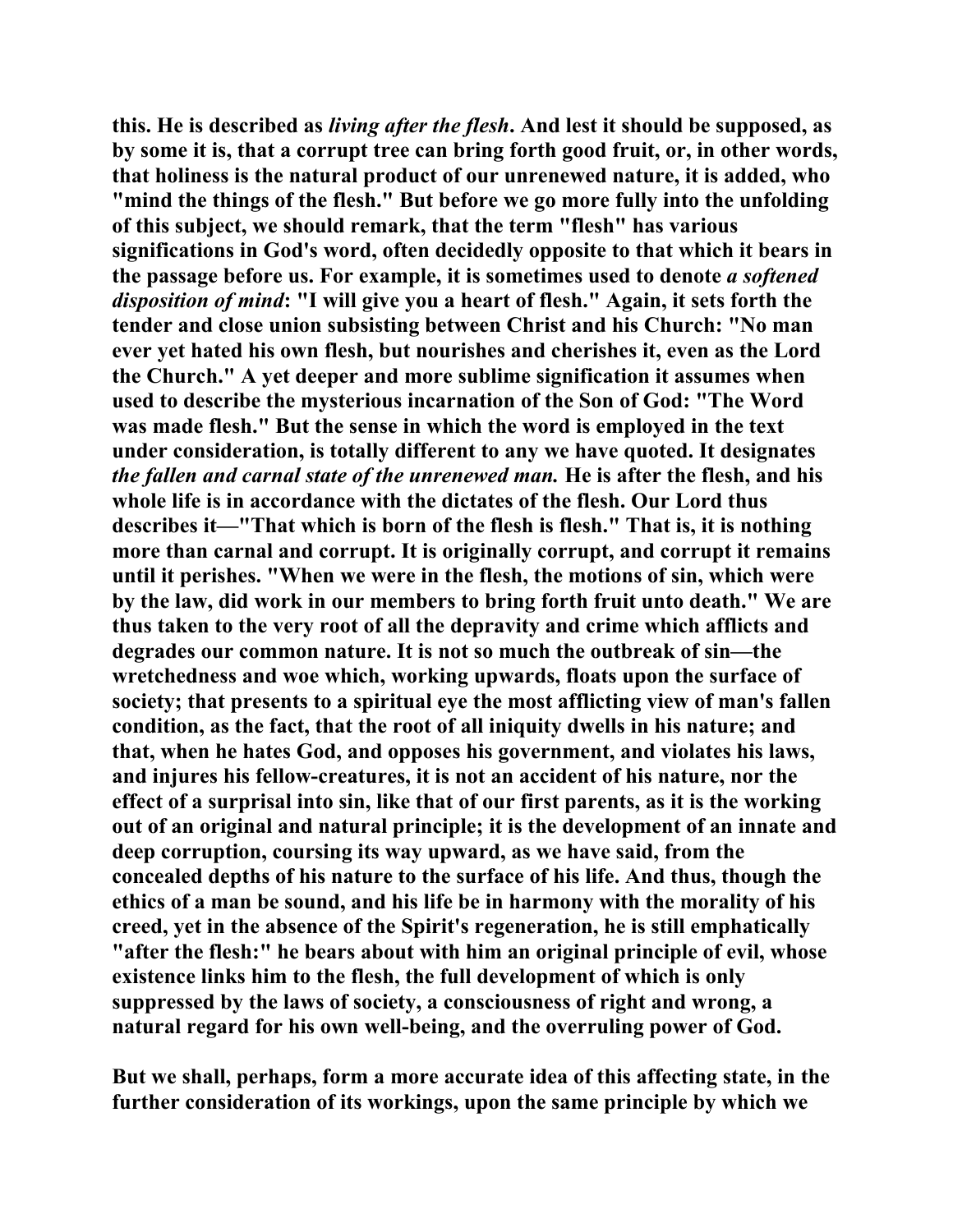**judge the species of a plant by its flower, or of a tree by its fruit. It is said, that "they who are of the flesh, do mind the things of the flesh." The idea is, that all the objects of attraction, the desires and pursuits of the carnal mind, are corrupt and worldly. The phrase, "do mind the things of the flesh," may express two ideas. First, and primarily, the exercise of the intellect; second, and by implication, the exercise of the affections. "Set your affection upon things above:" literally, set your mind. But what an awful charge thus alleged against unrenewed men! Nor is this charge unsustained by adequate proof. It is impossible, in the nature of things, that a corrupt mind could give its consideration to things opposed to itself. No nature can transcend its own powers. Each act must be in harmony with the character of the principle from where it emanates. A beast cannot act as a man, without participating in the human. A human being cannot act with the power of an angel, without partaking the nature of the angelic. How, then, can that which is after the flesh, act as that which is after the Spirit? In other words, how can a carnal mind put forth the actions of a holy mind, unless it first become holy? How can a man believe without possessing the principle of faith? or love, without the principle of love? "Israel is an empty vine, he brings forth fruit unto himself." (Hebrew, "equal to himself") that is, a fruit partaking of his own nature. Our Lord embodies the same idea in his peculiarly graphic language: "A good tree cannot bring forth evil fruit, neither can a corrupt tree bring forth good fruit." And then follows the solemn result: "Every tree that brings not forth good fruit, is hewn down and cast into the fire." We have thus most distinctly placed before us this solemn truth—that** *a fleshly or corrupt mind must act agreeably with its own nature; and so acting, must be supremely engrossed with the things of the flesh.* **This, too, must be the character of its religion. All its conceptions and ideas must be in harmony with its unrenewed nature. "The natural man receives not the things of the Spirit of God, for they are foolishness unto him; neither can he know them, because they are spiritually discerned." The product of a fallen nature, the natural and spontaneous growth of a corrupt soil, the fruit must correspond with the character of the seed sown. The religious perceptions of such a mind must be crude and obscure, for they are the perceptions of a darkened understanding. The proffered homage of such a heart must be vain and dissembled, since it is the homage of a heart alienated from God. Such, too, must be the worship offered to that Being who is a Spirit, and who requires of those who worship him, that they worship him in spirit and in truth. Its ritual may be sound, its rites may be scriptural, its forms may be solemn, its offerings may be costly, it is still the sacrifice of the dead offered to a living God! It is the worship of those who are "walking according to the flesh." And with all the apparent**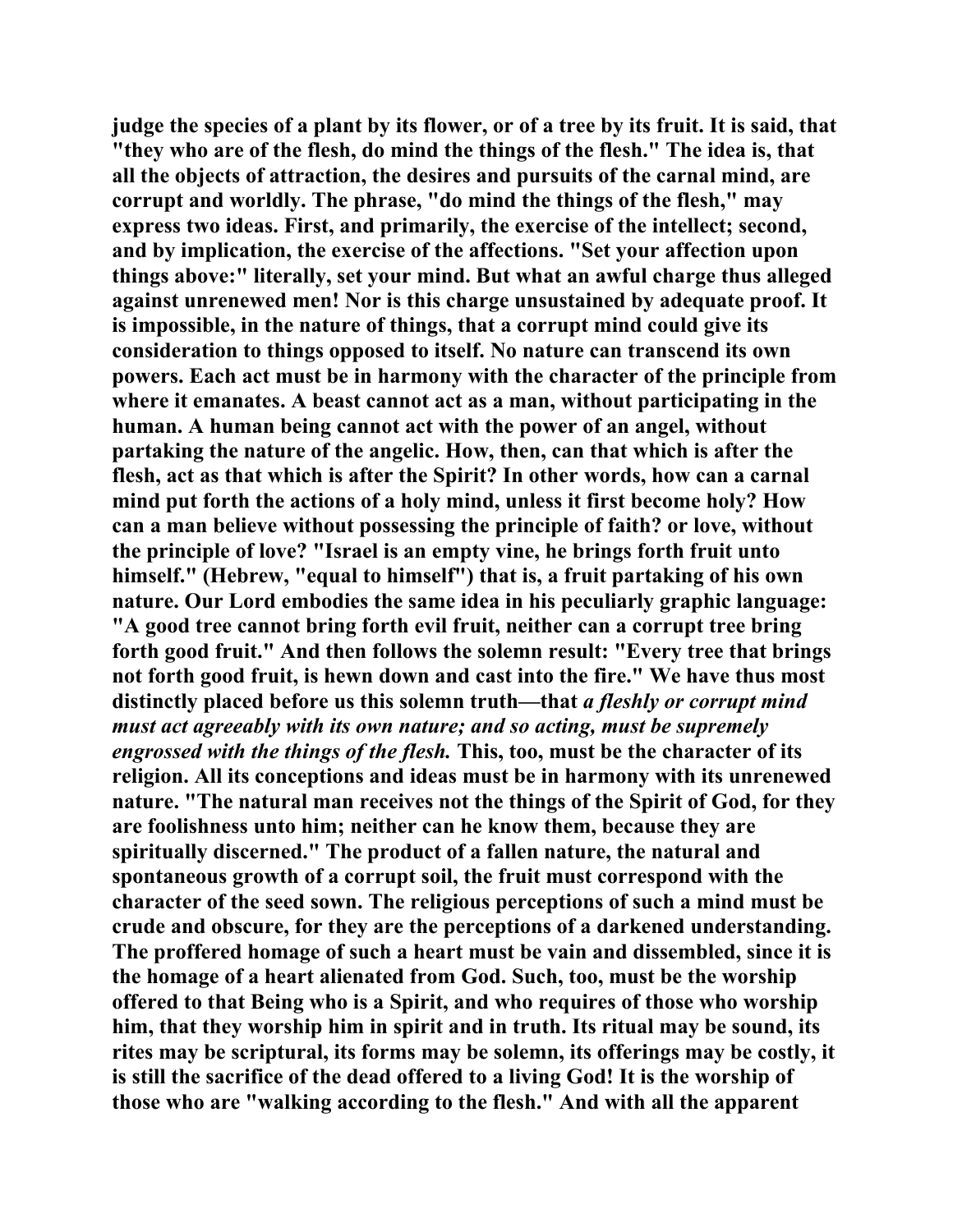**thirstings of a carnal mind after a knowledge of God—and in some cases we know how deep that thirst may be—there is a starting off from, no more, there is** *a deadly opposition to***, God the moment he approaches wearing the character revealed in his Word. Just as Adam, who ate the fruit in the vain conceit of increasing his knowledge, yet when God, the Object and the Fountain of knowledge, drew near in the pleasant Eden, at evening's cool, calm twilight, he fled the Divine presence, and hid himself amid it's bowers. Such only "know Christ after the flesh." They know him intellectually, historically, speculatively, notionally, and this is the extent of their knowledge of God. They may designate him "our Savior," and profess no other way to heaven but by him; and yet, sad to affirm, all their conceptions of his glory, and all their views of his works, and all their protestations of attachment to his person, are those of one who, living in the flesh, "knows Christ only after the flesh."** 

**"Do mind the things of the flesh." What expressive words! All their pursuits are fleshly. Those pursuits may be, in the world's view, noble, daring, refined—they may have a tendency to develop great mental powers, to call into exercise mighty energies, to elevate the taste, to soften and refine the feelings, and even, to a certain extent, advance the present well-being of society—yet is it but a "minding of the things of the flesh." Contemplate the enjoyments and pursuits of the carnal mind in what light you may—the most intellectual and elevated—they yet spring from the flesh, are bounded by the flesh, and with the flesh they perish. This is your character, if not born again of the Spirit. It is not necessary that you mind** *all* **the things of the flesh in order to constitute you a carnal man. It is enough to fasten this character upon you, that you have given yourself over to the indulgence or the pursuit even so far as one of these things. A sinner may not be a debauchee, and neither the one nor the other may be an aspiring politician. But whatever the reigning passion may be, if it has the effect of attaching you to some one object that is in the world, and which with the world will terminate and perish—then still your mind is in subjection to an idol, and the death of the carnally minded is your inheritance and your doom. Do not be deceived then, you men, who, engrossed with the cares, and observant of all the sobrieties of business, are not addicted to the influences of dissipation; nor you, who, heedless of wealth's accumulations, can mix an occasional generosity with the squanderings of intemperance and riot; nor you, who, alike exempted from sordid avarice or debasing sensuality, have yet, in pursuit of an ascendancy over the mind and the measures of your fellow men, made 'power' the reigning felicity of your existence; nor yet even you, who, without any settled**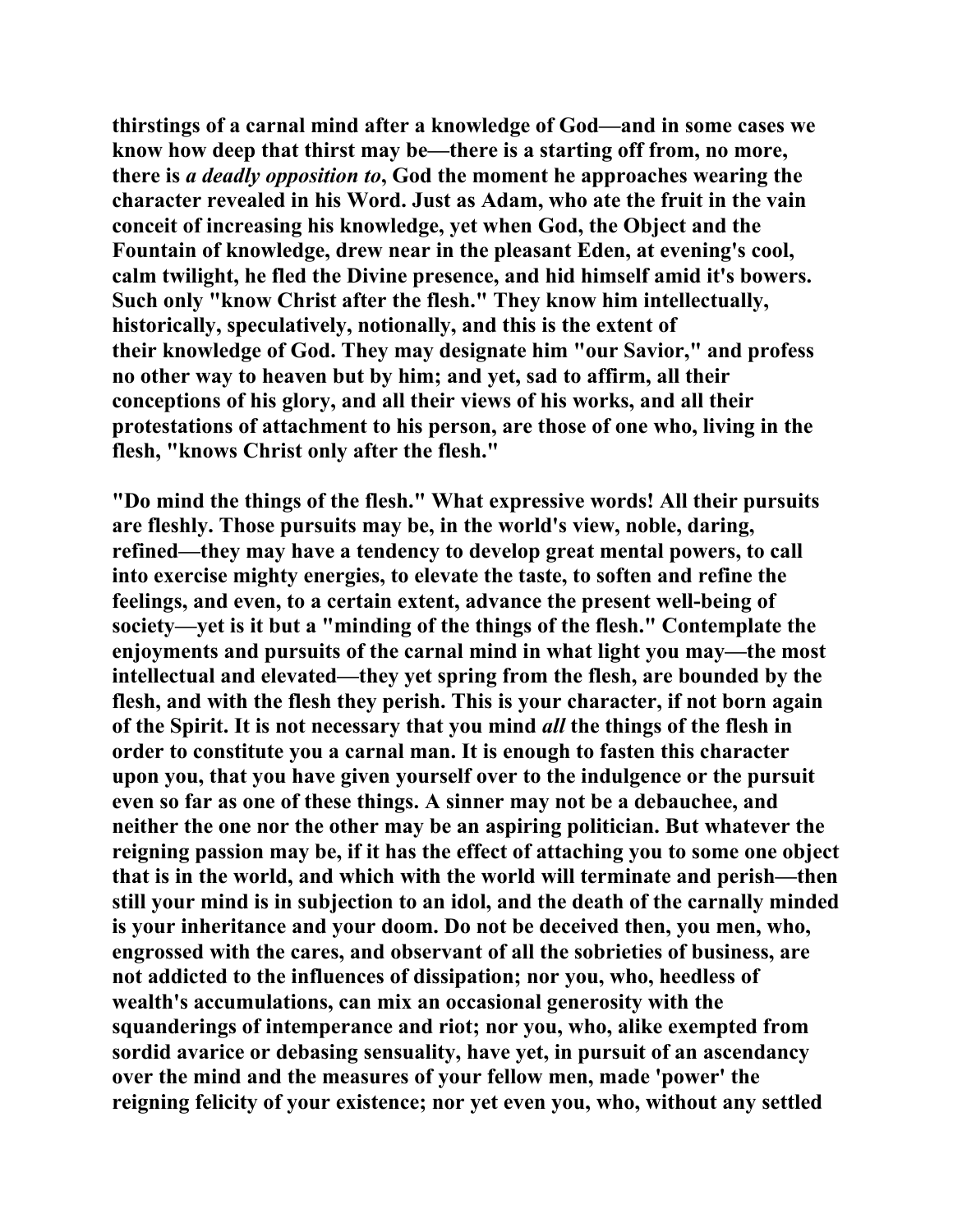**aim after one or the other of these gratifications, fluctuate in giddy unconcern from one of the world's frivolities to another. None of you mind all the things of the flesh; yet each of you mind one or the other of these things, and that to the entire practical exclusion of the things of the Spirit from the preference of your habitual regards. We do not charge you with a devotion of heart to all these things in the world which are opposite to the love of the Father, any more than we charge you with idolatrously falling in obeisance to all the deities of a heathen polytheism. But still, if only one of these divinities be your God, this would be enough to constitute you an idolater, and to convict you of a sacrilegious disavowal of the King who is eternal and immutable. And so, your one earthly appetite, though free from the tyranny of all the others; your habit of ungodliness—though it be the only one that breaks out into visible expression in the history of your life—of itself renders you a carnal man; of itself drives you from the spiritual territory; of itself proves that you are still one of the children of this world; and that you have not passed from death unto life.** 

**"But those who are after the Spirit the things of the Spirit." They who are after the Spirit undoubtedly are those who are the subjects of the Spirit's**  renewing grace. "That which is born of the Spirit is Spirit." Under his **teaching and oh, who teaches like him?—they have renounced their own works of righteousness as dead works; feeling, to use the figurative language of the prophet, "the bed is shorter than a man can stretch himself in it, and the covering narrower than that he can wrap himself in it." They have broken their covenant with death, and have disannulled their agreement with hell, and fleeing out of all their "refuges of lies," they have betaken themselves to the Lord Jesus Christ, and have experienced him to be their "It wisdom, and righteousness, and sanctification, and redemption."** 

**What a marvellous revolution is this, effecting a total moral change in the whole spiritual and intellectual man, yet without impairing a single mental faculty or power! The mind not unbalanced, is rather strengthened and regulated by the change. The affections, not alienated and contracted, are expanded and fixed upon their lawful object. The will has not lost a particle of its liberty, but is more free than ever, since, drawn by the Spirit, it now blends harmoniously with the Divine will. The whole man is identically the same individual—yet how transformed! The prodigal alien has become a penitent child; the slave, a freeman; the man dwelling among the tombs now sits at the Savior's feet, clothed, and in his right mind. Who but the Eternal Spirit could effect this wondrous revolution?**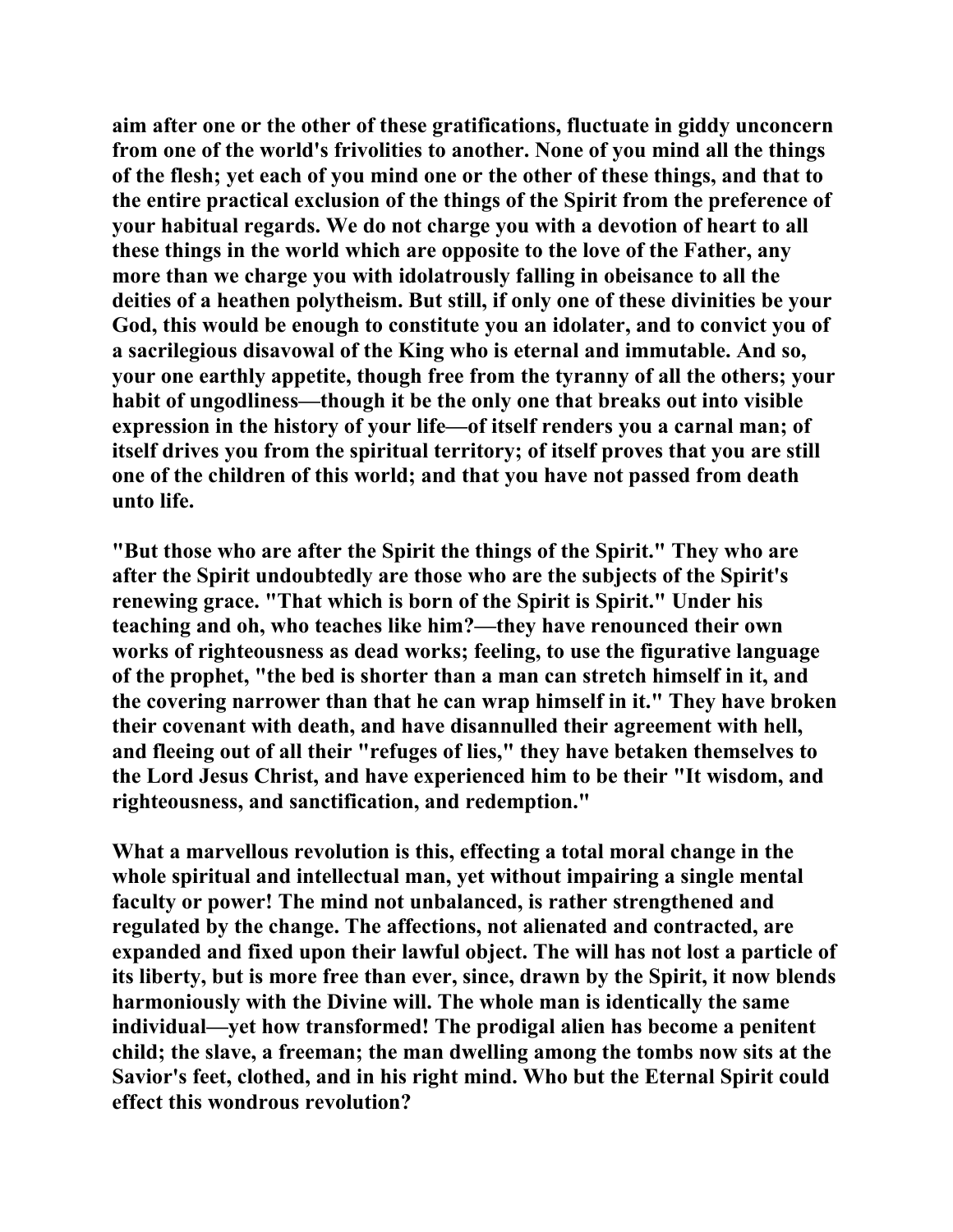**But more than this. Having dethroned the enemy, the Spirit now enthrones himself. Having swept and garnished the abode, he enters, and makes it his unchangeable dwelling. Thus living and reigning in the soul, believers are brought under the government of the Spirit. It may emphatically be said of them, that they "mind the things of the Spirit." The new and Divine nature within is exercised upon things congenial with itself. Confronted by the powerful phalanx of the flesh, with which he holds a severe and ceaseless warfare, the Christian is yet at times enabled to concentrate his attention upon the things of the Spirit. He walks with God in his temporal calling; he holds communion with heaven while yet the present life fetters him to earth; he has spiritual desires, and holy breathings, and successful contests, in the hottest battle with the law of his members. The one bent of his inclinations, the single aim of his mind, is to the "things of the Spirit." His nature being spiritual, so are his religious enjoyments. Does he sing?—it is with "spiritual songs." Does he pray?—he "prays in the Spirit." Does he call Jesus Lord?—it is "by the Spirit." Is he Christ's?—he "has the Spirit of Christ." Thus believers walk in the Spirit; they follow the dictates of the Spirit; they yield themselves to the teaching of the Spirit; and they bring forth in their due season "the fruits of the Spirit."** 

**By this truth let us test the reality of our religious profession. In this light let us closely examine our Christian character and walk.** *What, reader, is the habitual and supreme bent of your mind?* **Is it that which is spiritual, or that which is carnal? Judge of your preparation for death, in the near view of its approaching solemnities. Decide upon your state for eternity, in the rapid progress of its deepening shadows. Ascertain the real state of your case for the judgment, in the certain arrival of its dread scrutiny. You have your mind either set upon the things of the flesh, or upon the things of the Spirit. You are either born again from above, or are groveling in things below. You are either sanctified, or you are unholy. You are for the Lord, or you are against him. You are either Satan's slave, or Christ's freeman. Which? You inquire, "How may I know that I am of the Spirit?" We answer, by your producing the fruits of the Spirit. A broken heart for sin—a felt conviction of the hidden plague—a humble and a contrite spirit—an utter rejection of a human righteousness—a simple, believing reception of the Lord Jesus—and a breathing after Divine conformity, are evidences of a renewed and sanctified state. If these are yours in any degree, then you are of the Spirit.** 

**But rest not here. Be exhorted to walk in the Spirit. Do not be satisfied with**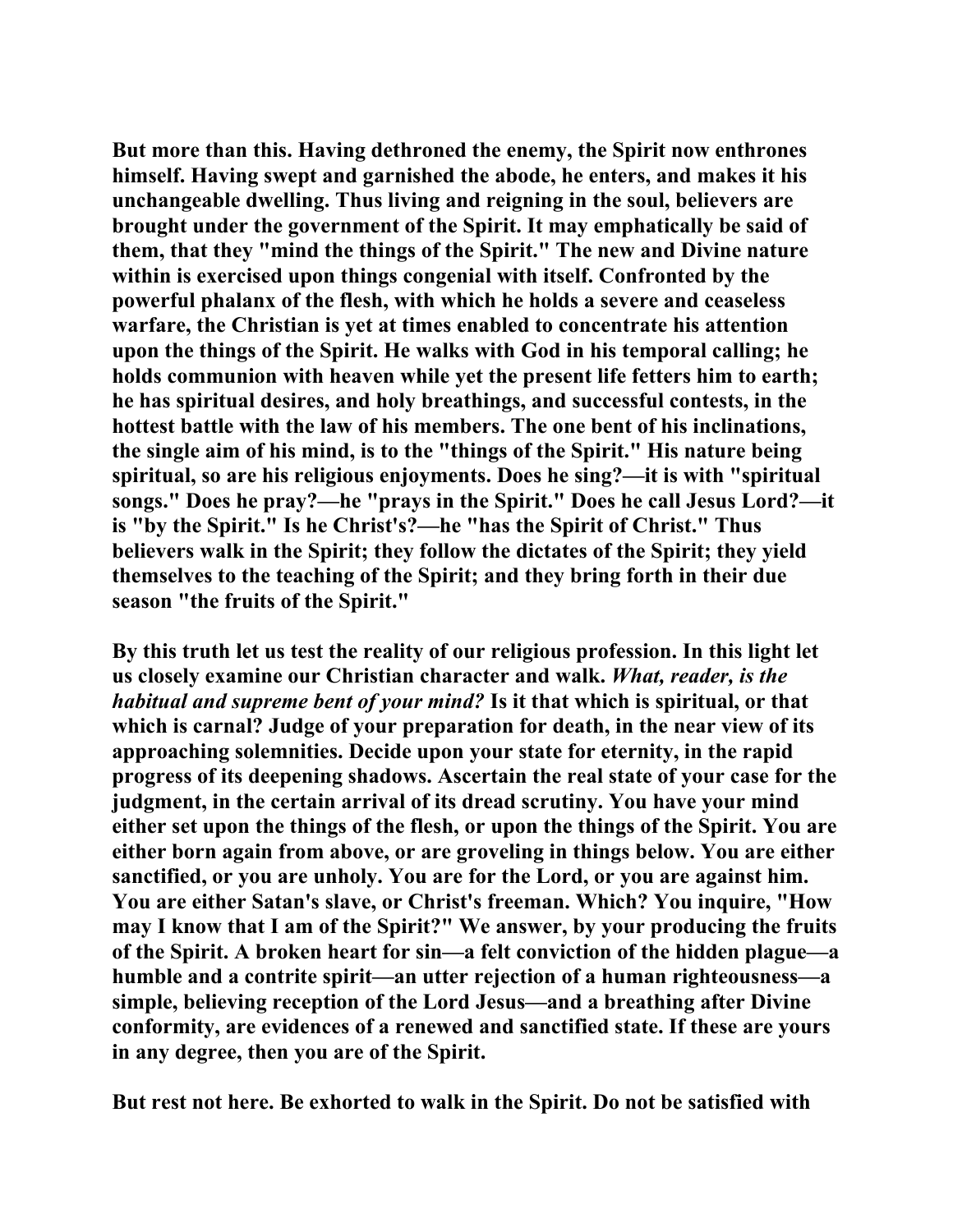**having the question decided in your favor—with just barely knowing that you have crossed the line that separates the regenerate from the unregenerate death from life. Remain not where you are: go forward. Do not be content**  with a low standard. Compare not your Church with other Churches, nor **yourself with other Christians; nor measure yourself by yourself. But fix your eye upon Christ; copy his example, imbibe his mind, and place yourself under the government of his Spirit. Strive to go forward! Endeavor to be always sowing to the Spirit. Be satisfied with the Lord's disposal of you. Study the divine art of contentment. Be convinced that what the Lord ordains is best. Covet but little of earthly good; and, as an old divine exhorts, "sail with a low gale." Lie low. The great secret of a holy and of a happy life is contained in a small compass—walking humbly with God. In all failures in duty, in all shortcomings in practice, in all transactions with God, and in all dealings with man—remembering the innumerable traces of imperfection and sin found upon all you do—deal frequently, closely, with the atoning blood. "Wash and be clean."** 

### **CHAPTER 6.**

### **"Spiritual-mindedness"**

**"For to be carnally minded is death, but to be spiritually minded is life and peace."—Romans 8:6.** 

**"The mind of sinful man is death, but the mind controlled by the Spirit is life and peace;" Romans 8:6** 

**It will not be disputed that the true test of excellence is its nearest approach to perfection. To nothing will this rule more strictly apply than to the Christian character. Essentially considered, there can be no difference between one believer and another. Both are equally the objects of God's love, and alike the subjects of his regenerating grace. Both stand on an equal footing of acceptance, and participate the same in the immunities which belong to the children of God. But it cannot be denied, nor must it be concealed, that there is a great and marked difference in the moral influence which one Christian exerts beyond another. In the measure of his grace—in the depth of his Christianity—in the vigor of his faith—in the luster of his holiness—in the glory he brings to God, and in the consequent happiness of which he is conscious. It may be truly said of the Church on earth, as of the Church in**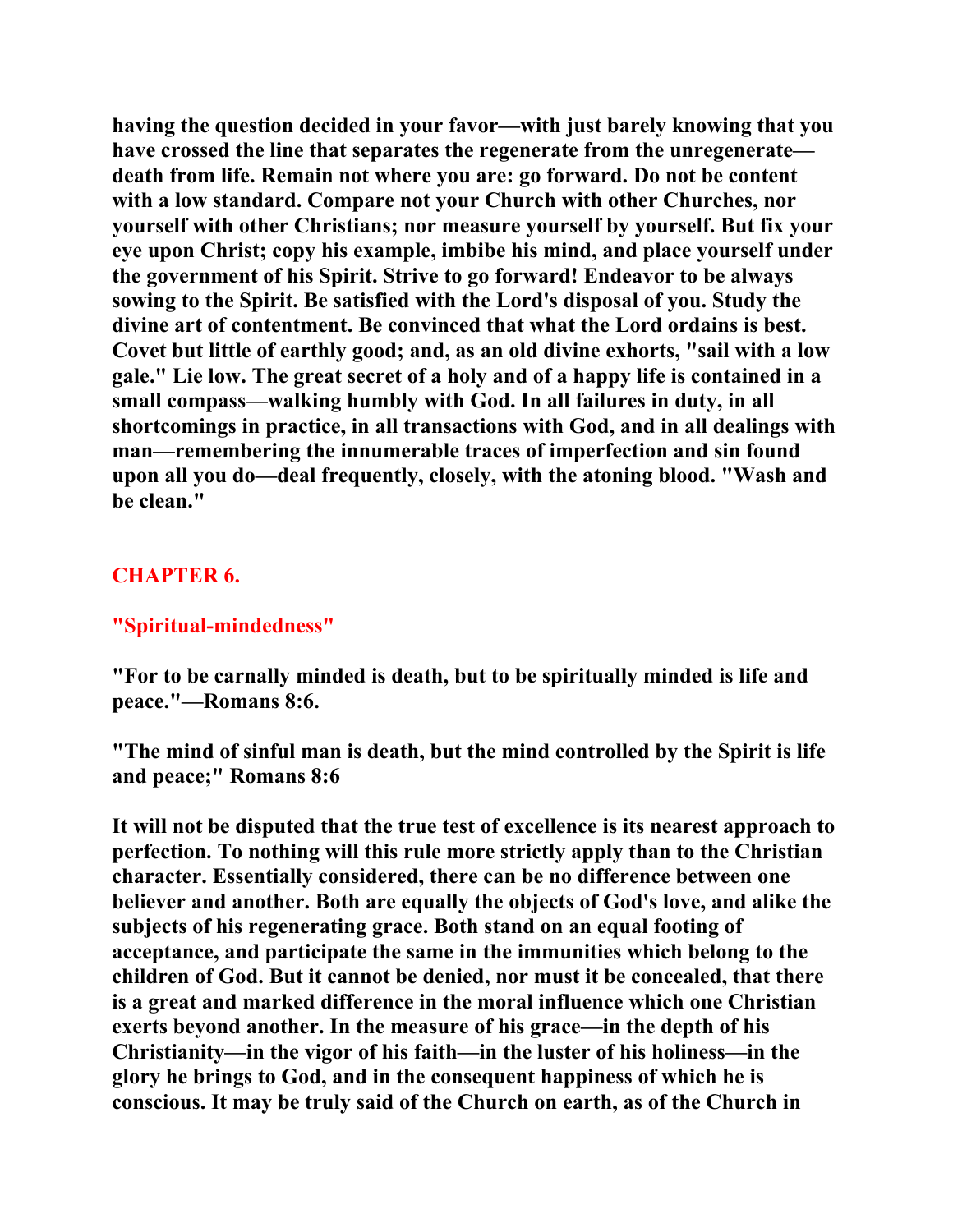**heaven, "one star differs from another." And to what is this variation to be traced? Undoubtedly to a difference in the tone of spiritual-mindedness. The one is the man of a low, the other of a high Christian standard. Drawing their life, light, and support from one center, they yet seem to move in widely distant orbits. The one seems nearer to the Sun than the other. And thus, standing in a closer proximity to the Fountain of all grace, he draws from its fullness the more largely, and dispenses the more freely. His humble walk with God, his close adherence to Christ, his following the Lord fully, imparts a charm to his piety, a brilliance to his example, and a potency to his influence, which place him in the highest rank of Christian men.** 

**In the passage before us two characters are presented to our view: the carnal mind, with its awful consequence; the spiritual mind, with its holy and heavenly fruit. "To be carnally minded is death, but to be spiritually minded is life and peace."** 

**"To be carnally minded is death." If there is one consideration which more than another gives us a vivid and impressive view of man's deep apostasy from original holiness, it is the fact, that not only the lower sentiments and feelings of his nature are utterly and awfully debased, but that the higher and nobler parts of his being—the rational, the intellectual, the moral—have felt the vibrations of the shock, and share alike in the common ruin. In the strong language of the apostle, he is "carnally-minded." Now, to be carnally minded, in the sense of the passage, implies a condition in which the whole soul is entirely engrossed with things correspondent to its fallen nature. This desperate state is not resolvable simply into a flaw of the understanding, or an occasional starting off of the heart from God, but into a deep and thorough carnalization of that which distinguishes him from the brute creation, and which links him in the closest resemblance to God—the MIND. The carnal mind thus describing and governing the whole man—all his thoughts and feelings, pursuits and pleasures, like the stream from the fountain, correspond with its nature. "Many walk of whom I have told you often, and now tell you even weeping (Paul had his tears of sympathy for poor unconverted sinners: how many have we?) that they are the enemies of the cross of Christ; whose end is destruction, whose God is their belly, and whose glory is in their shame, who** *mind earthly things***." This is the broad seal affixed to every unregenerate individual—"who mind earthly things." Select the most intellectual, ennobling, and useful objects that ever gave development to genius, and birth to thought, or awoke the energies and enterprise of men, and, compared with his eternal interests, what contemptible puerilities do they appear! Survey the**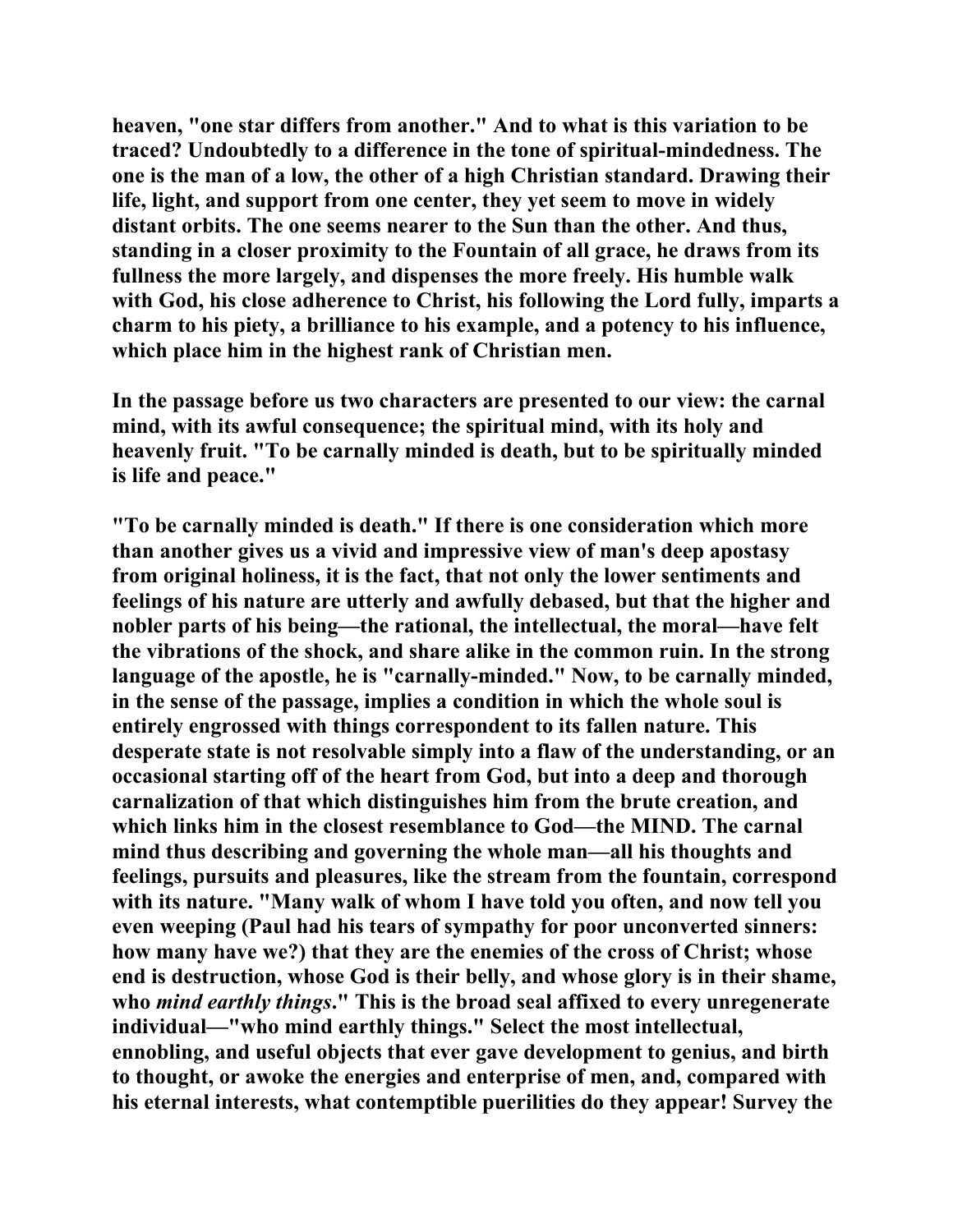**whole life of an unconverted man: how unworthy his rational being, and his deathless existence, is that life! "Are these men?" we are tempted to ask.** 

**"See what low-browed bearing—what groveling pursuits, what contemptible enjoyments! The honors he wears, what baubles! The things he pursues, what shadows! The pleasures he indulges, what bubbles!" Again we ask, Are these men? Are they rational? are they sane? are they soon to die? are they on their way to eternity? do they really believe in a God—in a hereafter—in a judgment—in a hell?** 

**And what is** *the awful consequence of this condition?* **It issues in death, present and eternal death. "To be carnally minded is death." The nature of the death here spoken of is defined by the tense. It is a** *present* **death. To be carnally minded is death—it is death now. To the life of God—the high spiritual life which every believer lives—the unregenerate are dead. Bring them to the test. Address them upon things congenial with their nature, they are all life and animation. Bring before them some subject with which their habitudes of thought are familiar, or with which their taste assimilates—let it be, for example, the progress of literature, or the discoveries of science, or the state of the funds, or the bearings of politics, a painting, an oratorio, or a book, and you have touched the spring which moves all the sympathies and powers the soul. Converse with the scholar of his Homer, with the philosopher of his Newton, with the poet of his muse, with the astronomer of his stars, with the banker of his bullion, with the merchant of his market, with the farmer of his cattle, with the sensualist of his pleasures, with the husband of his bride, with the mother of her first-born, and you have awakened the devotion and enthusiasm of the heart in favor of its fond and worshiped idol. To all this the carnal mind is alive. But alas! the end of these things is death. Change your theme. Meet him in the busy hum of business, or lonely plying his daily task, or amid the heat and excitement of his speculations and his pleasures, and speak to him of Jesus; breathe that name which fills the church below with its fragrance, and the church above with its music, and there is no echo; no responsive chord vibrates to your touch; it is as though you had told your story to a senseless automaton, or had chanted your music to the ear of a corpse. Death is there.** 

**But this is not all. All? O no! it is but the preface, the prelude to that which is to come. Men are compelled in their calculations to look forward to death but the remote** *consequences of death* **they ponder not. "After death the**  *judgment***." But this judgment they take not into their calculations. A simple**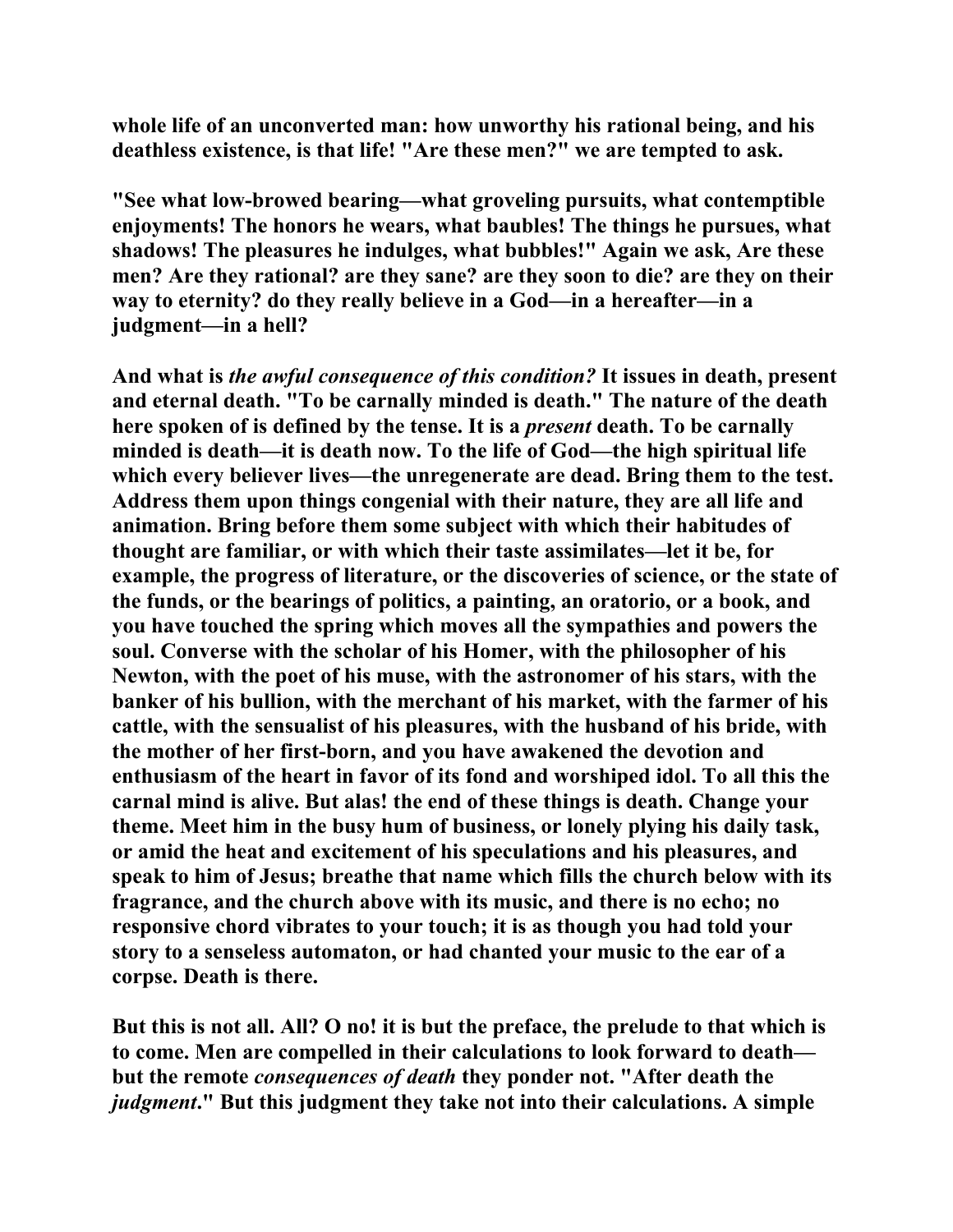**fact may afford an impressive illustration of this phase of the unregenerate mind. A young man, whom he had known as a boy, came to an aged Professor of a distinguished continental University, with a face beaming with delight, and informed him that the long and fondly-cherished desire of his heart was at length fulfilled—his parents having given their consent to his studying the profession of the law. As the University presided over by his friend was a distinguished one, he had repaired to its law school, and was resolved to spare no labor or expense in getting through his studies as quickly and ably as possible. In this strain he continued for some time; and when he paused, the old man, who had been listening to him with great patience and kindness, gently said, "Well! and when you have finished your career of study, what do you mean to do then?" "Then I shall take my degree," answered the young man. "And then?" asked his venerable friend. "And then," continued the youth, "I shall have a number of difficult and knotty cases to manage: shall attract notice by my eloquence, and wit, and acuteness, and win a great reputation." "And then?" repeated the holy man. "And then!" replied the youth, "why then there cannot be a question—I shall be promoted to some high office in the state, and I shall become rich." "And then?" "And then," pursued the young lawyer, "then I shall live comfortably and honorably in wealth and respect, and look forward to a quiet and happy old age." "And then?" repeated the old man. "And then," said the youth, "and then—and then—and then I shall die." Here his venerable listener lifted up his voice, and again asked, with solemnity and emphasis—"And then?" Whereupon the aspiring student made no answer, but cast down his head, and in silence and thoughtfulness retired. This last "And then?" had pierced his heart like a sword—had darted like a flash of lightning into his soul, and he could not dislodge the impression. The result was, the entire change of his mind and course of his life. Abandoning the study of the law, he entered upon that of divinity, and expended the remainder of his days in the labors of a minister of Christ. O, it is the 'after consequences' that make death so terrible to the worldling. There exists a strong analogy between the present and future death of the unregenerate. The spiritual death of the sinner holds its gloomy reign in the empire of a soul, all whose intellectual and moral faculties and powers are instinct with life, are girt with strength, and glow with animation. There is a vivid impression made by external objects. There is a keen sense of animal enjoyment. There is a high relish of the sublime delights and lofty exhilarations of a virtuous heart and a cultivated mind. And still it is the empire of death. "Death reigns." Pass in imagination to the "second death," so vividly portrayed amid the splendors of the apocalypse. Neither is that terrible death an entire cessation of consciousness, of feeling, of sensibility.**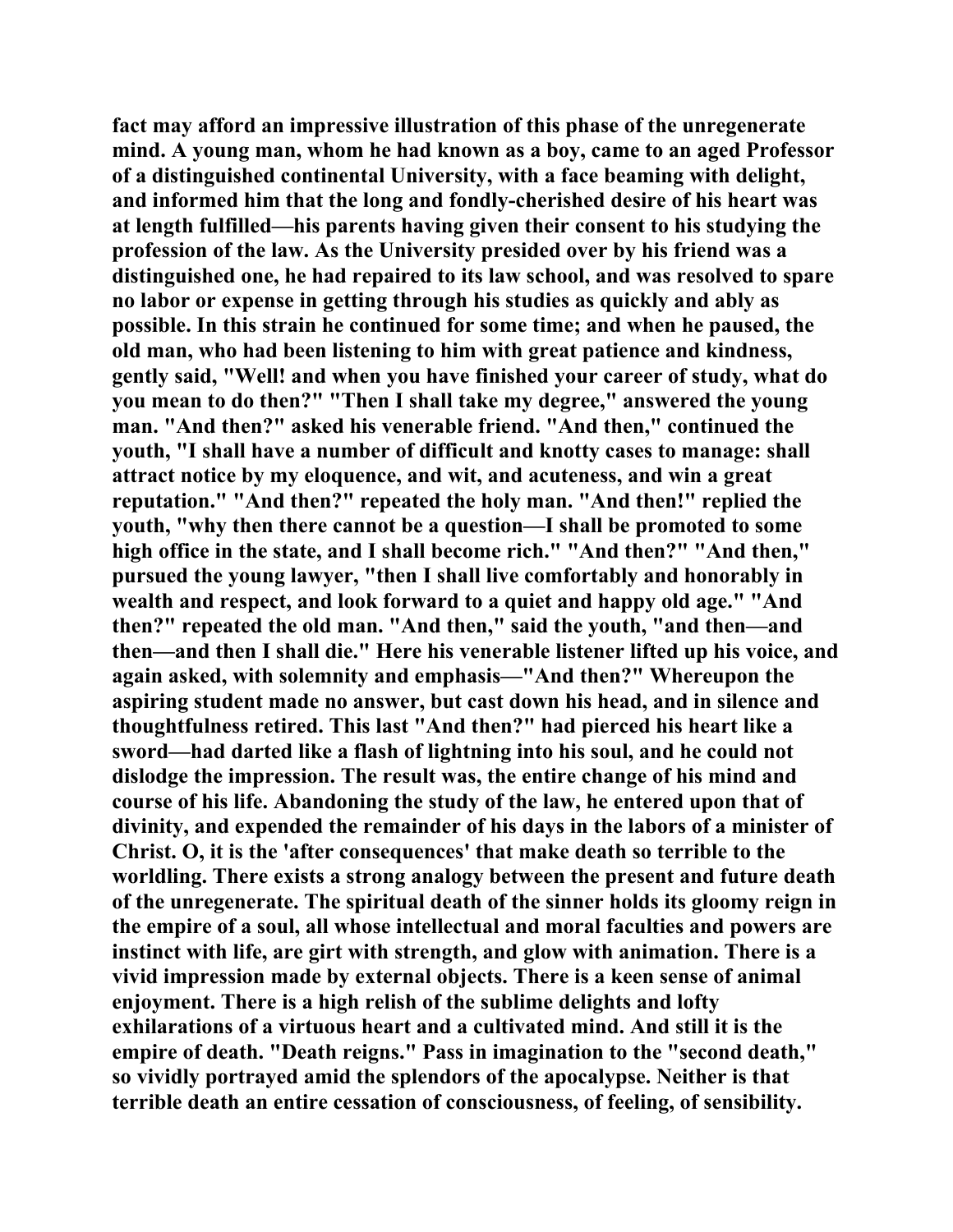**Far from it. Not a faculty of the lost mind is impaired; not a power of the soul is destroyed; not a feeling of the heart is blunted. No, all have acquired a**  *development***, and a** *strength***, they never experienced before. Memory will summon back each past event with all the vividness of a present transaction. And passion will struggle intensely with its unsatisfied desire. And a burning sense of shame, of loss, and of suffering, will bear down the spirit to the fathomless depths of misery. Think not, O unregenerate man, that the "second death" is an unconscious slumber, or a mesmeric trance. O no! it is a living, an eternal death. There will be nothing to alleviate but the scathing, overwhelming conviction of the perfect equity of the sentence, the strict righteousness of the doom. God will say—"I created you for my glory. I placed you in that world to live for my praise. Where are the** *talents* **with which I created you—the** *gifts* **with which I endowed you—the** *rank* **with which I distinguished you—the** *substance* **with which I entrusted you—the**  *influence* **with which I clothed you—the** *years* **which I lengthened out to you? You wicked and slothful servant! you have buried my gifts in the earth, and have lived to yourself—depart from me!" In view of a doom so tremendous and just, with what force and solemnity do the words fall upon the ear—"To be carnally minded is death!"** 

**We now turn to a more pleasing theme. "But to be spiritually minded is life and peace." There will be no difficulty in determining the origin, and in detecting the evidences of this state. It springs from the life of God in the soul. Apart from this, there cannot possibly be any real spiritual—mindedness. True spirituality is the springing up of the living water of Christ in the renewed heart. It is the "bringing forth of fruit upward"—of a root of grace in the soul of the regenerate. There is much that bears the semblance of holiness, and which, with many, passes current as such, but which we are compelled to pronounce spurious and counterfeit. Such, for example, to a vast extent, is the apparent sanctity of the Romish Church. Far be it from us to decide thus positively upon every such case found in the most corrupt anti-Christian communion on earth. This would be to claim a power, and exercise a prerogative, which belong essentially and absolutely to God alone. That within the pale of the apostate church there have lived and died true and sincere men of God, cannot be denied. Such was the heavenly-minded Blaise Pascal, and his Port Royalist companions. Such, too, was Martin Boos, and others of equal piety in the same communion. Does not the solemn call recognize this fact, "Come out of her, my people, that you do not be partakers of her sins, and that you receive not of her plagues?" And are we not told, that when the elect are made up, and shall "stand before the throne and before the**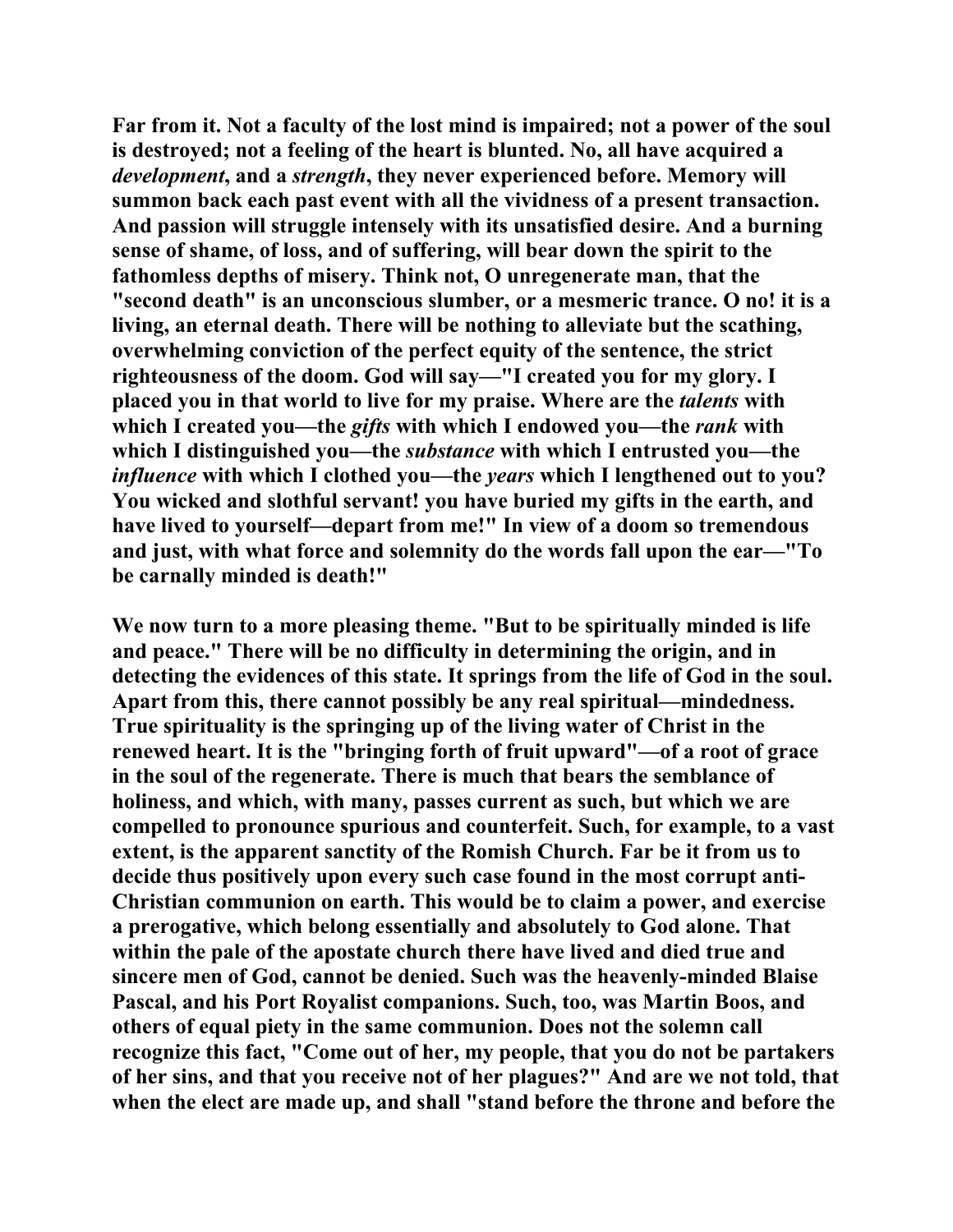**Lamb," they shall be "a great multitude, which no man can number, of all nations, and kindreds, and people, and tongues;" and that this shall be the anthem of all, "You were slain, and have redeemed us to God by your blood, out of every kindred, and tongue, and people, and nation?" Thus from all communions, and from each fold, God will call out his hidden ones, who, amid much darkness, and error, and superstition, have groped their way to the cross; and who, sensible of the serpent's sting, have in simple faith looked alone for salvation to the crucified Savior; and in whose souls, beneath the mantle of superstition and error, there dwelt the dim but inextinguishable spark of a divine and heavenly light. Oh! how unspeakably great the mercy that, in a matter so momentous as our salvation, we deal with a God who searches the heart! Oh! cheering truth, that the Shepherd knows his sheep, in whatever fold they are found; and that the sheep know the Shepherd, however dim their perception of his grace and glory. "The foundation of God stands sure, having this seal, The Lord knows those who are his."** 

**But we repeat the truth, that all real spiritual-mindedness is the offspring of a new and spiritual life in the soul. The state of which we speak is the effect of a cause, the consequent upon a certain condition of mind. Before a man can exercise any degree of true heavenliness, he must be heavenly. Before he can bring forth the fruits of holiness, he must be holy.** 

**Dear reader, is this your condition? Have you the life of God in your soul? Have you passed from death unto life? Is the fruit you bear the result of your engrafting into Christ? You attend upon the service of the sanctuary; you visit the abodes of the wretched: you administer to the necessities of the poor; you are rigid in your duties, and zealous in your charities; but does it all spring from faith in Christ, and from love to God? Is it from life, or for life? Oh! remember, that the spiritual-mindedness which the Bible recognizes, of which God approves, has its root in the life of God in the soul!** 

**But in what does spiritual-mindedness consist? It is the setting of the mind upon spiritual objects. The heart is fixed on God. The bent of the soul—its desires and breathings, are towards him. It is a firm, growing approximation of all the renewed faculties to spiritual and heavenly realities. God in Christ is the attraction of the heart. That the needle of the soul** *always* **thus steadily points to him we do not affirm; there are false attractions which lure the affections from God, and deaden the spirituality of the mind. To be carnally minded brings a kind of death even into the renewed soul; but this is not the reigning, predominant state. Let God remove that false attraction—let the**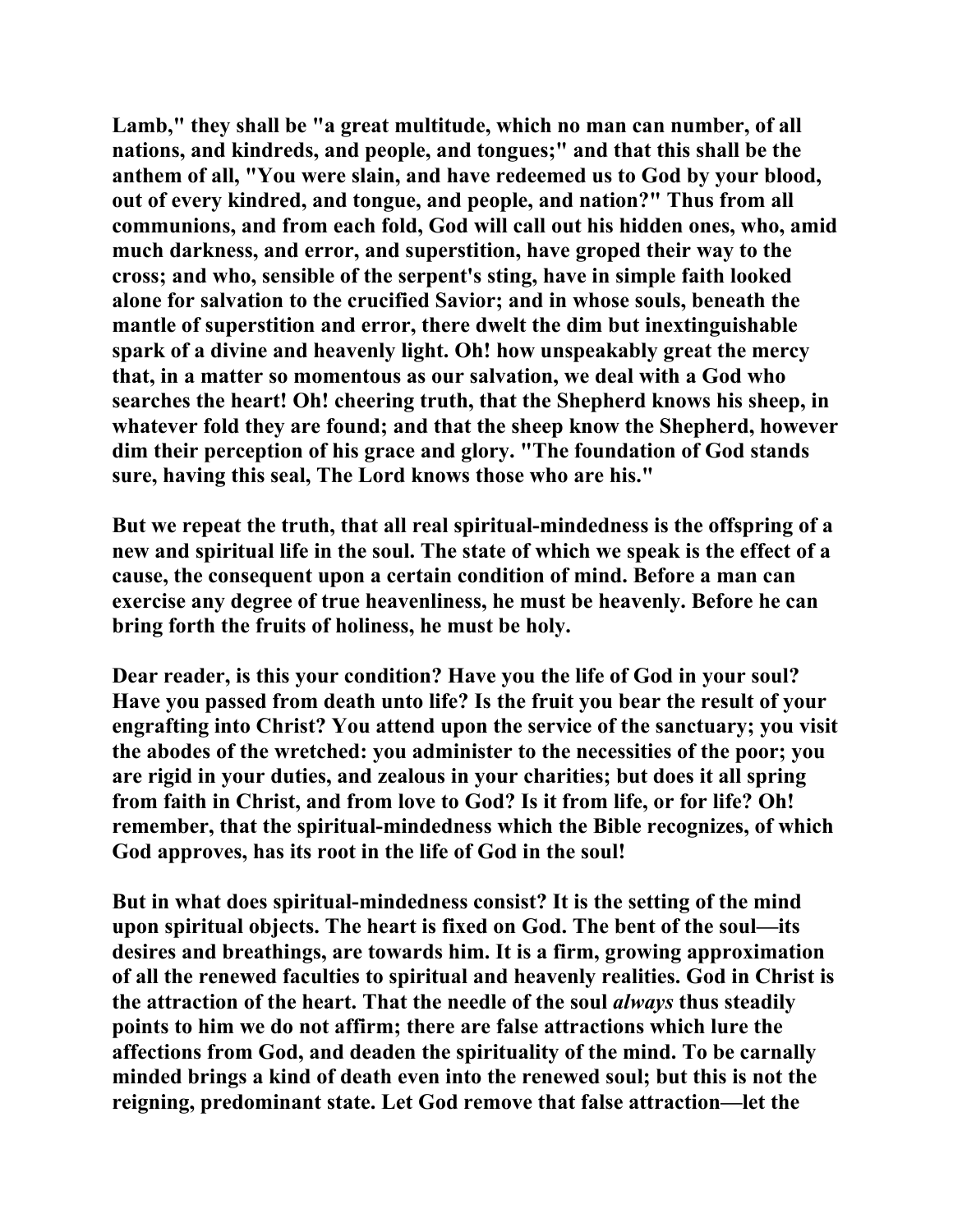**Eternal Spirit apply with his own quickening power some precious truth to the heart, and the wayward, tremulous needle returns to its center; and the heart is again fixed on God, its exceeding joy. Oh, how holy and precious are these restorings!** 

**Love to God is the governing motive of the spiritual mind. All desire of human admiration and applause pales before this high and holy principle of the soul. Its religion, its devotion, its zeal, its toils, its sacrifices, spring from love. Love prompts, love strengthens, love sweetens, love sanctifies all. This it is that expels from the heart the rival and false claimant of its affections, and welcomes and enthrones the true. It may, at times, like the pulse of the natural life, beat languidly, yet, unlike that pulse, it never ceases entirely to beat. The love of God in the soul never expires. Fed from the source from where it emanates, the holy fire, dim and dying as it may appear at times, never goes out. Have you this evidence of the spiritual mind, my reader? Does the love of Christ constrain you? It is the first and the chief grace of the Spirit; do you possess it? "Now abides faith, hope, and love, but the greatest of these is love." It is the main-spring, the motive power, of the spiritual mechanism of the soul—all its wheels revolve, and all its movements are governed by it. Is this the pure motive that actuates you in what you do for God? Or, do there enter into your service and your sacrifice, anything of self-seeking, of thirst for human approbation, of desire to make a fair show in the flesh, of aiming to make religion subserve your temporal interests? Oh, search your hearts, and see; sift your motives, and ascertain! Love to God—pure, unmixed, simple love—is the attribute of the spiritual mind; and, in proportion to the intensity of the power of love, as a motive, will be the elevated tone of your spirituality. Nor need there be any lack of this motive power. "God is love," and he is prepared to supply it to the mind's utmost capacity. We are straitened in ourselves, not in him. The ocean, on whose margin we doubtingly, timidly stand, is infinite, boundless, fathomless. The Lord is willing to direct our hearts into its depths, but we hesitate and draw back, awed by its infinite vastness, or stumbling at its perfect freeness. But to attain to a high standard of heavenly-mindedness, we must have more of the love of God shed abroad in our hearts by the Holy Spirit, which he has given unto us. We must love Christ more.** 

**It enters essentially and deeply into this state of spiritual-mindedness, that the heart be much with Jesus on the throne. "If you then are risen with Christ, seek those things which are above, where Christ sits on the right hand of God. Set your affections (mind) on things above, not on things on the earth." To**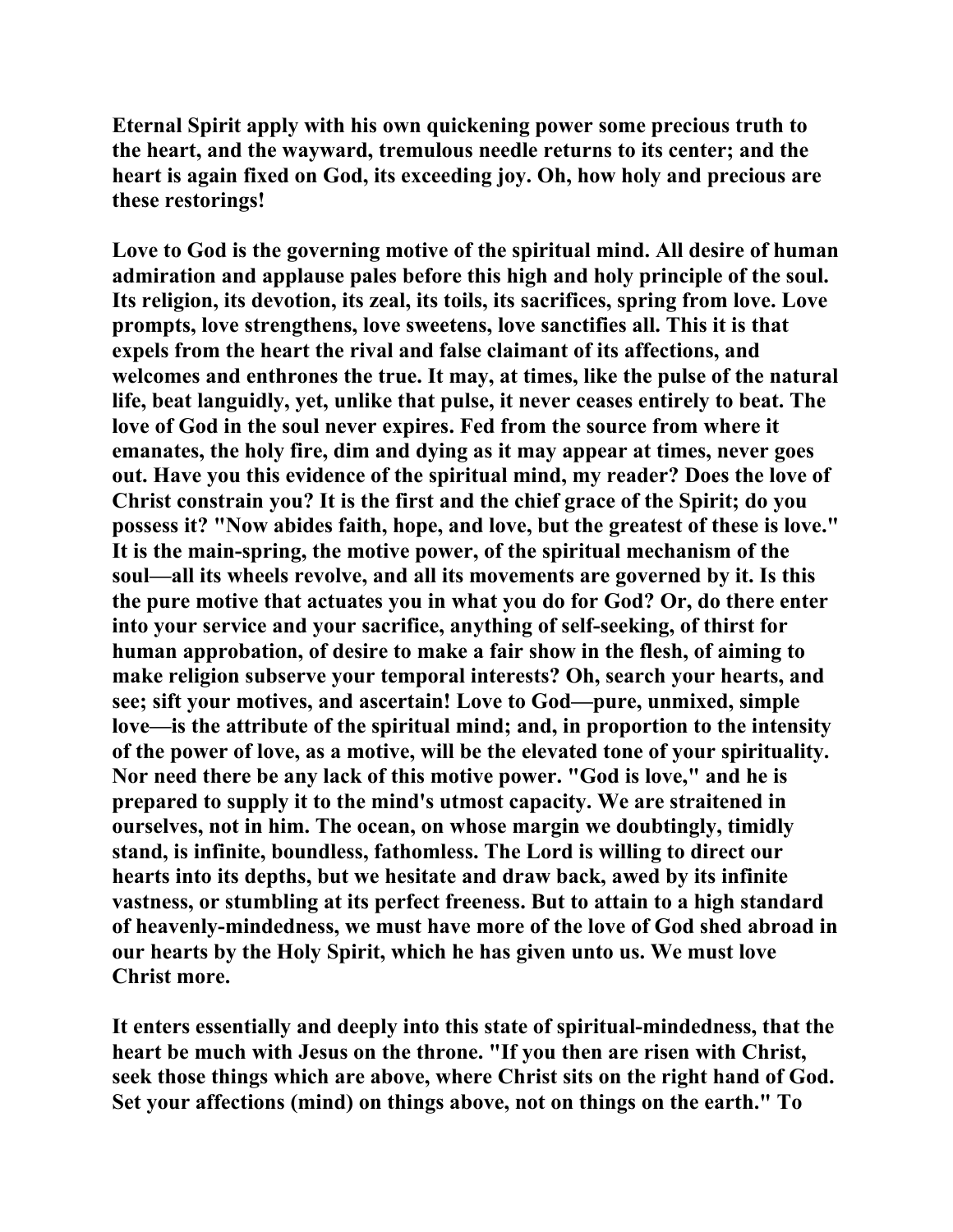**win heaven, the mind must become heavenly; and to be heavenly, it must habituate itself to heavenly things and heavenly pursuits. It is a law of our mental constitution, that the mind assimilates in its tone and habits of thought with the subject which most engrosses its study. Hence it its that we sometimes become men of one idea. Now the contemplation of divine and spiritual themes has a powerful tendency to spirituality and sanctify the mind. It seems impossible to breathe a heavenly atmosphere, and not be heavenly; to study holy things, and not be holy; to admire the image of Christ, and not resemble Christ; to have frequent communion with Jesus upon the throne, and not catch some stray beam of his glory. And apart from Christ nothing is really pleasant and satisfying to the heavenly mind. Without him, what a dreary, lonesome wilderness were this! But with Christ in the heart, and the heart resting in Christ—he in the center of our souls, and our affections and desires centering in him—the desert loses it solitude and its desolateness. To have the eye resting on Jesus—all our heart-springs in him—the spirit in frequent excursions where he dwells in light and glory—to lean upon him, and converse with him as though he were actually walking by our side, sitting at our board, associated with us in our callings—this, this is heavenly-mindedness. Such is the counter-attraction to the "things on the earth,"—the secularizing pursuits, the low-thoughted cares, the carnal enjoyments—which we so deeply need. And this powerful, counteracting influence which we possess is a realization of our resurrection with Christ, and his enthronement in glory.** 

**Individual and close communion with Jesus, in the matter of confession of sin, and washing in the atoning blood, strongly marks the state of spiritualmindedness. No Christian duty forms a surer test of the spiritual tone of the believer than this. The essence, the very life of spiritual-mindedness, is holiness; and the deepening of heart-holiness is the measure of our sanctity of life. Now, there can be no progress in holiness apart from a habit of frequent laying open of the heart in the acknowledgment of sin to Christ. The conscience only retains its tenderness and purity by a constant and immediate confession; and the heart can only maintain its felt peace with God as it is perpetually sprinkled with the blood of Jesus. The soul thus kept beneath the cross preserves its high tone of spirituality unimpaired in the midst of all the baneful influences by which it is surrounded. "To maintain a conscience void of offence, I am persuaded I ought to confess sin more. I think I ought to confess sin the moment I see it to be sin; whether in company, or in study, or even preaching, the soul ought to cast a glance of abhorrence at the sin. If I go on with duty, leaving sin unconfessed, I go on with a burdened conscience, and add sin to sin. I think I ought at certain times of the day, to confess solemnly**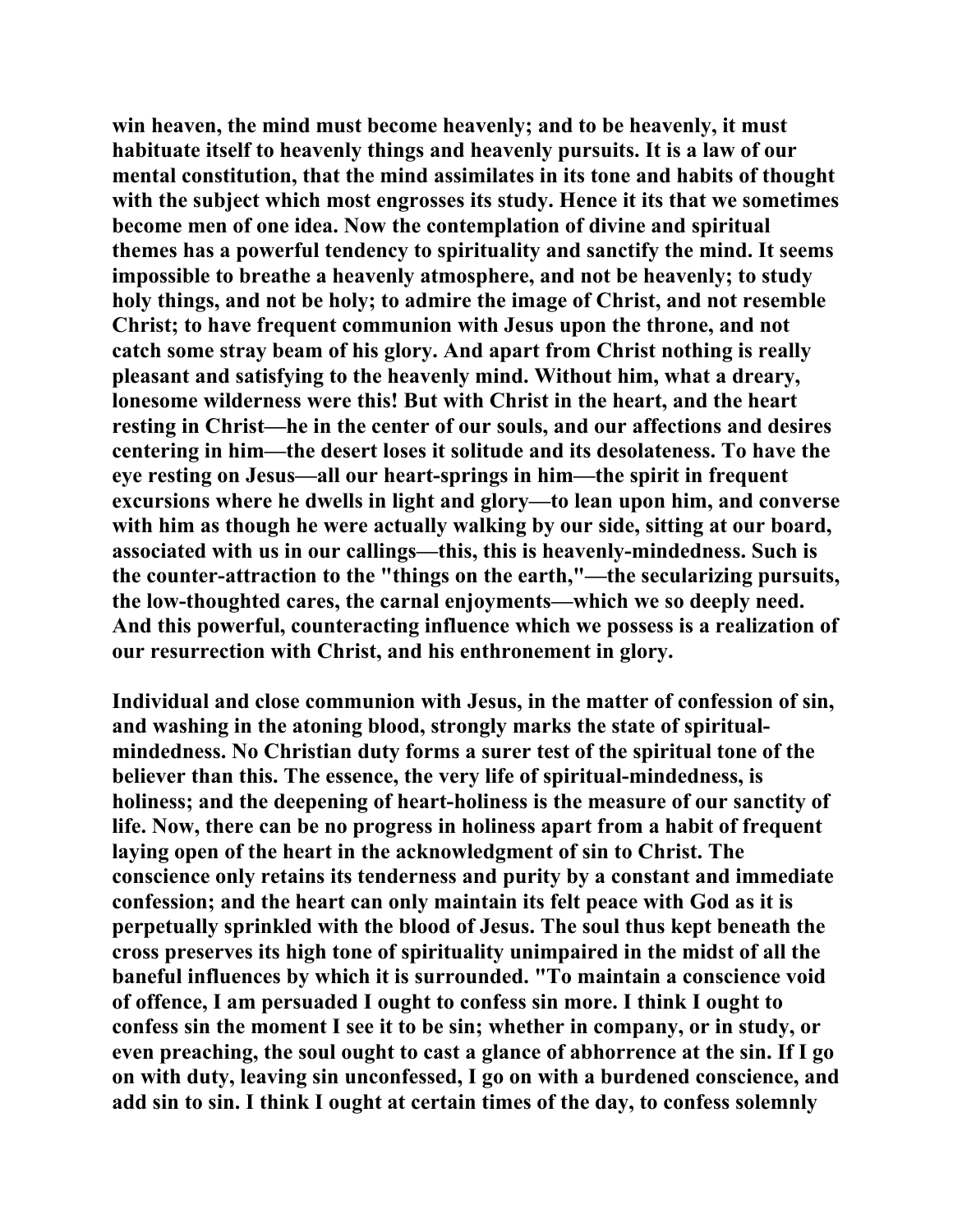**the sins of the previous hours, and seek their complete remission. I feel when I have sinned an immediate reluctance to go to Christ. I am ashamed to go. I feel as if it would not do to go; as if it were making Christ the minister of sin, to go straight from the swine-trough to the best robe; and a thousand other excuses; but I am persuaded they are all lies direct from hell. John argues the opposite way—'If any man sin, we have an advocate with the Father;' and a thousand other Scriptures are against it. I am sure there is neither peace, nor safety from deeper sin, but in going directly to the Lord Jesus Christ. This is God's way of peace and holiness. It is folly to the world and the beclouded heart, but it is the way." Such were the holy sentiments and lofty aspirations of an eminently spiritual mind (McCheyne); and if we follow him as he followed the precepts of Christ, we must transcribe, and make his experience our own. The holy sensitiveness of the soul that shrinks from the touch of sin, the acute susceptibility of the conscience at the slightest shade of guilt, will of necessity draw the spiritual mind frequently to the blood of Jesus. And herein lies the secret of a heavenly walk. Acquaint yourself with it, my reader, as the most precious secret of your life. He who lives in the habit of a prompt and minute acknowledgment of sin, with his eye reposing calmly, believingly, upon the crucified Redeemer, soars in spirit where the eagle's pinion ranges not. He walks in secret places with God. "He shall dwell on high: his place of defense shall be the munitions of rocks." "There is a path which no fowl knows, and which the vulture's eye has not seen"—"it is the new and living way," "the royal highway wherein the saints alone walk with God." "No lion shall be there, nor any ravenous beast shall go up therein: it shall not be found there; but the redeemed shall walk there." Sprinkled with the blood of the Incarnate God, how holy, how awful the place! Who can walk there, and not be spiritually-minded?** 

**The possession of the Holy Spirit in the fullness of his grace contributes essentially to the constitution of the spiritual mind. The great antagonist of carnality is the Spirit. "If we walk in the Spirit, we shall not fulfill the lusts of the flesh." "Do not be drunk with wine, but be** *filled* **with the Spirit." As the Spirit of God, he is the Author of all that is spiritual. As the Spirit of holiness, he maintains and carries forward the work of sanctification in the soul. He it is who forms, and he it is who leads forward, the spiritual mind. The large possession of the Spirit! nothing can exceed the blessing. Without the Spirit of God, what is man? He is the mark of every fiery assault, the prey of every prowling foe—a magazine of corruption, around which a thousand sparks sparks of his own kindling—fall. But possessing the Spirit, even in its most limited measure, what is man? A living soul—a holy being—a temple of**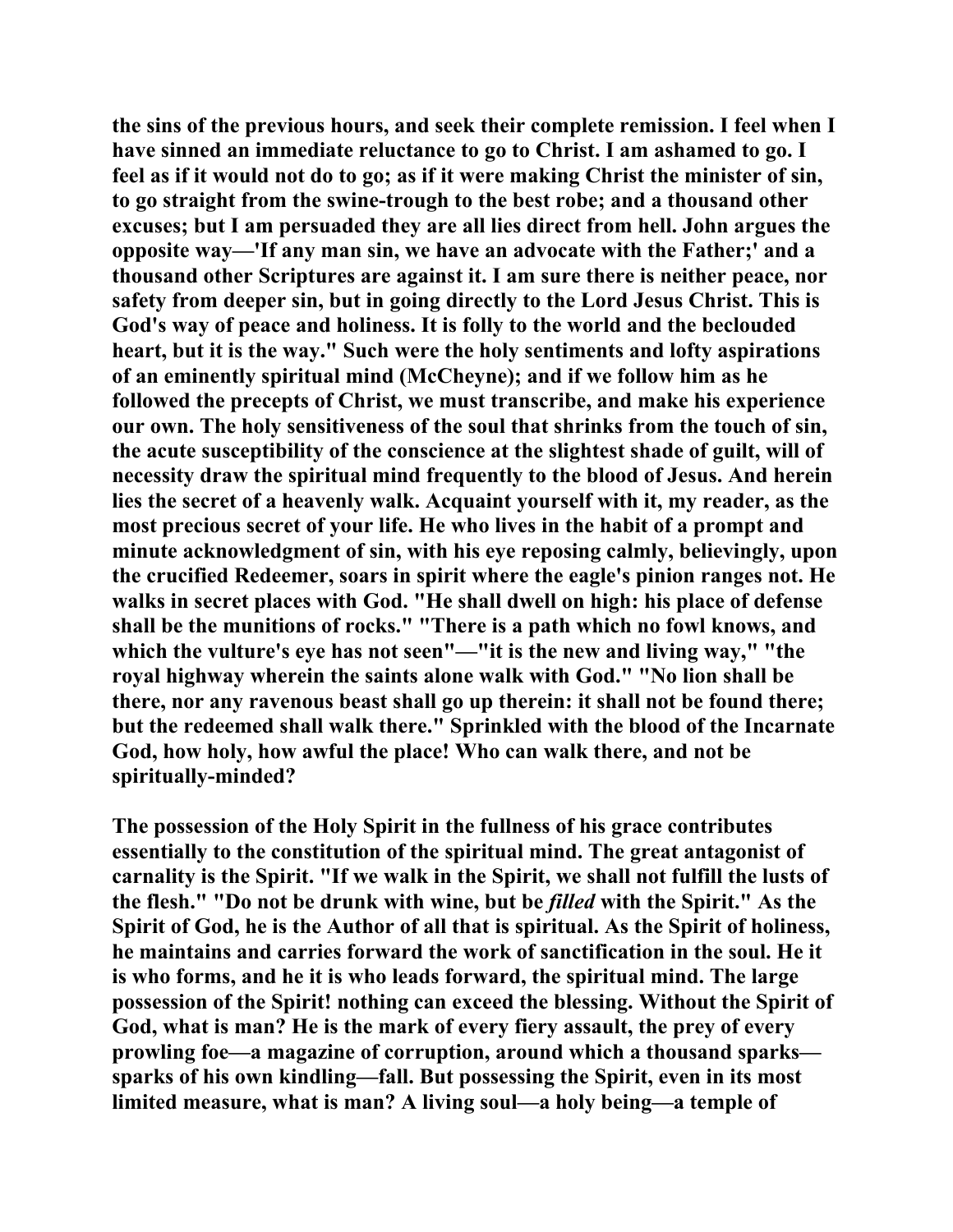**God—an heir of glory. But suppose him possessing the Spirit in the plenitude of His grace, not partially, but "***filled* **with the Spirit,"—what must be the invincibility of his might in the resistance of sin! what the potency of his shield in disarming the power of temptation! and what the eminence of his attainments in spiritual mindedness, as a child of God! While others are girding for the conflict, or are adjusting their armor, he is covering himself with glory on the battle-field. While others are training for the race, he has well-near reached the goal. Filled with the Spirit, he is filled with all the fruits of the Spirit. Faith is vigorous, hope is bright, love is fervent. He is mighty in the "Spirit of power, and of love, and of a sound mind." It was this possession of the Spirit in his fullness which gave to the Apostles, who until then were so timid and unbelieving, such irresistible boldness and power on the day of Pentecost. Some in their hearing exclaimed, "These men are full of new wine." But the secret was, "they were all filled with the Holy Spirit." And the hearts of the great mass to whom they preached the crucified Savior, bowed before the power of their preaching, "as the trees of the woods are moved with the wind." O seek to be filled with the Spirit! then will your thirstings for God be deeper—your breathings after holiness intenser—your communion with your Heavenly Father closer, and your faith in Jesus stronger. The indwelling of the Spirit is the** *root* **of all holiness; but the communication of the Spirit in the plenitude of His gracious, sanctifying, Christ-transforming influence, is the secret of an elevated tone of heavenly-mindedness. Would you repel some strong assault, or vanquish some powerful corruption, or throw off some clinging infirmity, and wander by the verdant banks and quiet waters of fellowship with the Father and with his Son Christ Jesus? O ask, and you shall receive, the fullness of the Spirit.** 

**"To be spiritually-minded is life and peace." Such are the fruits of a plant so divine and heavenly. Spiritual-mindedness is "life." We fearlessly challenge every believer—What has been the effect in your soul of a low state of grace? What has been the effect of carnal indulgence—of allowed sin—of needless communion with the world—of conformity to its policy and its pleasures—of unruly temper—of a volatile disposition, yes, of any species of carnality whatever; has it not been "death?" When a process of spiritual relapse has been allowed to proceed stealthily and unchecked; when the world, and sin, and self have gained an ascendency, what has been the consequence?— "death!" The habit of prayer may not have been totally neglected, but there has been no communion with God—and so there has been death upon prayer. The Bible has not been entirely unread, but no light has beamed upon the sacred page—and so there has been death upon the Bible. The means of grace**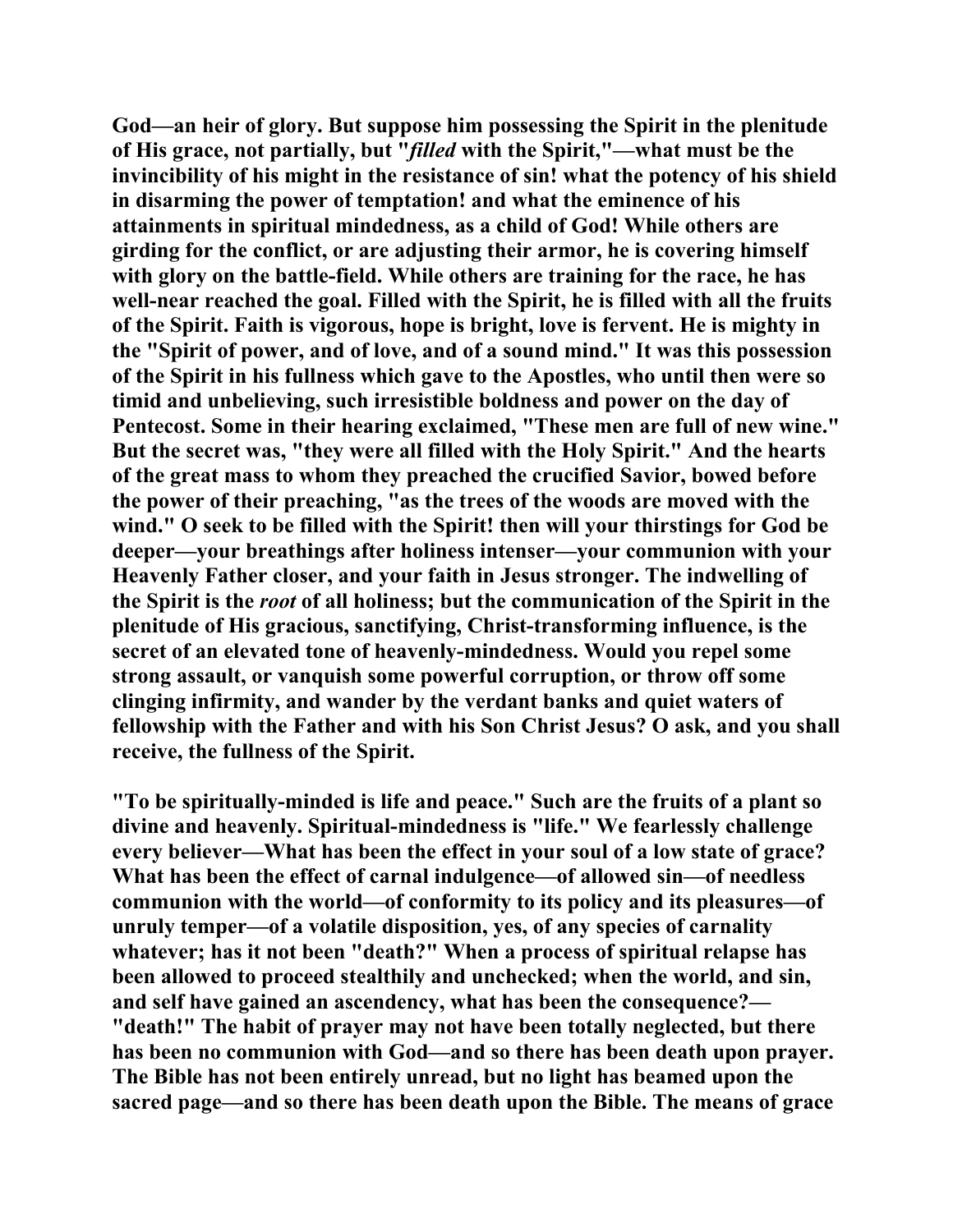**have not been utterly forsaken, but no grace has distilled from these channels—and so there has been death upon the means of grace. Thus a spiritual deathliness has crept over the soul, the effect and fruit of indulged and growing carnality. But "life" is the blessed effect of heavenly-mindedness. It is life springing from life, or rather the inner life in its outer actings. What spiritual mightiness, almost omnipotent, does he possess whose mind, and heart, and faculties are deeply immersed in the Spirit of Christ—closely allied to the divine and heavenly! As sin is weakness, so holiness is strength. As carnality impairs, so spirituality invigorates. The one deadens, the other vivifies. Close dealing with Essential Life increases the life of spirituality. Much communion with Jesus draws forth "life more abundantly." It is impossible to live a life of faith in the Son of God, constantly taking to his blood every sin, to his heart every care, to his sympathy every sorrow, to his grace every corruption, to his arm every burden, without being conscious of new life, of augmented power, of increased heavenliness. Inquire of the man of prayer, what is the effect in his soul of close, filial communion with God? Ask the reflective mind what is the effect upon his spirit of holy meditation? Ask the conscience much beneath the cross, what is the result of the constant sprinkling of the atoning blood? And, as with one voice, and with one utterance, each believer will answer—"LIFE!" O, there is an energizing influence in spirituality, a quickening of the spiritual life in heavenlymindedness, which he only can understand, whose converse is much with things heavenly, much with God. There is life in prayer, life in the word, life in ordinances, life in the enjoyment of vital religion, which transmits the thrill of its deep pulsations through the whole soul. Nor life alone in these. But when the storm of adversity blows—when sore affliction comes—when the "noise of the water-spout" is heard, and the tossing waves and the foaming billows roll over the soul—when the shadow of death is settling upon all creature-good; then, even then, the spiritual mind panting after life exclaims, "Though I walk in the midst of trouble, You will revive me." "This is my comfort in my affliction: for Your word has quickened me." And what is all this but the pledge and the prelude of the glorious consummation and crown of all—the life that is to come, even life everlasting?** 

**But not life alone; "peace" also is a fruit of spiritual-mindedness. What** *peace of conscience* **does that individual possess whose mind is stayed upon spiritual things! It is as much the reward as it is the effect of his cultivated heavenliness. The existence of this precious blessing, however, supposes the exposure of the spiritual mind to much that has a tendency to rule and disturb its equanimity and repose. The Christian is far from being entirely exempt**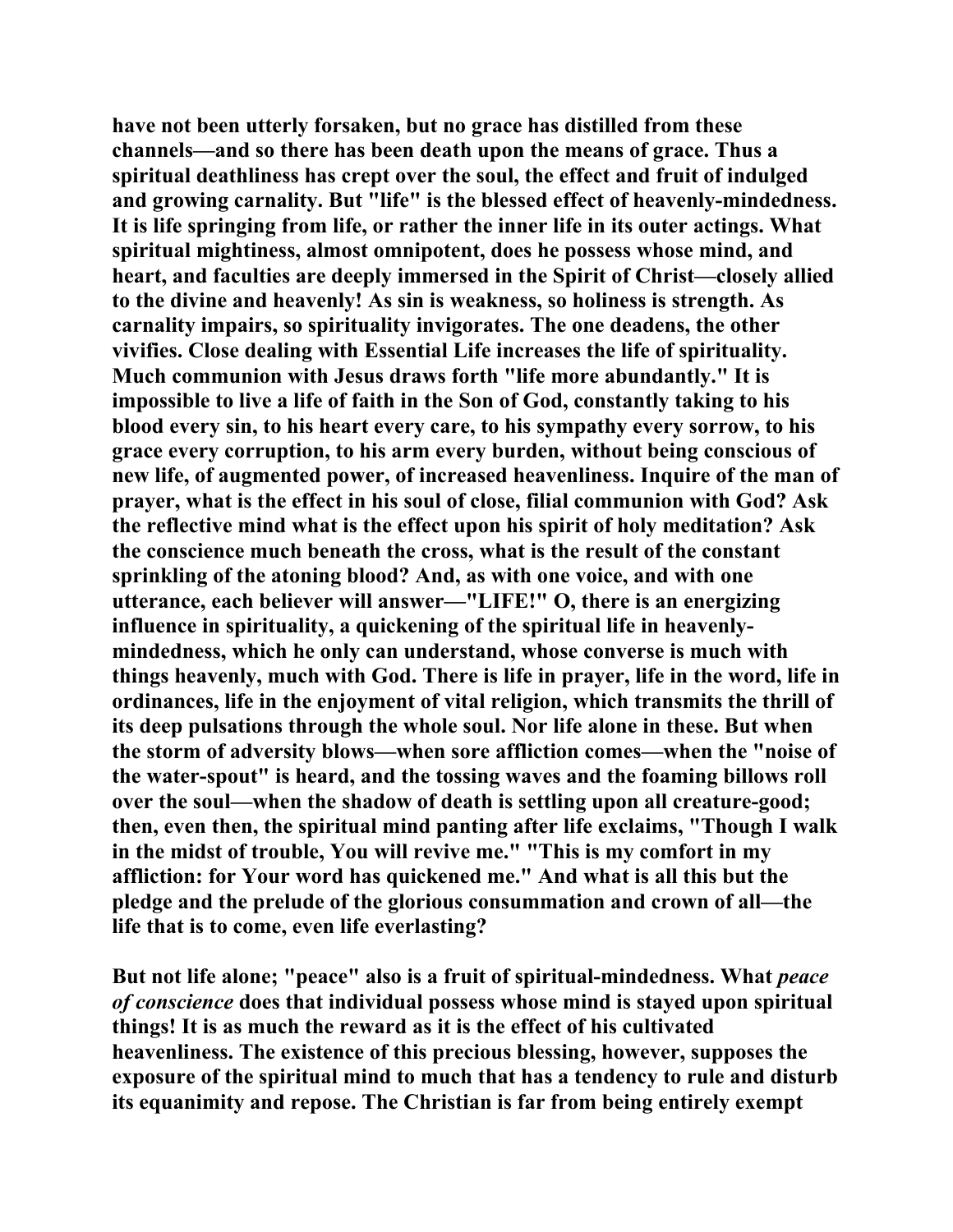**from those chafings and disquietudes which seem inseparable from human life. To the brooding anxieties arising from** *external* **things—life's vicissitudes, mutations, and disappointments—there are added, what are peculiar to the child of God, the** *internal* **things that distract—the cloudings of guilt, the agitations of doubt, the corrodings of fear, the mourning of penitence, the discipline of love. But through all this there flows a river, the streams whereof make glad the city of God. Coursing its way along the windings of a soul often presenting to the eye the moral scenery of precipice and valley, undulating and wild, and all enshrouded in gloom, this peace of God diffuses a calmness, serenity, and sunlight over the spirit, creating in the heart an emotion and a melody more like the repose of the upper sanctuary, and the chimings of the heavenly Sabbath, than the feelings and music of earth. It is the peace of the heavenly mind, the peace which Jesus procured, which God imparts, and which the Holy Spirit seals. A heavenly mind soars above a poor dying world, living not upon a creature's love, or smile—casting its daily need upon the heart of a kind Providence—anxious for nothing, but with supplication and thanksgiving making known its requests unto God indifferent to the turmoil, and vexations, and chequered scenes of worldly life, and living in simple faith and holy pleasing on Christ—thus detached from earth, and moving heavenwards by the attractions of its placid coast, it realizes a peace which passes all understanding. And if this be the present of the heavenly mind, what will be the future of the mind in heaven? Heaven is the abode of perfect peace. There are no cloudings of guilt, no tossings of grief, no agitations of fear, no corrodings of anxiety there. "There the wicked cease from troubling, and the weary are at rest." It is the peace of perfect purity—it is the repose of complete satisfaction. It is not so much the entire absence of all sorrow, as it is the actual presence of all holiness, that constitutes the charm and the bliss of future glory. The season of sorrow is frequently converted into that of secret joy—Christ making our very griefs to sung. But the occasion of sin is always that of bitter grief; our backslidings often, like scorpions, entwined around our hearts. Were there even—as most assuredly there will not be—sadness in heaven, there might still be the accompaniment of happiness; but were there sin in heaven—the shadow of a shade of guilt—it would becloud and embitter all. Thus, then, as heaven is the abode of perfect peace, he who on earth has his conversation most in heaven, approximates in his feelings the nearest to the heavenly state. His "peace shall be as a river, and his righteousness as the waves of the sea." O that our hearts were more yielding to the sweet, and holy, and powerful attractions of the heavenly world! Then would our conversation be more in heaven.**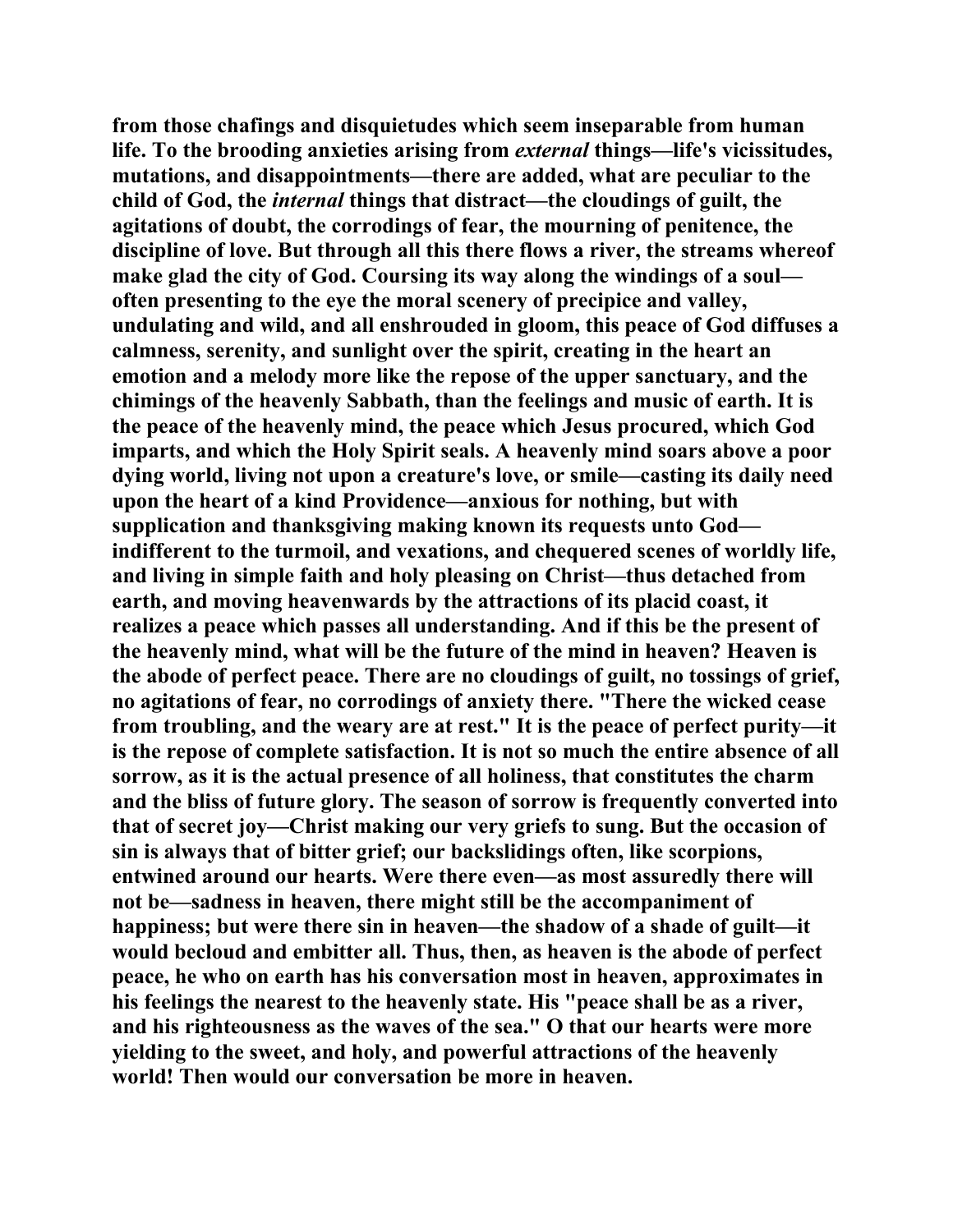**In conclusion. How great and exalted the heavenly calling of the Christian! Aim to walk worthy of it. Debase it not by allying it with a carnal mind. Impair not your spiritual life by enchaining it to spiritual death. Let the friendships which you cultivate, and the relationships of life which you form, be heavenly in their nature, and eternal in their duration. Seek to please God in all things. Rest not where you are, even though you may have attained beyond your fellows. Let your** *standard* **of heavenly-mindedness be not that of the saints, but of Christ. Study not a copy, but the Original. High aims will secure high attainments. He is the most heavenly, and the happiest, who the most closely resembles his Divine Master. Be much in your closet. There is no progress in spiritual-mindedness apart from much prayer; prayer is its nourishment, and its element. But leave not your religion there; let it accompany you into the world. While careful not to carry your business into your religion—thus secularizing and degrading it—be careful to carry your religion into your business—high integrity, holy principle, godly fear—thus imparting an elevation and sanctity to all its concerns. Be the man of God wherever you are. Let these solemn words be held in vivid remembrance—"I have created you for my glory. I have formed you for my praise. You are my witnesses, says the Lord." Heavenly-mindedness can only be maintained by the strictest vigilance. It is a delicate and fragile flower, susceptible of every variation of the spiritual atmosphere. Guard against that which checks its growth. Many are not aware how much frivolity of spirit, light conversation, foolish jesting, witticisms at the expense of Scripture-sanctity, novel reading, carnal music, unfit the heart for communion with God, and lessen the tone of its spirituality. Close communion with mere nominal religious professors is particularly to be avoided. Much more injury to spiritual-mindedness accrues from intimate friendship with such, than from those who assert no pretensions to a religious character. With the one we are apt to be less on our guard than the other. Avoid the world's amusements: they will eat as a canker into the very core of your spirituality. "Do not be conformed to this world," is a prohibition. "Our conversation is in heaven," is an exhortation which should never be absent from the eye of a traveler to the heavenly city. And why should not our conversation be in heaven? Are not its attractions many** 

**and powerful? It is a holy place, and it is the place of the holy. There are the city of the living God, and the heavenly Jerusalem, and an innumerable company of angels, and the general assembly and church of the firstborn, which are written in heaven, and God the Judge of all, and the spirits of just men made perfect, and Jesus the Mediator of the new covenant. How rich is heaven! And there we, too, will shortly be. Why, then, should not our**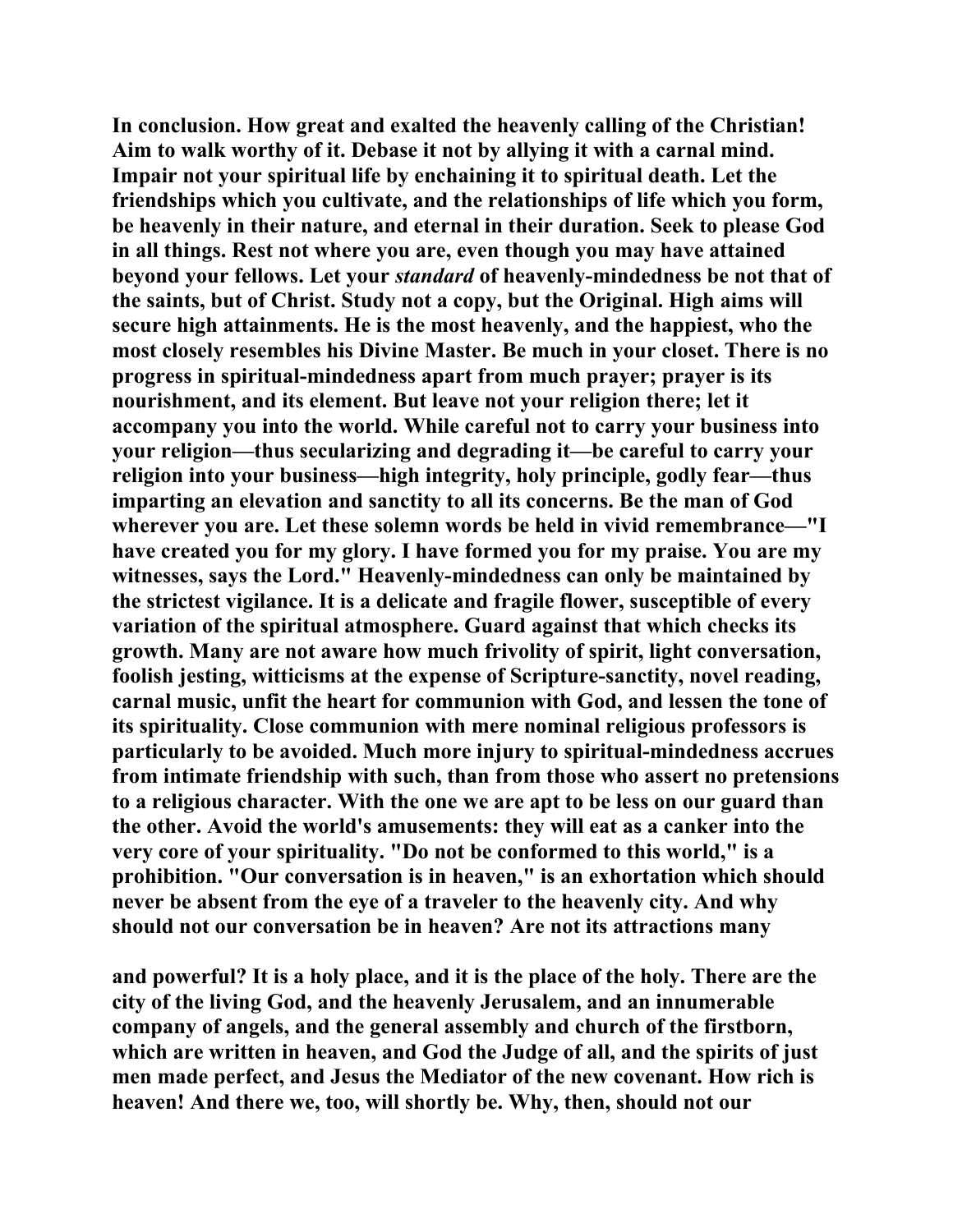**conversation be there? It will be recollected that when the high priest entered within the veil, bearing in his hands the blood of atonement and the smoking censer, the eyes of the congregation, who stood outside, followed him to the entrance as the curtain parted, and then veiled him from their gaze. And many a thrilling heart and trembling hope followed him within that holy place, its fervent sympathies clustering around him while he presented the offerings, and made intercession for the people. And many a longing eye intently and fondly watched for his return, when, with uplifted hands, he would bless the waiting congregation. Our great High Priest has passed within the veil. As our Advocate he fills heaven's high chancery. He loves us remembers us—sympathizes with us—intercedes for us, and wears our names on his breast-plate and his ephod. And soon he will return in person to bless, with the first resurrection-glory, all those who "love his appearing." Oh! shall not our hearts be more where our most precious treasure is, and where our holiest and fondest hopes center, and where we ourselves shall shortly be? "What manner of people ought we to be in all holy conversation and godliness," who are "looking for and hastening unto the Lord's coming?" "The very God of peace sanctify you wholly; and I pray God your whole spirit, and soul, and body, be preserved blameless unto the coming of the Lord Jesus." The Lord grant that you may increasingly experience, that "to be spiritually-minded is life and peace;" and that in order to attain to this blessed state, we must live upon the Lord Jesus—be filled with the Spirit—be often at God's confessional—and, taking up our cross daily, be pressing onward and upward, denying all ungodliness and worldly lusts, and living soberly, righteously, and godly in this present world; looking for that blessed hope, and the glorious appearing of the great God and our Savior Jesus Christ; who gave himself for us, that he might redeem us from all iniquity, and purify unto himself a peculiar people, zealous of good works."** 

#### **CHAPTER 7.**

#### **"The Enmity of the Carnal Mind"**

**"Because the carnal mind is enmity against God: for it is not subject to the law of God, neither indeed can be." Romans 8:7.** 

**"The sinful mind is hostile to God. It does not submit to God's law, nor can it do so." Romans 8:7**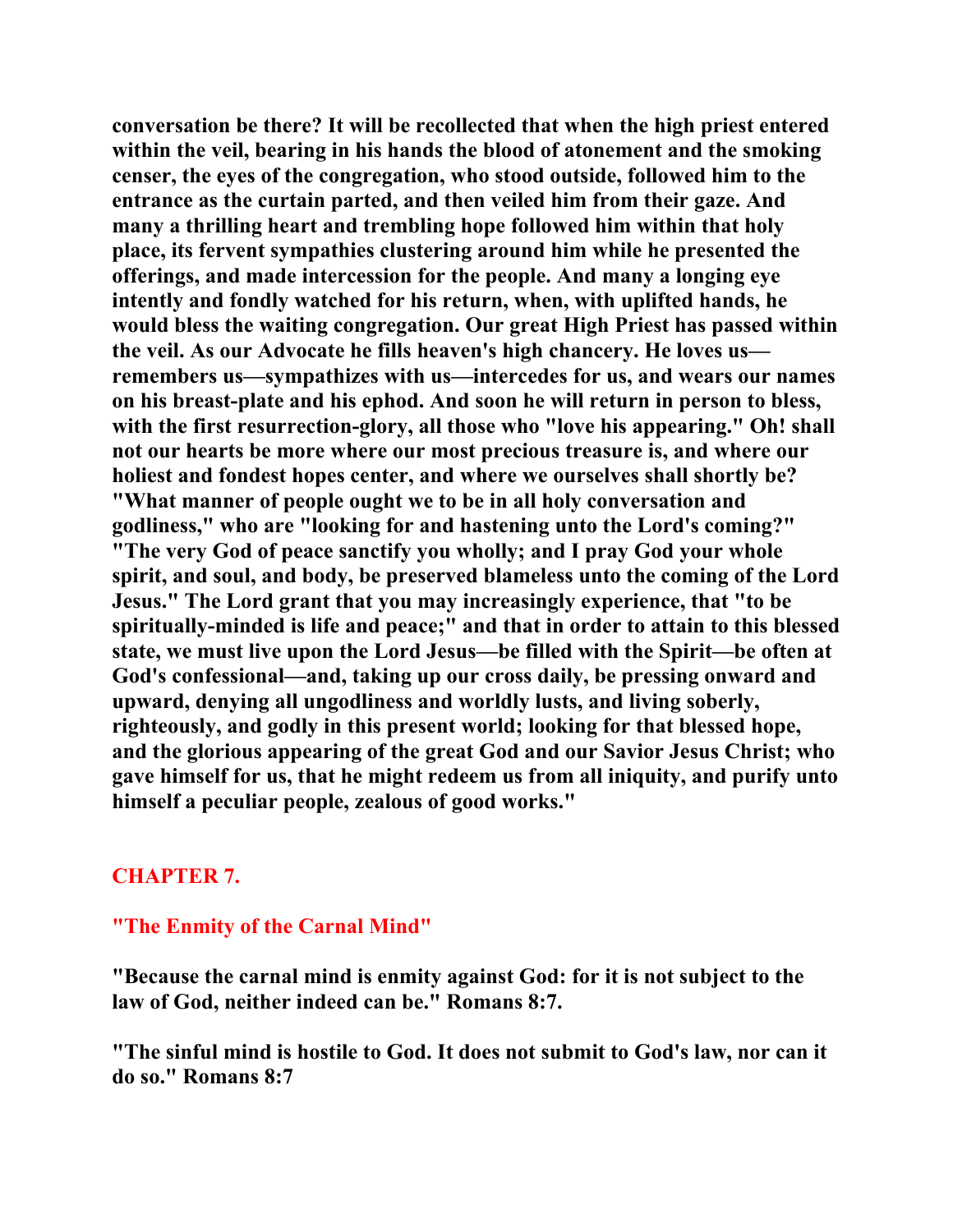**Having spoken of carnal-mindedness, the Apostle naturally proceeds to describe the carnal mind itself; exhibiting its great distinctive feature hostility to God as manifested in non-subjection to the Divine government. To each of these particulars let us in the present chapter direct our attention.** 

**"The carnal mind is enmity against God." There is something appalling to our moral feelings in the bare announcement of the subject. The spectacle is an awful one in the extreme, of the finite armed in dead hostility to the Infinite of a creature measuring his power with God—opposing his will to God's will—his way to God's way—his end to God's end. And yet how disproportionate are our profoundest feelings of horror and commiseration to the atrocious nature and the tremendous consequences of the crime! Enmity against God! the greatest and holiest, the best and most powerful, of beings and of friends! And why this enmity? Upon what, in the character of God, or in the nature of his government, is this sworn hostility grounded? Is it because he is essential love? perfectly holy? strictly righteous? infinitely wise and powerful? For which of these perfections does the sinner hate him? Is it because he gave his Son to die for man, laying him a bleeding sacrifice on the altar of justice for human transgression? Is it because the sun of his goodness shines upon every being, and that he opens his hand and supplies the need of every living thing? Is it because he exercises forbearance and long-suffering, and is slow to anger, and of great kindness? For which of these good works does the sinner hate him? And to what extent is this enmity displayed? It rests not short of the destruction of the Divine existence. Man is at war with the very being of God. Atheism is not so common a crime of our humanity as some suppose. Theism is the natural conviction of the human mind. The idea of a Supreme Being is consistent with man's existence. Where has there ever existed a people without a God? or a nation without a temple? Paganism, prostrate at the shrine of idolatry; and apostate Christendom, bathing the standard of the cross in the blood of the martyrs; and Formalism, solemnly strutting in the crimson and purple of its gorgeous rites—each owns its belief in the existence of a God. But what God? Plainly not the God of the Bible; but a deity of its imagination. But in the existence of absolute atheism we are slow to avow our belief.** 

**From the idea of a Deity it is impossible for the human mind to escape. "The fool has said in his heart, No God;" that is, "I desire no God." He does not deny His existence; he does not say there is no God, but he desires no communion with Him. He may at times attempt to reason himself into a belief in the utter negation of a Deity; but in the still hour of night the truth flashes**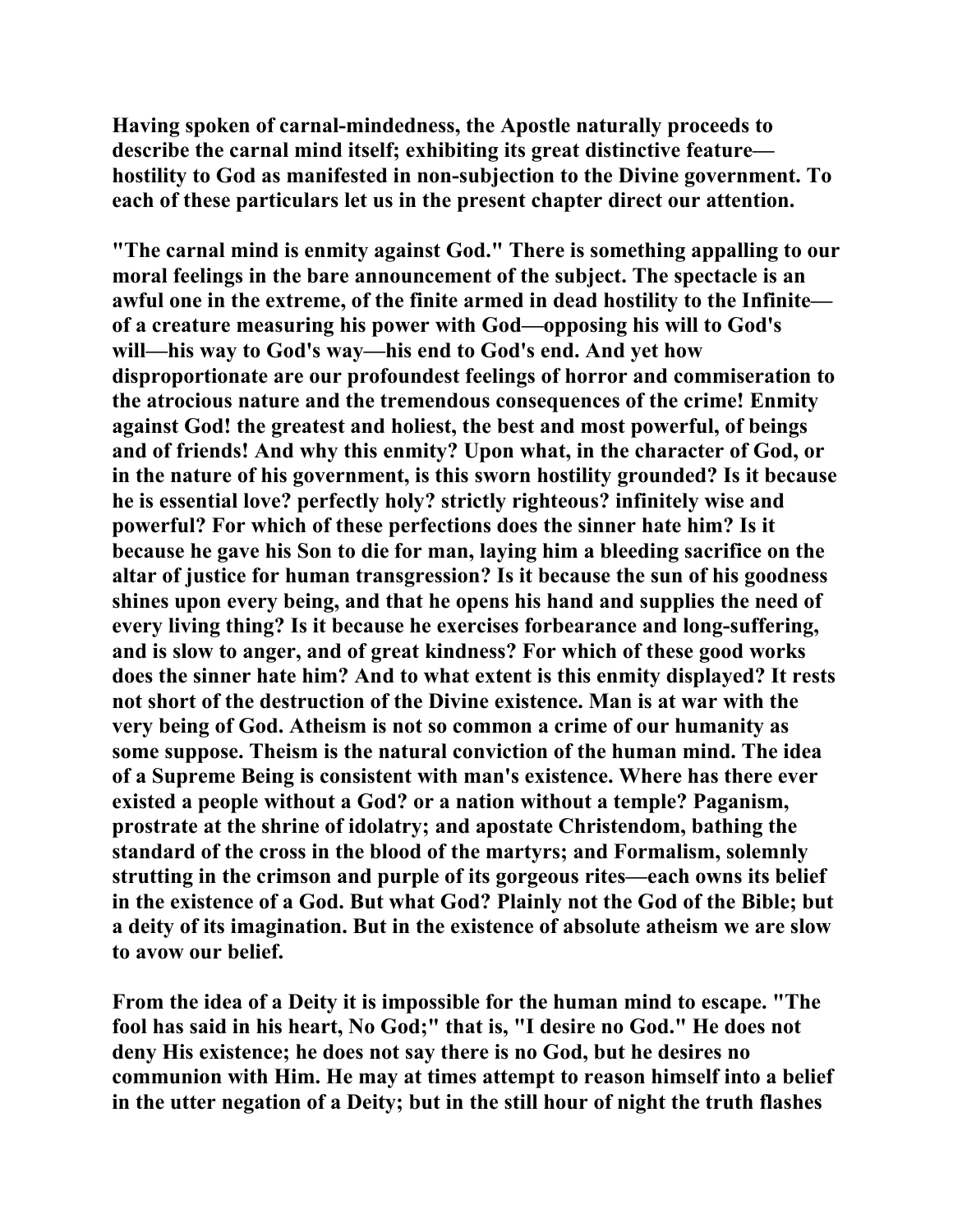**upon his mind with irresistible and overwhelming conviction—"There is a God! and I cannot overcome, I cannot escape him." Yes, the carnal mind is enmity with the being of God. Sin is destructive of all being. Man is a suicide—he has destroyed himself; a homicide—his influence destroys others; a deicide—he would, were it in his power, annihilate the very being of God. What a proof of this have we in the crucifixion of the Son of God! When God brought himself as near to man as Infinity could approach, he exclaimed, "This is the Heir; come, let us kill Him!" and then proceeded to consummate the crime by nailing him to the tree!** 

**But if further evidence were needed of man's decided and deadly hostility, we have it in the sentiments and feelings he cherishes towards the Lord Jesus Christ: "He that hates me," says our Lord, "hates my Father also." How completely this declaration sweeps away all the fancied reverence and admiration for God which floats before the imagination of the carnal mind in its profound slumber! The God of whom he has thus been dreaming is not the God of revelation, but the god of his own creation. He is not the holy God whom the Bible makes known—of whom Jesus is the living and visible embodiment—but an imaginary being clothed with attributes, and administering a government harmonizing with the corrupt tastes and sinful propensities of his carnal mind. Away with your religion of nature, of sentiment, of poetry! All that you know of the music of God, is the Eolian breathing of the wind; all that you see of the glory of God, is the brilliance of the star; all that you understand of the eternity of God, is the expanse of the ocean; and of the omnipotence of God, is the fastness of the mountain and the rock. A disciple, not of Christ, but of Spinoza, your religion is sheer Pantheism, confounding with His material works the Maker and Governor of the universe. The god whom you profess to adore and worship is not the God manifested in Christ, whose justice and holiness, whose wisdom and truth, are blended and harmonized with grace and love in the cross of Calvary. Of what value is your fancied admiration of God's character, while yet hating, despising, and rejecting the Son, who is the "brightness of his glory, and the express image of his person"? Your heart is a stranger to holiness, and your mind to peace, while prostrate before a deity of your own imagination—a fictitious god. "Oh! give us some steady object for our minds to rest upon!" was a common exclamation in the prayers of the great and good Chalmers, in the days of his unregeneracy, when tossed amid the breakers of Mirabaud's pantheistic philosophy. Of this want, you, my reader, are perhaps deeply and painfully sensible. There is nothing in your creed; nothing in your vague, shadowy, unreal conception of Deity, to fix your thoughts, to soothe your**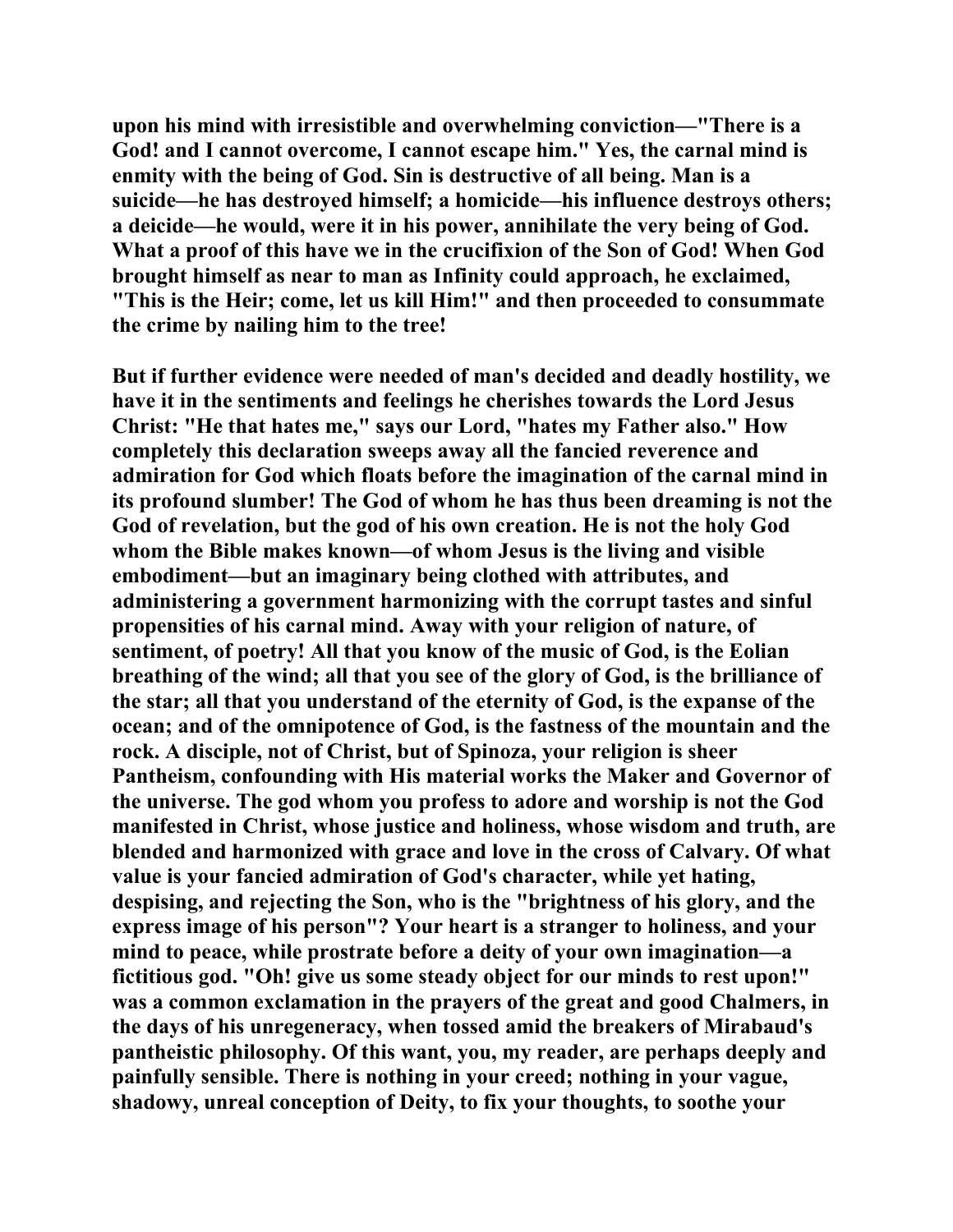**spirit, to allay, your fears, to awaken your affections, and to inspire your hope. Your altar is reared, and your incense is offered, but it is to the "***unknown god***."** 

**But what is the alleged ground of this hostility, of the carnal mind? The nonsubjection of the mind to the government of God. "It is not subject to the law of God, neither indeed can be." The secret is now revealed. God is the moral governor of the universe. Oh! this is the real issue between him and the sinner. This constitutes the real secret of his alarming, inveterate hostility to the Divine Being. The question at issue is—Who shall govern—God or the sinner? The non-subjection of the carnal heart to God's law—its rebellion against the Divine government—clearly indicates the side of this question which the carnal mind takes. You may, my reader succeed in reasoning yourself into the belief that you admire, adore, and love God as your Creator and Benefactor, and only feel a repugnance, and manifest an opposition, to him as a Lawgiver. But this is impossible in fact, however poetic or specious it may be in theory. In a purely human government we admit that the** *person* **and the** *office* **of the judge may be separable. For example, an individual may be a personal friend of the sovereign, and yet an avowed opponent of his government. Doubtless, during the Commonwealth there were many who loved Cromwell for his piety, and admired him for his manliness, who yet condemned many of the measures of his government as harsh and despotic. But the moral government of God does not admit of this refined distinction. His nature and his office, his person and his throne, are one and inseparable. No individual can possibly be a friend to the being of God, who is not equally friendly to the government of God. Now the moral law is offensive to the carnal mind. And why? Because of the** *holiness* **of its nature, and the strictness of its requirements. It not only takes cognizance of** *external* **actions, but it touches the very springs of action, the motives that lie concealed in the human heart, and regulate the life.** *It demands supreme affection and universal obedience.* **To this the carnal mind demurs. If Jehovah will relax the rigor of his law, and abate the stringency of its requirements, and soften the sternness of its demands—if, in other words, God will lay aside his regal character, descend from his throne, forego his sovereignty, and lay aside his scepter—then the war is at an end; the controversy ceases; the rebel lays down his weapons. It clearly appears, then, that the whole ground of dispute between these two extremes of being resolves itself into the question—"Who shall reign, God or the sinner?" But will God yield his right to the throne? Never! Can he relax one iota of the strictness of his law? Impossible! Heaven and earth shall pass away, but not one tittle of his law shall fail. If in any single case this could have been done, surely it**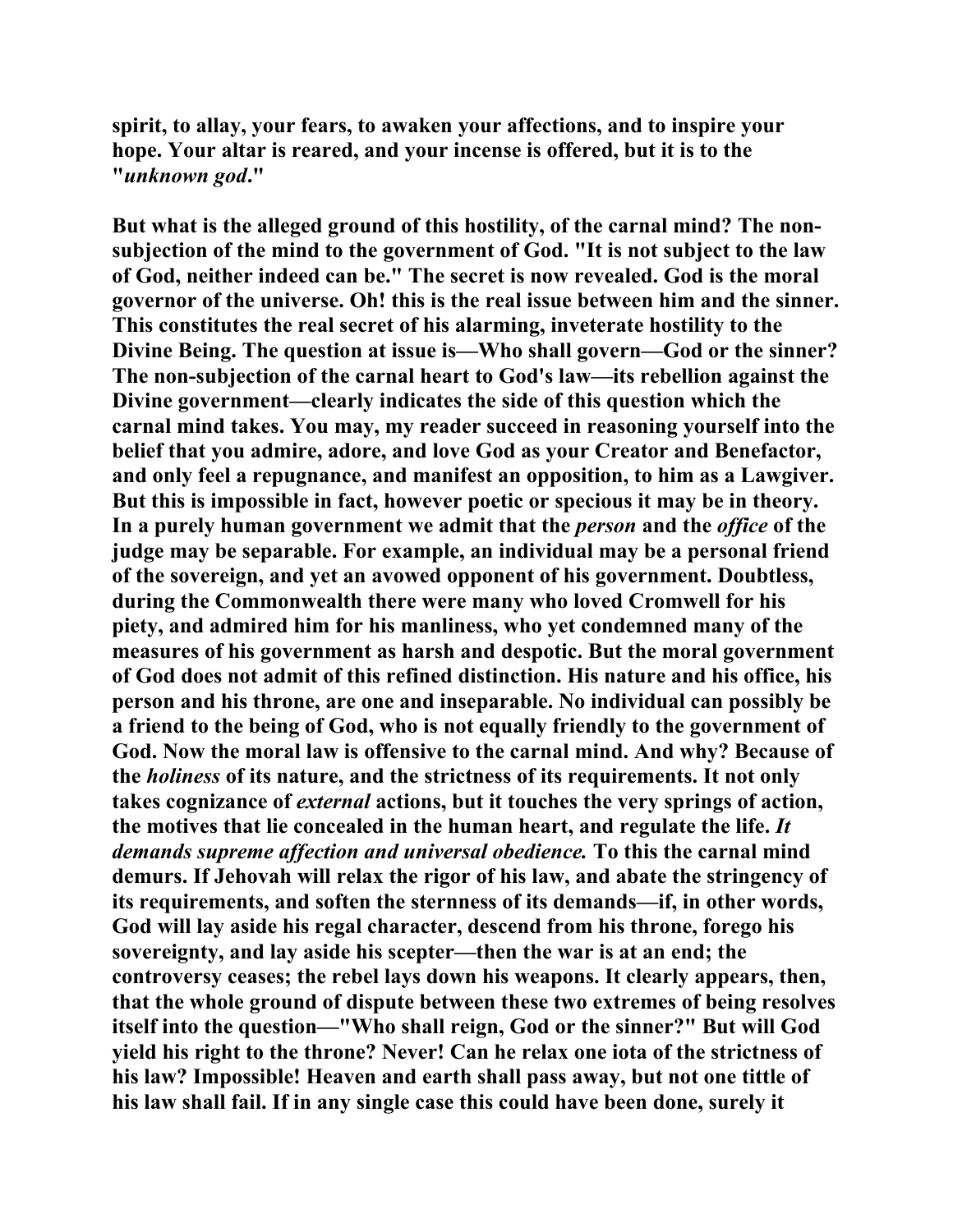**would have been in that of his beloved Son. And yet, Jesus neither asked as a favor, nor accepted as a boon, the slightest abatement of the law he came to fulfil. He entered into no negotiation for the least compromise either of the stringency of the precept or the sternness of the penalty. It was the glory of the law that it demanded all from Christ, and it was the honor of Christ that he gave all the law demanded. Sinner! behold the true cause of your present hatred and hostility to God. You are not subject to the law of God, neither indeed can be, because your mind is unregenerate. Your heart is unholy, and you dispute God's right to govern you.** 

**There are some solemn conclusions to which we may arrive from this subject.** 

**The utter impossibility of the sinner's admission into heaven with the carnal mind unchanged is most clear. Suppose an opposite ease. Imagine an unrenewed soul suddenly transported to heaven. In a moment it finds itself in the light, and holiness, and presence of God. What a scene of wonder, purity, and glory has burst upon its gaze! But, awful fact! horror of horrors! it is confronted face to face with its great enemy, the God it hated, loathed, and denied! Is it composed? Is it at home? Is it happy? Impossible! It enters the immediate presence of the Divine Being, its heart rankling with the virus of deadly hate, and its hand clutching the uplifted weapon. It carries its sworn malignity and its drawn sword to the very foot of the throne of the Eternal. "Take me out of here!" it exclaims; "this is not my heaven!" And then it departs "to its own place." But we are supposing an impossible case. For it is written of the heavenly city, "There shall in no way enter into it anything that defiles, neither whatever works abomination, or makes a lie; but those who are written in the Lamb's book of life." Listen to the declaration of the Great Teacher sent from God, "Except a man be born again, he cannot see the kingdom of God." Do you ask what this new birth means? We reply, you must become a new creature in Christ Jesus. You must throw down your weapons before the Eternal God of heaven and earth. You must give up the quarrel. You must relinquish the controversy. You must cease to fight against God. You must submit to the law and government of Jehovah. Your will must bow to God's will. Your heart must beat in unison with God's heart. Your mind must harmonize with God's mind. Implacable hatred must give place to adoring love—deep ungodliness, to a nature breathing after holiness—stern opposition, to willing obedience—the creature, to the Creator—yourself, to God. O blissful moment! when the controversy ceases, and God and your soul are at agreement through Christ Jesus. When, dropping the long-raised weapon, you grasp his outstretched hand, and rush into his expanded arms,**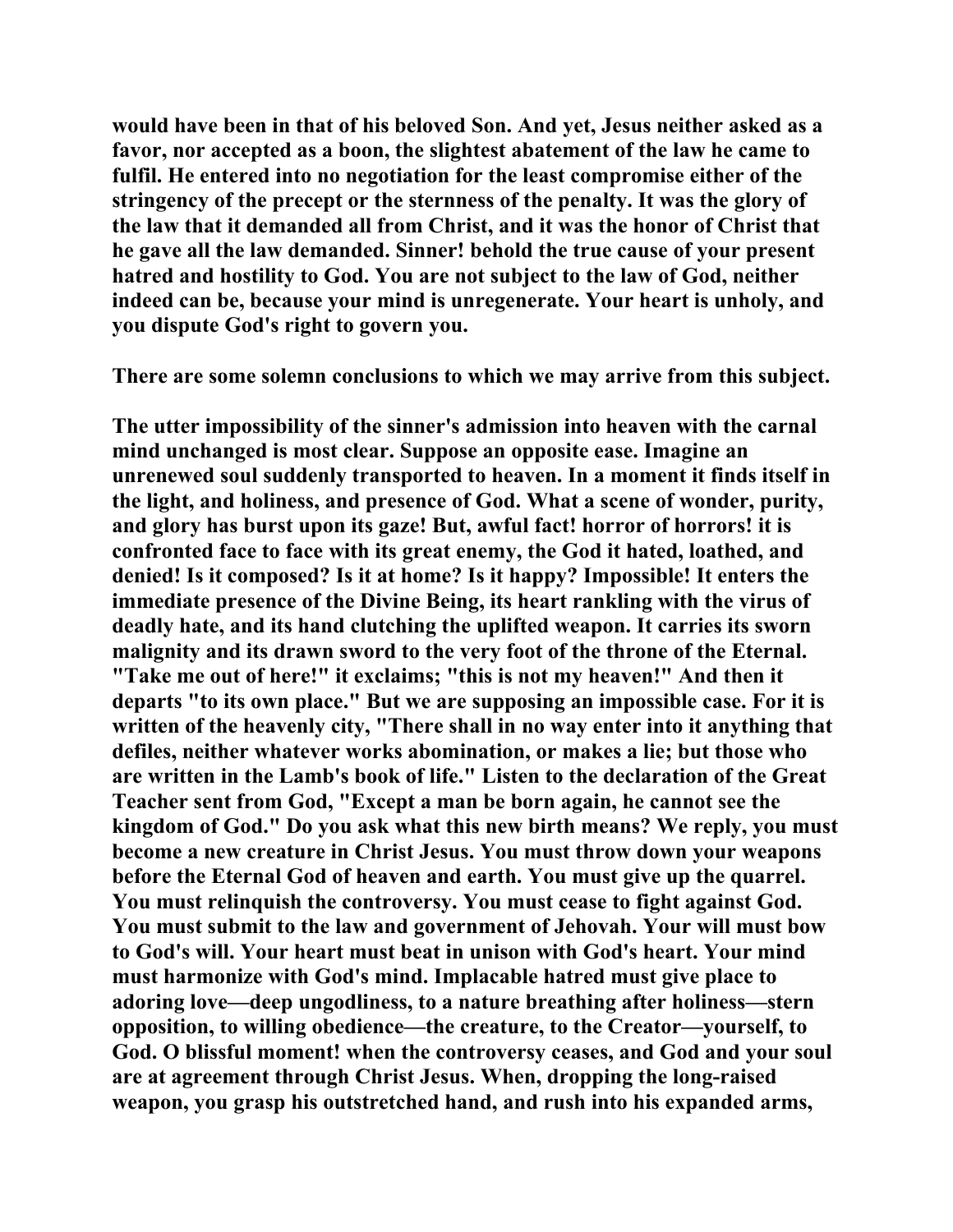**fall a lowly, believing penitent upon his loving bosom, take hold of his strength, and are at peace with him. O happy moment! No more hatred, no more enmity, no more opposition now! It is as though all heaven had come down and entered your soul—such joy, such peace, such love, such assurance, such hope do you experience! What music now floats from these words: "No condemnation in Christ Jesus." How blessed now to lean upon the breast which once you hated, and find it a pillow of love; to meet the glance which once you shunned, and find it the expression of forgiveness; to feel at home in the presence of him to whom once you said, "Depart from me, for I desire not the knowledge of your ways."** 

**What an evidence of the reign of grace in the soul, when the mind fully acquiesces in the moral government of God! "The Lord God Omnipotent reigns," is the adoring anthem of every heart brought into subjection to the law of God. To the Christian how composing is the thought, that the government is upon Christ's shoulders, and that he sits upon the throne judging rightly. From hostility to the law of God, his heart is now brought to a joyful acquiescence in its precepts, and to a deep delight in its nature. "I delight in the law of God after the inward man." "O Lord!" he exclaims, "my holiness is in submission to your authority. My happiness flows from doing and suffering your will. I rejoice that the scepter is in your hands, and I desire that the thoughts of my mind, and the affections of my heart, may be brought into perfect obedience to yourself. Be my soul your kingdom, be my heart your throne, and let grace reign through righteousness unto eternal life."** 

## **CHAPTER 8.**

### **"Pleasing God"**

**"So then those who are in the flesh cannot please God." Romans 8:8.** 

**"Those controlled by the sinful nature cannot please God." Romans 8:8** 

**We have been contemplating, in the preceding expositions of this chapter, some of the various phases of the carnal mind. The Apostle now proceeds to a necessary consequence of the hostility of a mind governed by the flesh, and in rebellion against the law of God. "So then those who are in the flesh cannot please God." The doctrine thus set forth is, the utter impossibility of the unregenerate pleasing God. Having considered this primary truth, we shall**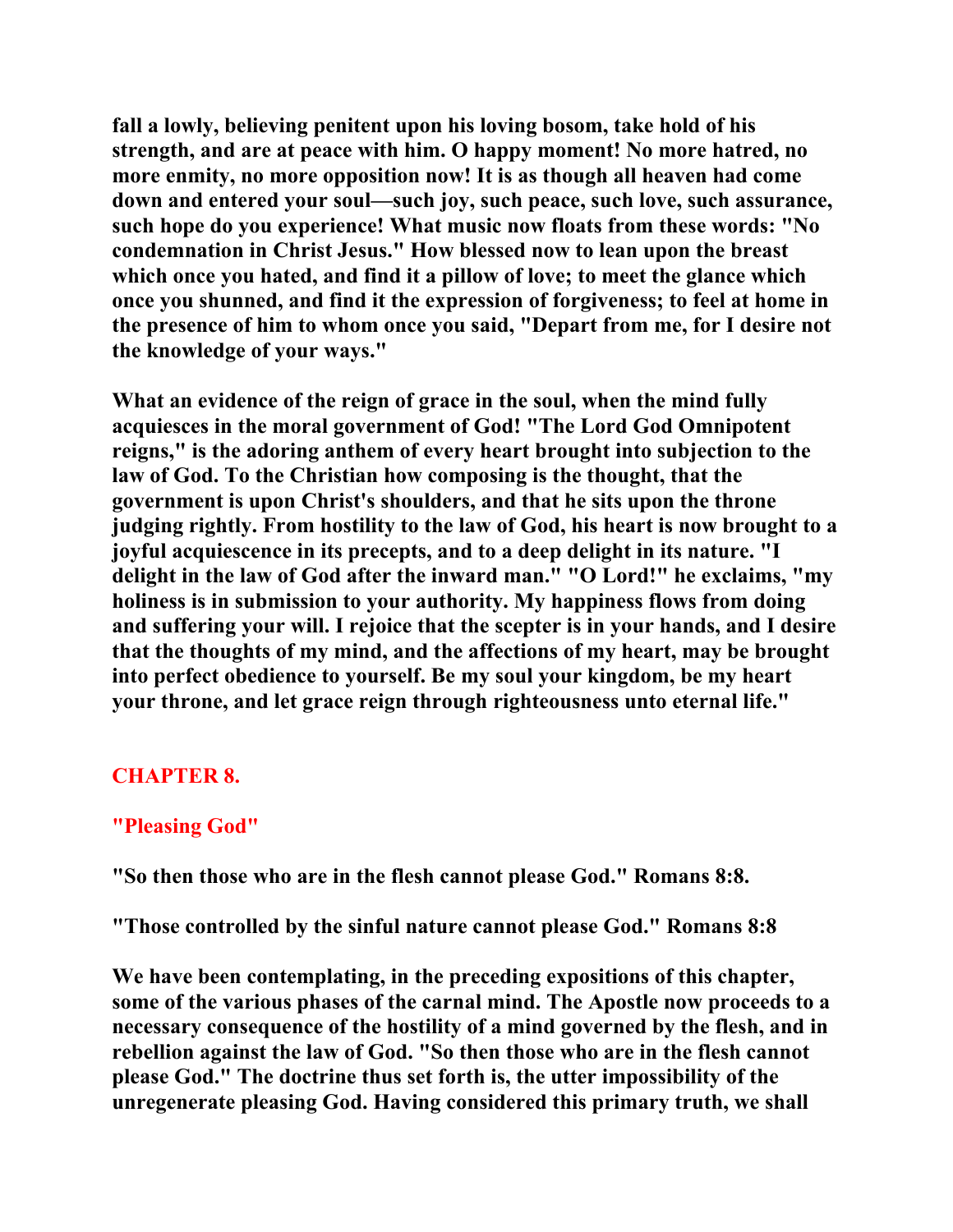**then place in contrast with it the especial points in which the regenerate may be said to please God.** 

**The utter impossibility of a carnal mind pleasing God springs from the necessity of the case. As the object of his displeasure, and as dwelling in a nature not only diametrically opposite to his own, in which lurks the latent virulence of a deep and implacable hatred, but every faculty and power of which is armed in the deadliest hostility to his government and being, it is impossible that it can please him. In whatever point of light you contemplate the unregenerate—taking the most intellectual and refined view, the utmost that can be said is, "He is in the flesh." We do not forget that there are** *degrees of carnality***, even as there are degrees of spirituality; nevertheless, the law of God takes into account no degrees, recognizes no shades of difference, but regards all alike, unregenerate. The Bible solemnly and emphatically affirms, that a carnal mind cannot please a holy and righteous God. How could it possibly be otherwise? The apostle declares, "In me, that is in my flesh, dwells no good thing." What! no good thing? Nothing spiritually good? No, nothing. The purest ethics of the carnal mind are as the ointment of the apothecary which the fly has spoiled; and the most zealous and costly duties and sacrifices which it presents are but as 'splendid sins,' so long as that mind is yet under the dominion of the flesh. But these are only general statements of a most important truth; we pass to a few particulars. There being** *no personal acceptance* **of those who are in the flesh, consequently, whatever they do in the way of religious service cannot be accepted of God. First, the person, and then the gift, is God's order in the great method of our justification. We might refer to the narrative of Queen Esther's interview with the King Ahasuerus, and to Jacob's meeting with Esau, as illustrating this principle. It is most clear, that in both these instances—had Esther urged her suit in behalf of her nation without having awakened in the heart of the king a feeling of complacent regard towards her person—and had the offering of Jacob to his incensed brother preceded the presentation of himself, in either case there must have been a decided and mortifying, if not fatal result. Apply these illustrations to** *the believer***. What imparts divine acceptance to his service? Why do his prayers ascend before God like fragrant incense floating from a golden censer? Why does his lowliest offering of love cast into the Lord's treasury out-value the most splendid and affluent offerings of all the unconverted? Why is a sigh so full of meaning, and a tear so costly, and a desire so eloquent, and a heaven-lifted glance so expressive to God? Oh, it is because he is well pleased with his well-beloved Son, standing in whom the person of each believing sinner is fully accepted. We place this vital truth**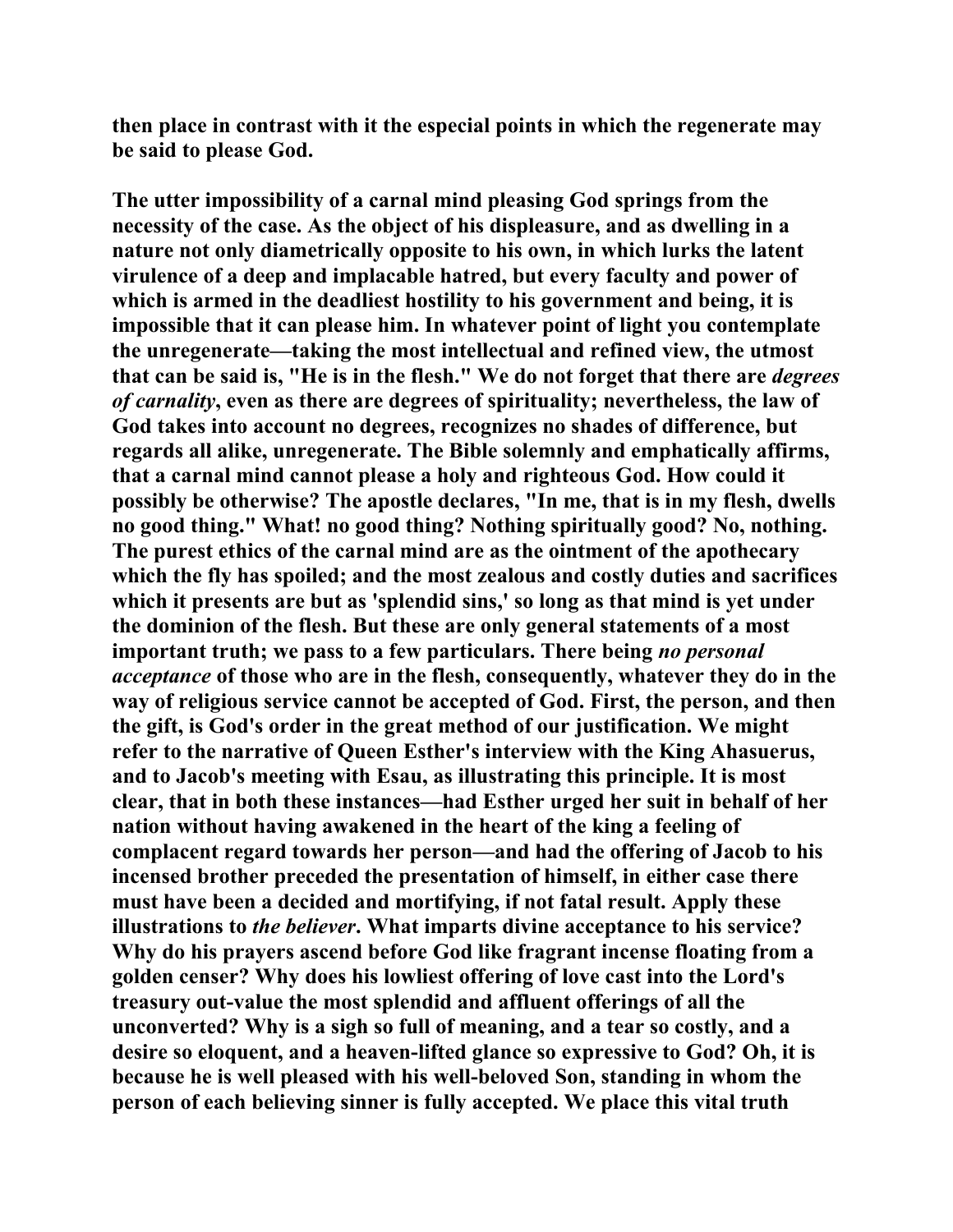**broadly before the unrenewed mind, and basing upon it the one important inquiry, we press its solemn consideration—How can you do that which is well-pleasing and acceptable to a holy God, while your person is to him an object of just, and holy, and utter abhorrence? While rejecting the Lord Jesus Christ, and refusing and despising the robe of his righteousness, with what complacency can God regard your meaningless modes of worship, your formal duties, and your heartless offerings? Will he not say, "Why do you keep parading through my courts with your worthless sacrifices? The incense you bring me is a stench in my nostrils! Your celebrations of the new moon and the Sabbath day, and your special days for fasting—even your most pious meetings—are all sinful and false. I want nothing more to do with them. I hate all your festivals and sacrifices. I cannot stand the sight of them! From now on, when you lift up your hands in prayer, I will refuse to look. Even though you offer many prayers, I will not listen." Isaiah 1:12-15. It was the** *robe* **of the elder brother that made Jacob's offering of venison savory and acceptable to Isaac. It is the righteousness of Christ, whose loveliness is upon us, which makes our every act of service and homage of love, an offering and a sacrifice to God of a sweet smelling savor.** 

**The** *absence of faith* **in the unregenerate must render all the religious doings of the sinner equally displeasing to God. "For without faith it is impossible to please him." The first life we live is sense; the second is reason; the third, through the regenerating grace of the Spirit, is faith. And, until a man reaches this life he moves in an orbit unillumined by one ray from the sun of God's love. How can he please God whose whole existence is a direct denial of God? "Anyone who does not believe God has made him out to be a liar." God a liar! Astounding words! And yet to this awful conclusion unbelief comes. Your unbelief is a practical denial of his existence. Your unbelief is a practical denial of his sovereignty. You live as if there were no God! And, in your nonsubjection to his law, you exclude him from the government of his own world. How can you, then, in your present course, do that which is pleasing to God? Oh, did you but truly, and in faith, grapple with that great foundation-truth of revealed religion, the being of God, believing that God is—did you but really believe in the existence of a hell—and did you but truly believe that God sent his beloved Son to save sinners from going down into that hell, you would not—no, you could not—live the life of practical atheism and ungodliness you now are living—a life of sin and of unbelief, of impenitence and worldliness; without God, without Christ, without hope in the world! Impossible! Faith is a quickening, elevating, sanctifying principle. A living faith produces living works. A divine faith purifies the heart. A heaven-descending faith works by**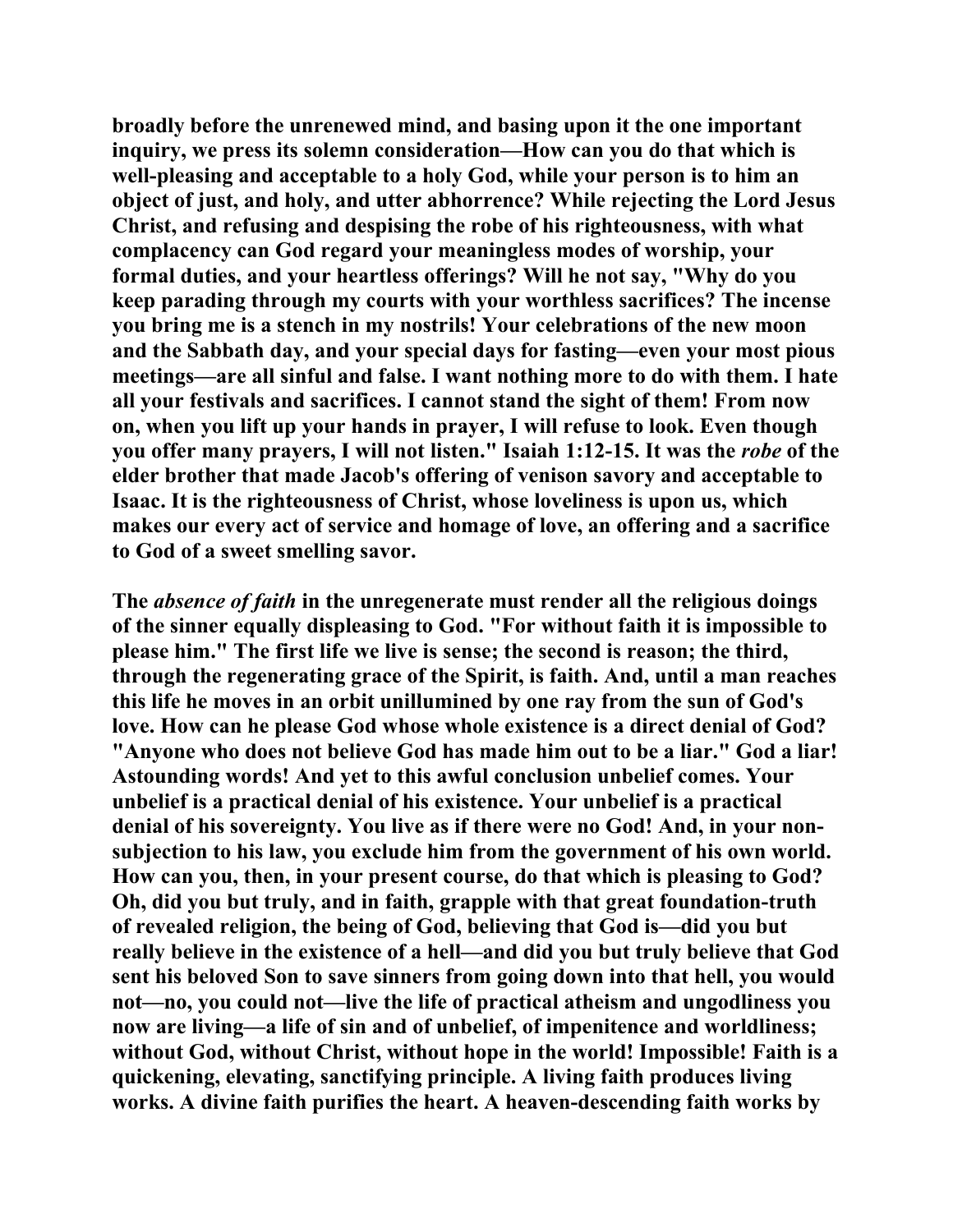**love, endures as seeing Him who is invisible, and has respect unto the recompense of reward. "That which is not faith is sin." Apply this principle to all the religious duties of those who are still in the flesh, and by it test their real worth and acceptableness to God.** 

**And what is the entire absence of love to God in the unregenerate but another confirmation of the same truth—God's displeasure against man, and man's utter inability to please him. The great constraining motive of the sacrifice with which God is pleased is love. Where this principle of love is not in operation there is lacking that which gives worth and acceptableness to the act, however valuable and splendid that act may be. The divine moving-spring is absent; and all the works of the soul, if they move at all, are set in motion by a false action, and in a wrong direction. "Love is the fulfilling of the law." Without this heavenly affection there is no true obedience. A man may give "all his goods to feed the poor, and his body to be burned," yet destitute of love to God, his self-impoverishing charity, and his martyr zeal, avail him nothing. His religion is still but as "sounding brass, or a tinkling cymbal."** 

**What an affecting picture have we presented here of an individual living in deep, utter oblivion of God, burying his one talent—perhaps, his ten—in the earth—himself a cumberer of the ground! What, dear reader, has the past of your life been? Has it all been displeasing to God? What! not one act, not one service, not one sacrifice acceptable to, and glorifying of, him? Astonished, if not appalled by the charge, you perhaps reply, "Have I then done nothing really pleasing to my Creator? I have given my substance to extend the gospel, and my charity to feed the poor, and my labor to promote the general good; I have been punctual in the discharge of my religious duties, and upright and generous in my dealings with my fellows, has all this not been pleasing to God?" We ask, But have you given him your heart? Have you fled out of your own righteousness, and taken refuge beneath the righteousness of the incarnate God? Have not all these things of which you boast, and upon which you place a strong reliance, been but the working out a righteousness of your own, in the spirit of the vain-glorying, self-justifying Pharisee, who retired from the temple as he entered it—a sinner under condemnation? Oh, were your spirit to wing its way this night into the presence of God, you would awake to the awful consciousness of having lived in this world** *without a single act pleasing and acceptable to the holy, righteous Lord God!* **Oh, that the Eternal Spirit might lay this solemn truth upon your heart, and lead you to deep self-searching, to ascertain why this life—for every pulsation and for every act of which you must one day give an account to God—has hitherto**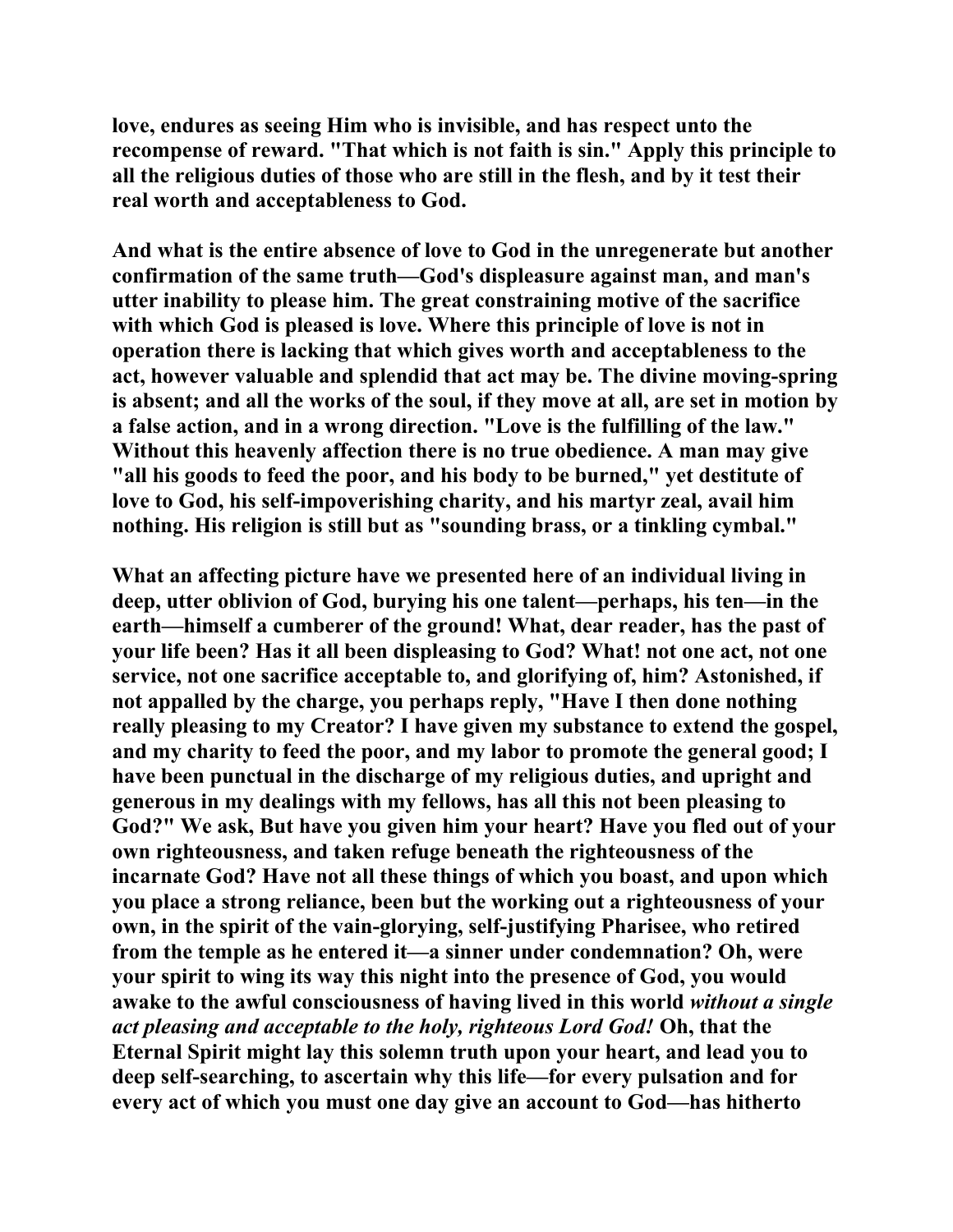**been in opposition to the great end for which that God created and placed you here!** 

**But this gloomy picture has its opposite—bright and beautiful. Reversed, it presents to our notice the character of those with whom God is pleased. They are** *a spiritual people***, and God, who is a Spirit, must love and delight in that which harmonizes with his own nature. Faith may be feeble, and grace may be limited, and knowledge may be defective; yet, if there be just that strength of faith that travels to, and leans upon, the sacrifice of Jesus, and just that measure of love that constrains to** *a sincere, though imperfect***, obedience, and just that extent of knowledge that knows Christ to be the Savior of a poor lost sinner, then, there is one who is pleasing to God. They are also an** *accepted* **people, and therefore their persons are pleasing to him. The delight of the Father in the person of his Son reveals to us the great secret of his marvellous delight in us. "This is my beloved Son, in whom I am well pleased." Blessed truth to those who see enough defilement and imperfection in their best doings to cover them with eternal confusion and shame! who, after the most spiritual performances, are constrained to repair in penitence and confession to Him who bears the iniquity of his people's** *holy things***. Sweet truth to fall back upon in all the failures and flaws we are perpetually discerning in our works, in our motives, and our ends, blots not appearing upon the surface, but visible to the microscopic eye of faith, which sees material for self-condemnation where others, in their fond and blind affection, approve and applaud. If God, my Father, is well pleased in his Son, then is it a truth, strictly inferential, that he is well pleased in me whom he beholds in his Son. But not their persons only, their** *offerings* **also are equally pleasing to God. "I will accept you," (the person first,) "with your sweet savor," (the offering next). Their** *preceptive walk* **likewise pleases him. Is the obedience of the child, springing from love, a pleasing and acceptable offering to a parent's heart? Ah! how imperfectly are we aware of the beauty and fragrance there are to God in a single act of filial, holy obedience, the fruit and offering of a Divine and deathless affection.** 

**But it is a** *universal* **pleasing of God which the Scriptures of truth prescribe and enforce. "That you might walk worthy of the Lord unto all pleasing, being fruitful in every good work, and increasing in the knowledge of God." As a minister of the Lord Jesus, see how the apostle felt the weight of this great precept—"For we speak as messengers who have been approved by God to be entrusted with the Good News. Our purpose is to please God, not people. He is the one who examines the motives of our hearts." 1 Thes. 2:4. Human opinion weighed lightly with him. What men thought of him as a preacher was**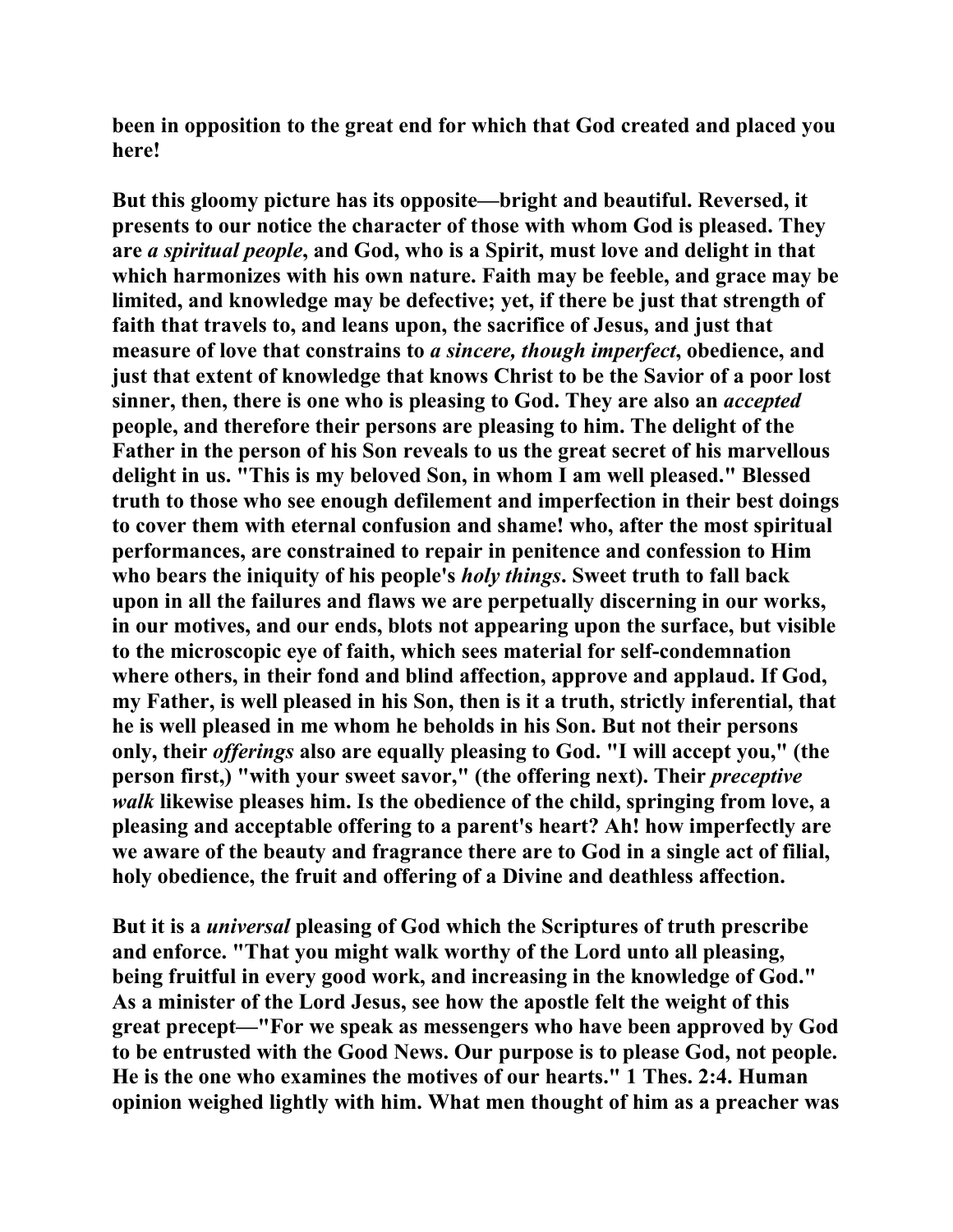**a matter of very little importance; the grand point, the all-absorbing thought and one aim of his life was, so to preach as to please God. Oh, for the Christianity and spirit of Paul! Lord! vouchsafe it in a double measure to all who preach your great name. It is in this holy duty of aiming in all things to please God that we are sensible of such mighty power in prayer. "Whatever we ask, we receive of him, because we keep his commandments, and do those things that are pleasing in his sight." Prayer is a precious, priceless privilege. A present and potent weapon. All our blessings flow through its medium, and all our achievements we owe to its instrumentality. Whatever, then, adds to the power of prayer, should be hailed by us with gratitude, and employed with vigor. Would we be more mighty and prevalent in prayer? then let us in all things desire so to walk as to please our heavenly Father. "You come to the help of those who gladly do right, who remember your ways." Isaiah 64:5** 

**But what are some of the footprints of this walk? How may we trace it?**  *Unreserved obedience* **is an undoubted mark of being well-pleasing to God. An obedience that asks no abatement of the precept, but that follows the Lord fully in its observance, not from an enlightened judgment, but from a love constrained heart—walking, as did the primitive saints, in all the commandments and ordinances of the Lord blamelessly—is indeed well pleasing to God. Oh, let there be no reserves in our obedience! Let us withhold from Christ no part of his purchased inheritance; but surrender all at his feet, whose heart's blood was the purchase-price of all. "Lord, however strait be the path, and painful the cross, and self-denying the precept, sincerely would I walk uprightly in all your ways, and fully follow you in all your commands, leaving the consequences of my simple and implicit obedience to your control. I can endure the hatred of the world, the alienation of friends, the coldness of relatives, and can take the spoiling of my earthly goods joyfully, if you, my Lord, sustain me with your grace, and cheer me with your presence, and solace me with your love."** 

**Another footprint may be descried in** *the walk of faith* **by which the Christian journeys to his heavenly home. As unbelief is most dishonoring, so faith is most honoring to the Lord Jesus. What a revenue of praise accrues from it to his name! To repair with our anxiety, the moment it occurs, to his sufficiency; with our corruptions, the moment they are discovered, to his grace; with our sorrow, the moment it is felt, to his sympathy; with our wound, the moment it is inflicted, to his love; with our guilt, the moment it is detected, to his blood; oh! do you think not that this walk of faith is most pleasing to the Lord? Let us beware of that which impairs the simplicity of this our walk, and causes us**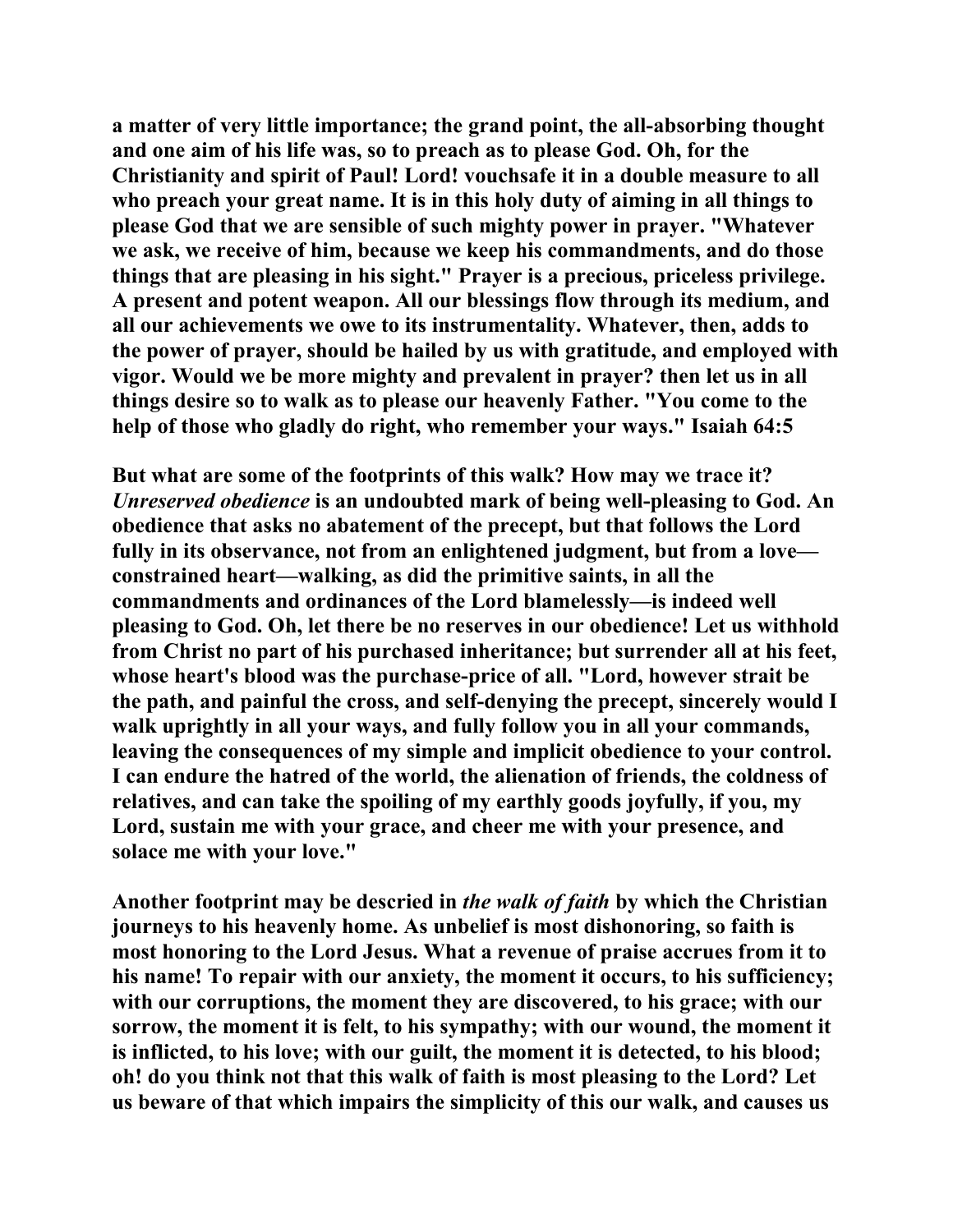**to stumble or start aside. We must be cautious, in the varied circumstances of our history, of applying first to a human arm for support, or to a human bosom for sympathy. With this, the Lord cannot be well pleased. But let us not hesitate to bear them at once to the only appointed Source of all our supply: disclosing our needs to the full Savior, our wanderings to our Heavenly Father, our griefs and burdens to our Elder Brother and Friend; and in thus walking by faith, we shall have the divine assurance in our souls, our rejoicing this—the testimony of our conscience that we please the Lord.** 

**To believing** *children* **how touching and forcible is this precept—"Children, obey your parents in all things: for this is well-pleasing unto the Lord." Not less so to Christian domestics—"Servants, be obedient to those who are your masters according to the flesh, with fear and trembling, in singleness of your heart, as unto Christ; not with eye-service, as men-pleasers; but as the servants of Christ, doing the will of God from the heart; with good will doing service, as to the Lord, and not to men." Yes, to all who bear the Savior's name how solemn the exhortation—"Whether therefore you eat or drink, or whatever you do, do all to the glory of God." Thus universal and binding is this sublime principle of action, which the gospel furnishes to all the followers of Christ. Oh, let us seek closely to resemble the two illustrious examples set before us in the Word, of this high and holy walk. The minor one—because purely human—of Enoch, who, "before his translation had this testimony, that he pleased God." The higher one—because the human was blended with the Divine—of Jesus, who could say, "I do always those things which please Him." Breathing from our heart on your behalf, beloved reader, the sublime and touching prayer of the Apostle, we conclude this chapter: "And now, may the God of peace, who brought again from the dead our Lord Jesus, equip you with all you need for doing his will. May he produce in you, through the power of Jesus Christ, all that is pleasing to him. Jesus is the great Shepherd of the sheep by an everlasting covenant, signed with his blood. To him be glory forever and ever. Amen." Hebrews 13:20.** 

### **CHAPTER 9.**

**"The Indwelling of the Spirit in the Regenerate"**

**"But you are not in the flesh, but in the Spirit, if so be that the Spirit of God dwell in you. Now if any man have not the Spirit of Christ, he is none of his." Romans 8:9.**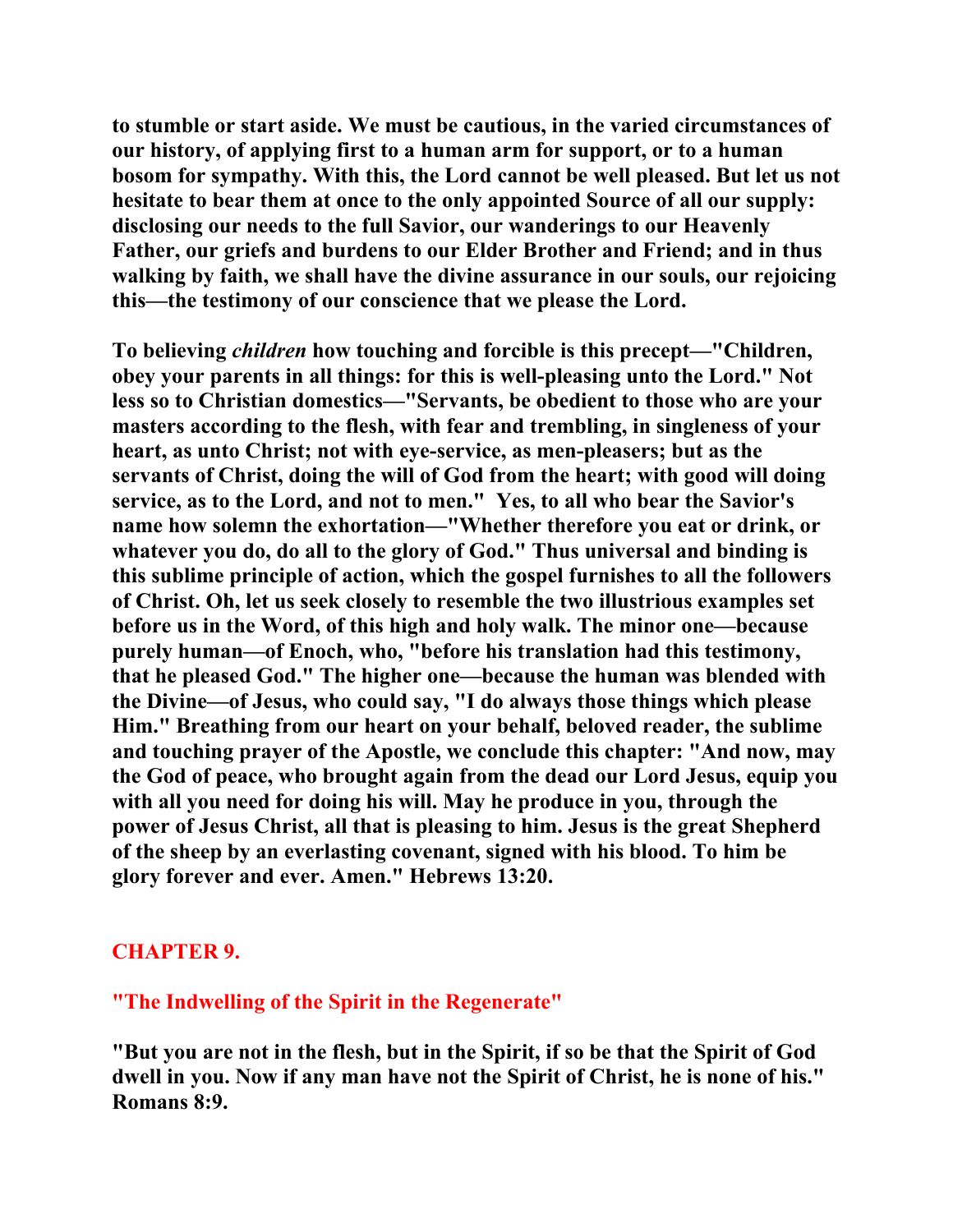**"You, however, are controlled not by the sinful nature but by the Spirit, if the Spirit of God lives in you. And if anyone does not have the Spirit of Christ, he does not belong to Christ." Romans 8:9** 

**"But you are not controlled by your sinful nature. You are controlled by the Spirit if you have the Spirit of God living in you. (And remember that those who do not have the Spirit of Christ living in them are not Christians at all.)" Romans 8:9** 

**We have now arrived at those truths contained in this sublime chapter which have a more direct bearing on the experience of the children of God. Hitherto our topics have led us to address ourselves more especially to the unregenerate. Oh, that the solemn and searching delineations of unrenewed mind, of unsanctified affection, and of supreme devotion to self, gathered from the opening of the chapter, and pressed upon the reader's attention, may, by the power of the Holy Spirit, be received to the saving of the soul. Dismissing, then, the awful condition of the unconverted, the Apostle proceeds to address himself to the Christians at Rome, and at once plunges into the great mysteries and privileges, glories and hopes, of the believer's inner life. Two topics of thought invite our attention in this verse—The indwelling of the Spirit of God in the regenerate; and the great authenticating evidence of the fact—the possession of the Spirit of Christ. Let us discuss them in their order.** 

## **THE INDWELLING OF THE SPIRIT OF GOD IN THE REGENERATE**

**Scoffed at by the proud boaster of human reason, rejected by the cold formalist, and hated by the avowed enemy of practical godliness, as this doctrine is, it is yet a vital truth, and of marvellous interest to the child of God. It is, in fact, his life. We admit its profoundness, mysteriousness, and inexplicability; yet, apart from its individual, heartfelt experience, all religion, so called, is a counterfeit and a delusion.** 

**The doctrine of the personal indwelling of the Spirit has been reduced, in the creed of some, to a mere poetical conception. Assimilation to the character and disposition of the Spirit in that which is amiable, sympathizing, and generous, has been made to take the place of an actual and personal residence of the Holy Spirit. And thus the indwelling of the Spirit of God in the soul of**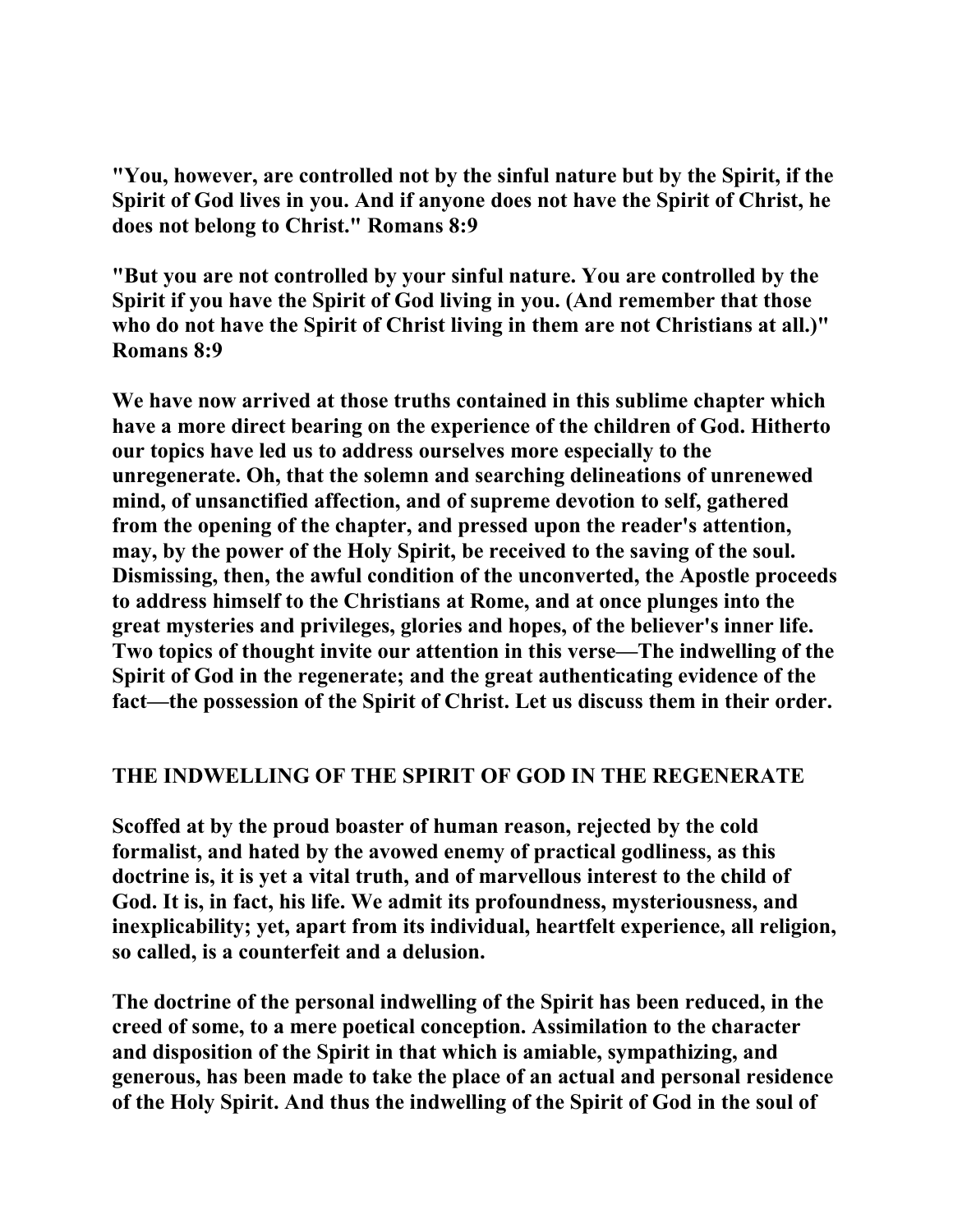**the regenerate—one of the fundamental verities of our faith—is narrowed down to the skeleton idea of a mere resemblance to spiritual grace and excellence. But in opposition to this dwarfish conception of a gigantic truth, how bold and explicit are the delineations and assertions of the Holy Scriptures. "Know you not that you are the temple of God, and that the Spirit of God dwells in you?" "And because you are sons, God has sent forth the Spirit of his Son into your hearts." Observe where the Spirit is said to dwell, not in the** *understanding***, the fatal error of many—but in the** *heart***. Most certainly he enlightens the understanding with the truth, but he does not rest there. He makes his way to, and takes up his abode in, the renewed and sanctified heart. There he sheds abroad the love of God. There he inspires the cry of "Abba, Father." And be that cry never so faint, it yet is the breathing of the indwelling Spirit, and meets a response in the heart of God. How affecting are Paul's words to Timothy: "That good thing which was committed unto you keep by the Holy Spirit which dwells in us." Timothy had no spiritual strength of his own. The Apostle therefore reminds him of a truth which, in his conscious weakness, was well calculated to cheer his heart, and encourage him to cultivate and use for Christ's glory the spiritual gift bestowed upon him, namely, the power of the indwelling Spirit. That self-same Spirit dwells in all true believers. Let it constrain us to stir up our spiritual gifts and graces—so prone to slumber and become inert—and employ them more devotedly for the Lord.** 

**But what is THE GREAT EVIDENCE OF THE INDWELLING OF THE SPIRIT? Our possession of the Spirit of Christ. "If any man have not the Spirit of Christ he is none of his." Let us briefly direct our attention to this truth. It will be observed that the title is changed. In the former clause of the verse he is styled the "Spirit of God." In the latter clause, he is denominated the "Spirit of Christ." Why the Spirit of Christ? Because he proceeds from Christ, equally as of the Father. "Upon whom you shall see the Spirit descending, and remaining on him, the same is he who baptizes with the Holy Spirit," clearly recognizing a power on the part of Christ to send the Spirit. Our Lord, when alluding to the Holy Spirit, emphatically says, "Whom I will send unto you." What declaration could more clearly set forth the emanation of the Spirit from Christ, than this, thus justifying the title ascribed to him by the Apostle, as the "Spirit of Christ?" We are here supplied with a strong argument in favor of the Deity of the Spirit predicated upon the unity of the Father and the Son in the one Divine Spirit: the Holy Spirit, proceeding from, and wearing the title of both, must conclusively establish an essential unity of mind.**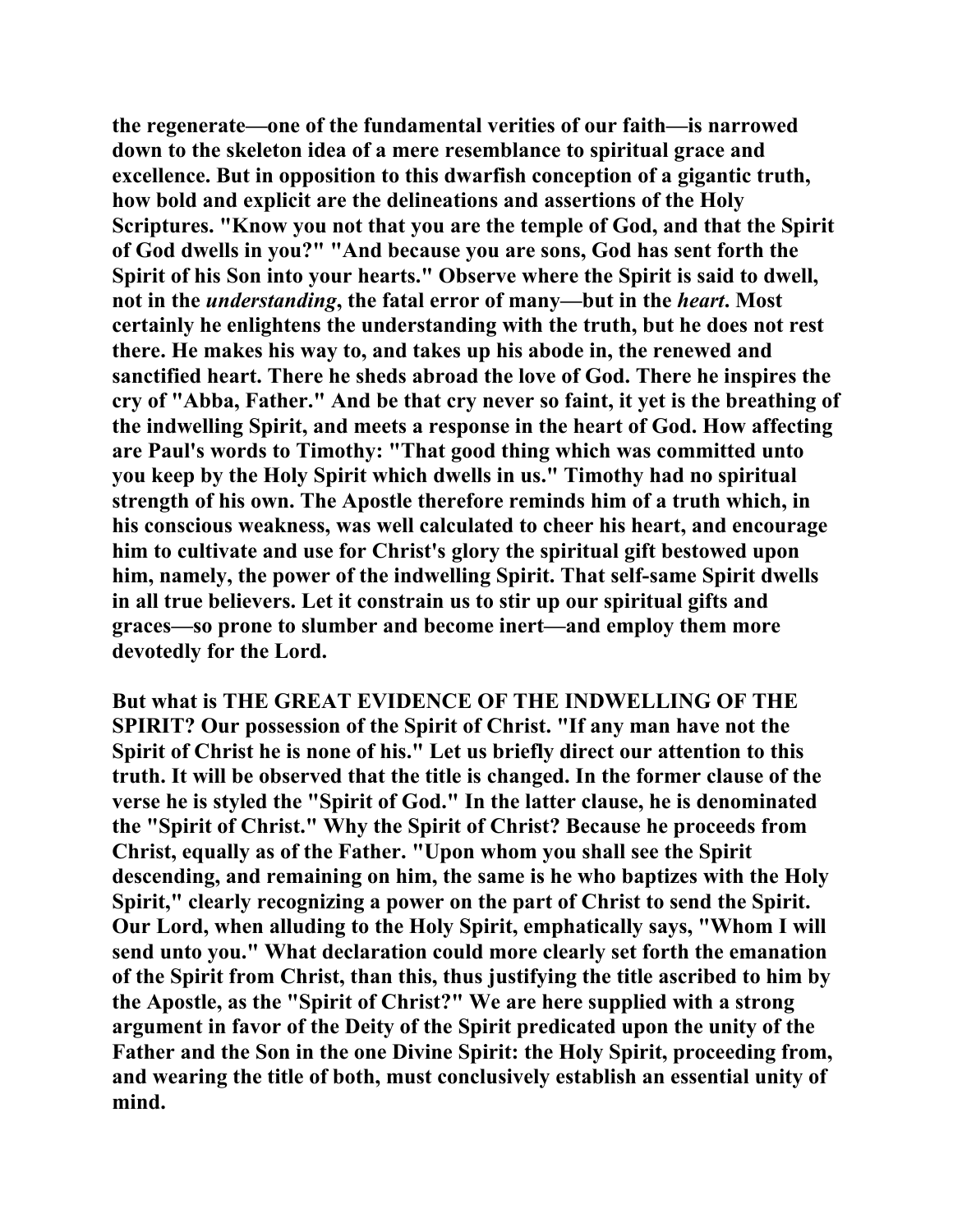**The reasonableness of such an evidence, authenticating the fact of the indwelling of the Spirit, is too obvious to question. An individual claiming to be Christ's, yet not possessing the Spirit of Christ, lacks the only irrefragable proof which establishes the validity of his claim, and thus his profession is falsified. But what is it to possess the Spirit of Christ?** 

**The Spirit of Christ is the great convincer of sin. "He shall convince the world of sin." Have you thus received him? Has he discovered to you the moral leprosy of your nature, the exceeding sinfulness of sin? Do you know anything of the conflict of which the Apostle speaks in the preceding chapter of this Epistle—the law of the mind in battle with the law of the members? And has this discovery led you to self-condemnation, to self-renunciation, to lay your mouth in the dust before God? If this be so, then the Spirit of Christ is a Spirit of conviction in you, and by this you may know that you are Christ's.** 

**The Spirit of Christ leads to Christ. He is to the sinner what John was to the Messiah—he goes before as the Forerunner of the Lord's salvation. He prepares the way, and heralds the coming of Jesus into the soul. This was one specific object for which he was sent, and which entered essentially into his mission—to lead men to Christ. Has he led you to Christ? Can you say, "Christ is made unto me wisdom, and righteousness, and sanctification, and redemption?" What do you think of Christ? Is his blood precious? Does his righteousness give you peace? Does his grace subdue your sins? Do you in sorrow travel to his sympathy, in weakness take hold of his strength, in perplexity seek his counsel, in all your steps acknowledge and wait for him? Is Christ thus all and in all to you? Then you have the Spirit of Christ. This we venture to assert for your encouragement. You may resort to Christ, and there may be no sensible apprehension, no realizing touch, no manifested presence; yet, if your heart goes out after Jesus, if your spirit travels alone to him—praying for his sympathy, panting for his grace, thirsting for his love, and you are led to say, "Lord, the desire of my heart is to your name, and to the remembrance of you. I seem not to see you, to touch you, to apprehend you; yet I come, and I find a heaven in coming; and for ten thousand worlds I dare not, I could not stay away"—then, dear reader, you have the Spirit of Christ, and are Christ's.** 

**Not only does the Spirit lead to Christ, but he also conforms those thus led to the image of Christ. He guides us to Christ, not for consolation and instruction only, but also for assimilation. If we are humble, we have the Spirit of**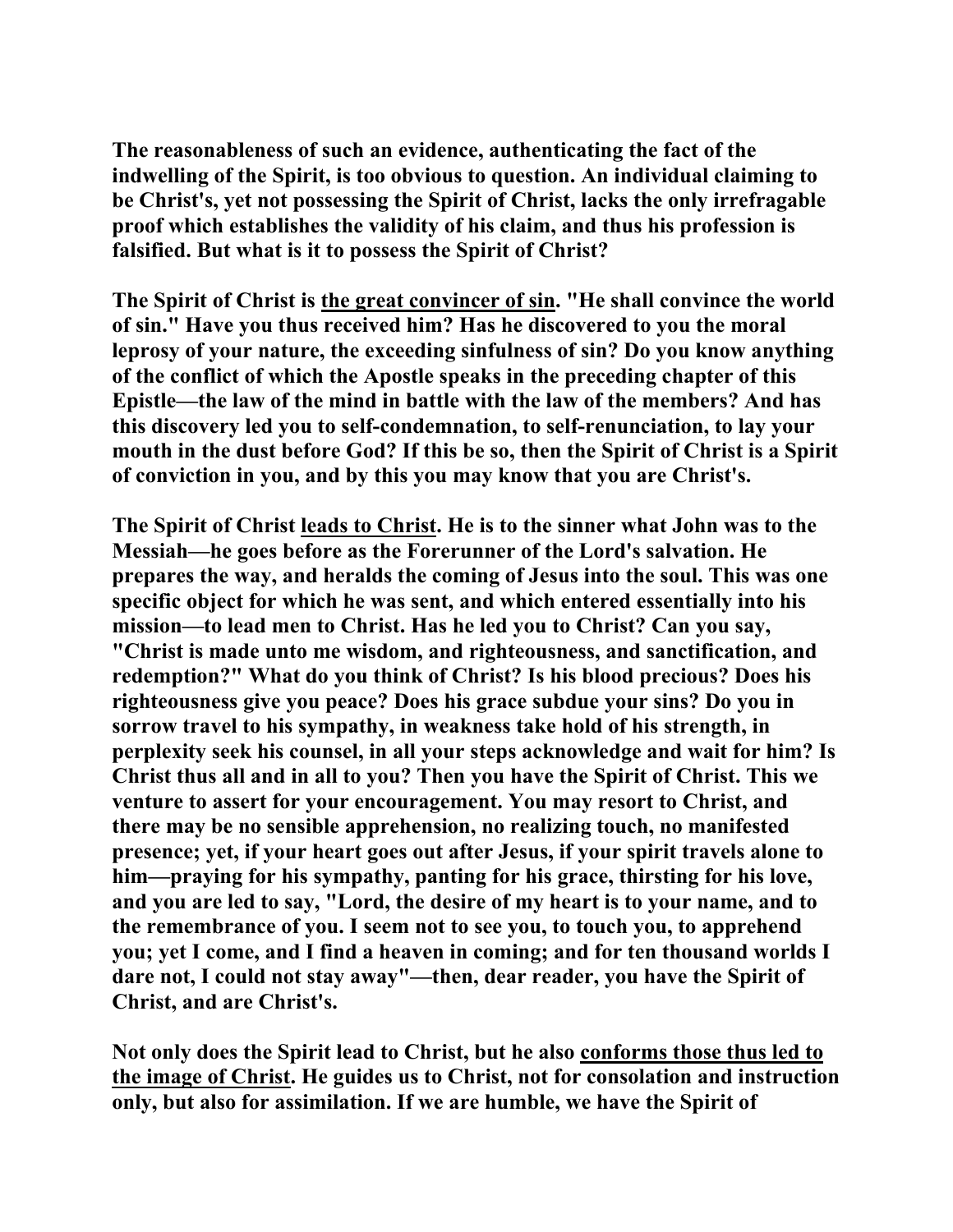**Christ—for he was humble. If we are meek, we have the Spirit of Christ—for he was meek. If we believe, we have the Spirit of Christ—for he lived a life of faith. If we love God, we have the Spirit of Christ—for he was the incarnation of love. If we are holy, we have the Spirit of Christ—for he was without sin. If we are obedient, meek, and self-denying in suffering, silent in provocation, submissive in chastisement, patient in tribulation, and rejoicing in hope, then have we the Spirit of Christ, for he was all this. Thus, the possession of this immense, this indispensable blessing, comprises two grand things—first, to become the subject of an actual and permanent indwelling of the Spirit; and, second, to be assimilated in character and disposition to the Savior. And while it is most certain that, if the first-mentioned blessing is attained, the second follows, yet it is to the second we are to look as the fruit and evidence of the first. The question, "Am I Christ's?" hinges upon the question, "Have I the Spirit of Christ?"** 

**The subject lays the basis for the most solemn exhortation and appeal. As a temple of the Holy Spirit, yield yourself to his Divine and gracious power. Bend your ear to his softest whisper—your will to his gentlest sway—your heart to his holy and benevolent influence. In not hearkening to his voice, and in not yielding to his promptings, we have been great losers. Often has he incited to communion with God, and because the time was not seasonable, or the place not convenient, you stifled his persuasive voice, resisted his proffered aid, and thus slighted and grieved, he has retired. And lo! when you have risen to pray, God has covered himself as with a cloud that your prayer could not pass through. Oh, seek to have an ear attuned to his softest accents, and a heart constrained to an instant compliance with his mildest dictates. The greatest blessing we possess is the possession of the Spirit.** 

**And Oh, to be Christ's—to be his gift, his purchase, his called saint, his lowly disciple—what an inestimable privilege! But how may we be quite sure that this privilege is ours? If we have the Spirit of Christ, we are in very deed Christians. It is the superscription of the King, the mark of the Shepherd, the Lord's impress of himself upon the heart. And how sanctifying this privilege! "Those who are Christ's have crucified the flesh with its affections and lusts." "Let those that have named the name of Christ depart from all iniquity." And if we are Christ's now, we shall be Christ's to all eternity. It is a union that cannot be dissolved. Every believer in Jesus is "sealed with that Holy Spirit of promise which is the pledge of our inheritance." And as we have the pledge of the inheritance, we shall as assuredly possess the inheritance itself.**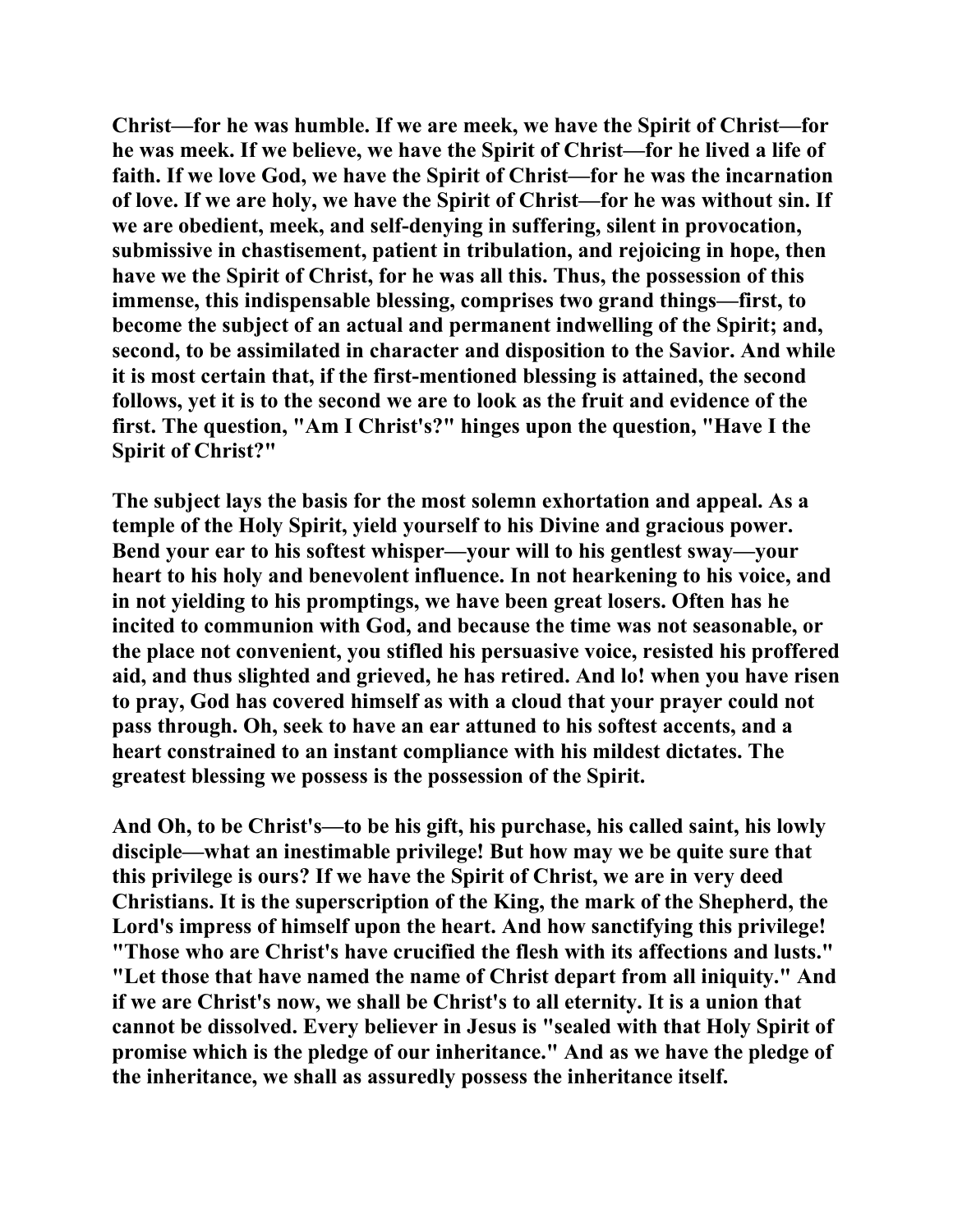**Lastly, the Spirit of Christ is an active, benevolent Spirit. It bore the Savior, when he was in the flesh, from country to country, from city to city, from house to house, preaching his own gospel to lost man. "He went about doing good." If we have the Spirit of Christ we shall be prompted to a like Christian love and activity on behalf of those who possess not the gospel, or who, possessing it, slight and reject the mercy. The Spirit of Christ is essentially a missionary Spirit. It commenced its labor of love at Jerusalem, and from that its center, worked its way with augmenting sympathy and widening sphere until it embraced the world as the field of its labor. Ah! that we manifest so little of this Spirit, ought to lead us to deep searchings of heart, and stir us up to earnest prayer: "Lord, make me more earnest for the salvation of souls, for the advancement of your kingdom. Grant me this evidence of being yours the possession of your Spirit, constraining me to a more simple and unreserved consecration of my talents, my substance, my rank, my influence, my time, myself, to the establishment of your truth, the advancement of your cause, and thus to the wider diffusion of your glory in the earth."** 

## **CHAPTER 10.**

### **"The Body Dead, but the Spirit Life"**

**"And if Christ be in you, the body is dead because of sin; but the Spirit is life because of righteousness." Romans 8:10.** 

**"But if Christ is in you, your body is dead because of sin, yet your spirit is alive because of righteousness." Romans 8:10** 

**"Since Christ lives within you, even though your body will die because of sin, your spirit is alive because you have been made right with God." Romans 8:10** 

**We are, in the first clause of this passage, conducted to another and more advanced stage in the spiritual life—the indwelling of Christ, and the great blessing which follows. There are some experimental truths in the Christian faith which, from their overpowering magnitude and sanctity, the timid mind is slow to recognize, and the heart to believe. Of such is the doctrine before us. And yet this truth—the indwelling of Christ—is interwoven with the very texture of the Bible. With what distinctness and emphasis it is declared— "Examine yourselves, whether you be in the faith; prove your own selves. Know you not your own selves, how that Jesus Christ is in you, except you be**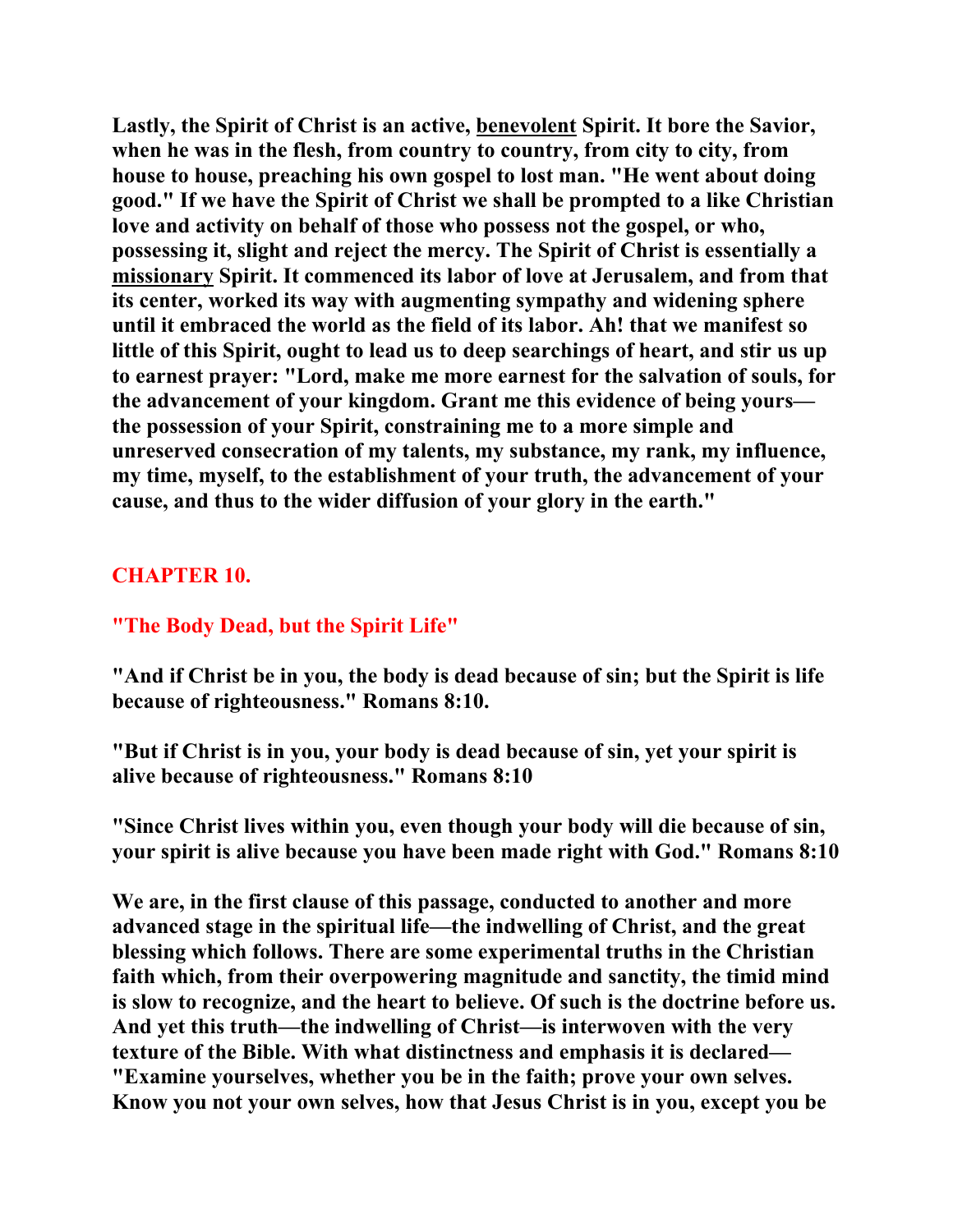**reprobates?" "He that eats my flesh, and drinks my blood, dwells in me, and I in him." "I in them." What single truth can be more clearly affirmed? That it has been but dimly perceived, and in some cases awfully perverted, is but to assert that to which every truth is exposed. Its greatest abuse has been that which affirmed that the indwelling of Christ is an incorporation, and not a union of Christ and the believer only. So that some, predicating their heresy of this doctrine, have affirmed, "I am Christ!" "I am the Holy Spirit!" and thus many have been deluded and drawn away. But the indwelling of Christ in the believer is no more an incorporate union than the land and the sea, or the light and the air, or the soul and the body are an incorporation, or are essentially the same, because they have a union of contact one with the other. And yet the truth for which we plead is a close, personal union. Christ is in the believer, just as the believer is in Christ. We cannot be said to be in the grace of Christ, but we are in Christ himself as the Head of his mystical body. So Christ is in us, not figuratively by his grace, but really by his Spirit. Now, that Christ should thus spiritually dwell in his saints is no wonder, since he received them as a gift, purchased them by his blood, won them by his grace, called them by his Spirit, and is now in heaven preparing for them an eternal mansion. That he should thus dwell in the hearts of all the regenerate, taking a personal, full, and irrevocable possession of them for himself, is perfectly congruous with all that he has done and still is doing for them.** 

**We now approach a solemn fact asserted in this passage: "The body is dead because of sin." What body is referred to here? Certainly not, as some have supposed, the body of sin. Who can with truth affirm of it that it is dead? The individual who claims as his attainment a state of sinless perfection, an entire victory over the evil propensities and actings of his fallen nature, has yet to learn the alphabet of experimental Christianity. Pride is the baneful root, and a fall is often the fatal consequence of such an error. Oh no! the body of sin yet lives, and dies not but with death itself. We part not with innate and indwelling sin but with the parting breath of life, and then we part with it forever. But it is the natural body to which the Apostle refers. And what an affecting fact is this! Redeemed by the sacrifice, and inhabited by the Spirit of Christ, though it be, yet this material fabric, this body of our humiliation, tends to disease, decay, and death; and, sooner or later, wrapped in its shroud, must make its home in the grave, and mingle once more with its kindred dust. "The body is dead because of sin." Our redemption by Christ exempts us not from the conflict and the victory of the last enemy. We must confront the grim foe, must succumb to his dread power, and wear his pale conquests upon our brow. We must die—are dying men—because of sin. "Death has passed upon**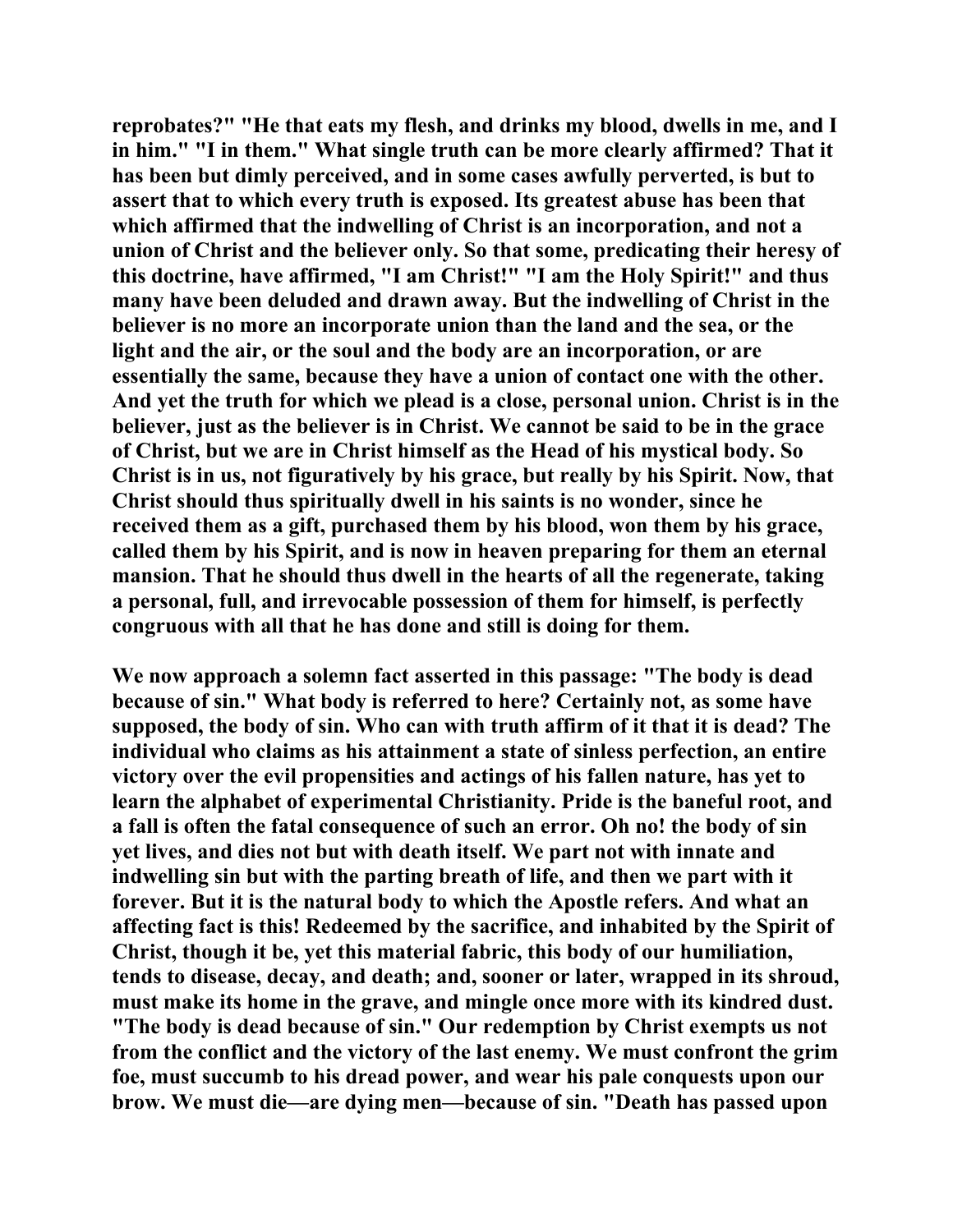**all men, for that all have sinned." And this law remains unrepealed, though Christ has delivered us from the curse. From this humiliating necessity of our nature, even the non-condemned find no avenue of escape; from this terrible** 

**conflict, no retreat. One event happens to the wicked and the righteous—they both leave the world by the same dismal process of dissolution. But the character of death is essentially changed; and herein lies the great difference. In the one case, death is armed with all its terrors; in the other, it is invested with all its charms—for death has an indescribable charm to the believer in Jesus. Christ did not die to exempt us from the process of death, but he died to exempt us from the sting of death. If, because of original and indwelling sin in the regenerate, they must taste of death; yet, because of pardoned sin in the regenerate, the "bitterness of death is past." If, because there exists a virus in the body, the body must dissolve; yet, because there exists an infallible antidote, the redeemed soul does not see death as it passes through the gloomy portal, and melts away into its own light, life, and immortality. How changed the character of death! If the body of the redeemed is under the sentence, and has within it the seeds of death, and must be destroyed, yet that death is to him the epoch of glory. It is then that the life within germinates and expands; it is then that he really begins to live. His death is the birthday of his immortality. Thus, in the inventory of the covenant, death ranks among the chief of its blessings, and becomes a covenant mercy. "Death is gain." "What!" exclaims the astonished believer, "death a blessing—a covenant blessing! I have been wont to contemplate it as my direst curse, to dread it as my greatest foe." Yes; if death is the sad necessity, it is also the precious privilege of our being. In the case of those who are in Christ Jesus, it is not the execution of a judicial sentence, but the realization of a covenant mercy. And as the Christian marks the symptoms of his approaching and inevitable dissolution—watching the slow but unmistakable advances of the fell destroyer—he can exclaim, as he realizes that there is now no condemnation to those who are in Christ Jesus—** 

**"Come, Death, shake hands; I'll kiss your bands, It is happiness for me to die. What! do you think That I will shrink? I go to immortality."** 

**"Because of sin." Ah! it is this truth whose dark shadow flits across the**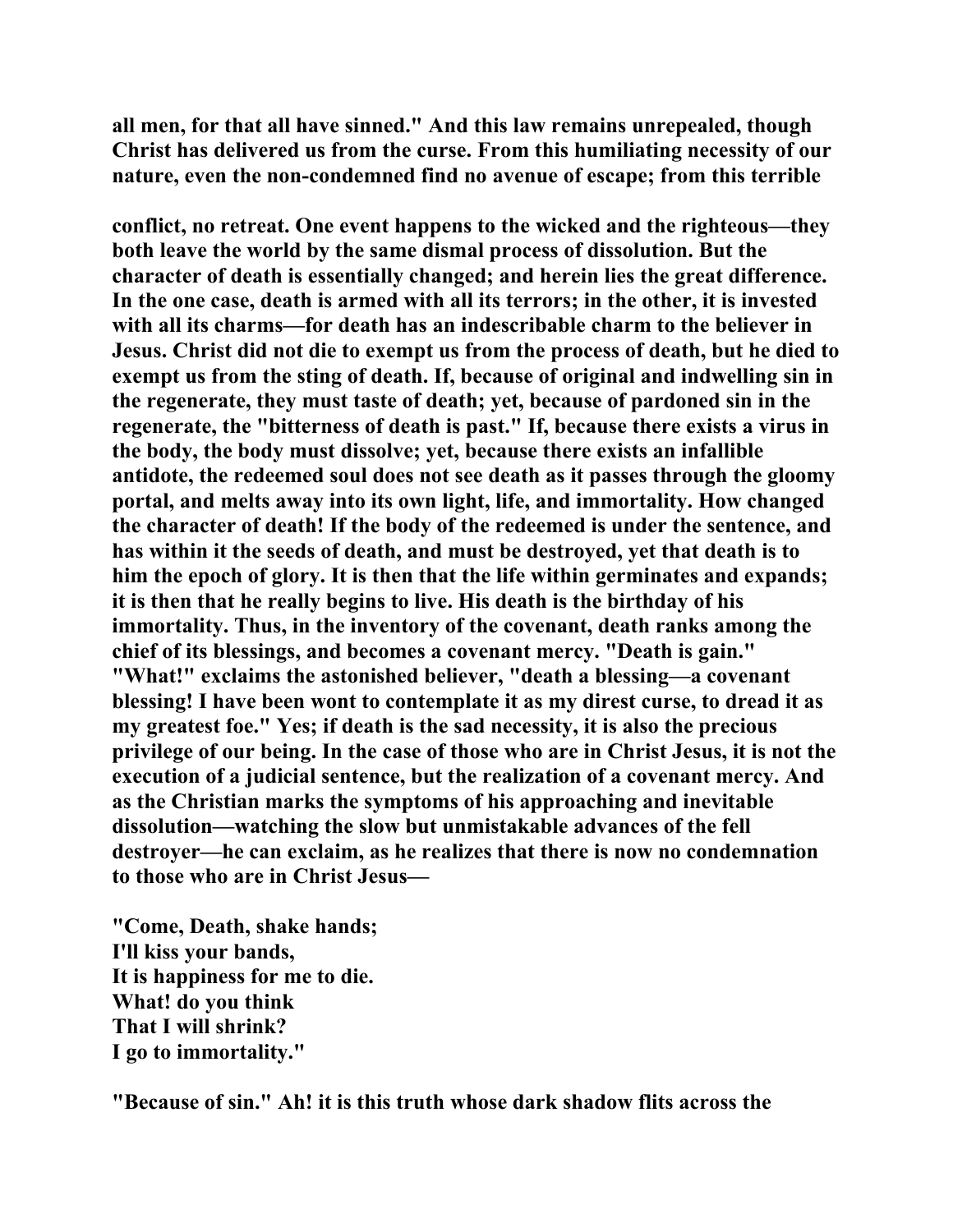**brightness of the Christian's condition. To what are all our ailments, calamities, and sorrows traceable, but to sin? And why do we die? "Because of sin." The immediate and proximate causes of death are but secondary agents. Had we not transgressed, we then had not died. Deathlessness would have been our natural and inalienable birthright. And were we more spirituallyminded than we are, while we looked onward with steady faith to a signal and glorious triumph over the King of Terrors, we would blend with the bright anticipation of the coming victory the humbling conviction that we have sinned, and that therefore the body is dead.** 

**"But the Spirit is life because of righteousness." What are we to understand by the term spirit? Our reply will at once go to exclude the idea of the Holy Spirit. Of the Third Person of the blessed Trinity it cannot be of whom the Apostle speaks. The only remaining interpretation, then, is that which restricts its meaning to the spiritual and immortal part of the believer—the regenerated spirit of man, and not the regenerating Spirit of God. If, as we have shown, the first part of the antithesis must be understood of the material frame, the second part must be understood of the spiritual nature, body and soul being placed in direct contrast. The cheering declaration, then, of the Apostle is, that the spiritual and immortal part of our nature is recovered from the curse, renewed and quickened with a divine and heavenly life. If the body is dead because of sin, the spirit is life because of righteousness. The spirit is life—instinct with a new and deathless principle—because Christ is the righteousness of his people. On the broad basis of God's method of justification our spirit lives. In every point of view, Christ is identified with our spiritual life. We live a life of justification by Christ—a life of holiness from Christ—a life of faith in Christ and a life of immortality with Christ. Thus, in all its phases, "Christ is our life." O glorious truth! Welcome death the spirit lives! Welcome the grave—the spirit is beyond it! Death! you can but touch the material fabric—the inner life towers above your reach, hidden with Christ in God. Grave! you can but imprison the body—the soul is at home with Jesus. I live, not because of any righteousness which I have wrought, but because Christ is my righteousness. I live on account of the Righteous One—I live in the Righteous One—and I shall live forever with the Righteous One. Thus is the spirit life because of righteousness. Oh, what a glorious immortality unveils to the eye of faith. If through the gloomy portals of death the spirit of the believer must pass, in its transit to eternity, life attends it, and life awaits it, and life crowns it. Animated with a deathless existence, clothed with the robe of a new-born immortality, it burst forth from its enthrallment, and, smiling back upon death, speeds its way to glory, honor,**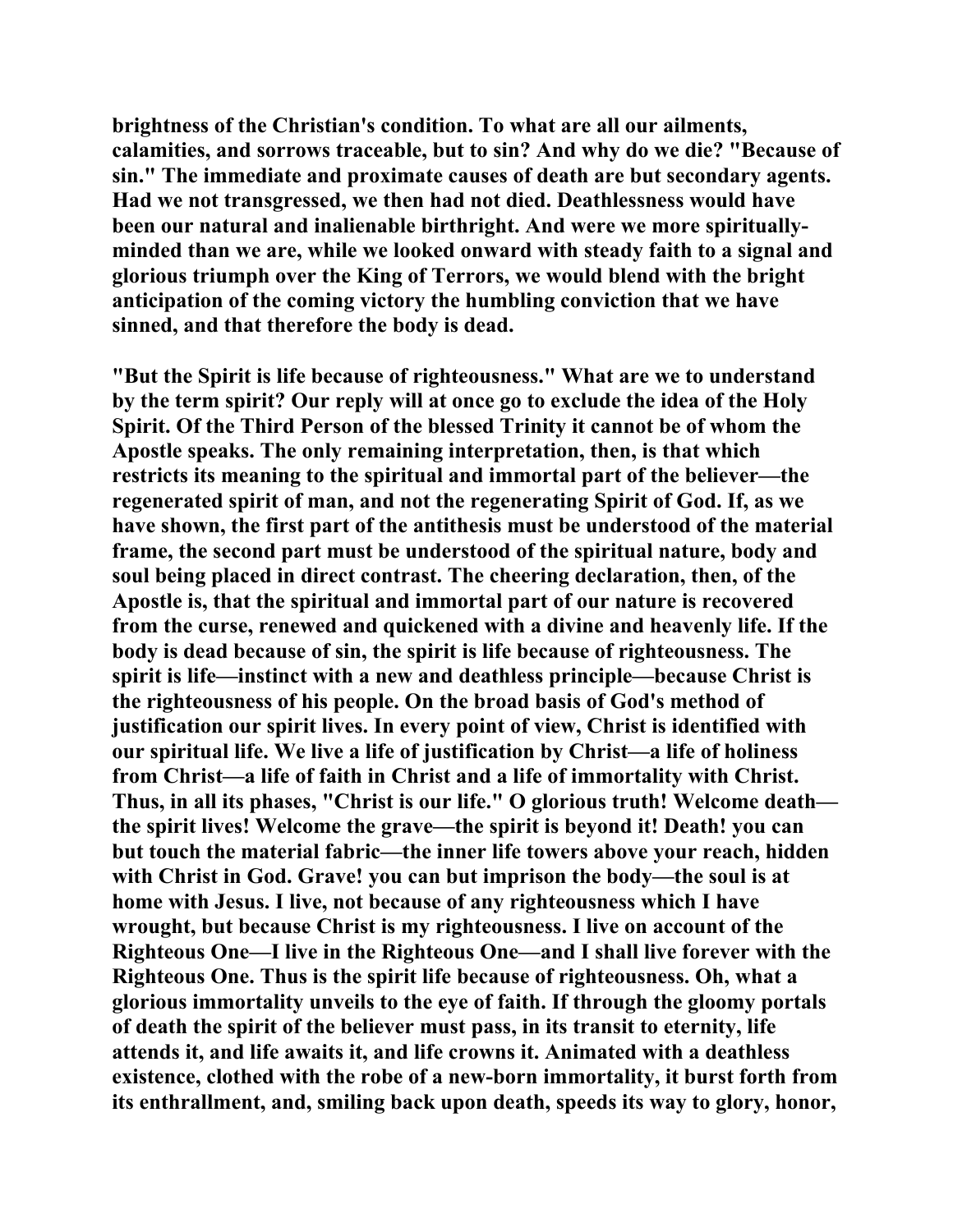**and endless life. To this life let us look forward. From a life now experienced, let us live for a life so soon to be enjoyed. The body must die.** 

**But what of that? the spirit is life. And the life-inspired spirit will come back again, re-enter and re-animate the slumbering dust—and now, remodeled and spiritualized it will be with Christ and all the saints in the new heaven and the new earth, wherein will dwell righteousness.** 

# **CHAPTER 11.**

# **"The Resurrection of Christ"**

**"But if the Spirit of him that raised up Jesus from the dead dwell in you, he that raised up Christ from the dead shall also quicken your mortal bodies by his Spirit that dwells in you." Romans 8:11.** 

**"And if the Spirit of him who raised Jesus from the dead is living in you, he who raised Christ from the dead will also give life to your mortal bodies through his Spirit, who lives in you." Romans 8:11** 

**"The Spirit of God, who raised Jesus from the dead, lives in you. And just as he raised Christ from the dead, he will give life to your mortal body by this same Spirit living within you." Romans 8:11** 

**Having affirmed of the redeemed body that it was dead because of sin, the Apostle, as if anxious to rescue the saints from the humiliation of so affecting a truth, hastens to unveil the light which plays so brightly and cheeringly around each believer's tomb. He shows that light to spring from the fact of the resurrection of the Savior. This doctrine is the grand luminary of the Christian system—it touches and gilds with its brilliance each cardinal doctrine of our faith. If Christ has not been risen from the dead, then is that faith vain and lifeless; but if he is risen, then each truth becomes instinct with life; and hope, like the day-spring from on high, rises with light and glory upon the soul.** 

**The credibility of this great fact is perhaps the first point to which the mind naturally directs its inquiry. But in the present instance the truth of the doctrine must be assumed rather than established. We are not writing for the skeptic, but for the believer. Not so much to convince as to confirm the mind.**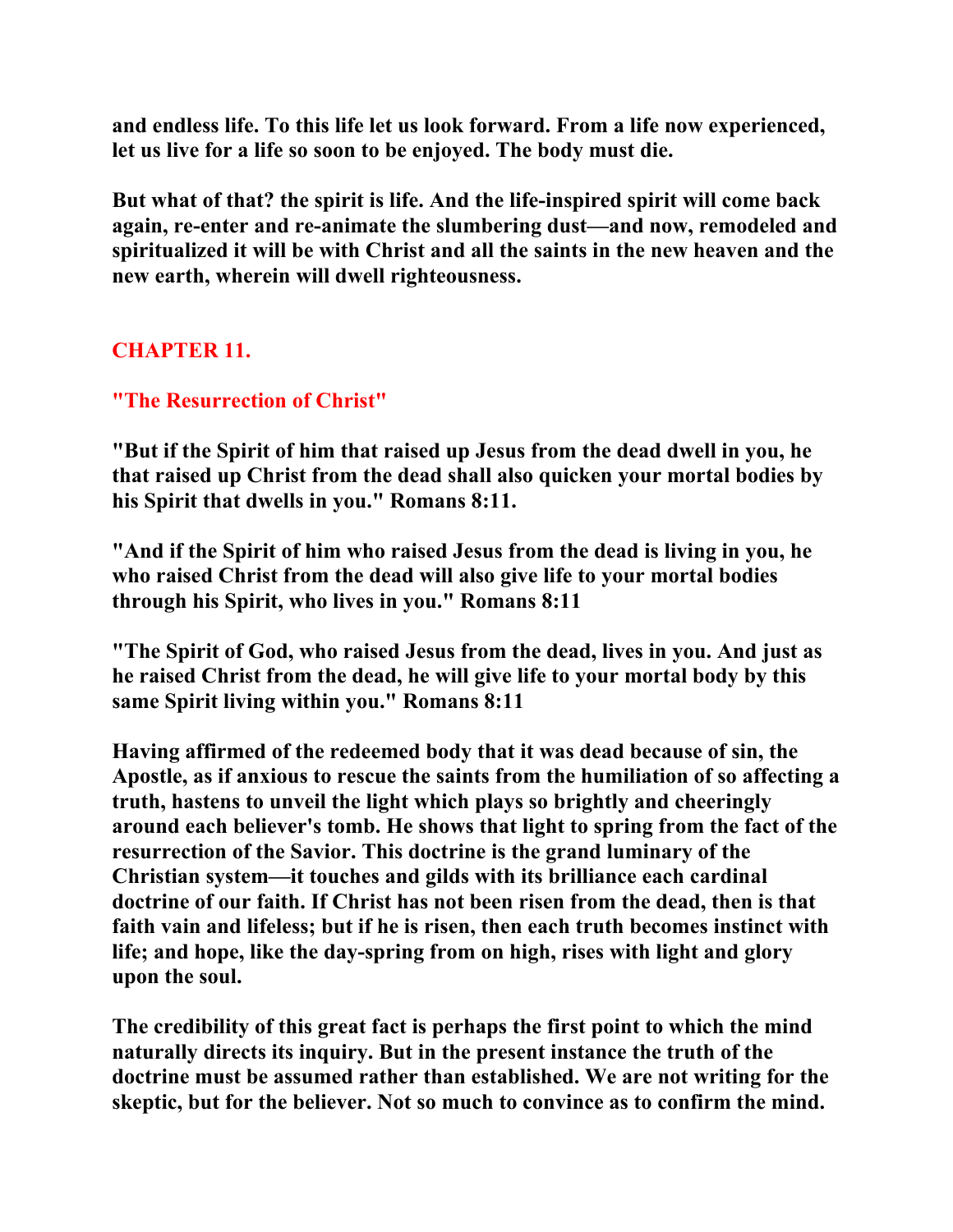**And yet, were we arguing the question with a disputant, we might pursue a simple line of reasoning, somewhat like this—That the body of our Lord left the tomb is a fact which even those who have attempted to invalidate the doctrine readily concede. The great question in dispute, then, is—Who removed it? Did the enemies of Christ? What would they have gained by that step? Would they not on the contrary have lost much? Would it not have weakened their declaration that he was an impostor, and have strengthened that of his apostles, that he was risen? Why did not the priests and rulers, who bribed the Roman soldiers to affirm that his disciples had first surreptitiously possessed themselves of the body, and then secreted it, prove their assertion to the satisfaction of all Jerusalem, and thus at once strike the death-blow at the infant religion, and overwhelm the apostles with infamy and scorn? With the power of search which they possessed, surely, this were a natural and an easy process. To have produced the still lifeless body of our Lord would have substantiated their assertion, and thus have set at rest a question, upon which interests of such moment hung, at once and forever. But what were the circumstances of our Lord's interment? They were all such as to strengthen the fact of his resurrection.** 

**He was buried in a tomb hewn out of a rock. To have excavated that rock would have been a work of time, of immense difficulty, if not of utter impossibility. The exit of our Lord therefore from the tomb could only have been by the door through which he passed within it. And, as if to encircle the grave of the Savior with sentinels of unimpeachable veracity, the Holy Spirit informs us, that in the "place where he was crucified, there was a garden, and in the garden a new sepulcher, wherein was never man laid." Thus, then, if that sepulcher were emptied, none other than the body of Jesus had broken from its lone captivity. The substitution of another for the corpse of the Savior, was beyond the range of possibility. And who are the witnesses? A company of poor, unlearned, and timid fishermen—as unskilled in the art of falsehood and collusion, as they were in the lettered sciences of their age. They had nothing earthly to gain in testifying to the fact, but everything to lose. Instead of human applause, and honor, and wealth, they were rewarded with every species of obloquy, deprivation, and suffering. And yet, oppressed by poverty and persecution, and with the gloomy machinery of torture—the dungeon, the rack, and the cross staring them in the face, they traveled everywhere, testifying to the skeptic philosophers of Athens, as to the unlettered peasants of Rome, that Christ was risen from the dead. Nor were they men likely to be imposed upon. They were at first strangely incredulous of the fact itself. How slow of heart were they to welcome the testimony that**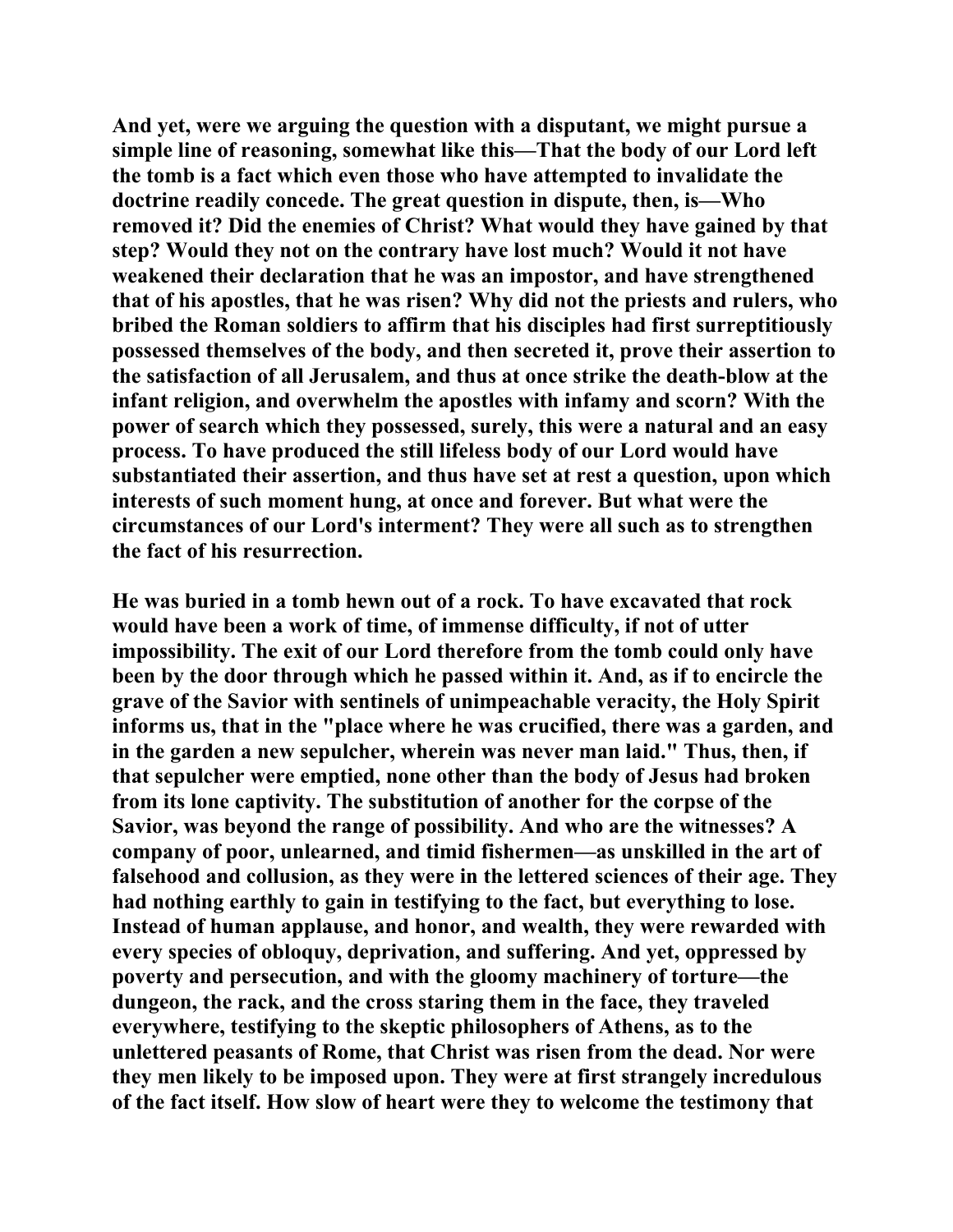**their Lord was indeed alive. Retired from the sepulcher, where in love and sadness they had laid him, they met the holy women, who at the dawn of day had borne their aroma to the tomb, and returning, who proclaimed to the "eleven and to all the rest," that he was alive. Yet we are told, "their words seemed to them as idle tales." And when one of the witnesses to the credibility of the fact testified to Thomas, "We have seen the Lord," how was the testimony received? "Except I shall see in his hands the print of the nails," were the words of that disbelieving disciple, "and put my finger into the print of the nails, and thrust my hand into his side, I will not believe." Thus reluctant to receive the fact of his resurrection, is it possible that they could have been easily imposed upon by a fiction? We may, then, safely leave the credibility of this cardinal doctrine of our faith to its own evidence, and pass on to other and more experimental views of the glorious truth.** 

**We may refer for a moment to the necessity that Jesus should rise again from the dead; and this will supply a collateral argument in favor of the truth of the doctrine. It was necessary that he should make good his own prediction, "Destroy this temple, and in three days I will raise it up." That some of his enemies rightly understood him to refer to the temple of his body is evident from their subsequent allusion to these words, "We remember that that deceiver said, while he was yet alive, After three days I will rise again." Our Lord thus fulfilled his own undeviating prediction. But the perfection of his mediatorial work also pleaded for its necessity. "He was delivered for our offences, and raised again for our justification." The Father's glory was clearly interwoven with the fact—his honor, faithfulness, and power. Thus it is said, "Therefore are we buried with him by baptism unto death; that like as Christ was raised up from the dead by the glory of the Father, even so we also should walk in newness of life."** 

**But let us trace the effect of this truth in the believing soul, and this will supply us with no small evidence in favor of its credibility. For if the power of the fact is experienced, the fact itself must be certain. It is one thing to yield the assent of an informed understanding to a truth, and it is another to feel the influence of that truth in the heart. But what is it to sympathize with Christ's resurrection? It is to be a partaker of its quickening energy, to be sensible of its life-giving, life-elevating power. Oh, there is no single truth which embodies and conveys so much blessing to the believer as his Lord's resurrection. Trace its sanctifying tendency: "Blessed be the God and Father of our Lord Jesus Christ, who according to his abundant mercy has begotten us again unto a lively hope by the resurrection of Jesus Christ from the dead."**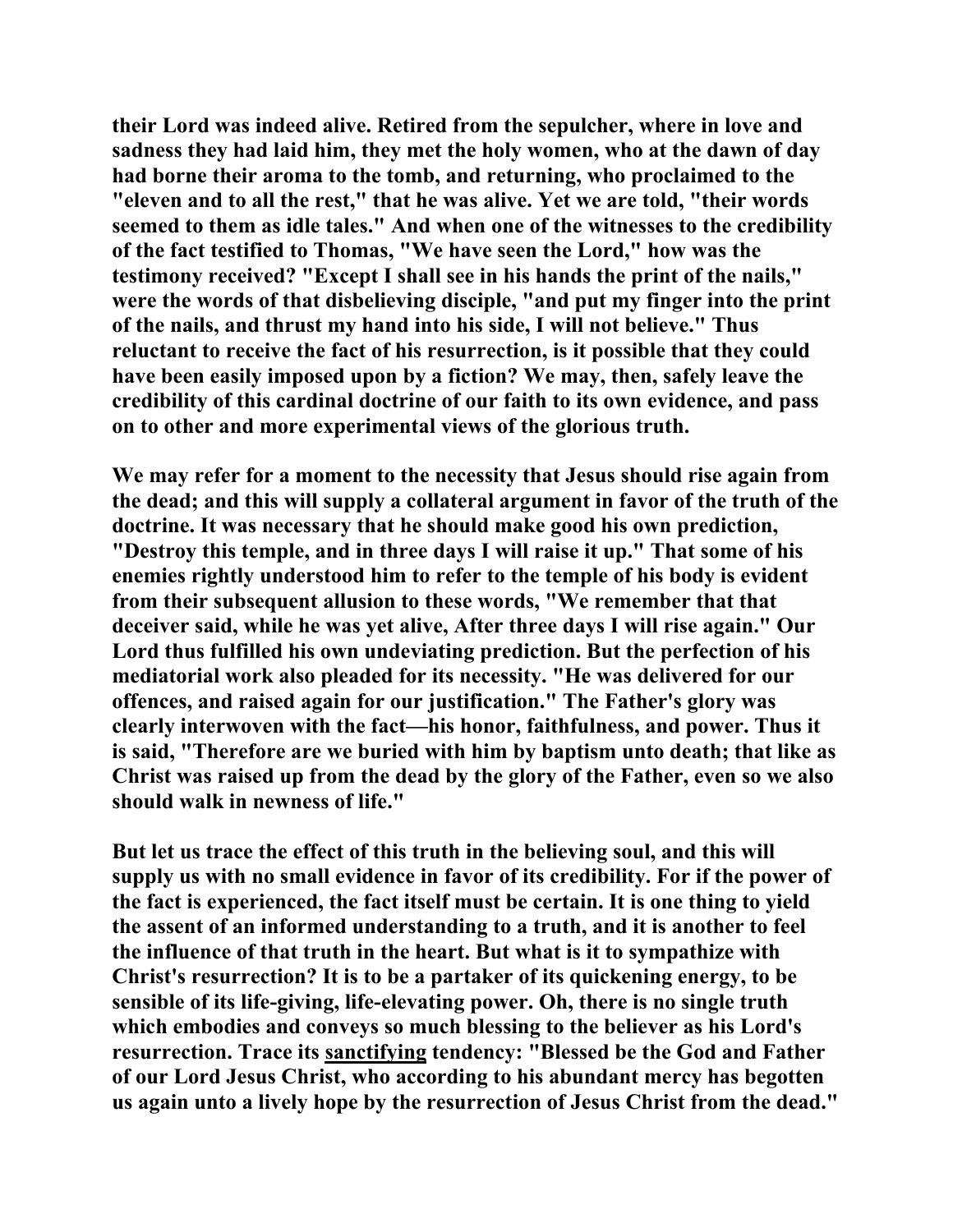**To be sensible of this amazing power in the soul is to be born again—to be raised from the grave of corruption—to live on earth a heavenly, a resurrection-life—to have the heart daily ascending in the sweet incense of love, and prayer, and praise, where its risen Treasure is. It possesses, too, a most comforting power. What but this sustained the disciples in the early struggles of Christianity, amid the storms of persecution which else had swept them from the earth? They felt that their Master was alive. They needed no external proof of the fact. They possessed in their souls God's witness. The truth authenticated itself. The three days of his entombment were to them days of sadness, desertion, and gloom. Their sun had set in darkness and in blood, and with it every ray of hope had vanished. All they loved, or cared to live for, had descended to the grave. They had now no arm to strengthen them in their weakness—no bosom to sympathize with them in sorrow—no eye to which they could unveil each hidden thought and struggling emotion. But the resurrection of their Lord was the resurrection of all their buried joys. They now traveled to him as to a living Savior, conscious of a power new-born within them, the power of the Lord's resurrection. "Then were the disciples glad when they saw the Lord." But is this truth less vivifying and precious to us? Has it lost anything Of its vitality to quicken, or its power to soothe? Oh, no! truth is eternal and immutable. Years impair not its strength, circumstances change not its character. The same truths which distilled as dew from the lips of Moses; which awoke the seraphic lyre of David; which winged the heaven-soaring spirit of Isaiah; which inspired the manly eloquence of Paul; which floated in visions of sublimity before the eye of John; and which in all ages have fed, animated, and sanctified the people of God guiding their counsels, soothing their sorrows, and animating their hopes still are vital and potent in the chequered experiences of the saints, hastening to swell the cloud of witnesses to their divinity and their might. Of such is the doctrine of Christ's resurrection. Oh, what consolation flows to the church of God from the truth of a living Savior—a Savior alive to know and to heal our sorrows—to inspire and sanctify our joys—to sympathize with and supply our need! Alive to every cloud that shades the mind, to every cross that chafes the spirit, to every grief that saddens the heart, to every evil that threatens our safety, or perils our happiness! What power, too, do the promises of the gospel derive from this truth! When Jesus speaks by these promises, we feel that there is life and spirit in his word, for it is the spoken word of a living Savior. And when he invites us to himself for rest, and bids us look to his cross for peace, and asks us to deposit our burdens at his feet, and drink the words that flow from his lips, we feel a living influence stealing over the soul, inspiriting and soothing as that of which the trembling Evangelist was conscious, when**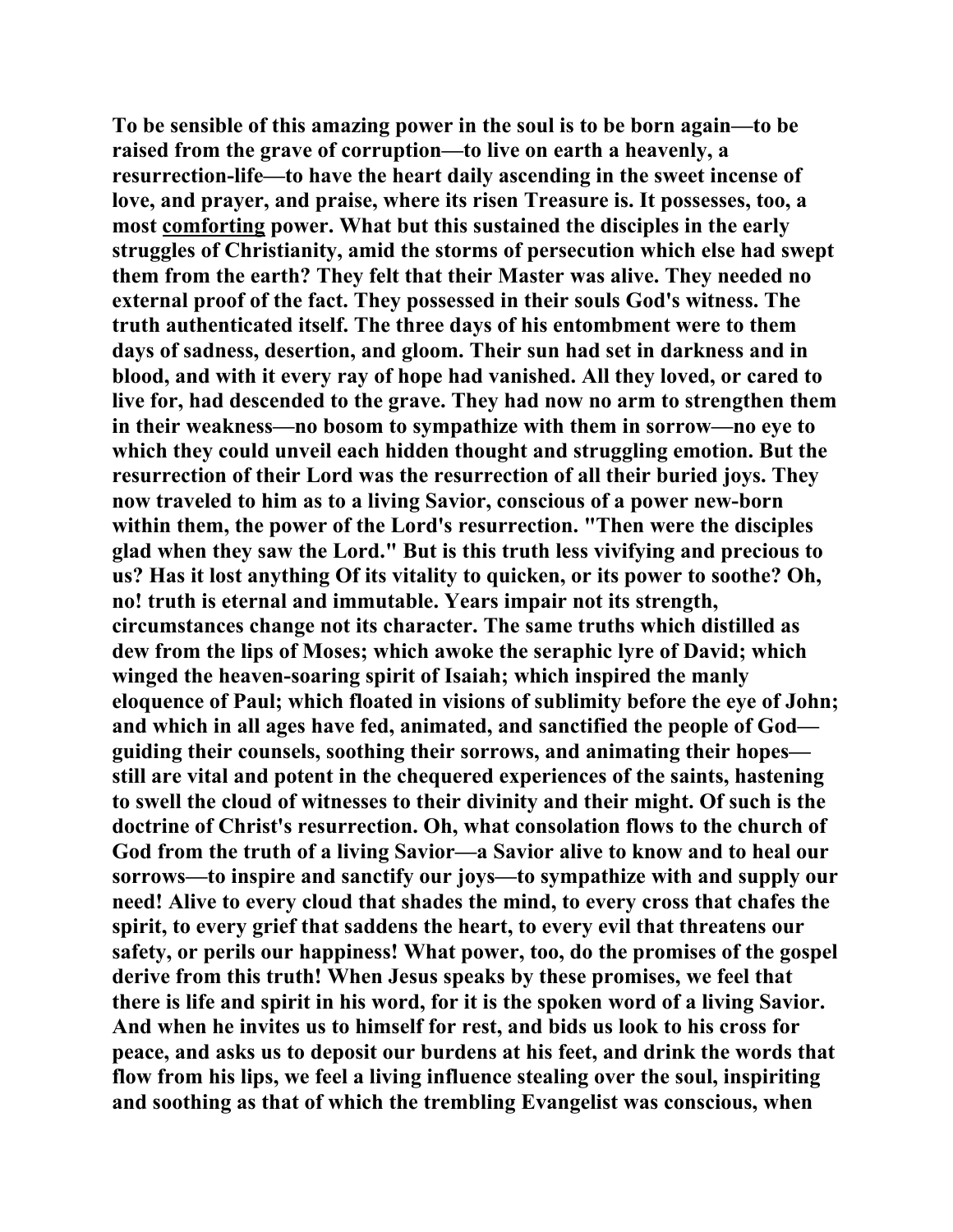**the glorified Savior gently laid his right hand upon him, and said, "Fear not; I am the first and the last: I am he that lives, and was dead; and, behold, I am alive for evermore, Amen; and have the keys of hell and of death." Is Jesus alive? Then let what else die, our life, with all its supports, and consolations, and hopes, is secure in him. "Because I live, you shall live also." A living spring is he. Seasons vary, circumstances change, feelings fluctuate, friendships cool, friends die, but Christ is ever the same. He is that "Tree of Life," whose boughs overhang either side of the river, and which yields its fruit every month. Travel to it when we may, we find it fruitful. It may be winter with us, it is always summer with the Tree. Cold and dreary may be the region where we have come, all chilled and desolate, to the spot where it stands: in an instant it is as though we had emerged into a southern climate its balmy air, its spicy breezes, and its warm sunlight, encircling us in their soft robes. Oh, the blessedness of dealing with a risen, a living Redeemer! We take our needs to him they are instantly supplied. We take our sins to him they are immediately pardoned. We take our griefs to him they are in a moment assuaged. "Every month," ay, and each moment of every month, finds this Tree of Life proffering its ample foliage for our shade, and yielding its rich fruit for our refreshment. Such are some of the blessings which flow from the resurrection of Christ. The identity of this great fact with the resurrection of the saints we reserve for the next chapter; closing the present with the fervent prayer that the Eternal Spirit may give us a heartfelt possession of its power, enabling us to exclaim, with the unwavering faith and undimmed hope of the holy patriarch—"I know that my redeemer lives!"** 

### **CHAPTER 12.**

### **"The Resurrection of the Christian"**

**"He that raised up Christ from the dead shall also quicken your mortal bodies by his Spirit that dwells in you." Romans 8:11.** 

**"He who raised Christ from the dead will also give life to your mortal bodies through his Spirit, who lives in you." Romans 8:11** 

**"And just as he raised Christ from the dead, he will give life to your mortal body by this same Spirit living within you." Romans 8:11**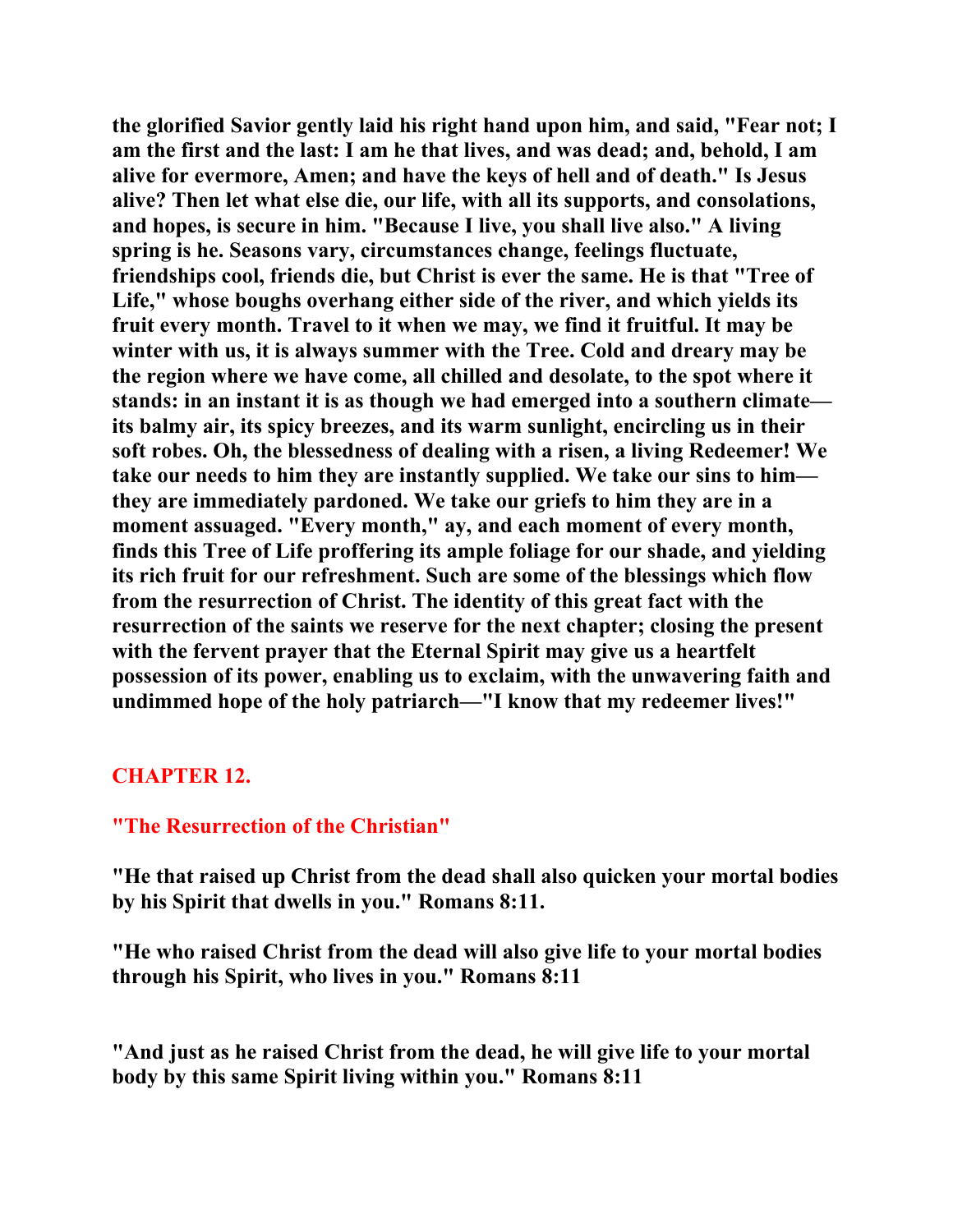**Identical with, and consequent upon, the resurrection of the Savior, is the resurrection not less divine, and scarcely less glorious—of the saints. Seeing that our Lord entered the grave as a public person, sustaining a representative character, when, therefore, he broke from its thraldom, he rose, the "first-fruits of those who slept." The Head of the Church alive, the resurrection-life of the Church became a fact, at once certain and glorious. Now, if the gospel be a myth—how charming the fiction! If untrue—how blissful the lie! With what sunlight joyousness does it gladden all the present, and with what effulgent hope does it gild all the future! Robbing us of this, what does Infidelity offer as its substitute? It proposes to soften our ills, and to soothe our sorrows, by annihilating our faith, and extinguishing our hope! But we believe, and are sure that Christ was no impostor, that Christianity is no fiction, that the Gospel is no lie; and, confirmed in our faith in the resurrection of the Savior, "why should it be thought a thing incredible that God should raise the dead?" Having contemplated the "first-fruits," now waving before the golden altar in heaven, let us take a perspective view of the coming harvest—the quickening of our mortal bodies by Christ's Spirit that dwells in us.** 

**"Your mortal bodies"—words which at once define our present existence as one of suffering, and humiliation. And such verily it is. In asserting this fact, let it not be supposed that we deny that there is much dignity and grandeur connected with our material frame. We are fearfully and wonderfully made; a piece of mechanism displaying in each part and combination of the whole, the infinite wisdom, and elaborate skill, and boundless benevolence of the Divine Framer. And yet, from the most pleasing survey of this wondrous creature, man, we are compelled to revert to the sad truth, that our present existence is one of deep humiliation and certain decay. The language of Scripture in depicting this condition—a condition well calculated to lay human pride in the dust—is strong and emphatic. The Apostle characterizes our material frame as "this vile body," literally, "the body of our humiliation." And in his sublime and triumphant argument on the resurrection, he employs terms equally as descriptive of our present State: "When this corruption shall put on incorruption, and this mortal shall put on immortality." Thus is our physical structure, which we adorn with so much care, and which others so extravagantly admire, described as a "vile body," as "corruption," as "mortal." Ah! has the fact with many, perhaps, my reader, with you, become so common-place as to have changed its character, from one of the most affecting and humbling, to one the existence and contemplation of which awakens in the mind no deep and serious reflection? Have you grown so**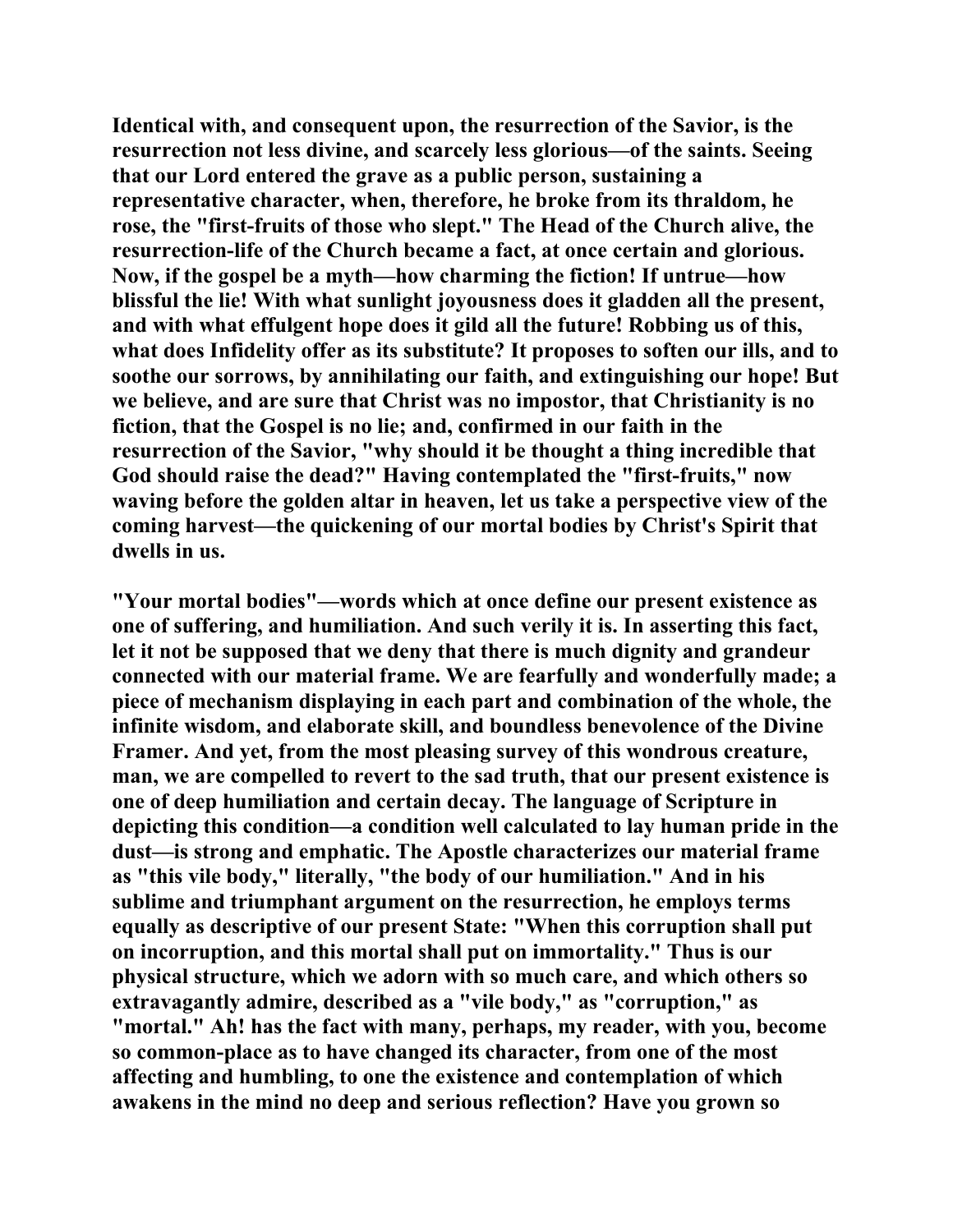**familiar with disease, and become so conversant with death—the inanimate clay, the shroud, the coffin, the hearse, the grave—those sad emblems of our mortality—as to feel sensible of no solemn emotions when the Holy Spirit brings the fact before the mind? Is it with, you a light matter to die? Ah! death is no trifle; and he will find it so who knows not Him who is the "Resurrection and the Life." But, display the stoic and act the philosopher as you may, give place to mirth, and hilarity, and thoughtlessness as you will—in all your vivacity, your pomp and power, you are mortal, and must die. "Dust you are, and unto dust shall you return." You shall "say to corruption, You are my father; and to the worm, You are my mother and my sister." To this humiliating end all are tending. And although some of our race move to the tomb in greater state and luxury than others, yet, "The grave is my house," is the affecting exclamation of all. There the rich and the poor meet together— Dives and Lazarus side by side. "There the wicked cease from troubling, and the weary are at rest." And yet how few feel the solemnity, and admit the force of this truth. How few pause to consider that this body which they now pamper with such studied luxuriance, and adorn with such refinement of taste, will before long need no clothing but the winding sheet, no house but the coffin, and no home but the grave! And that so changed will be the countenance, once lined with beauty and radiant with thought—and so decayed the body, once so graceful and athletic—that those who regarded it with the fondest love, and who worshiped it with the deepest devotion, will be the first to exclaim, "Bury my dead out of my sight." Oh, how dire the humiliation of our present existence! "The body is dead because of sin."** 

**But there glows around the grave of the believer in Jesus the halo of a blessed hope. "He that raised up Christ from the dead shall also quicken your mortal bodies." But for this animating and sustaining hope how starless and cheerless were his present existence. Strange as it may sound, that existence derives a character of peculiar sadness from the very circumstance of his Christianity. He is one to whom the Spirit has made known the inward plague. He is one whose frequent cry is, "O, wretched man that I am! who shall deliver me from the body of this death?" He is one who conflicts with principalities and powers. He is one who is often placed in the fiery furnace of affliction. There is a secret in the history of every believer known only to God and his own soul. Oh, then, what a rayless, desolate path through this valley of tears were his, but for the hope of the resurrection—that hope which, like the stars of evening, shines the sweetest and the brightest when life seems the gloomiest and the darkest. No pomp or circumstance may attend him to the tomb, no marble monument may rear its chiseled form to record his virtues, to**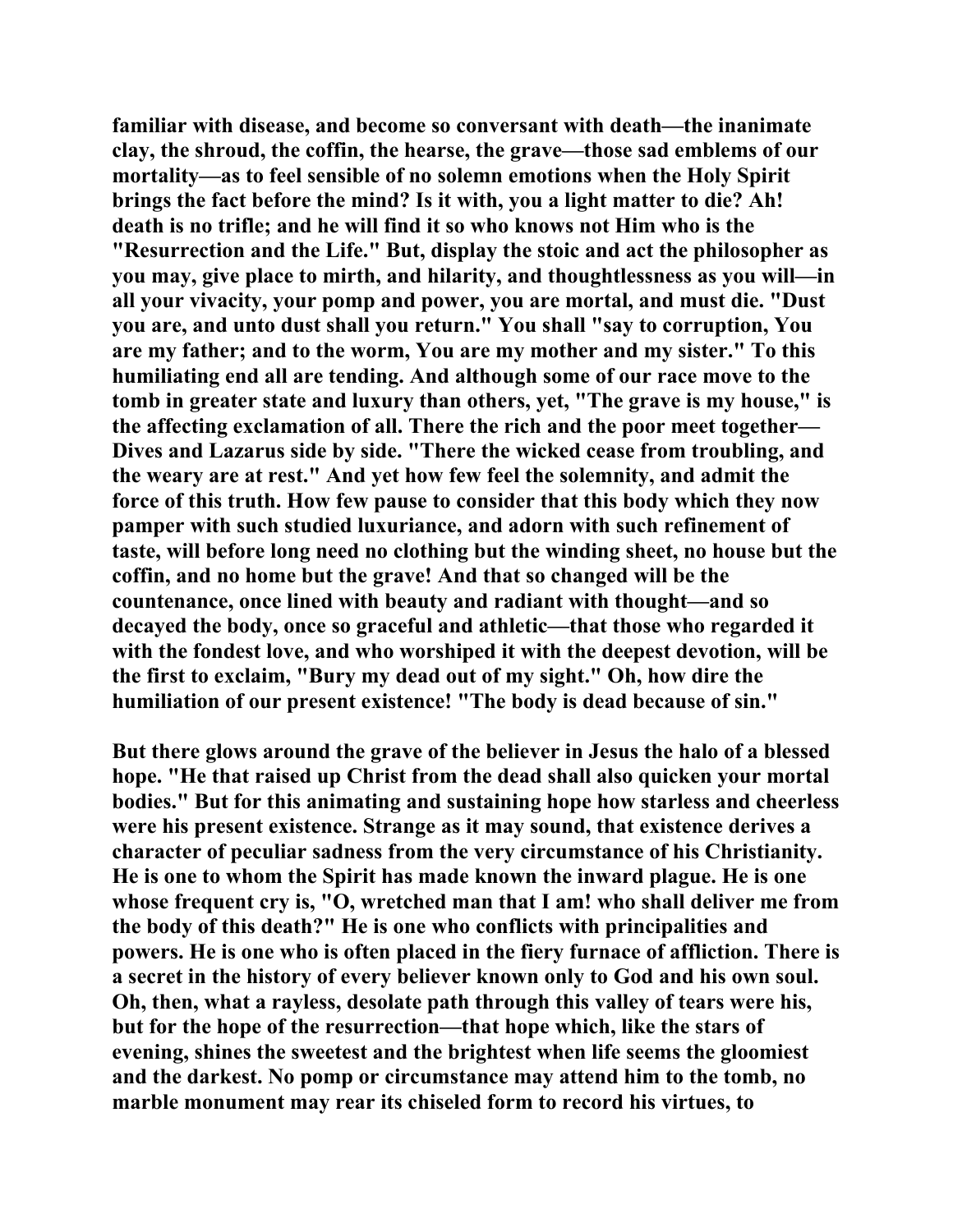**perpetuate his name, or mark the spot where his ashes repose. Those ashes the Ocean's cave may contain; his only tombstone the crested billows; his only requiem, chanted to the wild sea-bird, the solemn music of the waves as they dash and die upon the shore: but he sleeps in Jesus, and slumbering thus, his flesh rests in hope of a glorious resurrection and a blissful immortality. Oh, what a new and impressive character does Christianity give to the entire scene of the believer's departure out of this world to go unto the Father! To the eye of sense the outer door of the tomb appears hideous and forbidding. The deadly nightshade, and the overshadowing ivy, entwine darkly and thickly over its dismal arch; while the trail of the worm and the time-gathered mold upon its bars, deepen the air of its repulsiveness. But viewed by faith, how changed that tomb! As seen by its piercing eye, it is all radiant around, and all refulgent within. The Lamb of God has been there, touching and gilding all with life and glory. There rears the tree of life—there clusters the living vine—there flow the heavenly waters—there float the celestial breezes—there are redolent all the sweets of the upper paradise. And when the inner door opens upon heaven, what a scene of grandeur bursts upon the spirit's view! Glory, streaming from above, bathes it in its liquid beams, and lights its pathway to the skies. This is the tomb of a believer in Jesus. No; it is no longer a tomb—it is a triumphal arch, all radiant and garlanded, through which the spiritual conqueror, laden with the spoils of his last victory, passes, amid the acclaim of angels and the welcomings of sister spirits, to his crown and his rest.** 

**But what will be the order of the believer's resurrection? Will it be anterior to, or contemporaneous with, the general resurrection of the dead? This is a question of the tenderest, holiest, interest. We believe that in this, as in each former part of his history, God will maintain the same difference he has ever put between the righteous and the wicked. The resurrection of the just is distinctly placed in Scripture in the foreground of the great and solemn scene. It is evidently made to take the precedence by a thousand years of the resurrection of the unjust. "The dead in Christ shall rise first." "Blessed and holy is he that has part in the first resurrection." Speaking of the ungodly, the Psalmist thus refers to the difference between them and the just at the resurrection: "Like sheep they are laid in the grave death shall feed on them; and the upright shall have dominion over them in the morning." Oh, what a scene of joy will that be when, emerging from the gloom and impurity of the grave, the dead in Christ shall find themselves bathing in the golden beams, and inhaling the heavenly odor, of the morning of the "first resurrection." No demon of darkness shall shade its glory with his raven wing. No wail of**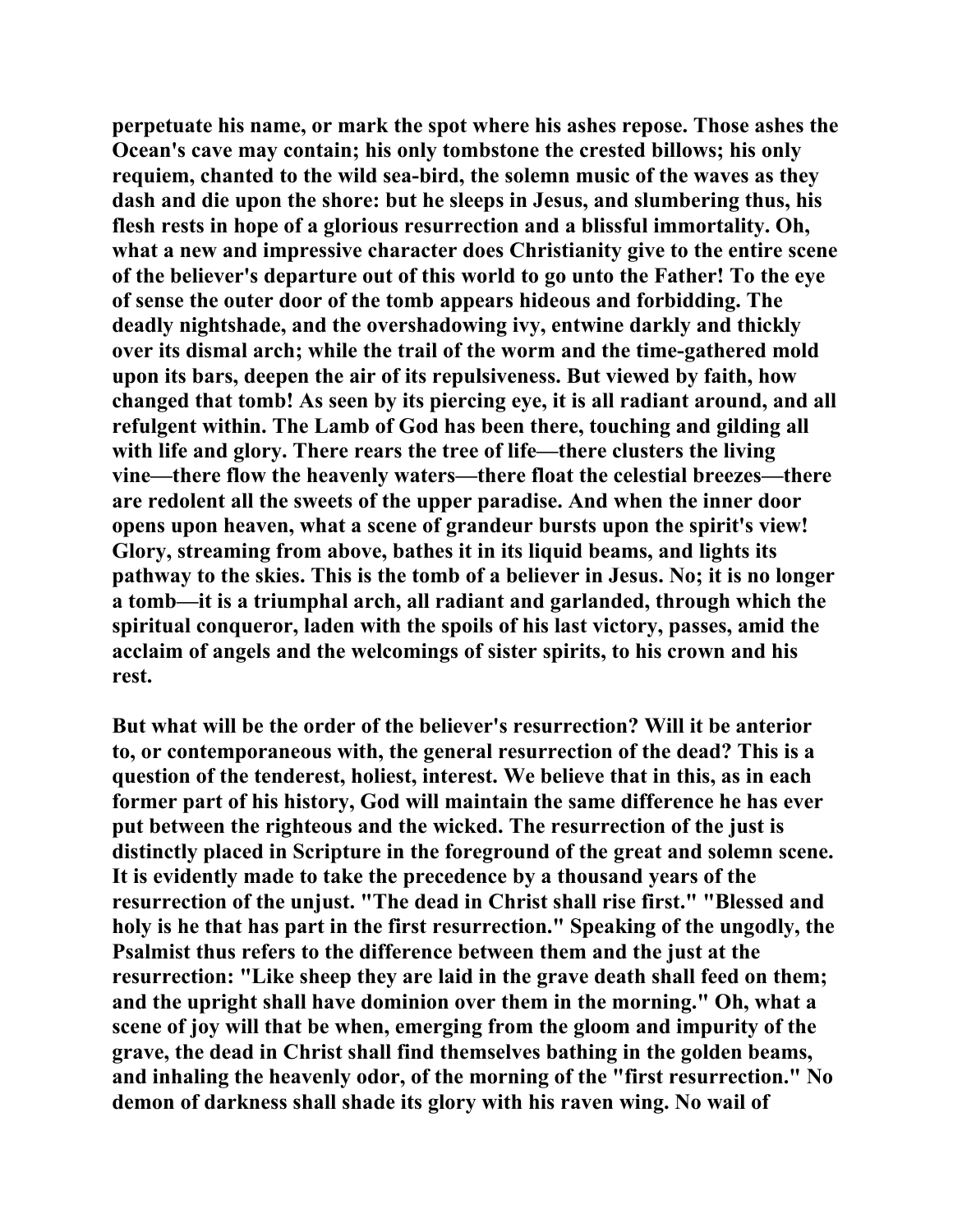**despair shall blend with its entrancing music; it will be as when this magnificent creation first burst into being, and all the morning stars sang together for joy. And as the Savior cleaves the air, descending in the clouds of heaven, and nearing the earth he had touched and consecrated with his blood, a shout will be heard, so melodious, that all the heavenly minstrelsy will suspend their harpings to listen in breathless silence to its strains—"Lo, this is our God: we have waited for him, and he will save us: this is the Lord; we have waited for him; we will be glad and rejoice in his salvation."** 

**"By his Spirit that dwells in us." Such is the** *agency* **by which the resurrection of the saints will be effected. The indwelling of the Holy Spirit secures the reanimation of our slumbering dust, and supplies the power by which it will be accomplished. The resurrection of the redeemed body will be the resurrection of an entombed, not a lost—the reconstruction of a dilapidated, not a destroyed temple of the Holy Spirit. The same Spirit dwelling in us now, will dwell in us then. Quickening with his Divine energy our mortal body, he will remodel, reanimate, and re-enter his former abode, replenishing it with his glory through eternity. In this marvellous work of resuscitation each Person of the ever blessed Trinity will be engaged. The Father will welcome home, as from a long exile, his adopted family; the Son will openly espouse his ransomed bride; and the Spirit will rebuild and re-occupy his sacred temple. Then will the Prophet's prediction receive its fullest and sweetest accomplishment—"The Lord God in the midst of you is mighty; he will save, he will rejoice over you with joy; he will rest in his love, he will rejoice over you with singing."** 

### **CHAPTER 13.**

#### **"The Believer's Obligation to Mortify Sin"**

**"Therefore, brethren, we are debtors, not to the flesh, to live after the flesh. For if ye live after the flesh, ye shall die: but if ye through the Spirit do mortify the deeds of the body, ye shall live." Romans 8:12-13** 

**"Therefore, brothers, we have an obligation--but it is not to the sinful nature, to live according to it. For if you live according to the sinful nature, you will die; but if by the Spirit you put to death the misdeeds of the body, you will live," Romans 8:12-13**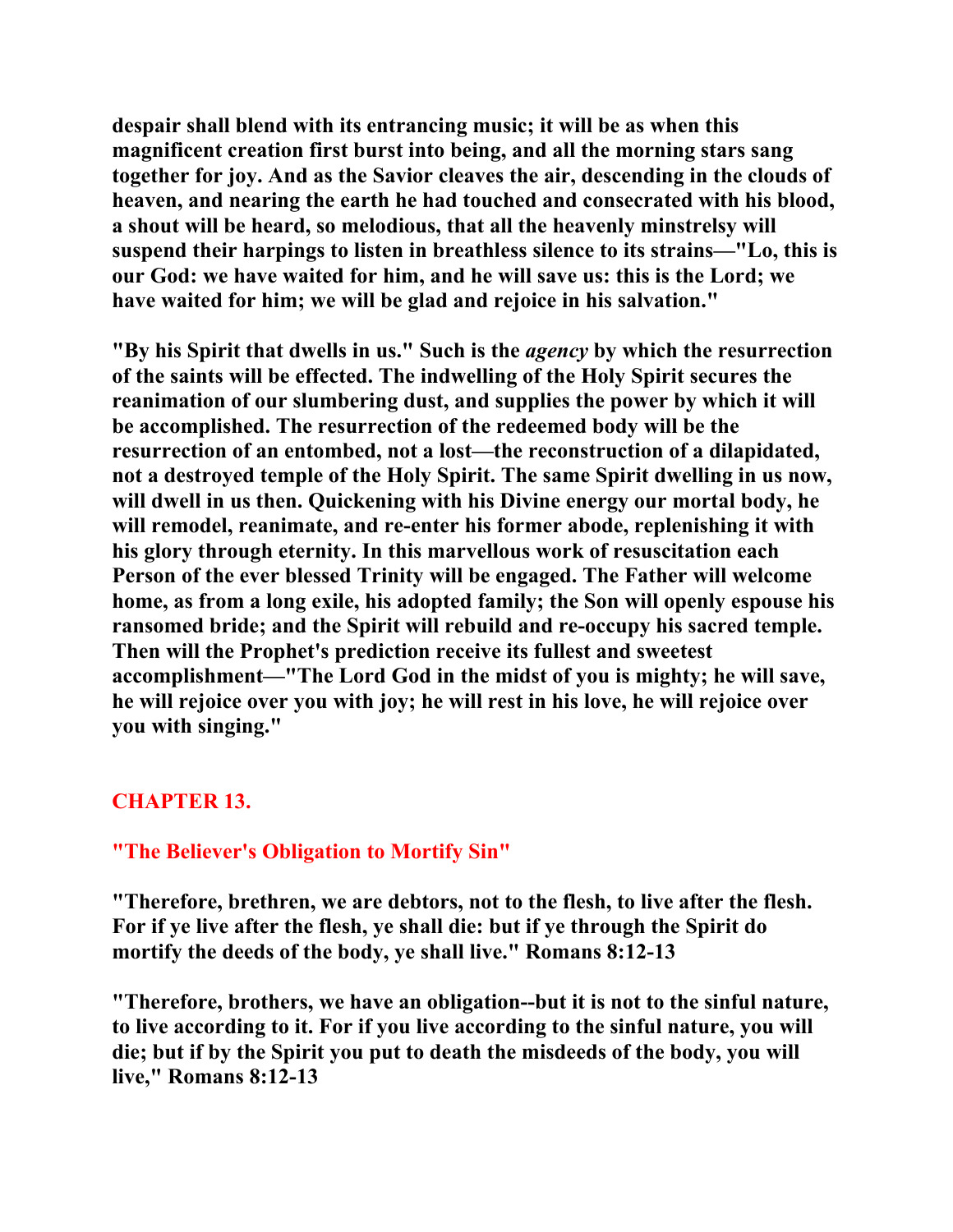**"So, dear Christian friends, you have no obligation whatsoever to do what your sinful nature urges you to do. For if you keep on following it, you will perish. But if through the power of the Holy Spirit you turn from it and its evil deeds, you will live." Romans 8:12-13** 

**After the lucid statement which the Apostle had in earlier verses made of the doctrine of** *justification***, it was but natural and proper that he should proceed to illustrate the close affinity to its cognate truth—***sanctification***. So far from the doctrine of completeness in Christ engendering a spirit of laxity in the believer, it is his aim to show that it was the parent of all true holiness; that instead of weakening the motive of sanctification, it rather strengthens it, binding those who are justified by the most solemn obligation to an entire mortification of all sin. "Therefore,"—is the conclusion to which his reasoning brings him, "Therefore, brethren, we are debtors, not to the flesh, to live after the flesh." There are three distinct, yet consecutive points of truth in this passage—The solemn obligation of the children of God—The duty to which that obligation binds them—and The Divine agency by which that duty is discharged.** 

## **THE SOLEMN OBLIGATION OF THE CHILDREN OF GOD—**

**"We are debtors." That around a subject so momentous as this no obscurity might gather, tending to misguide the judgment, the Apostle most distinctly and emphatically affirms that the flesh has no valid claim whatever upon the believer; and that, consequently, he is under no obligation to yield compliance with its feigned exactions. We are debtors; but the flesh is not our creditor. What are its demands, that it is incumbent upon us to comply? Do we owe anything to sin, the parent of all our woe? Nothing. To Satan—who plotted our temptation and accomplished our downfall? Nothing. To the world ensnaring, deceitful, and ruinous? Nothing. No; to these, the auxiliaries and allies of the flesh, we owe nothing but the deepest hatred, and the most determined opposition.** 

**And yet the saints of God are "debtors." To whom? What debtors are they to the Father, for his electing love, for the covenant of grace, for his unspeakable gift, for having blessed us with all spiritual blessings in Christ Jesus! We but imperfectly estimate the debt of love, gratitude, and service which we owe to him whose mind the Eternal Son came to reveal, whose will he came to do, and whose heart he came to unveil. It was the Father who sent the Son. With**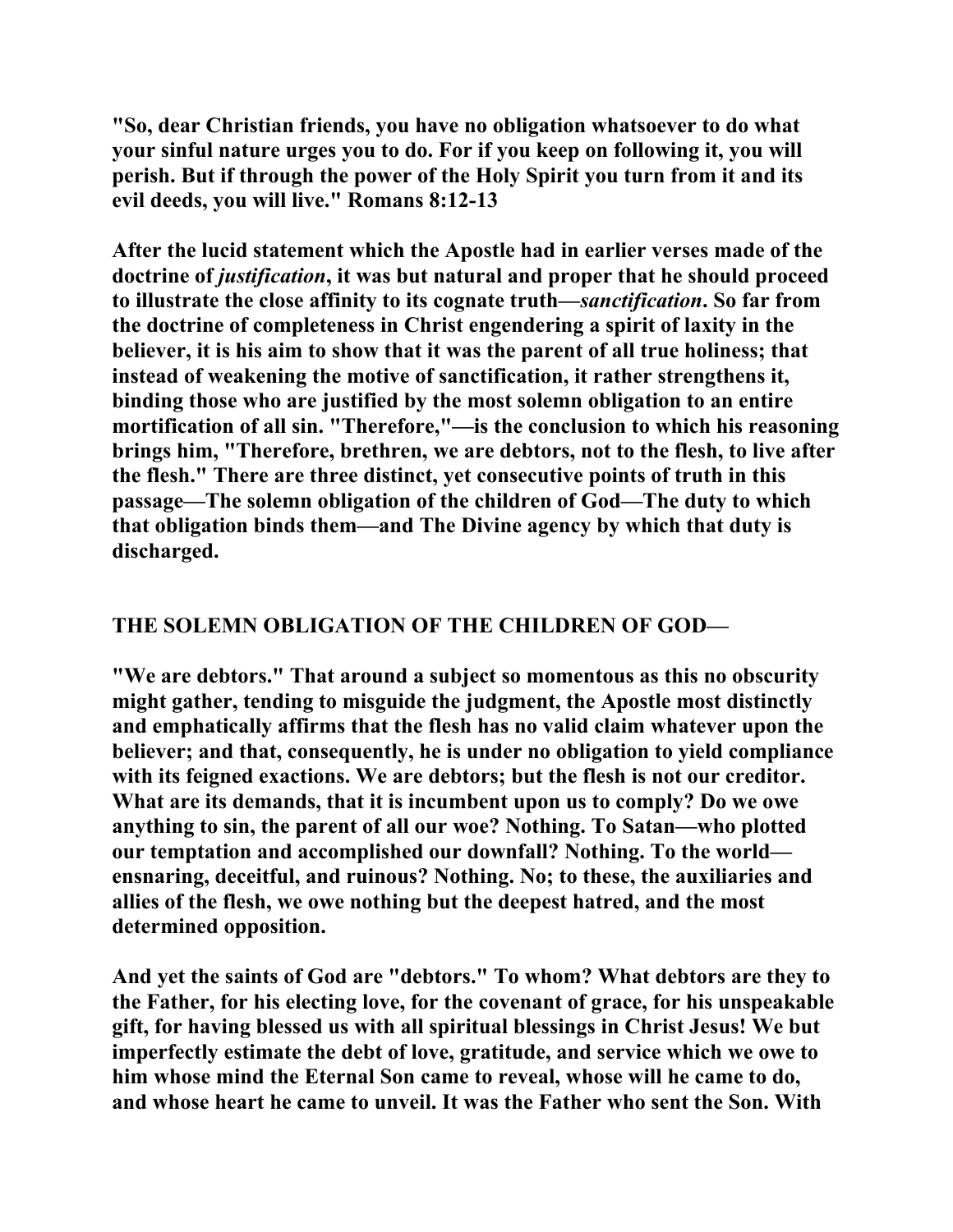**him originated the wondrous expedient of our redemption. He it was who laid all our sins on Jesus. It was his sword of justice that smote the Shepherd, while his hand of love and protection was laid upon the little ones. We have too much supposed that the atonement of Jesus was intended to inspire the mercy, rather than to propitiate the justice of God; to awaken in his heart a love that did not previously exist. Thus we have overlooked the source from where originated our salvation, and have lost sight of the truth, that the mediation of Jesus was not the** *cause***, but rather the** *effect* **of God's love to man. "Herein is love, not that we loved God, but that he loved us, and gave his Son to be a propitiation for our sins." Oh for the Spirit to understand, and for grace to feel, and for love to exemplify, our deep obligation to God for the everlasting love that gave his Son!** 

**Equal debtors are we to the Son. He was the active agent in our redemption. He it was who undertook and accomplished all that our salvation required. He left no path untrodden, no portion of the curse unborne, no sin unatoned, no part of the law uncancelled—nothing for us in the matter of our salvation to do, but simply to believe, and be saved. Oh, to raise the eye to him—strong in faith, beaming with love, moist with contrition—and exclaim, "You have borne my sin, endured my curse, extinguished my hell, secured my heaven. Your spirit was wounded for me; your heart bled for me; your body was bruised for me; for me your soul was stricken for me, a sinner, the chief of sinners. I am your debtor—a debtor to your dying love, to your eternal, discriminating mercy. Surely, an eternity of love, of service, and of praise, can never repay you what I owe you, blessed Jesus." Oh, how deep the obligation we are under to Christ!** 

**And not less indebted are we to the Holy Spirit. What do we not owe him of love and obedience, who awoke the first thrill of life in our soul; who showed to us our guilt, and sealed to us our pardon? What do we not owe him for leading us to Christ; for dwelling in our hearts; for his healing, sanctifying, comforting, and restoring grace; for his influence which no ingratitude has quenched; for his patience which no backsliding has exhausted; for his love which no sin has annihilated? Yes, we are the Spirit's lasting debtors. We owe him the intellect he has renewed, the heart he has sanctified, the body he inhabits—every breath of life he has inspired, and every pulse of love he has awakened. Thus are all real believers debtors to the Triune God. Debtors to the Father's everlasting love, to the Son's redeeming grace, and to the Spirit's quickening mercy. To the flesh we owe nothing but uncompromising hatred; to Jehovah we owe undivided and supreme affection.**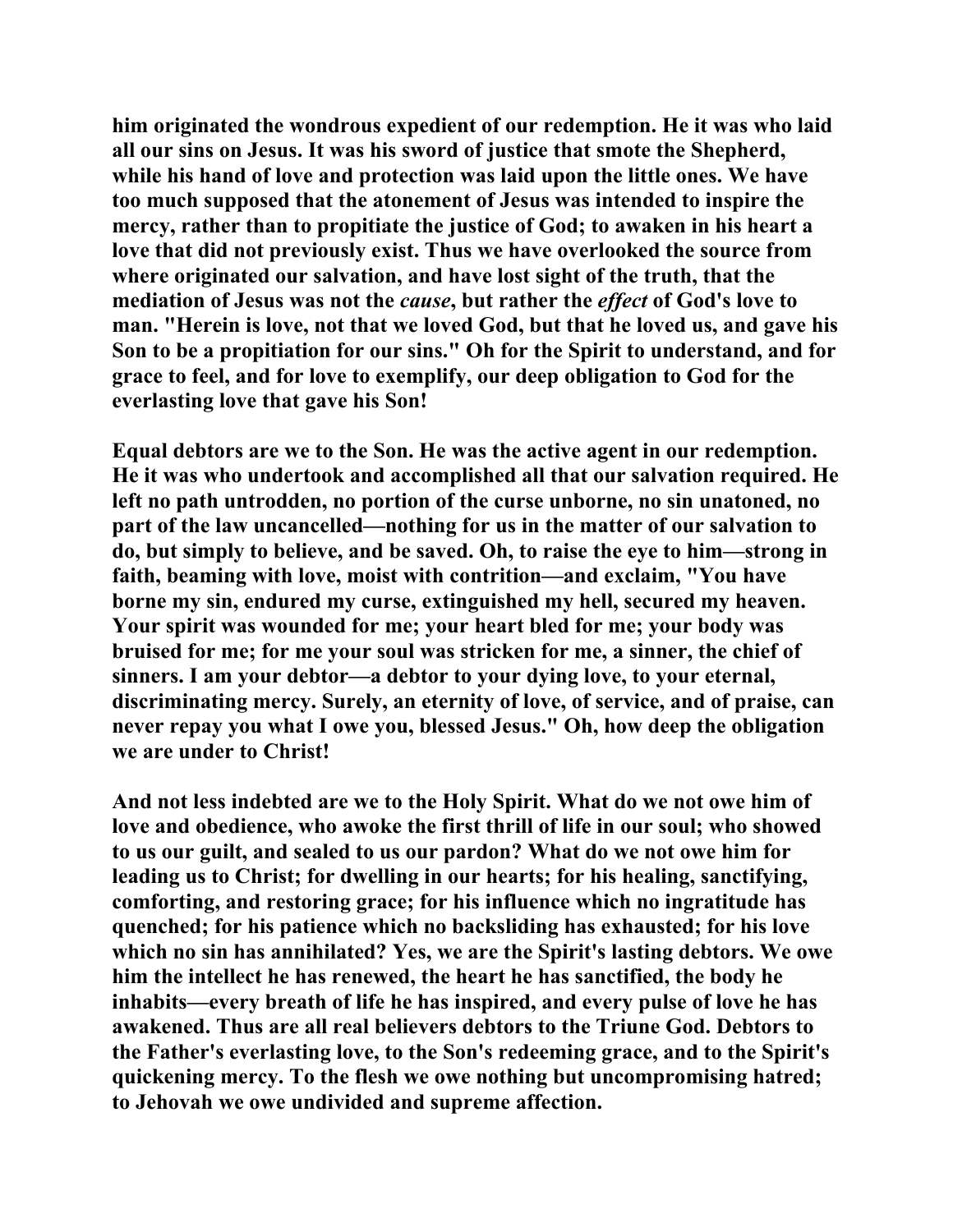**Holiness, or the mortification of sin, is the obligation to which this indebtedness binds us. In a previous chapter of this work we explained the import of the phrase, "living after the flesh." We now consider its opposite condition, "mortifying the deeds of the body." It is marvellous how strangely the subject of mortification of sin in the godly has been mystified and misunderstood. Some have resolved it into a mere maceration or mortification of the body. Others have restricted it to the mere excision of outward sins. While yet others have represented it as consisting in the destruction of sin altogether in the believer. But none of these views convey any correct idea of the mortification spoken of in the passage under consideration. . What, then, is it to "mortify the deeds of the body?" True mortification has its foundation in the life of God in the soul. A spiritual, yes, a most spiritual work, it can only spring from a most spiritual principle. It is not a plant indigenous to our fallen nature. It cannot be in the principle of sin to mortify itself. Nature possesses neither the inclination, nor the power, by which so holy an achievement can be accomplished. A dead faith, a blind zeal, a superstitious devotion, may prompt severe austerities; but to lay the axe close to the root of indwelling evil, to marshal the forces against the principle of sin in the heart—thus besieging and carrying the very citadel itself; to keep the body under, and bring it into subjection, by a daily and a deadly conflict with its innate and desperately depraved propensities—is a work transcending the utmost reach of the most severe external austerities. It consists, too, in an annulling of the covenant with sin: "Have no fellowship with the unfruitful works of darkness"—enter into no truce, make no agreement, form no union—"but rather reprove them." "Ephraim shall say, What have I to do any more with idols?" The resources of sin must be cut off—"Put on the Lord Jesus Christ, and make no provision for the flesh, to fulfill the lusts thereof." Whatever tends to, and terminates in, the sinful gratification of the flesh, is to be relinquished, as frustrating the great aim of the Christian in the mortification of the deeds of the body. Mortification is aptly set forth as a** *crucifixion***: "Those who are Christ's have crucified the flesh." Death by the cross is certain, yet lingering. Our blessed Lord was suspended upon the tree from nine in the morning until three in the afternoon. It was a slow, lingering torture, yet terminating in his giving up the spirit. Similar to this is the death of sin in the believer. It is progressive and protracted, yet certain in the issue. Nail after nail must pierce our corruptions, until the entire body of sin, each member thus transfixed, is crucified and slain.** 

**Let us now contemplate the two-fold agency by which the work of**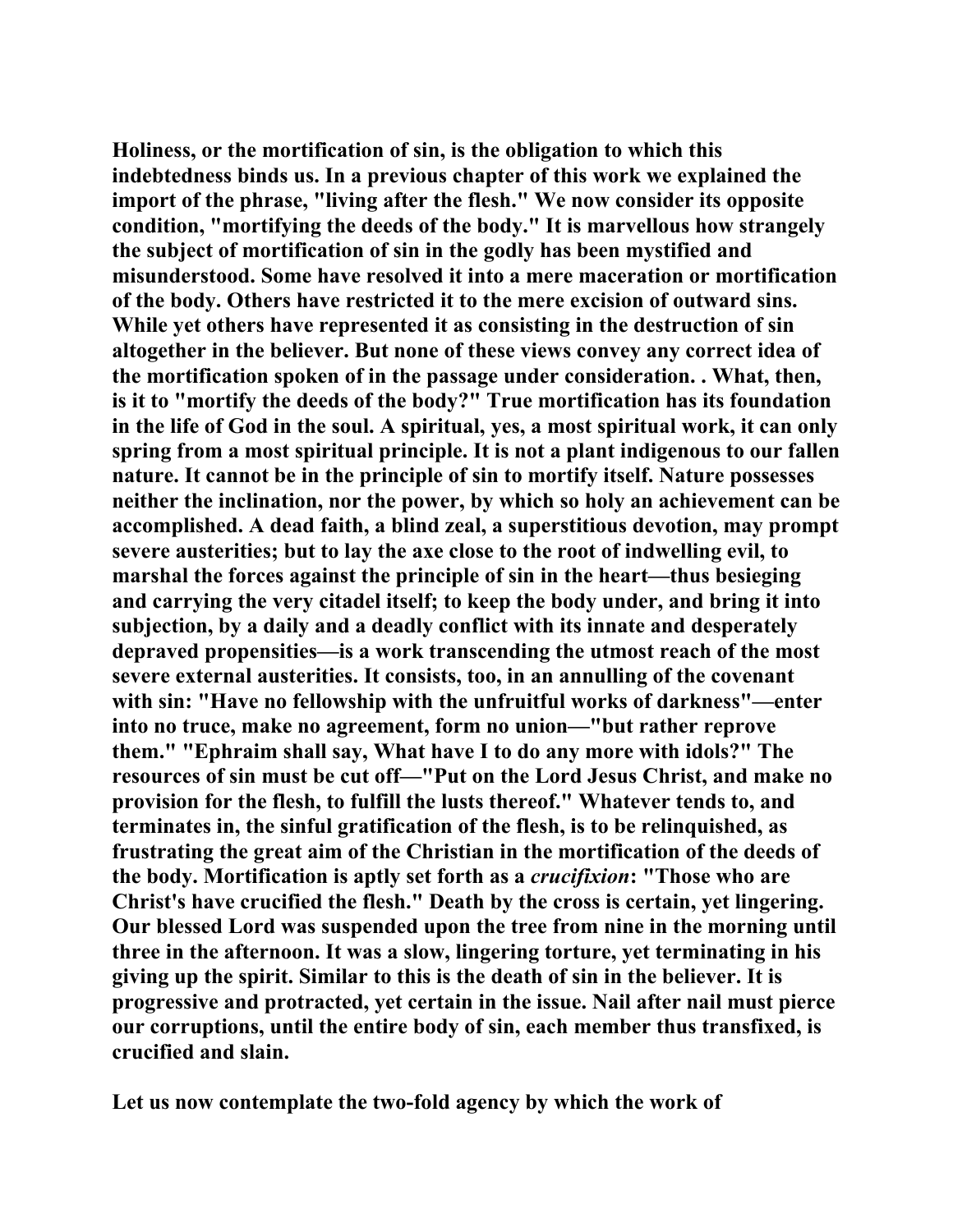**mortification is accomplished.** 

**"If you through the Spirit do mortify the deeds of the body, you shall live." "If YOU." The believer is not a cipher in this work. It is a matter in which he must necessarily possess a deep and personal interest. How many and precious are the considerations that bind him to the duty! His usefulness, his happiness, his sunny hope of heaven, are included in it. The work of the Spirit is not, and never was designed to be, a substitute for the personal work of the believer. His influence, indispensable and sovereign though it is, does not release from human and individual responsibility. "Work out your own salvation," "Keep yourselves in the love of God," "Building up yourselves," are exhortations which emphatically and distinctly recognize the obligation of personal effort and human responsibility. The reasoning which bids me defer the work of battling with my heart's corruptions, of mortifying the deeds of the body, until the Spirit performs his part, argues an unhealthy Christianity, and betrays a kind of truce with sin, which must on no account for a moment be entertained. As under the law, the father was compelled to hurl the first missile at the profane child, so under the gospel—a milder and more beneficent economy though it be—the believer is to cast the first stone at his corruptions; he is to take the initiative in the great work of mortifying and slaying the cherished sin. "If you do mortify." Let us, then, be cautious of merging human responsibility in Divine influence; of exalting the one at the expense of the other; of cloaking the spirit of slothfulness and indolence beneath an apparently jealous regard for the honor of the Holy Spirit. How narrow is the way of truth! How many diverging paths there are, at each turning of which Satan stands, clothed as an angel of light, quoting Scripture with all the aptness and eloquence of an apostle! But God will never release us from the obligation of "striving against sin." "I keep under my body and bring it into subjection," was Paul's noble declaration. Is no self-effort to be made to escape the gulf of habitual intoxication, by dashing the ensnaring beverage from the lips? Is no self-effort to be made to break away from the thraldom of a companionship, the influence of which is fast hurrying us to ruin and despair? Is no self-effort to be made to dethrone an unlawful habit, to resist a powerful temptation, to dissolve the spell that binds us to a dangerous enchantment, to unwind the chain that makes us the vassal and the slave of a wrong and imperious inclination? Oh, surely, God deals not with us as we deal with a piece of a machine—but as reasonable, moral, and accountable beings. "I drew you with the bands of a man." Mortification, therefore, is a work to which the believer must address himself, and that with prayerful and resolute earnestness.**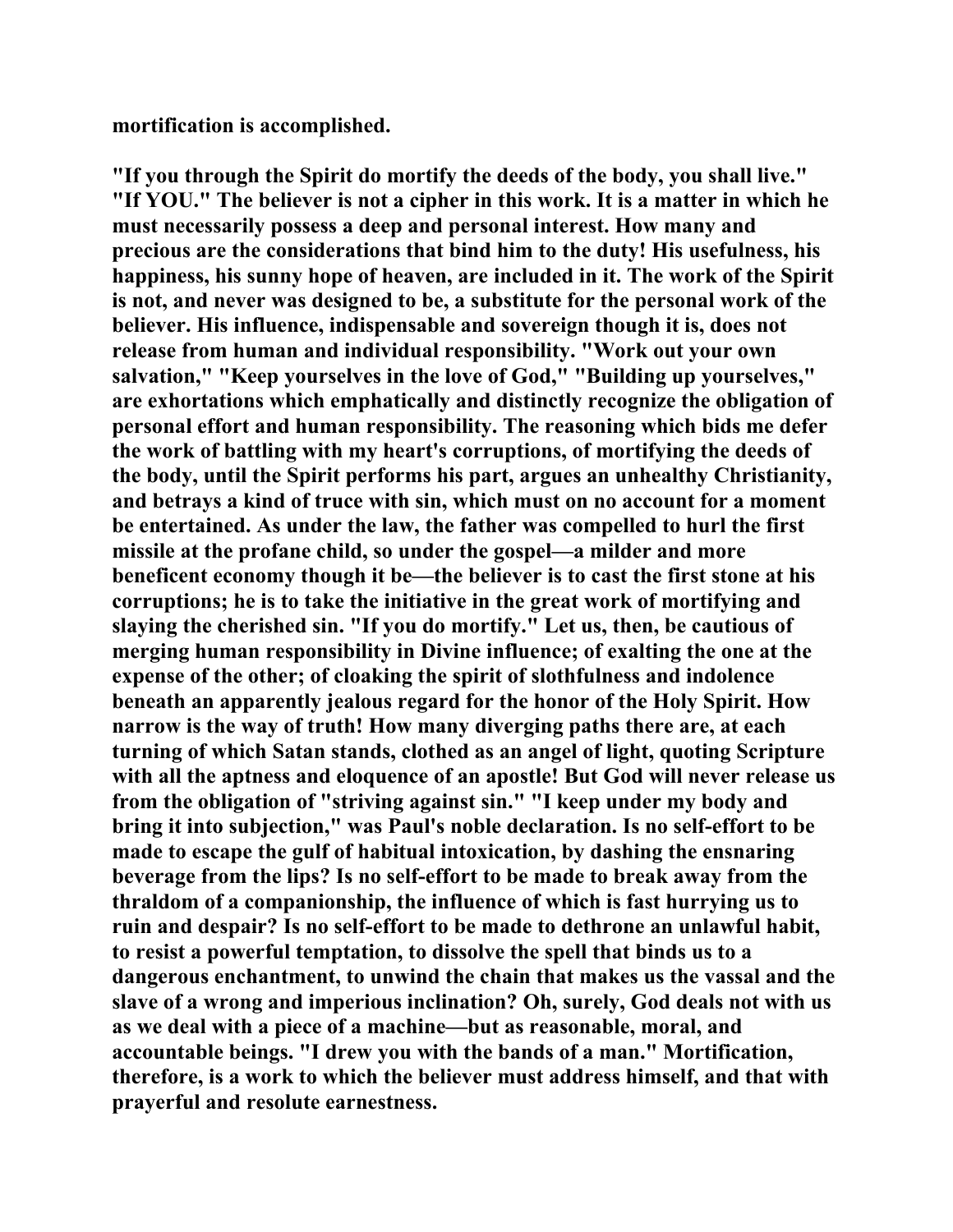**And yet we must acknowledge that it infinitely transcends the mightiest puttings forth of creative power. "If you through the Spirit do mortify." This he does by making us more sensible of the existence of indwelling sin, by deepening our aspirations after holiness—by shedding abroad the love of God in the heart. But above all, the Spirit mortifies sin in the believer by unfoldings of the Lord Jesus. Leading us to the cross, he would show us that as Christ died for sin, so we must die to sin—and by the selfsame instrument too. One real, believing sight of the cross of Jesus!—oh, what a crucifying power has it! Paul, standing beneath its awful shadow, and gazing upon its Divine victim, exclaimed, "God forbid that I should glory except in the cross of our Lord Jesus Christ, by which the world is crucified unto me, and I unto the world." Get near the Savior's cross, if you would accomplish anything in this great and necessary work of mortification. The Spirit effects it, but through the instrumentality of the Atonement. There must be a personal contact with Jesus. This only is it that draws forth his grace. When the poor woman, in the Gospel, touched the Savior, we are told that multitudes thronged him. And yet, in all that crowd that pressed upon his steps, one only extracted the healing virtue. Thus do multitudes follow Christ externally; they attend his courts, and approach his ordinances, and speak well of his name, who know nothing by faith of personal transaction with the Lord. They crowd his path, and strew their branches in his way, and chant their Hosannahs; but of how few can Christ say, "Somebody has touched me!" Oh, let us have more personal dealing with the Lord Jesus. He delights in this. It pleases, it glorifies him. He bids us come and disclose every personal feeling, and make known every need, and unveil every grief, and confide to his bosom each secret of our own. He loves us to bathe in his blood—to enfold ourselves in his righteousness—to draw from his grace—and to cast ourselves upon his boundless sympathy. The crowd cannot veil us from his eye. He sees the poor and contrite; he observes the trembling and the lowly; he meets the uplifted glance; he feels the thrill of the trembling, hesitating, yet believing touch. "Somebody has touched me." Who? Is it you, my reader?** 

**Thus does the Spirit mortify sin in the believer. "But how may I know," is the anxious inquiry of many, "that sin is being mortified in me?" We reply—by a weakening of its power. When Christ subdues our iniquities, he does not eradicate them, but weakens the strength of their root. The principle of sin remains, but it is impaired. See it in the case of Peter. Before he fell, his besetting sin was self-confidence: "Though all should deny you, yet will I not." Behold him after his recovery—taking the low place at the feet of Jesus, and**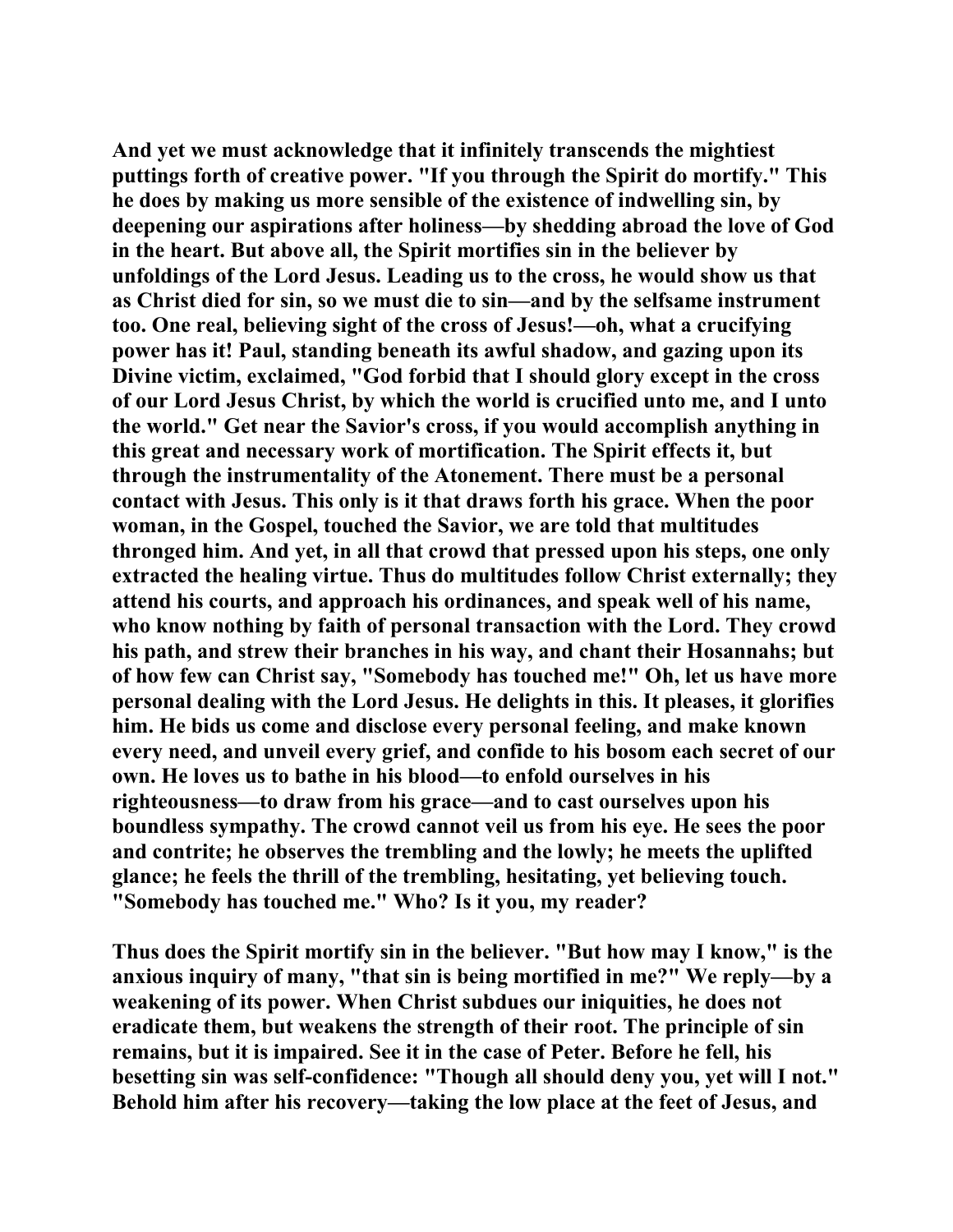**at the feet of the disciples too, meekly saying, "Lord, you know all things; you know that I love you." No more self-vaunting, no more self-confidence: his sin was mortified through the Spirit, and he became as another man. Thus often the very outbreak of our sins may become the occasion of their deeper discovery, and their more thorough subjection. Nor let us overlook the power of the** *truth* **by the instrumentality of which the Spirit mortifies sin in us: "Sanctify them through your truth." The truth as it is in Jesus, revealed more clearly to the mind, and impressed more deeply on the heart, transforms the soul into its own Divine and holy nature. Our spiritual and experimental acquaintance, therefore, with the truth—with Him who is Essential Truth will be the measure of the Spirit's mortification of sin in our hearts. Is the Lord Jesus becoming increasingly precious to your soul? Are you growing in poverty of spirit, in a deeper sense of your vileness, and weakness, and unworthiness? Is pride more abased, and self more crucified, and God's glory more simply sought? Does the heart more quickly shrink from sin, and is the conscience more sensitive to the touch of guilt, and do confession and cleansing become a more frequent habit? Are you growing in more love to all the saints—to those who, though they adopt not your entire creed, yet love and serve your Lord and Master? If so, then you may be assured the Spirit is mortifying sin in you. But oh, look from everything to Christ. Look not within for sanctification; look for it from Christ. He is as much our "sanctification," as he is our "righteousness." Your evidences, your comfort, your hope, do not spring from your fruitfulness, your mortification, or anything within you; but solely and entirely from the Lord Jesus Christ. "Looking unto Jesus" by faith, is like removing the covering and opening the windows of a conservatory, to admit the sun, beneath whose light and warmth the flowers and fruits expand and mature. Withdraw the veil that conceals the Sun of Righteousness, and let him shine in upon your soul, and the mortification of all sin will follow, and the fruits of all holiness will abound.** 

#### **CHAPTER 14.**

#### **"The Guidance of the Spirit"**

**"For as many as are led by the Spirit of God, they are the sons of God." Romans 8:14** 

**"Because those who are led by the Spirit of God are sons of God." Romans 8:14**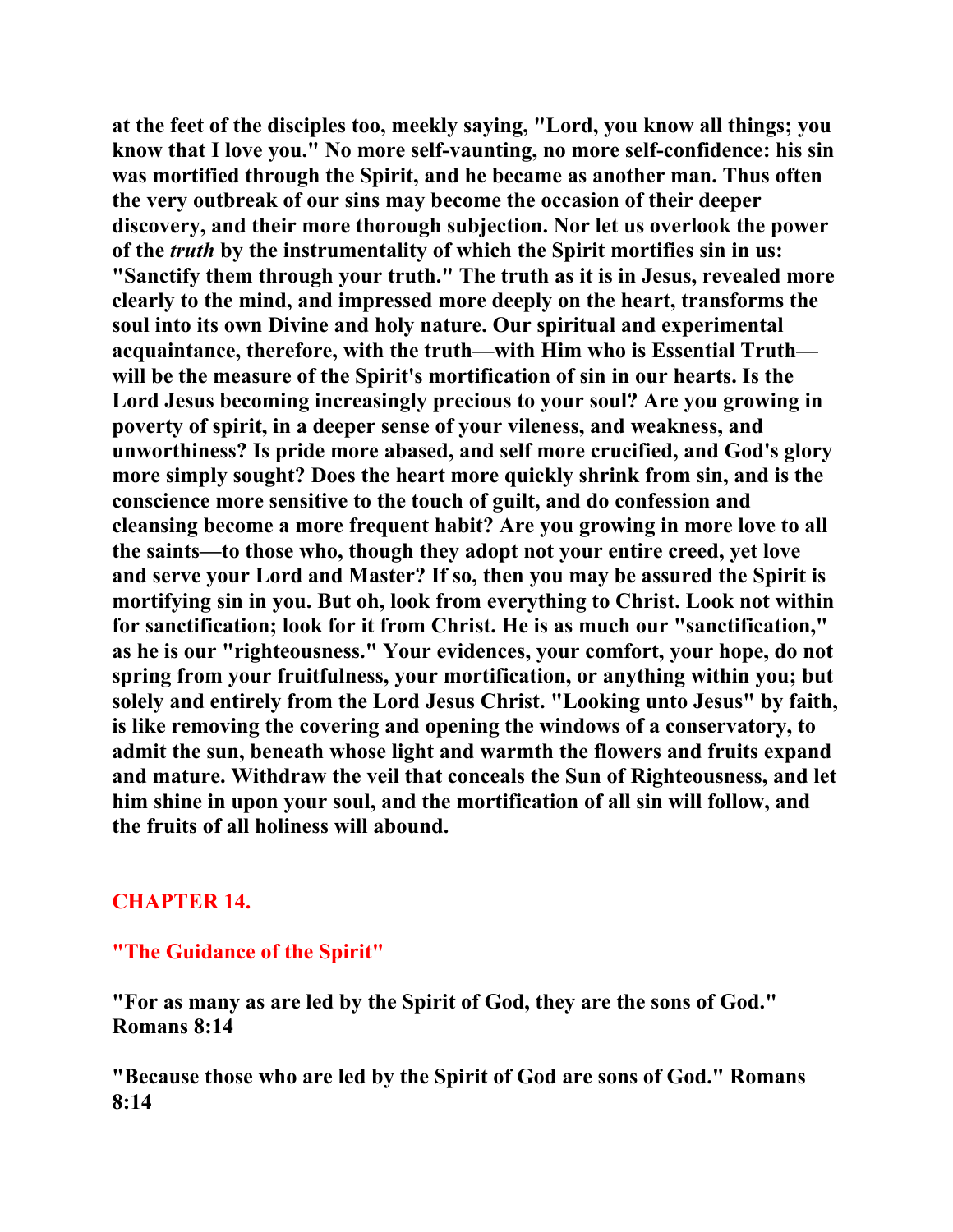**"For all who are led by the Spirit of God are children of God." Romans 8:14** 

**We are here presented with another and a beautiful view of the Spirit as the**  *Leader* **of his people. Man is a traveler to the eternal world. Left to selfguidance, as a fallen creature, he possesses vast and uncontrollable powers of self-destruction. What is he without a guide in the wilderness? what is he without a pilot on the ocean? Some recognize no other spirit—invoke no other spirit—and are guided by no other spirit, than the spirit of the world. And what is the spirit of the world but the all-pervading and controlling power of the spirit of darkness, who is emphatically denominated the "god of this world?" Others are more manifestly guided by their own spirit, their unsanctified, unsubdued spirit, and thus, "like a city that is broken and without walls," they are exposed to the perpetual invasion of every prowling evil. How evident is it, then, that threading his way to eternity along a path of difficulty and peril, man needs a Divine guide!** 

**Such is the Guide of the Saints. They are "led by the Spirit." It is the office of Jehovah the Spirit in the covenant of redemption, after he has called a people out of the world, to place himself at their head, and undertake their future guidance. He knows the path to heaven. With all its intricacies and dangers he is acquainted—with the sunken rock, and the treacherous quicksand, and the concealed pit, and the subtle snare, he is familiar. He knows, too, the individual and ordained path of each celestial traveler. All that God has appointed in the everlasting covenant—all the windings, and intricacy, and straitness of the way he knows. All the future of our history is infinitely more vivid and transparent to his mind than is the past, already trodden, to our eye. It is utterly impossible, then, that he should mislead. And what is equally as essential to him as a guide, he knows his own work in the soul. All its light and shade, its depressions and its revivings, its assaults and victories, are vivid to his eye. Dwelling in that heart—his sacred temple—his chosen abode—he reads his own writing inscribed there; understands the meaning of every groan, interprets the language of every sigh, and marks the struggling of every holy desire; he knows where wisely to supply a check, or gently to administer a rebuke, or tenderly to whisper a promise, or sympathetically to soothe a sorrow, or effectually to aid an incipient resolve, or strengthen a wavering purpose, or confirm a fluctuating hope. But, in less general terms what is it to be led by the Spirit?** 

**The** *existence of spiritual life* **in those he leads is an essential point assumed.**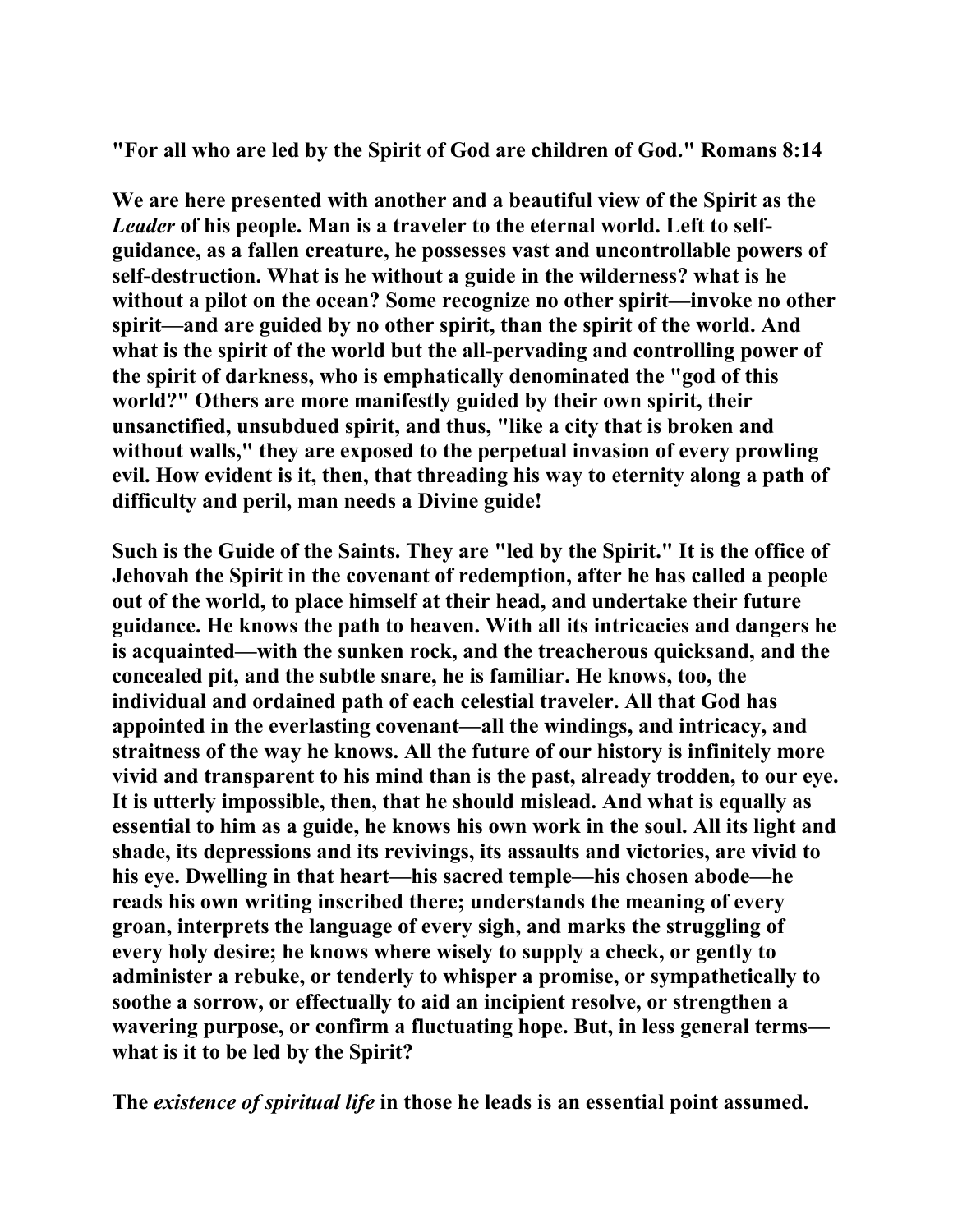**He does not undertake to lead a spiritual corpse, a soul dead in sins. Many are**  *moved* **by the Spirit, who are not** *led* **by the Spirit. Was not Saul, the king of Israel, a solemn instance of this? And when it is said, "the Spirit of God departed from him," we see how, in an** *ordinary* **way, the Spirit may strive with a man's natural conscience, and powerfully work upon his feelings through the word, and even employ him as an agent in the accomplishment of his will, and yet never lead him one step effectually and savingly to Christ, and to heaven. There is, as in Ezekiel's vision of the bones, "a voice, and behold a shaking, and the bones come together, bone to his bone, but there is no breath in them." But there is spiritual life in those whom the Spirit leads. They thus become in a sense voluntary in the movement. They are not forced; it is not by compulsion they follow; they are led—persuasively, gently, willingly led. The leading of the Spirit, then, is his acting upon his own life in the soul.** 

**It supposes, too,** *entire inability to lead themselves* **in those who are led by the Spirit: "I will lead the blind by a way they know not." And such are we. Unable to discern a single step before us, and incapable of taking that step even when discerned, we need the guidance of the Holy Spirit. What can we see of truth—what of providence—what of God's mind and will, of ourselves? Absolutely nothing. Oh, what unfoldings of ignorance, what exhibitions of weakness, have marked some of the wisest and mightiest of God's saints, when left to self-teaching and to self-guidance! Thus there is a strong and absolute necessity that wisdom, and strength, and grace, infinitely transcending our own, should go before us in our homeward journey.** 

**The first step the Spirit takes in this great work is,** *to lead us away from ourselves***—from all reliance on our Own righteousness, and from all dependence upon our native strength. But let us not suppose that this** *divorce* **from the** *principle of self* **entirely takes place when we are "married to another, even to Christ." It is the work of a life. Alas! Christ has at best but a portion of our affections. Our heart is divided. It is true there are moments bright and blissful—when we sincerely and ardently desire the full, unreserved surrender. But the ensnaring power of some rival object soon discovers to us how partial and imperfect that surrender has been. This severing from ourselves from all our idols—is a perpetual, unceasing work of the Spirit. And who but this Divine Spirit could so lead us away from self, in all its forms, as to constrain us to trample all our own glory in the dust, and acknowledge with Paul that we are "less than the least of all saints?" But more than this. He leads from an opposite extreme of self—from** *a despairing*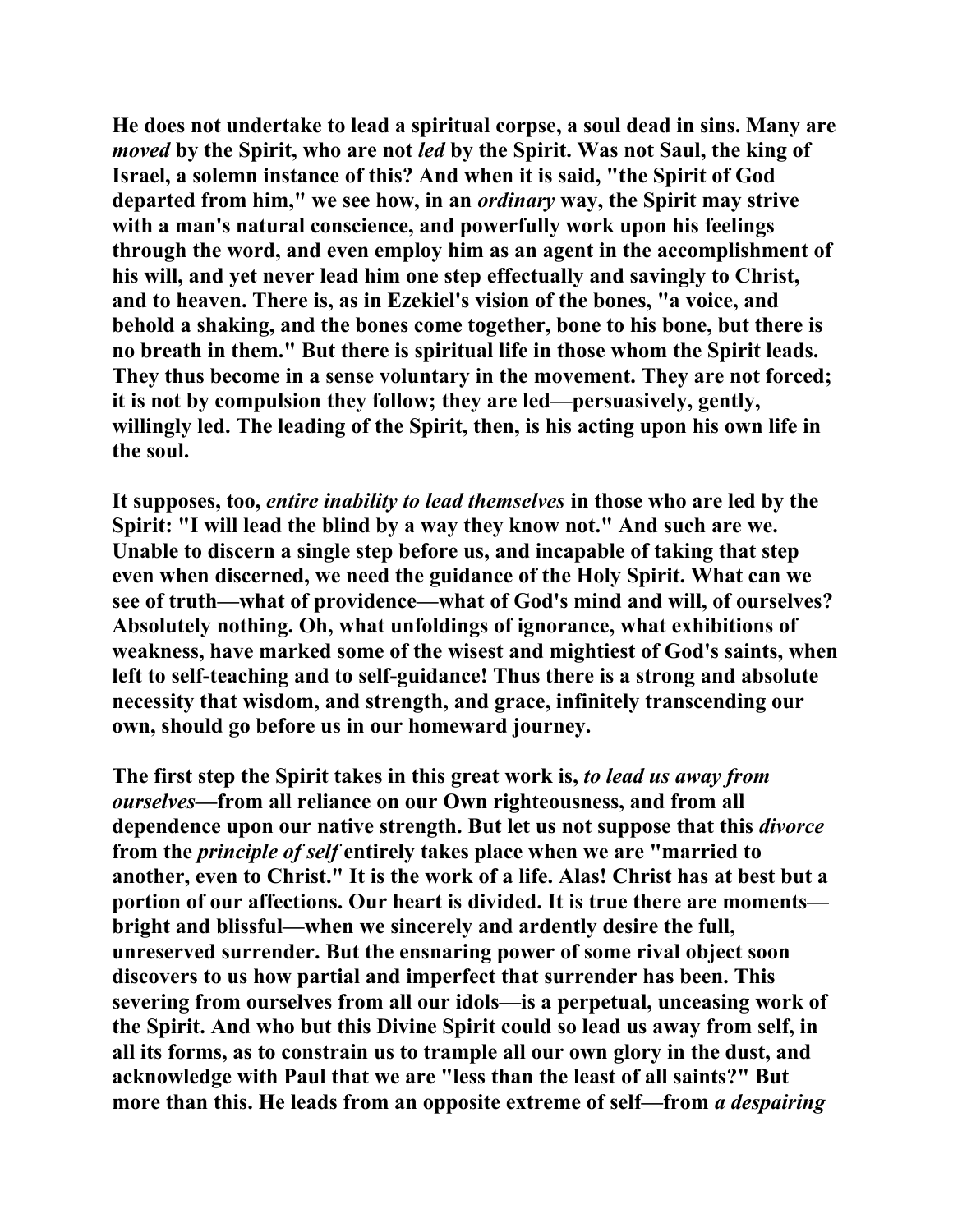*view of our personal sinfulness.* **How often, when the eye has been intently bent within, gazing as it were upon the gloom and confusion of a moral chaos, the Spirit has gently and graciously led us from ourselves to another object, the sight of which has at once raised us from the region of despair! How many walk in painful and humiliating bondage from not having thus been sufficiently led out of themselves! Always contemplating their imperfect repentance, or their weak faith, or their little fruitfulness, they seem ever to be moving in a circle, and to know nothing of what it is to walk in a large place. Thus from** *sinful self***, as from** *righteous self***, the Spirit of God leads us.** 

**To what does he lead? He leads us to Christ. To whom else would we, in our deep necessity, wish to be led? Now that we know something experimentally of Jesus, to whom would we go but to him? Having severed us in some degree from ourselves, he would bring us into a closer realization of our union with the Savior. "He shall glorify me, for he shall take of mine and show it unto you." And this promise is fulfilled when, in all our need, he leads us to Christ. Are we guilty?—the Spirit leads us to the blood of Jesus. Are we weary?—the Spirit leads us to abide in Jesus. Are we sorrowful?—the Spirit leads us to the sympathy of Jesus. Are we tempted?—the Spirit leads us to the protection of Jesus. Are we sad and desolate?—the Spirit leads us to the tender love of Jesus. Are we poor, empty, and helpless?—the Spirit leads us to the fullness of Jesus. And still it is to the Savior he conducts us. The Holy Spirit is our Comforter, but the holy Jesus is our comfort. And to Jesus—to his person, to his offices, and to his work, in life and in death, the Divine Guide ever leads us.** 

**He leads us to truth. The promise of the Savior is, "He shall guide you into all truth."** *When professing Christians have been led into error, nothing is more certain than that they have not been led by the Spirit.* **Though many claim him as their Teacher, he disowns them as his disciples. As the "Spirit of truth" he can reveal nothing but truth; can teach nothing but truth; can lead to nothing but truth. All who have received the truth—who are walking in the truth and who are growing in the truth—are brought under the guidance of the Spirit of truth. Tossed from opinion to opinion, agitated and perplexed by the conflicting views of men and the antagonist creeds of churches, are you anxiously inquiring, "What is truth?"—Commit yourself to the guidance of the Spirit. Cast yourself in faith upon the promise, and plead it at the feet of your Divine Teacher—"He shall guide you into all truth." He can harmonize apparent contradictions, he can reconcile alleged discrepancies, he can clear away overshadowing mists, and place each essential doctrine, and each**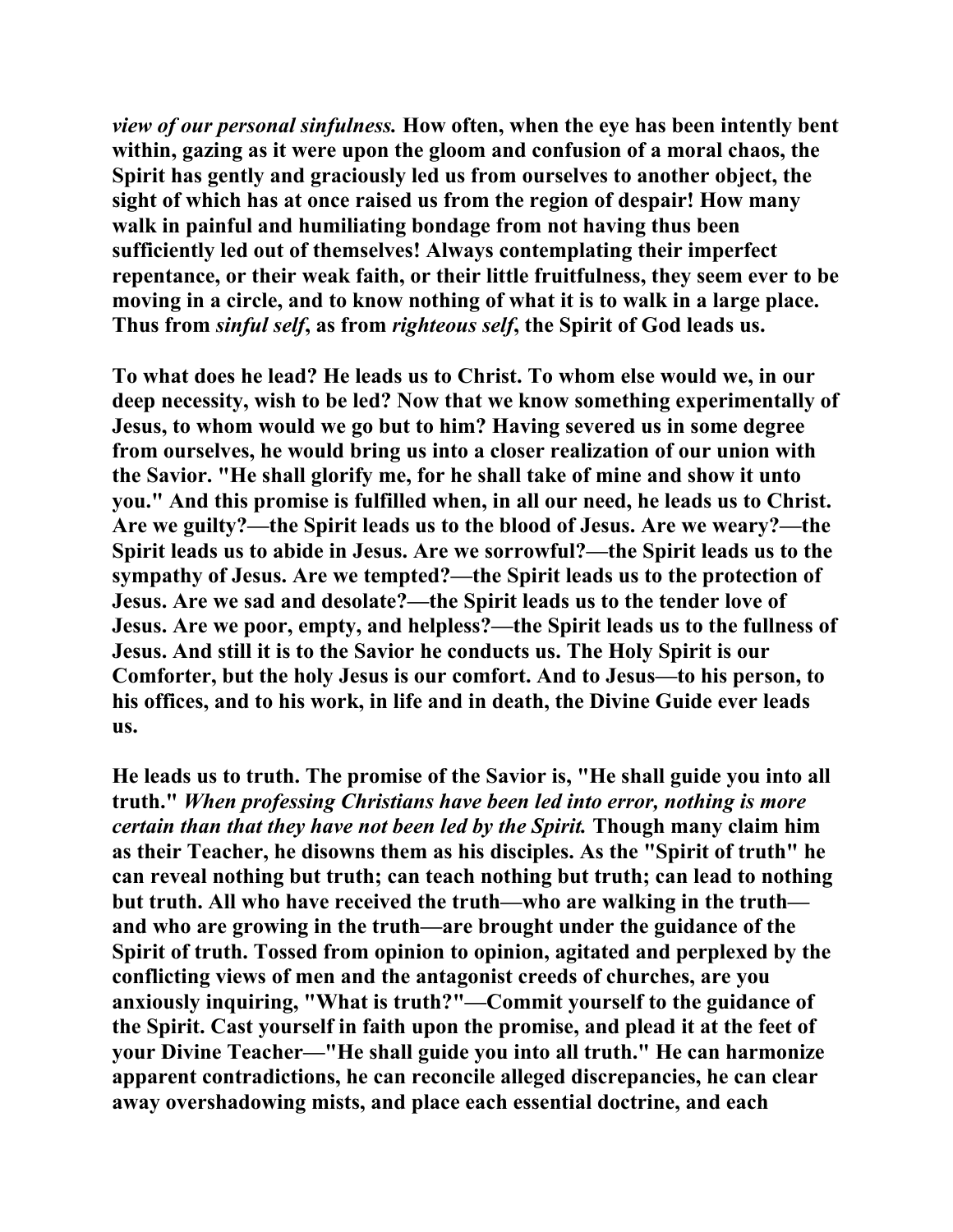**enjoined precept, and each divine institution before your mind, clear, transparent, and effulgent as a noontide sunbeam. Oh, betake yourself, in your anxious, perilous search for the truth, to the simple guidance of the Spirit, and what the Greek philosopher, in transport at his discovery, shouted, you, with infinitely greater joy of heart and emphasis of meaning, shall echo, "I have found it! I have found it!"** 

**He leads to all holiness. As the "Spirit of holiness," it is his aim to deepen the impress of the restored image of God in the soul, to increase our happiness by making us more holy, and to advance our holiness by making us more like God. Thus he leads to nothing but what is sanctifying. All the unfoldings he makes of Christ, all the views he unveils of God, all the deeper insight to truth which he imparts, all the rebukes he faithfully yet gently whispers, all the chambers of imagery in our hearts which he opens, and all the joy which he inspires, have this for their single object—the perfection of us in holiness. Christ is the source, the truth is the instrument, and the Spirit is the agent of our sanctification.** 

**He leads to all comfort. Hence he is emphatically denominated, "the Comforter." There is no sorrow of the believing heart of which he is ignorant, to which he is indifferent, or which his sympathy does not embrace, and his power cannot alleviate. The church in which he dwells, and whose journeyings he guides, is a tried church. Chosen in the furnace of affliction, allied to a suffering Head, its course on earth is traced by tears, and often by blood. Deeply it needs a Comforter. And who can compute the individual sorrows which may crowd the path of a single traveler to his sorrowless home? What a world of trial, and how varied, may be comprised within the history of a single saint! But if sorrows abound, consolation much more abounds, since the Comforter of the Church is the Holy Spirit. What a mighty provision, how infinite the largess, the God of all consolation has made in the covenant of grace for the sorrows of his people, in the appointment of the Third Person of the blessed Trinity to this office! What an importance it attaches to, and with what dignity it invests, and with what sanctity it hallows our every sorrow! If our heavenly Father sees proper in his unerring wisdom and goodness to send affliction, who would not welcome the message as a sacred and precious thing, thus to be soothed and sanctified? Yes, the Spirit leads the sorrowful to all comfort. He comforts by applying the promises—by leading to Christ—by bending the will in deep submission to God—and by unveiling to faith's farseeing eye the glories of a sorrowless, tearless, sinless world. And oh, who can portray his exquisite character as a Comforter? With what promptness and**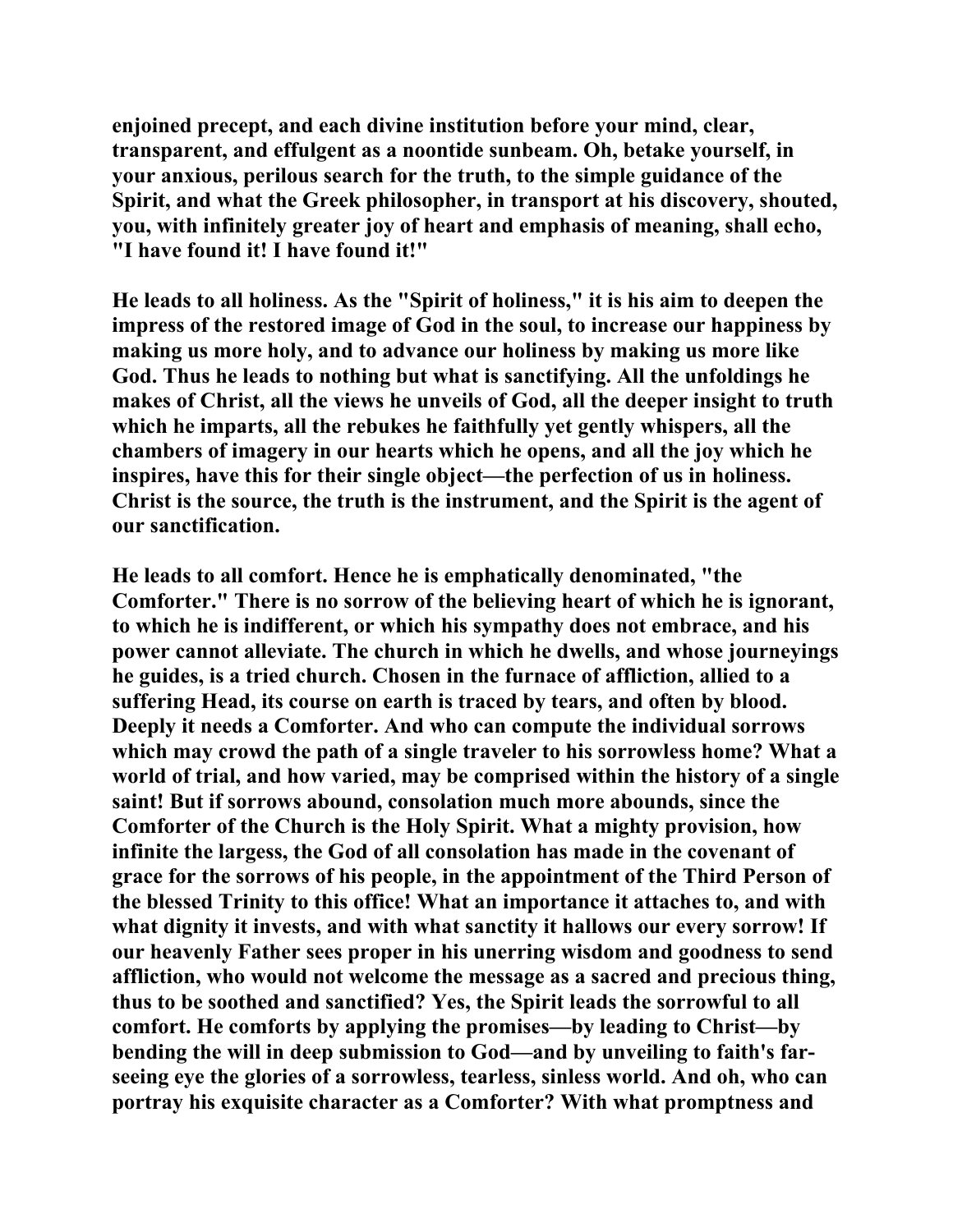**tenderness he applies himself to the soothing of each grief—how patiently he instructs the ignorant—how gently he leads the burdened—how skillfully he heals the wounded—how timely he meets the necessitous—how soothingly he speaks to the mourner! When our heart is overwhelmed within us, through the depth and foam of the angry waters, he leads us to the Rock that is higher than we.** 

**He leads to glory. There he matures the kingdom, and perfects the building, and completes the temple he commenced and occupied on earth. No power shall oppose, no difficulty shall obstruct, no contingency shall thwart the consummation of this his glorious purpose and design. Every, soul graced by his presence, every heart touched by his love, every body sanctified as his temple, he will lead to heaven. Of that heaven he is the pledge and the earnest.**  *While Jesus is in heaven, preparing a place for his people, the Spirit is on earth, preparing his people for that place.* **The one is maturing glory for the Church, the other is maturing the Church for glory.** 

**"They are the sons of God." Such are they who are led by the Spirit. All who are conscious of this Divine guidance have an indubitable evidence of their Divine sonship. It is a dignified and holy relationship. It implies an assimilation of nature with God. The Apostle speaks of some whom he denominates the "children of the devil," because of their Satanic nature. The regenerate are denominated the "sons of God," because they are "partakers of the Divine nature." Thus does one of the beatitudes express it "Blessed are the peacemakers, for they shall be called the children (Greek, sons) of God," because their nature assimilates with him who is the "God of peace." Again: "Love your enemies, bless those who curse you, pray for those who despitefully use you and persecute you, that you may be the children (sons) of God;"—like Him who makes his sun to shine upon the evil and the good. Now, are we sensible that in any measure we are under the guidance of the Spirit? Has he led us from ourselves to Christ through Christ to God? Do we hear his "still small voice?" Do we feel his gentle constraints, his gracious drawings, his soothing love? Then are we the sons of God. " For as many as are led by the Spirit, they are the sons of God."** 

**In conclusion, receive, my beloved reader, a word of tender caution. Beware of being guided by any other than by the Spirit of God. The temptation is strong, and the tendency to yield to it equally so, of being biased in forming our theological views, and in modeling our Christian practice, by the profound research, the distinguished talents, the exalted piety, and admired**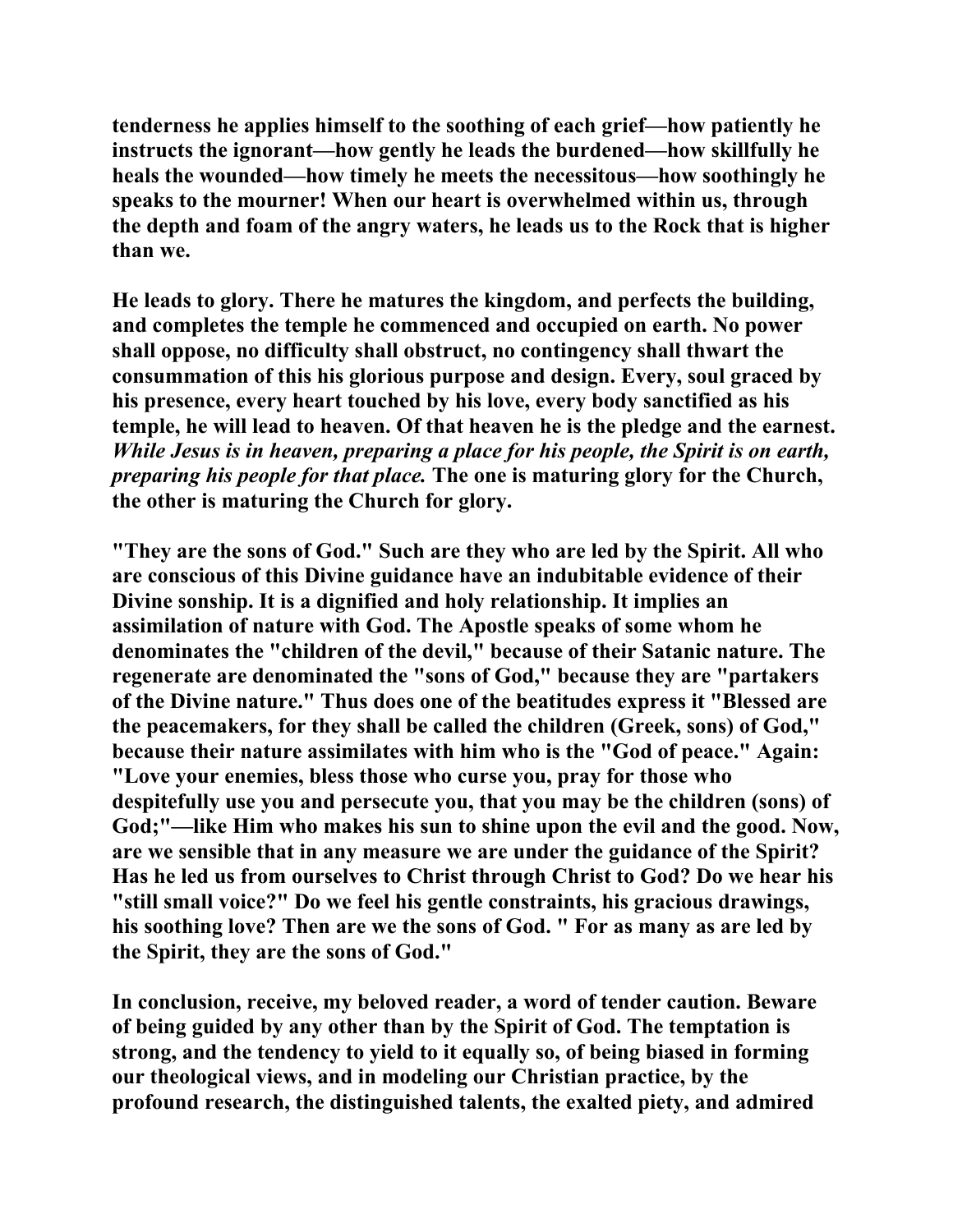**example of men. But this must not be. It is inconsistent with the honor that belongs, and with the love that we owe to the Spirit. A human must necessarily be a fallible guide; against the influence, of whose doctrinal error, and practical mistakes, no extent of learning, or depth of spirituality, or eminence of position on their part, can ensure us. We are only safe, as we constantly and strictly follow our Divine and heavenly guide. Blessed and Eternal** 

**Spirit! To your teaching would I bow my mind. To your love would I yield my heart. To your consolation would I carry my sorrows. To your government would I resign my entire soul. "You shall guide me by your counsel, and afterwards receive me to glory."** 

# **CHAPTER 15.**

# **"The Spirit of Adoption"**

**"For ye have not received the spirit of bondage again to fear; but ye have received the Spirit of adoption, whereby we cry, Abba, Father." Romans 8:15** 

**For you did not receive a spirit that makes you a slave again to fear, but you received the Spirit of sonship. And by him we cry, "Abba, Father." Romans 8:15** 

**So you should not be like cowering, fearful slaves. You should behave instead like God's very own children, adopted into his family—calling him "Father, dear Father." Romans 8:15** 

**It is most distinctly affirmed in this passage, that the children of God are emancipated from the spirit of bondage—the present and mournful condition of all the unregenerate. The question here arises, what is the spirit of bondage of which the Apostle speaks? It exhibits itself in various forms, yet, essentially, it is the same spirit.** *The world, for example, holds in cruel bondage all its devotees. It enslaves the intellect by its opinions, the heart by its pleasures, the imagination by its promises, the soul by its religion—leading it a willing captive, a victim garlanded for the sacrifice***. They are described as "walking according to the course of this world, according to the prince of the power of the air, the spirit that now works in the children of disobedience."**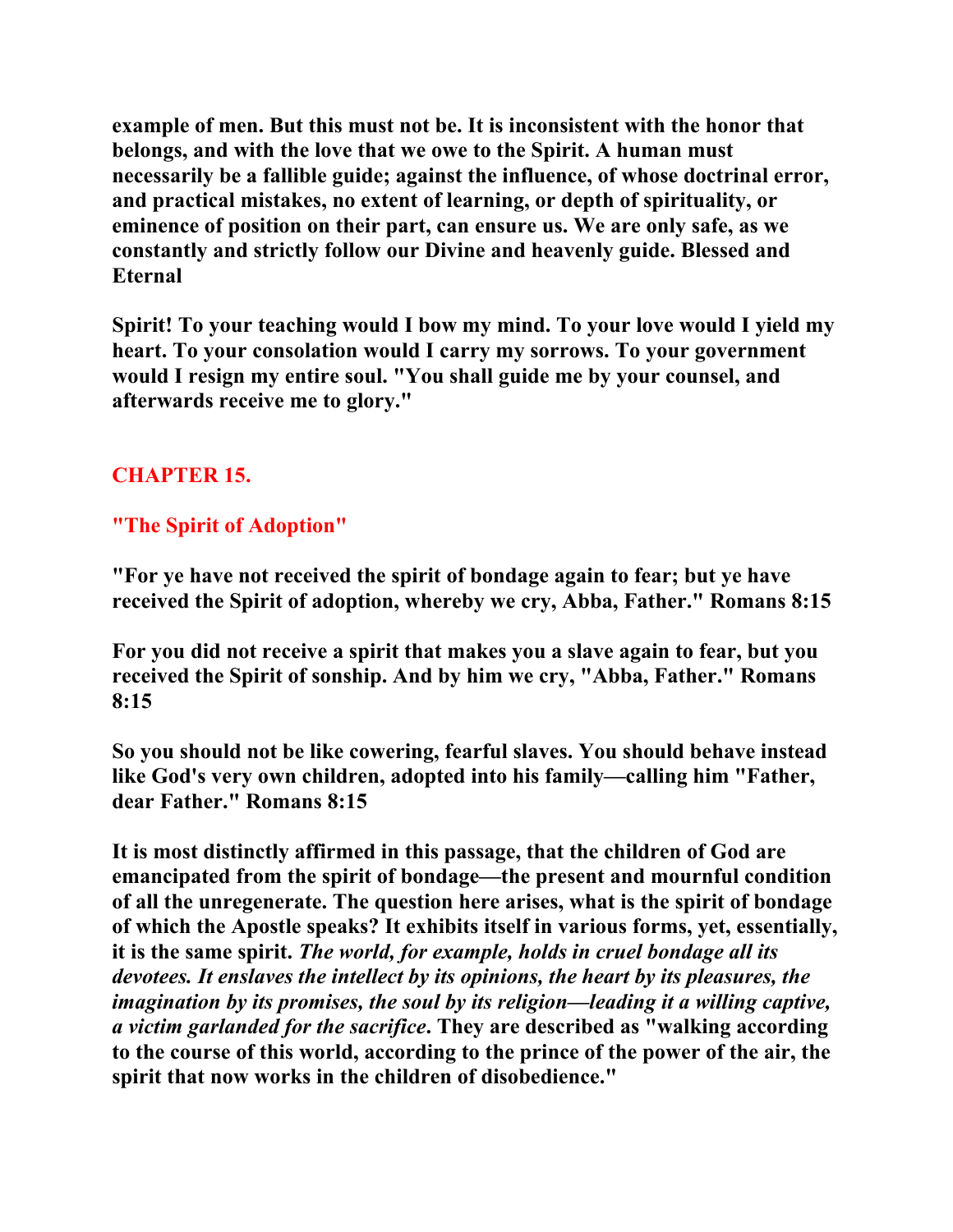**But it is the moral law—the spirit of bondage which genders fear—to which the passage particularly refers. Its commands are exceedingly broad, and the obedience upon which it insists unqualifiedly perfect; and yet, with all the breadth of the precept, and the rigidness of the requirement, it offers no helping hand. It shows a man his sin, but not his pardon. It teaches him his weakness, but tells him not where his great strength lies. It thunders in his ear his misery and condemnation, but whispers not a word of mercy and of hope. Emancipated, as the justified believer really is, from the condemning power of this law, yet, alas! how much of its bondage spirit does he still retain! How few of the sons of God realize the possession and largeness of their birthright! How few rise to the dimity and the privilege of their adoption! How few see their completeness in Christ Jesus, and read the sentence of their pardon written in the heart's blood of Immanuel! How few walk in a large place, and by the sunny joyousness and lofty aspirations of their spirit, evidence that they have "not received the spirit of bondage again to fear!"** 

**"But you have received the Spirit of adoption." The Spirit of adoption is the same as the Spirit of God. There are two essential features which identify him as such. The first is, he imparts the nature of the Father to all the children of the family. In this there is a wide difference between a human and a Divine adoption. Man can only confer his name and his inheritance upon the child he adopts. But in the adoption of God, to the name and inheritance of God is added the Divine** *nature* **imparted in regeneration; so that, in the words of our Lord, we become manifestly the "children of our Father who is in heaven." The second feature is—having begotten the nature of the Father, he then breathes** *the spirit of the child* **into the heart. He inspires a filial love. The love which glows in the believer's heart is the affection of a child to its parent. It is not a servile bondage, but a filial and free spirit. Oh, sweet and holy emotion! How tender and confiding, how clinging and childlike is it! Such ought to be our love to God. He is our Father—we are his children. Why should not our love to him be marked by more of the exquisite tenderness, and the unquestioning confidence, and the calm repose of a child reclining upon a parent's breast? A** *childlike fear of God* **is another inspiration of the Spirit of adoption. Love and fear are twin graces in the Christian character. The Spirit of God is the Author of both; and both dwell together and co-operate in the same renewed heart. It is not the dread of the servant, but the holy trembling of the child, of which we speak. It is a filial, loving, reverential fear. A** *childlike trust* **in God also springs from the Spirit of adoption. The trust of a child is implicit, affectionate, and unquestioning. Upon whose counsel may he so safely rely, in whose affection may he so fully confide, upon whose fidelity may**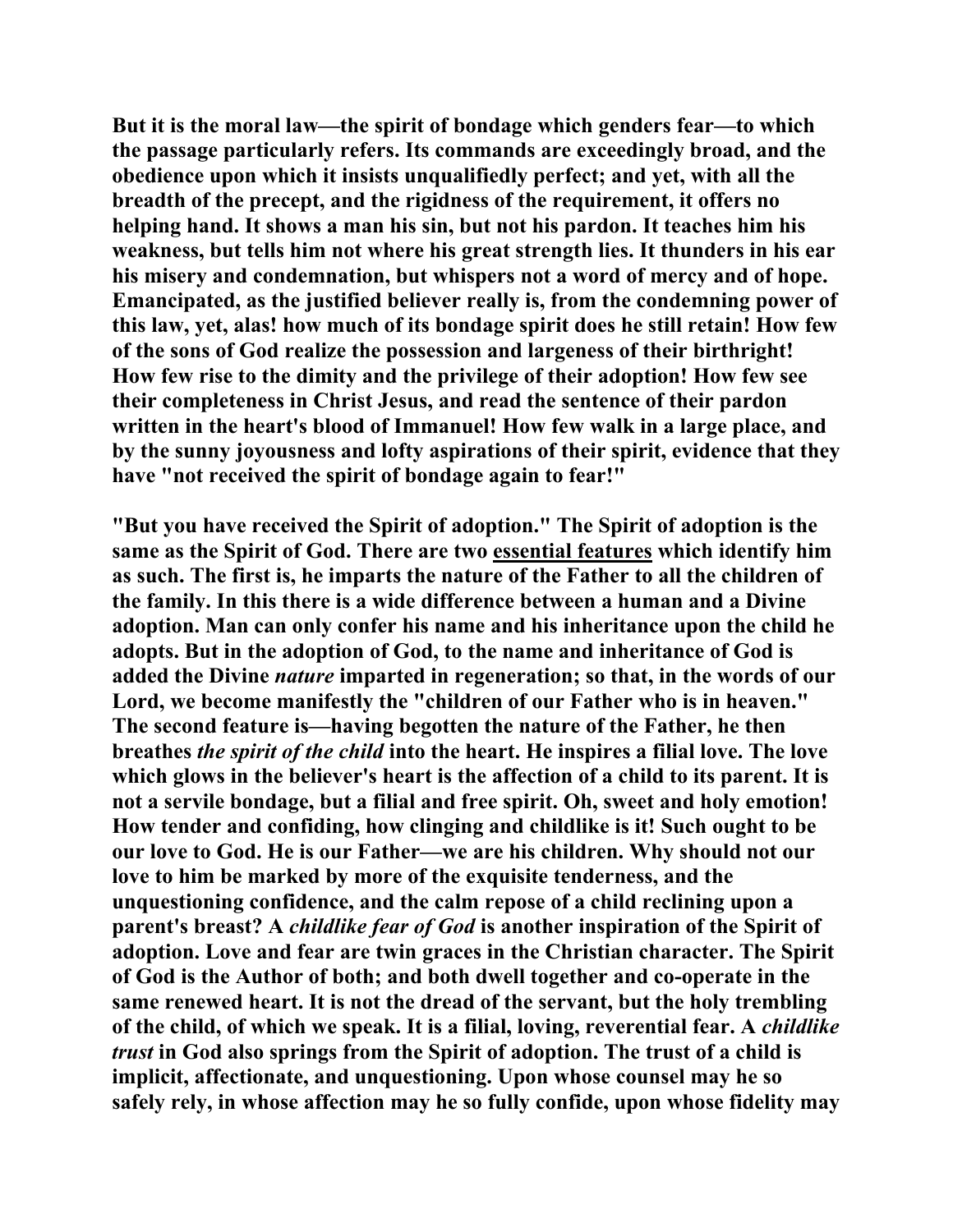**he so confidently trust, as a parent's? God is your Father, O child of a divine adoption, of a heavenly birth! Let your trust in him be the result of the relationship you sustain. It admits you to the closest intimacy, and invites you to the most perfect confidence. You have not a need, nor an anxiety, nor a grief which is not all his own. His adoption of your person—an act of his spontaneous and most free grace—pledged him to transfer all your individual interests to himself. To these we must add a** *filial obedience***: "If you love me, keep my commandments." Obedience, whether to the Savior's precept, or to the Father's law, is the test of love; and love is the spring of obedience. "All that the Lord God has spoken to us will we do," is the language of that heart where the Spirit of adoption dwells. Such are some of the features of adoption.** 

**"Whereby we cry, Abba, Father." The Apostle employs in the original two different languages. It may not be improper to infer, that in using both the Syriac and the Greek form—the one being familiar to the Jew, and the other to the Gentile—he would denote that both the Christian Jew and the believing Gentile were children of one family, and were. alike privileged to approach God as a Father. Christ, our peace, has broken down the middle wall of partition that was between them; and now, at the same mercy-seat, the Christian Jew and the believing Gentile, both one in Christ Jesus, meet, as rays of light converge and blend in one common center—at the feet of their reconciled Father. The expressions, too, set forth the peculiarity and intensity of the affection. Literally, "Abba, Father," signifies "My Father." No bondservant was permitted thus to address the master of the family; it was a privilege peculiar and sacred to the child. And when our blessed Lord would teach his disciples to pray, he led them to the mercy-seat, and sealed these precious words upon their lips—"Our Father, who is in heaven." And after his resurrection, with increased emphasis and intensity did he give utterance to the same truth. Previously to his death his words were, "go to** *the* **Father." But when he came back from the grave, every truth he had before enunciated seemed quickened as with new life. How tender and touching were his words—"I ascend unto my Father, and to** *your* **Father; to my God, and to**  *your* **God." No longer a bond-slave, but a son, oh, claim the dignity and privilege of your birthright! Approach God as your Father.** 

**"Abba, Father!" How tender the relation! how intense the affection! what power it imparts to prayer! What may you not ask, and what can God refuse, with "Abba, Father" breathing in lowliness and love from your lips? Remember, it is an inalienable, unchangeable relation. Never, in any instance, or under any circumstance the most aggravated, does God forget it. He is as**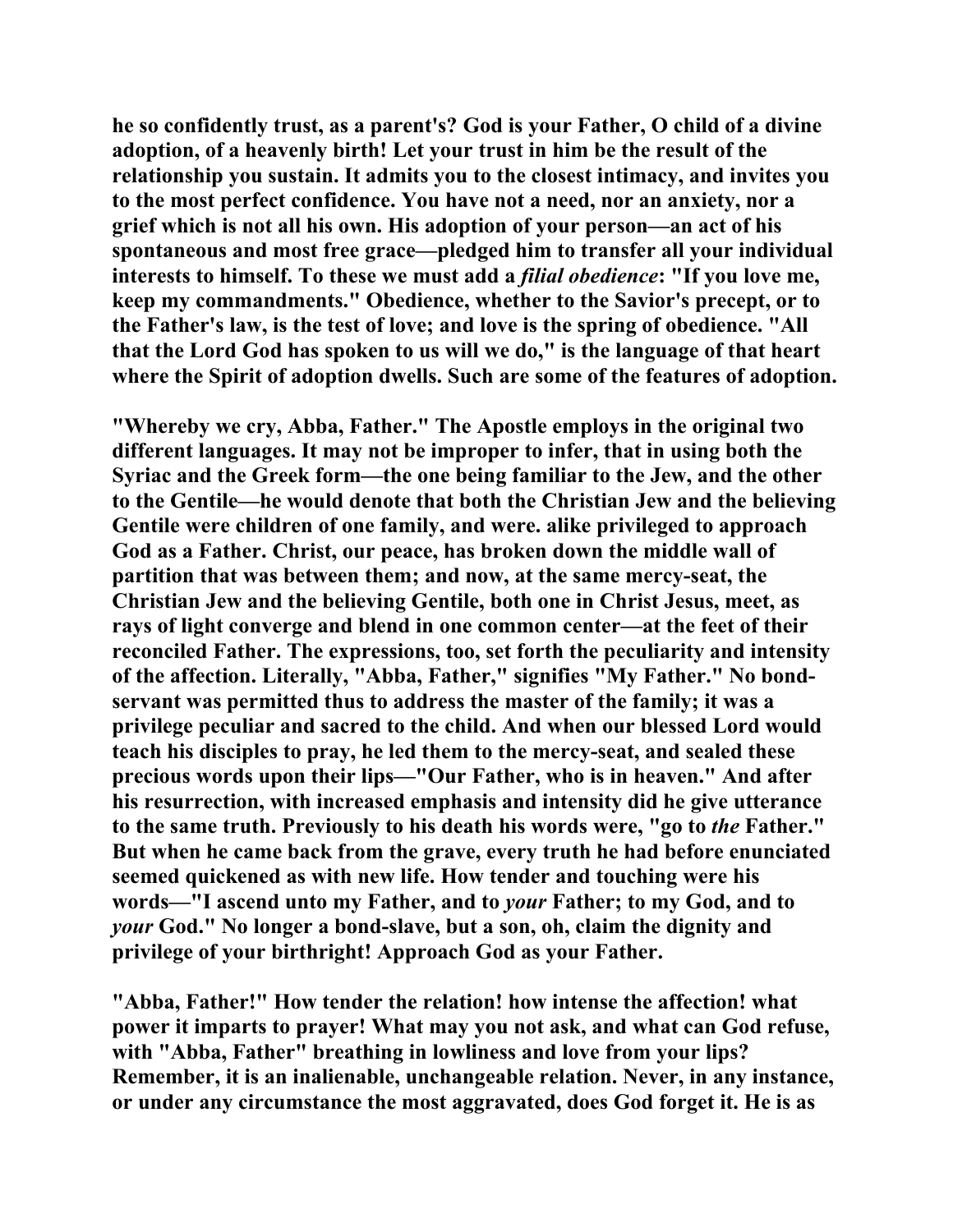**much our Father when he chastises, as when he approves; as much so when he frowns, as when he smiles; as much so when he brims the cup of adversity, as when he bids us drink the cup of salvation. Behold the touching display of it in his gracious restorings: "But when he was yet a great way off, his father saw him, and had compassion, and ran, and fell on his neck and kissed him." In all his wanderings, that father's love had never lost sight of his wayward child. It tracked him along all his windings, followed him to the very swine-trough, hovered around him even then, and waited and welcomed his return. We may doubt, and debase, and deny our divine relationship, yet God will never disown us as his children, nor disinherit us as his heirs. We may cease to act as a child, he will never cease to love as a Father. To him, then, as to a Father at all times repair. "Have faith in God." Confide in his heart to love you; in his counsel to guide you; and in his power to sustain you. Cast from you the fetters that enthrall, and pray to be upheld by his free Spirit. "Where the Spirit of the Lord is, there is liberty."** 

## **CHAPTER 16.**

#### **"The Spirit Testifying to the Believer's Adoption"**

**"The Spirit itself beareth witness with our spirit, that we are the children of God." Romans 8:16** 

**"The Spirit himself testifies with our spirit that we are God's children." Romans 8:16** 

**"For his Holy Spirit speaks to us deep in our hearts and tells us that we are God's children." Romans 8:16** 

**Having affirmed the Divine relationship of the believer, the Apostle now proceeds to adduce the divine evidence of a truth so great. He assumes that the actual existence of the believer's sonship, may, to his own soul, at times be a matter of painful uncertainty. This leads him to unfold the agency of the Spirit in authenticating the fact, thus at once neutralizing in the mind all doubt, and allaying all fear. "The Spirit himself bearing witness with our spirit, that we are the children of God."** 

**With regard to the first point; it is not strange that the fact of his adoption should meet with much misgiving in the Christian's mind, seeing that it is a**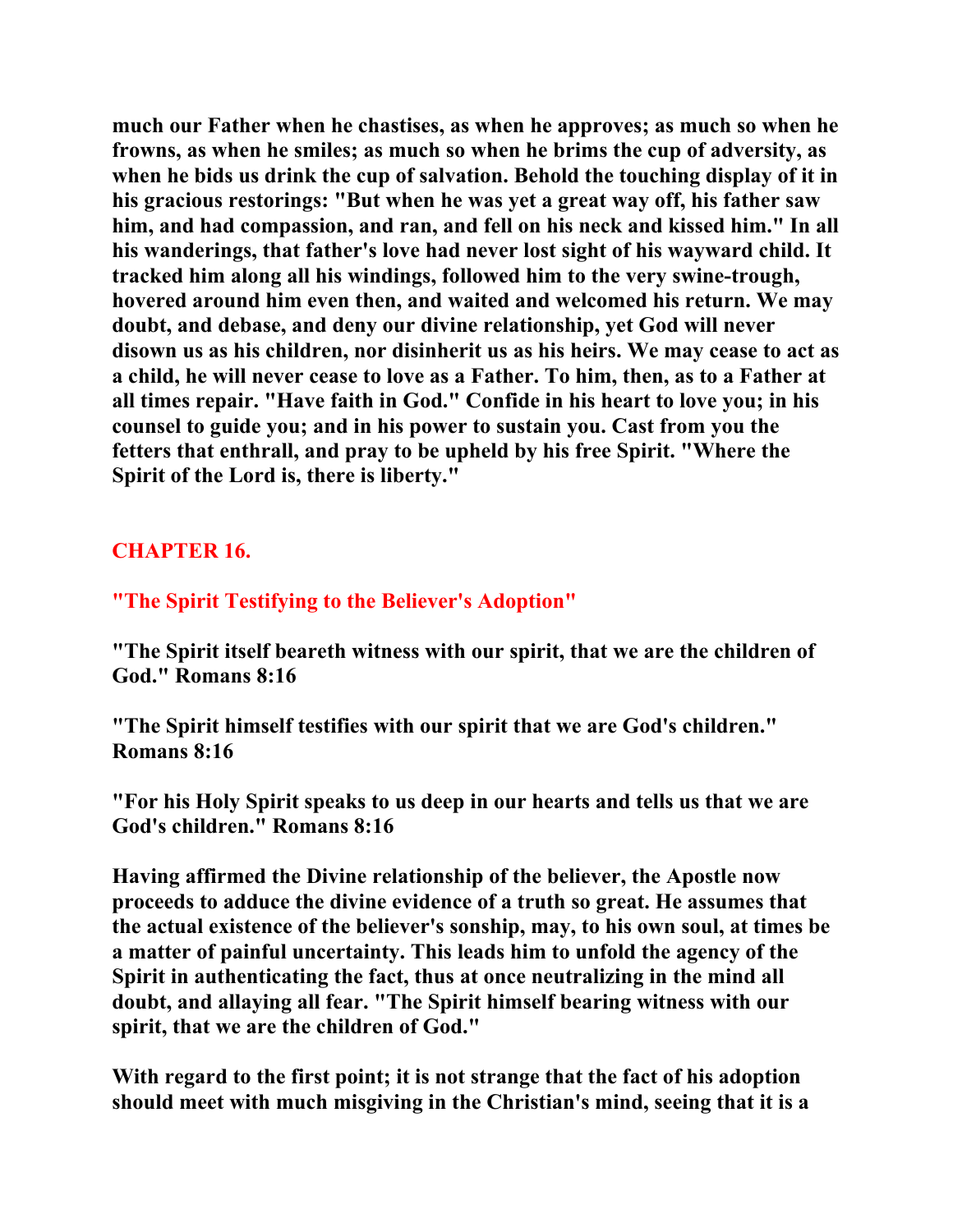**truth so spiritual, flows from a source so concealed, and has its seat in the profound recesses of the soul. The very stupendousness of the relationship staggers our belief. To be fully assured of our divine adoption demands other than the testimony either of our own feelings, or the opinion of men. Our feelings sometimes excited and visionary—may mislead; the opinion of others—often fond and partial—may deceive us. The grand, the Divine, and only safe testimony is, "the Spirit himself bears witness with our spirit." There exists a strong combination of evil tending to shake the Christian's confidence in the belief of his sonship.** *Satan* **is ever on the watch to insinuate the doubt. He tried the experiment with our Lord. "***If* **you are the Son of God." In no instance would it appear that he actually denied the truth of Christ's divine relationship; the utmost that his temerity permitted was the suggestion to the mind of a doubt, leaving it there to its own working. Our blessed Lord thus assailed, it is no marvel that his disciples should be exposed to a like assault. The** *world***, too, presumes to call it in question. "Behold what manner of love the Father has bestowed upon us, that we should be called the sons of God: therefore the world knows us not, because it knew him not." Ignorant of the Divine Original, how can it recognize the divine lineaments in the faint and imperfect copy? It has no vocabulary by which it can decipher the "new name written on the white stone." The sons of God are in the midst of a crooked and perverse nation, illumining it with their light, and preserving it by their grace, yet disguised from its knowledge, and hidden from its view. But the strongest doubts touching the validity of his adoption are those gendered in the believer's own mind. Oh, there is much there to generate and foster the painful misgiving. We have said that the very greatness of the favor, the stupendousness of the relationship, startles the mind, and staggers our faith. "What! to be a child of God! God my Father! Can I be the subject of a change so great, of a relationship so exalted? Who am I, O Lord God, and what is my house, that you should exalt me to be a king's son? Is this the manner of men, O Lord God?" And, then, there crowd upon the believer's mind thoughts of his own sinfulness, and unworthiness of so distinguished a blessing. "Can it be? With such depravity of heart, such carnality of mind, such rebellion of will, such a propensity to evil each moment, and in everything such backslidings and flaws, does there yet exist within me a nature that links me with the Divine? It seems impossible!" And when to all this are added the varied dispensations of his Heavenly Father, often wearing a rough garb, assuming a somber aspect, threatening, and crushing; oh, it is no marvel that, staggered by a discipline so severe, the fact of God's love to him, and of his close and tender relation to God, should sometimes be a matter of painful doubt. That thus he should reason—"If his child, reposing**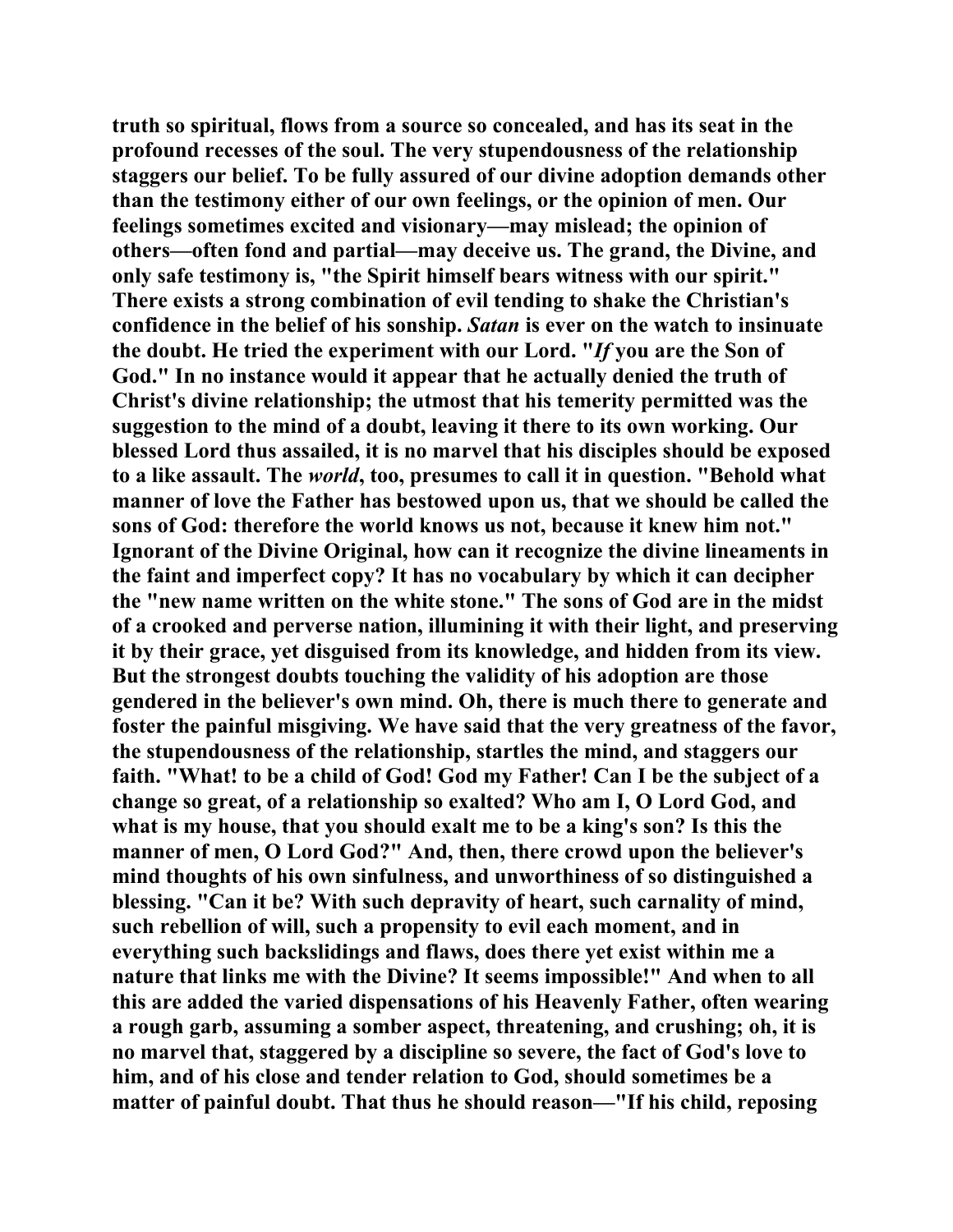**in his heart, and sealed upon his arm, why is it thus? Would he not have spared me this heavy stroke? Would not this cup of suffering have passed my lips? Would he have asked me to slay my Isaac, to resign my Benjamin? All these things are against me." And thus are the children of God constantly tempted to question the fact of their adoption.** 

**But the Lord has graciously and amply provided for this painful part of Christian experience in the Witness of the Spirit. The perfect competence of the Spirit is assumed. Who can reasonably question it? Is verity essential to a witness? Then is he most competent, for he is the "Spirit of truth." Essentially Divine, his testimony is to be received as of one whose truthfulness cannot be impeached. If he witnesses to us that we are born from above, and belong to the one family, then we may safely credit his testimony, and receive the comfort it imparts. Is it essential that he should know the fact whereof he affirms? Who so competent to authenticate the work of the Spirit in the heart as the Spirit himself? We, then, may safely confide in the truthful and intelligent testimony which the Spirit of God bears to our being the sons of God.** 

**As to the great truth thus witnessed to by the Spirit, we are not to suppose that the testimony is intended to make the fact itself more sure; but simply to confirm our own minds in the comfortable assurance of it. Our actual adoption cannot be more certain than it is. It is secured to us by the predestinating love of God, and the everlasting covenant of grace; is confirmed by our union with the Lord Jesus, and is sealed by the Holy Spirit of promise. "Having predestinated us unto the adoption of children by Jesus Christ to himself, according to the good pleasure of his will." But the testimony which the Spirit bears is designed to meet the phase of Christian experience just adverted to—the painful uncertainty to the children of God themselves, by which this truth is often enshrouded. It is not for the benefit of our fellow-creatures, still less for the satisfaction of God himself, but** *for the assurance and comfort of our own hearts, that the Spirit bears witness with our spirits that we are the children of God.* **The testimony is for the confirmation of our own faith, and the consolation of our own hearts.** 

**But the question arises,** *What is the mode of his testimony?* **In attempting to supply an answer, we must acknowledge that we have no certain data to guide us. Sufficient light, however, beams from his work in general, to assist us in forming an intelligent and correct idea of his operations. How, then, may we suppose the Spirit witnesses with our spirit? Not by visions and voices; not by heats and fancies; nor by any direct inspiration, or new revelation of truth.**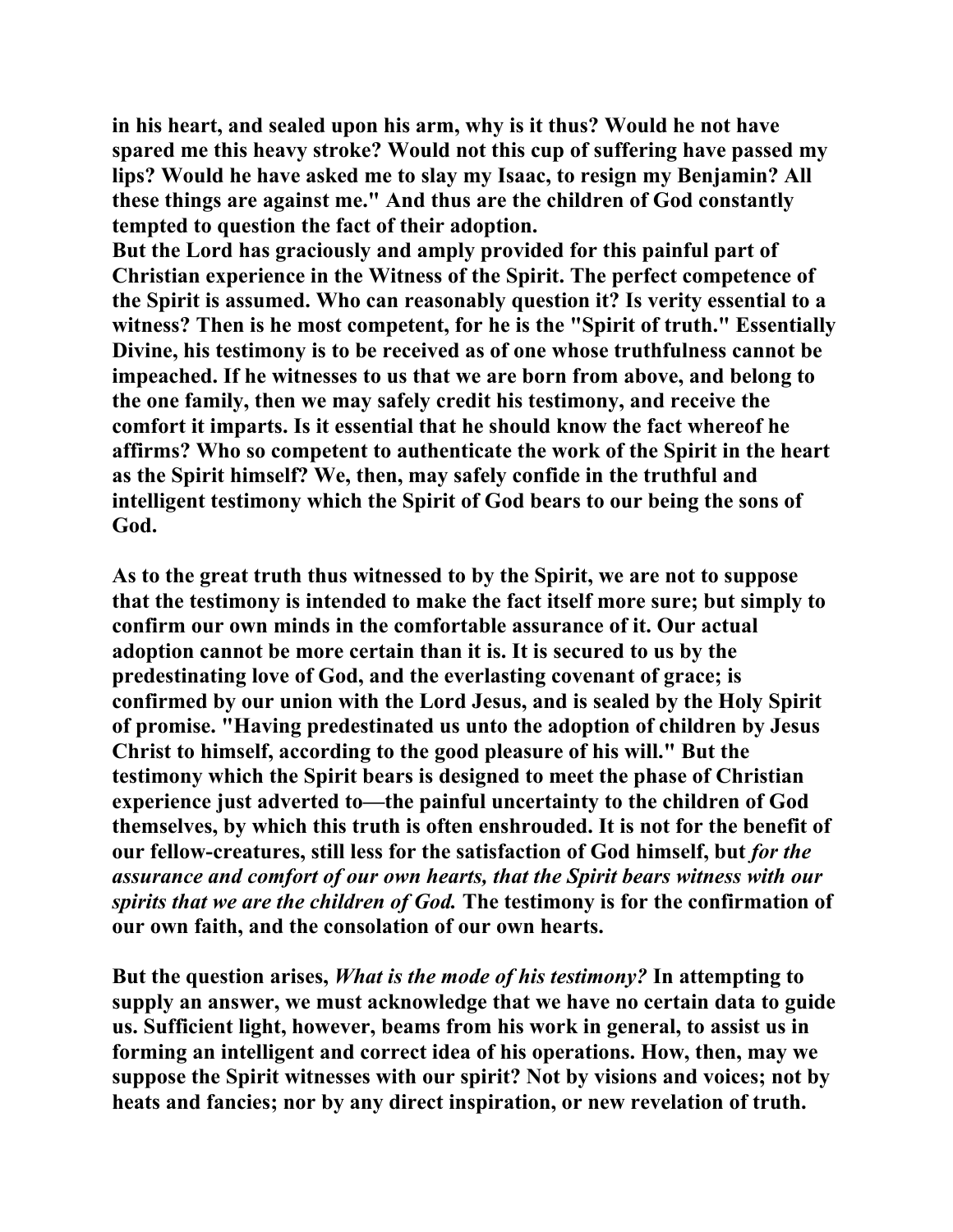**Far different from this is the mode of his testimony. We may gather from the measure of light vouchsafed, that he first** *implants within the soul the germ of spiritual life, which beneath his culture produces the "fruits* **of love, joy, peace, patience, gentleness, goodness, faith, meekness, temperance." From these we are left to draw the rational deduction of our adoption. If, for example, a child of God, with all lowliness of spirit, and after much prayerful inquiry, discover that, more or less, some of these effects of the Spirit's operation are developed in his experience, then it is no presumption in that individual, honestly and humbly to conclude that he is a child of God. This is the Spirit's witness, and he cannot gainsay it without wilful blindness, nor reject it without positive sin.**  *The breathing of the renewed heart after holiness***, supplies another illustration of the mode of the Spirit's testimony. The panting after Divine conformity is the Spirit's inspiration. Where, therefore, it exists, the deduction is, that the individual is a child of God. Thus, by begetting in us the Divine nature—by producing in us spiritual fruits—and by breathing in our souls a desire for holiness, the Spirit conducts us to the rational conclusion that we are born of God. By shedding abroad God's love in the soul by sprinkling the conscience with the atoning blood—by endearing the Savior to our hearts by leading us more simply to rest in his finished work, yes, to rest in himself—by creating and increasing love to the members of the one family, and fellowship with whatever is holy, and heavenly, and useful, he thus testifies to our divine relationship.** 

**Nor would we pass by the harmony which subsists between the Bible and the experience of the sanctified heart, by which the Spirit witnesses that we are born of God. Whatever may be the mode of his testimony, it never contradicts the word of truth, but always is in perfect agreement with, and fully sustains it. As it is by the truth he quickens, and through the truth he sanctifies, so with the truth he witnesses. If our sentiments, and feelings, and actions are invariably and unequivocally opposed to God's revealed word, we may boast as we will of our divine relationship, we yet are self-deceived, and are "illegitimate children and not true sons." Is there in our lives a correspondence of Christian experience and revealed truth?** 

**"I could not, without making my own doctrine outstrip my own experience, vouch for any other intimation of the Spirit of God, than that which he gives in the act of making the word of God clear unto you, and the state of your own heart clear unto you. From the one you draw what are its promises—from the other what are your own personal characteristics; and the application of the first to the second may conduct to a most legitimate argument, that you**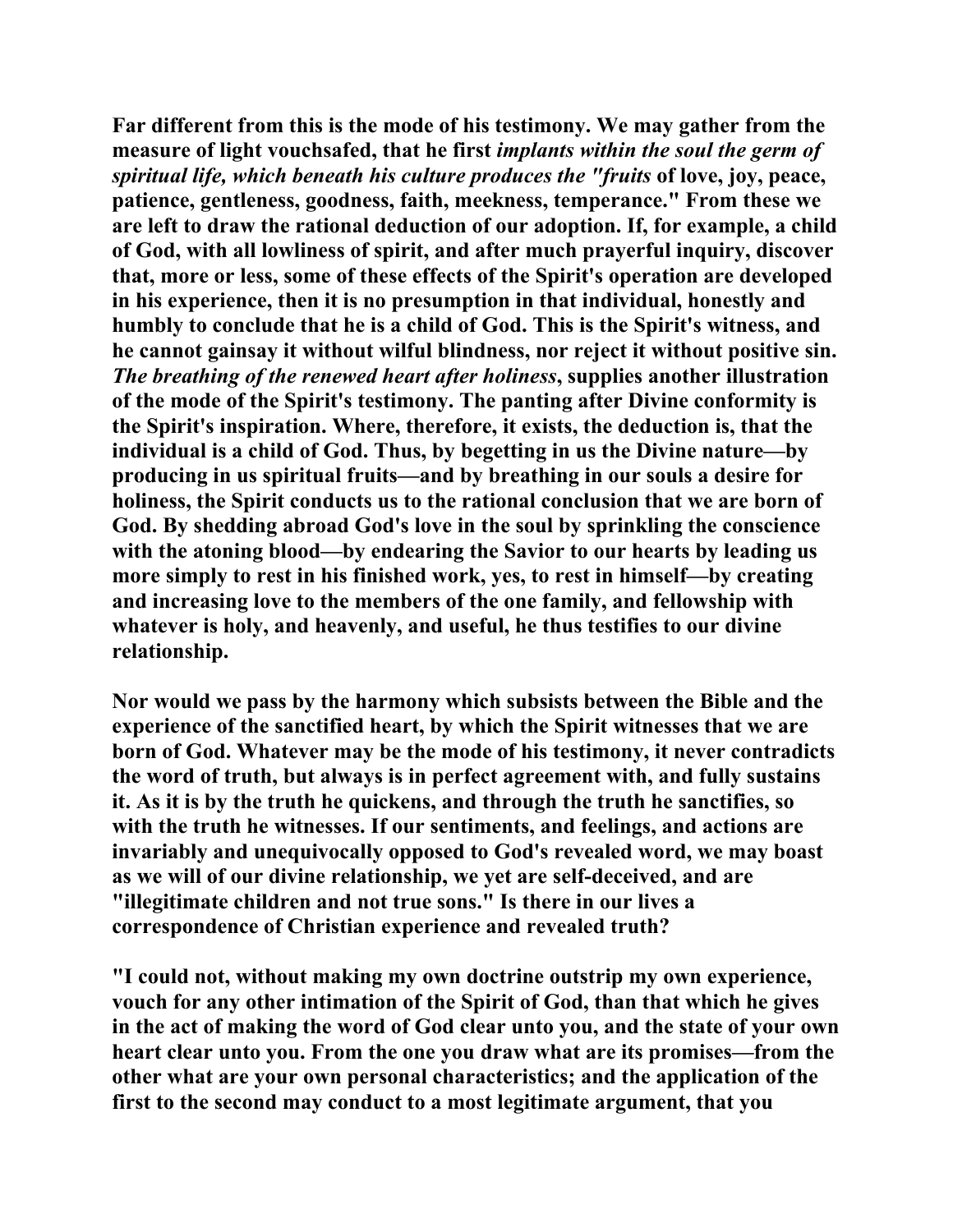**personally are one of the saved—and that not in tardy or elaborate argument either, but with an evidence quick and powerful as the light of intuition. By a single deposition of conscience, for example, I may know that I do indeed hunger and thirst after righteousness; and by a single glance with the eye of my understanding, I may recognize a Savior's truth, and a Savior's tenderness in the promise that all who do so shall be filled; and without the intervention of any lengthened process of reasoning, I may confidently give to the general announcement in the gospel such a specific application to myself, as to convey my own distinct and assured hope of a particular interest therein. Thus there is no whisper of the Spirit distinct from the testimony of the word. Thus there is no irradiation, but that whereby the mind is enabled to look reflexly and with rational discernment upon itself. And hence there is no conclusion, but what comes immediately and irresistibly out of promises which are clear to me, while they lie hidden in deepest obscurity from other men: and all this you will observe with the rapidity of thought by a flight of steps so few, as to be got over in an instant of time—by a train of considerations strictly logical, while the mind that enjoys and is impressed with all this light is not sensible of any logic—and yet withal by the Spirit of God, for it is he who has brought the word near, and given it weight and significance to my understanding, and it is he who has manifested to me the thoughts and intents of my own heart, and evinced some personal characteristic within that is coincident with the promise without, and it is he who sustains me in the work of making a firm and confident application. In all this he utters no voice. The word of God made plain to my convictions, and his own work upon me made plain to my conscience—these are the vocables, and I do imagine the only vocables, by which he expresses himself; but enough to furnish any Christian with a reason of the hope that is in him, and better than articulation itself to solace and to satisfy the inquiring spirit of its relationship to the family of God." (Chalmers).** 

**Nor is the** *comfort* **which the Spirit imparts the least evidence of our adoption. As our chastenings are marks of our sonship, equally so are our consolations. The kindly view the Spirit gives of our Father's dispensations—the meek submission of the will—the cordial acquiescence of the heart—and the entire surrender of the soul to God, which** *he* **creates, supplies us with indisputable ground for drawing a conclusion favorable to the reality of our being the children of God. There is a depth of sympathy and a degree of tenderness in God's comforts, which could only flow from the heart of a Father—that Father, God himself. "As a father pities his children, so the Lord pities those who fear him." Sweet to know that the correction and the consolation, the**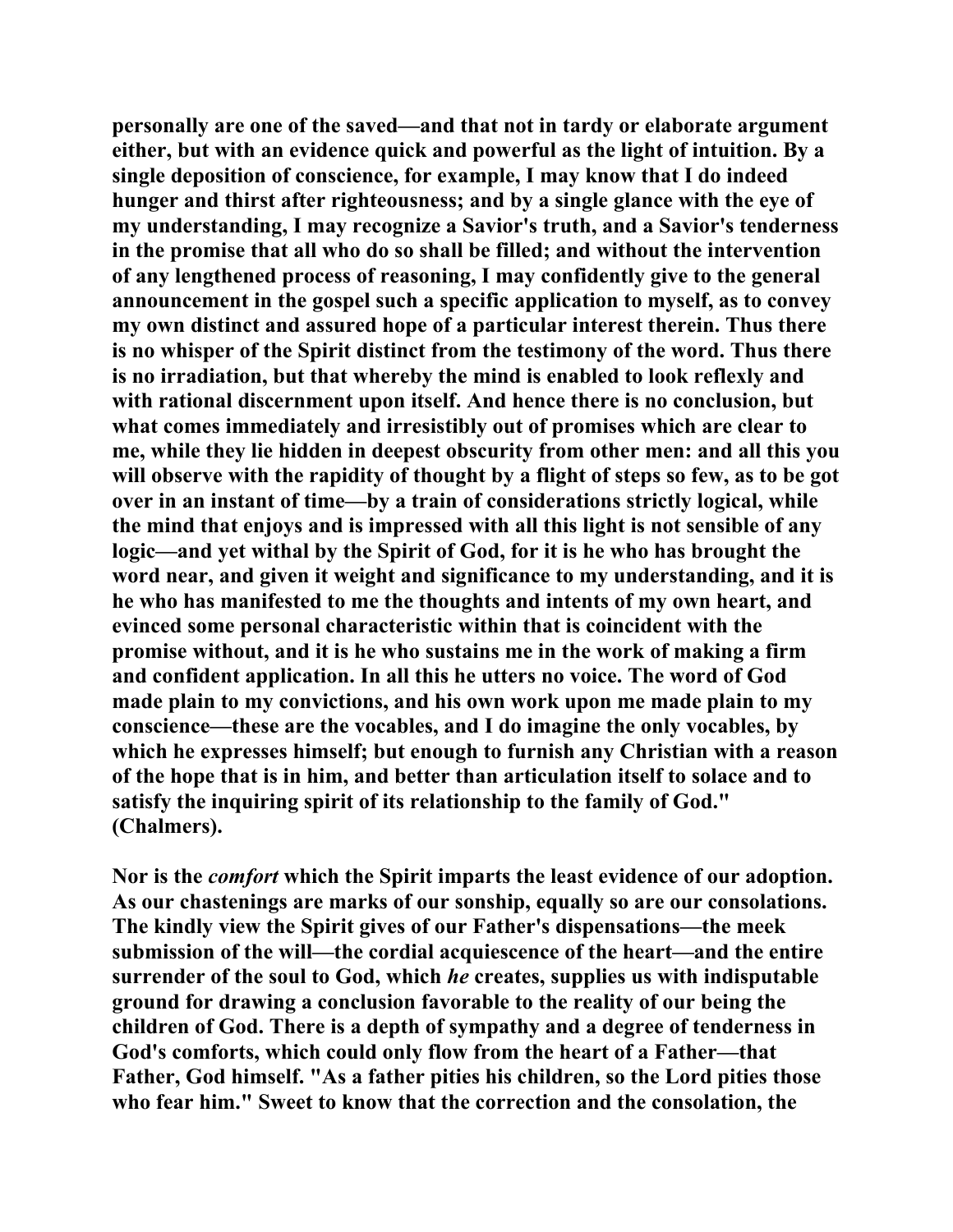**wounding and the healing, flow from the same heart—come from the same hand, and each bear a message of love, and a token of sonship. Is the God of all comfort sustaining, soothing, and quieting your oppressed, chafed, and sorrowful heart? Oh, it is the Spirit's witness to your adoption. Bending to your grief, and associating himself with every circumstance of your sorrow, he seeks to seal on your softened heart the deeper, clearer impress of your filial interest in God's love. And oh, if this overwhelming bereavement—if this crushing stroke—if the bitterness and gloom of this hour be the occasion of the Spirit's gentle, gracious lifting you from the region of doubt and distress, as to your sonship, into the serene sunlight of your Father's love, so that you shall question, and doubt, and deny no more your acceptance in the Beloved, and your adoption into his family, will you not kiss the rod, and love the hand, and bless the heart that has smitten? One word in conclusion. Forget not that**  *the inward seal of adoption is testified by the outward seal of sanctification, and that if the Spirit of Christ is in your heart, the fruits of the Spirit will be exhibited in your life.* **Then, thus meek, and gentle, and lowly, like the Savior; separated from the world, that you live not and joy not, as the world does—in the secret chamber of your soul you shall often hear the voice of God, saying, "I will be a Father unto you, and you shall be my sons and daughters, says the Lord Almighty."** 

### **CHAPTER 17.**

#### **"The Christian's Joint Heirship"**

**"And if children, then heirs; heirs of God, and joint-heirs with Christ; if so be that we suffer with him, that we may be also glorified together." Romans 8:17** 

**"Now if we are children, then we are heirs—heirs of God and co-heirs with Christ, if indeed we share in his sufferings in order that we may also share in his glory." Romans 8:17** 

**"And since we are his children, we will share his treasures—for everything God gives to his Son, Christ, is ours, too. But if we are to share his glory, we must also share his suffering." Romans 8:17** 

**It is a natural and graceful transition this from a consideration of the believer's relationship to God, and the nature of the evidence which makes it certain, to a consideration of his heirship, and the nature of the inheritance to**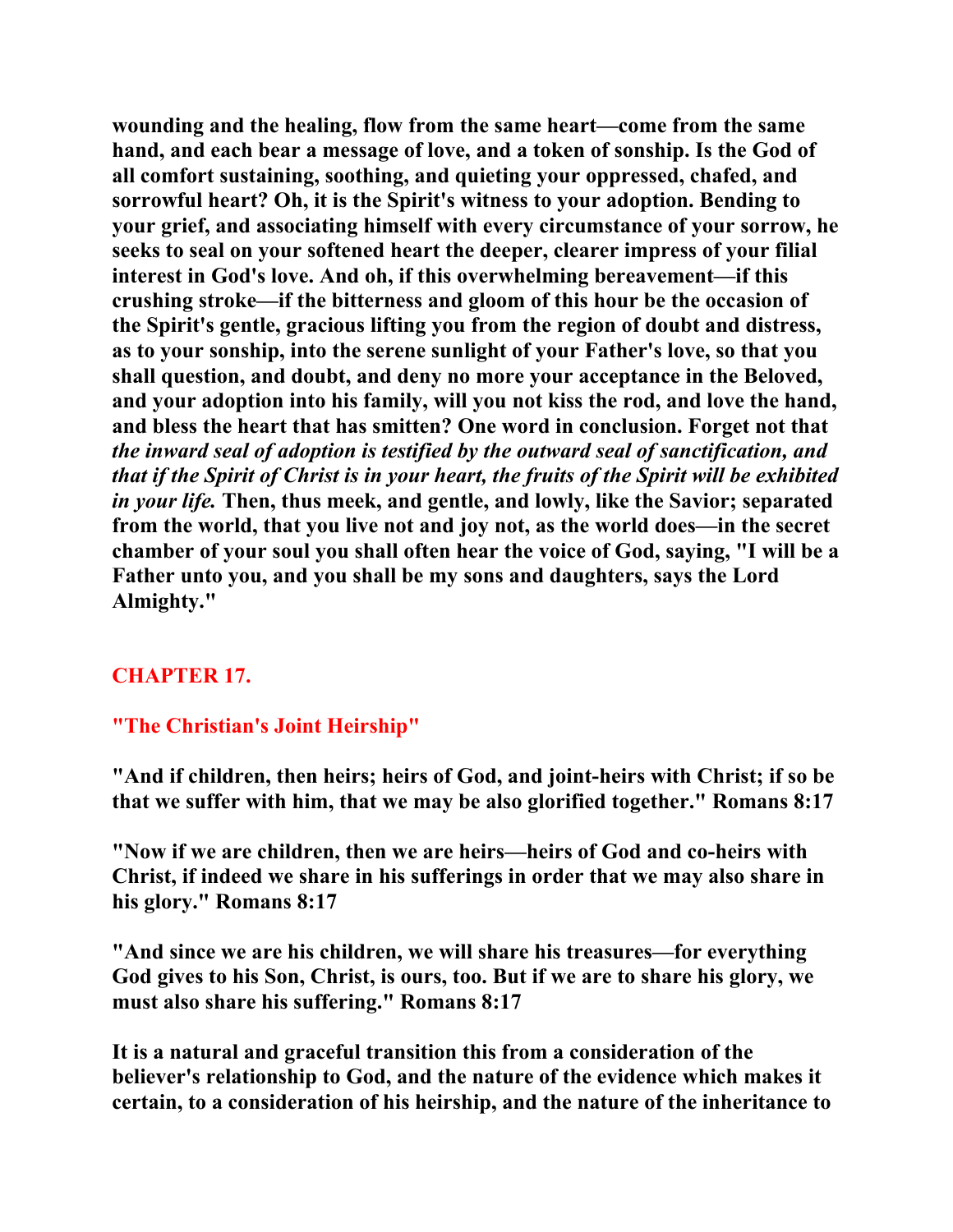**which that relationship links him. "If children, then heirs." The first truth that demands our attention is a vast and comprehensive one—God himself the inheritance of his people. Not only are they begotten by God as his children, and by a sovereign act of his most free mercy, have become the heirs of an inheritance—but subjectively, they are made the heirs of himself. "Heirs of God." Not only are all things in the covenant theirs, but the God of the covenant is theirs. This is their greatest mercy. "I am your part and your inheritance," are his words addressed to all his spiritual Levites. Not only are they put in possession of all that God has—a boundless wealth; but they are in present possession of all that God is—an infinite Portion. And what an immense truth is this, "I will be their God, and they shall be my people!" Take out this truth from the covenant of grace, were it possible, and what remains? It is the chief wealth and the great glory of that covenant that God is our God. This it is that gives substance to its blessings, and security to its foundation. So long as faith can retain its hold upon the God of the covenant, as our God, it can repose with perfect security in expectation of the full bestowment of all the rest. Here lies our vast, infinite, and incomputable wealth. What constitutes the abject poverty of an ungodly man? His being without God in the world. His earthly possessions may be boundless; he may look out from the crystal windows of his castellated mansion upon a farspreading and magnificent domain, and exclaim, "This is all my own" yet is he poor! and when death relaxes his grasp, and summons him to the account of his stewardship, he closes his eyes upon all his proud possessions, and his only portion, and that forever, is the "worm that never dies, and the fire that is never quenched." Be you, my reader, rich or poor, high or low in this world, without God, you are undone to all eternity! It is but of trivial moment whether you die in rags and lowliness, or go in ermine and pomp to the torments of the lost—those torments will be your changeless inheritance, living and dying without God, and without Christ, and without hope. But contrast this with the state of the poorest child of God. The universe is not only his—"for all things are yours"—but** *the God of the universe is his***—"The Lord is my portion, says my soul, therefore will I hope in him." We have a deathless interest in every perfection of the Divine nature. Is it Wisdom? It counsels him. Is it Power? It shields him. Is it Love? It soothes him. Is it Mercy? It upholds him. Is it Truth? It cleaves to him. "As the mountains are round about Jerusalem, so the Lord is round about his people, from henceforth, even for evermore." What more can we ask than this? If God be ours, we possess the substance and the security of every other blessing. When the Lord appeared to Abraham, with what truth did he seek to win his confidence, and ask his obedience! "I am the Almighty God." And then**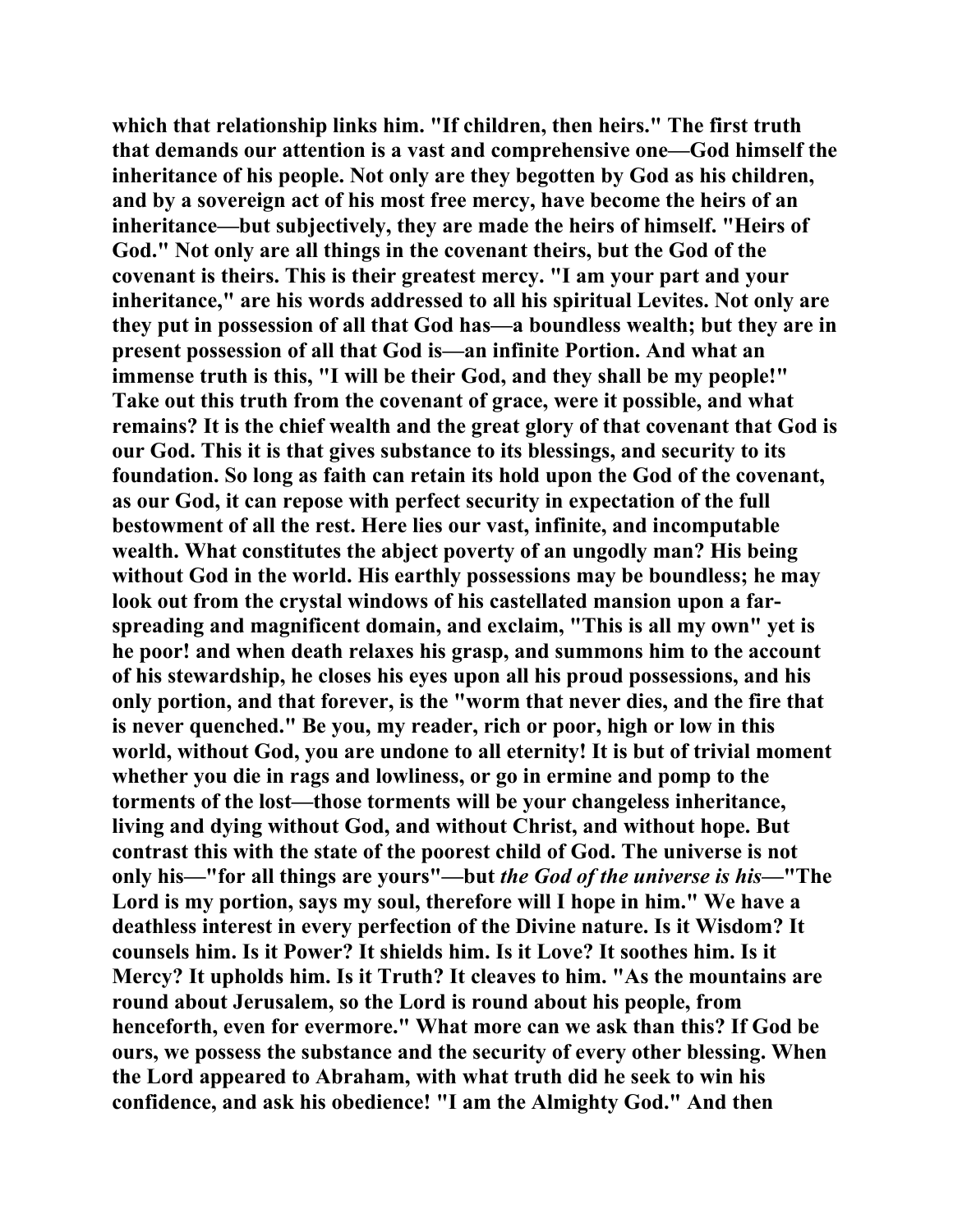**follows the precept, "Walk before me and be perfect." And this is just the truth with which God would preface every blessing, and comfort us in all our tribulation. "They shall be my people, and I will be their God." He would bring us to an absolute trust in an absolute God. Winning us to an entire relinquishment of all expectation from any other source, he would allure us to his feet with the language of the Church breathing from our lips—"Behold we come unto you, for you are the Lord our God. Truly in vain is salvation hoped for from the hills, and from the multitude of mountains: truly in the Lord our God is the salvation of Israel." And again, "Asshur shall not save us, we will not ride upon horses; neither will we say any more to the work of our hands, You are our gods: for in you the fatherless finds mercy." Only in the Lord our God is our salvation—only in him does the orphan find the mercy that soothes, provides, and encompasses him as a shield. Nor the fatherless only: is he not equally the covenant God of the widow? "I am married unto you," says God. And again, "Your Maker is your husband (the Lord of hosts is his name)." And yet again, "Let your widows trust in me." Thus does he by words the most persuasive, and by imagery the most touching, seek to endear himself to us as our Portion. It is in the heart of our God to give us the chief and the best. Had there been a greater, and a better, and a sweeter, and a more satisfying portion than** *himself***, then that portion had been ours. But since there is not, nor can be, a greater than he, the love, the everlasting, changeless love that he bears to us, constrains him to give himself as our God, our Portion, our All. And have we not experienced him to be God allsufficient? Have we ever found a lack in him? May he not justly challenge us, and ask, "Have I been a wilderness unto Israel? a land of darkness? " Oh no! God is all-sufficient, and no arid wilderness, and no dreary land have we experienced him to be. There is in him an all-sufficiency of love to comfort us; an all-sufficiency of strength to uphold us; an all-sufficiency of power to protect us; an all-sufficiency of good to satisfy us; an all-sufficiency of wisdom to guide us; an all-sufficiency of glory to reward us; and an all-sufficiency of bliss to make us happy here, and happy to all eternity! "This God is our God forever and ever, and he will be our guide even unto death." "In your presence there is fullness of joy, and at your right hand there are pleasures for evermore." Such is the inheritance to which, as children of God, we are the heirs.** 

**"Joint-heirs with Christ." This must be understood in a limited, though still in a very enlarged sense. In its highest meaning—touching the Essential Deity of our Lord—he is the Heir of all things. All worlds and all souls are his. All things were created by, and for him. Heaven is his throne, and earth is his**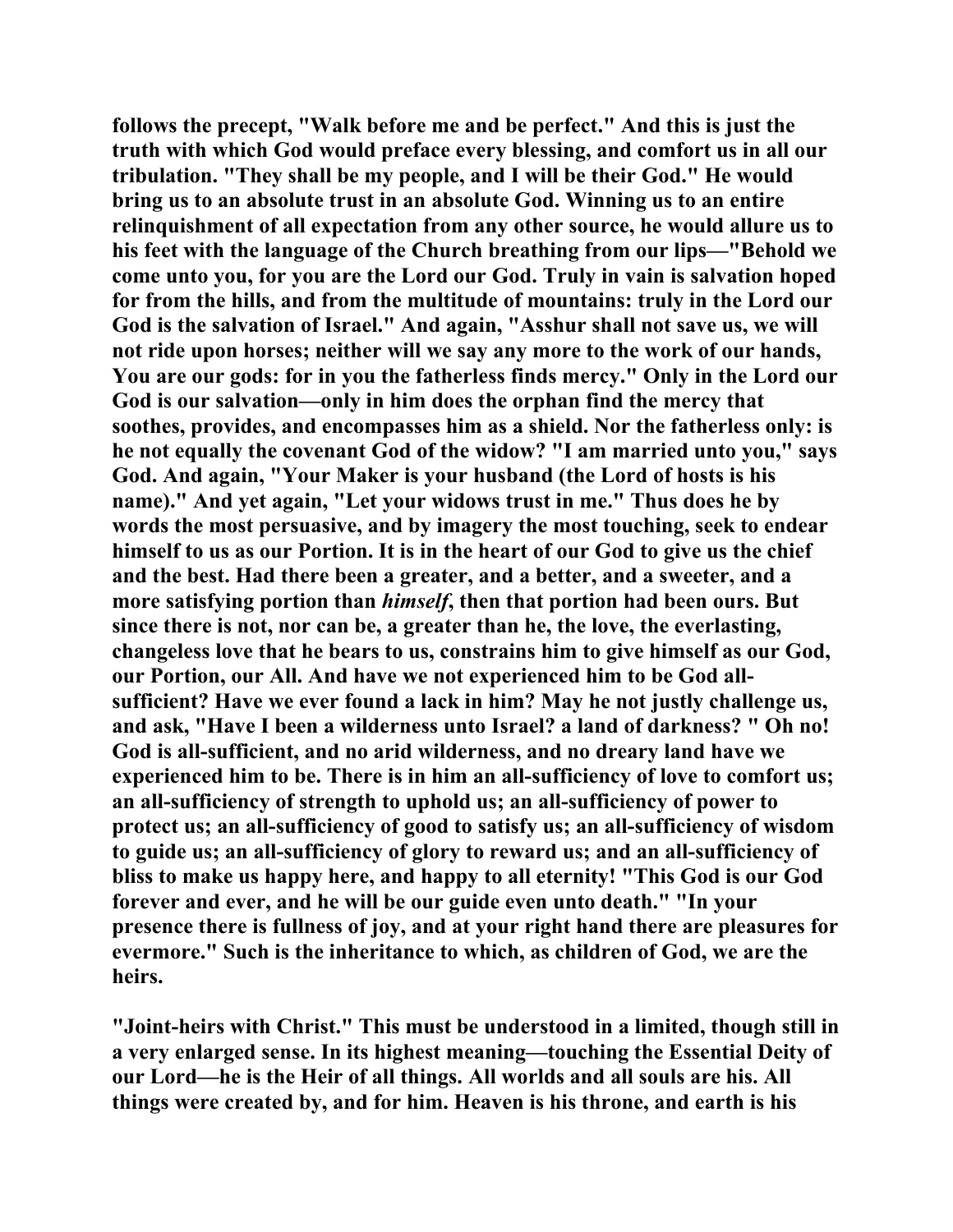**footstool. To participation in this heirship we cannot be admitted. Nor can there be any conjointure with Christ in the** *merit* **that purchased our redemption. Here again he is alone, no creature aiding the work, or dividing the glory. But, mediatorially, in consequence of the union subsisting between Christ and his people, they become heirs with him in all the privileges and hopes appertaining to his kingdom. Our union to the Lord Jesus brings us into the possession of vast and untold blessings. On the basis of his atonement we build our claim. He merits all, and we possess all. All the immunities and glories of our present and eternal inheritance flow to us through Christ. "In whom also we have obtained an inheritance." "If a son, then an heir of God through Christ." We cannot lay too great stress on this truth. We possess nothing—we receive nothing—we expect nothing but** *through Christ***. All is given to us in consideration of a Righteousness which upholds and honors the Divine Government. Jesus is the meritorious Recipient, and we receive only through him. "If you be Christ's, then are you Abraham's seed, and heirs according to the promise." "Knowing that of the Lord you shall receive the reward of the inheritance." And yet again, alluding to our right to, and our possession of, our inheritance, the Apostle traces both to the atonement of the Son of God—"And for this cause he is the Mediator of the new testament, that by means of death, for the redemption of the transgressions that were under the first testament, they which are called might receive the promise of eternal inheritance." Thus it is alone through the "fitness" imparted by Christ, the**  *merit* **he substitutes in our behalf, and the** *righteousness* **he imputes to us, that we become "partakers of the inheritance of the saints in light." Blessed Redeemer! to what dignity and honor, to what privilege and blessing, to what hope and glory our union with you has advanced us! We were fallen, and you have lifted us up; we were poor, and you have enriched us; we were naked, and you have clothed us; we were aliens, and you have made us children; we were bankrupts, and you have made us heirs; we lost all from fatal union with the first Adam; we receive all, and infinitely more, by our glorious union with you, the Second Adam. Oh for a heart to love you! Oh for grace to glorify you! Be increasingly precious to us, and may we be increasingly devoted to you!** 

### **But observe** *in what this joint-heirship consists***—suffering, and glory.**

**"If so be that we** *suffer* **with him." It is first an heirship of suffering. "If so be," or, as it has been rendered, "Seeing that we suffer with him;" thus removing any seeming idea of suffering being a meritorious cause of glory. As Christ is the Head, and we the body, there is a fellowship of condition, a sympathy of suffering of the closest character. Most assuredly there is a sense**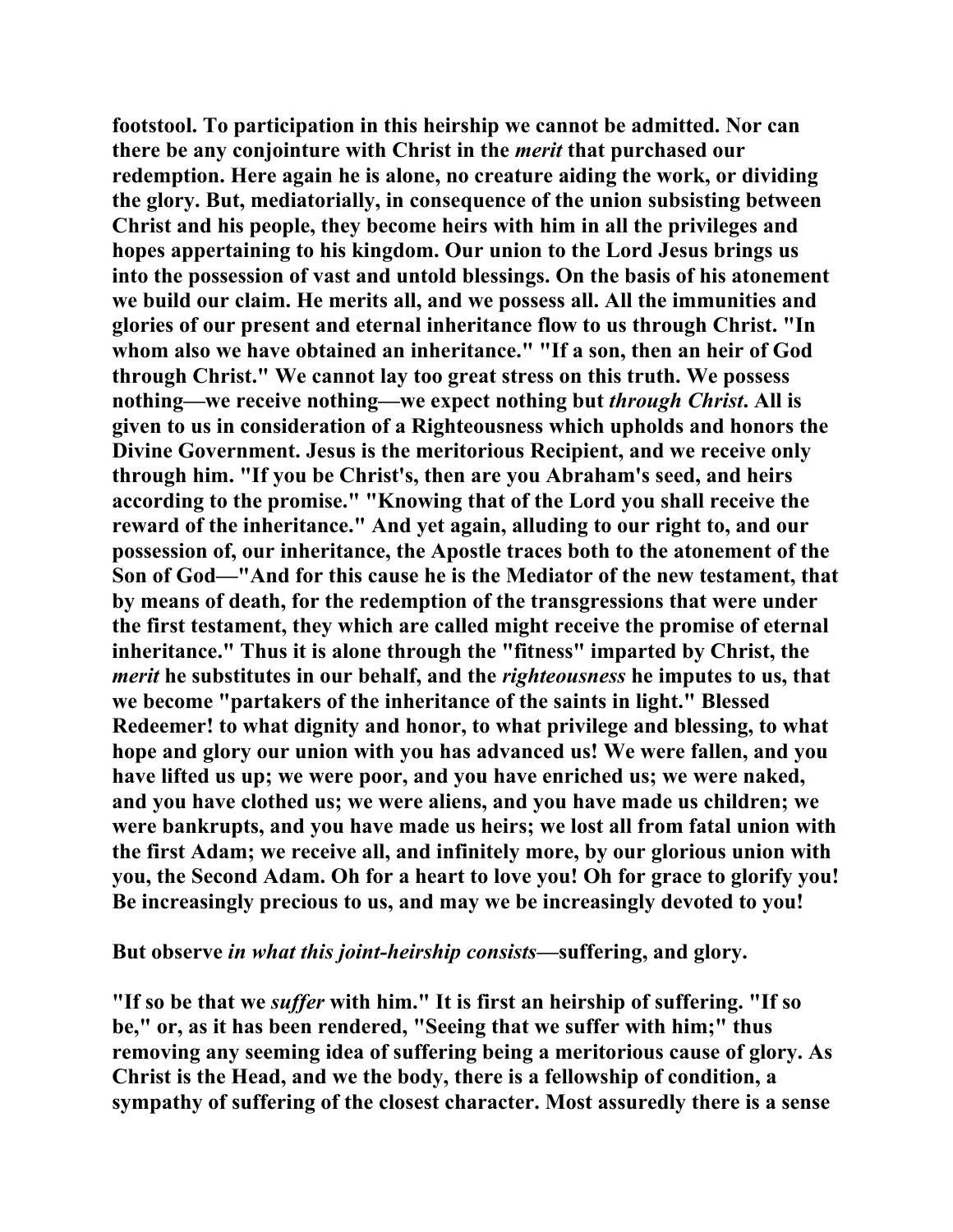**in which we could have no actual participation in the sufferings of our Lord the sense in which those sufferings were** *expiatory***. But mystically, the church suffered with the Head. And having begun in suffering, suffering more or less, tracks our course to glory. "If any man will come after me," says Christ, "let him deny himself, and take up his cross, and follow me." "If we be dead with him, we shall also live with him: if we suffer, we shall also reign with him."**  *Suffering in inseparable from true godliness.* **"All that will live godly in Christ Jesus, shall suffer persecution." Thus our very union with Christ involves suffering with Christ. We are joint-heirs with the "Man of sorrows." We are united to a** *crucified* **Head. We cannot assert any valid claim to a union with Christ, and plead exemption from trial. Our fellowship with him in his sufferings is the seal of our heirship with him in his glory. Do you see a professed disciple of the Lord Jesus exempt from all sorrow—from that sorrow, we mean, peculiar to the chastened and disciplined sons of God? you see him lacking one of the strongest and most valid evidences of sonship. "For if you be without chastisement, whereof all are partakers, then are you illegitimate children and not true sons."** *Suffering is the beaten path to heaven.* **A public avowal of adherence to Christ—allegiance to his authority—fidelity to his truth—separation from the world as a professed disciple of Jesus—will often entail suffering of a most humiliating and painful character.** 

**But let us not overlook the alleviations. It is not, as in the case of our Lord, unmixed suffering—suffering borne alone. When he sorrowed in the garden, his disciples slept. When he was accused at Pilate's bar, one of them denied him. When suspended upon the cross, all of them forsook him. He was alone in suffering. But when we suffer, it is a suffering** *with* **Christ. In all our affliction he is afflicted. He suffers with us. There is an outflow of the purest, tenderest human sympathy. Our spirit is never oppressed, our heart is never sad, our love is never wounded, our principles are never assailed, our persons are never persecuted, but Christ is with us in the closest alliance. "Saul, Saul, why do you persecute ME?" With such a fellow-sufferer at our side, why should we fret and murmur and repine? "Unto us it is given in the behalf of Christ, not only to believe on him, but also to suffer for his sake." We must, if his true disciples, drink of the cup that he drank of, and be baptized with the baptism that he was baptized with; for "Christ also suffered for us, leaving us an example that we should follow his steps." Oh, sweet words! "If so be that we suffer with him." Not as he suffered. Oh, no! there is no curse, no wrath, no hell in the cup of sorrow which we drink. All these ingredients composed**  *his* **bitter draught. Yet he suffers with us, and permits our afflictions to be called the "afflictions of Christ." He is with you on that bed of sickness; he is**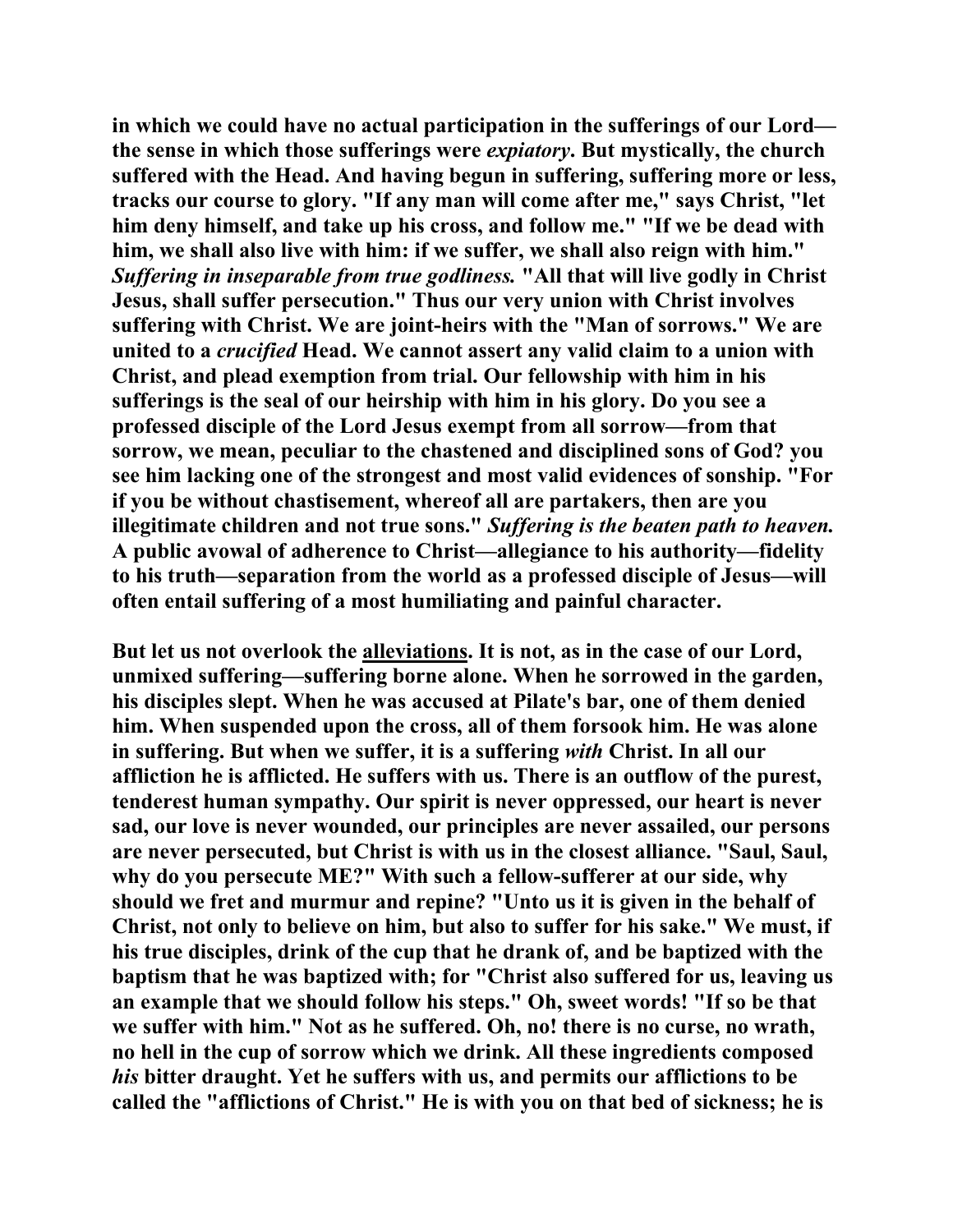**with you on that couch of languishing; he is with you in that darkened room; he kneels with you at that coffin; and he weeps with you by the side of that sepulcher. Oh, may it not reconcile us to all the suffering we have ever endured, or may yet be called to endure, to feel the perfect oneness, the presence, the sympathy, the succourings of such a Savior? Who would wish to shun the obloquy of his cross, the scorn of his name, the lowliness of his kingdom, the self-denial of his religion, allied in the tenderest sympathy at every step with this illustrious Martyr—this Prince of sufferers—this Brother born for adversity? Blessed school of heavenly training! By this afflictive process, oh, of what profounder teaching, what deeper purification have we become the favored subjects! It is** *good* **for us to have been afflicted. Now have we, like our Lord, learned obedience by the things which we have suffered; and like him, too, are being made perfect through suffering. The heart has been emptied of its self-confidence—the shrine has been despoiled of its idol the affections that had been seduced from God, have returned to their rest the ties that bound us to the vanities of a world, perishing in its very using, have become loosened—the engagements that absorbed our sympathies, and secularized our minds, have lost their fascination and their power—the beguiling and treacherous enjoyments that wove their spell around us, have grown tasteless and insipid—and thus, by all these blessed and hallowed**  *results of our trial***, the image of the earthy has become more entirely effaced, and the image of the heavenly more deeply engraven, and more distinctly legible.** 

**"That we may be glorified together." As suffering precedes glory, so glory assuredly follows suffering. Thus was it with our Lord. "Ought not Christ to have suffered these things, and to enter into his glory?" The Apostle speaks of himself as a "witness of the sufferings of Christ, and also a partaker of the glory that shall be revealed." Our Lord is in glory. The head that once bowed in death, pale and bleeding, is now raised in life, encircled with a glory brighter than ten thousand suns. The humanity that was despised from the lowliness of its birth, that was mocked, and scourged, and spit upon, and slain, is now, from its indissoluble union with the Deity, exalted far above principalities and powers, glorified with the glory he had with the Father before the world was. Having purged our sins, he is set down on the right hand of the Majesty on high. To that glory which belongs to him as the Mediator of the Church, each suffering confessor of Christ shall be exalted the body with the Head, and each part of that body with the whole. A jointheirship of suffering, it is now a joint-heirship of glory: "We shall be glorified together with Christ." Still the oneness is manifest, and never so clearly seen**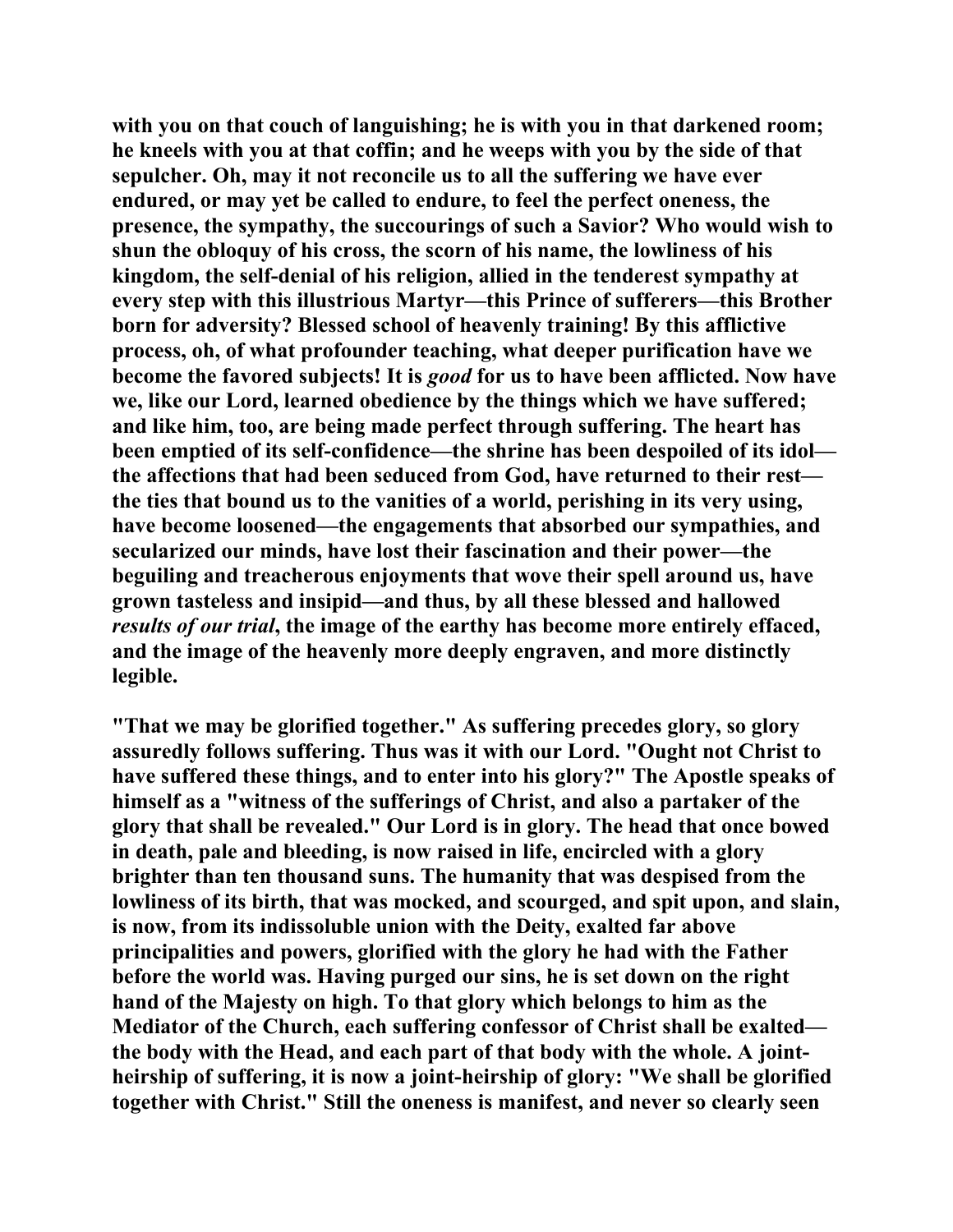**as now. Glory bathes it in its light, and eternity impresses it with its seal. It is an undimmed and changeless glory. And Christ acknowledges their right to this oneness in glory. As they were not ashamed of him among men, he is not now ashamed of them among angels. As they linked themselves to his cross, he binds them to his throne. As they confessed him before the world, he now confesses them before his Father. "Glorified together." Wondrous words! Elevated to his side—leaning upon his bosom—gazing on his beauty listening to his voice—entering into his joy—at home, and forever with the Lord. Now is answered in its fullness, the prayer mingled with tears, and breathed from the scene of his suffering below—"Father, I will that they also whom you have given me, be with me where I am; that they may behold my glory." Welcome the suffering, succeeded by such glory. Welcome the cross, followed by such a crown.** 

**Let us learn to regard our present tutorage as preparatory to our future inheritance. "The heir as long as he is a child, differs nothing from a servant, though he be Lord of all; but is under tutors and governors until the time appointed of the father." Thus is it with us. But soon we shall attain our adulthood and come into possession of our estate. Before long we shall be done with governors and tutors, and need no more the lessons of the school, and the discipline of suffering. Oh, let us live in its near anticipation.** 

**To the poor of Christ's flock how animating the prospect! "Has not God chosen the poor of this world, to be rich in faith, and heirs of the kingdom which he has promised to those who love him?" What though straitened resources, what though pinching poverty, what though absolute neediness, be your present allotment, lift up your heads with joy, for you have a jointheirship with Christ in a kingdom which your Heavenly Father will give. Confide in its security. It is made sure to you by Divine oath—"Wherein God willing more abundantly to show unto the heirs of promise the immutability of his counsel, confirmed it by an oath." Thus inalienably is it secured. Death, which robs the earthly heir of his inheritance, puts you in possession of yours. Your estate comes not to you robed in mourning, for your Father never dies. No succession awaits you, for your inheritance is yours forever. "Blessed be the God and Father of our Lord Jesus Christ, who according to his abundant mercy has begotten us again unto a lively hope, by the resurrection of Jesus Christ from the dead, to an inheritance incorruptible, and undefiled, and that fades not away, reserved in heaven for you, who are kept by the power of God through faith unto salvation, ready to be revealed in the last time."**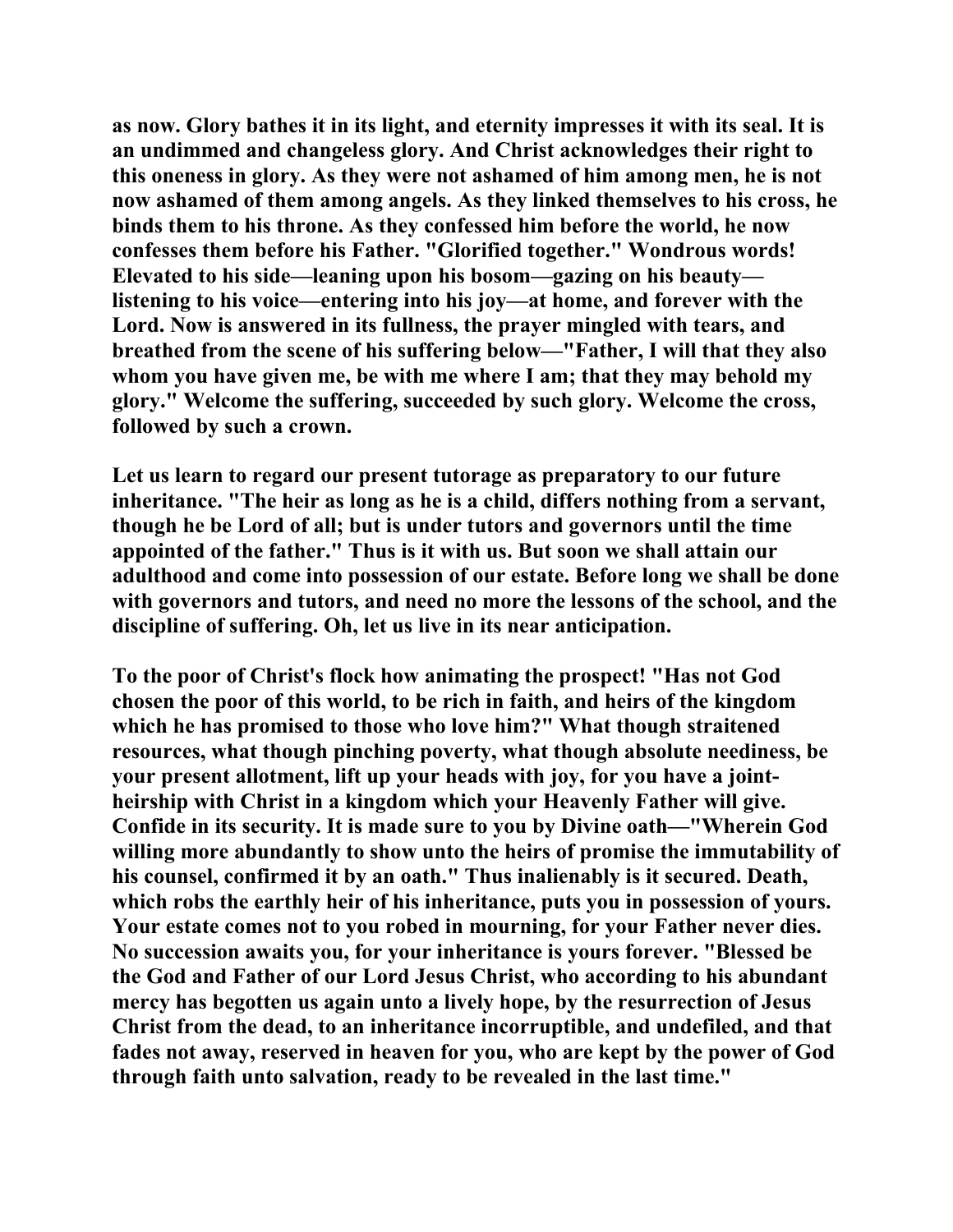## **CHAPTER 18.**

### **"Present Suffering Weighed with Future Glory"**

**"For I reckon that the sufferings of this present time are not worthy to be compared with the glory which shall be revealed in us." Romans 8:18** 

**"I consider that our present sufferings are not worth comparing with the glory that will be revealed in us." Romans 8:18** 

**"Yet what we suffer now is nothing compared to the glory he will give us later." Romans 8:18** 

**How forcible are the words, and how powerful is the influence, of an experienced man of God! In listening to his testimony, we feel the deep conviction that he believes and therefore speaks; that he testifies, not from what others have described, but from what he has himself felt. Such is the testimony of Paul. Who, of mere men, could so well expatiate upon suffering its varied forms, its appropriate soothings, and its hallowed results, as he? "I will show him how great things he shall suffer for my name's sake," were the words of the Savior as he predicted his future history, dating it from his miraculous conversion, to his glorious martyrdom. Having affirmed of the Christian's sufferings—that they were endured in alliance with the Savior, and would be succeeded by a glory again to be shared with him, the Apostle proceeds to** *contrast those sufferings with that glory***, and concludes by summing up the vast disproportion of the one to the other—"I reckon that the sufferings of this present time are not worthy to be compared with the glory which shall be revealed in us."** 

**Dismissing any further minute reference to the sufferings of the believer, he contents himself, in the present instance, with simply alluding to their temporary existence. He characterizes them as the "sufferings of this present time." That the sufferings of the believer are bounded by the limits of the present state, is a truth replete with soothing to the Christian mind. Earth is the "house of our pilgrimage." The present life is the "time of our sojourning." "Here we have no continuing city." Alas! how we forget that we are but strangers and pilgrims on the earth; that we are journeying to our home, and will soon be there! And yet we would not pen a sentence tending to lessen the dignity and importance of our present existence, or calculated to**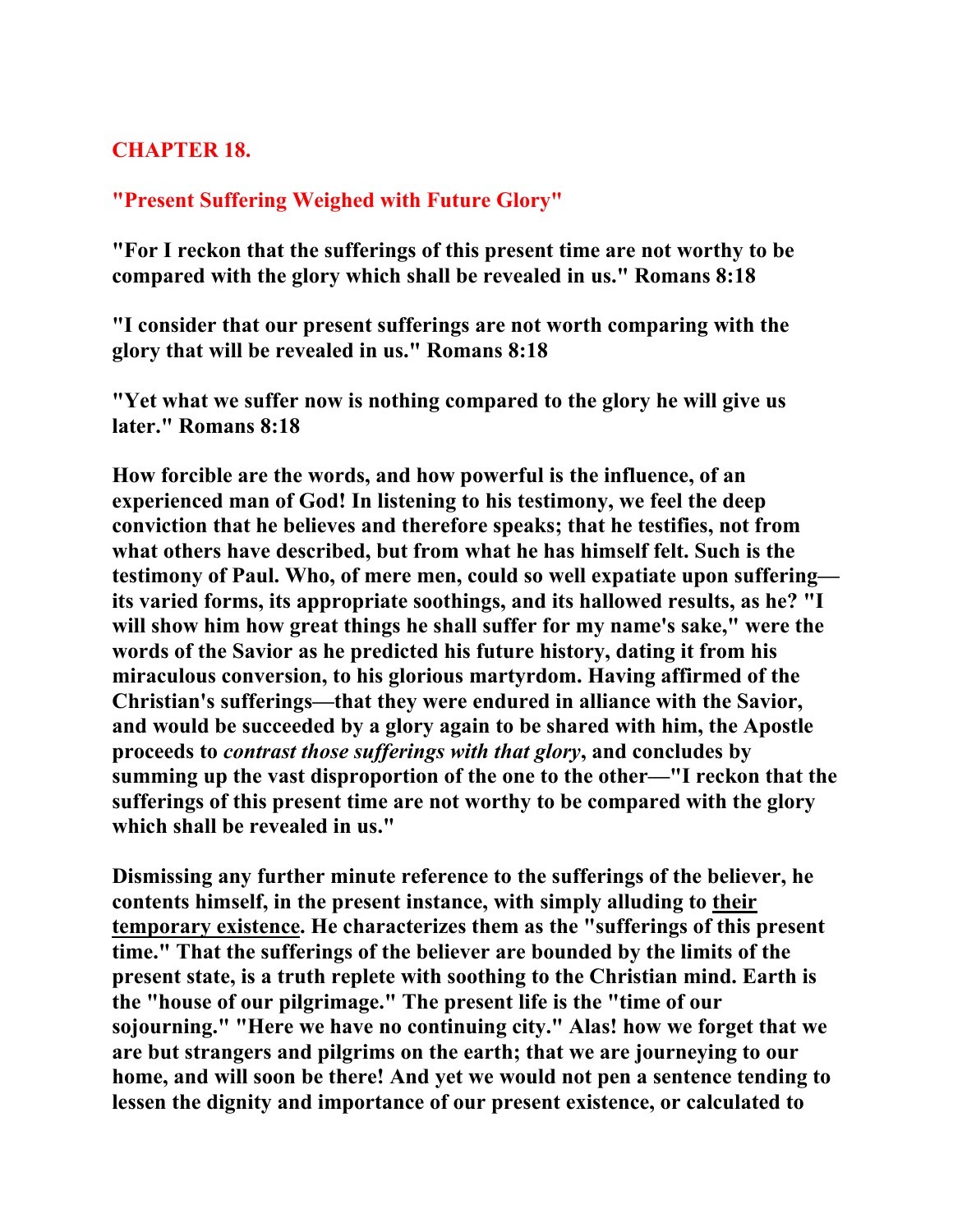**engender a spirit of dissatisfaction and distrust with our present allotment. There is much folly, no, much infidelity in a remark common to many—"It will be all the same a hundred years hence." Not so. The relation of the present to the future is** *causal***; it is a relation of the closest character, and of the most solemn results.** *Time is the infant of eternity.* **It is its commencement; and is, in a sense, its most momentous part. Shaded with grief, linked with suffering, and transient in its stay, yet all the future receives its complexion and its character from the present. The life that now is, casts its light or its shade upon the life that is to come. Eternity will be bright or gloomy, joyous or sad, happy or miserable, as time shall impart to it its complexion and its shape. Each individual of the human race is training for the future; and as a man sows so shall he reap. Will you, then, my reader, in view of this statement of truth, persist in believing that, regarding any given act of your life, when that life shall have passed away, with it will have passed all the accountability, and all the traces of that act; and that a century hence it will be as though it had not been? Away with the fatal fallacy! If it be true, as philosophers assert, that sounds once awakened, vibrate through eternity, what shall be said of the moral actions of a rational, responsible, and accountable being, but that they form links in an interminable chain, each quivering with indescribable agony, or thrilling with unspeakable pleasure through an endless existence!** 

**And still the sufferings of the children of God are but the** *sufferings of the present time***. That world where Satan's seat is, and overshadowed by his gloomy reign, must be a world of suffering. "Satan, where have you come from?" was the inquiry of God. "Then Satan answered the Lord and said, From going to and fro in the earth, and from walking up and down in it." The world where not a spot is found unscathed by the curse must be a world of suffering. The world where sin holds its universal empire, tainting every object, and beclouding every scene, must be a world of suffering. The world where the spirit is wounded, and the heart is broken, and reason is dethroned, and hope languishes, and the eye weeps, and the nerve trembles, and sickness wastes, and death reigns, must needs be a world of suffering. From none of these forms of woe does Christianity exempt its believers. But with this truth, on the other hand, it soothes and reconciles—they are** *the sufferings of the present time***. They are but momentary, will soon be over—and forever. We live in a dying world—a world that is passing away. Time is short—is ever on the wing—and we are ever on the wing of time, borne each moment by its sweeping pinion nearer and still nearer our Father's house; of whose occupants it is said, "God shall wipe away all tears from their eyes; and there shall be no more death, neither sorrow, nor crying, neither, shall there be any**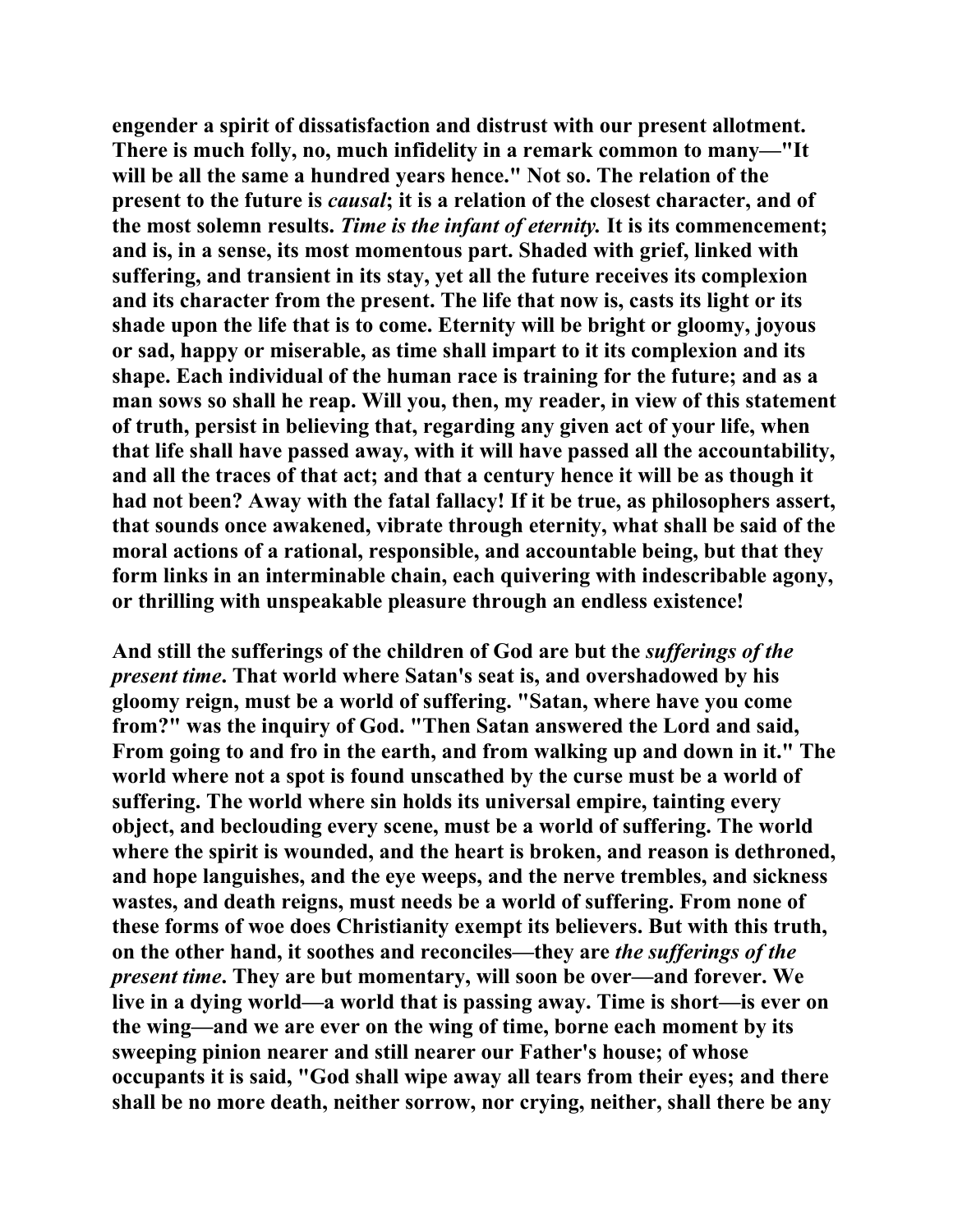**more pain: for the former things are passed away." Oh, how gentle is the admonition—"Arise, and depart, for this is not your rest, it is polluted." Then comes the** *glory***—"The glory which shall be revealed in us." What word could more appropriately express the future condition of the saints? The world claims the** *title***, but has no claim to the** *reality***. What is the glory of science—of learning—of rank—of wealth, but a tinseled pageant, a meteor blazing for a moment, and then disappearing in eternal night? But the glory that awaits the suffering Christian, is a real, a substantial glory. At present it is veiled. The world sees it not; the believer only beholds it through faith's telescope. But the day of its full, unclouded revelation awaits us. It draws near. It will be a glory** *revealed in us.* **This truth may be startling to some. "What!" they exclaim, "a glory to be revealed in me? In me, who can scarcely reflect a solitary ray of light! In me, so dark, so sinful, living at so remote a distance from communion with the Father of lights? Can it be that in me this glory will be revealed?" Yes! So affirms the word of our God. If a child of the light, dwelling it may be, in the world's shade, and often called to walk in great darkness, you shall one day outshine the brightness of the firmament, and the stars forever and ever.** 

**But in what respects will it be a glory revealed in us? It will be the glory of perfect knowledge. "Now we see through a glass darkly, but then face to face; now I know in part; but then shall I know even as also I am known." Oh, what an orb of intellectual light will be each glorified mind! What capacity of understanding will it develop—what range of thought will it compass—what perfection of knowledge will it attain! How will all mysteries then be unraveled, and all problems then be solved, and all discrepancies then be reconciled; and every truth of God's revelation, and every event of God's providence, and every decision of God's government, stand out more transparent and resplendent than ten thousand suns! Do you, in your present search for spiritual knowledge, deplore the darkness of your mind, the feebleness of your memory—the energy of your mental faculties impaired, dimmed, and exhausted? Oh, rejoice in hope of the glory that is to be revealed in you, when all your intellectual powers will be renewed as the eagle's strength; developed, sanctified, and perfected, to a degree outvying the mightiest angel in heaven. Then shall we know God, and Christ, and truth, and providence, and ourselves, even as now we are known.** 

**It will also be a glory in us of perfect holiness. The kingdom within us will then be complete. The good work of grace will then be perfected. It will be the consummation of holiness, the perfection of purity. No more sin! The**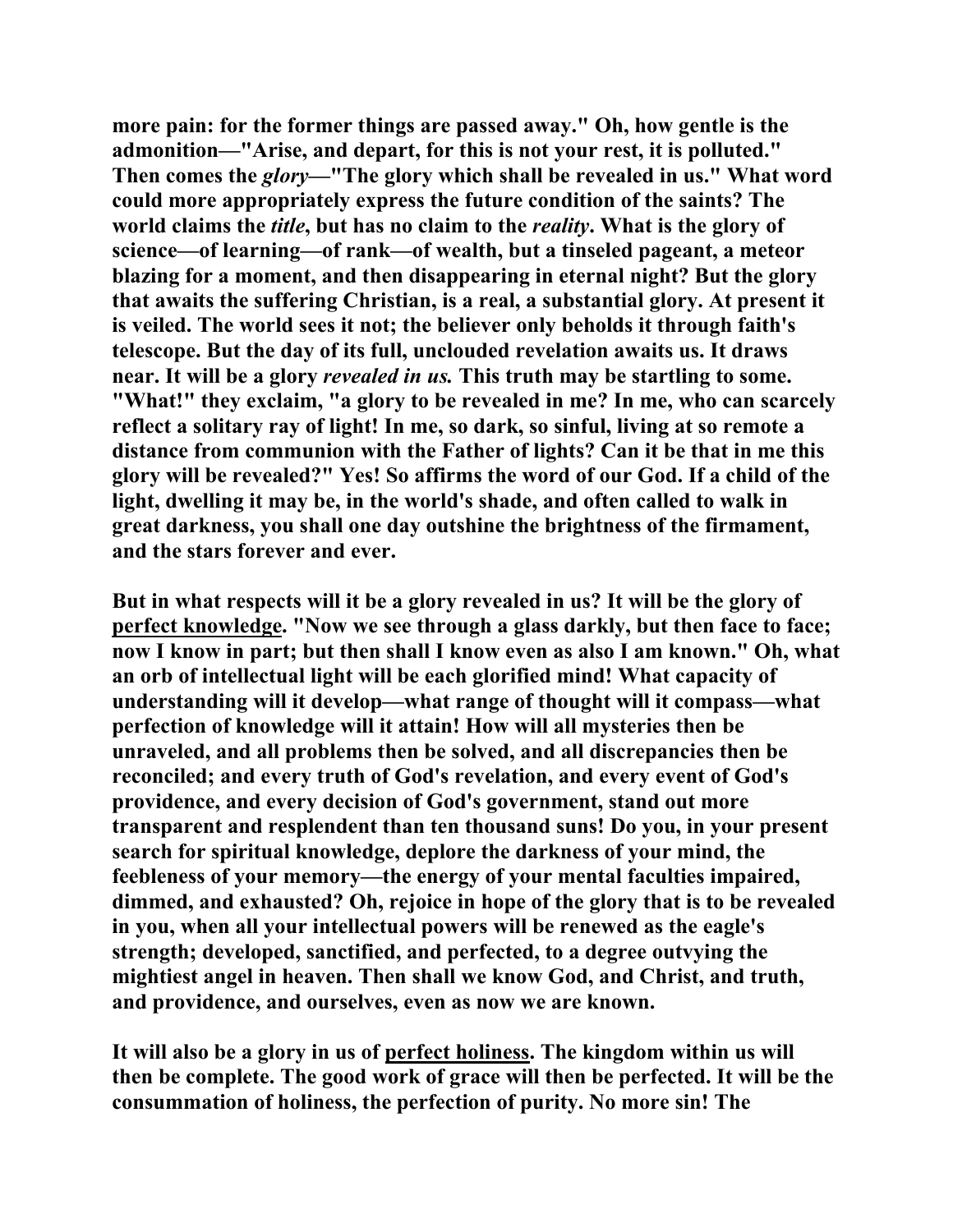**conscience no more sullied—the thoughts no more defiled—the affections no more ensnared—but a glory of holiness, dazzling and resplendent, beyond an angel's, revealed in us. "It does not yet appear what we shall be: but we know that when he shall appear,** *we shall be like him***."** 

**The glory of perfect happiness will be the certain effect of perfect sanctity. The completeness of Christ is the completeness of moral purity. With reverence be it spoken, "God himself could not be a perfectly happy, were he not a perfectly holy Being." The radiance of the glorified countenance of the saints will be the reflection of holy thoughts and holy feelings glowing within. Joy, and peace, and full satisfaction will beam in every feature, because every faculty, and feeling, and emotion of the soul will be in perfect unison with the will, and in perfect assimilation to the image of God. Who can paint the happiness of that world from where everything is banished that could sully its purity, disturb its harmony, and ruffle its repose? Where everything is included that comports with its sanctity, harmonizes with its grandeur, and heightens its bliss. Oh, yes! it will be a glory revealed in us. The glory of the Father's adoption—the glory of Christ's atonement—the glory of the Spirit's regeneration, radiating from a poor, fallen son of Adam—a sinner redeemed, renewed, and saved! And what is each present ray of heavenly light—and each thrill of Divine love—and each victory of indwelling grace—and each glimpse of the upper world, but the foreshadowings of the glory yet to be revealed in us?** 

**Suffering and glory thus placed side by side, thus contrasted and weighed, to what conclusion does our Apostle arrive? "I reckon that the sufferings of this present time are not worthy to be compared with the glory which shall be revealed in us."** *No, not worthy of a comparison!* **Do we measure their relative duration? Then, "our light affliction is but for a moment," while our glory is a "far more exceeding and eternal weight." Before long all suffering and sorrow will forever have passed away—a thing of history and of memory only—while glory will deepen and expand as eternity rolls on its endless ages. Do we compare them? What comparison has the weight of the cross, with the weight of the crown? Place in the scales the present "light affliction," and the future "exceeding and eternal weight of glory," which is the lightest? are they worthy to be compared? Oh, no! One second of glory will extinguish a lifetime of suffering. What were long years of toil, of sickness, of battle with poverty, and persecution, and sorrow in every form, and closing even with a martyr's death, compared with one draught of the river of pleasure at Christ's right hand—with one breath of Paradise—with one wave of heaven's glory—with**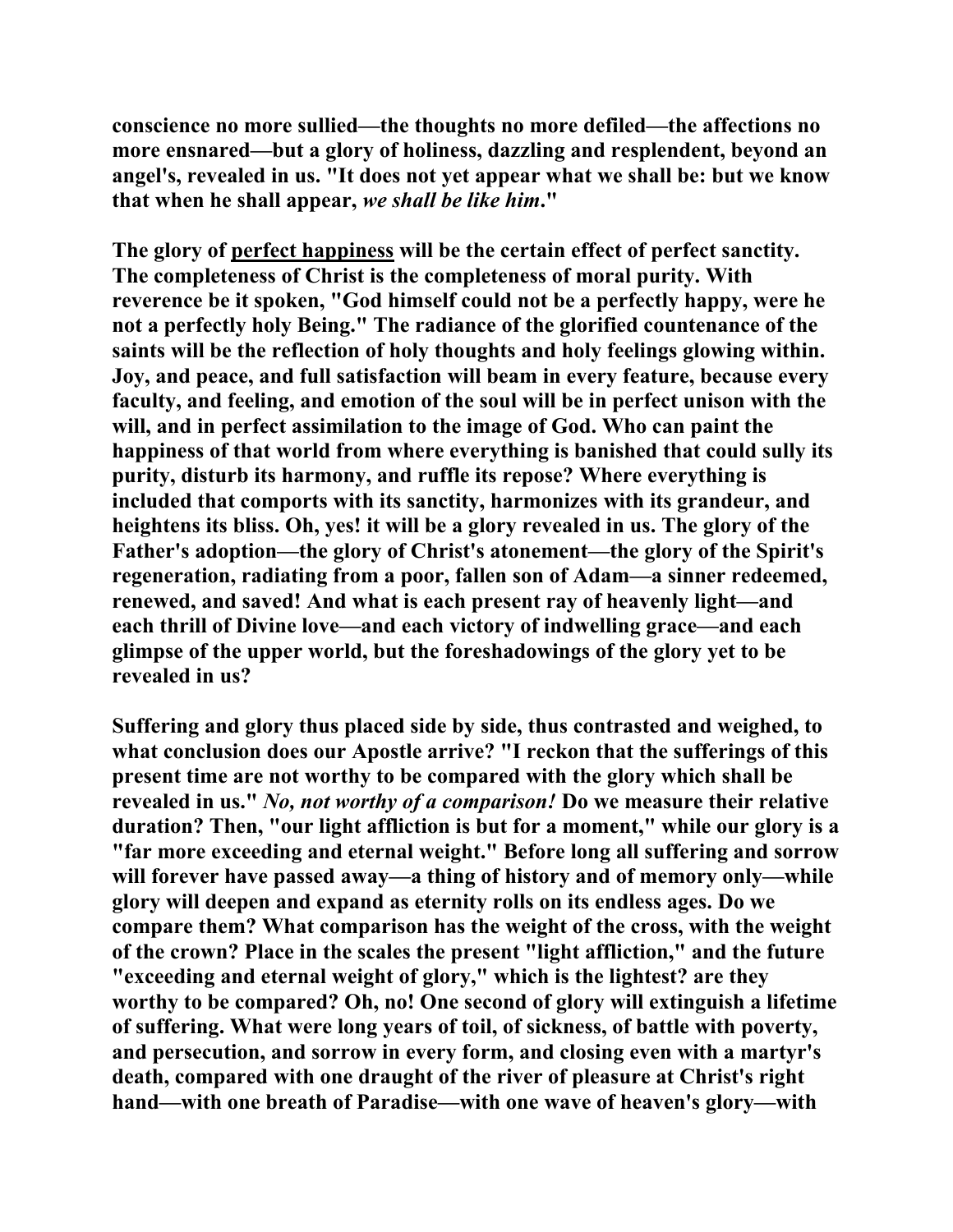**one embrace of Jesus, with one sight of God?** 

**Oh, what are the pangs of present separation, in comparison with the joy of future reunion? What the pinchings of poverty now, with the untold riches then? What the suffering, and gloom, and contempt of the present time, with the glory that is to be revealed in us? We can go no further. Tell us, you spirits of just men made perfect, if it be lawful, if it be possible—what the glory that awaits us is! Tell us what it is to be an unclothed spirit—to dwell in the bosom of Jesus to see God—to be perfectly holy—to be supremely happy! Wait, my soul! before long it will be all revealed!** 

# **CHAPTER 19.**

# **"The Earnest Expectation of the Renewed Creature**

**"For the earnest expectation of the creature waiteth for the manifestation of the sons of God. For the creature was made subject to vanity, not willingly, but by reason of him who hath subjected the same in hope, Because the creature itself also shall be delivered from the bondage of corruption into the glorious liberty of the children of God." Romans 8:19-21** 

**"The creation waits in eager expectation for the sons of God to be revealed. For the creation was subjected to frustration, not by its own choice, but by the will of the one who subjected it, in hope that the creation itself will be liberated from its bondage to decay and brought into the glorious freedom of the children of God." Romans 8:19-21** 

**"For all creation is waiting eagerly for that future day when God will reveal who his children really are. Against its will, everything on earth was subjected to God's curse. All creation anticipates the day when it will join God's children in glorious freedom from death and decay." Romans 8:19-21** 

**We have now arrived at what has been regarded as, perhaps, the most remarkable and difficult passages in this chapter. It would answer no purpose, but to perplex the reader's mind, were we to quote the various, conflicting, and often extremely fanciful interpretations which they have received from critics of equal learning and piety. Rejecting at once the interpretations of the term "creature" which restrict it to the Gentile nations in opposition to the Jews—to unconverted men in distinction from the sons of**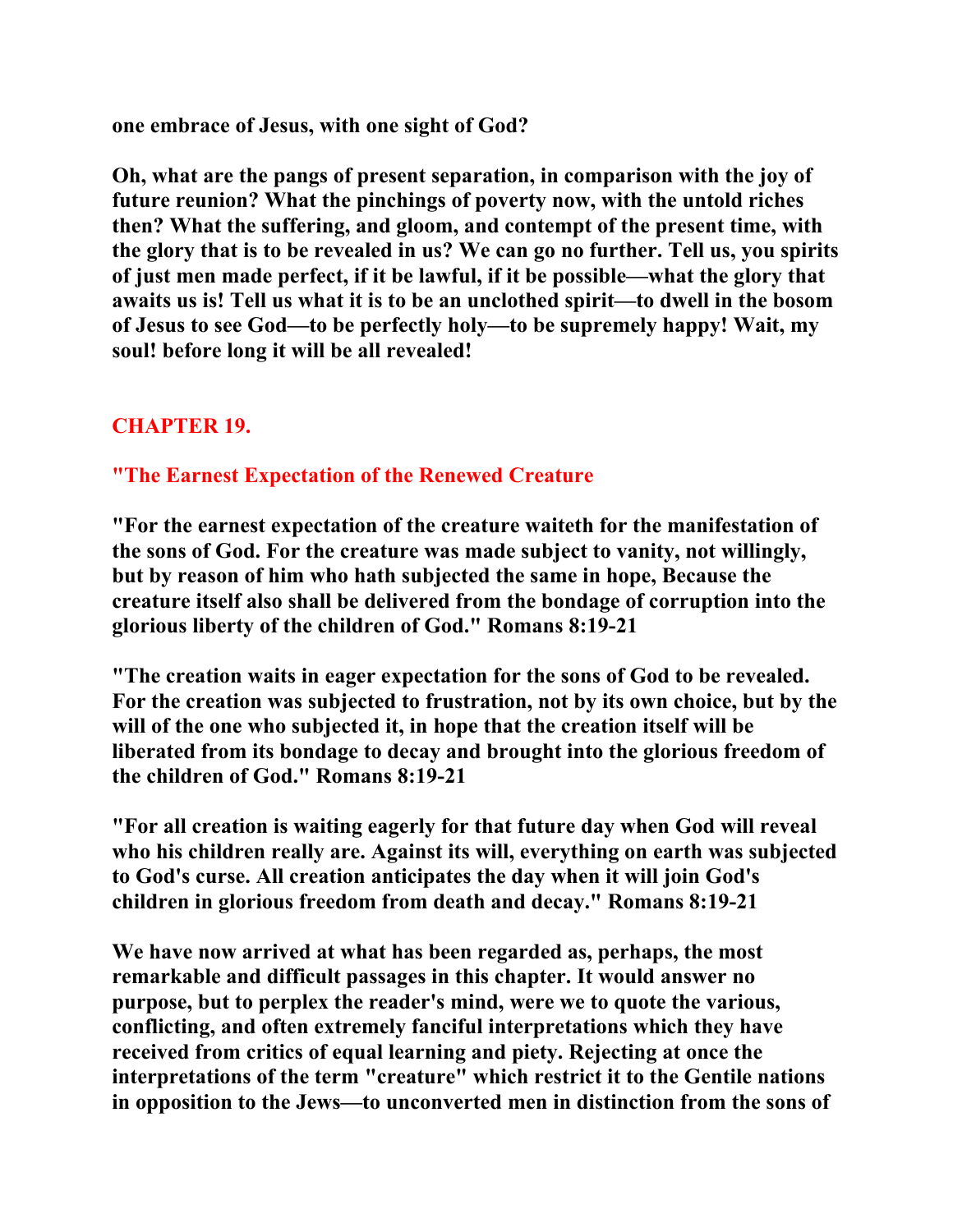**God—to mankind in general—and lastly, to the irrational creation, we at once propose for the acceptance of the reader, as being to our own mind the most fair and correct meaning of the term, that interpretation which predicates it of** *the renewed creature—the Christian in his regenerate state.* **A slight examination of the connection in which the passages stand will, we think, justify and sustain this view. What appears to be the scope and design of the Apostle in the verses immediately preceding those under consideration? He had been addressing himself to suffering believers in Christ. His aim was to fortify their minds under trial by arraying before them the strong consolations of the Gospel, and by unveiling to their view the animating prospect of a certain and glorious deliverance—the "manifestation of the sons of God." To whom could all this correctly and appropriately apply, but to the renewed creature? Let it be considered, too, what the nature of this prospect is, for which the "creature" is represented as "waiting" in the posture of "earnest expectation." Is it not most spiritual, holy, and glorious? Does it not seem a lowering of the dignity, and a shading of the luster of that prospect, to represent either the animal creation, or the unregenerate mass of mankind, as waiting with outstretched neck, and panting desire, and earnest expectation, the period of its arrival? Of whom can all this be reasonably predicated but of the renewed creature? And thus is the believer frequently called. "If any man be in Christ, he is a new creature." "In Christ Jesus neither circumcision avails anything, nor uncircumcision, but a new creature." It is, then, of the new man, "created in Christ Jesus," that we, without hesitation, interpret the term "creature," as employed in these remarkable verses. Read the passages once more with this rendering; and we think that both their meaning and their beauty will be instantly apparent. Having thus explained the sense in which we propose to use the term, let us now proceed to open the text.** 

**The present state of the renewed creature is described as one of humiliation. "The creature was made subject to vanity." The vanity here referred to is opposed to the state of glory in anticipation, and therefore expresses the condition of corruption and trial in the midst of which the renewed creature dwells, and to the assaults of which it is incessantly exposed. The world through which the Christian is passing to his rest may be emphatically called a state of vanity. How perpetually and forcibly are we reminded of the King of Israel's exclamation, "Vanity of vanities, all is vanity and vexation of spirit." "Surely every man walks in a vain show." His origin, the earth; his birth, degenerate; his rank, a bauble; his wealth, but glittering dust; his pomp, an empty pageant; his beauty, a fading flower; his pursuits, an infant's play; his honors, vexations of spirit; his joys, fleeting as a cloud; his life, transient as a**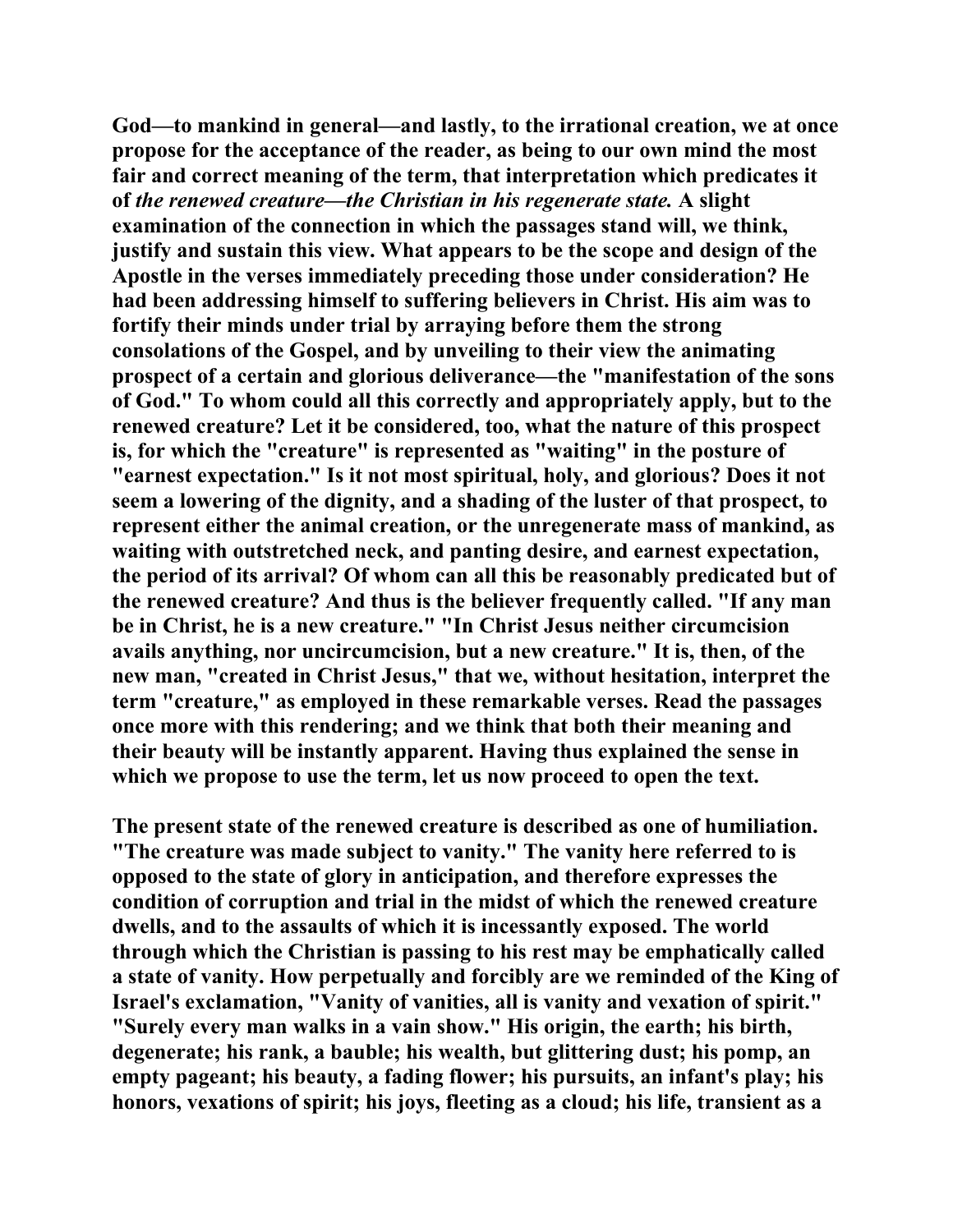**vapor; his final home, a grave. "Surely man in his best estate is altogether vanity." And what is his religion but vanity? His native holiness, a vain conceit; his natural light, Egyptian darkness; his human wisdom, egregious folly; his religions forms, and rites, and duties, "a vain show in the flesh;" his most gorgeous righteousness, "filthy rags." In the impressive language of Scripture, of him it may be** 

**said, "That man's religion is vain." Lord! what is man that you are mindful of him, or the son of man that you regard him? Truly, "vanity" is inscribed in legible characters on each created good. How, then, can the renewed creature escape its influence? He is "subject to vanity." Dazzled by its glare, captivated by its fascinations, ensnared by its promises, he is often the victim of its power. But it is not a voluntary subjection on the part of the renewed creature. "For the creature was made subject to vanity, not willingly." It is not with him a condition of choice. He loves it not, he prefers it not, he glories not in it. From it he would sincerely be freed beyond it he would gladly soar. "For we who are in this tabernacle do groan, being burdened: not for that we would be unclothed, but clothed upon, that mortality might be swallowed up of life." His prayer is, "Turn away my eyes from beholding vanity; and quicken you me in your way." He pants for a holier and a happier state—a state more congenial with his renewed nature. Like the Israelites under the Egyptian bondage, he is a most unwilling servant, groaning beneath his galling yoke, and "sighing for the glorious liberty of the children of God." Ah, yes! God has given you another will, O renewed creature! and your present subjection to this poor, vain world, is an involuntary subjection of the divine nature within you. Why God should have subjected the renewed creature to vanity does not appear; we well know that he could have transferred us to heaven the moment that he renewed us on earth. But may we not infer that in sending his people into the world, after he had called them by his grace, and, in a sense, taken them out of it, that in subjecting them for so many years to this state of vanity, he has best consulted his own glory and their good? The school of their heavenly teaching, the scene of their earthly toil, and the theater of their spiritual conflict, they are kept in this world for a season; "made subject to vanity, not willingly, but by reason of him who has subjected the same in hope." Hearken to the words of their great Intercessor, when breathing forth his prayer for them on earth—"These are in the world, and I come to you. I pray not that you should take them out of the world, but that you should keep them from the evil. As you have sent me into the world, even so have I also sent them into the world." Not into the solitude of the desert not into the calm, but selfish repose of the domestic circle—not into the hallowed but restricted fellowship of the church—but into the world—**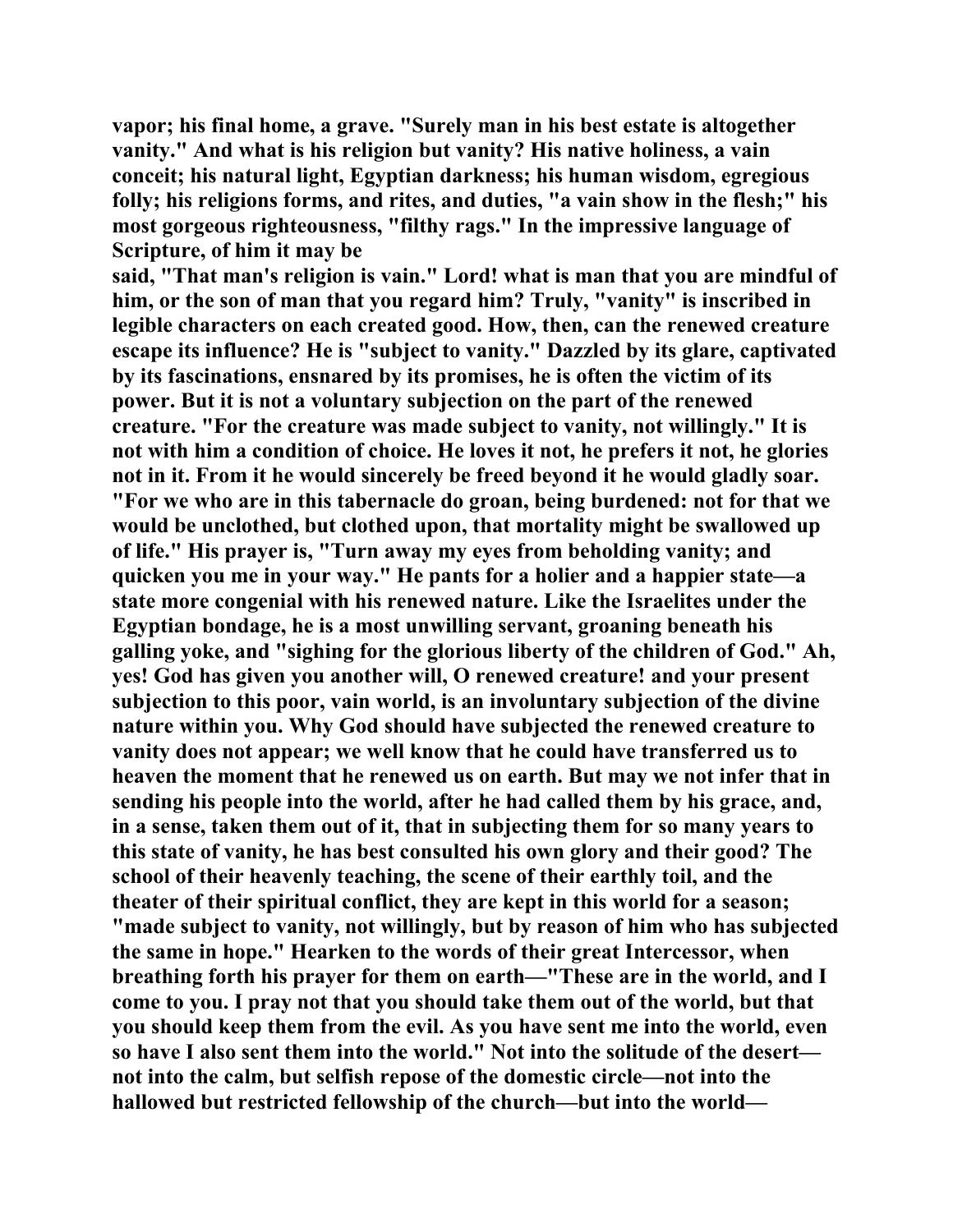**encircling them, for a season, by its vanity, and subjecting them to its trials. And what is their mission? That they should love the world? harmonize with the world? fraternize with the world? Oh, no! Not for this were they sent into it. An object more worthy of His wisdom who sends, and more in harmony with their high calling who are sent, is before them. They are sent into the world that their lives should be a constant, uncompromising, and solemn protest against its vanities and its sins. Mark again the words of Christ—"As you has sent me into the world, even so have I also sent them into the world." Christ was commissioned to testify of the world that the works thereof were evil. He came to labor for the world—to bless the world—to honor his Father in the world. And, oh, it was the glory of this world that the Son of God was sent into it—that he made it for a while the place of his temporary abode, and the scene of his stupendous redemption. It was the glory of the earth that he trod upon its turf. It was the glory of the ocean that he sailed upon its bosom. It was the glory of the sun that it beamed upon his head. It was the glory of the air that it fanned his brow. It was the glory of the waters that they quenched his thirst. It was the glory of the flowers that they perfumed his path. It was the glory of the sky that it spread above him its blue canopy. What planet has been so honored as this? What world so visited, so distinguished, so blest? Such is the Christian's pattern. Why has Christ placed you in the position you now occupy? Why are you begirt with so much folly, and trial, and danger? You are converted in the midst of the world—your family is in the world—your associates are in the world—your calling is in the world. Why is it so? Even that like your Lord and Master you might by your unworldly, unearthly, heavenly life testify of the world that the works thereof are evil, and only evil, and evil continually.** 

**One more phrase completes this picture of our present humiliation: "The bondage of corruption." There is nothing in these words that disproves a declaration of the same Apostle in another place, "Sin shall not have dominion over you." And yet it must be admitted of the believer that he is under the "bondage of corruption." Who of the family of God is exempt? Imprisoned and fettered by the inherent corruption of his fallen nature, the renewed creature exclaims with the Apostle, "I do not understand what I do. For what I want to do I do not do, but what I hate I do. And if I do what I do not want to do, I agree that the law is good. As it is, it is no longer I myself who do it, but it is sin living in me. I know that nothing good lives in me, that is, in my sinful nature. For I have the desire to do what is good, but I cannot carry it out. For what I do is not the good I want to do; no, the evil I do not want to do--this I keep on doing. Now if I do what I do not want to do, it is no longer I**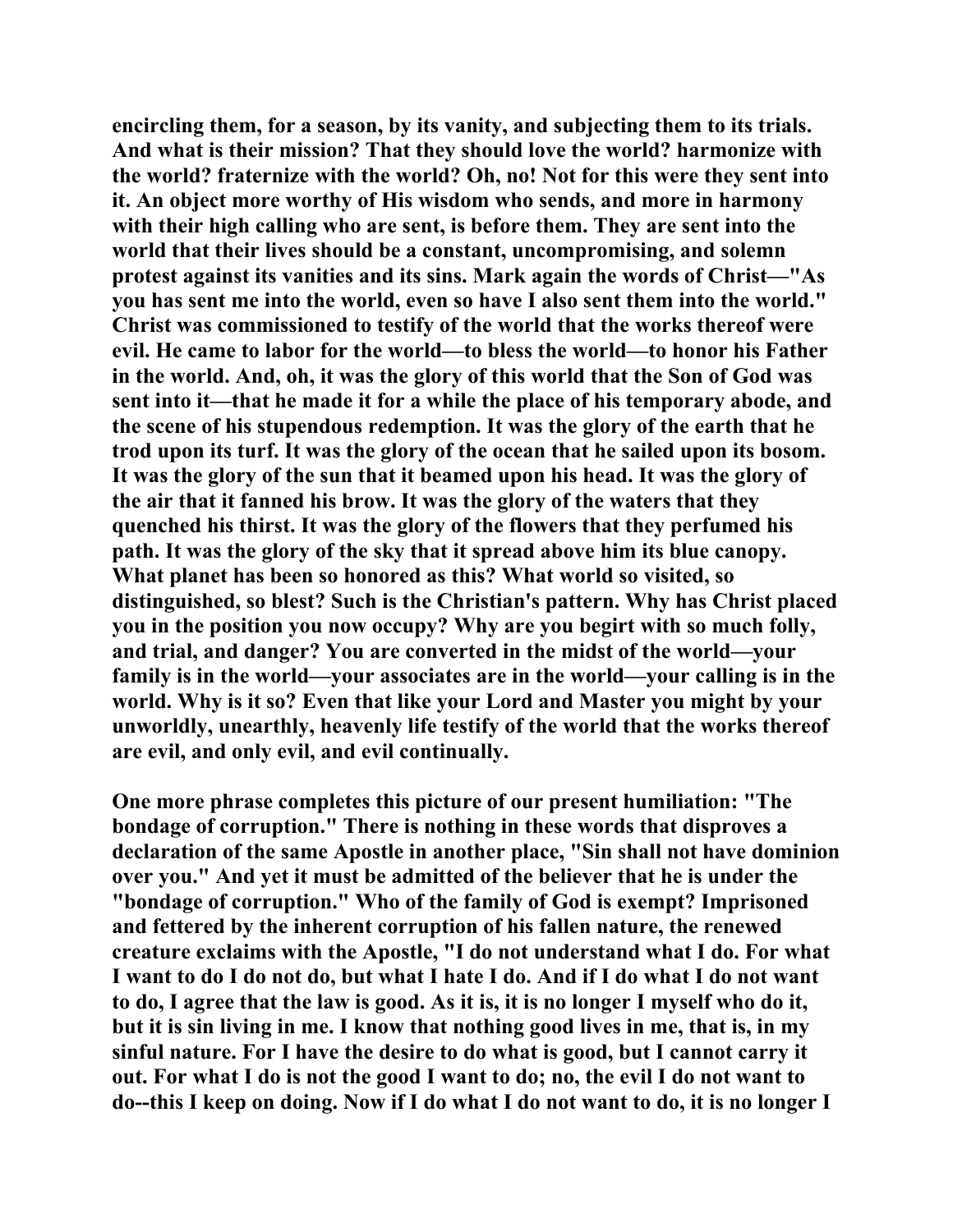**who do it, but it is sin living in me that does it. So I find this law at work: When I want to do good, evil is right there with me. For in my inner being I delight in God's law; but I see another law at work in the members of my body, waging war against the law of my mind and making me a prisoner of the law of sin at work within my members. What a wretched man I am! Who will rescue me from this body of death?" Romans 7:15-24. It is the bondage of corruption, and yet the bondage of those whom Christ has made free, and to whom there is "now no condemnation."** 

**But painful and humiliating as is the present condition of the renewed creature, it is yet one of earnest expectation and of hope: "Who has subjected the same in hope." From this state of vanity, and bondage of corruption, the believer is expecting and hoping to be delivered. His gesture is most expressive—it is that of earnest expectation. And are we not in truth earnest expectants? Would we live always here? Could we be content that this state of vanity should be our condition forever? Ah, no! we expect a better and a holier state than this. With outstretched neck we are looking for the sunny coast towards which we are voyaging. With earnest expectation we are watching for the signs of his approach, who will restore all things: "Looking for that blessed hope, and the glorious appearing of the great God, and our Savior Jesus Christ." Hope, too, rises like the day-spring from on high in our souls. If we are in the bondage of corruption, we yet are "prisoners of hope." Not always shall we be thus fettered. Not forever shall we look out from the bars of our prison, and exclaim, "Why are his chariot wheels so long in coming?" Oh, no! hope, building upon the atoning work of Christ—hope, springing from his open grave—hope, beaming down from the throne in heaven, within whose veil as an anchor it is cast—"hope that makes not ashamed" sheds its luster upon all the future, clothing its landscape with verdure, and silvering it with beauty. Prisoner of hope! lift up your head and rejoice, for your redemption draws near. "Wherefore gird up the loins of your mind, be sober, and hope to the end for the grace that is to be brought unto you at the revelation of Jesus Christ."** 

**The great consummation toward which this expectation and hope tends is the "manifestation of the sons of God." The sons of God are at present incognito. Unknown to the world, often veiled, in a great degree, to the brotherhood, and sometimes ignorant of their own divine relation, the Church of God is anything but a visible body. But it will not be always so. There is fast hastening a day of perfect manifestation. The sons of God shall be known. Their relationship will be manifest—their principles will be manifest—their**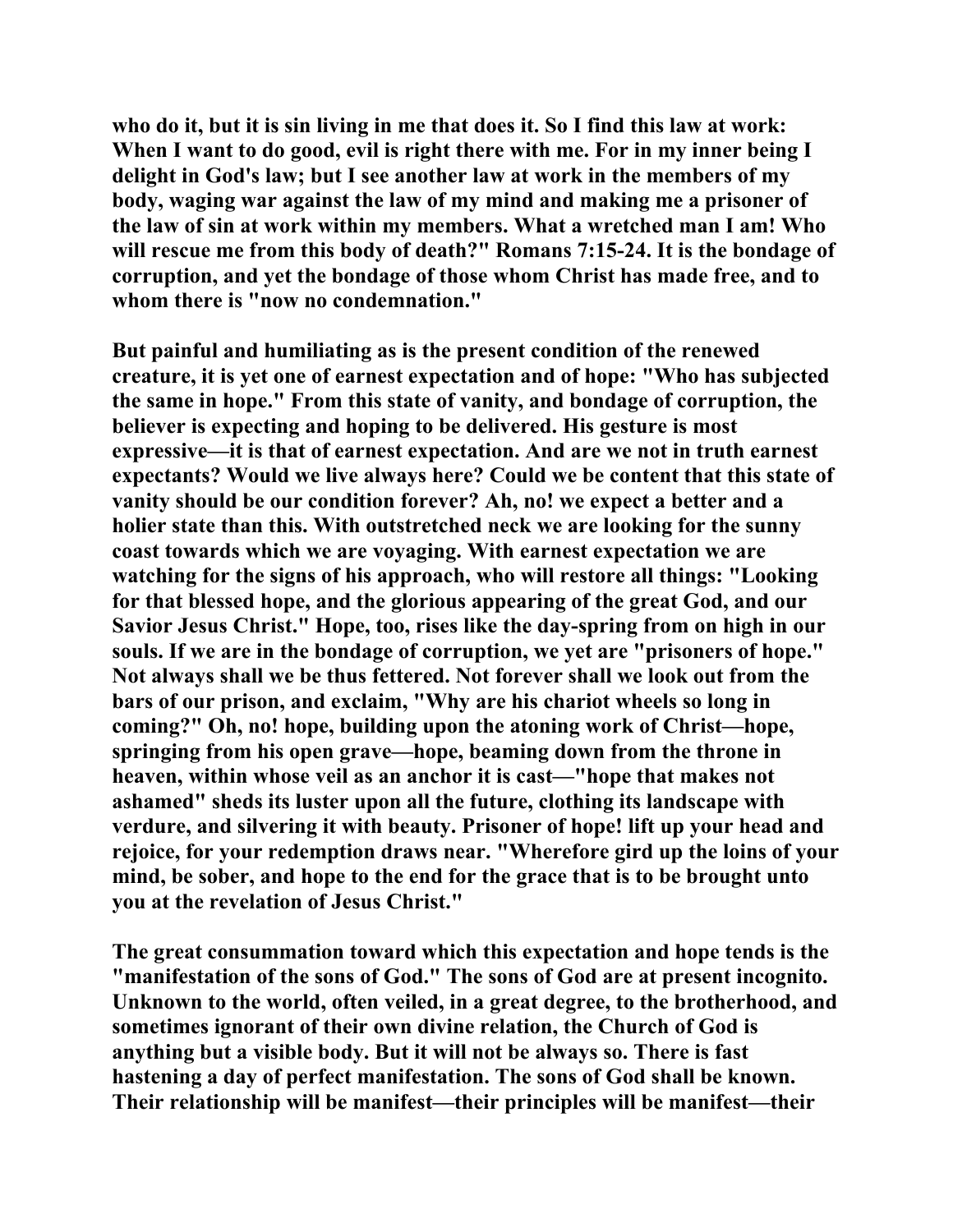**glory will be manifest before the universe. Emerging from the obscurity of the wilderness into which she had been driven, throwing off the sackcloth in which she had so long prophesied, the Church of God, the adoption of the Father, will stand forth before an astonished and admiring world clothed in all the glories of the manifested sons of God. More than this—they will be manifested to themselves. Self-disguise will no longer prompt the trembling inquiry, "Am I a child of God?" That question will now be answered by a testimony to the fact, clear and convincing as the noontide light, before whose brightness every gloomy doubt and slavish fear will vanish as the morning grey, with all the objects looming in its mist, vanish before the uprising sun. For this the renewed creature is in the posture of earnest expectation. "We through the Spirit wait for the hope of righteousness by faith."** 

**Connected with this blessed condition there is yet another not less so: "Because the creature itself also shall be delivered from the bondage of corruption into the glorious liberty of the children of God." They are already in possession of a liberty most costly and precious. Is it no true liberty to stand before God accepted in the Beloved? Is it no liberty to draw near to him with all the confidence of a child reposing in the boundless affection of a loving father? Is it no liberty to travel day by day to Jesus, always finding him an open door of sympathy the most exquisite, of love the most tender, and of grace the most overflowing? Is it, in a word, no real liberty to be able to lay faith's hand upon the everlasting covenant, and exclaim, "There is now no condemnation?" Oh yes! This is the liberty with which Christ has made us free. But the glorious liberty of the children of God is** *yet to come***. Glorious it will be because more manifest and complete. Including all the elements of our present freedom, it will embrace others not yet enjoyed. We shall be emancipated from the body of sin and of death. Every fetter of corruption will be broken, and every tie of sense will be dissolved. All sadness will be chased from our spirit, all sorrow from our heart, and all cloud from our mind. Delivered from all sin, and freed from all suffering, we shall wander through the many mansions of our Father's house, and tread the star-paved streets of the celestial city, and repose beneath the sylvan bowers of the upper Paradise, and drink of the waters, clear as crystal, that flow from beneath the throne our pure, and blissful, and eternal home—exulting in the "glorious liberty of the children of God."** 

**In conclusion—how striking and solemn is the contrast between the present and the future state of the believer and the unbeliever! Yours, too, unregenerate reader, is a state of vanity. But, alas! it is a most** *willing*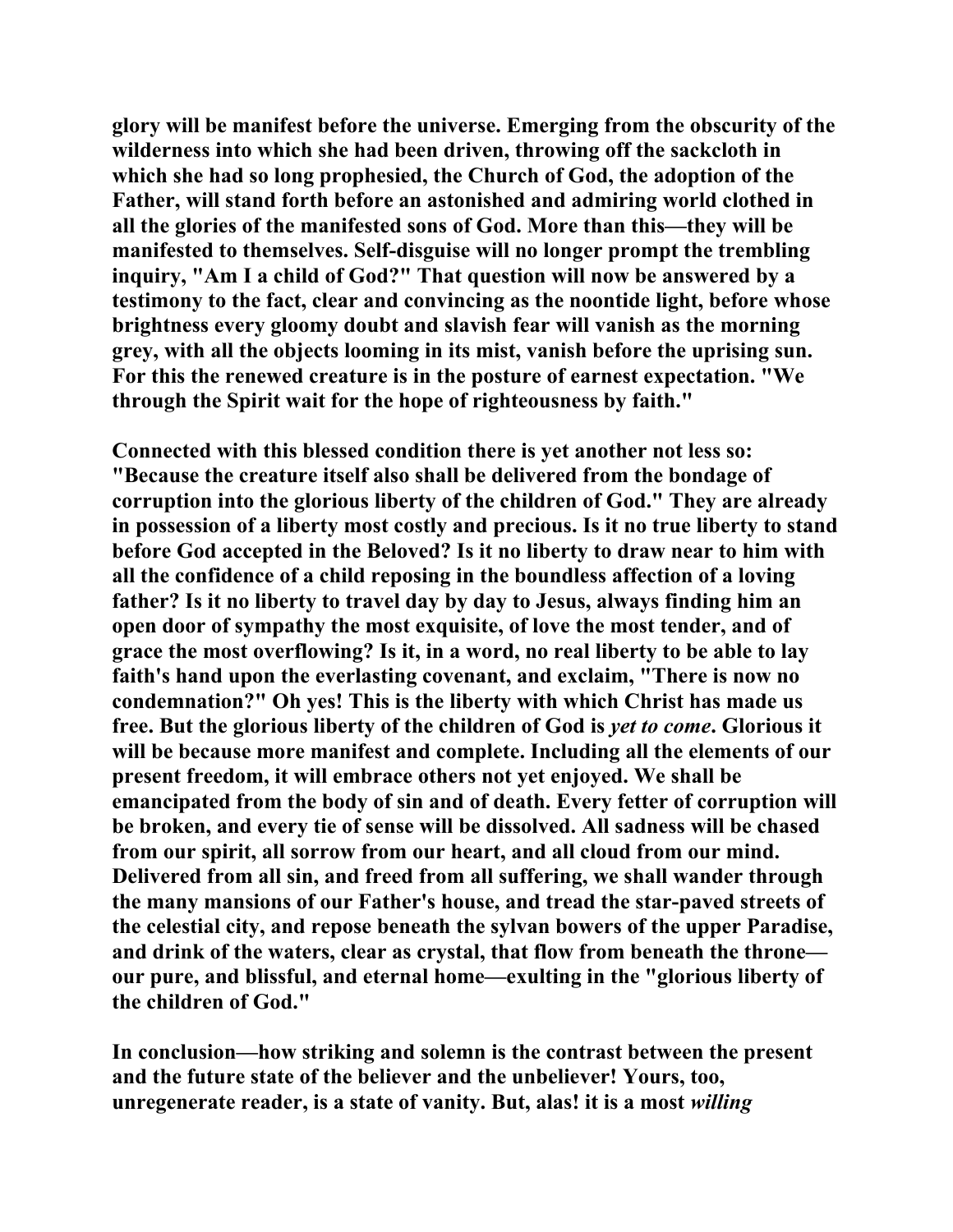**subjection, and the bondage of corruption which holds you is uncheered by one ray of hope of final deliverance. What a terrible and humiliating bondage, a willing slave to sin and Satan! All is vanity which you so eagerly pursue. "The Lord knows the thoughts of men that they are vanity." Were it possible for you to realize all the schemes of wealth, and distinction, and pleasure, and happiness which now float in gorgeous visions before your fevered imagination, still would your heart utter its mournful and bitter complaint, "All is vanity and vexation of spirit." Oh, turn from these vain shadows to Jesus, the substance of all true wealth, and happiness, and honor. That fluttering heart will never find repose until it rests in him. That craving soul will never be satisfied until it be satisfied with Christ. At his feet, then, cast yourself down, and with the tears of penitence, and the reliance of faith, and the expectation of hope, ask to be numbered among the adopted, who shall before long be delivered from the bondage of corruption into the glorious liberty of the children of God.** 

# **CHAPTER 20.**

## **"A Suffering World in Sympathy with Suffering Man"**

**For we know that the whole creation groaneth and travaileth in pain together until now. Romans 8:22** 

**We know that the whole creation has been groaning as in the pains of childbirth right up to the present time. Romans 8:22** 

**For we know that all creation has been groaning as in the pains of childbirth right up to the present time. Romans 8:22** 

**From the ruin of man, our Apostle naturally turns his consideration to the ruin in which the apostasy of man plunged the whole creation—animate and inanimate. If another link were needed to perfect the chain of evidence demonstrating the existence of the Divine curse for man's sin, this passage would seem to supply it. We read of no** *blight* **resting on the material world, of no** *suffering* **in the brute creation, prior to the period of Adam's transgression. The present is just the reverse of the original constitution of the world. When God made all things he pronounced them very good. We delight to look back and imagine what this world was when, like a newborn planet, it burst from the Fountain of Light, all clad with beauty, radiant with holiness, and**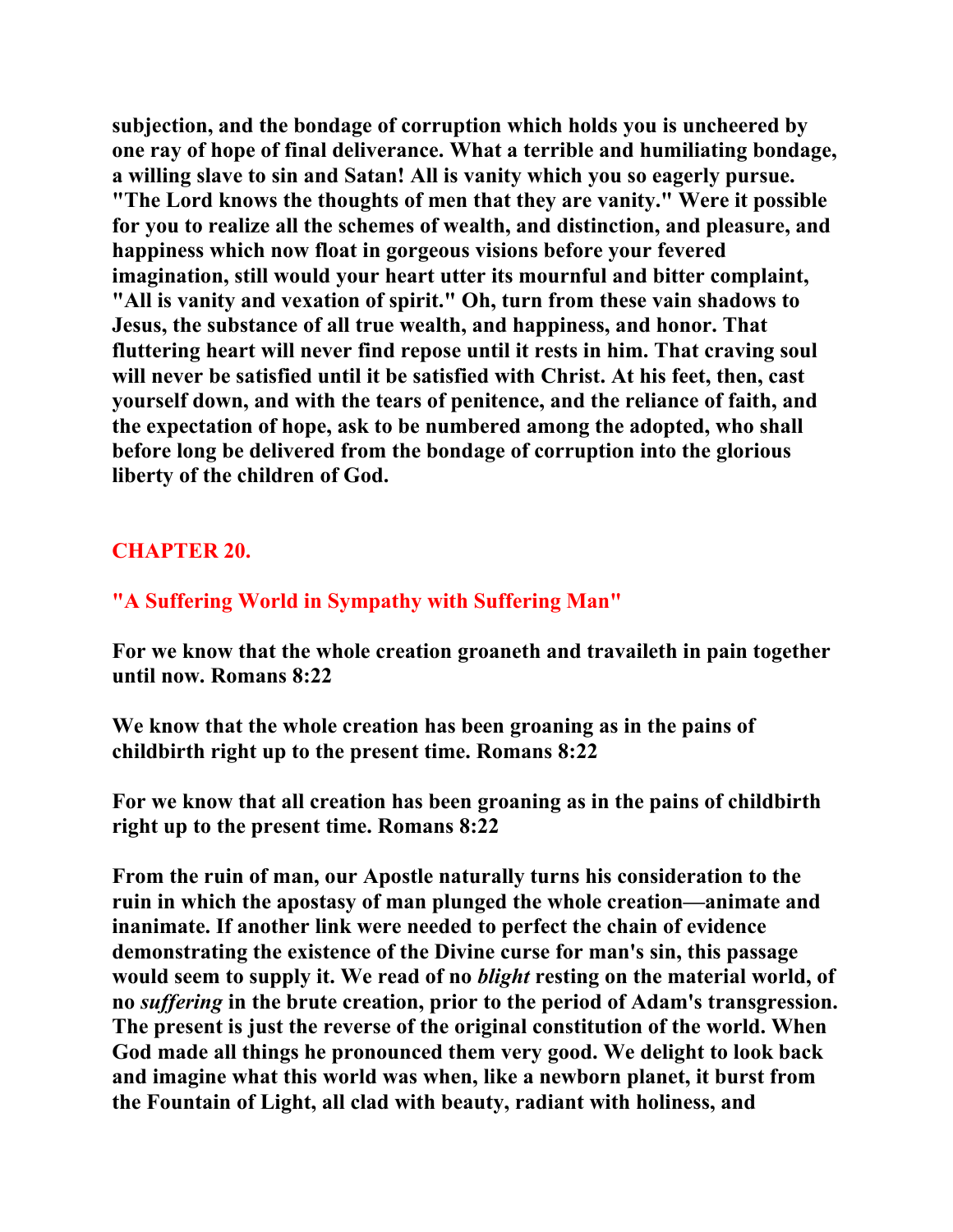**eloquent with praise. The winds blew not rudely then—the verdure withered and died not then—the flowers drooped and faded not then. There were no tornadoes, no earthquakes, no volcanoes, no electric clouds. All the materials and elements of nature were harmless, and in harmony, because all were sinless. Innocence and happiness reigned over the irrational creation. The whole world was at rest, because man was at peace with God, at peace with his fellows, at peace with himself. There was nothing to darken, to hurt, or destroy in all God's holy mountain. Man was in "league with the stones of the field, and the beasts of the field were at peace with him." Oh, what a world of love, and what a picture of loveliness was our pure creation then! But what is it now?** 

**"The whole creation groans and travails in pain." Speak we of the material world? What is our earth, but a globe of volcanic fire, smouldering in its center, ever and anon bursting forth and burying smiling villages and magnificent cities beneath its torrents of flame? What is the wind, but a fierce sirocco, bearing pestilence and death upon its sweeping wings? And what is the sea, but a vast cemetery, its mountain waves the crested monuments of the millions it has engulfed in its yawning abyss? Yes, what are earth, and air, and water, but agents of destruction, messengers of death to man, as if in vengeance for his sin? Speak we of the brute creation? How does it groan and travail in pain! To what suffering, what cruelty, what death is it subject! Yes, every creature that we meet, and every object we behold, supplies an evidence of man's fall, and bears the frown of God's curse.** *One loud, agonizing, and universal wail of mourning, lamentation, and woe* **bursts from the whole creation, as it groans and travails in pain, from the first moment of the apostasy until now.** 

**Let us pause and contemplate this overpowering evidence of sin. Why is the ground cursed? Why is this once beautiful and fertile earth sown with briers and noxious weeds? so that, were the laborer to withdraw his hand, the richest and loveliest spot would be abandoned to the spontaneous and luxuriant growth of the deadly nightshade, and the poisonous nettle, and unpruned trees, and wild forests—the haunt of every savage beast, and the abode of man yet more savage. Why this ferocity and deadly enmity in the brute creation tribe warring with tribe, and animal the prey and food of animal? Because of man's transgression. Oh, Sin, what have you done! Thus closely is a suffering world linked with suffering man. Thus the whole creation—material and animal—sympathizes with the weight of woe that crushes our race to the earth. When man fell, God cursed the ground, and cursed the brutes of the**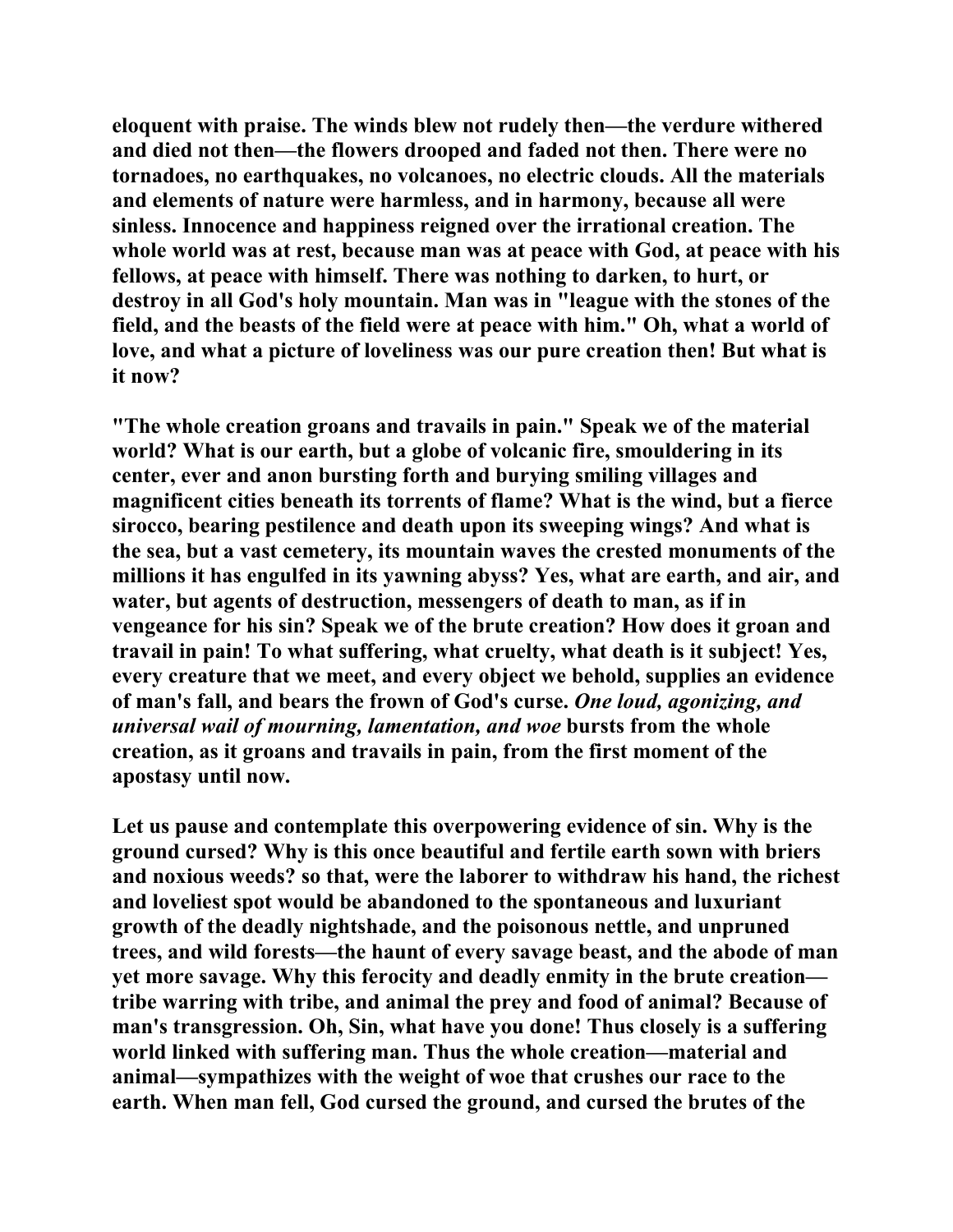**field, for man's sake; and now the whole creation groans and travails in pain until the time of the restitution of all things shall arrive.** 

**It will not, we trust, be considered either inappropriate to, or beneath the dignity of our subject, if we, in this connection, point out the proper feeling of sympathy with which the sufferings of the brute creation should be regarded by** *man, the author of those sufferings.* **We have already adverted to the fact of the origin of all woe—man's sin. And yet, clear as this is, how fearfully is the suffering of inferior tribes, first occasioned by human transgression, aggravated and increased by human cruelty! It is impossible to open the eye without seeing the fact, or to contemplate it, when seen, without horror. The dominion and authority which God gave man over the beasts of the field contained no clause whatever giving him a right or power to subject them to the exercise of unnecessary suffering and barbarity. We find the terms of the original grant to be, "The fear of you and the dread of you shall be upon every beast of the earth, and upon every fowl of the air, upon all that moves upon the earth, and upon all the fishes of the sea; into your hand are they delivered." But is not the authority over the irrational creature with which man is here invested, a restricted authority? Unquestionably. Is he warranted by the terms of the grant to exercise the plenitude of power thus given, arbitrarily, ferociously, inhumanely? Is it a liberty to use the brute creation as he pleases? By no means. It is the authority of man made in the similitude of Him who is love, extending over brute dependants, and not the authority of demons over their helpless victims. It is impossible, too, to contemplate the natural condition of the animal world—their susceptibility of pain, and their sense of kindness, gratefully and unmistakably shown, without tracing a strong resemblance to ourselves. "These poor animals," remarks an eloquent and benevolent writer, "just look and tremble, and give forth the very indications of suffering that we do. Theirs is the distinct cry of pain—theirs is the unequivocal physiognomy of pain—they put on the same aspect of terror on the demonstration of a menaced blow—they exhibit the same distortions of agony after the infliction of it. The bruise, or the burn, or the fracture, or the deep incision, or the fierce encounter with one of equal or inferior strength, just affects them similarly to ourselves. Their blood circulates as ours—they have pulsations in various parts of the body like ours—they sicken and they grow feeble with age, and finally die just as we do—they possess the same feelings, and what exposes them to like suffering from another quarter, they possess the same instincts with our own species. The lioness robbed of her whelps, causes the wilderness to ring aloud with the proclamation of her wrongs; and the bird whose little household has been taken, fills and saddens**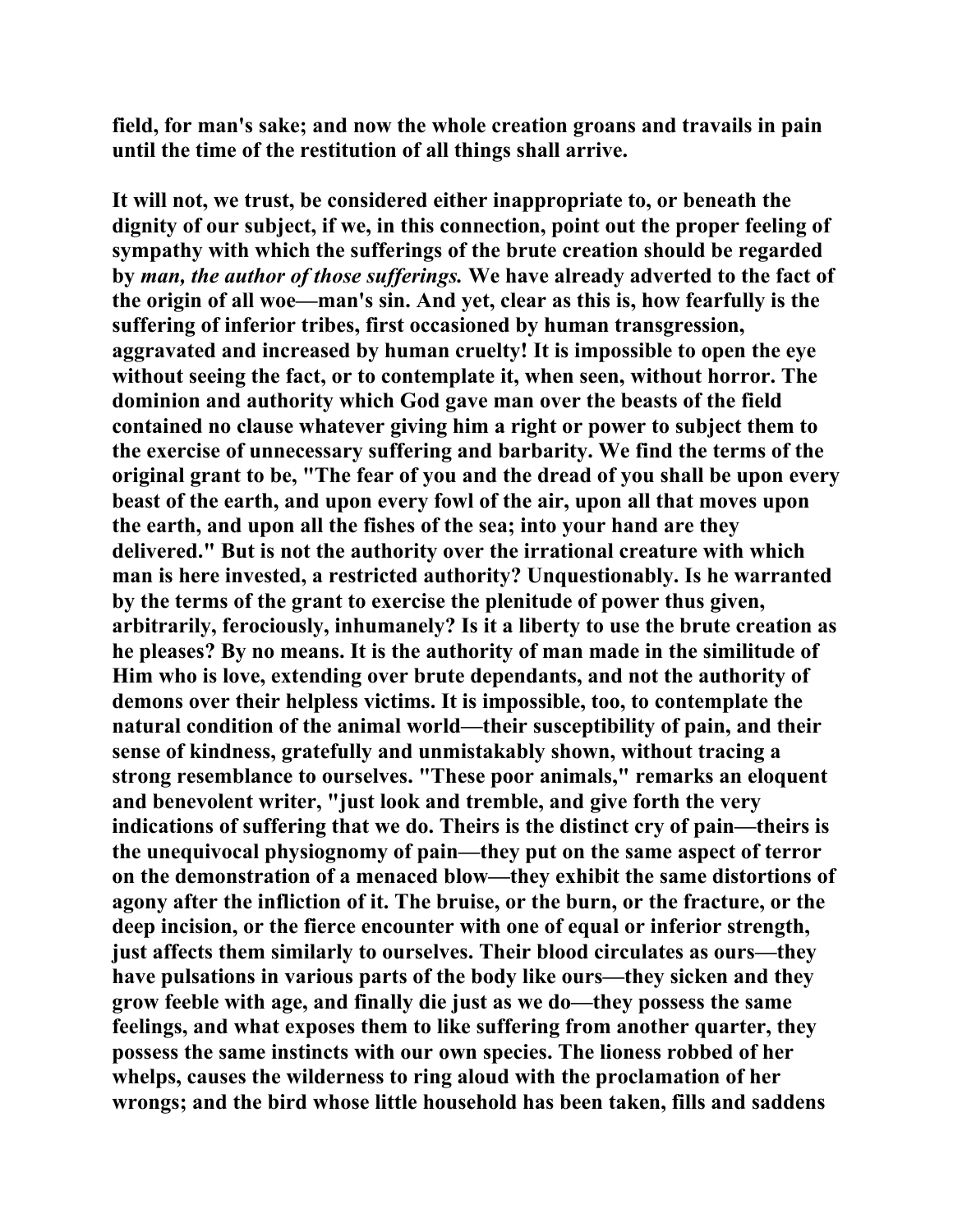**all the grove with melodies of the deepest pathos. All this is palpable even to the general and unlearned eye; and when the physiologist lays open the recesses of their system by means of that scalpel under whose operation they just shrink and are convulsed as any living subject of our own species, there stands forth to view the same sentient apparatus, and furnished with the same conductors for the transmission of feeling to every minutest pore upon the surface. Theirs is unmixed and unmitigated pain—the agonies of martyrdom, without the alleviation of the hopes and the sentiments whereof they are incapable. When they lay them down to die, their only fellowship is with suffering; for in the prison-house of their bounded faculties, there can no relief be afforded of communion with other interests or other things. The attention does not lighten their distress, as it does that of man, by carrying off his spirit from that existing pungency and pressure which might else be overwhelming. There is but room in their mysterious economy for one inmate, and that is the absorbing sense of their own single and concentrated anguish. And so in that bed of torment, whereon the wounded animal lingers and expires, there is a depth and intensity of suffering, which the poor dumb animal itself cannot tell, and against which it can offer no remonstrance; an untold and unknown amount of wretchedness, of which no articulate voice gives utterance. But there is an eloquence in its silence, and the very shroud which disguises it, only serves to aggravate its horrors!" (Chalmers). To say nothing of the spirit and the precepts of Christianity, where is the humanity that from sinister motives can overwork, or from a love of sport can wantonly and cruelly abuse the jaded and suffering, yet noble brute, placed in our power, contributing to our convenience, and over whom God has constituted us not the lord but the guardian—not the tormentor, but the friend? And who can think of the pastime of 'the pit', and the sports of the field, and the needless torture of the slaughter-house, without a cheek burning with indignation? But God, the infinitely great God, has a tender regard for the irrational part of his creation. He commands us to be their advocate against heartless cruelties: "Open your mouth for the dumb." And he will, hating nothing that he has created, make inquisition for blood; he will redress their wrongs, and visit their merciless taskmasters and inhuman oppressors with tokens of his just displeasure. How striking and touching is his tender regard for the inferior race as exhibited in his word!—"You shall not muzzle the ox when he treads out the corn." "You shall not see your brother's donkey or his ox fall down by the way, and hide yourself from them. You shall surely help them, to lift them up again." "You open your hand and supply the needs of every living thing." "He gives to the beast his food, and to the young ravens when they cry." The regard which we pay to the brute creation must always**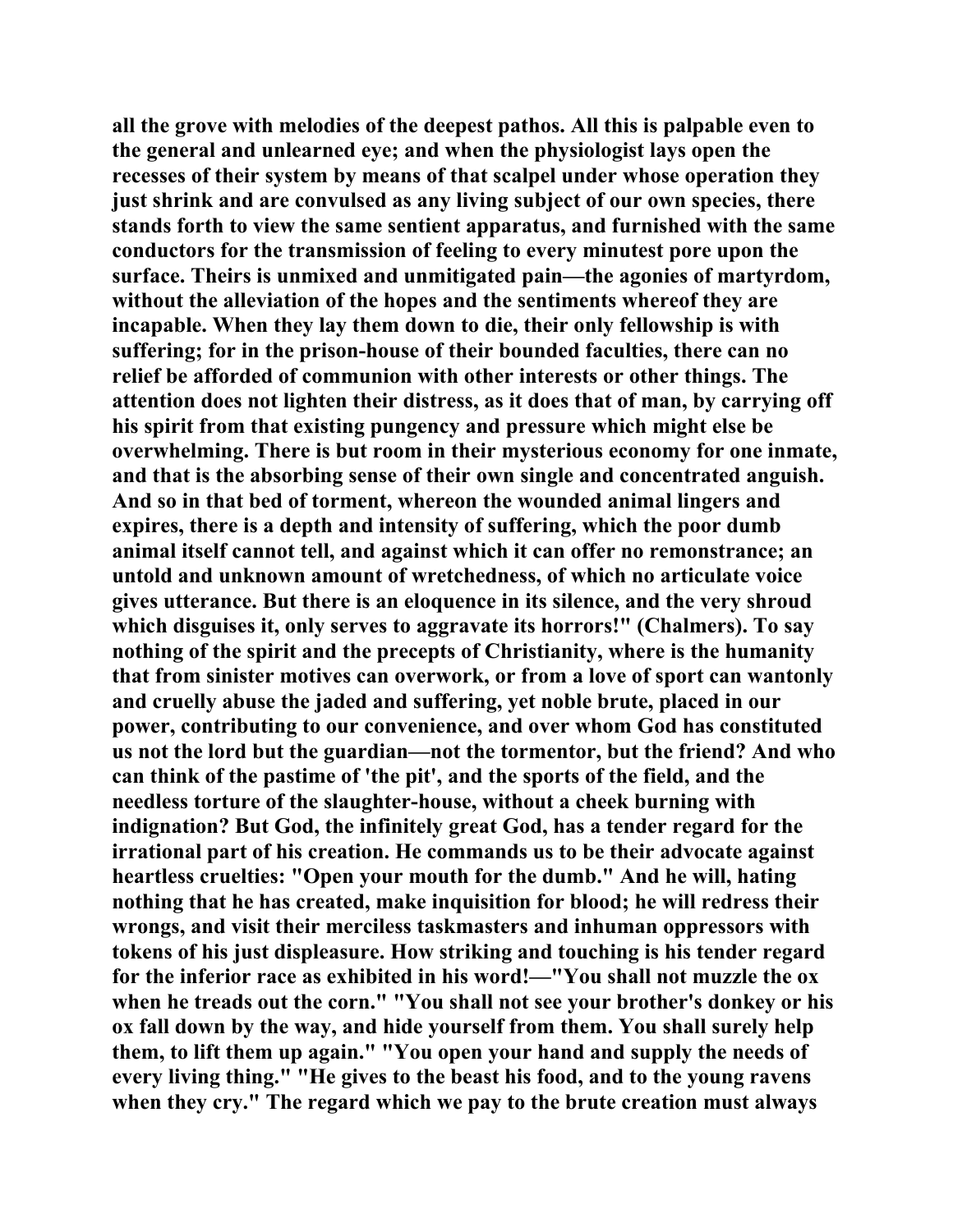**be considered a test of disposition and character. "A righteous man regards the life of his beast." No individual can be trusted for his humane feeling to his own species who is not humane in his feelings towards the inferior tribes. It is recorded, that when an ancient senate of the Areopagites were assembled in the open air, a small bird, to escape a larger one of prey, took refuge in the bosom of one of the senators, who, being of a cruel disposition, hurled it from him so rudely, that he killed it. On which the senate instantly banished him from their presence, declaring that he who was destitute of humanity, even to a helpless and confiding bird, was unworthy the honor of a seat in their body. An indulged propensity, of cruelty to insects, or larger animals, as Hogarth has finely illustrated, has often ended in the perpetration of crimes of the deepest dye. Those who have wantonly sported with life in inferior creatures, have come to sport with life in beings of a higher and nobler order. The author, then, as man is, of all the evil which affects the irrational world, let us learn to sympathize with its sufferings, and its travail; and thus lessen, and soothe, and hush, as far as God gives us influence and power, the curse we entailed, the pang we inflicted, and the sign we awoke.** 

**Sad as is this picture of a suffering creation, dark and gloomy as is its coloring, it is not without its bright and cheering hues. Hope casts upon the somber canvas a strong and steady light. The Bible teaches that there is coming a day—oh, speed its dawning!—of millennial blessedness, when peace and repose shall be restored to this disordered world, and the groaning of the creation shall cease, its sighs be hushed, and its sufferings be terminated forever. When that period arrives we are told that the "In that day the wolf and the lamb will live together; the leopard and the goat will be at peace. Calves and yearlings will be safe among lions, and a little child will lead them all. The cattle will graze among bears. Cubs and calves will lie down together. And lions will eat grass as the livestock do. Babies will crawl safely among poisonous snakes. Yes, a little child will put its hand in a nest of deadly snakes and pull it out unharmed. Nothing will hurt or destroy in all my holy mountain. And as the waters fill the sea, so the earth will be filled with people who know the Lord." Isaiah 11:6-9. Then when the Restorer of all things shall come, there will be a "new heavens and a new earth, wherein dwells righteousness." Such is the beauteous light with which this dark picture is clothed. Let us pray for its coming, and instrumentally hasten its approach; remembering that the world is to be filled with the knowledge of the Lord through the sanctified agency of the church.**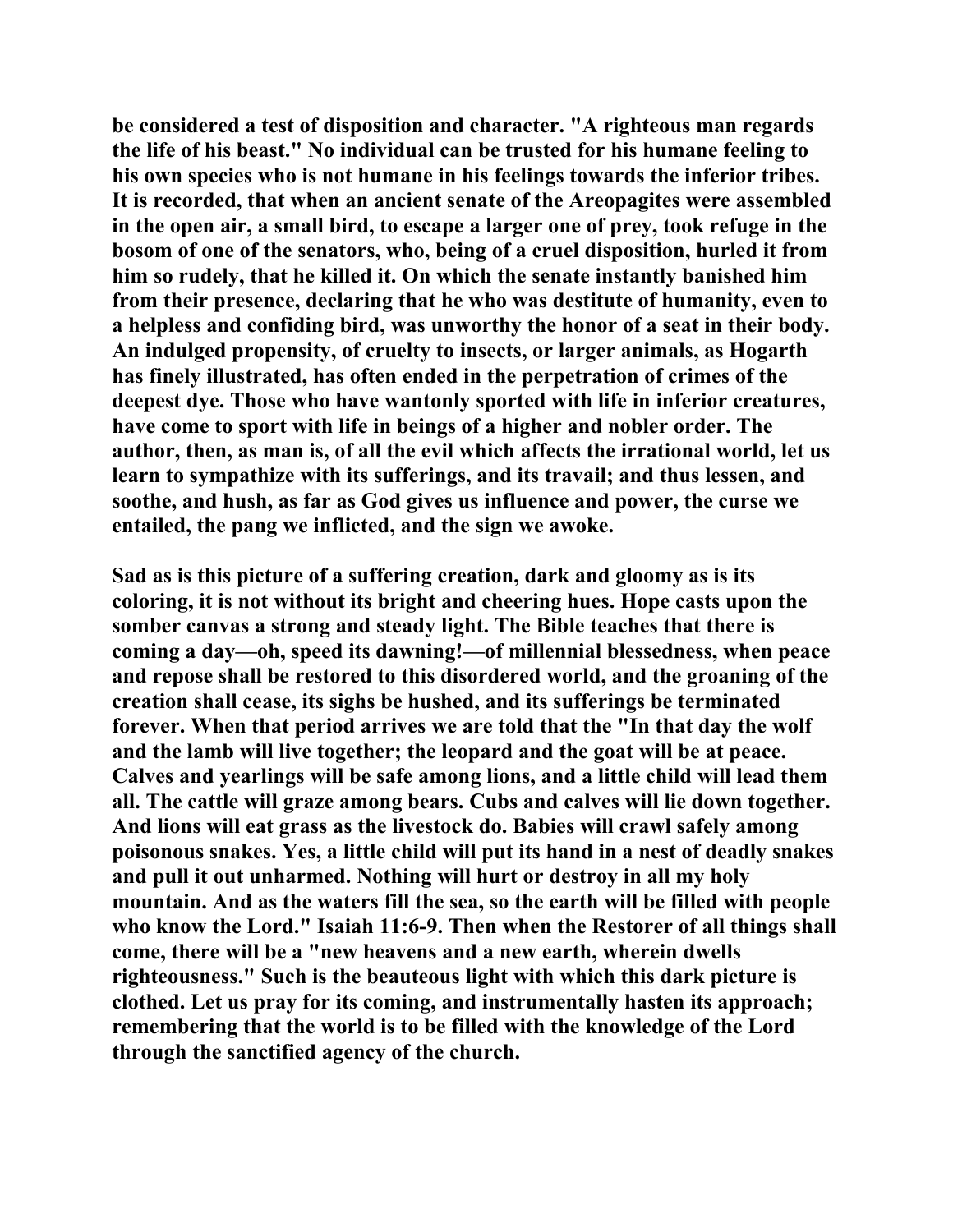#### **CHAPTER 21.**

#### **"The First-fruits of the Spirit, a Pledge Of the Full Redemption"**

**And not only they, but ourselves also, which have the firstfruits of the Spirit, even we ourselves groan within ourselves, waiting for the adoption, to wit, the redemption of our body. Romans 8:23** 

**Not only so, but we ourselves, who have the firstfruits of the Spirit, groan inwardly as we wait eagerly for our adoption as sons, the redemption of our bodies. Romans 8:23** 

**And even we Christians, although we have the Holy Spirit within us as a foretaste of future glory, also groan to be released from pain and suffering. We, too, wait anxiously for that day when God will give us our full rights as his children, including the new bodies he has promised us. Romans 8:23** 

**From his natural and impressive digression, the Apostle again returns to the**  *renewed creature* **of whom he had previously been speaking. Having adverted to the suffering of the whole animate creation, he proceeds to show that this condition was not peculiar or solitary—that not only in the heart of the irrational creature, but even in the heart of the renewed Christian there were the intense throbbings of a woe, and the deep groanings of a burden, from which it sighed and hoped to be delivered. Let us take each section in its order, of this remarkable passage.** 

**"Ourselves also, which have the first-fruits of the Spirit." It had been the earnest aim of the Apostle broadly and distinctly to draw the great line of demarcation between the state of nature and the state of grace. What distinctive feature more illustrative of the Christian character could he have selected than this. "Who have the first-fruits of the Spirit." The figurative allusion is to a familiar law of the Jewish economy. It will be recollected that, under the Levitical dispensation, the Lord commanded that the first-fruits, in the form of a single sheaf, should be sickled, and waved before him by the priest; and that this wave-offering was to be considered as constituting the herald or the pledge of a ripened and full harvest. And not only should it be an earnest and a pledge, but it should represent the nature and character of the fruit which, before long, in luxuriant abundance would crowd with its golden sheaves, and amid shouts of gladness, the swelling garner. When, therefore, it is said that believers in Jesus have the "first-fruits of the Spirit,"**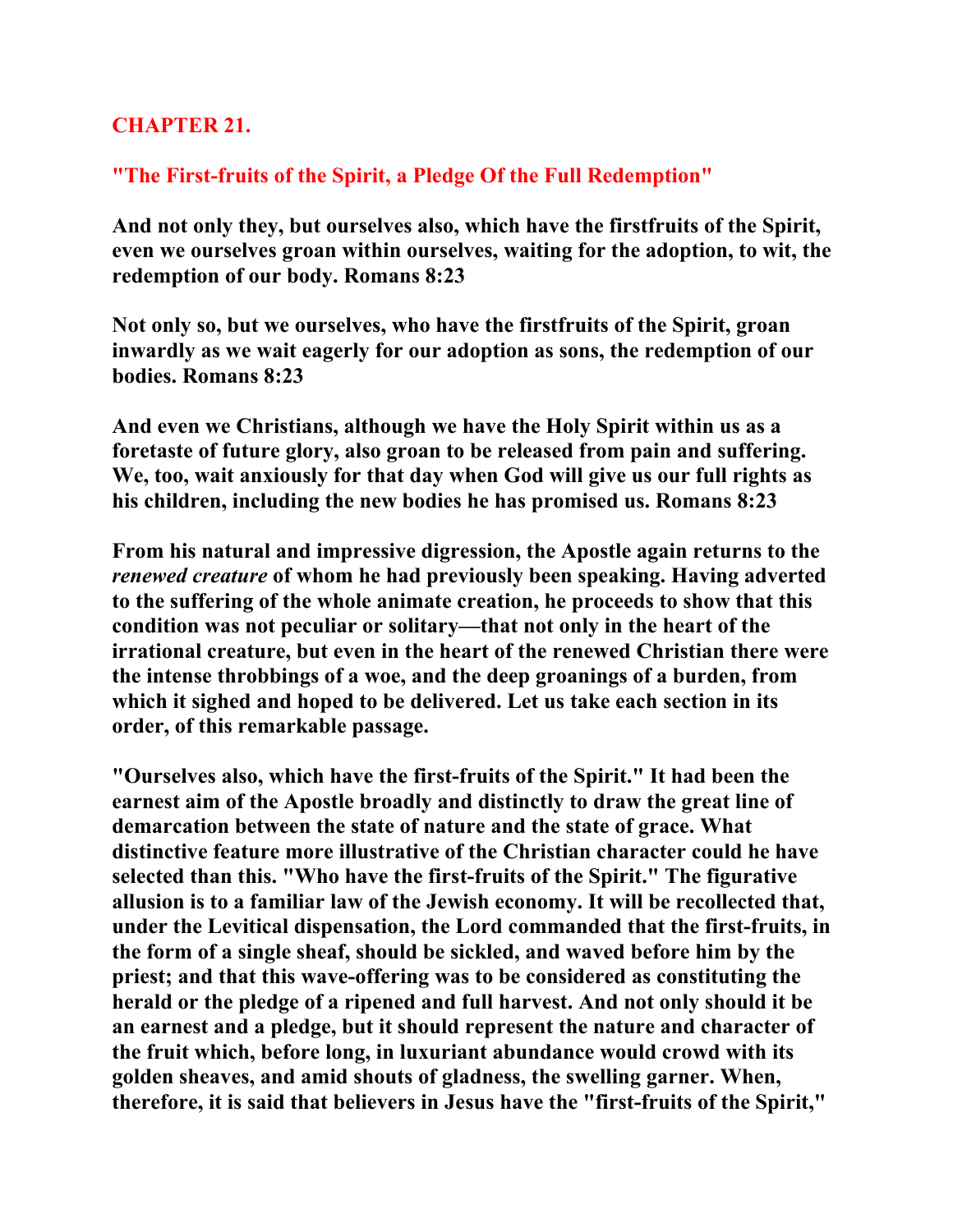**the meaning clearly is, that they have such communications of the Spirit now, as are a pledge and foretaste of what they shall possess and enjoy in the great day of the coming glory. "In whom also after that you believed, you were sealed with that Holy Spirit of promise, which is the earnest of our inheritance, until the redemption of the purchased possession, unto the praise of his glory." We remark, in general terms, that if we are believers, then we are partakers of that grace which is the earnest of glory. Do we partake of the grace of life? It is the same life which beats in the souls of the glorified. In us its pulsations are faint and fluctuating; in them they are deep and unfluttering—yet the life is the same. And if we have the Spirit of life dwelling in us now, then have we the first-fruits of the life which is to come. Have we the Spirit of adoption? What is it but the earnest and the seal of our certain reception into our Father's house? The love to God which overflows our hearts, the yearnings of those hearts to be at home, are the first-fruits of our consummated and glorified sonship. Thus might we travel the entire circle of the Christian graces which go to form, sanctify, and adorn the Christian character, illustrating the truth, that** *each grace wrought by the Spirit in the heart on earth is the germ of glory in heaven, and that the perfection of glory will be the perfection of each grace.* **The present character and tutelage of the child of God are preparatory to a higher state of being—yes, it is an essential part of that being itself. Oh, it is a holy and inspiriting thought, that every development of grace, and every aspiration of holiness, and every victory of faith, and every achievement of prayer, and every gleam of joy in the soul here below, is the earnest-sheaf of the golden ears of happiness and glory garnered for the saints on high. "He that goes forth weeping, bearing precious seed, shall doubtless return again with joy, bringing his sheaves with him."** 

**"Even we ourselves groan within ourselves." In these words the expectant of glory is represented as sympathizing, in a certain degree, with the general condition of present misery, and expectation of future good. But we must distinguish the emotion here described, from the somewhat kindred depression beneath which the whole creation is bowed. It is the groaning of those who have the "first-fruits of the Spirit"—consequently it is the emotion of a living soul. In the one case, the groaning is the throb and the throe of death; in the other case it is the evidence and the breathing of life.** 

**To what causes may it be traced? We groan within ourselves on account of sin—its innate principle, and its practical outbreakings. Over what do our tears flow the bitterest and the fastest? The winged riches? The heart's treasure wrenched from our grasp by ruthless death, and which the cruel**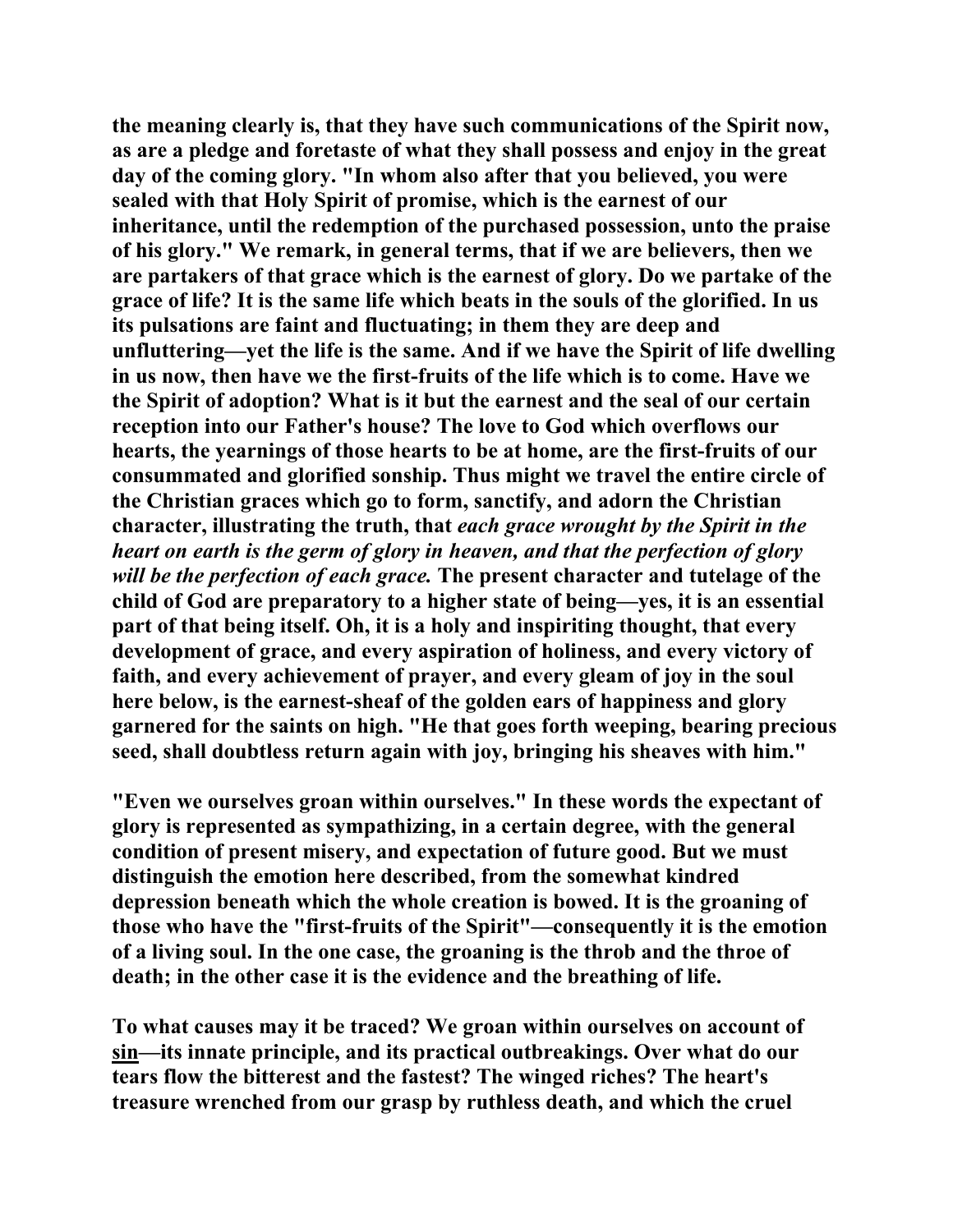**grave has hid from our view? Ah, no! but the sin which lays us in penitence and grief at the Savior's feet, with David's confession and prayer breathing from our lips—"Against you, you only, have I sinned, and done this evil in your sight." Oh, what a mercy to know that the "sacrifices of God are a broken spirit: that a broken and contrite heart he will not despise!"** 

**There is also the groaning arising from external trial. Of this cup, which all alike drink, none quaff so deeply as those to whom are imparted the "firstfruits of the Spirit." The path of sorrow is the path to glory, and the "bread and the water of affliction" is the food of all the "prisoners of hope." But spring from what cause it may, this groaning of the servants of God confirms the affecting truth, that the believer possesses but the "first-fruits of the Spirit;" and that, consequently, his present condition, being one of but** *partial sanctification***, must of necessity be one of but** *limited happiness.* **And yet we would not fail to remind the reader of the truth, that the deeper his sanctification the keener will be his sense of indwelling corruption, and the heavier his groaning because of it. So that, so long as he is still the tenant of a tabernacle of sin and death—an unwilling subject of vanity—and so long as he grows in grace, he will "groan being burdened," and will the more deeply sigh, and the more intensely long for the uncaging of his spirit, that frees him entirely forever from its oppressiveness and its thraldom.** 

**But, oh, there is** *music* **in the groaning of those who have the "first-fruits of the Spirit!" The chain they wear is not the manacle of a slave of sin, shaking his galling fetters in deep and dark despair. The captivity that confines him, is not the subjection of a voluntary vassal of Satan, crouching beneath the burden, and trembling at the lash of a hard task master. Oh, no! it is the sensibility, the consciousness, the groaning of the Christian. It tells of the Spirit's indwelling. It betokens the hope of glory. Those inward heavings of the soul are the pantings of a life divine; those deep groanings of the heart are the muffled chimings of heaven. They are the indices of a nature which God will before long lift to its native home; they are the discordant notes of an anthem, which soon will fill heaven with its swelling and entrancing music.** 

**"Waiting for the adoption, to wit, the redemption of the body." The terms "adoption," "redemption," must here be taken in a restricted sense. Our present** *adoption* **into God's family is as perfect as God can make it. We shall not in reality be more the children of God in heaven than we are now. Dwell upon this truth, beloved. Press it in faith and gladness to your sighing, groaning heart. Is God's hand uplifted? Oh, tremble not! It is a Father's hand.**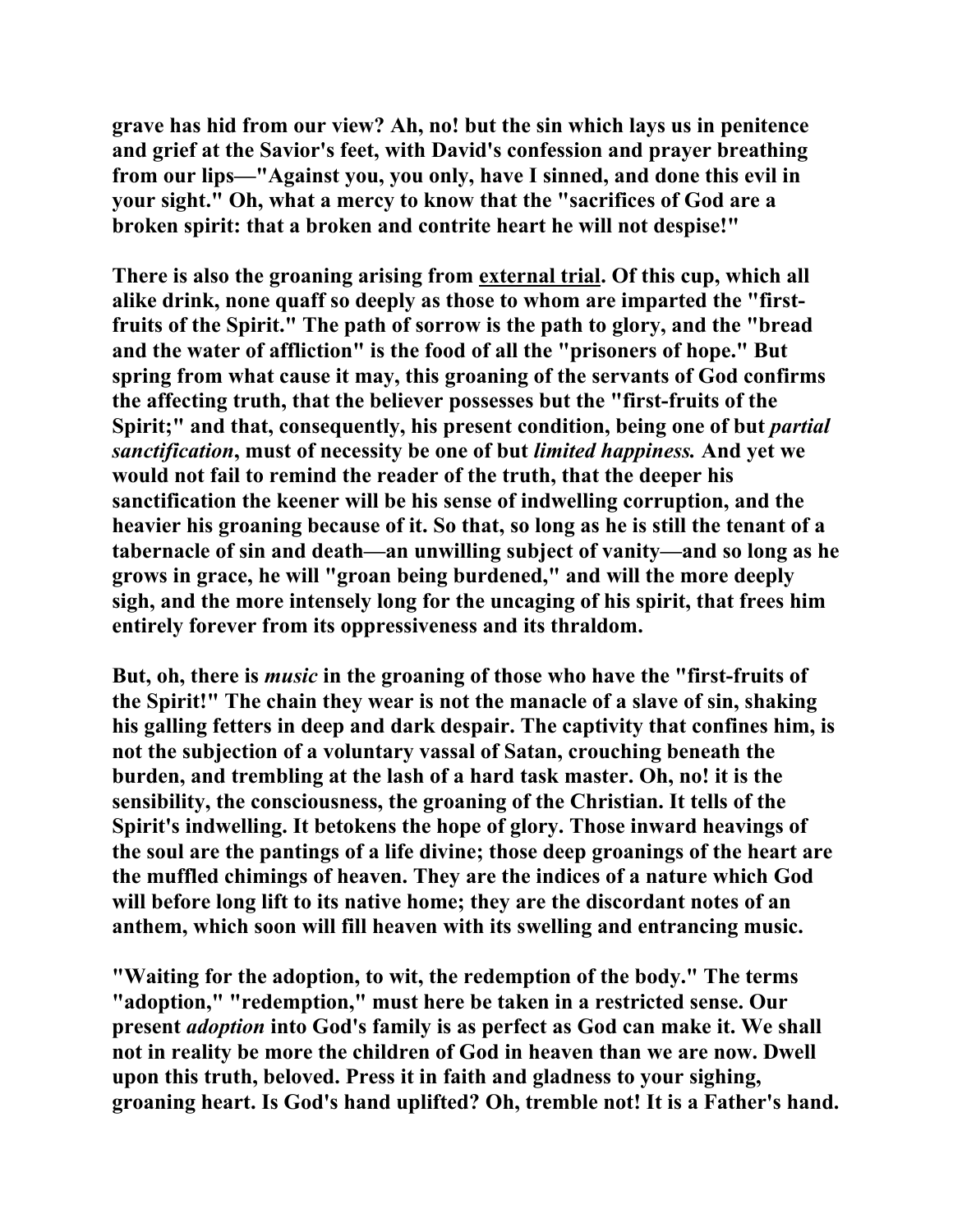**Say not that it presses heavily upon you—it is the pressure of love. Oh, think not that there is one throb of affection less towards you in his heart. "Beloved,**  *now* **are we the sons of God," and all the immunities and blessings of a present sonship are ours. Equally as complete is our** *redemption* **from all that can condemn. When Jesus exclaimed, "It is finished!" by one offering he perfected forever the salvation of his church. Then did he entirely roll away the curse from his people. Then did he hurl their sins into an infinite depth. Then did he complete the work the Father gave him to do. For the finishing of that work, thanks be to God, the saints do not "wait"!** 

**And still, all believers are the expectants of an "adoption" to be confirmed, and of a "redemption" to be perfected. Their adoption now is concealed, their adoption then will be visible. Their present adoption is limited in its privileges—their future adoption will introduce them to all the riches of their inheritance and to all the splendors of their Father's house. For this unveiled, this manifest, this full adoption they are "waiting." And so, too, of "redemption." The ransom price is paid, but the body is not yet fully redeemed. It still is fettered, and cribbed, and cabined by a thousand clinging corruptions and infirmities. But the day of its complete redemption draws near. In virtue of its ransom it will spring from the dust, its last link of corruption entirely and forever dissolved. "But we are citizens of heaven, where the Lord Jesus Christ lives. And we are eagerly waiting for him to return as our Savior. He will take these weak mortal bodies of ours and change them into glorious bodies like his own." Philip. 3:20-21. Like unto Christ's glorious body! Oh, then, no deformity will mar its symmetry! no infirmity will impair its strength! no sickness, no faintings, no nervousness, no pangs of suffering or throes of death will ever assail and torment it more! For this "redemption of the body" the sons of God are waiting. Our heavenly Father has adopted it. Our divine Savior has redeemed it. The Holy Spirit, our Comforter, has sealed it. Oh, yes! The first-fruits of the "first resurrection" bloom on the grave of the holy dead. Plant not above their heads the flowers that fade. There are flowers blooming there, plucked from the amaranthine bowers of immortality, and they will never die.** 

**This page may arrest the eye of a sufferer, not soothed in his grief, or cheered in his loneliness by such prospects as these. There is coming a day when the**  *irrational creation***, of whom we have been speaking, will suffer no more. "The spirit of a beast goes downwards." But no such annihilation awaits** *suffering man***. Oh, melancholy condition! Oh, dreary prospect! Suffering in this life, and suffering in the life to come! to pass from a fire that is temporary, to a fire**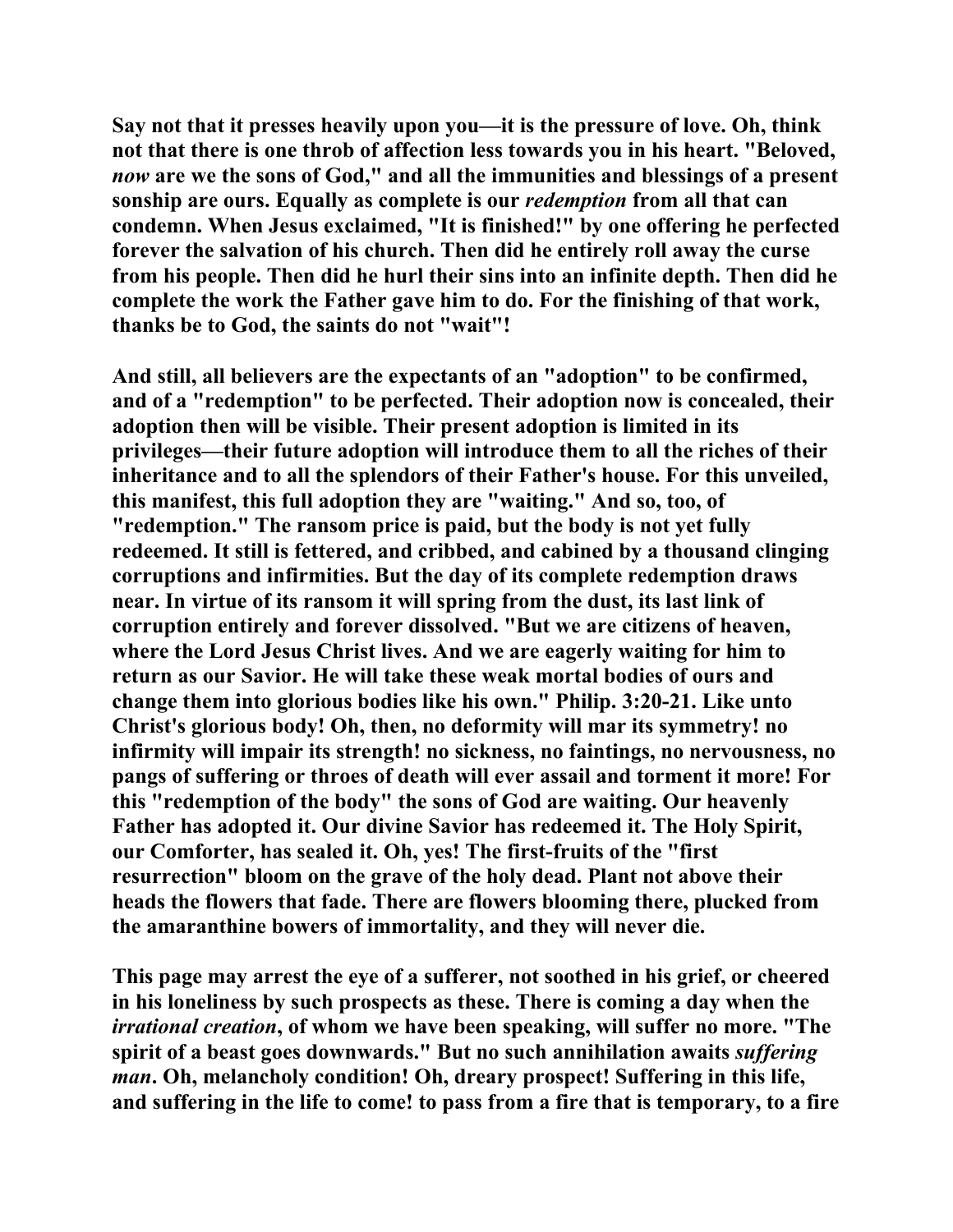**that is eternal—from the agonies and throes of the first death, to the power and the pangs of the second! But there still is hope. Jesus died for sinners, and there is mercy even for the chief. Blessed suffering, hallowed sorrow, if now, in the agony of your grief, you are led to the Savior to learn, what in the sunny hour of prosperity and gladness you refused to learn—that God only can make you happy, and that God in Christ is prepared to make you happy. Oh, heaven-sent affliction! sweet messenger of love! beautiful in your somber robes, bearing to my soul a blessing so divine, so precious as this!** 

**Have you the "first-fruits of the Spirit?" Guard them with tender, sleepless care. Nature in her richest domain yields no such fruits or flowers as these. Employ all the means and appliances within your reach to keep verdant and fruitful the sacred garden of your soul. Unveil it to the sun's light, to the gentle showers, and the soft gales of heaven. Let your incessant prayer be, "Awake, O north wind; and come, you south; blow upon my garden, that the spices thereof may flow out. Let my beloved come into his garden, and eat his pleasant fruits."** 

**Oh, guard those precious "first-fruits!" Soon the glory they foreshadow will be revealed. The autumnal tints are deepening, the golden ears are ripening, the reaper's sickle is preparing, and before long we shall join in the song of the angels' harvest-home, "Grace, grace unto it!"** 

# **CHAPTER 22.**

# **"Saved by Hope"**

**For we are saved by hope: but hope that is seen is not hope: for what a man seeth, why doth he yet hope for? But if we hope for that we see not, then do we with patience wait for it. Romans 8:24-25** 

**For in this hope we were saved. But hope that is seen is no hope at all. Who hopes for what he already has? But if we hope for what we do not yet have, we wait for it patiently. Romans 8:24-25** 

**Now that we are saved, we eagerly look forward to this freedom. For if you already have something, you don't need to hope for it. But if we look forward to something we don't have yet, we must wait patiently and confidently. Romans 8:24-25**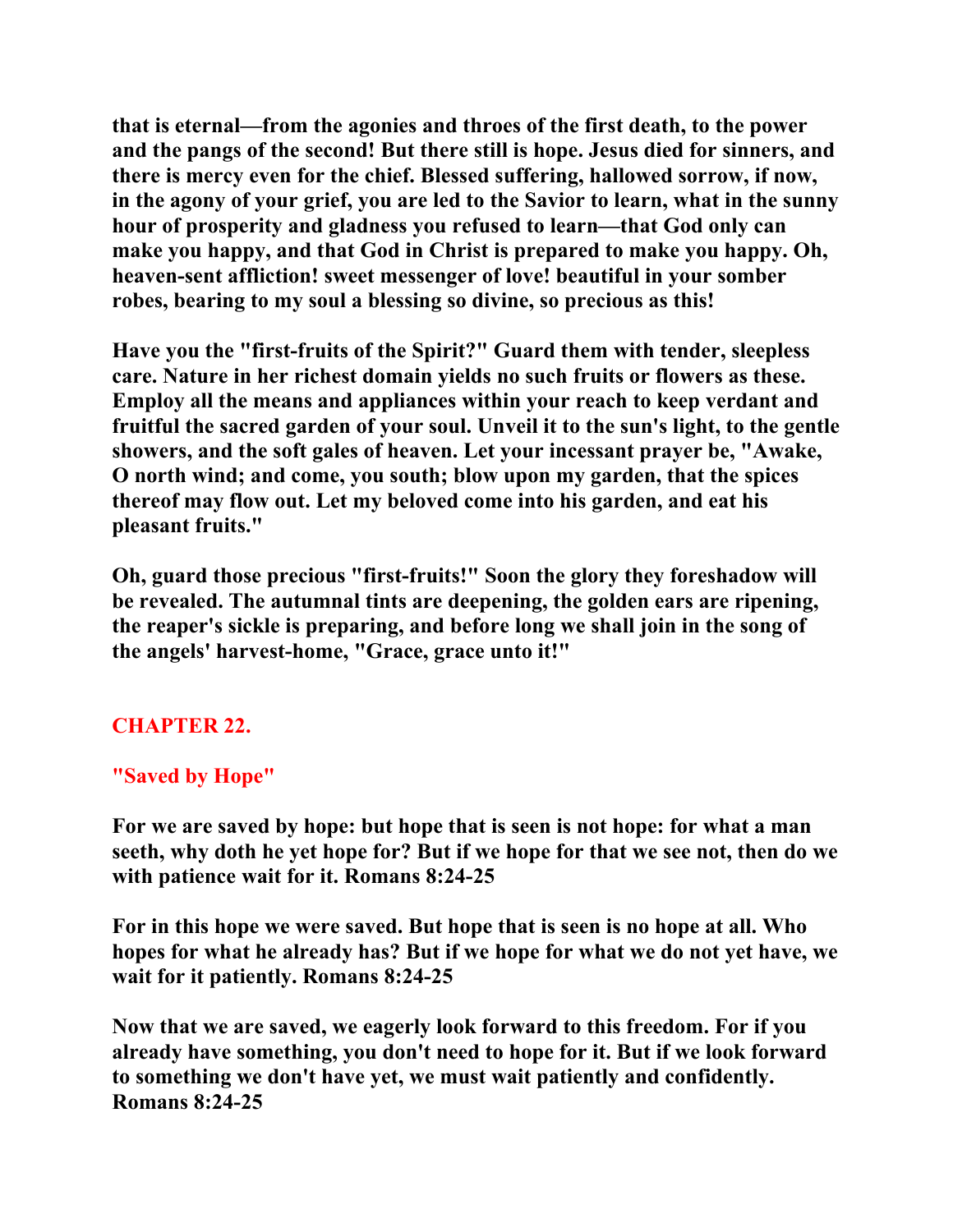**We have been contemplating the present state of the renewed creature as one rather of** *expectancy* **than of** *attainment***—not of** *realization***, but of** *hope***. We have seen him in his lofty position, as he stands in Christ Jesus, towering above the storm and thundercloud of sin, the curse and condemnation, tinted with the first beams of opening day, and waving the first golden sheaves of the ripening harvest. The description and the argument now approach their climax. As if these trembling rays and these first-fruits might fail to assure the believing heart of the certain day, and the actual harvest, our Apostle, in yet strongest language, meets the misgiving, and quells the fear, by declaring that we are "saved by hope." Affirming this, he then proceeds tenderly to exhort the believer to a patient waiting its certain and full realization. There are, in these passages, some points of the deepest interest. May the Holy Spirit unfold and apply them!** 

**"We are saved by hope." The phrase, as employed by the Apostle, does not imply the instrument by which we are saved, but** *the condition in which we are saved.* **The condition of the renewed creature is one of hope. Salvation by the atonement of Christ—faith, and not hope, being the instrument of its appropriation—is a complete and finished thing. We cannot give this truth a prominence too great, nor enforce it with an earnestness too intense. We cannot keep our eye too exclusively or too intently fixed on Jesus. All salvation is in him—all salvation proceeds from him—all salvation leads to him, and for the assurance and comfort of our salvation we are to repose believingly and entirely on him. Christ must be all. Christ the beginning— Christ the center and Christ the end. Oh, blessed truth to you who sigh and mourn over the unveiled abominations that crowd and darken the chamber of imagery! Oh, sweet truth to you who are sensible of your poverty, and vileness, and insufficiency, and the ten thousand flaws and failures of which, perhaps, no one is cognizant but God and your own soul! Oh, to turn and rest in Christ—a full Christ—a loving Christ—a tender Christ, whose heart's love never chills, from whose eye darts no reproof, from whose lips breathes no sentence of condemnation! But as it regards the complete effects of this salvation in those**  who are saved, it is yet *future*. It is the "hope laid up for us in heaven." It **would seem utterly incompatible with the present economy that the renewed creature should be in any other condition than one of** *hopeful expectation***. The constitution towards which he tends, the holiness for which he looks, the bliss for which he pants, and the dignity to which he aspires, could not for a moment exist in the atmosphere by which he is here begirt. His state must of necessity be one of hope, and that hope must of necessity link us with the**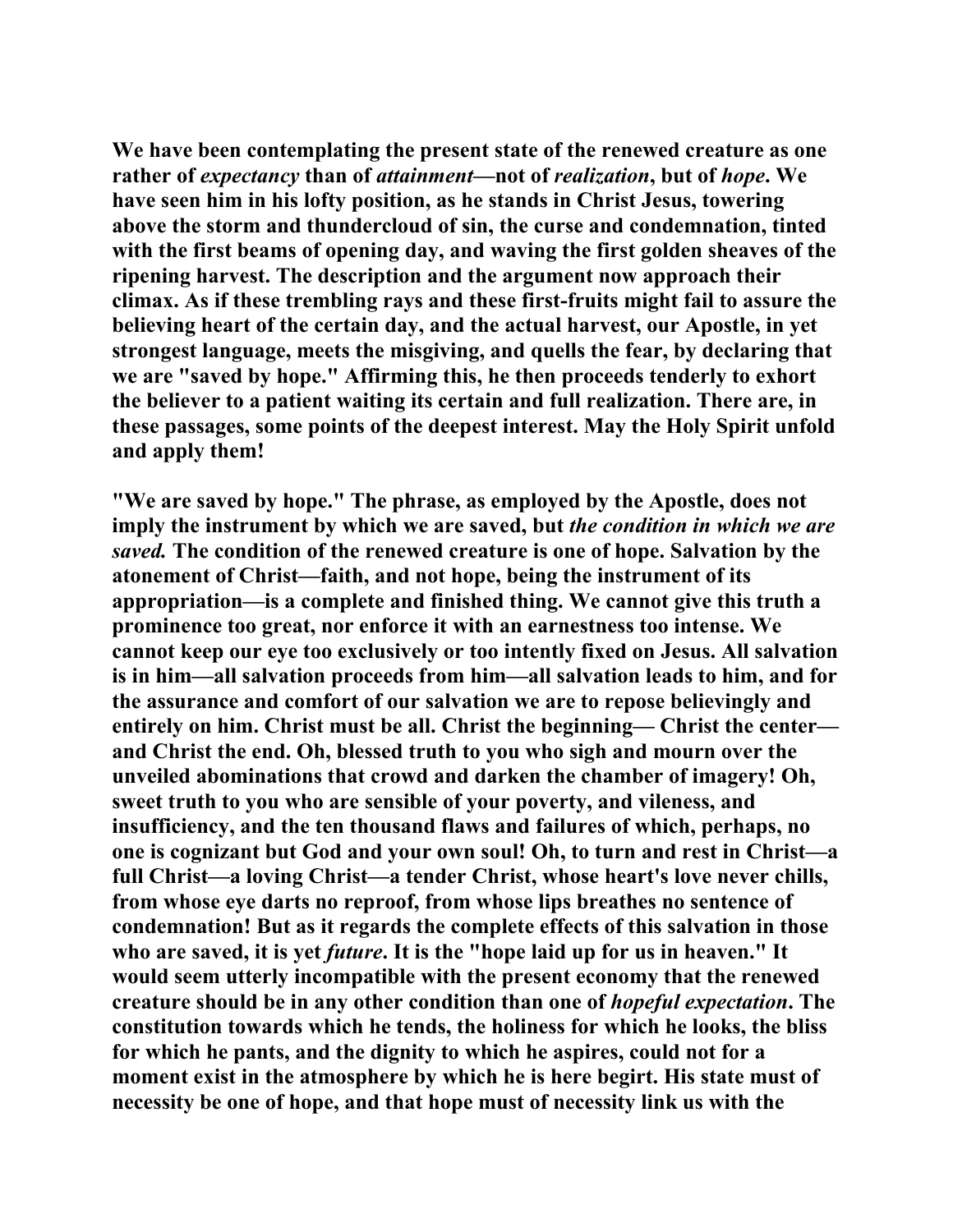**distant and mysterious future. The idea, "saved by hope," is illustrated by the**  *effects of Christian hope***. It is that divine emotion which buoys up the soul amid the conflicts, the trials, and the vicissitudes of the present life. So that we are cheered and sustained, or 'saved' from sinking amid the billows, by the 'hope' of certain deliverance and a complete redemption. "In hope of eternal life, which God that cannot lie, promised before the world began."** 

**The Christian's state, then, is one of hope. Around this single subject how much of Scripture light gathers! A remarkable reference to it is found in these words of the Apostle, "Now the God of hope fill you with all joy and peace in believing, that you may abound in hope, through the power of the Holy Spirit." Well might Tertullian exclaim in view of a passage so rich as this, "I adore the fullness of the Scriptures." God is here portrayed as the "God of hope." What a glorious title! The believer is then described as the subject of hope—what a blissful being! We are then exhorted to abound in hope—what a precious privilege! This magnificent bow spans the whole horizon of our splendid future. We do not yet realize our heaven but we hope for it. We do not yet see Jesus—but we hope to see him. We do not yet exult in our emancipation from corruption—but we hope to be free. We do not yet drink of the river of pleasure that is at God's right hand, nor bathe in the sea of glory that rolls around the throne—but we hope to do. "We hope for that we see not." But what is the character, and what the foundation of Christian hope?** 

**It is emphatically a "good hope." In every point of view it sustains this scripture character. The hope of heaven fostered by an unrenewed mind is baseless and illusory. There exists not a single element of goodness in its nature. It is the conception of a mind at enmity against God. It is the delusion of a heart in covenant with death, and in agreement with hell. It is the inspiration of the wind. It is the night-vision that plays around the slumbering pillow. It is the meteor-light that flashes upon the tomb. It is the treacherous beacon that decoys the too confiding but deluded voyager to the rock-bound shore. Unscriptural, unreal, and baseless, it must eventually cover its possessor with shame and confusion of face. But not such is the believer's hope. Begotten with his second nature—the in-breathing of the Spirit of God—an element of the renewed mind, and based upon the atonement of the Savior, it must be essentially a good hope. Cleansed from moral impurity, not in the laver of baptism, but with the blood of Christ; justified, not by the ritual of Moses, but by the righteousness of the Incarnate God; sanctified, not by sacramental grace, falsely so called, but by the indwelling of the Holy**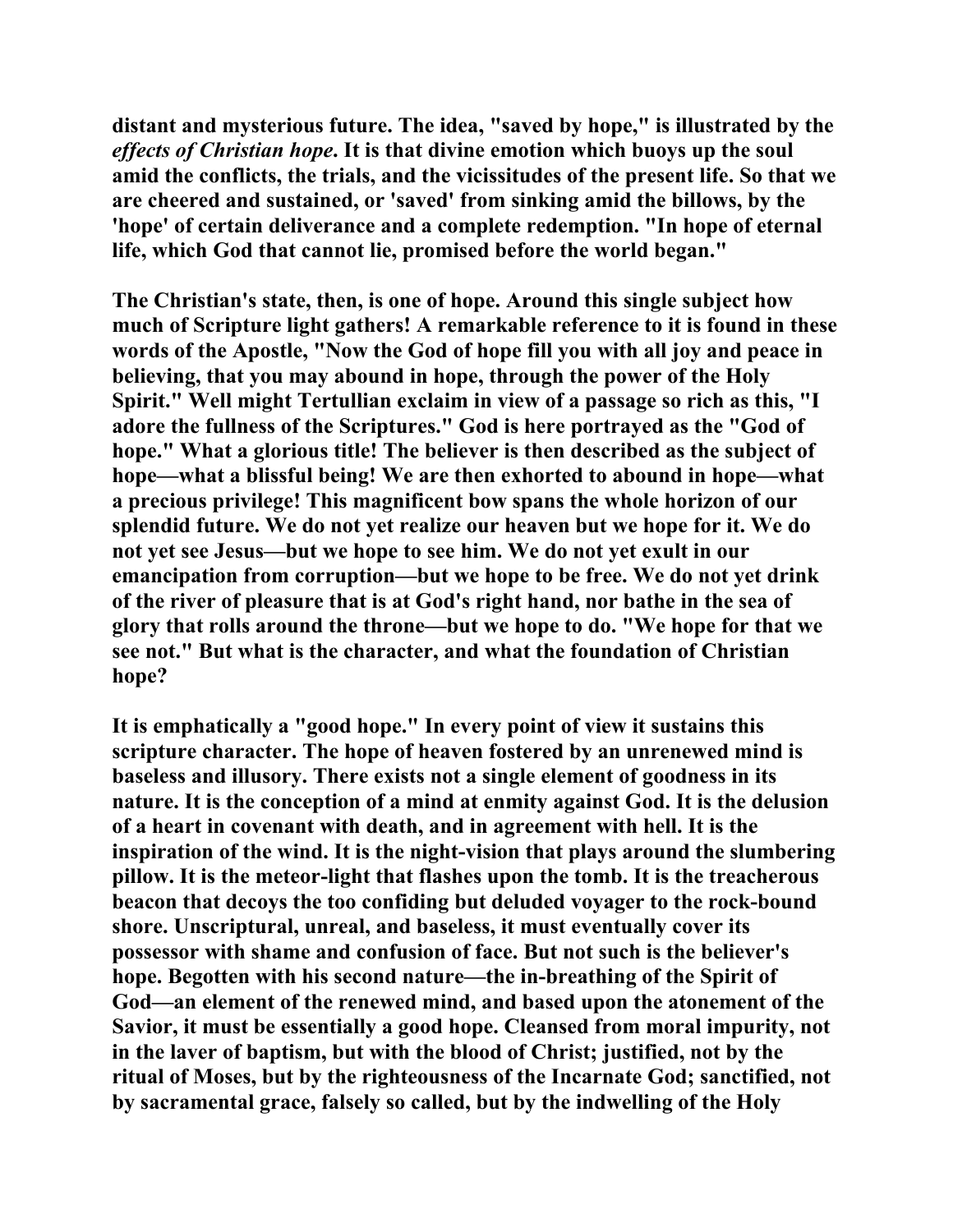**Spirit—the believer's hope of heaven is as well founded as the throne of the Eternal. Moreover, it is "a good hope** *through grace***." The first and the last lesson we learn in our Christian course is, that "by grace we are saved." Lord! do you require of me one thought of stainless purity, one throb of perfect love, one deed of unsullied holiness, upon which shall hinge my everlasting happiness? Then am I lost forever! But since you have provided a Righteousness that justifies me from all things, that frees me from all condemnation—and since this righteousness is your free, unpurchased gift, the bestowment of sovereign grace, I clasp to my trembling yet believing heart the joyous hope this truth inspires. It is a** *blessed* **hope. "Looking for that blessed hope." Its object is most blessed. The heaven it compasses is that blissful place where the holy ones who have fled from our embrace are reposing in the bosom of the Savior. They are the blessed dead. The day of their death was to them better than the day of their birth. The one was the introduction to all sorrow, the other is a translation to all joy. Blessed hope! the hope of being forever with the Lord. No more to grieve the Spirit that so often and so soothingly comforted our hearts; no more to wound the gentle bosom that so often pillowed our head. No more to journey in darkness, nor bend as a bruised reed before each blast of temptation. To be a pillar in the temple of God, to go no more out forever.** 

**And what a** *sanctifying* **hope is it! This, to the spiritual mind, is its most acceptable and elevating feature. "Every man that has this hope in him purifies himself even as he is pure." It detaches from earth, and allures to heaven. Never does it glow more brightly in the soul, nor kindle around the path a luster more heavenly, than when it strengthens in the believer a growing conformity of character to that heaven towards which it expands its wings and soars.** 

**It is, in a word, a** *sure* **hope. Shall the worm undermine it? shall the tempest shake it? shall the waters extinguish it? Never. It saves us. It keeps, preserves, and sustains us amid the perils and depressions of our earthly pilgrimage. And having borne in through the flood, it will not fail us when the last surge lands us upon the shore of eternity. "That by two immutable things, in which it was impossible for God to lie, we might have a strong consolation, who have fled for refuge to lay hold upon the hope set before us which hope we have as an anchor of the soul, both sure and steadfast, and which enters into that within the veil, where the Forerunner has for us entered, even Jesus." "Therefore do we with patience wait for it." This is our true posture—a patient waiting its fruition. This grace is called the "patience of hope." "We**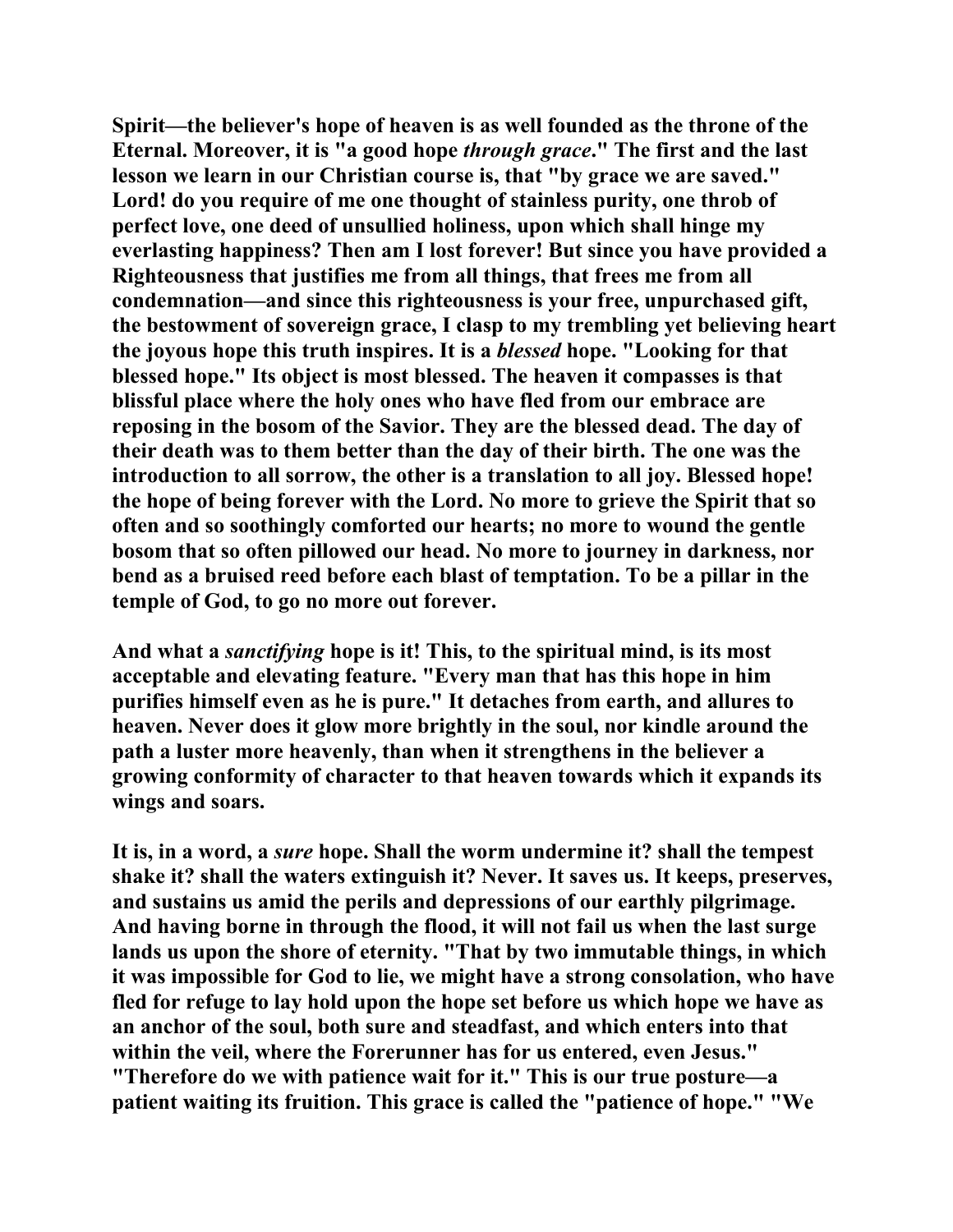**through the Spirit wait for the hope of righteousness by faith." We wait the Bridegroom's coming. We wait the descent of the chariot. We wait the Father's summons to our home. We wait the Master's call to our rest. We wait the uncaging of the spirit, that it may fly.** *The desire to depart is ardent, but patient. The longing to be with Christ is deep, but submissive.* **For the full realization of a hope so sublime, so precious, and so sure, we can patiently wait. The theater of suffering is the school of patience: "And patience works experience, and experience hope;" and hope in the depth of the trial, and in the heat of the battle, looks forward to the joy of deliverance, and to the spoils of victory. It is well remarked by Calvin, that "God never calls his children to a triumph until lie has exercised them in the warfare of suffering." Thus** *all who shall eventually wear the palm, must now wield the sword.* **For the consummation of this hope, then, let us diligently labor, meekly suffer, and patiently wait. Living beneath the cross, looking unto Jesus, toiling for Jesus, testifying for Jesus, and cultivating conformity to Jesus, let us "be always ready to give a reason of the hope that is in us;" and be always ready to enter into the joy and fruition of that hope, the substance and security of which is— "Christ in you the hope of glory."** 

#### **CHAPTER 23.**

#### **"The Sympathy of the Spirit with the Infirmity of Prayer"**

**"Likewise the Spirit also helps our infirmities: for we know not what we should pray for as we ought; but the Spirit itself makes intercession for us with groanings which cannot be uttered." Romans 8:26** 

**In the same way, the Spirit helps us in our weakness. We do not know what we ought to pray for, but the Spirit himself intercedes for us with groans that words cannot express. Romans 8:26** 

**And the Holy Spirit helps us in our distress. For we don't even know what we should pray for, nor how we should pray. But the Holy Spirit prays for us with groanings that cannot be expressed in words. Romans 8:26** 

**The condition of the Church of God has ever been one of weakness and infirmity. Her brightest and palmiest days were the first and the earliest of her history. Yet no sooner were the saints of God gathered into Christian communities, and planted as churches in each province, and in every land, than the infirmity of the body began to appear, in the heresies, divisions, and**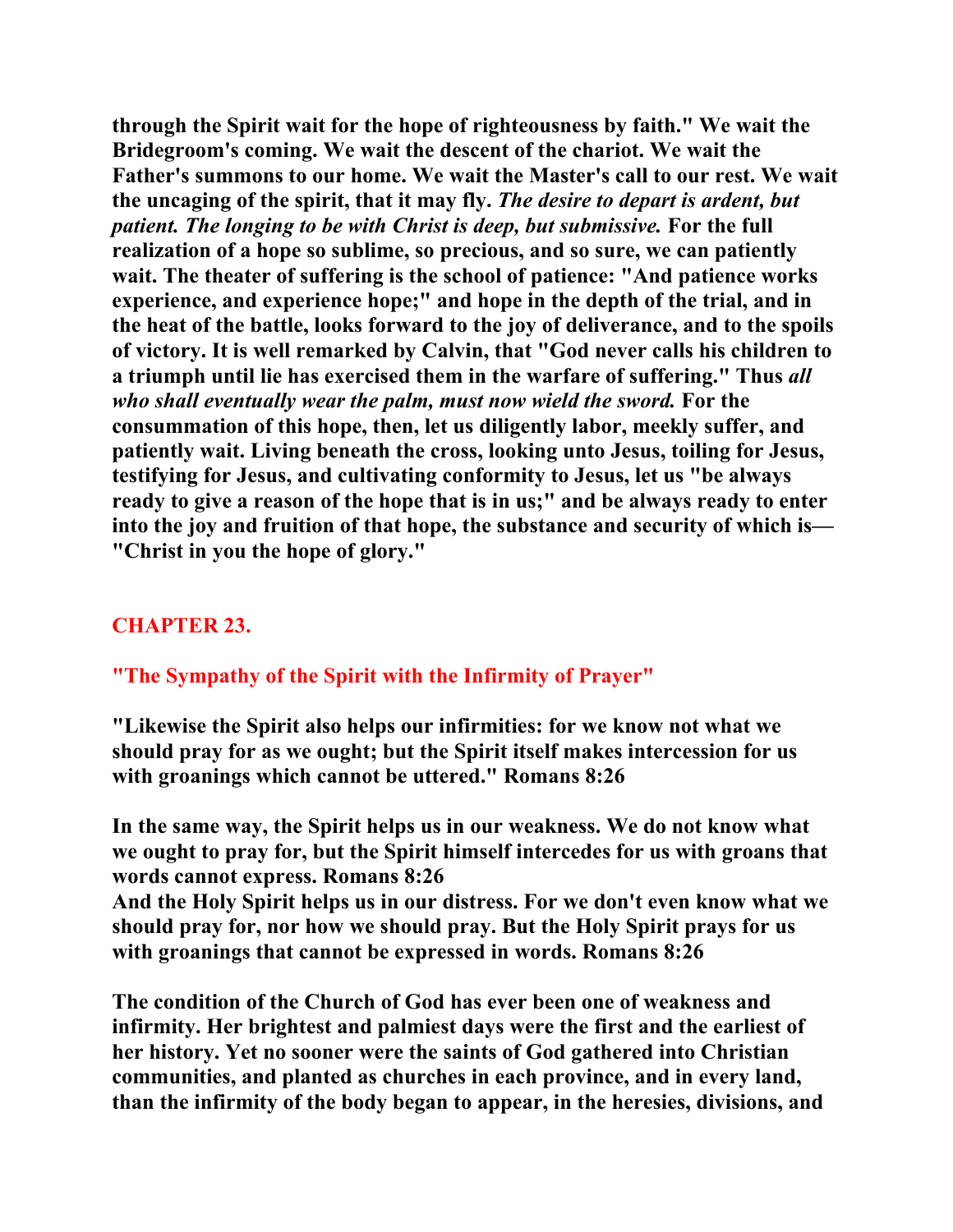**parties which sprung up, while yet the Apostles lived to intercede for them with their prayers, and to teach and admonish them by their epistles. From that period until now, the history of the church of God has presented an unbroken chain of evidence to the truth of the same affecting fact. A body yet but** *partially renewed***, a church but** *imperfectly sanctified***, it must of necessity be so. But let us leave the consideration of the church as a society, and contemplate it in its individual relation. Each member of that church is the subject of infirmity. It were marvellous were it not so. We have seen that the present condition of the believer is a state of vanity. That it is one of hope rather than of realization. Binding in his bosom the green** *first fruits* **of glory, there yet cling to him a thousand grievous infirmities, the sighs of which, the foretastes of heaven cannot stifle. Encompassed with infirmities, weary and heavy laden, he journeys homeward, amid the fluctuations of hope and fear, joy and sorrow; sometimes foiled, then overcoming; often mourning, and anon praising; yet ever deeply conscious that the present home of his renewed and heavenly nature is a body of humiliation and death—constituting a perpetual and oppressive clog to the heaven-ascending tendency of his sanctified affections. But we need not extend our classification. The infirmities of the believer are as** *varied* **as they are numerous. Some are weak in faith, and are always questioning their interest in Christ. Some, superficial in knowledge, and shallow in experience, and are ever exposed to the crudities of error, and to the assaults of temptation. Some are slow travelers in the divine life, and are always in the rear; while yet others are often ready to halt altogether. Then there are others who groan beneath the burden of bodily infirmity, exerting a morbid influence upon their spiritual experience. A nervous temperament—a state of perpetual depression and despondency—the constant corrodings of mental disquietude—physical ailment—imaginary forebodings—a facile yielding to temptation—petulance of spirit unguardedness of speech—gloomy interpretations of providence—an eye that only views the dark hues of the cloud, the somber shadings of the picture. Ah! from this dismal catalogue how many, making their selection, may exclaim, "This is any infirmity!" But be that infirmity what it may, let it endear to our hearts the grace and sympathy of Him who for our sake was encompassed with infirmity, that he might have compassion upon those who are alike begirt. All the fullness of grace that is in Jesus is for that single infirmity over which you sigh.** 

**But it is one specific infirmity of the Christian to which the passage restricts our attention—the infirmity of PRAYER. Of this, all the children of God in different degrees partake. A more holy and solemn engagement enlists not the**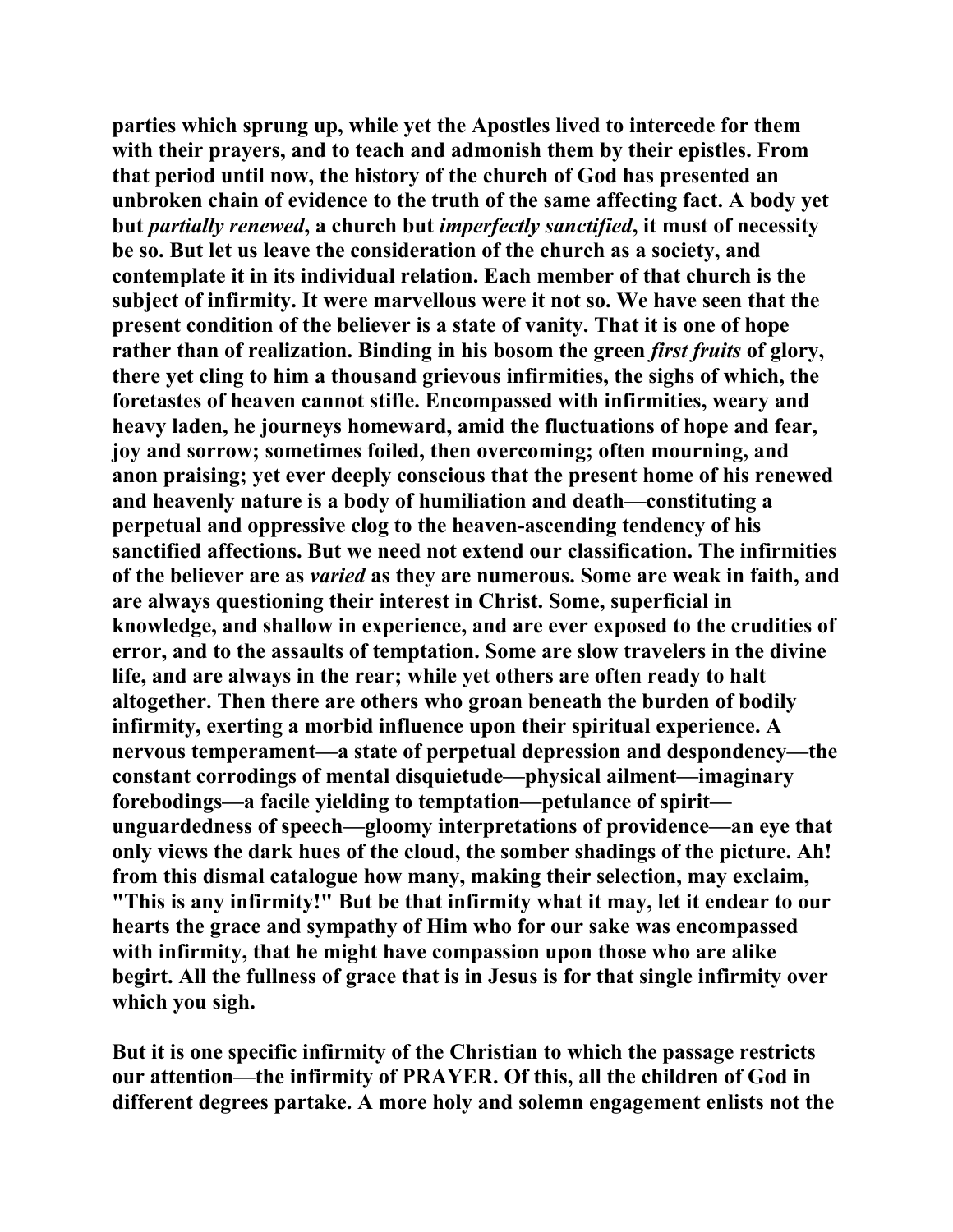**thoughts, and feelings, and time of the believer, than the engagement of PRAYER. In proportion, then, to the spirituality of a duty will be its keen sense of the opposition it meets from either the mental or physical frailties which encompass the Christian.** 

**The Apostle thus defines this infirmity—"We know not what we should pray for as we ought." How shall we describe it? With what feature shall we begin? There is first the difficulty which some feel in reference to** *the nature of prayer.* **Simple as prayer is, we see how even an apostle could be perplexed, for lie. includes himself in this general description of the saints. Three times did he urge a petition the granting of which would have proved a curse rather than a blessing. "What am I to pray for?" is the earnest inquiry of some. "Am I to limit my requests in petitioning for spiritual blessings, and may I include in my petitions blessings that are temporal?" "And what is real prayer?" is the yet more earnest question of another. "I fear mine is not true prayer. May I characterize by such a holy and significant term the cold effusions of my closet, the feeble ejaculations of the wayside, the wandering devotions of the sanctuary, the moanings of a spirit wounded, the sighs of a heart oppressed, the upward glancings of a mind beclouded, the breathings of a soul whose spiritual exercises are at times so opposite and contradictory? Is this prayer?"** 

**And, then, there is the infirmity of** *the act of prayer***. The vagrancy of thought—the coldness of affection the intrusion of low cares—the consciousness of unreal petitions, of unfelt confessions, of undesired desires, the felt oppressiveness of a distasteful task, rather than the felt luxury of a precious privilege—the slovenliness of the performance—the little solemnity of mind—all mark the infirmity which attaches to this transcendently spiritual employment.** 

**Then as to** *the mode of prayer***; this also is felt to be a source of painful embarrassment by some. There are many Christians who find it difficult, if not impossible to give expression to the heart's utterances, in what is termed free prayer. Compelled, through an infirmity they cannot conquer, to restrict themselves to a liturgical form of devotion, while others pour out their souls to God in unfettered breathings, in unrestricted communion, they are, at times, perplexed to know whether they are acquainted with the reality and power of true prayer. And thus many a saint of God, whose needs are not the less real, whose desires are not the less spiritual, and whose breathings are not the less fervent and divinely acceptable, may, through this his infirmity, be much cast down and discouraged. But who, whatever be his mode of prayer, is free from**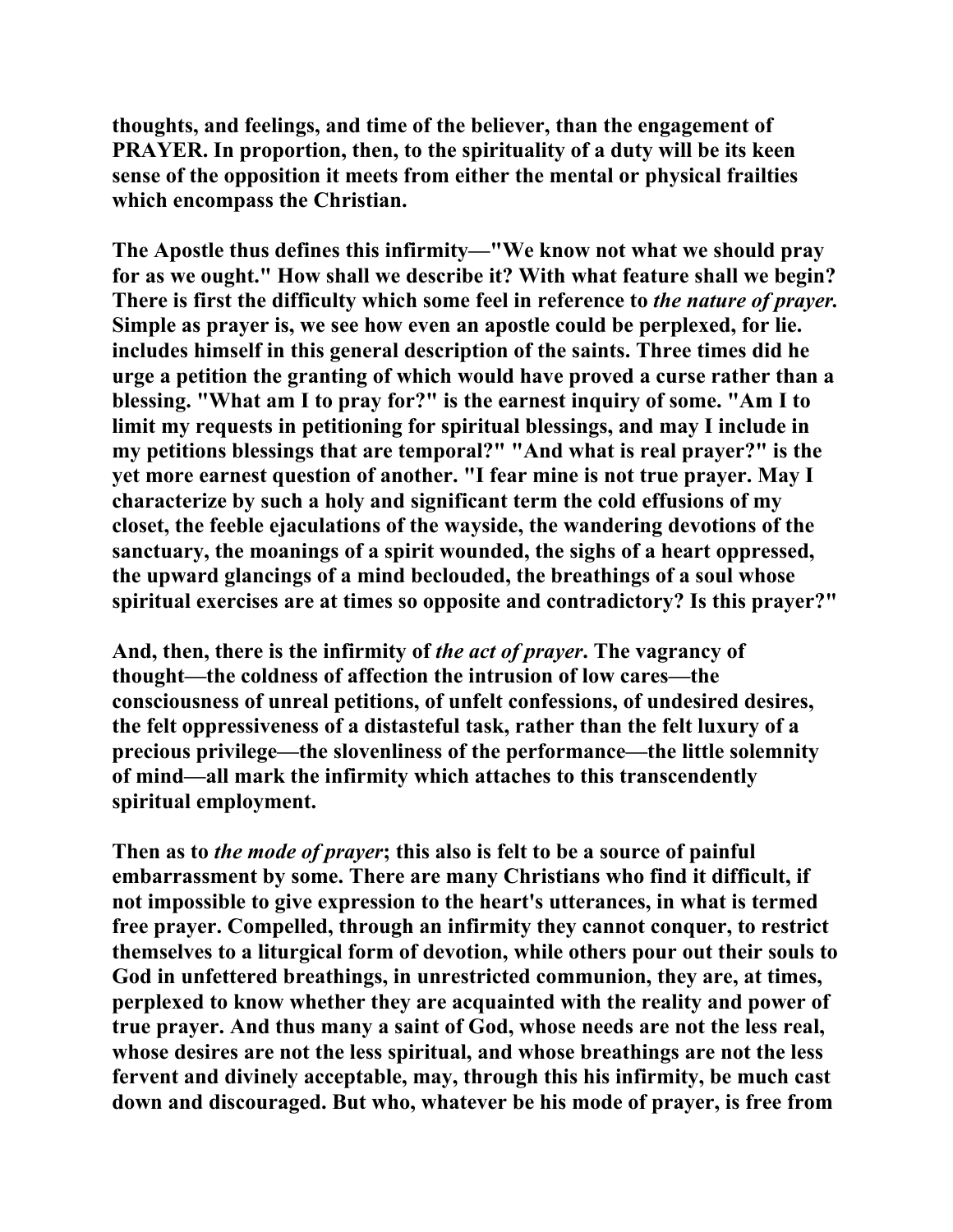**some clinging infirmity, interfering with the sanctity and power of this hallowed engagement? Who is not mournfully sensible, that of all his spiritual privileges, this, his highest, most sacred, and solemn, is the most encompassed with, and marred and fettered by, the deep corruptions of his fallen and depraved nature? That after all his rigid observance of the duty, his many devotional engagements, public and private, there should yet be so little felt nearness to God, so little confidential communion—in a word, so little real prayer. Oh, how much prayerless prayer do we have to mourn over! How little brokenness of heart; how little sense of sin; how faint a taking hold of the atoning blood; how imperfect a realization of God's relation to us as a Father; how little faith in his promise to hear, in his ability to aid, in his readiness to bless us! Such are some of the many infirmities associated with prayer.** 

**But there is encouragement—let us contemplate it. "Likewise the Spirit also helps our infirmities." The word here rendered "helps," properly means to take part with. It implies, not merely sympathy, with, but a personal participation in our infirmity. The Spirit helps our infirmities by sharing them with us. Now take the general infirmities of the believer—infirmities which, unaided by another and a superior power, must crush and overwhelm—and trace the help thus afforded by the Spirit. We are taught to adore the love of the Father, from where each rill of mercy has its rise. We delight to dwell upon the love of the Son, through whose channel all redemption—blessing flows. And shall we overlook the love of the Holy Spirit? Shall we forget his affection, his grace, his succourings? Forbid it, eternal and blessed Spirit! Your, essential Deity—your personal subsistence your tender love—your Divine power—your efficacious grace—your sovereign mercy—your infinite patience—your exquisite sympathy—all demand our deepest love, and awake our loftiest praise. But how is this sympathy of the Spirit expressed? Seeing the soul bound with an infirmity, all his compassion is awakened. Approaching, he takes hold of the burden. Constrained by a love which no thought can conceive, moved by a tenderness no tongue can describe, he advances, and places the power of his Godhead beneath the pressure—and thus he helps our infirmity. Do you doubt this? We summon** *you* **as a witness to its truth. Why are you not a ruin and a wreck? Why has not your infirmity long since dethroned reason, and annihilated faith, and extinguished hope, and clad all the future with the pall of despair? Why, have you ridden serene and secure upon the crest of the billow, smiling calmly upon the dark and yawning surges dashing and foaming around you? Why have you, when your heart has been overwhelmed, found relief in a sigh, in a tear, in an uplifted glance, in one thought of God?**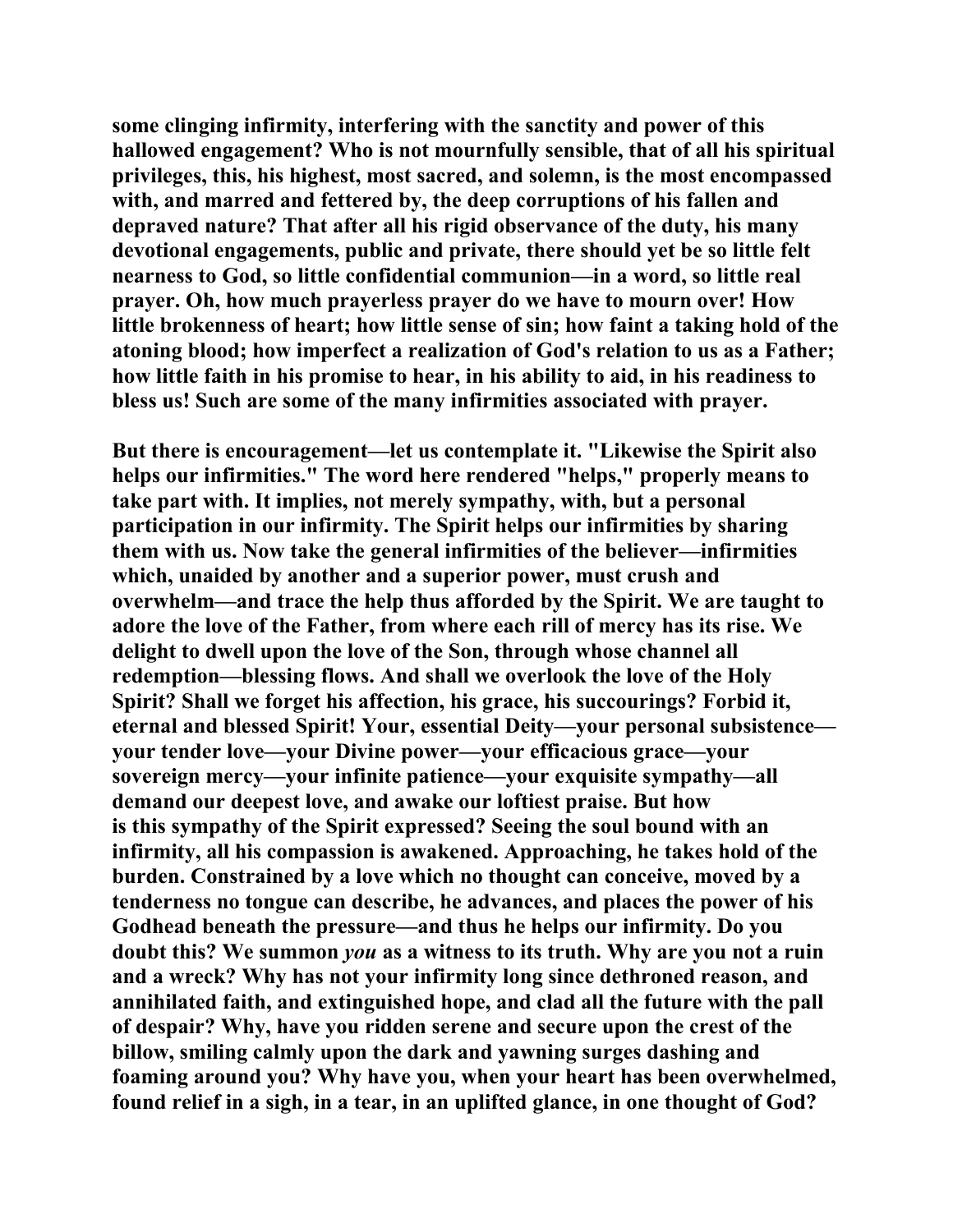**Oh, it has been because the Spirit, all silent and invisible, was near to you, sympathizing, helping, bearing your infirmities. Because around you the power of his Deity was placed. And when you have staggered, and turned pale, and have well near given up all for lost, resigning yourself to the broodings of despair, that Spirit has approached, all-loving and powerful, and helped, by sharing your infirmity. Some appropriate and precious promise has been sealed upon your heart—some clear and soothing view of Christ has been presented to your eye—some gentle whisper of love has breathed upon your ear—and you have been helped. The pressure has been lightened, the grief has been assuaged, the weakness has been strengthened, and you have risen superior to the infirmity that bowed you to the dust. Oh, it was the Spirit that helped you. Grieved, and wounded, and slighted a thousand times over though he has been, receiving at your hands the unkindest requital for the tenderest love, yet when your infirmity bowed you to the earth, and the sword entered your soul, he drew near, forgetting all your base ingratitude, and administered wine to your dejected spirit and oil to your bleeding wound, and placed beneath you the encircling arms of his everlasting love.** 

**But we are yet to contemplate the aid afforded by the Spirit in the especial infirmity of prayer.** 

**"We know not what we should pray for as we ought; but the Spirit itself makes intercession for us with groanings which cannot be uttered." The Holy Spirit is here represented in the character of a pleader, or advocate for the saints. To form a vivid conception of this truth, we have but to imagine an anxious and embarrassed client prosecuting some important suit, or, perchance, battling for his life in a court of justice. At his side stands his counselor, thoroughly acquainted with the nature of his case, and deeply versed in the bearings of the law. He is there to instruct the suppliant how to shape his course, with what arguments to support, with what pleas to urge, with what words to clothe his suit. Such is the advocacy and such the aid of the Spirit in the matter of prayer. We stand in the presence of the Lord—it may be to deprecate a deserved punishment, or to plead for a needed blessing. "We know not what we should pray for as we ought." How shall we order our cause before the Great Judge? With what feelings, with what language, with what arguments shall we unburden our heart, unveil our sorrow, confess our sin, and make known our request? How overcome the remembrance of past ingratitude, and the conviction of present guilt, and the pressure of deep neediness, and the overwhelming sense of the Divine Majesty? How wake the heart to feeling, how rouse the dull, sluggish emotions of the soul, how recall**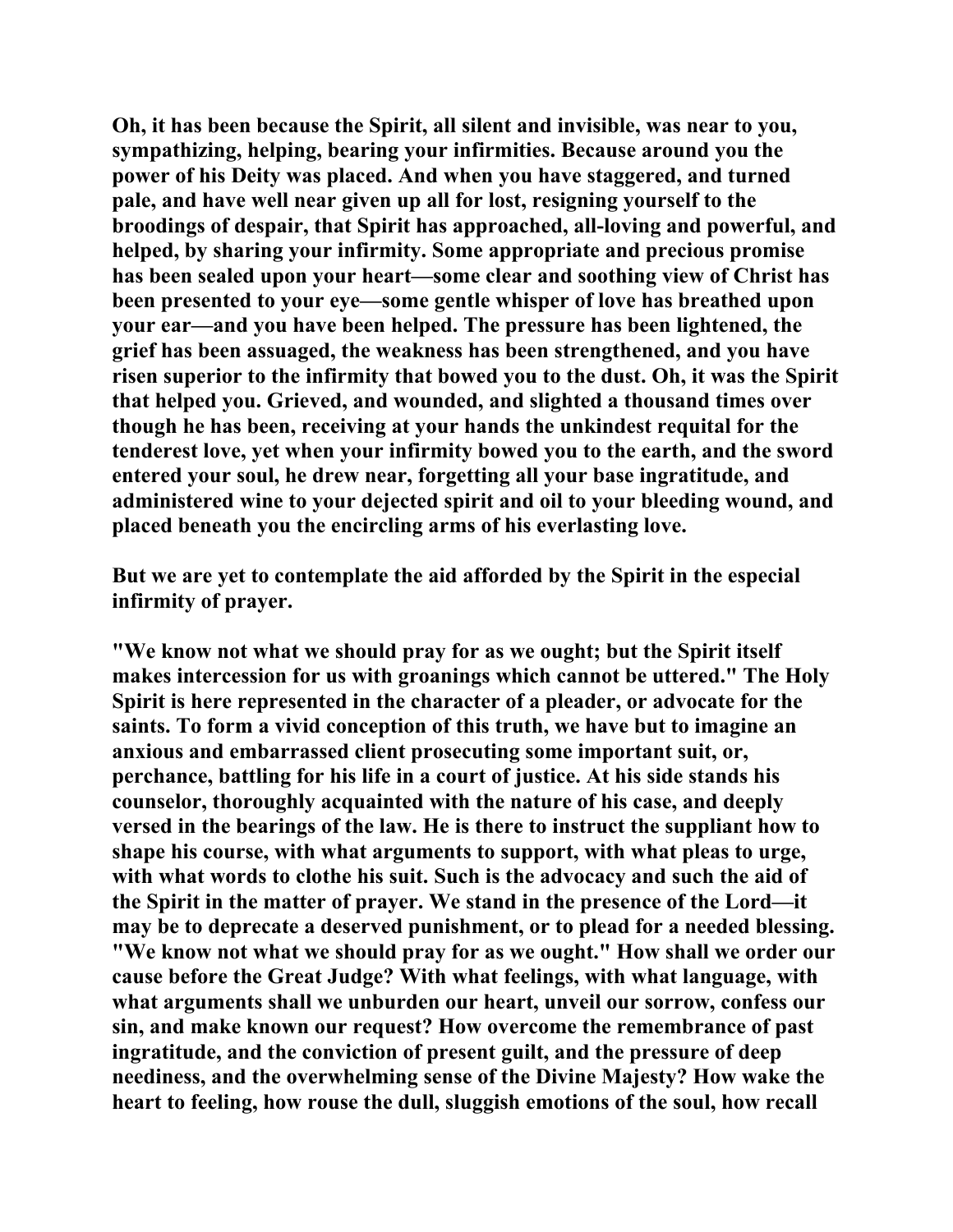**the truant affections, and how concentrate the mind upon the holy and awesome engagement? But our Counselor is there!** 

**"The Spirit itself makes intercession for us." And how does he this? He indites the prayer. Think not that that spiritual petition which breathed from your lips and rose as an incense-cloud before the mercy-seat was other than the inditing of the Holy Spirit. He inspired that prayer, he created those desires, and he awoke those groanings. The form of your petition may have been ungraceful—your language simple, your sentences broken, your accents tremulous, yet was there an eloquence and a power in that prayer which reached the heart and moved the arm of God. It overcame the Angel of the Covenant. And whose eloquence and whose power was it? The interceding Spirit. He also teaches us** *what to pray for***. Many and urgent as our needs are, we only accurately know them as the Spirit makes them known. Alas, what profound ignorance of ourselves must we cherish when we know not what we should ask God for as we ought! But the Spirit reveals our deep necessity, convinces us of our emptiness, poverty, and need, and teaches us what blessings to ask, what evils to deprecate, what mercies to implore. He sympathizes, too, with our infirmity in prayer,** *by portraying to our view the parental character of God.* **Sealing on our hearts a sense of adoption, he emboldens us to approach God with filial love and child-like confidence. He leads us to God as a Father. Nor must we overlook the skill with which the Spirit enables us to urge in our approaches to God the sinner's great plea—the atoning blood of Jesus. This is no small part of the divine aid we receive in our infirmity. Satan, the accuser of the saints, even follows the believer to the throne of grace to confront and confound him there. When Joshua stood before the Angel of the Lord, Satan stood at his right hand to resist him. But the Spirit, too, is there! He is there in the character and to discharge the office of the praying soul's Intercessor. He instructs the accused suppliant what arguments to use, what pleas to urge, and how to resist the devil. He strengthens the visual organ of the soul so that it clearly discerns the blood upon the mercy-seat within the veil, on which it fixes the eye in simple faith. Oh, it is the delight of the Spirit to take of the things of Jesus—his love, his work, his sympathy, his grace, his power—and show them to the soul prostrate in prayer before the throne of grace.** 

**Thus does the Spirit "make intercession for us with groanings which cannot be uttered." These groanings are those of the believer, yet inspired by the Spirit. They are the inarticulate utterances of a heart overshadowed by the Holy Spirit. No language can adequately express them. They "cannot be**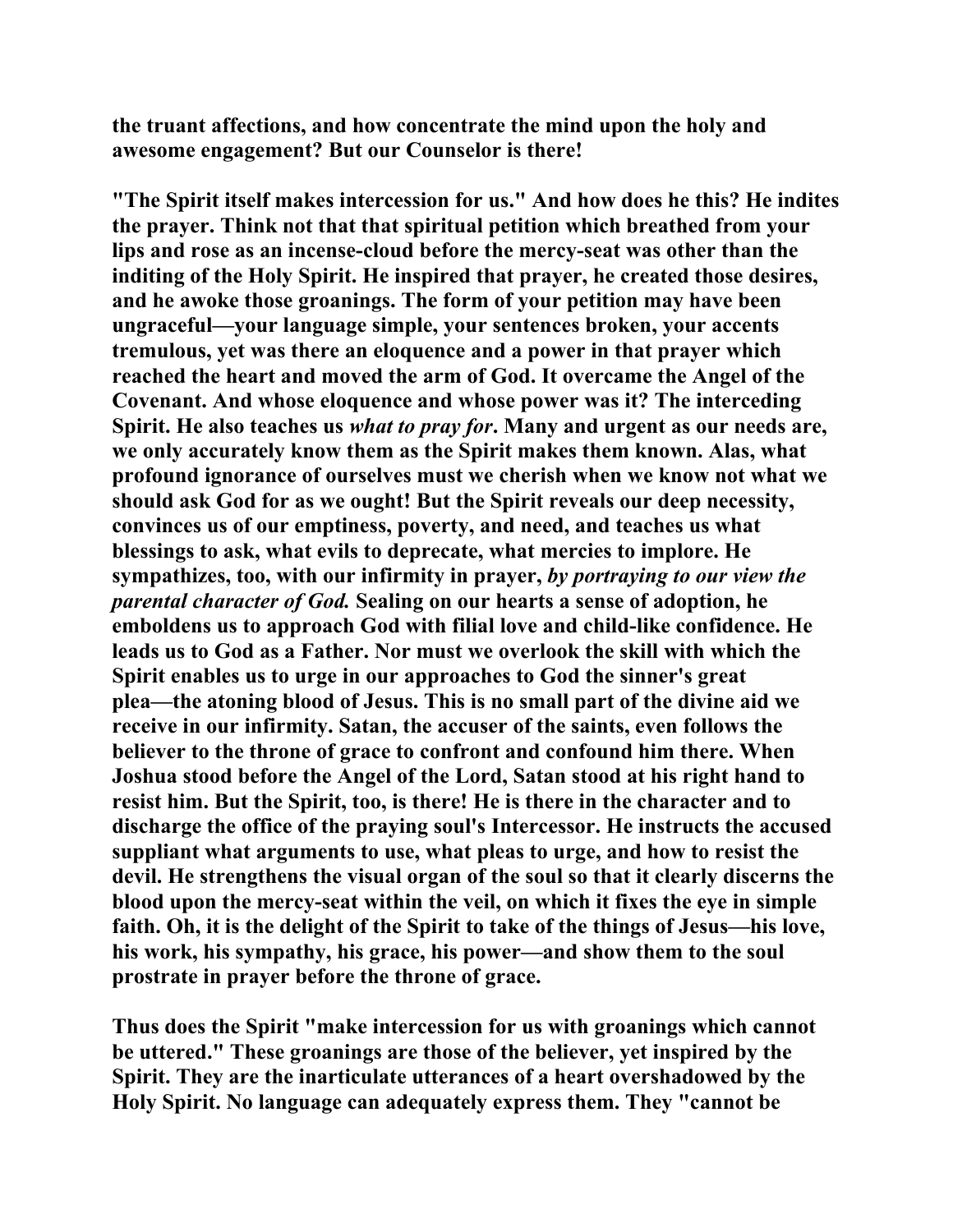**uttered." It is the soul's hidden communion with God. No, it is possible that even to the petitioner himself these groanings present but vague and indefinite conceptions of the heart's deep desires, of the soul's yet deeper needs. He is conscious of a need, but he can scarcely define its nature, or suggest its supply. He is sensible of a lack, but what it is, or how it may be met, he is perplexed to know. He inwardly, deeply groans, but these emotions utter a language which even he cannot interpret. But there is One who can. Be that need, be that lack what it may, Christ knows it, Christ sympathizes with it, Christ meets it. He in whom dwelt all the fullness of the Godhead bodily, is prepared to supply all our need. There rises not a groan of the Spirit from the soul of a sinner, the meaning of which God cannot understand, and the prayer of which God will not answer. To the soul who breathes it, it may appear, as were many of the predictions of the ancient prophets, unintelligible and meaningless; yet, like those prophetic utterances, they have a sense and a language clear and articulate to Him who inspired them. Oh blessed, eloquent groanings in the heart of a poor sinner, which human words fail to utter! God hears them— Jesus understands them—the Spirit creates them—and not one shall be uttered in vain. Whether it be the groaning from a pressure of sin, or from a sense of desire, or from a conviction of need, or from the smiting hand of God himself, that groaning ascends to heaven, and bears to the throne of the Eternal, whose ear bends to the softest whisper, and hearkens to the gentlest sigh of his child, a confession, or a request, which shall not be unheard, unheeded, or forgotten.** 

**In conclusion, overlook not the fitness of the Lord Jesus to meet all the infirmities of his people. There are two touching and expressive passages bearing on this point. "He himself took our infirmities, and bore our sicknesses." Wondrous view of the Incarnate God! That very infirmity; Christian reader, which now bows you to the earth, by reason of which you can in no wise lift up yourself, your Savior bore. Is it sin? is it sorrow? is it sickness? is it need? It bowed him to the dust, and brought the crimson drops to his brow. And is this no consolation? Does it not make your infirmity even pleasant, to remember that Jesus once bore it, and in sympathy bears it still? The other passage is—"We have not a high priest which cannot be touched with the feeling of our infirmities." Touched with my infirmity! What a thought! I reveal my grief to my friend. I discern the emotions of his soul, I mark the trembling lip, the sympathizing look, the moistened eye—my friend is touched with my sorrow. But oh, what is this sympathy—tender, soothing, grateful as it is—compared to the sympathy with which the great High Priest in heaven enters into my case, is moved with my grief, is touched with the**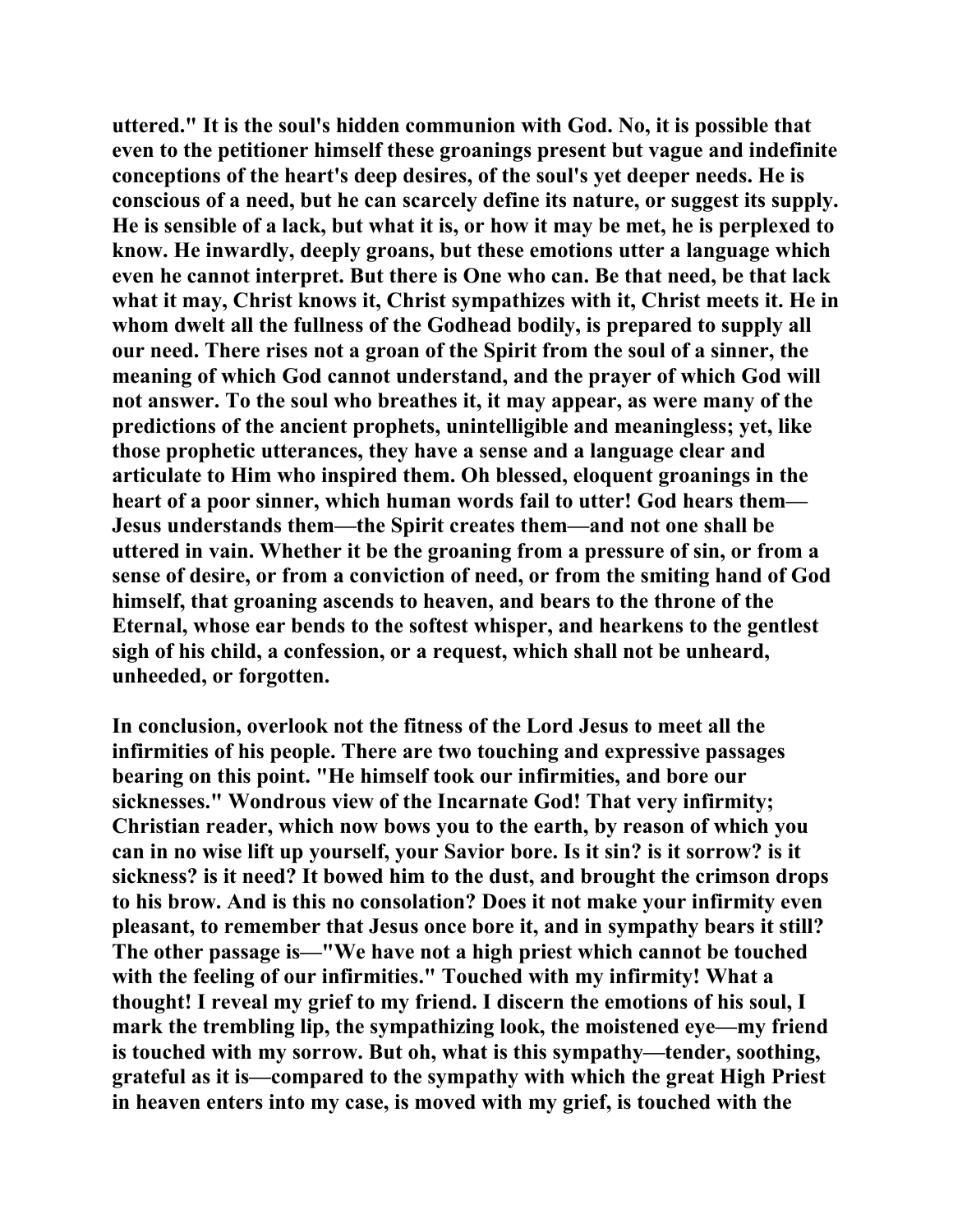**feeling of my infirmity?** 

Let us learn more tenderly to sympathize with the infirmities of our brethren. **"We that are strong ought to bear the infirmities of the weak, and not to please ourselves." Oh for more of this primitive Christianity! The infirmity of a Christian brother should, by a heartfelt sympathy, become in a measure our own. We ought to bear it. The rule of our conduct towards him should be the rule of our conduct towards our own selves. Who would feel bound or disposed to travel from house to house, proclaiming with trumpet tongue and with evident satisfaction his own weaknesses, failings, and infirmities? To God we may confess them, but no divine precept enjoins their confession to man. We unveil them to his eye, and he kindly and graciously veils them from all human eyes. Be this our spirit and our conduct towards a weak and erring brother. Let us rather part with our right hand than publish his infirmity to others, and thus wound the Head by an unkind and unholy exposure of the faults and frailties of a member of his body, and by so doing cause the enemies of Christ to blaspheme that worthy name by which we are called.** 

**Honor and glorify the Spirit who thus so graciously and so kindly sympathizes with our infirmities. Pay to him divine worship, yield to him divine homage, and let your unreserved obedience to his commands, and your jealous regard for his honor, and your faithful hearkening to the gentle accents of his "still, small voice" manifest how deeply sensible you are of his love, his grace, and faithfulness in sympathizing with your sorrows, in supplying your need, and in making your burdens and infirmities all and entirely his own.** 

# **CHAPTER 24.**

# **"The Intercession of the Spirit in the Saints"**

**And he that searcheth the hearts knoweth what is the mind of the Spirit, because he maketh intercession for the saints according to the will of God. Romans 8:27** 

**And he who searches our hearts knows the mind of the Spirit, because the Spirit intercedes for the saints in accordance with God's will. Romans 8:27** 

**And the Father who knows all hearts knows what the Spirit is saying, for the Spirit pleads for us believers in harmony with God's own will. Romans 8:27**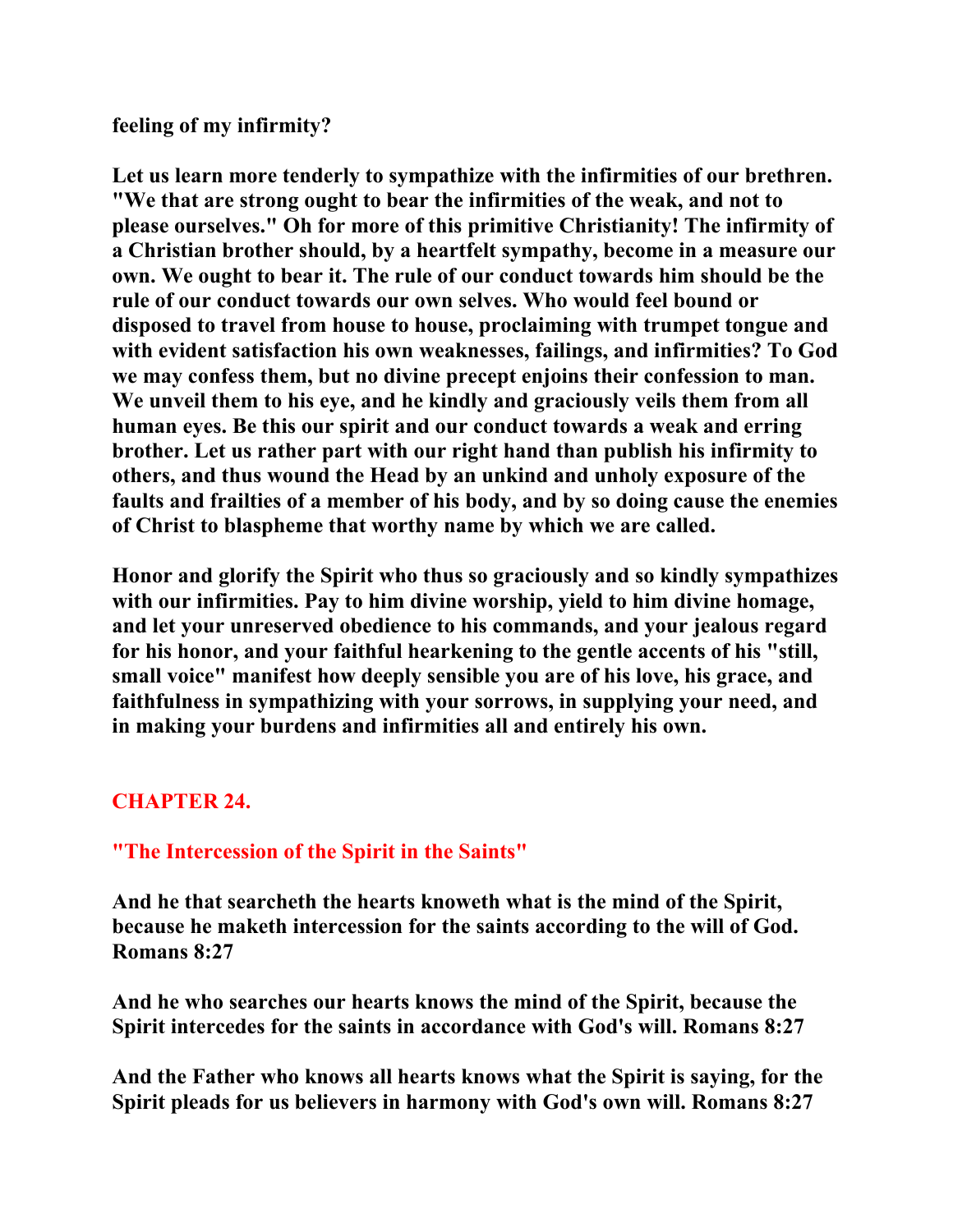**We are here presented with another and a deeper unfolding of the work of the Spirit in relation to prayer. Having shown to us in what way he aids the infirmity of this holy exercise, chiefly by imparting the spirit of grace and of supplication, the Apostle now reminds us** *how those inditings, thus originating with the Holy Spirit, are in perfect harmony with the will of God.* The whole **subject is based upon one of the most solemn views of the Divine Being presented in the Bible. Having contemplated this, we shall then proceed to open up the Spirit's work of intercession in the saints.** 

**"He that searches the hearts." This is, and this only can be, the prerogative of God. It is not in the power of man or angel to look within the human heart. It is the awfully solemn prerogative of God only. Thus is the truth declared: "The Lord sees not as man sees; for man looks at the outward appearance, but the Lord knows the heart." "The Lord searches all hearts, and understands all the imaginations of the thoughts." "The refining pot is for silver, and the furnace for gold: but the Lord tries the hearts." And what a solemn declaration of this truth is put forth by the prophet Jeremiah! "The heart is deceitful above all things, and desperately wicked: who can know it? I the Lord search the heart, I try the reins." With a most emphatic enunciation of this truth does the sacred canon of Scripture close: "And all the churches shall know that I am he who searches the reins and hearts and I will give unto every one of you according to your works." We find the same divine prerogative ascribed to the Lord Jesus, thus forming one of the strongest evidences of his essential Deity: "Then there arose a reasoning among those who of them should be greatest. And Jesus, perceiving the thought of their heart, took a child, and set him by him." Again, "But Jesus did not commit himself unto them, because he knew all men. And needed not that any should testify of man; for he knew what was in man." How could Jesus perceive the thoughts of their heart, and how could he know what was in man—what thoughts were revolving, what schemes were planning, what intrigues were plotting in the deep recesses of the soul, were he not absolutely God? But solemn as is this view of the Divine character, the believing mind finds in it sweet and hallowed repose. What more consolatory truth, in some of the most trying positions of a child of God, than this—the Lord knows the heart? The world condemns, and the saints judge—but God knows the heart. And to those who have been led into deep discoveries of the heart's hidden evil, to whom have been made unveilings startling and distressing, how precious is this character of God—"he that searches the heart!" Is there a single recess of our hearts we would veil from his penetrating glance? Is there a corruption**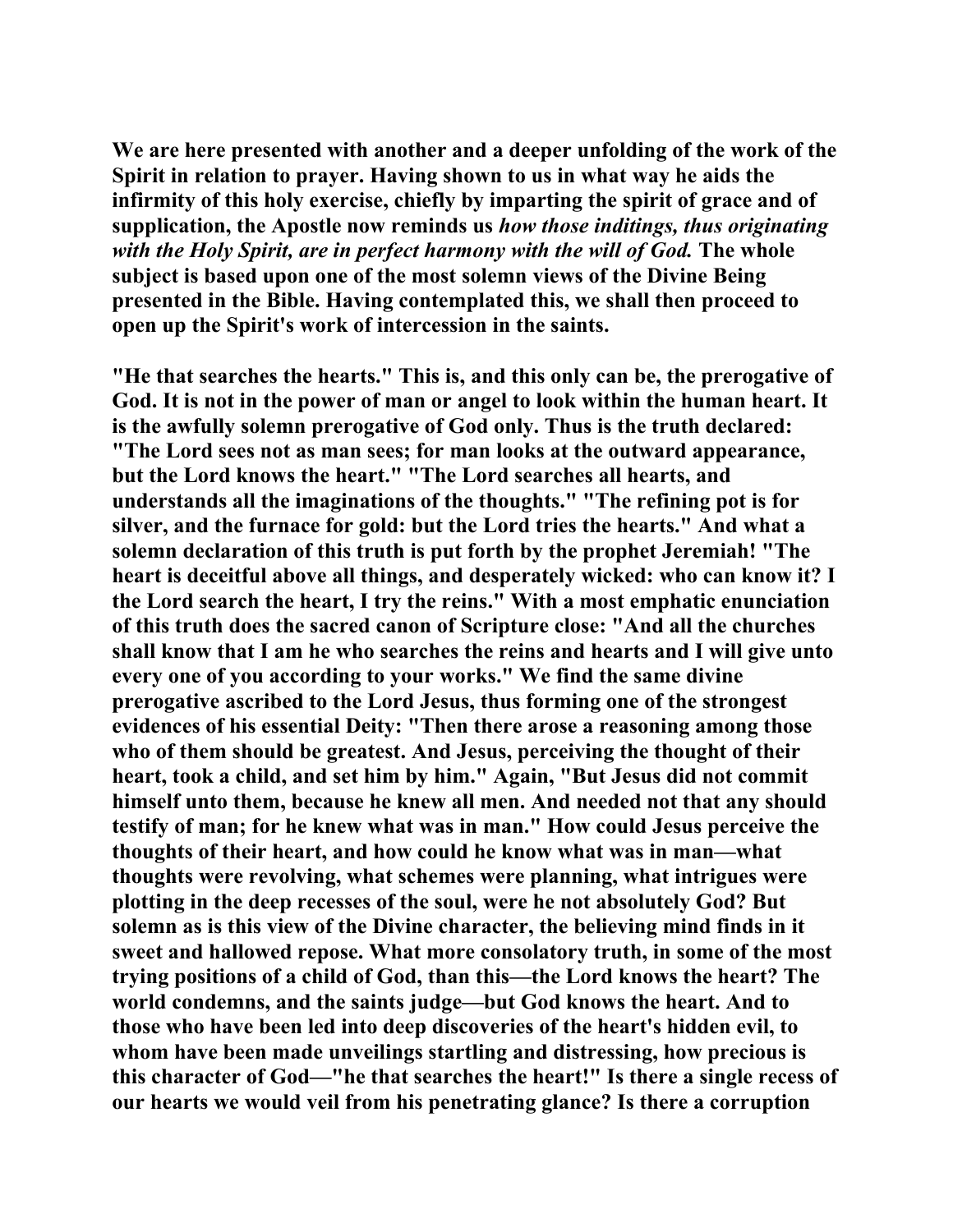**we would hide from his view? Is there an evil of which we would have him ignorant? Oh no! Mournful and humiliating as is the spectacle, we would throw open every door, and uplift every window, and invite and urge his scrutiny and inspection, making no concealments, and indulging in no reserves, and framing no excuses when dealing with the great Searcher of hearts—exclaiming, "Search me, O God, and know my heart: try me, and know my thoughts: and see if there be any wicked way in me, and lead me in the way everlasting." And while the Lord is thus acquainted with the evil of our hearts, he most graciously conceals that evil from the eyes of others. He seems to say, by his benevolent conduct, "I see my child's infirmity"—then covering it with his hand, exclaims—"but no other eye shall see it but my own!" Oh, the touching tenderness, the loving-kindness of our God! Knowing, as he does, all the evil of our nature, he yet veils that evil from human eye, that others may not despise us as we often despise ourselves. Who but God could know it—who but God would conceal it? And how blessed, too, to remember that while God knows all the** *evil***, he is as intimately acquainted with all the** *good* **that is in the hearts of his people! He knows all that his Spirit has implanted, that his grace has wrought. Oh, encouraging truth! That spark of love, faint and flickering—that pulsation of life, low and tremulous—that touch of faith, feeble and hesitating, that groan, that sigh, that low thought of self that leads a man to seek the shade, that self-abasement that places his mouth in the dust, oh, not one of these sacred emotions is unseen, unnoticed, by God! His eye ever rests with infinite complaisance and delight on his own image in the renewed soul. Listen to his language to David: "Forasmuch as it was in your heart to build a house for my name, you did well, in that it was in your heart."** 

**"Knows what is the mind of the Spirit." It would appear by these words, that in prayer the great interpreter of the heart is the Spirit. And when it is declared that our Father in heaven knows what is the mind of the Spirit, it means that he is essentially acquainted with all the inditings and breathings of the Spirit in the heart. With what powerful and irresistible attractions does this truth invest the throne of grace! To remember that in prayer we draw near to that God who knows all the desires of the heart, which, though they be clothed with no diction, and are inarticulate in their accents, are yet known to, and understood by, him. Yes, before that thought is conceived, or that feeling is inspired, and when actually conceived and inspired, is, perhaps, to us confused, and indefinite, and meaningless, leaving nothing to repose in but the bare consciousness of sincere desire and real earnestness; yet he who knows what is the mind of the Spirit, understands it altogether. To him it has a voice,**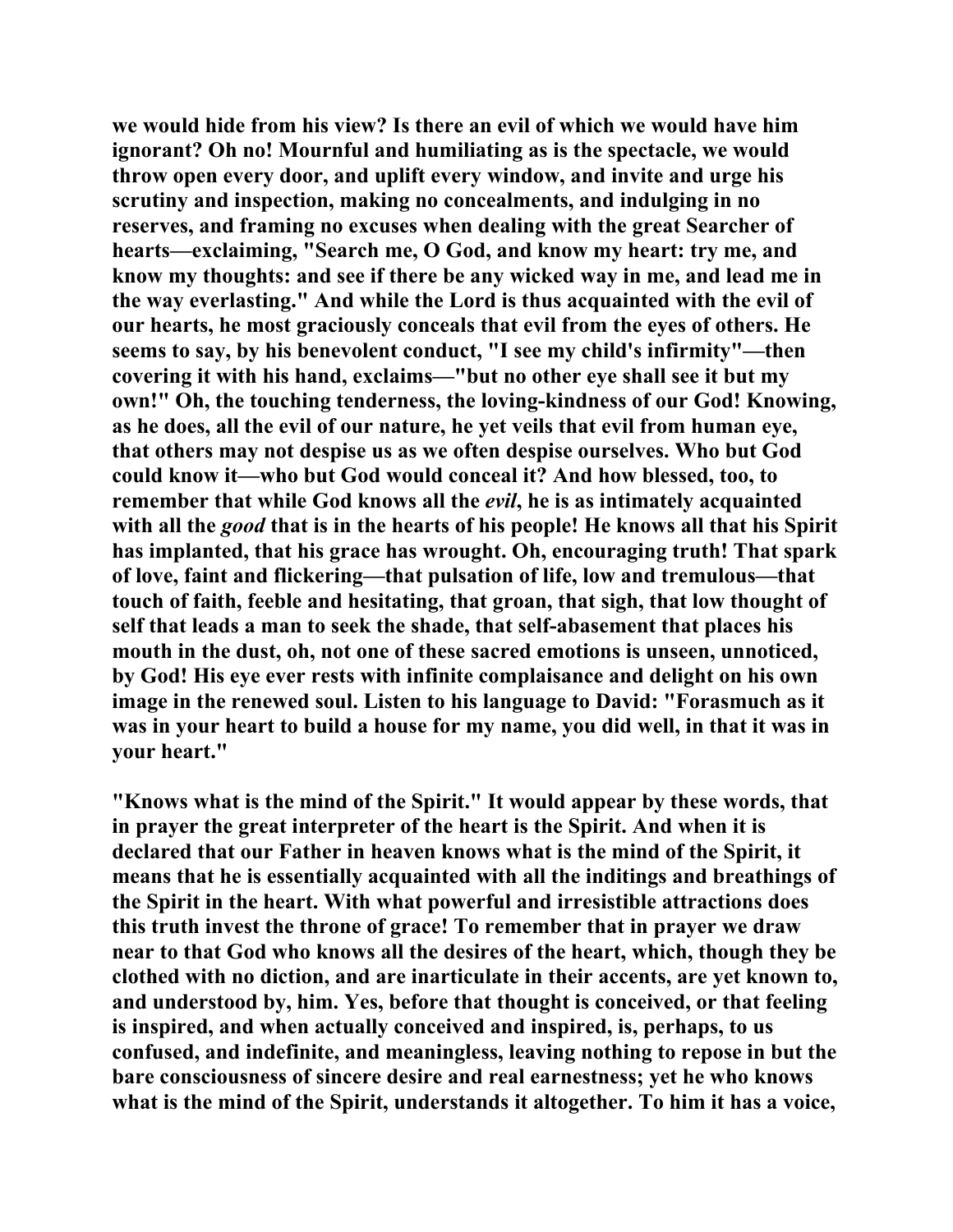**to him a language, and to him a meaning. He knows the mind of the Spirit in his saints. Oh, sweet encouragement to prayer! It is not your voice that speaks, but the Spirit's, when you draw near to God.** 

**"Because he makes intercession for the saints according to the will of God." We are wont to read in the Bible of one Intercessor, and of one advocacy. "There is one Mediator between God and men, the man Christ Jesus." "If any man sin, we have an Advocate with the Father, Jesus Christ the righteous." But the believer has two courts with which prayer has to do. In the court below, where prayer is offered, the Spirit is his Intercessor. In the court above, where prayer is presented, Jesus is his Intercessor. Then, what an honored, what a privileged man is the praying man! On earth—the lower court—he has a Counselor instructing him for what he should pray, and how he should order his suit. In heaven—the higher court—he has an Advocate presenting to God each petition as it ascends, separating from it all that is ignorant, and sinful, and weak, and pleading for its gracious acceptance, and asking for its full bestowment. Here, then, is our vast encouragement in prayer. The inditings of the Spirit—the Intercessor on earth—are always in agreement with the mind of God. In prayer we need just such a Divine counselor. Is it** *temporal blessing* **that we crave? We need to be taught how to graduate our request to our necessity, and how to shape our necessity to our heavenly calling. Supplication for temporal good is, we think, limited. And this is the limit: "Having food and clothing, let us therewith be content." What child of God is warranted in asking worldly wealth, or distinction, or rank? And what child of God, in a healthy state of soul, would ask them? "But," says the Apostle, "my God shall supply all your needs, according to his riches in glory by Christ Jesus."** 

**Should God, in his providence, send either of these temporal things undesired, unasked, and unexpected, receive it as from him, and use it as to him. But with regard to** *spiritual blessings***, our grant is illimitable, our requests may be boundless. Here we may leave the shore we have so long been hugging, and boldly launch out into the deep—even the depths of God's love, and of the Savior's grace. "Ask what you will," is the broad, unrestricted warrant. When we ask to be perfected in the love of God, we ask for that which is in accordance with the will of God—for "God is love." When we ask for an increase of faith, we ask for that which is in accordance with the will of God for "without faith it is impossible to please him." When we ask for more divine conformity, we ask for that which is in harmony with God's will—for he has said, "Be holy, for I am holy." And when we ask for comfort, we plead**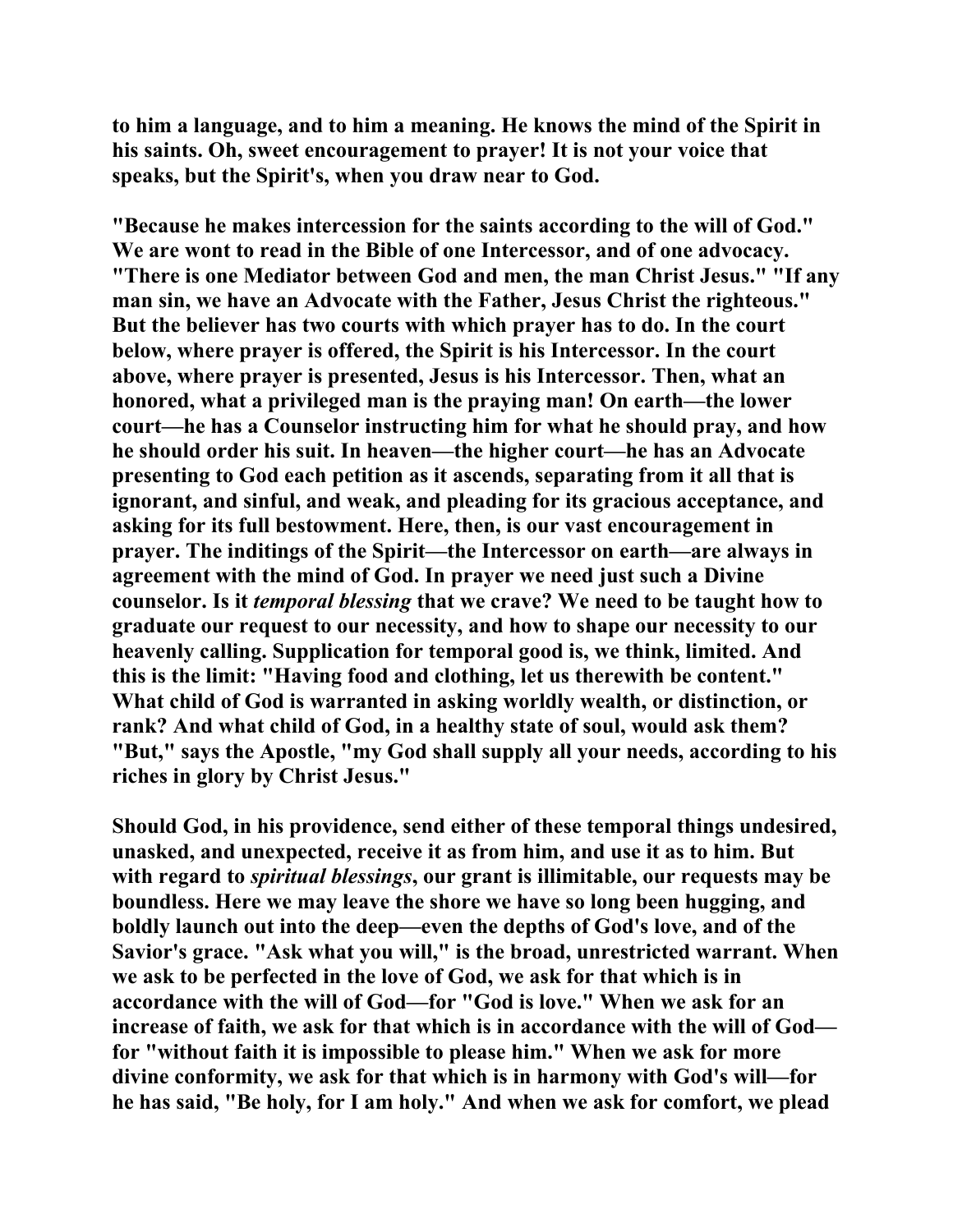**for that which is in his heart to give—for he is the "God of all comfort." Oh, to possess a Divine counselor, dwelling in our hearts, who will never indite a wrong prayer, nor suggest a weak argument, nor mislead us in any one particular, in the solemn, the important, the holy engagement of prayer; who is acquainted with the purpose of God; who knows the mind of God; who understands the will of God; who reads the heart of God; yes, who is God himself. What encouragement is this, to more real prayer! Are you moved to pray? While you muse does the fire burn? Is your heart stirred up to ask of God some especial blessing for yourself, or for others? Are you afflicted? Oh, then, rise and pray—the Spirit prompts you—the Savior invites you—your heavenly Father waits to answer you.** 

**With such an Intercessor in the court on earth—so divine, so loving, and so sympathizing; and with such an Intercessor in the court in heaven—so powerful, so eloquent, and so successful—"let us come boldly unto the throne of grace, that we may obtain mercy, and find grace to help in time of need."** 

## **CHAPTER 25.**

#### **"All Things Working for Good"**

**And we know that all things work together for good to those who love God, to them who are the called according to his purpose. Romans 8:28** 

**And we know that in all things God works for the good of those who love him, who have been called according to his purpose. Romans 8:28** 

**And we know that God causes everything to work together for the good of those who love God and are called according to his purpose for them. Romans 8:28** 

**What a glorious Being must our God be, who from the direst evil can educe the greatest good! Having, by an exercise of the most divine power, and by an act of the most stupendous grace, "turned the curse into a blessing," he is still in the exercise of the same divine and beneficent power, employed in overruling the daily consequences of man's original woe for the greater promotion of his present happiness. The interesting passage now about to engage our thought, seems an amplification of a truth the inspired writer had previously advanced—that, though this were the** *suffering* **state of the Church**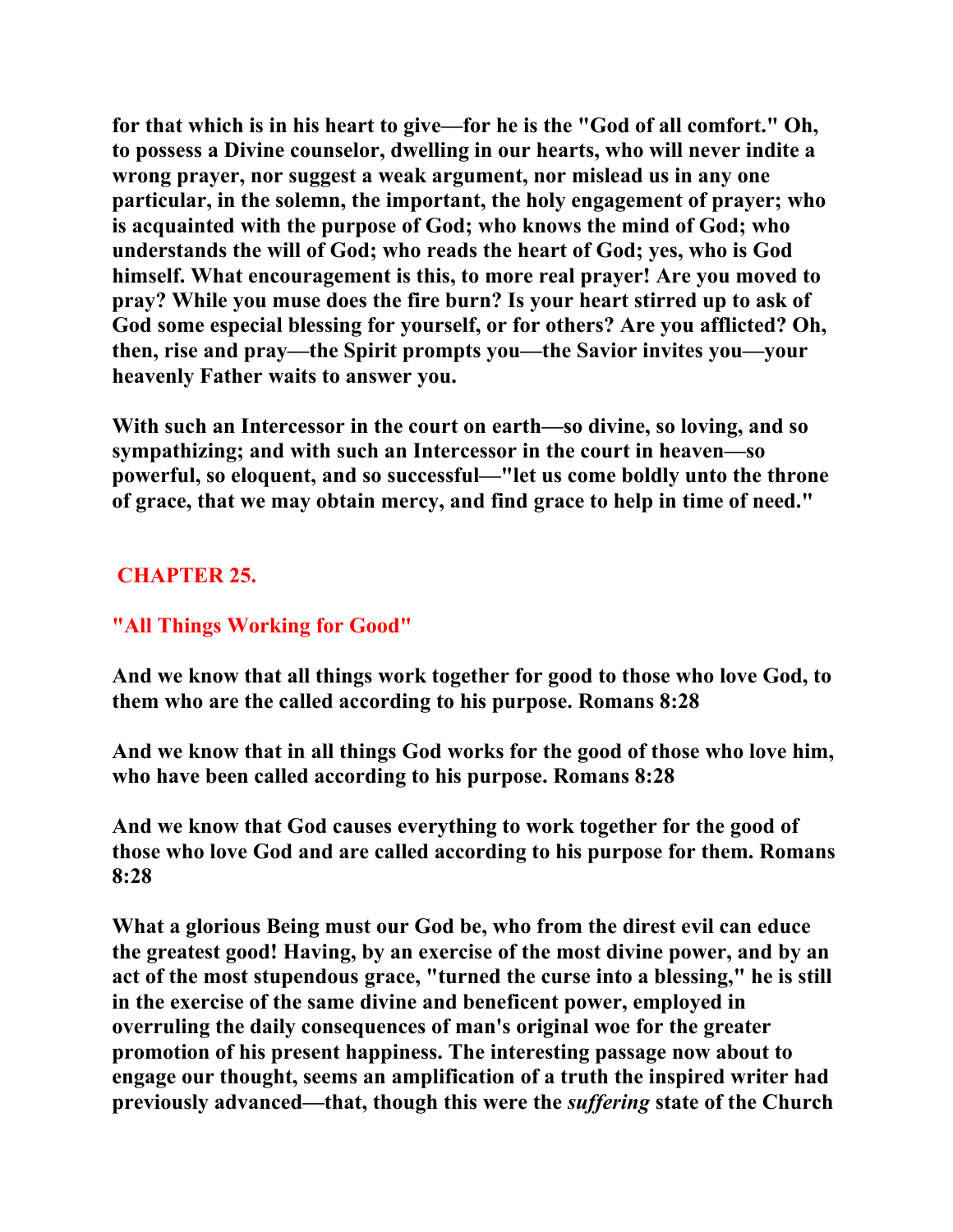**of God, yet was it a palmy state; for, from those very sufferings were extracted some of the richest blessings of the Christian—that,** *by the active combination of all the events of his history, there is working out a great and a present good.* **The leading point that arrests the eye in this remarkable verse is the beautiful portrait which it sketches of the believer's character. Let this be our first feature of contemplation.** 

**"Those who love God." Surely it is no small mercy belonging to the Church of Christ, that, composed as it is of all people and tongues, its members "strangers scattered abroad," and its essential unity deeply obscured, and its spiritual beauty sadly disfigured by the numerous divisions which mar and weaken the body of Christ, there yet is an identity of character in all, by which they are not only known to God, but are recognized by each other as members of the one family—or "those who love God."** 

Love to God, then, is the grand distinctive feature of the true Christian. The **reverse marks all the unregenerate. Harmonious as their nature, their creed, their church, may be, no love to God is their binding, assimilating feature, their broad distinctive character. But the saints are those who love God. Their creeds may differ in minor shades, their ecclesiastical relations may vary in outward forms—as rays of light, the remoter their distances from the center, the more widely they diverge from each other. Yet in this one particular there is an essential unity of character, and a perfect assimilation of spirit. They love one God and Father; and this truth—like those sundered rays of light returning to the sun, approximate to each other—forms the great assimilating principle by which all who hold the Head, and love the same Savior, are drawn to one center, and in which they all harmonize and unite. The regeneration through which they have passed has effected this great change. Once they were the children of wrath, even as others, at enmity with God. Ah! is not this a heart-affecting thought? But now they love him. The Spirit has supplanted the old principle of enmity by the new principle of love. They love him as revealed in Christ, and they love him for the gift of the Revealer—the visible image of the invisible God. Who, as he has surveyed the glory and realized the preciousness of the Savior, has not felt in his bosom the kindling of a fervent love to him who, when he had no greater gift, commended his love to us by the gift of his dear Son? They love him, too, in** *his paternal character***. Standing to them in so close and endearing a relation, they address him as a Father, they confide in him as a Father—they obey him as a Father. The Spirit of adoption takes captive their hearts, and they love God with a child's fervent, adoring, confiding affection. They love God, too,** *for all his conduct***. It**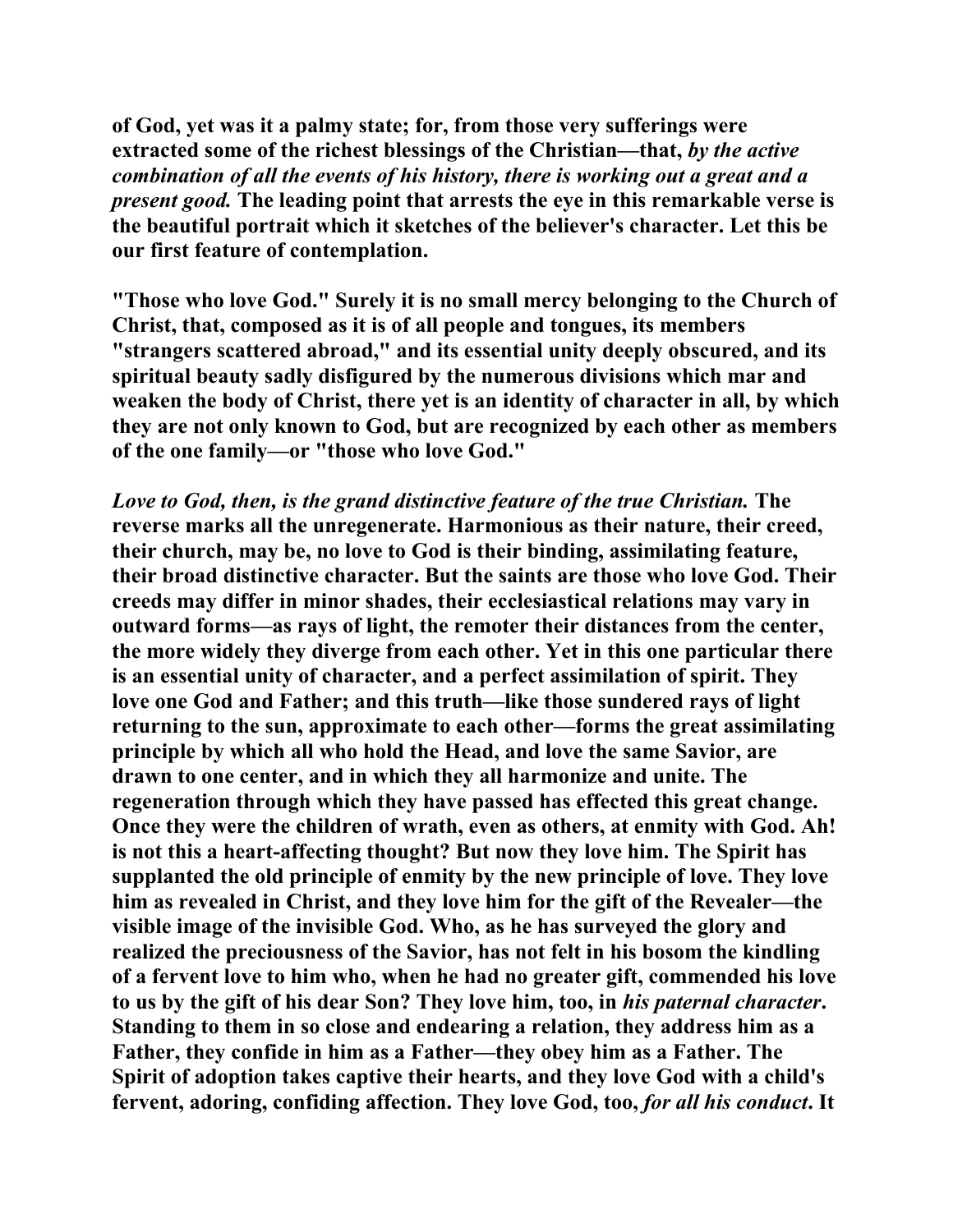**varies, but each variation awakens the deep and holy response of love. They love him for the wisdom, the faithfulness, the holiness of his procedure—for what he withholds, as for what he grants when he rebukes, as when he approves. For his frown, they know it to be a Father's frown; for his smile, they feel it to be a Father's smile. They love him for the rod that disciplines as for the scepter that governs—for the wound that bleeds, as for the balm that heals. There is nothing in God, and there is nothing from God, for which the saints do not love him. Of one truth—the source of this feeling—let us not lose sight: "We love him** *because he first loved us.***" Thus the motive of love to God as much springs from him, as the power to love him.** 

**"Who are the called according to his purpose." Another characteristic of the children of God is this. The calling here referred to, is that inward, effectual calling of which the same apostle speaks in another place. "Among whom are you also the called of Jesus Christ: to all that be in Rome, beloved of God, called to be saints." Oh what a glorious vocation is this! To have heard the Holy Spirit's divine yet gentle voice in the deep recesses of the soul—to have felt the drawings of the Savior's love upon the heart—to have listened to a Father's persuasive assurance of a love that has forgotten all our enmity, forgiven all our rebellion, and that remembers only the kindness of our youth, and the love of our espousals—called to be saints, God's holy ones—called to be sons, the Father's adopted ones—Oh this were a vocation worthy indeed of God, and demanding in return our supremest, deepest affection! The principle upon which this call proceeds is said to be, "according to his purpose." Thus it is a calling over which we have no control, either in originating or frustrating it, and therefore there is no ground of self-boasting. "In whom also we have obtained an inheritance, being predestined according to the purpose of him who works all things after the counsel of his own will." It excludes all idea of** *merit* **on the part of the called. "Who has saved us, and called us with an holy calling,** *not according to our works***, but according to his own purpose and grace, which was given us in Christ Jesus before the world began." Oh, yield your heart to the full belief and holy influence of thus truth. Does it clash with your creed?—then your creed is defective. Does it awaken the opposition of your heart?—then your heart is not right. Are you really among the "called of God?"—then ascribe it to his eternal purpose, and believe that you have no ground of boasting, in the possession of a favor so distinguished, but in the sovereign will and most free grace of the holy Lord God who has called you. Has this call reached you, my reader? Ministers have called you—the Gospel has called you—providences have called you conscience has called you—but has the Spirit called you with an inward and**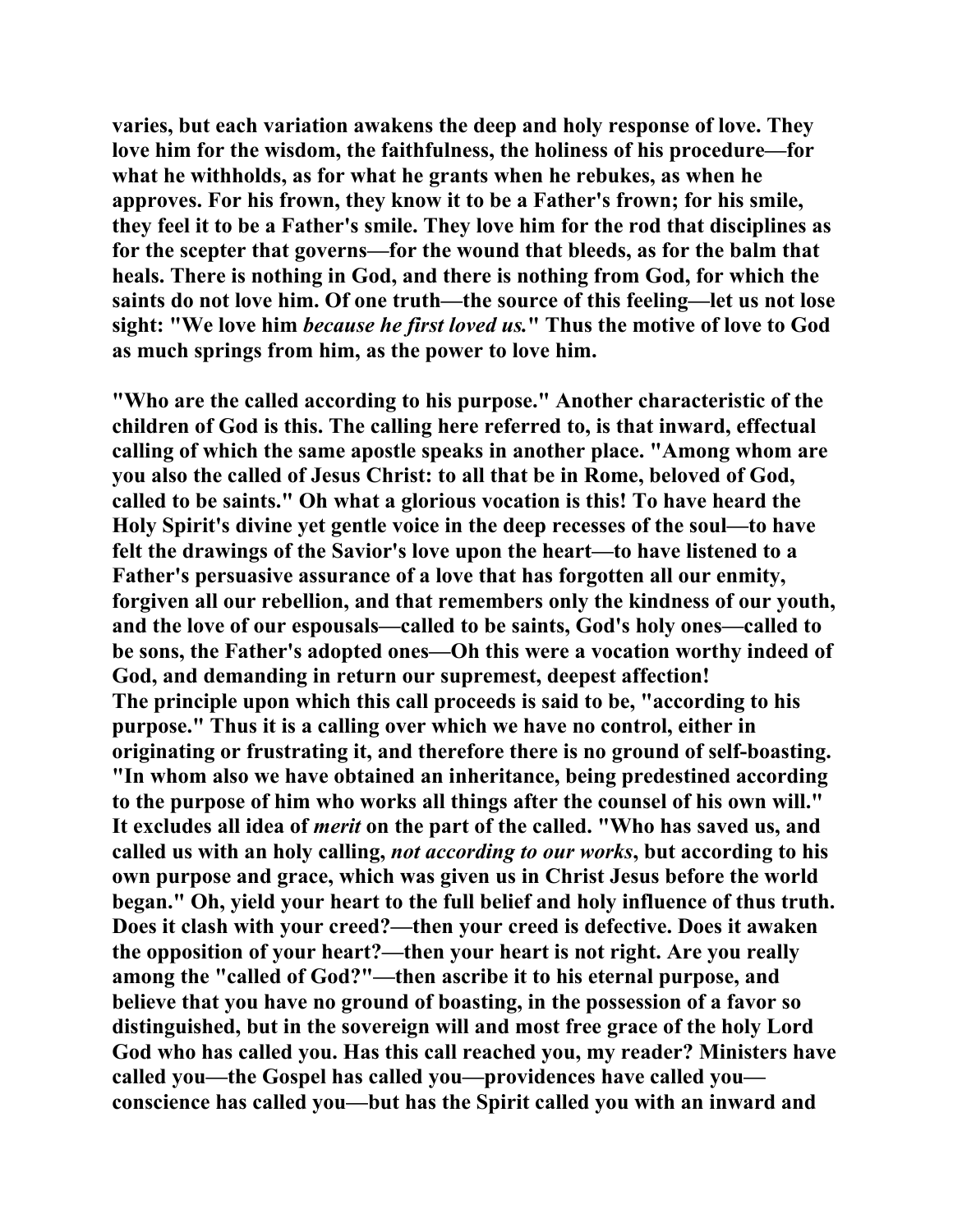**effectual vocation? Have you been called, spiritually called, from darkness to light—from death to life—from sin to holiness—from the world to Christ from self to God? Examine your heart and ascertain. Oh, it is a matter of the greatest consequence, that you know that you are truly converted, that you are called of God. Has the thrilling, life-inspiring music of that call sounded and reverberated through all the chambers of your soul?** 

**We now come to consider the exalted privilege which appertains to this holy character of those who love God, and who are the called according to his purpose. "All things work together for good." The comprehensiveness of this privilege is boundless. "All things" under the righteous government of God must necessarily be a working out of good. "You are good, and do good." In him there is no evil, and consequently nothing can proceed from him that tends to evil. But lest the great scope of this subject should lead us from the point directly before us, we confine our illustration of this truth to the experience of the individual Christian. Here it is palpably clear and emphatically true that all that occurs in the Lord's government of his people conspires for, and works out, and results in, their highest happiness, their greatest good. The passage supposes something antagonistic to the well-being of the believer in God's conduct at times. He would appear to place himself in an attitude of hostility to those who love him, to stand in their path as with a drawn sword in his hand. And yet, to no single truth does the Church bear a stronger testimony than to this, that the darkest epochs of her history have ever been those from which her brightest luster has arisen; and that those very elements which wore an aspect so portentous and threatening, by a mutual and concurrent influence, under the guiding hand of God, have evolved purposes and plans, have developed thoughts and feelings, and have terminated in results and ends, all seeking and advancing the best welfare, the highest good, of the Church of Christ. But let us pass within the** *individual* **circle of the church. Shall we take the gloomiest and most painful circumstances in the history of the child of God? The word declares that these identical circumstances, without a solitary exception, are all conspiring, and all working together, for his real and permanent good. As an illustration of this, take tribulation as the starting-point. Thus says the Apostle. "We rejoice in tribulation, knowing that tribulation works** *patience***"—the grace that shines with such surpassing luster in the furnace; "and patience experience"—apart from which all religious profession is vain; "and experience hope"—the polestar of the believer voyaging homeward; "and hope makes not ashamed"—but confirms and realizes all that it expected. And yet, from where this flow of precious blessing—serene patience, vital**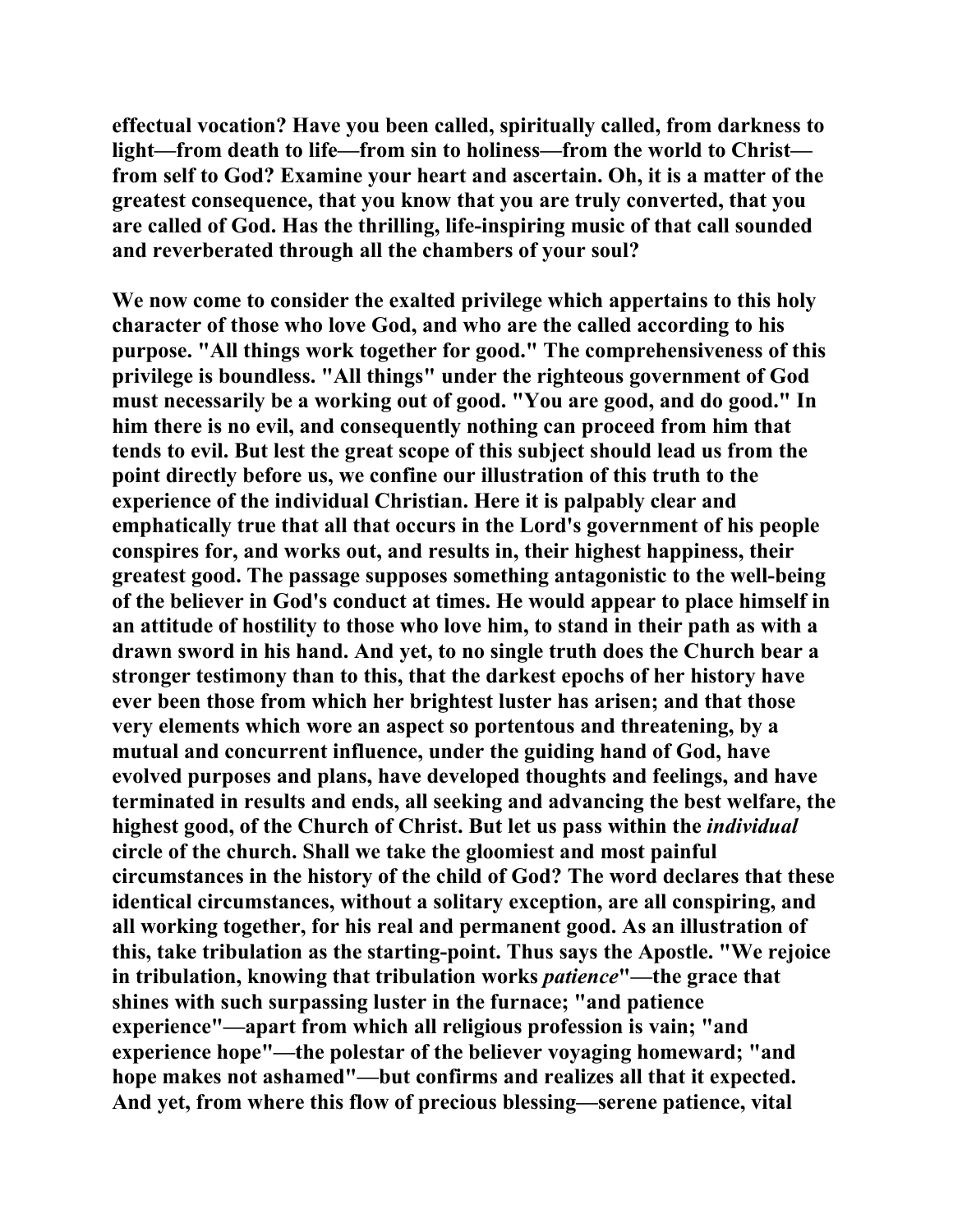**experience, and beaming hope?—all flow from the somber cloud of tribulation! That tribulation was, perhaps, of the most mysterious character of the most humiliating nature—of the most overpowering force—yet behold the blessings it flung from its dark bosom! Who with a finite prescience could have predicted, still less have commanded, that from a bud so bitter and unsightly, a flower so sweet and fair should have blown? that a cloud so dark and foreboding should have unbosomed a blessing so brilliant and so precious?** 

**The Bible is rich in its illustrations of this principle of the Divine government. Take for example the case of** *Jacob***. Heavy and lowering was the cloud now settling upon his tabernacle. Severe was the test, and fearful the trembling of his faith. His feet were almost gone. The sad recollection of his** *bereavement* **still hovered like clinging shadows around his memory; gaunt** *famine* **stared him in the face; and a messenger with tidings of yet heavier woe lingered upon the threshold of his door. And when those tidings broke upon his ear, how touching the expression of his grief! "You have deprived me of my children! Joseph has disappeared, Simeon is gone, and now you want to take Benjamin, too. Everything is going against me!" Genesis 42:36. But lo! the circumstances which to the dim eye of his faith wore a hue so somber, and an aspect so alarming, were at that moment developing and perfecting the events which were to smooth his passage to the grave, and shed around the evening of his life, the halo of a glorious and a cloudless sunset. All things were working together for his good!** 

*Joseph***, too, reviewing the past of his chequered and mysterious history, arrives at the same conclusion, and confirms the same truth. Seeking to tranquilize his self-condemning brothers, he says, "But as for you, you thought evil against me; but God meant it unto good, to bring to pass, as it is this day, to save many people alive." The envy of his brethren, his being sold as a slave, his imprisonment, were all working out God's purpose and plan of wisdom and love. And yet, who could have foreseen and predicted, that from those untoward events; the exaltation, power, and wealth of Joseph would spring? Yet all things were working together for good. Thus is it, too, in the history of the Lord's loving corrections. They are all the unfoldings of a design, parts of a perfect whole. From these dealings, sometimes so heartcrushing, what signal blessings flow! "You have chastised me, and I was chastised." And what was the result? It awoke from Ephraim this precious acknowledgment and prayer: "Surely after I was turned, I repented; and after I was instructed, I smote upon my thigh: I was ashamed, yes, even**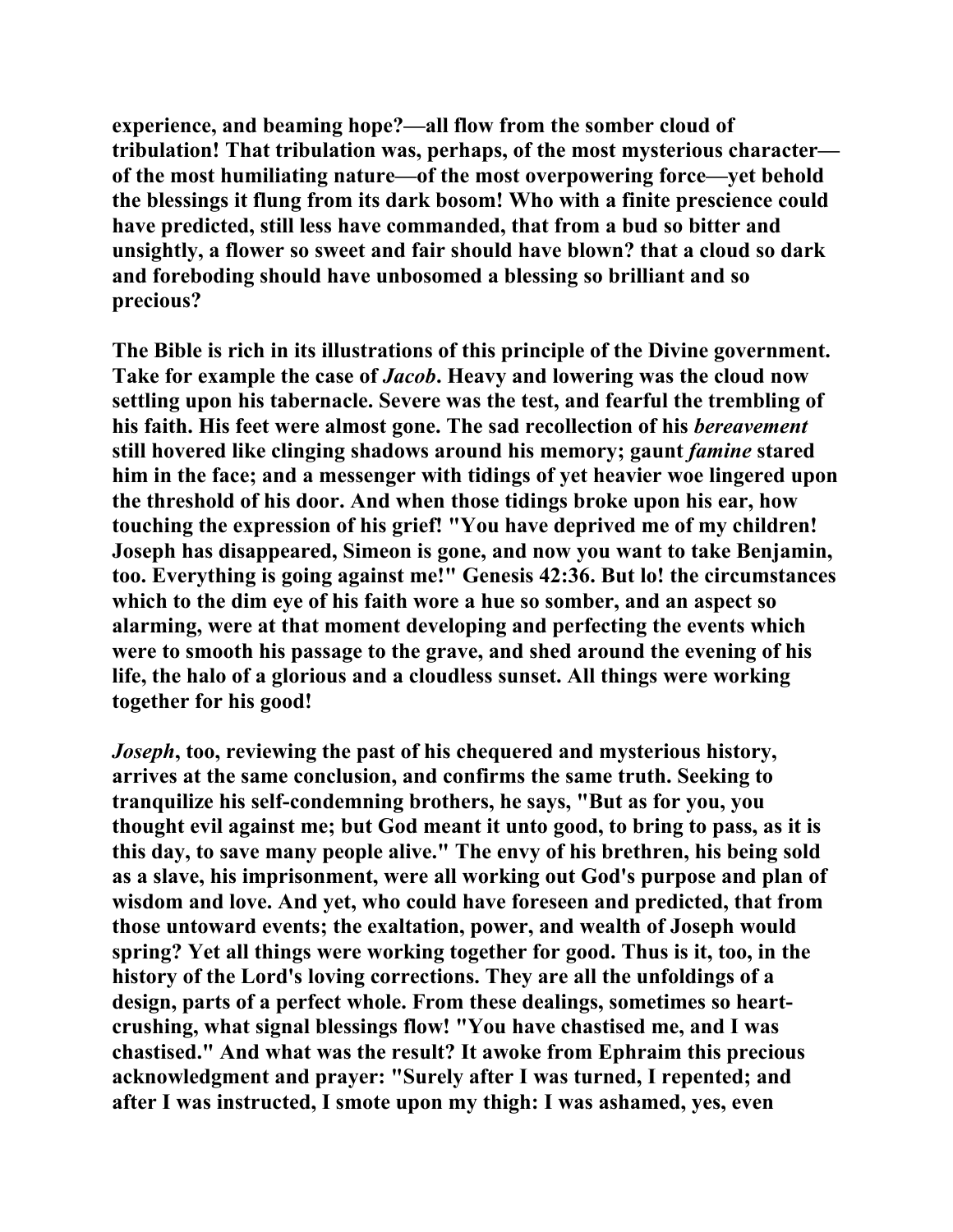**confounded, because I did bear the reproach of my youth." Oh, who can compute the good, the real, the permanent good that results from the trying dispensations of God?—from the corrections of a Father's love? The things that appear to militate against the believer, unfolding their heaven-sent mission, turn out rather for the furtherance of his best welfare and his highest interest.** 

**But observe** *the* **unity of operation. They "work together," not singly and separately, but conjointly, as adjunct causes and mutual helps. Therefore it is that we often mark a** *plurality of trial* **in the calamity which befalls the Christian. Seldom does affliction come solitary and alone—the gentle wavelet upon the surface forebodes the agitation of the waters and is often the precursor of the mountain billow, and the billow in its turn is often the herald of the huge waterspout. Storm rises upon storm, cloud on cloud. One messenger of woe is quickly succeeded by another, burdened with tidings of yet heavier sorrow. Trace the wisdom, nor the wisdom only, but the love of your God, O child of suffering, in ordaining your path to heaven through "much tribulation," and in weaving around you many trials. Single and alone, the good they are charged to convey were but partially accomplished, and the evil they were designed to meet but imperfectly cured. It is the compounding of the ingredients in the recipe that constitutes its sanative power. Extract any one ingredient, and you impair the others and destroy the whole. We may not understand the chemistry of the process; we do not see how one element acts upon the properties of the others, nor how, by the combination of all, the cure is effected. Yet, confiding in the skill of the compounder, and submitting our reason to our faith, we take the remedy and receive the benefit. So, with the Divine dispensations, they work, but "work together." How assuredly would the curative process of trial be impaired, if but one of the several sent were lacking! How would the adjustment, harmony, and symmetry of God's arrangement be destroyed, if one dark dispensation were lacking of, perhaps, the many which hang upon our horizon! It is the** *combination* **of sound, the harmony of many, and often discordant notes, that constitute music. Oh, how imperfectly are we aware, not of the necessity of trial only, but of a** *plurality* **of trial, in order to wake from our lips the sweetest, loftiest anthem of praise and thanksgiving to God! Thus it is that the most deeply tried believers are the most skillful and the most melodious choristers in God's church. They sing the sweetest on earth, and they sing the loudest in heaven, who are passing through, and who have come out of, "great** 

**tribulation." Then, Christian, count it all joy when you fall into diverse trials; do not be terrified if wave responds to wave—if cloud caps cloud—if storm**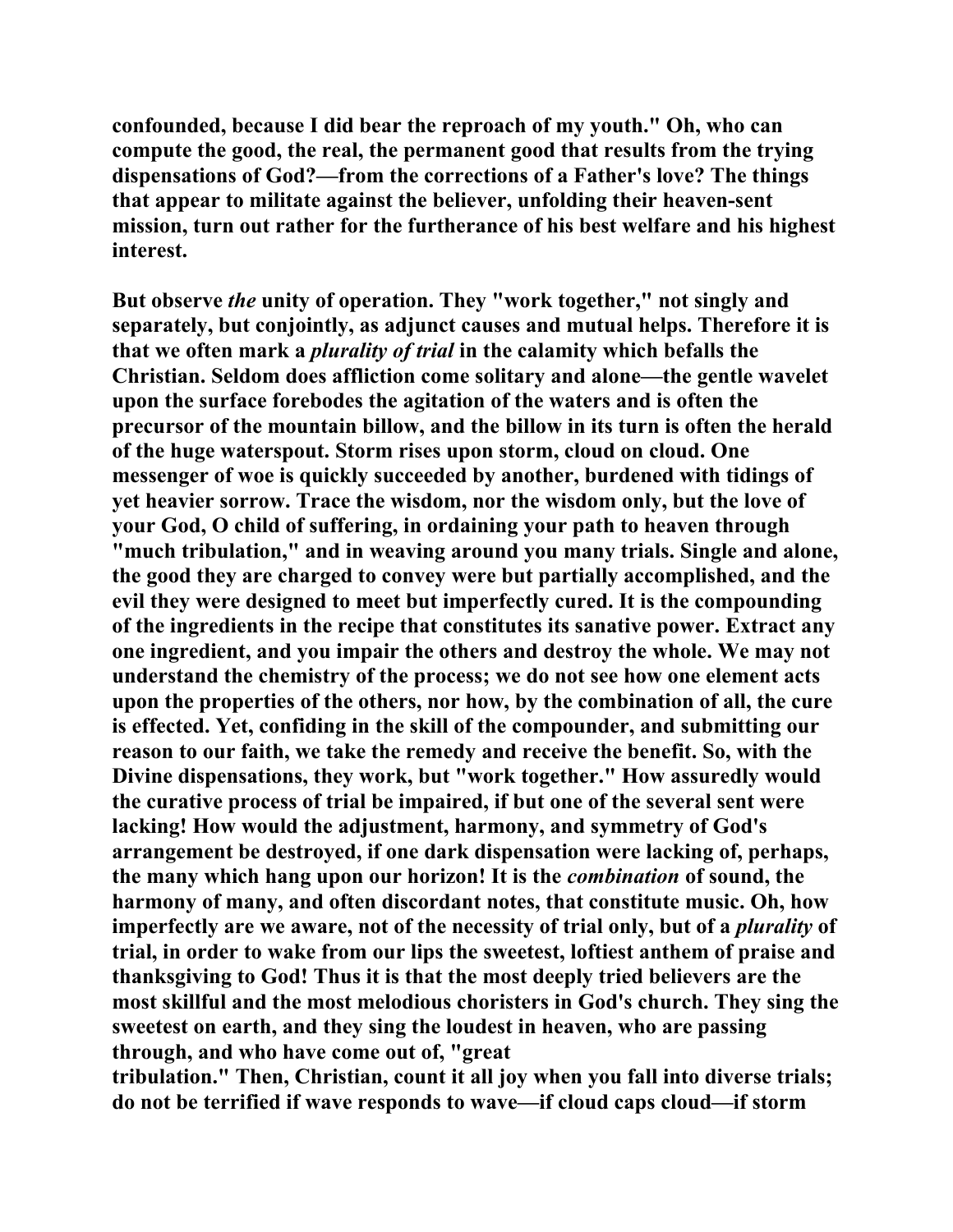**rises on storm—if your Joseph has been taken, and now your Benjamin be demanded. The greater the accumulation of trial, the richer the freight it bears. Then it is that the interposition, the wisdom, and love of our God appear the most conspicuous and wonderful. Having delivered us out of six troubles, we see him hastening to our rescue in the seventh. Then it is, the experience of the sweet singer of Israel awakes an echo in our heart: "He sent from above, he took me, he drew me out of many waters." It has been well observed, "The mechanism of providence is made up of so many** *parts***" as often to baffle the comprehension of man; yet all is clear to the eye and under the sovereign hand of Him who works it; and when we are lost in the bewilderments of a history that we cannot scan; when we are entangled among the mazes of a labyrinth that we cannot understand, it is well to be told that all is ordered, and that all works for good."** 

**And let us not forget that it is a present working. It says not that all things have worked together for good, though this is most true. It says not that all things shall work together for good, though this is equally certain. But it says that all things do** *now* **work together for good. It is not a past, nor a future, but a present process. They are always working for good. The operation may be as invisible and noiseless as the leaven fermenting in the bread, and yet not less certain and effectual. The kingdom of God comes not into our souls with observation, nor does it grow in our souls with observation. And whether the good thus borne upon the raven-wing of trial, thus embosomed in the lowering cloud of some crushing providence, be immediate or remote, it matters little; sooner or later it will accomplish its benevolent and heaven-sent mission, and then trial will expand its dark pinions and fly away; and sorrow will roll up its somber drapery and disappear. The painful and inexplicable dispensations, which at the present moment may be thickening and deepening around your path, are but so many problems in God's government, which he is working out to their certain, satisfactory, and happy results.** 

**Safely, then, may the Apostle rest his appeal with us: "We know that all things work together for good." We know it, because God has said it. We know it, because others have testified to it. Best of all, we know it, because we have experienced it ourselves. We can set our seal to the truth that all things under the government of an infinitely great, all-wise, righteous, and beneficent Lord God, both in the world, and in the church, and in the history of each member of the church, work together for good. What that good may be, the shape it may assume, the complexion it may wear, the end to which it may be subservient, we cannot tell. To our dim view it may appear an evil, but to**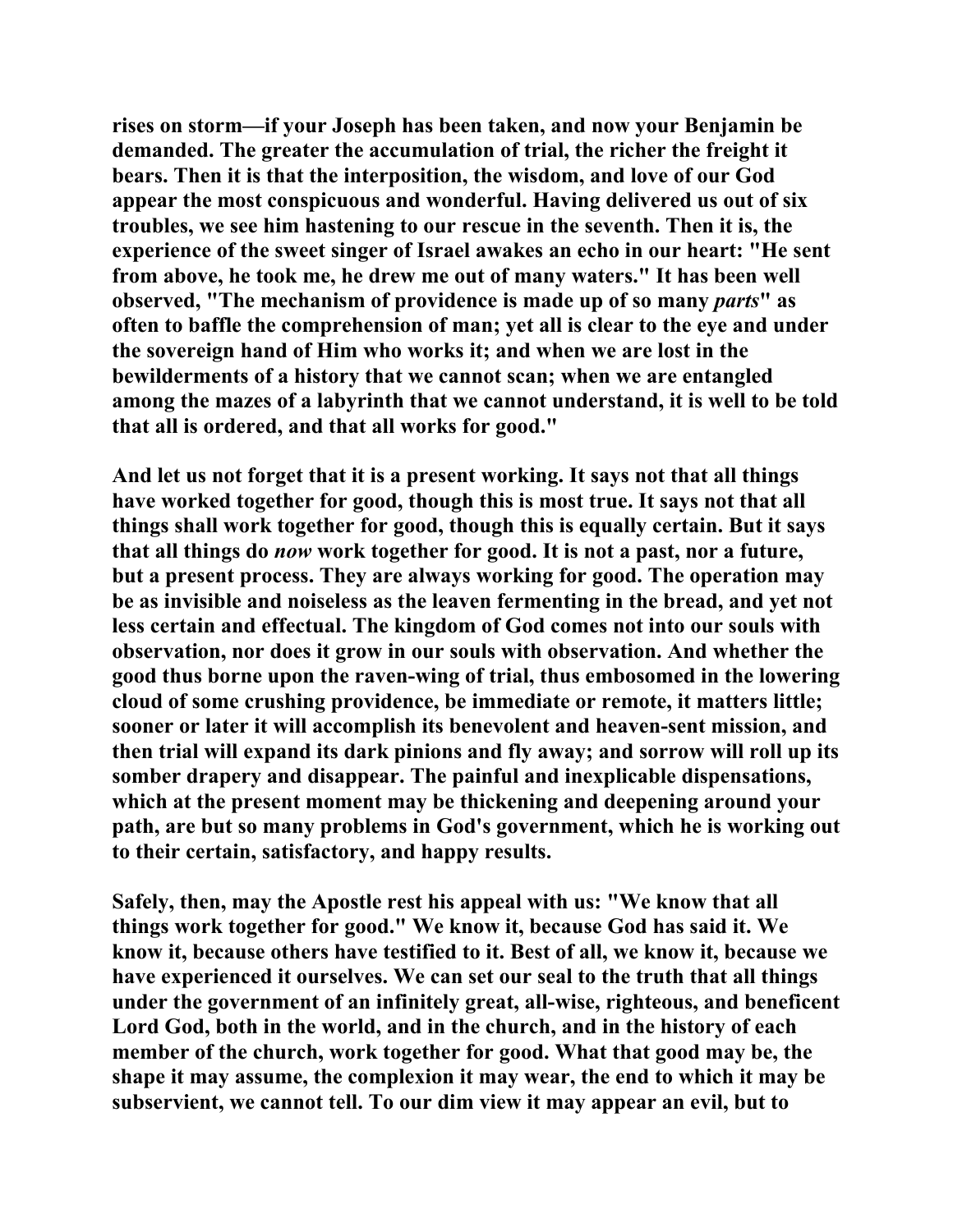**God's far—seeing eye it is a positive good. His glory is secured by it, and, that end accomplished, we are sure it must be good. Oh, truth most divine! Oh, words most consolatory! How many whose eye traces this page, it may be whose tears bedew it, whose sighs breathe over it, whose prayers hallow it, may be wading in deep waters, may be drinking bitter cups, and are ready to exclaim—"All these things are against me!" Oh no, beloved of God, all these things are for you! "The Lord sits upon the flood." "The voice of the Lord is upon the waters." "He makes the clouds his chariot." Do not be, then, afraid! Christ restrains the flood upon whose heaving bosom he serenely sits. Christ controls the waters, whose sounding waves obey the mandate of his voice. Christ's cloudy chariot is paved with love. Then, fear not! Your Father grasps the helm of your storm tossed bark, and through cloud and tempest will steer it safely to the port of endless rest. "There is none like unto the God of Jeshurun, who rides upon the heavens in your help, and in his excellency on the sky. The Eternal God is your refuge, and underneath are the everlasting arms."** 

**Again learn** *instruction* **from analogy. All the beauty, and fragrance, and music of nature, spring from a union and blending of opposites. So is it in that kingdom which is within you. The beauty of holiness with which God adorns you—the perfume of grace which he flings around you—the melody of praise which he wakes from your lips—are the result of "all things" in your history conspiring, combining, and working together for your good.** 

**"Love you your sorrow? Grief shall bring Its own excuse in after years. The rainbow—see how fair a thing God has built up from tears!"** 

**Oh, calmly stay your faith, then, on this divinely assured truth, that "all things work together for good to those who love God." Will it not be a good, if your present adversity results in the dethronement of some worshiped idol in the endearing of Christ to your soul—in the closer conformity of your mind to God's image—in the purification of your heart in your more thorough fitness for heaven? Will it not be a real good if it terminate in a revival of God's work within you—in stirring you up to more prayer—in enlarging your heart to all that love the same Savior—in stimulating you to increased activity for the conversion of sinners, for the diffusion of the truth, and for the glory of God? Oh yes! good, real good, permanent good must result from all the Divine dispensations in your history. Bitter repentance shall end in the experienced**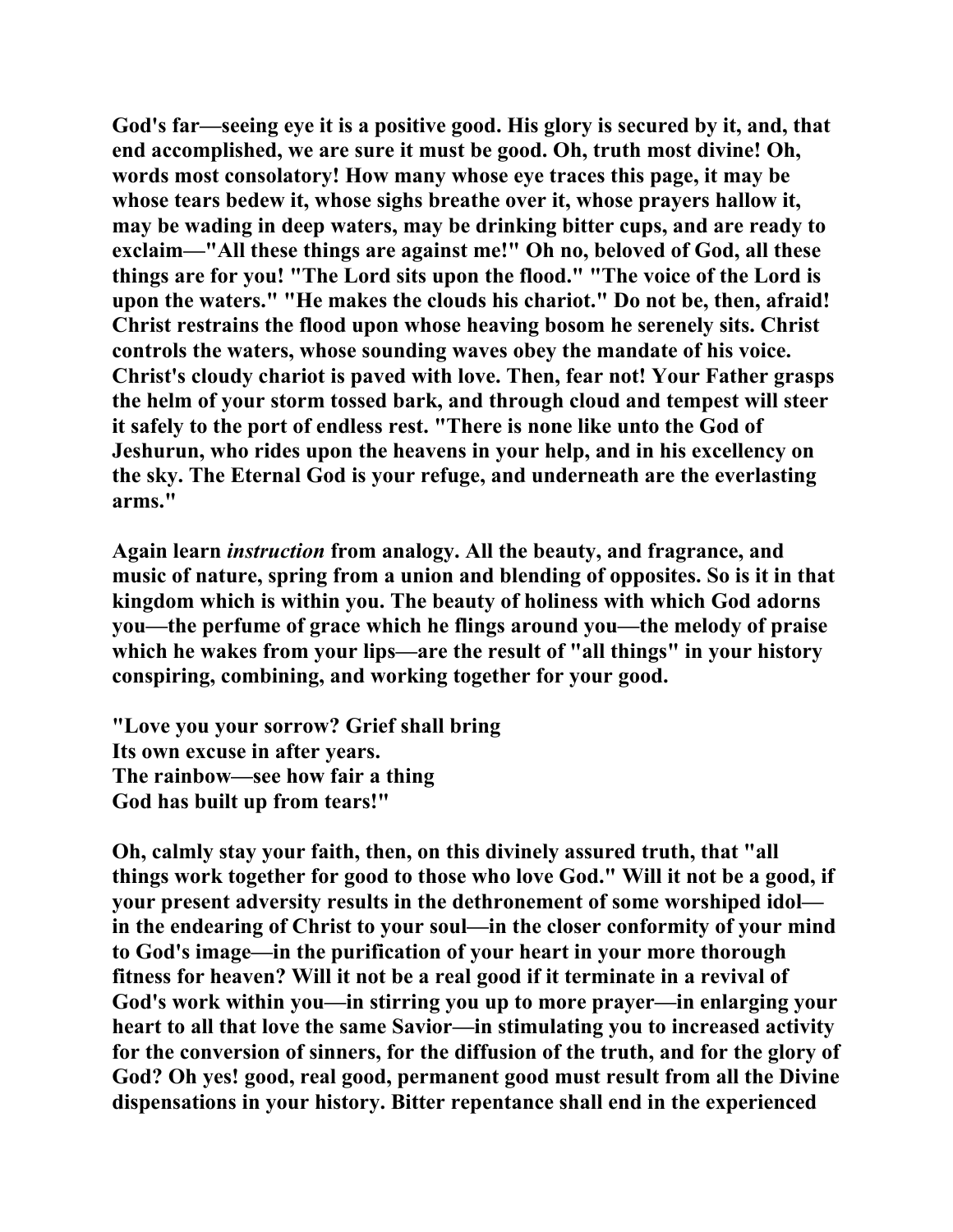**sweetness of Christ's love. The festering wound shall but elicit the healing balm. The overpowering burden shall but bring you to the tranquil rest. The storm shall but quicken your footsteps to the Hiding place. The north wind and the south wind shall breathe together over your garden, and the spices shall flow out. In a little while—oh, how soon!—you shall pass away from earth to heaven, and in its clearer, serener light shall read the truth, often read with tears before, "All things work together for good to those who love God."** 

**"Oh, what a load of struggle and distress Falls off before the Cross! The Feverish care; The wish that we were other than we are The sick regrets; the yearnings numberless; The thought, 'This might have been,' so apt to press On the reluctant soul! even past despair, Past sin itself—all—all is turned to fair, Ay, to a scheme of ordered happiness, So soon as we love God, or rather, know That God loves us! Accepting the great pledge Of His concern for all our wants and woe, We cease to tremble upon danger's edge, While varying troubles form and burst anew, Safe in a Father's arms, we smile as infants do!" (Townshend)** 

# **CHAPTER 26.**

#### **"Divine Predestination"**

 **"For whom he did foreknow, he also did predestinate to be conformed to the image of his Son, that he might be the first born among many brethren"— Romans 8:29.** 

**Guided by the latter clause of the preceding verse, we were led to advert to the settled purpose and plan of God as it related to the conversion of His people. The passage under present consideration carries forward the same argument another step, and shows that the doctrine thus clearly enunciated is not a crude and speculative dogma of the schools, which some suppose, but is a truth of distinct revelation, divine in its origin, experimental in its nature, and**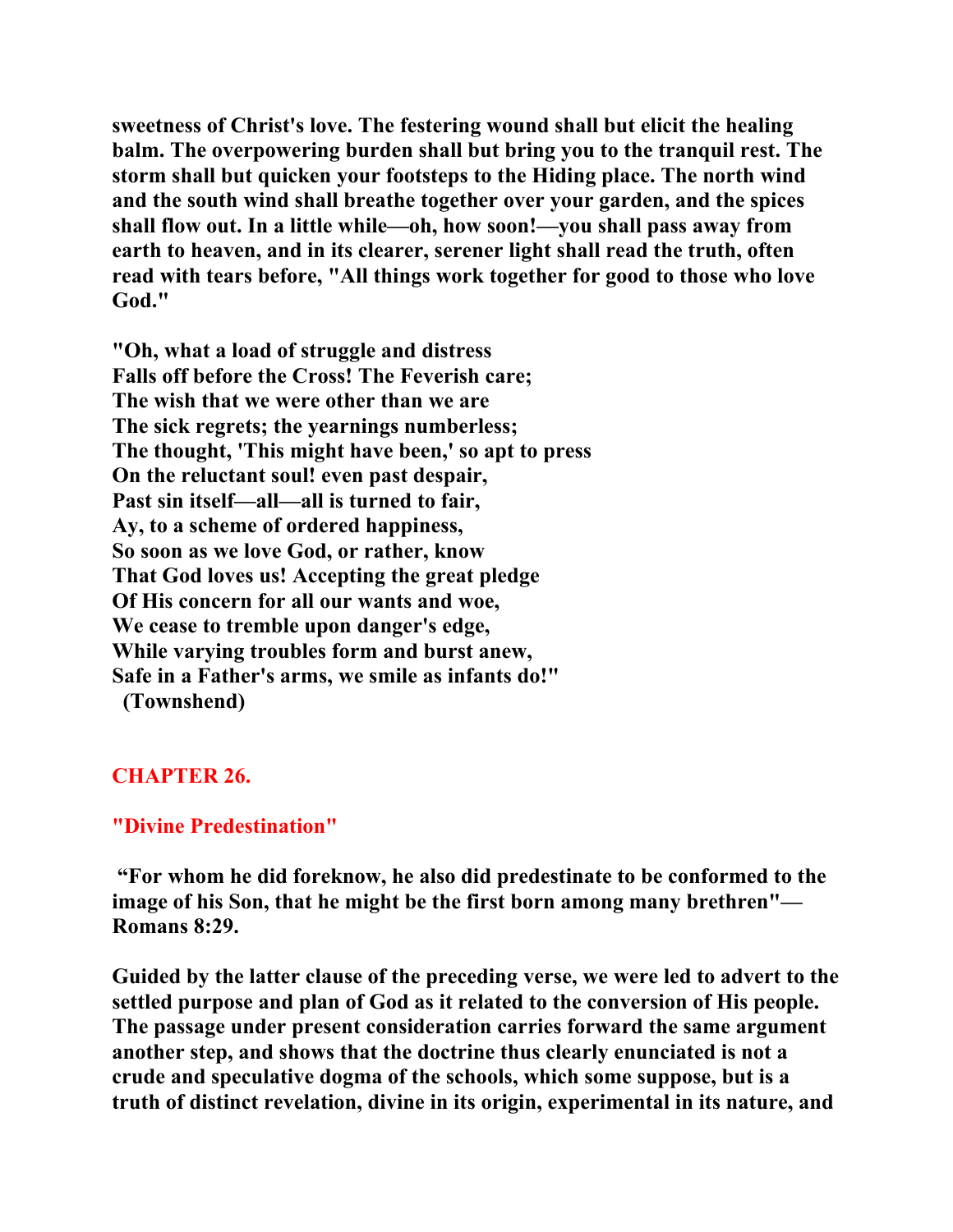**sanctifying and comforting in its effects. Let us, then, divesting our minds of all prejudice, address ourselves to its consideration, in prayerful reliance upon the teaching of the Spirit, and with the earnest simplicity of children desiring to come to a knowledge of the truth, and to stand complete in all the will of God.** 

**"Whom he did foreknow." In this place the word "foreknow" assumes a particular and explicit meaning. In its wider and more general application it must be regarded as referring not simply to the divine prescience, but more especially to the divine prearrangement. For God to foreknow is, in the strict meaning of the phrase, for God to foreordain.** *There are no guesses, conjectures, or contingencies with God as to the future. Not only does He know all, but He has fixed, appointed, and ordered "all things after the counsel of his own will."* **In this view there exists not a creature, and there transpires not an event, which was not as real and palpable to the divine mind from eternity as it is at the present moment. Indeed, it would seem that there were no future with God. An eternal Being, there can be nothing prospective in His looking on all things. There must be an eternity of perception, and constitution, and presence; and the mightiest feature of His character—that which conveys to a finite mind the most vivid conception of His grandeur and greatness—is the simultaneousness of all succession, variety, and events to His eye. "He is of one mind; and who can turn him?"** 

**But the word "foreknow," as it occurs in the text, adds to this yet another, a more definite, and, to the saints, a more precious signification. The foreknowledge here spoken of, it will be observed, is limited to a particular class of people who are said to be "conformed to the image of God's Son." Now this cannot, with truth, be predicated of all creatures. The term, therefore, assumes a particular and impressive signification. It includes** *the everlasting love of God to, and His most free choice of, His people, to be His special and peculiar treasure.* **We find some examples of this—"God has not cast away his people which he foreknew" (Rom. 11:2). Here the word is expressive of the two ideas of love and choice. Again, "Who verily was foreordained (Greek, foreknown) before the foundation of the world" (1 Pet. 1:20). "Him, being delivered by the determinate counsel and foreknowledge of God" (Acts 2:23). Clearly, then, we are justified in interpreting the phrase as expressive of God's special choice of, and His intelligent love to, His church— His own peculiar people. It is a foreknowledge of choice, of love, of eternal grace and faithfulness.** 

**"He also did predestinate." This word admits of but one natural signification.**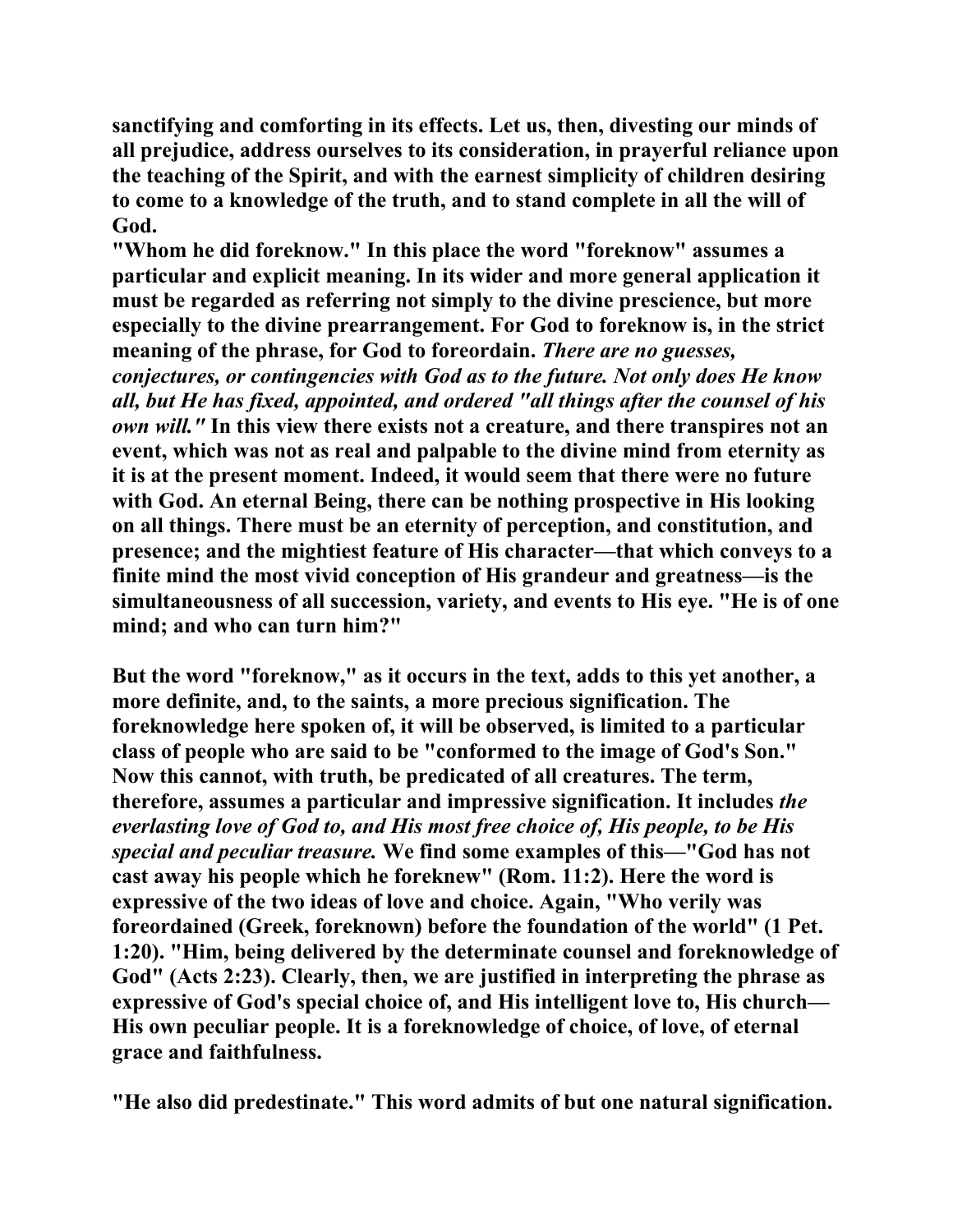**Predestination, in its lowest sense, is understood to mean the exclusive agency of God in producing every event. But it includes more than this: it takes in God's pre-determinate appointment and fore-arrangement of a thing beforehand, according to His divine and supreme will. The Greek is so rendered—"For to do whatever your hand and your counsel determined before to be done" (Acts 4:28). Again, "Having predestinated us unto the adoption of children by Jesus Christ to himself, according to the good pleasure of his will" (Eph. 1:5). It is here affirmed of God, that the same prearrangement and predetermination that men in general are agreed to ascribe to Him in the government of matter, extends equally, and with yet stronger force, to the concerns of His moral administration. It would seem impossible to form any correct idea of God, disassociated from the idea of predestination. As a divine wrote, "The sole basis of predestination is the practical belief that God is eternal and infinite in and over all. And the sole aim of its assertion should be, as the sole legitimate effect of that assertion is, to settle down the wavering and rebel soul from the vague, skeptical, and superstitious inapplicabilities of chance as to this world's history, unto the living, overwhelming, and humbling practicality of conviction, that, just because God sees all things, provides all things, and has power over all things, therefore man must act as if he believed this to be true. The first and the last conviction of every honest inquirer must be, that God is, and is Lord over all—and the whole of Scripture bears testimony to the fact of His infinitude."** 

**And yet how marvelously difficult it is to win the mind to a full, unwavering acquiescence in a truth which, in a different application, is received with unquestioning readiness! And what is there in the application of this law of the divine government to the world of matter, which is not equally reasonable and fit in its application to the world of mind? If it is necessary and proper in the material, why should it not be equally, or more so, in the spiritual empire? If God is allowed the full exercise of a sovereignty in the one, why should He be excluded from an unlimited sovereignty in the other? Surely it were even more worthy of Him that He should prearrange, predetermine, and supremely rule in the concerns of a world over which His more dignified and glorious empire extends, than that in the inferior world of matter He should fix a constellation in the heavens, guide the gyrations of a bird in the air, direct the falling of an autumn leaf in the pathless desert, or convey the seed, borne upon the wind, to the spot where it should fall. Surely if no fortuitous ordering is admitted in the one case, on infinitely stronger grounds it should be excluded from the other. Upon no other basis could divine foreknowledge and providence take their stand than upon this. Disconnected from the will**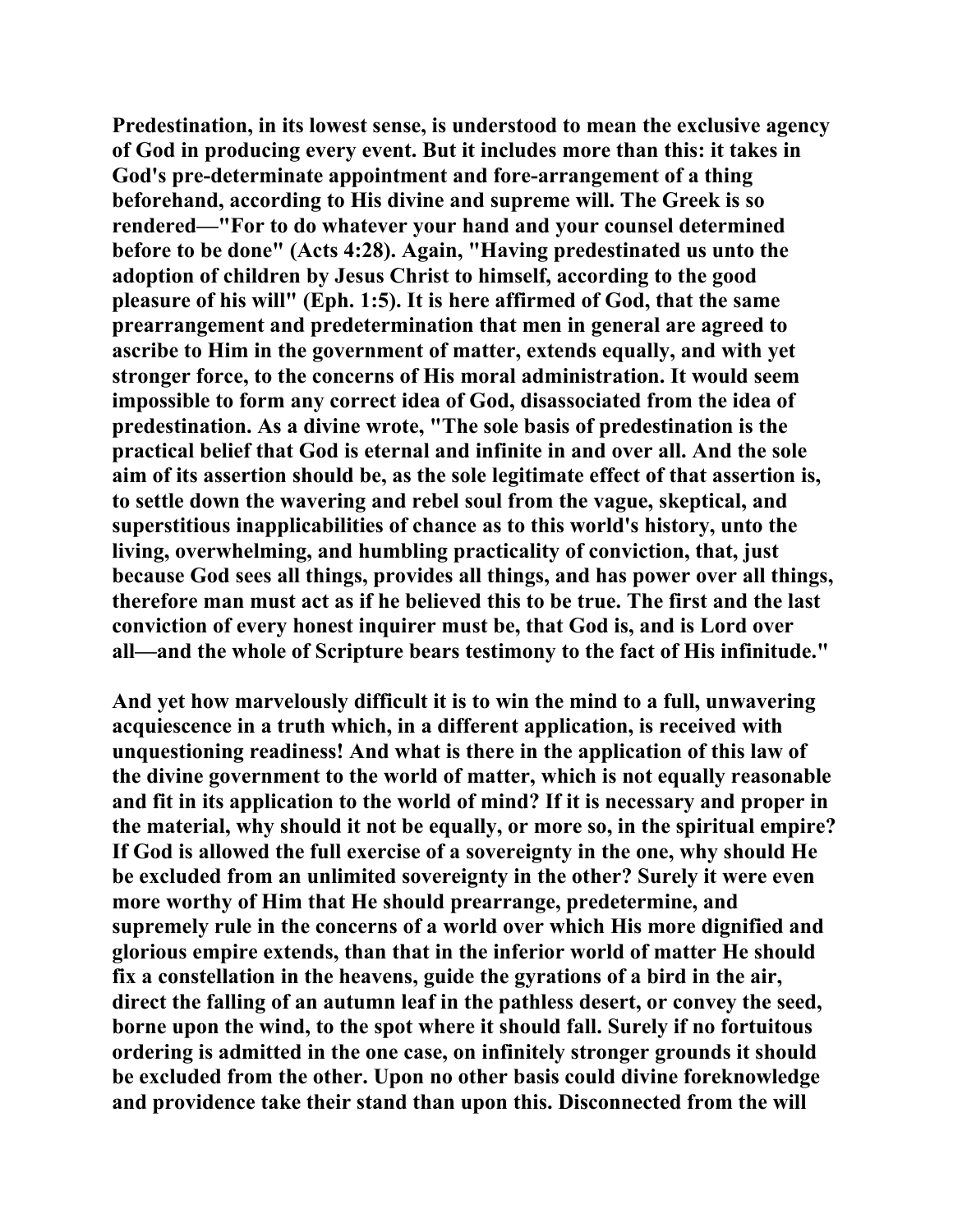**and purpose of God there could be nothing certain as to the future, and consequently there could be nothing certainly foreknown. And were not providence to regulate and control people, things, and events—every dispensation, in fact—by the same preconstructed plan, it would follow that God would be exposed to a thousand unforeseen contingencies, or else that He acts ignorantly or contrary to His will.** 

**But it is not so much our province to establish the truth of this doctrine, and explain its reasonableness and the harmony of its relations, as to trace its sanctifying tendency and effect. Predestination must be a divine verity, since it stands essentially connected with our conformity to the divine image. "Predestinated to be conformed to the image of his Son." Addressing ourselves to this deeply interesting and important branch of our subject, let us first contemplate the believer's model.** 

**"The image of his Son." No standard short of this will meet the case. How conspicuous appears the wisdom and how glorious the goodness of God in this—that in making us holy, the model or standard of that holiness should be Deity itself! God would make us holy, and in doing so He would make us like Himself.** 

**But** *with what pen—dipped though it were in heaven's brightest hues—can we portray the image of Jesus? The perfection of our Lord was the perfection of holiness. His Deity, essential holiness—His humanity without sin, the impersonation of holiness, all that He was, said, and did, was as flashes of holiness emanating from the fountain of essential purity, and kindling their dazzling and undying radiance around each step He trod. How lowly, too, His character! How holy the thoughts He breathed, how pure the words He spoke, how humble the spirit He exemplified, how tender and sympathizing the outgoings of His compassion and love to man. He is "the chief among ten thousand, the altogether lovely."*

**Such is the believer's model. To this he is predestinated to be conformed. And is not this predestination in its highest form? Would it seem possible for God to have preordained us to a greater blessing, to have chosen us to a higher distinction? In choosing us in Christ before the foundation of the world, that we should be holy, He has advanced us to the loftiest degree of honor and happiness to which a creature can be promoted—assimilation to His own moral image. And this forms the highest ambition of the believer. To**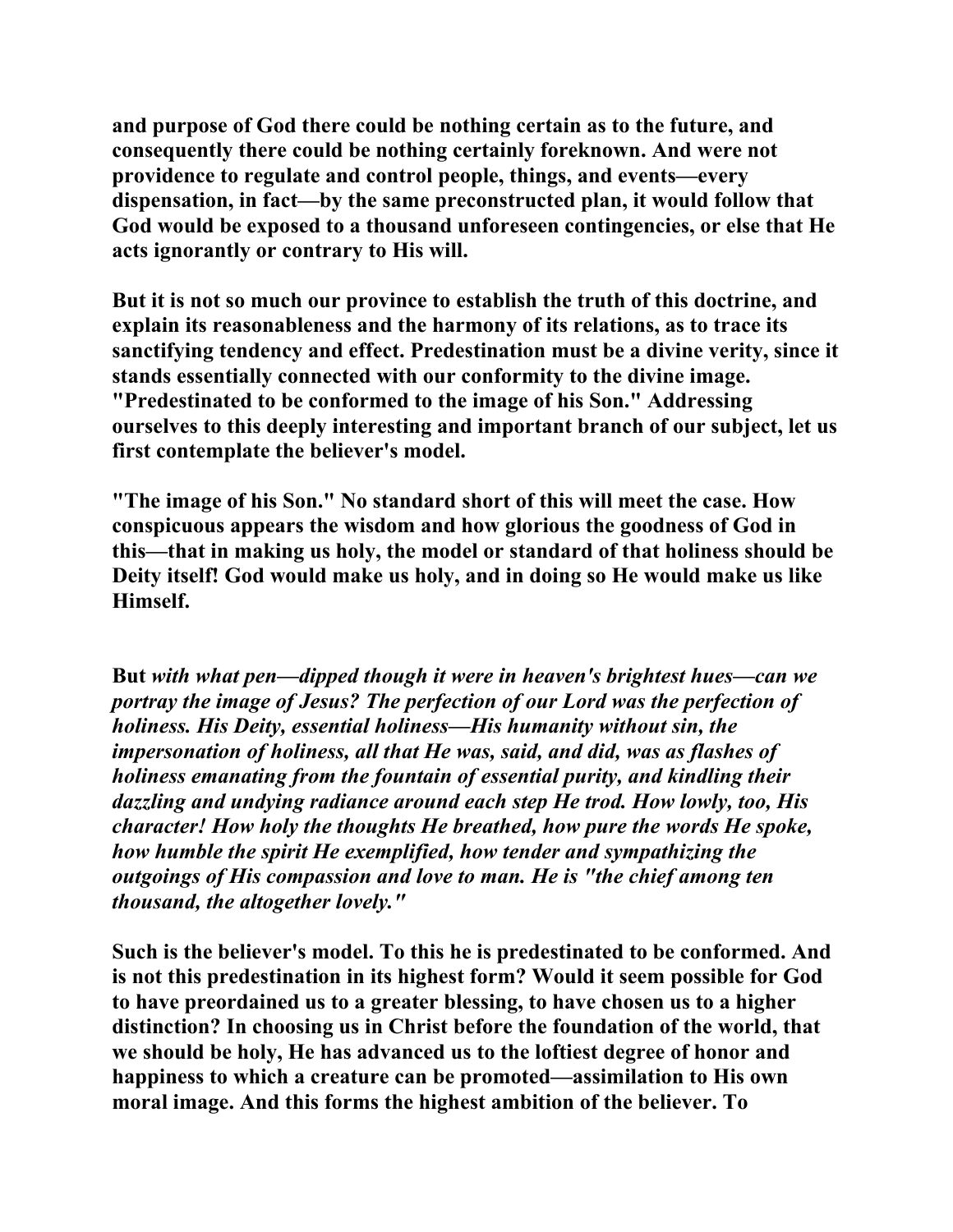**transcribe those beauteous lineaments which, in such perfect harmony and beautiful expression, blended and shone in the life of Jesus, is the great study of all His true disciples. But in what does this conformity consist?** 

**The first feature is, a conformity of nature. And this is reciprocal. The Son of God, by an act of divine power, became human; the saints of God, by an act of sovereign grace, partake "of the divine nature," 2 Peter 1:4 says. This harmony of nature forms the basis of all conformity. Thus grafted into Christ, we grow up into Him in all holy resemblance. The meekness, the holiness, the patience, the self-denial, the zeal, the love, traceable in us—though faint and imperfect—are transfers of Christ's beauteous and faultless lineaments to our renewed soul. Thus the mind that was in Him is in some measure in us. And in our moral conflict, battling as we do with sin, Satan, and the world, we come to know a little of fellowship with His sufferings and conformity to His death.** 

**We are here supplied with a test of Christian character. It is an anxious question with many professors of Christ, "How may I arrive at a correct conclusion that I am among the predestinated of God —that I am included in His purpose of grace and love—that I have a saving interest in the Lord's salvation?" The passage under consideration supplies the answer conformity to the image of God's Son. Nothing short of this can justify the belief that we are saved. No evidence less strong can authenticate the fact of our predestination. The determination of God to save men is not so fixed as to save no matter what their character may be. Christ's work is a salvation from sin, not in sin. "According as he has chosen us in him before the foundation of the world, that we should be holy" (Eph. 1:4). In other words, that we should be conformed to the divine image. That we** *should be like Christ in His divine nature, in the purity of His human nature, in the humility He exemplified, in the self-denial He practiced, and in the heavenly life He lived.* **In a word, in all that this expressive sentence comprehends—"conformed to the image of his Son."** 

**As we grow day by day more holy, more spiritually minded, more closely resembling Jesus, we are placing the truth of our predestination to eternal life in a clearer, stronger light, and consequently the fact of our salvation beyond a misgiving and a doubt. In view of this precious truth,** *what spiritual heart will not breathe the prayer, "O Lord! I cannot be satisfied merely to profess and call myself Yours. I want more of the power of vital religion in my soul. I pant for Your image. My deepest grief springs from the discovery of the little real resemblance which I bear to a model so peerless, so divine—that I exemplify so little of Your patience in suffering; Your meekness in opposition; Your forgiving*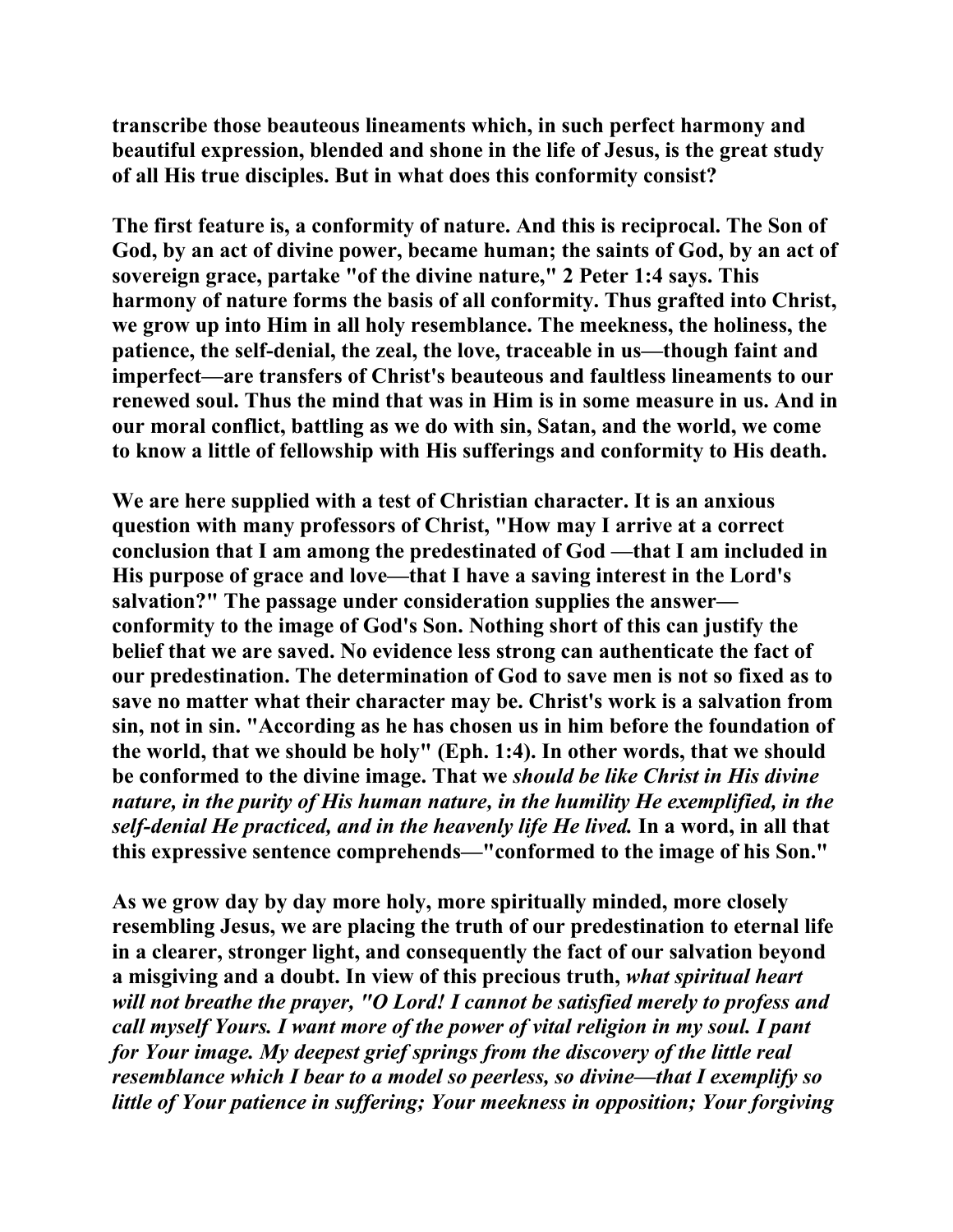*spirit in injury; Your gentleness in reproving; Your firmness in temptation; Your singleness of eye in all that I do. Oh, transfer Yourself wholly to me. What were this world, yes, what were heaven itself, without You? A universe of creatures, the fondest, the holiest, could not be Your substitute to my yearning, longing soul, O Lord! Come, and occupy Your own place in my heart. Awaken it to Your love. Sweep its chords with Your gentle hand, and it shall breathe sweet music to Your dear name.*

**I love You, Savior, for my soul craves joy! I need You, without hope I cannot live! I look for You; my nature pants to give Its every power a rapture and employ; And there are things which I would sincerely destroy Within my bosom; things that make me grieve; Sin, and her child, Distrust, that often weave About my spirit darkness and annoy: And none but You can these dissolve in light; And so I long for You, as those who stay In the deep waters long for dawning day! Nor would I only have my being bright, But peaceful, too; so ask You if I might My head on Your dear bosom lean always. —Townshend** 

**"That he might be the firstborn among many brethren." The Son of God sustains to us the relation of the Elder Brother. He is emphatically the "Firstborn." In another place we read, "Forasmuch then as the children are partakers of flesh and blood, he also likewise took part of the same." He is the "Brother born for adversity." Our relation to Him as our Brother is evidenced by our conformity to Him as our model. We have no valid claim to relationship which springs not from a resemblance to His image. The features may be indistinctly visible, yet one line of holiness, one true lineament, drawn upon the heart by the Holy Spirit, proves our fraternal relationship to Him, the "Firstborn."** 

**And how large the brotherhood—"many brethren!" What the relative proportion of the church is to the world—how many will be saved—is a question speculative and profitless. But this we know, the number will be vast, countless. The one family of God is composed of "many brethren." They are not all of the same judgment in all matters, but they are all of the same spirit.**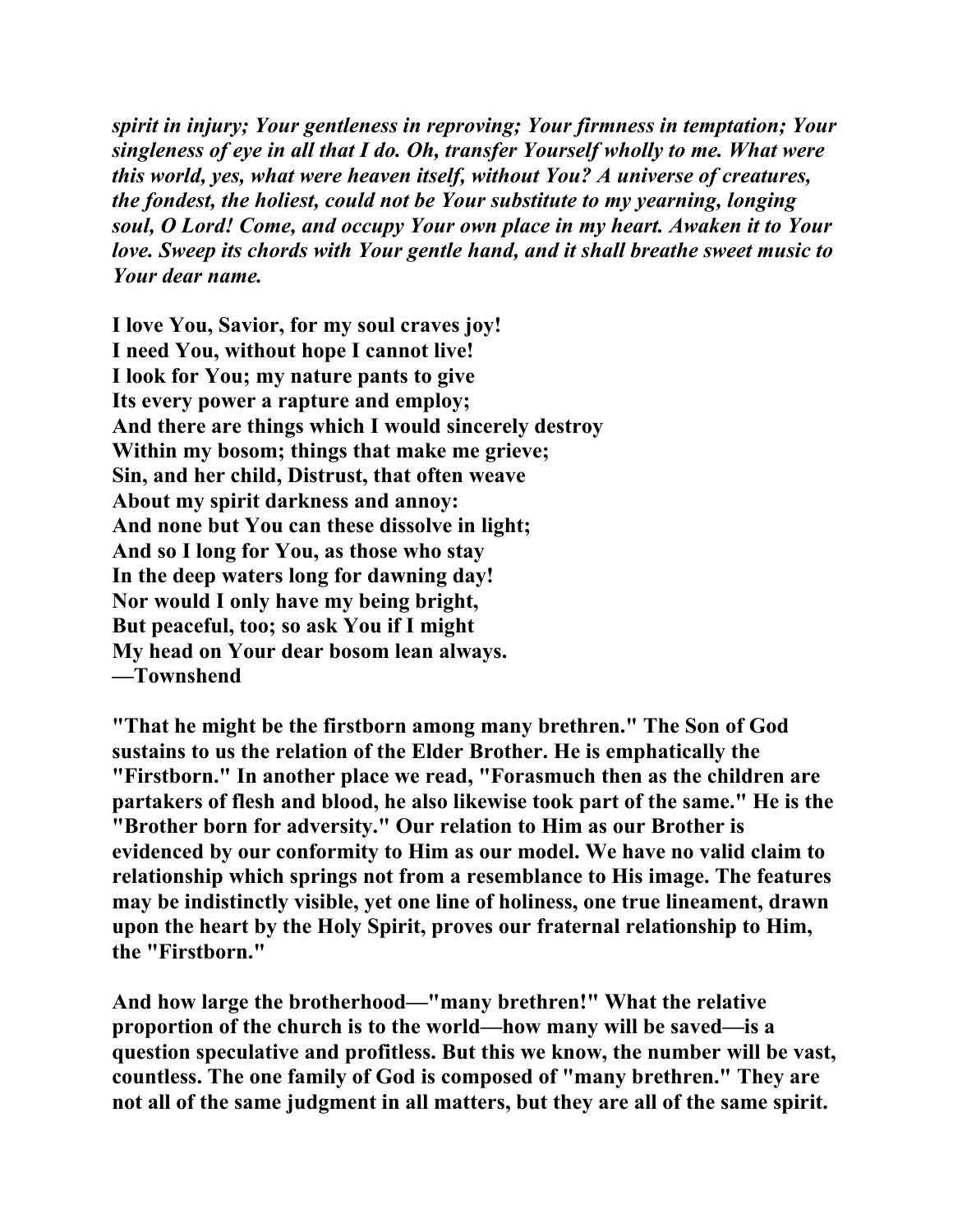**The unity of the family of God is not ecclesiastical, nor geographical; it is spiritual and essential. It is the "unity of the Spirit." Begotten of one Father, in the nature of the Elder Brother, and through the regenerating grace of the one Spirit, all the saints of God constitute one church, one family, one brotherhood—essentially and indivisibly one. Nor is this relationship difficult to recognize.** 

**Consider an illustration: Two brethren in the Lord of widely different sections of the church, and of much dissonance of sentiment on some points of truth, meet and converse together. With the Word of God in hand, each is surprised that the other does not read it as he reads it and interpret it as he interprets it. But they drop the points of difference and take up the points of agreement. They speak of Christ—the Christ who loves them both, and whom they both love. They talk of the one Master whom they serve; of their common labors, infirmities, trials, temptations, discouragements, failures, and successes. They talk of the heaven where they are journeying; of their Father's house, in which they will dwell together forever. They kneel in prayer; they cast themselves before the cross; the oil of gladness anoints them; their hearts are broken, their spirits are humbled, their souls are blended; they rise and feel more deeply and more strongly than ever that they both belong to the same family, are both of the "many brethren," of whom the Son of God is the "Firstborn," the Elder Brother. Oh, blessed unity! What perfect harmony of creed, what strict conformity of ritual, what sameness of denominational relation, is for a moment to be compared with this? Have you, my reader, this evidence that you belong to the "many brethren?"** 

**It is our purpose to conclude by briefly showing how encouraging the doctrine of predestination is to the soul in sincere and earnest seeking of Christ, and by tracing some of the peculiar blessings which flow from it to the saints of God. There is a class of individuals, unhappily a large one, over whose spiritual feelings the doctrine of divine predestination would seem to have cast a deep and settled gloom. We refer to those who are apt to regard this truth with deep antipathy, if not with absolute horror, as constituting, in their view, one of the most formidable and insurmountable obstacles to their salvation. But the validity of this objection we by no means admit. There can be nothing in the Bible adverse to the salvation of a sinner. The doctrine of predestination is a revealed doctrine of the Bible; therefore, predestination cannot be opposed to the salvation of the sinner. So far from this being true, we don't hesitate most strongly and emphatically to affirm that we know of no doctrine of God's Word more replete with encouragement to the awakened, sin-**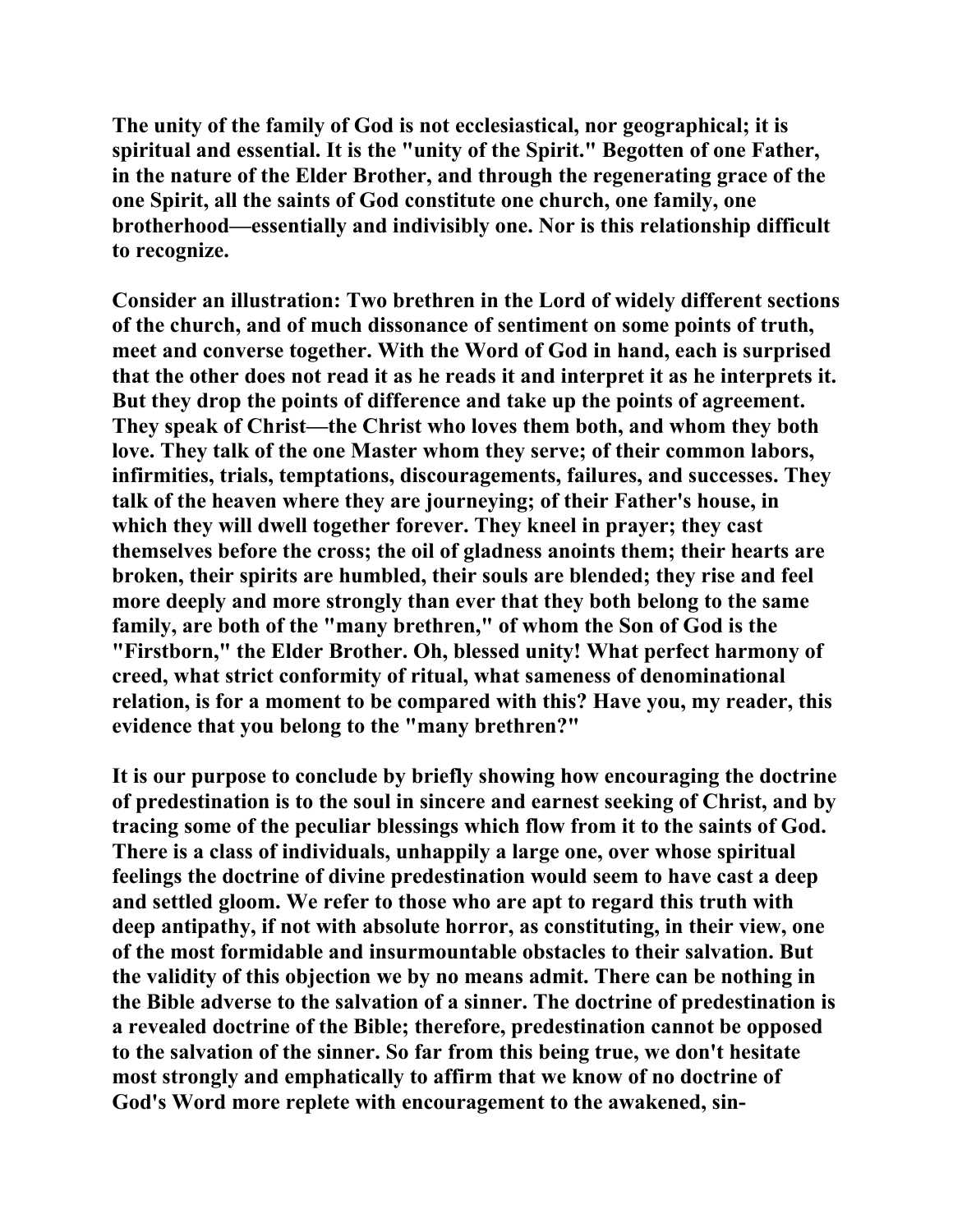**burdened, Christ-seeking soul than this.** 

**What stronger evidence can we have of our election of God than the Spirit's work in the heart? Are you really in earnest for the salvation of your soul? Do you feel the plague of sin? Are you sensible of the condemnation of the law? Do you come under the denomination of the "weary and heavy laden?" If so, then the fact that you are a subject of divine drawings—that you have a felt conviction of your sinfulness—and that you are seeking for a place of refuge, affords the strongest ground for believing that you are one of those whom God has predestinated to eternal life. The very work thus begun is the Spirit's first outline of the divine image upon your soul—that very image to which the saints are predestinated to be conformed.** 

**But while we thus vindicate this doctrine as being inimical to the salvation of the anxious soul, we must, with all distinctness and earnestness declare that in this stage of your Christian course, you have primarily and mainly to do with another and a different doctrine. We refer to the doctrine of the atonement. If you could look into the book of the divine decrees, and read your name inscribed upon its pages, it would not impart the joy and peace which one believing view of Christ crucified will convey. It is not essential to your salvation that you believe in election; but it is essential to your salvation that you believe in the Lord Jesus Christ. In your case, as an individual debating the momentous question, "how a sinner may be justified before God," your first business is with Christ, and Christ exclusively. You are to feel that you are a lost sinner, not that you are an elect saint. The doctrine which meets the present phase of your spiritual condition is not the doctrine of predestination, but the doctrine of an atoning Savior. The truth to which you are to give the first consideration, and the most simple and unquestioning credence is, that "Christ died for the ungodly," that He came into the world to save sinners, that He came to call, not the righteous, but sinners to repentance, that in all respects, in the great business of our salvation, He stands before us in the relation of a Savior, while we stand before Him in the character of a sinner.** 

**The mental conflict into which you have been brought touching this doctrine, is but a subtle and dexterous stroke of the enemy to divert your thoughts from Christ. Your soul is at this moment in what may be termed a transitional state. A crisis in your history has been reached. How momentous the result! Shall we portray your present feelings? You are sensible of your sinfulness, are oppressed by its guilt, and are in dread of its condemnation. You have no peace of mind, no joy of heart, no hope of heaven. Life with you has lost its**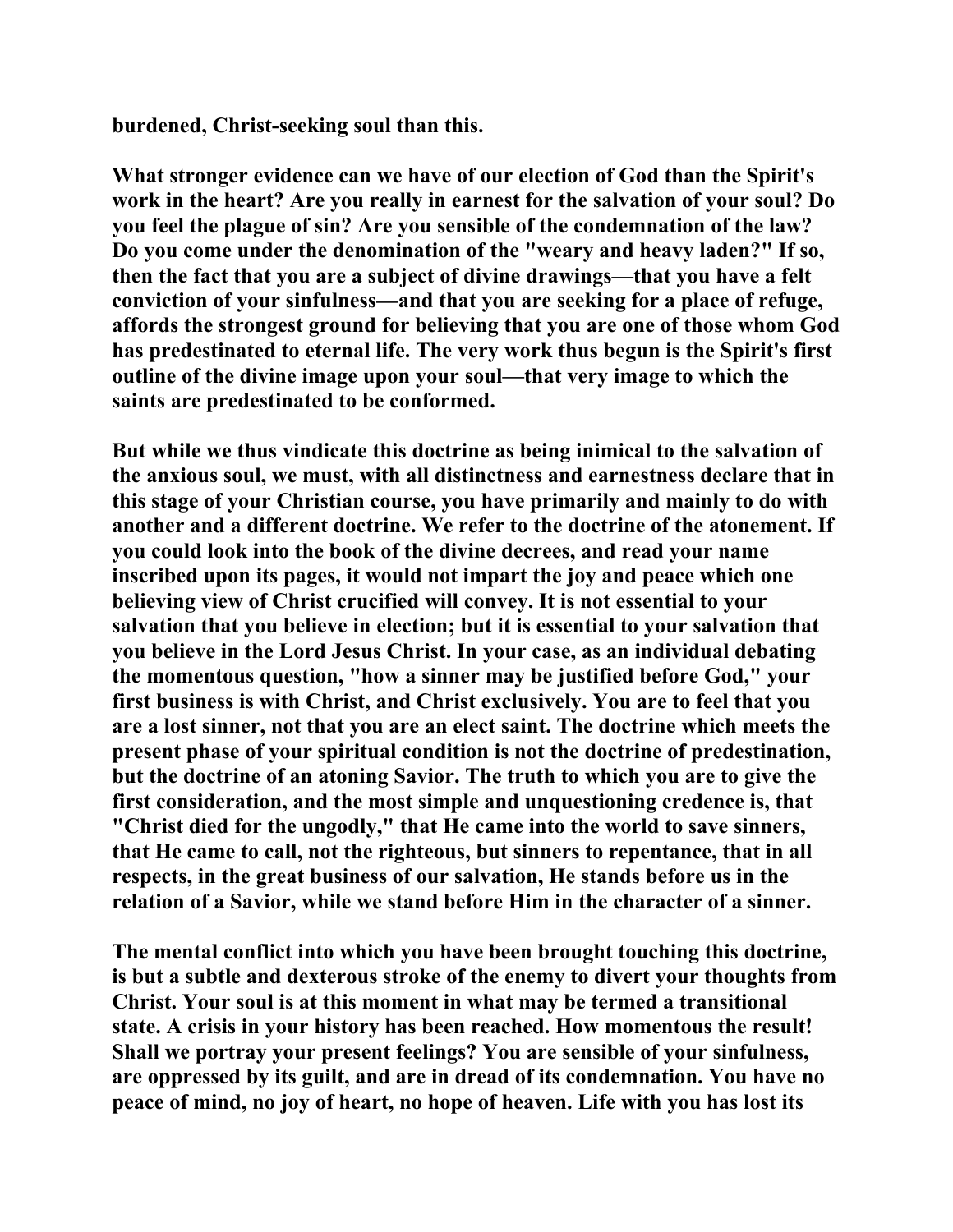**charm, society its attractions, and pleasure its sweetness. A somber hue paints every object, and insipidity marks every engagement. Where this marvellous revolution, this essential and wondrous change? We answer, it is the Spirit of God moving upon your soul. And what truth, do you think, meets the case? Predestination? Election? Oh, no! These are hidden links in the great chain of your salvation, upon which in your present state, you are not called to lay your hand in grasping that chain.** 

**But there are other and intermediate links, visible, near, and within your reach. Take hold of them, and you are saved: "This is a faithful saying, and worthy of all acceptation, that Christ Jesus came into the world to save sinners." "God so loved the world, that he gave his only begotten Son, that whosoever believes in him should not perish, but have everlasting life." "The blood of Jesus Christ his Son cleanses us from all sin." "Come unto me, all you that labor and are heavy laden, and I will give you rest." "Him that comes unto me I will in no wise cast out." "Whosoever will, let him take of the water of life freely." "Being justified freely by his grace through the redemption that is in Christ Jesus." "Ho, every one that thirsts, come you to the waters." "In whom we have redemption through his blood, the forgiveness of sins, according to the riches of his grace." "By grace are you saved, through faith; and that not of yourselves: it is the gift of God." "Wherefore he is able also to save them to the uttermost that come unto God by him." "Believe on the Lord Jesus Christ, and you shall be saved."** 

**Grasp, in simple faith, each or any one of these golden links, and from that moment for you there is no condemnation. But what is the real difficulty? It is not predestination. Travel into the inmost recesses of your heart and ascertain. May there not be some defect in your actual conviction of sin? Were you thoroughly convinced of your lost and ruined condition as a sinner, would you cavil and demur at any one revealed doctrine of Scripture? Would this, of all doctrines, prove a real stumbling block in your way? Would the question of election give you a moment's serious thought? Would it interpose a true and valid objection to your coming to Christ to be saved by Him? Suppose, to illustrate the idea, you were roused from sleep in the dead hour of night by the approach of flames kindling fiercely around you. One avenue of escape presented itself. Would you pause for an instant upon its threshold to debate the question of your predestinated safety? Would you not at once decide the question in your favor, by an instant retreat from the devouring element, through the only door that proffered you deliverance? Most assuredly. To a matter so momentous as your salvation apply the same reasoning. Were it not**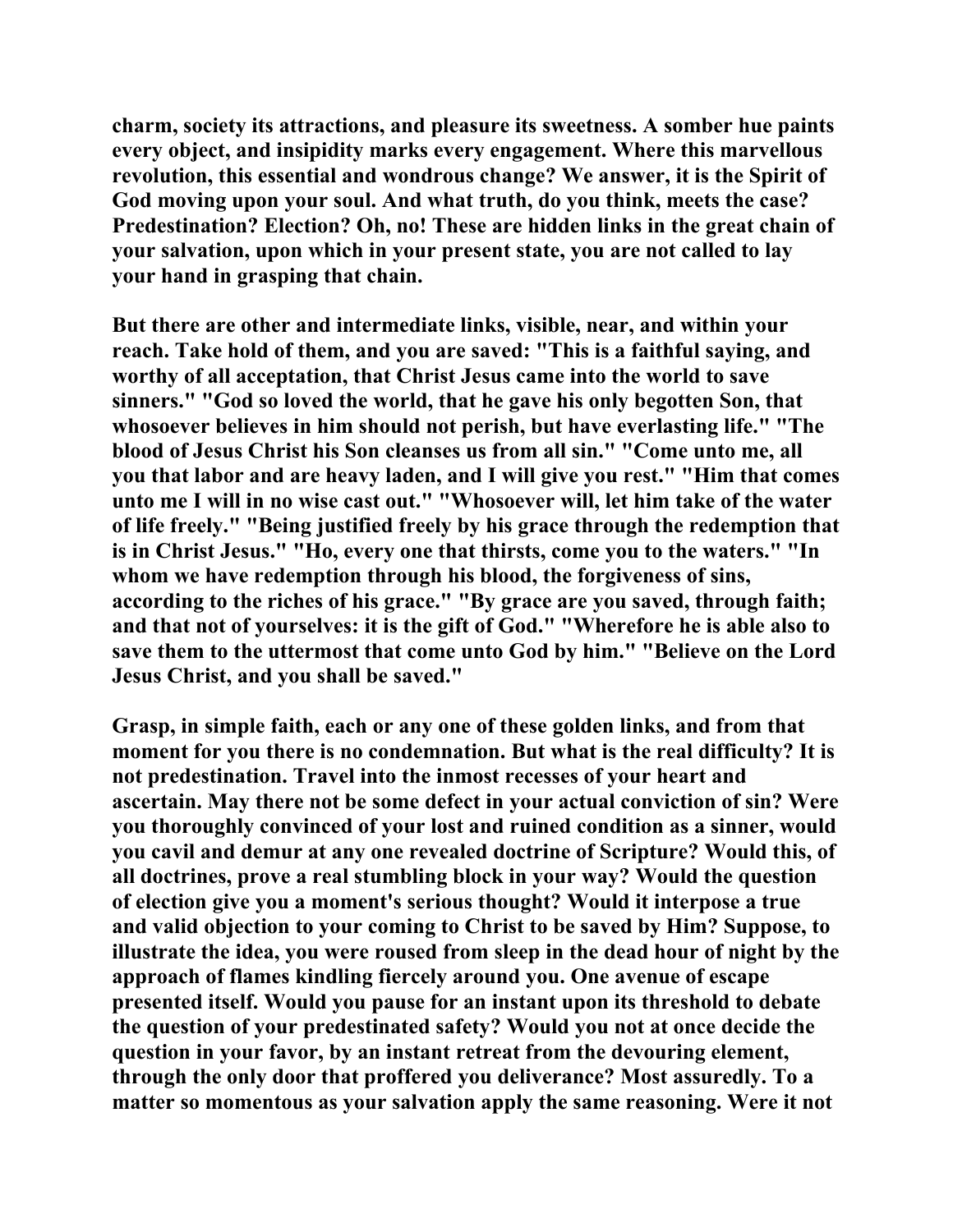**folly, yes, insanity itself, to hesitate for a moment to consider whether you are predestinated to escape the wrath to come, when, if you do not escape, that wrath will assuredly overwhelm you? One refuge alone presents itself. One avenue only invites your escape. Let no other doctrine but faith in the Lord Jesus Christ occupy your thoughts at this juncture of your religious course. Diverging from this path, you will be plunged into a sea of perplexities, you know not how inextricable, which may land you, you know not where. For they who have** 

**Reasoned high Of providence, foreknowledge, will, and fate, Fixed fate, freewill, foreknowledge absolute, Have found no end in wandering mazes lost.** 

**O let one object fix your eye and one theme fill your mind—Christ and His salvation. Absorbed in the contemplation and study of these two points, you may safely defer all further inquiry to another and a more advanced stage of your Christian course. Remember that the fact of your predestination, the certainty of your election, can only be inferred from your conversion. We must hold you firmly to this truth. It is the subtle and fatal reasoning of Satan, a species of atheistical fatalism, to argue, "If I am elected I shall be saved whether I am regenerated or not." The path to eternal woe is paved with arguments like this. Men have cajoled their souls with such vain excuses until they have found themselves beyond the region of hope!** 

**But we must rise to the fountain by pursuing the stream. Conversion and not predestination, is the end of the chain we are to grasp. We must ascend from ourselves to God, and not descend from God to ourselves, in settling this great question. We must judge of God's objective purpose of love concerning us, by His subjective work of grace within us. One of the martyr Reformers has wisely remarked, "We need not go about to trouble ourselves with curious questions of the predestination of God; but let us rather endeavor ourselves that we may be in Christ. For, when we are in Him, then are we well: and then we may be sure that we are ordained to everlasting life. When you find these three things in your hearts, repentance, faith, and a desire to leave sin, then you may be sure your names are written in the book, and you may be sure also, that you are elected and predestinated to eternal life." Again he observes, "If you are desiring to know whether you are chosen to everlasting life, you may not begin with God, for God is too high, you can not comprehend Him. Begin with Christ, and learn to know Christ, and wherefore He came; namely,**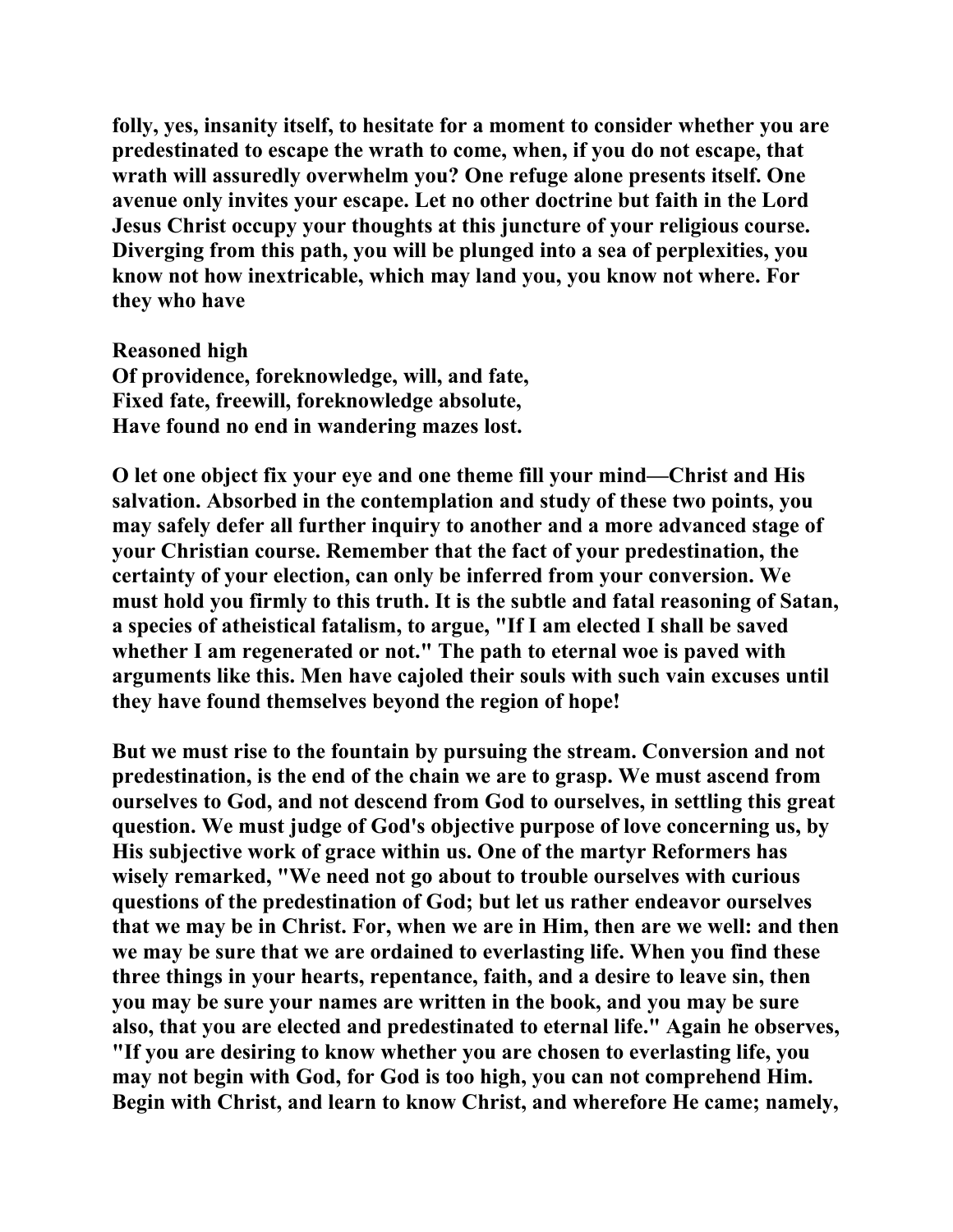**that He came to save sinners, and made Himself subject to the law, and a fulfiller of the law, to deliver us from the wrath and danger thereof. If you know Christ, then you may know further of your election." And illustrating his idea by his own personal experience, he says, "If I believe in Christ alone for salvation, I am certainly interested in Christ; and interested in Christ I could not be, if I were not chosen and elected of God."** 

**In conclusion, we earnestly entreat you to lay aside all fruitless speculations, and to give yourself to prayer. Let reason bow to faith, and faith shut you up to Christ, and Christ be all in all to you. Once more we solemnly affirm that, conversion, and not predestination, is the doctrine with which, in your present state of inquiry, you have to do. Beware that you come not short of true conversion—a changed heart, and a renewed mind, so that you become "a new creature in Christ Jesus." And if** *as a poor lost sinner you repair to the Savior, all vile, guilty, unworthy, and weak as you are, He will receive you, and shelter you within the bosom that bled on the cross, to provide an atonement and an asylum for the very chief of sinners.* **Intermeddle not, therefore, with a state which you can only ascertain to be yours by the Spirit's work upon your heart. "Your election will be known by your interest in Christ; and your interest in Christ by the sanctification of the Spirit. Here is a chain of salvation; the beginning of it is from the Father; the dispensation of it through the Son; the application of it by the Spirit. In looking after the comfort of election, you must look inward to the work of the Spirit in your heart; then outward to the work of Christ on the cross; then upward to the heart of the Father in heaven." Oh, let your prayer be "God be merciful to me a sinner," until that prayer is answered in the assurance of full pardon sealed upon your conscience by the Holy Spirit.** *Thus knocking at mercy's door, the heart of God will fly open, and admit you to all the hidden treasures of its love.*

**We can but group some of the great blessings which flow from this truth to the saints of God. The doctrine of predestination is well calculated to confirm and strengthen the true believer in the fact and certainty of his salvation through Christ. Feeling, as he does, the plague of his own heart, experiencing the preciousness of the Savior, looking up through the cross to God as his Father, exulting in a hope that makes not ashamed, and remembering that God the Eternal Spirit only renews those who are chosen by God the Father, and are redeemed by God the Son, this doctrine is found to be most comforting and confirming to his faith. The faintest lineaments of resemblance to God, and the feeblest breathing of the Spirit of adoption he discovers in his soul, is to him an indisputable evidence of his predestination**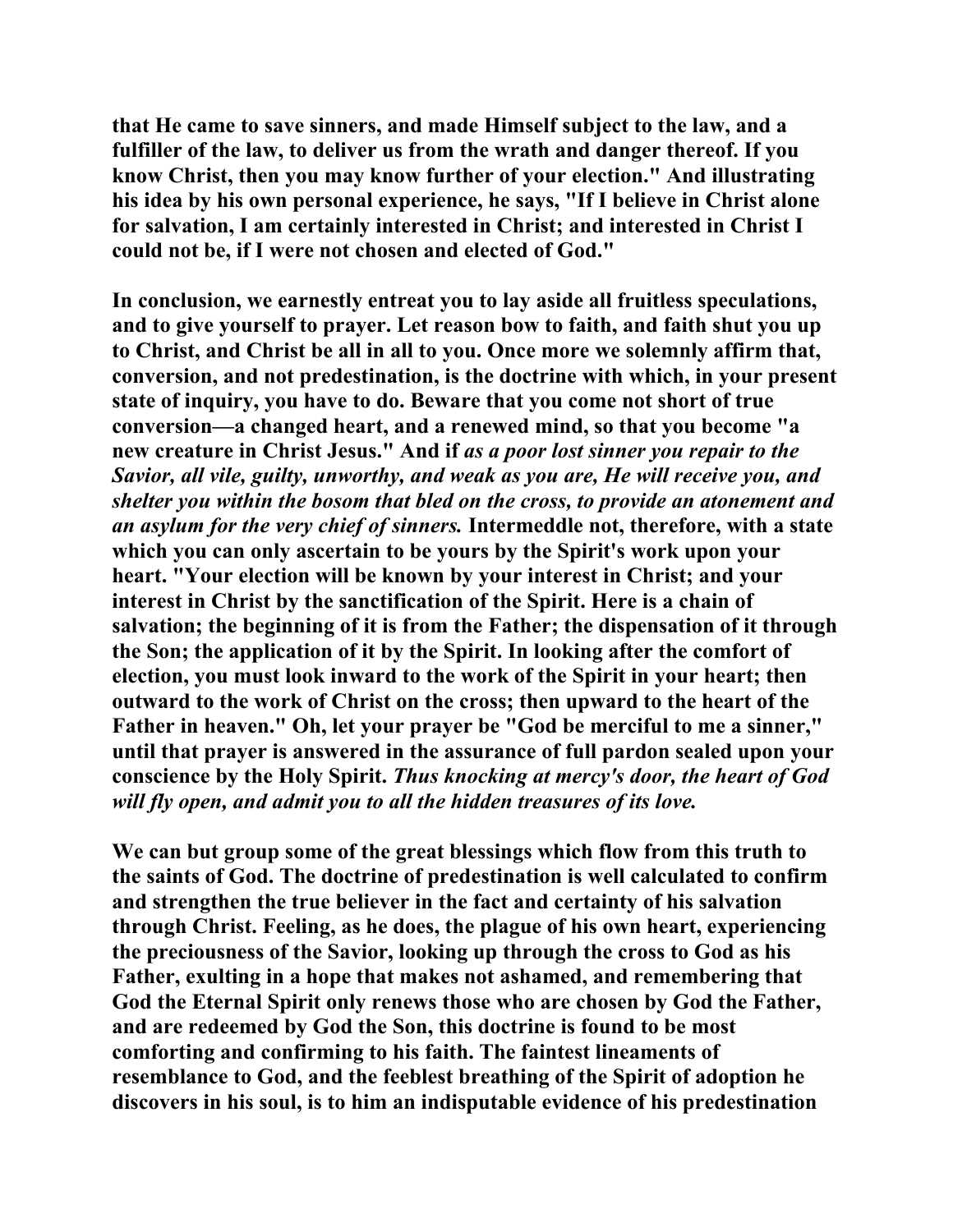**to divine sonship and holiness.** 

*Another blessing accruing from the doctrine is the sweet and holy submission into which it brings the mind under all afflictive dispensations. Each step of his pilgrimage, and each incident of his history, the believer sees appointed in the everlasting covenant of grace. He recognizes the discipline of the covenant to be as much a part of the original plan as any positive mercy that it contains. That all the hairs of his head are numbered; that affliction springs not out of the earth, and therefore is not the result of accident or chance, but is in harmony with God's purposes of love; and, thus ordained and permitted, must work together for good.*

**Not the least blessing resulting from this truth (2 Thess. 2:13) is its tendency to promote personal godliness. The believer feels that God has "chosen us to salvation through sanctification and belief of the truth;" that He has "chosen us that we should be holy and without blame before him in love" (Eph. 1:4); that we are "his workmanship, created in Christ Jesus unto good works, which God has before ordained that we should walk in them" (Eph. 2:10). Thus the believer desires to "give all diligence to make his calling and election sure," or undoubted, by walking in all the ordinances and commandments of the Lord blameless, and standing complete in all the will of God.** 

*And what doctrine is more emptying, humbling, and therefore sanctifying, than this? It lays the axe at the root of all human boasting. In the light of this truth, the most holy believer sees that there is no difference between him and the vilest sinner that crawls the earth, but what the mere grace of God has made.* **Such are some of the many blessings flowing to the Christian from this truth.** *The radiance which it reflects upon the entire history of the child of God, and the calm repose which it diffuses over the mind in all the perplexing, painful, and mysterious events of that history, can only be understood by those whose hearts have fully received the doctrine of predestination. Whatever betides him; inexplicable in its character, enshrouded in the deepest gloom, as may be the circumstance; the believer in this truth can "stand still," and, calmly surveying the scene, exclaim: "This also comes forth from the Lord of Hosts, who is wonderful in counsel, and excellent in working. He who works all things after the counsel of His own will has done it, and I am satisfied that it is well done."*

**In conclusion, saints of God, have close relations and intimate dealings with your Elder Brother. Repose in Him your confidence, yield to Him your**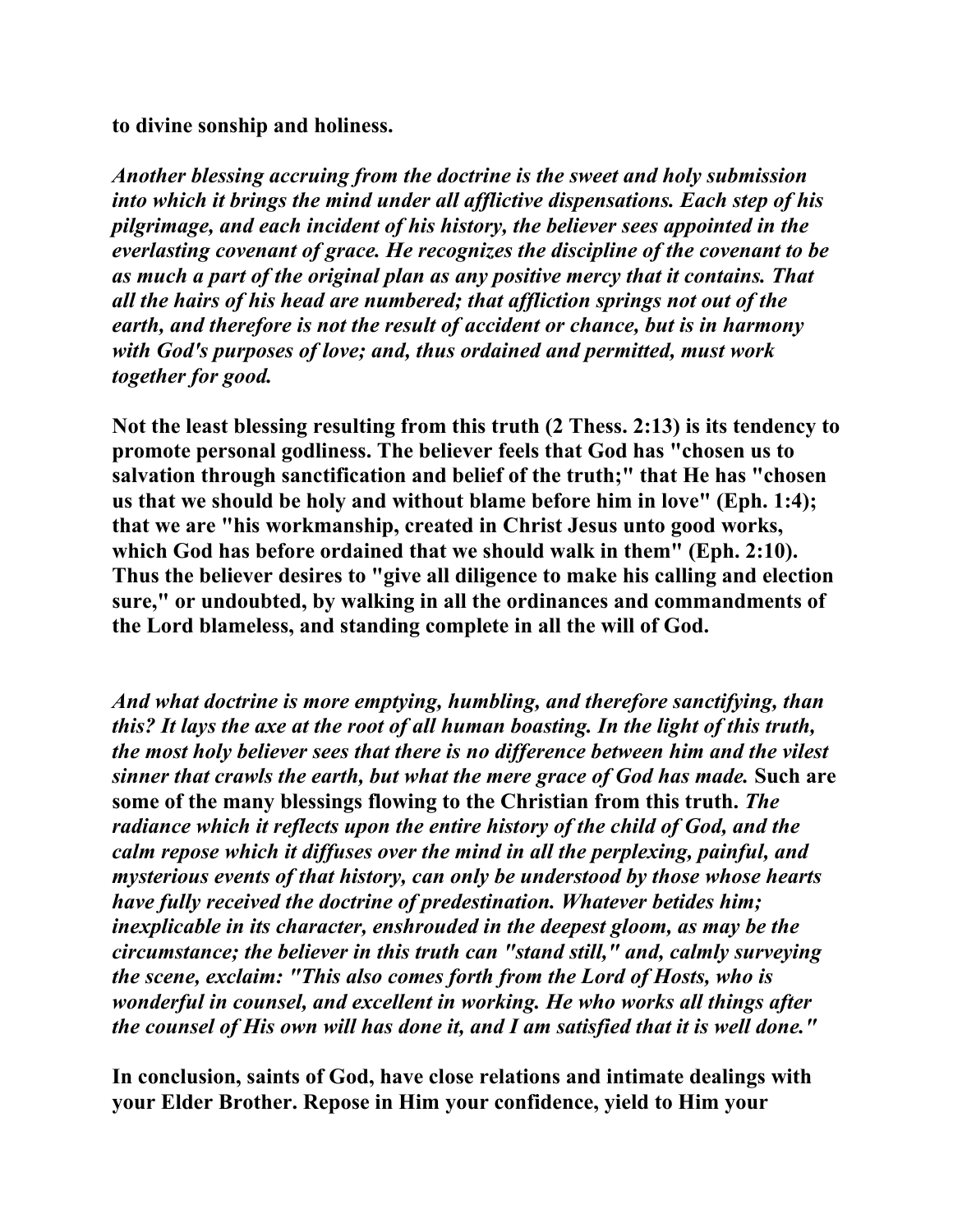**affections, consecrate to Him your service. He regards you with ineffable delight. With all your interests He is identified, and with all your sorrows He sympathizes. He may, like Joseph, at times speak roughly to His brethren, in the trying dispensations of His providence; yet, like Joseph, He veils beneath that apparent harshness a brother's deep and yearning love. Seek a closer resemblance to His image, to which, ever remember, you are predestinated to be conformed. In order to this, study His beauty, His precepts, His example, that with "open face, beholding as in a glass the glory of the Lord, you may be changed into the same image, from glory to glory, even as by the Spirit of the Lord."** 

## **CHAPTER 27.**

## **"Effectual Calling"**

**Moreover whom he did predestinate, them he also called: and whom he called, them he also justified: and whom he justified, them he also glorified. Romans 8:30** 

**And those he predestined, he also called; those he called, he also justified; those he justified, he also glorified. Romans 8:30** 

**And having chosen them, he called them to come to him. And he gave them right standing with himself, and he promised them his glory. Romans 8:30** 

**The truth of God must necessarily be a perfect whole, a chain of doctrines in which not a single link is lacking to connect together the different parts binding and weaving them into a beautiful and harmonious system. To a mind not thoroughly skilled in the deep things of God, this chain may appear broken and incomplete, because to such an individual there may appear truths which are either irreconcilable or are invisible altogether. But this apparent discrepancy and invisibility of truth forms no real evidence of an actual lack of continuity or harmony, any more than a chain thrown across the channel of a river would be regarded as broken and incomplete simply because some of its links were submerged beneath the stream, or its two extremes were invisible to the eye. A beautiful chain of truth is presented to our view in the present verse. The first and extreme link has already been examined. The second, a sequence from the first, is now to engage our attention; the effectual calling of those who are predestinated.**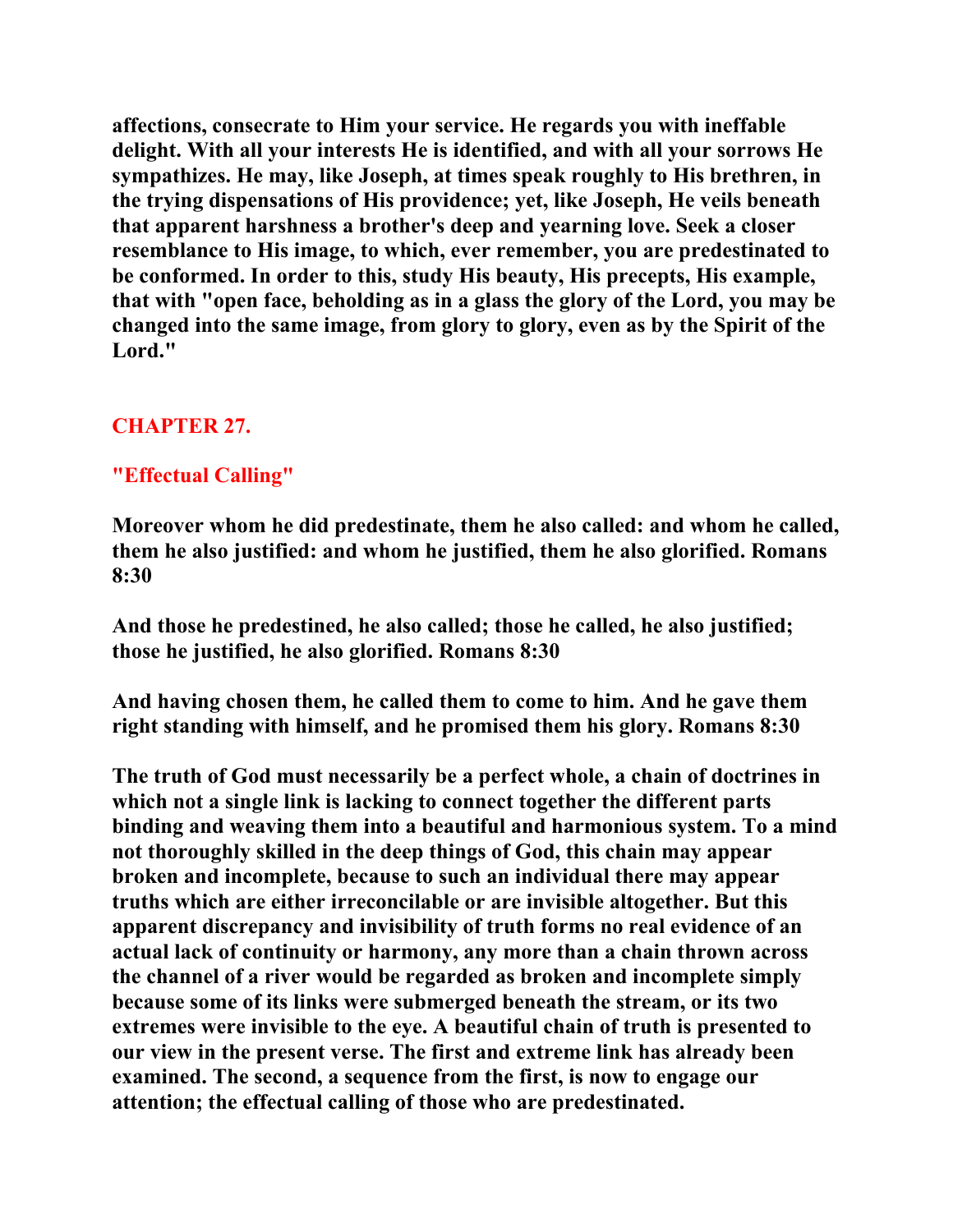**"Whom he predestinated, them he also CALLED." While we maintain that the calling here referred to is a** *particular* **and** *effectual* **vocation, we yet as strenuously maintain that there is** *an external call* **lying at the door of every individual who hears the Gospel. Recognizing human responsibility, the Gospel meets man as a sinful and accountable being. It lifts up its voice in silver tones, and exclaims, "Unto you, O men, I call; and my voice is to the sons of men." When our Lord returned from his grave, he enlarged the commission of his apostles, and placed the call of the Gospel upon a broader basis. "Go into all the world, and preach the gospel to every creature." Thus to every creature the external call of the Gospel is to be addressed. Who will dare to limit and circumscribe what God has made as wide and boundless as man's moral necessity? "Many are called." Oh, it is a real and a solemn call, the call of the Gospel. He who hears it is brought beneath a responsibility the most tremendous. From its obligations nothing can ever release him. For every summons he has had to repent, to lay down his arms, to give up his enmity, to turn to the Lord, to believe in Christ, to escape from the wrath to come, he will be called to an account when all shall appear before the judgment seat of Christ. Dear reader, has the music of this call, breaking so sweetly and so solemnly upon your external ear, penetrated your soul, echoing through the chambers of your heart, and awaking a response of love, surrender, and obedience? Or—solemn conclusion!—or, are you wilfully turning from the sound "like the deaf adder that stops her ear; which will not hearken to the voice of charmers, charming ever so wisely?"** 

**But the call here referred to is the especial call of the Gospel—the secret, effectual call which has found its way to the heart by the power of the Holy Spirit. The connection of these two truths—an especial people, and an especial call—is thus conclusively shown—"And that he might make known the riches of his glory in the vessels of mercy, which he had afore prepared unto glory, even us, whom he has called." "Who has saved us, and called us with an holy calling, not according to our works, but according to his own purpose and grace, which was given us in Christ Jesus, before the world began." "Those who are sanctified by God the Father, and preserved in Christ Jesus, and called." Honored Church! Happy people! Called to be saints. Oh, to have the Divine testimony that we are among them!** 

**But** *from what, and into what, are the Lord's people called?* **The Apostle answers—"That you should show forth the praises of him who has called you out of darkness into his marvellous light." It is indeed "marvellous light;" and**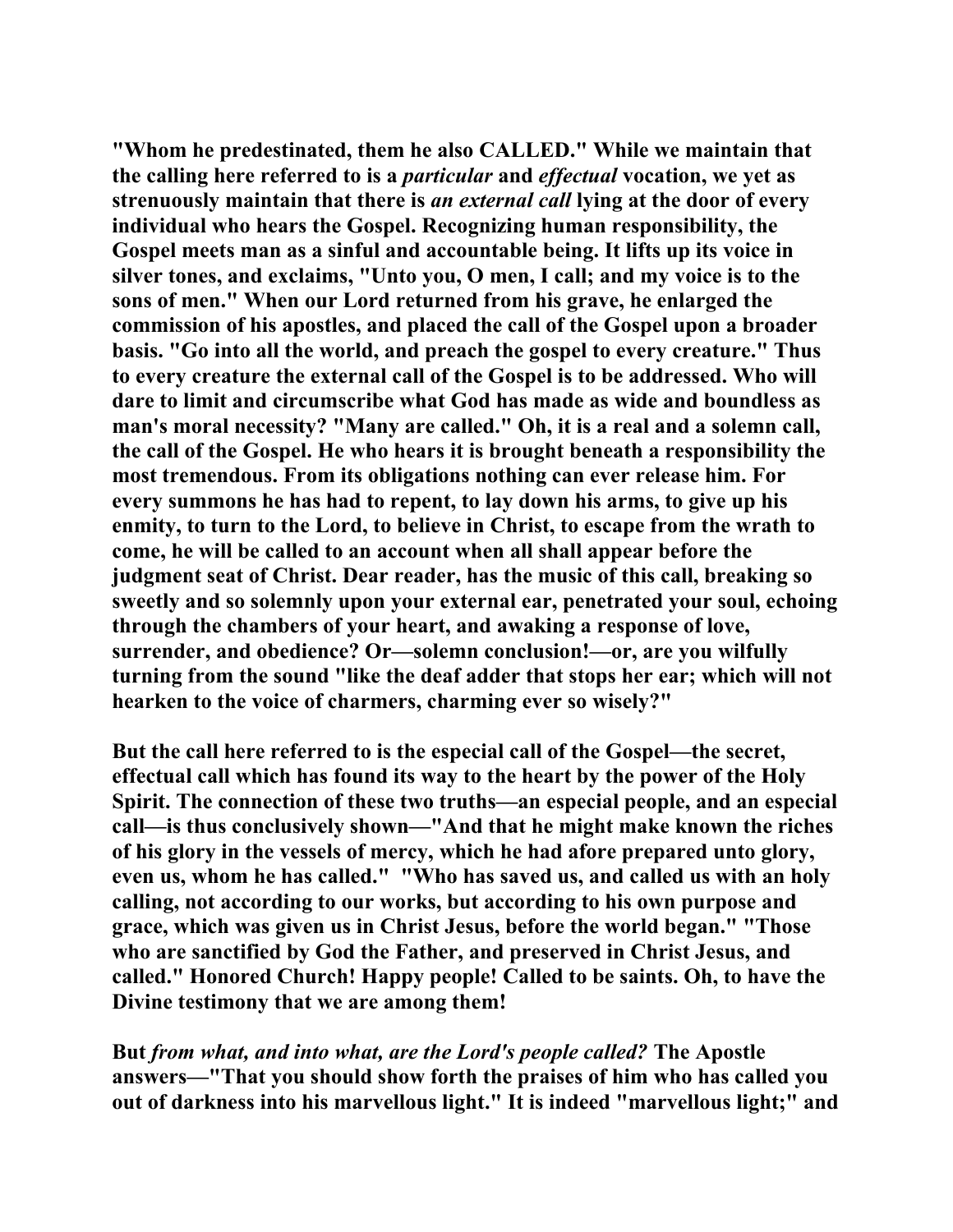**marvellous grace, that calls us out of a deeper than Egyptian darkness, to see and rejoice in the glory of God beaming in the face of Jesus Christ. We find it, too, a calling into** *liberty***. "Brethren, you have been called unto liberty." Bondslaves to sin and Satan, we become Christ's freemen, those whom his Spirit and truth have made free. It is also a call into** *fellowship***. "God is faithful, by whom you were called unto the fellowship of his Son Jesus Christ our Lord;" called into a oneness with Christ, privileged to open the heart to him in all the confidence and affection of a child, while in return he reveals the secret of the Lord to us.** 

**And what are some of the attributes of this calling? It is holy. "Who has saved us, and called us with a holy calling." They who are the subjects of this call desire to be holy. Their direst evil is sin. It is, in their experience, not a silken chain, but a galling fetter, beneath whose weight they mourn, and from whose bondage they sigh to be delivered. It is a high and heavenly calling. "I press toward the mark for the prize of the high calling of God in Christ Jesus." "Wherefore, holy brethren, partakers of the heavenly calling." How does this calling elevate a man—his principles, his character, his aims, his hopes! It is emphatically a "high vocation." So heavenly is it, too, it brings something of heaven into the soul. It imparts heavenly affections, heavenly joys, and heavenly aspirations. It leads to heaven. Could he look within the veil, each called saint would see a prepared mansion, a vacant throne, a jeweled crown, a robe, and a palm, all ready for the wearing and the waving, awaiting him in glory. Thus it is a call from heaven and to heaven. It is an irrevocable calling. "For God's gifts and his call can never be withdrawn." God has never for a moment repented that he chose, nor has the Savior repented that he redeemed, nor has the Spirit repented that he called, any of his people. Not all their wanderings, nor failures, nor unfruitfulness, has ever awakened one regret in the heart of God that he has called them to be saints. "I knew that you would deal treacherously." "He will visit their transgressions with his rod, and their iniquities with his stripes, but his loving-kindness he will not take from them, nor allow his faithfulness to fail." "Faithful is he that calls you."** 

**Nor must we overlook the Divine sovereignty which appears so illustrious in this especial calling. All ground of human boasting is removed, and God has secured to himself, from eternity, the entire glory of his people's salvation. So conspicuously appears the sovereignty of God in this effectual calling, that all foundation of creature-glory is annihilated. And if it be asked by the disputers of this truth, why one is called and another is left? Why Jacob, and not Esau?**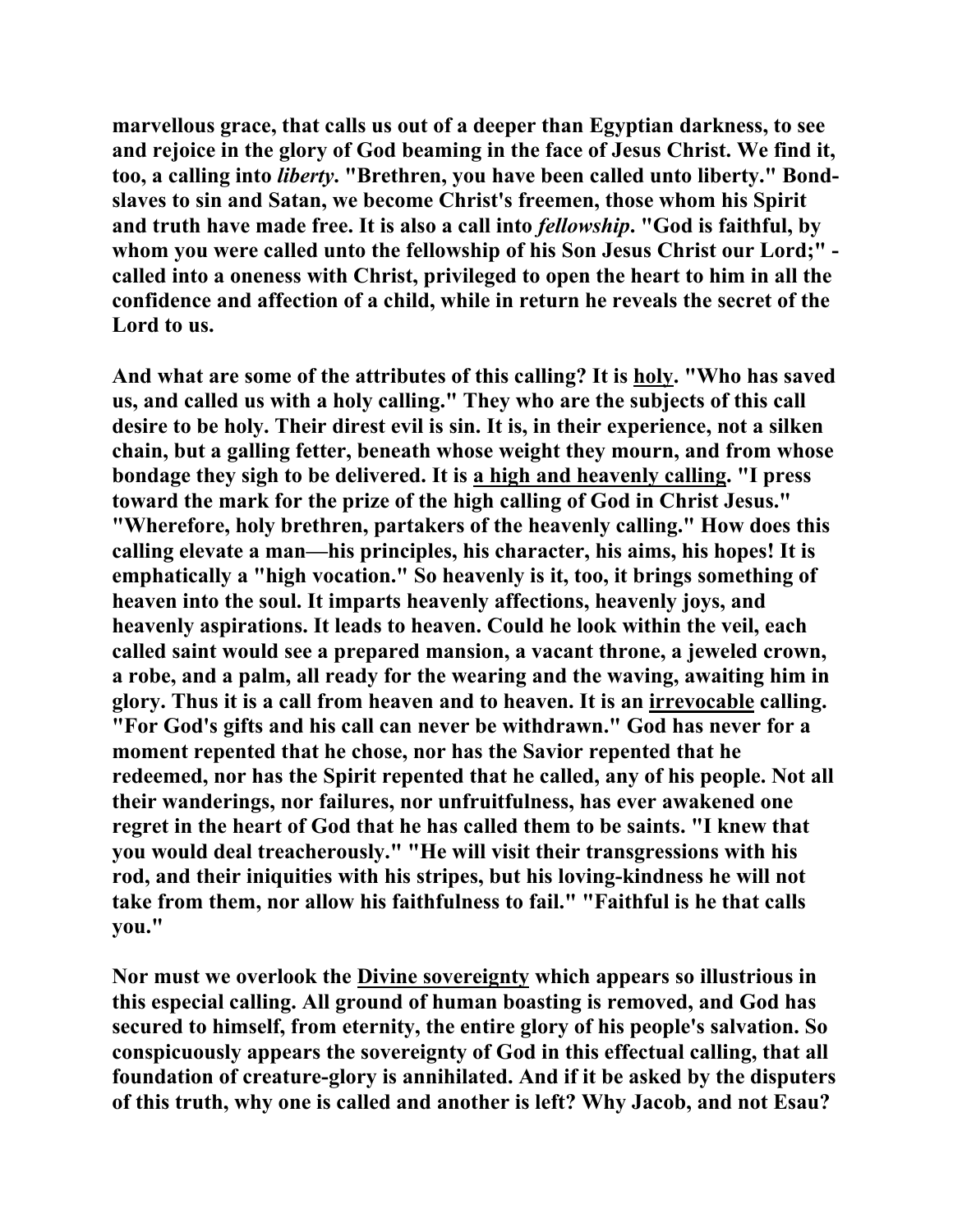**Why David, and not Saul? Why Cornelius the Gentile, and not Tertullus the Jew? Why the poor beggars in the highway, and not the bidden guests? Why the woman who laved with her tears the Savior's feet, and not Simon, in whose house the grateful act was performed? The answer is, "He will have mercy upon whom he will have mercy." To this acquiescence in the sovereignty of the Divine Will our Lord was brought when he beheld the mysteries of the Gospel veiled from the wise of this world: "I thank you, O Father, Lord of heaven and earth, that you have hidden these things from the wise and the prudent, and have revealed them unto babes. Even so, Father, for so it seems good in your sight." To this precious truth let us bow; and if the efficacious grace of God has reached our hearts, let us ascribe its discriminating choice to the sovereign pleasure of that Divine and supreme Will, which rules among the armies of heaven, and among the inhabitants of earth, and to which no creature dare say, "What are you doing?"** 

**But let us pass for a moment to a more experimental and practical view of this subject. The question has often been asked by the trembling lip, "How may I be assured of an interest in the eternal purpose and everlasting love of God? By what evidence may I conclude that I am one I whom he predestinated?" Listen to the words of the Apostle, addressed to the Thessalonian saints, "Knowing, brethren beloved, your election of God." But how did he know this? Had he read their names in the Lamb's book of Life? No! See how he solves the mystery: "For our Gospel came not unto you in word only, but also in power, and in the Holy Spirit, and in much assurance." By this he knew their election of God. And by a similar test you must bring the question to an issue. Has the Gospel come to your heart by the Holy Spirit? In other words, have you been called by the inward call? Have you fled as a poor sinner to Christ, and is he all your salvation and all your desire? Assume the truth of nothing, take nothing for granted as to your salvation, until thus is the case. We recur to a thought advanced in the preceding chapter, that it is with the fact of your** *open call***, and not with the fact of your** *secret predestination***, that you have mainly to do. It is this central and visible link in the chain that you must grasp. Secret things belong to God. The things revealed belong to us. You are assuming an attitude of the most appalling temerity in attempting to force your way into the secret counsels of the Most High, plunging into the fathomless depths of a past eternity, and intruding into those mysteries, veiled and unsearchable, upon whose awful threshold an angel's foot dare not tread. But oh, how near, how visible, how precious, the truth with which you have to do—God standing in the most impressive and winning attitude of a gracious, sin-pardoning God—inviting you, imploring you, all guilty, and burdened,**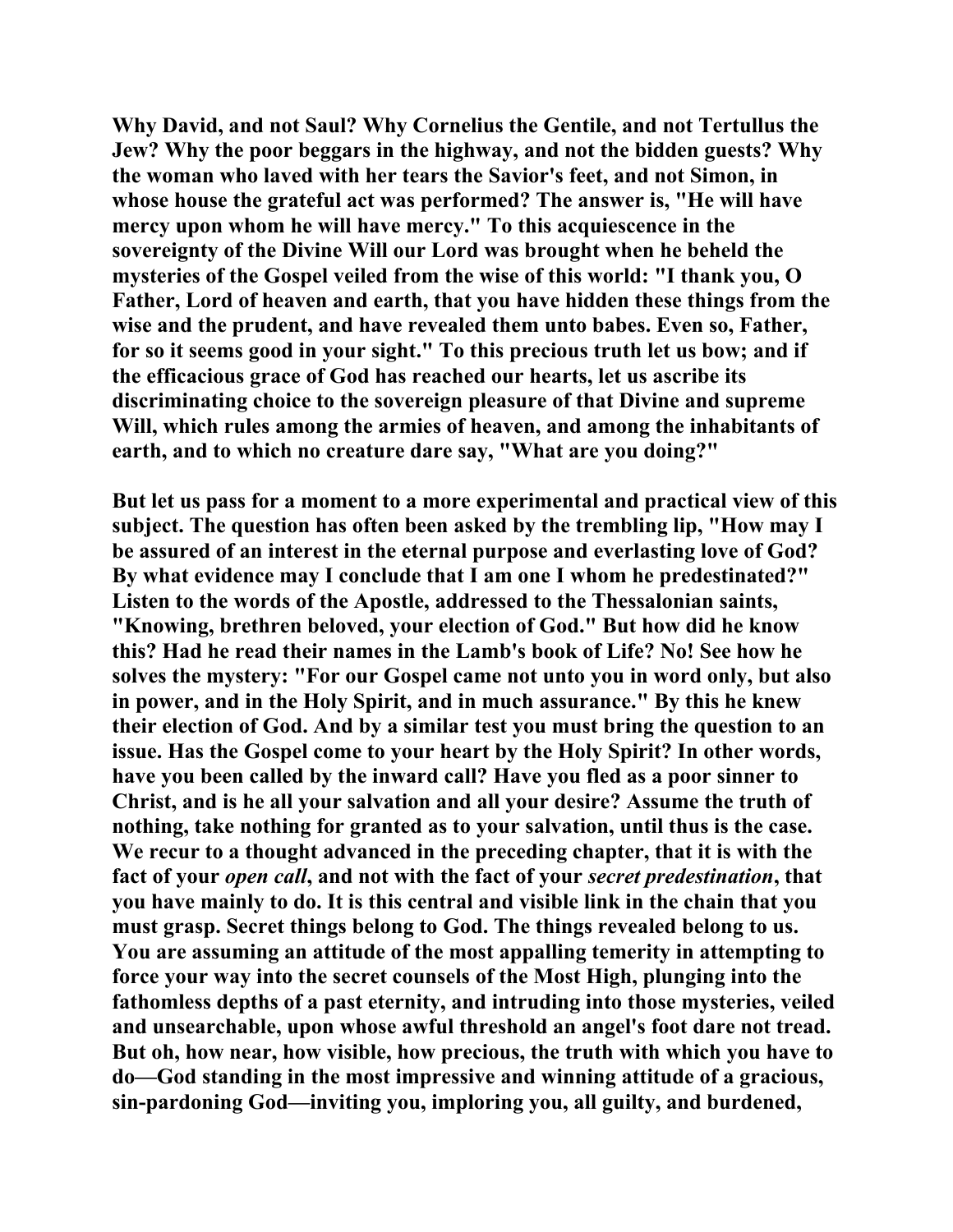**and sorrowful as you are, to accept his mercy, to avail yourself of his forgiveness, to believe in his Son; and thus by grasping the outstretched hand, by heeding the earnest call, and accepting the gracious invitation, you may set forever at rest the question of your salvation. Oh, let the great, the allabsorbing question with you be, "What shall I do to be saved?" Postpone every other question, adjourn every other debate, until this is met and fairly settled, that you are the called of God. Take hold of the full and free invitations of the Gospel—and Christ, and salvation, and heaven are yours.** 

**And for your encouragement we would say, that** *the feeblest puttings forth of grace in the soul are indisputable evidences of the inward and effectual call of the Spirit.* **If in the spring time I mark the gentle buddings of the costly plant, I rejoice, yet with trembling. The cold wind may blow and the hoar frost may light upon those buds, and so nip and kill those who they shall never burst into the beautiful and fragrant flower. But when I trace the buddings of grace in the heart of a poor sinner, when I observe the evidence of the Spirit's operation in the soul, I feel no misgiving, I cherish no fear, for I am assured that He who has begun the good work will carry it on and perfect it in glory. No worm shall kill its root, no frosts shall nip its leaf, no winds shall scatter its fruit, it shall never, never be destroyed. God will complete the work to which he puts his hand. Oh, precious truth, replete with encouragement to the sorrow-stricken, sin-burdened, Christ-seeking soul! Sweeter music is not heard in heaven than chimes in these words addressed to you—"Whoever comes to me I will never drive away."** 

**Are we called? Then let us heed the earnest entreaty of the Apostle, "Therefore I, a prisoner for serving the Lord, beg you to lead a life worthy of your calling, for you have been called by God." Let the lowliest and the highest vocation of life be dignified and sanctified by the heavenly calling. Wherever you are, and in whatever engaged, forget not your high calling of God. You are called to be saints; called to a separation from the world; called to a holy, heavenly life; called to live for God, to labor for Christ; and soon will be called to be with the Lord forever!** 

## **CHAPTER 28.**

## **"Free Justification"**

**Moreover whom he did predestinate, them he also called: and whom he called,**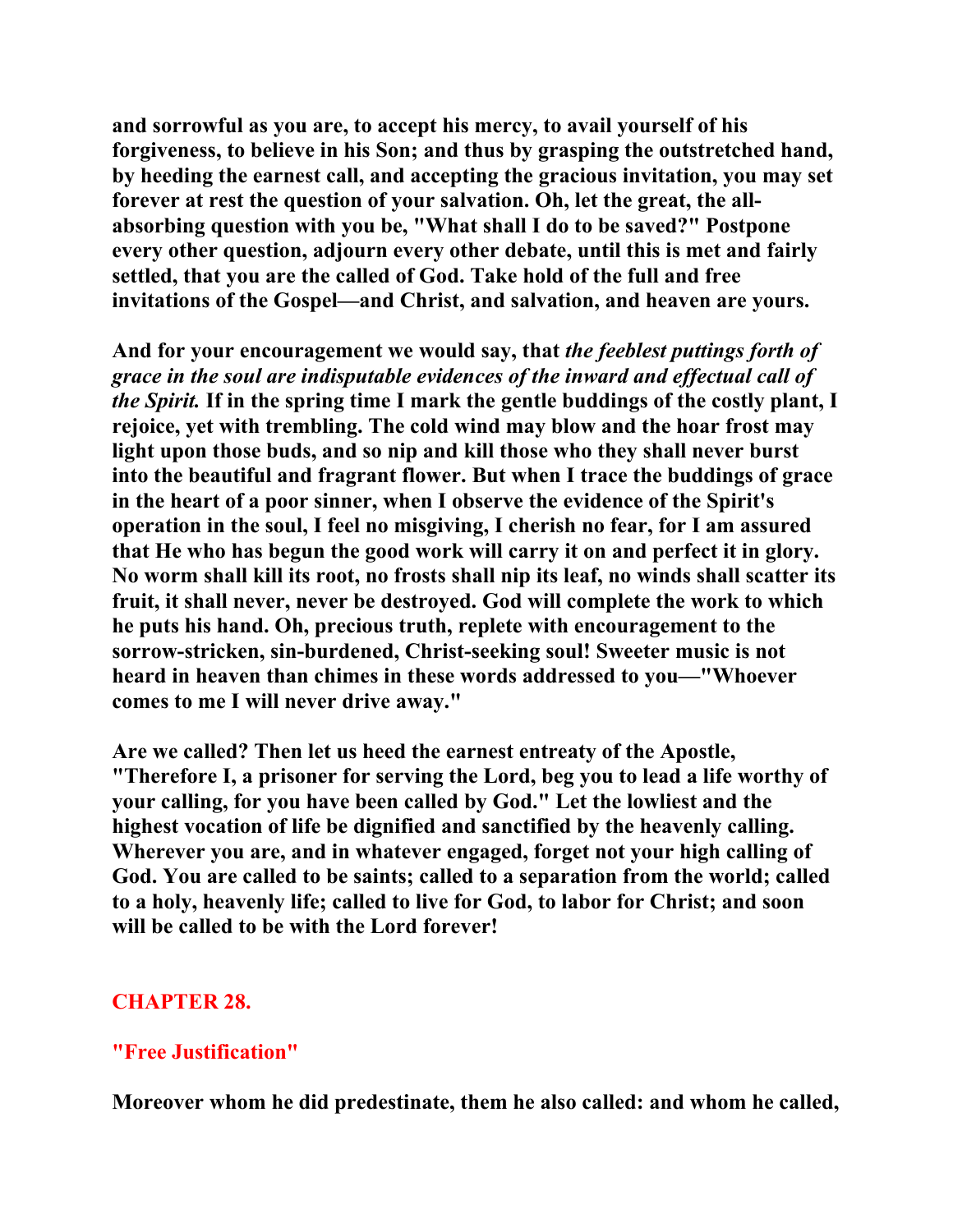**them he also justified: and whom he justified, them he also glorified. Romans 8:30** 

**And those he predestined, he also called; those he called, he also justified; those he justified, he also glorified. Romans 8:30** 

**And having chosen them, he called them to come to him. And he gave them right standing with himself, and he promised them his glory. Romans 8:30** 

**Such is the third link in this golden chain of heavenly truth. Those whom God appoints unto salvation, he as certainly calls by his effectual grace; and those whom he thus calls by his Spirit, he as certainly justifies through his Son. As we are not composing a treatise on the doctrine of Justification, we must assume it as divinely revealed, restricting ourselves, in the present instance, to a simple and brief presentation of the truth, as it forms an essential step in the believer's progress from condemnation to glory. "Whom he called, them he also justified."** 

**Of the necessity of justification, we need not speak at great length. If there is no condemnation where justification is attained, it follows that where there is not the condition of justification, the law must be left to take its full effect. But the very provision proves the necessity. Had it been possible for our fallen race to have recovered their former state of holiness and consequent Divine acceptance by an expedient of their own invention, do we think that God would have provided a way of justification so costly or so stupendous as that which the Gospel reveals? The utter incapacity of the sinner to justify himself, left the way open for the display of God's infinite wisdom, holiness, and grace. The theater was prepared for the development of his great and grand expedient of justifying the sinner, and yet remaining truly, unbendingly, and unimpeachably just. But not upon man's inability to justify himself rests alone the necessity of a Divine method of justification, but mainly upon the nature of God's moral government. As a holy God, he can only consistently pardon and justify upon the basis of a righteousness which fully sustains the purity of his nature, the majesty of his law, and the glory of his entire moral government. Here are the two extremes of being—the holy, condemning Lord God, and the unholy and condemned sinner. It is proposed that they should meet as upon an equal footing, and that perfect reconciliation and peace should eternally be established between them. But upon what basis? Without a mediating plan, how shall this be effected? God is under a most free necessity to maintain the dignity of his throne, the holiness of his nature, and**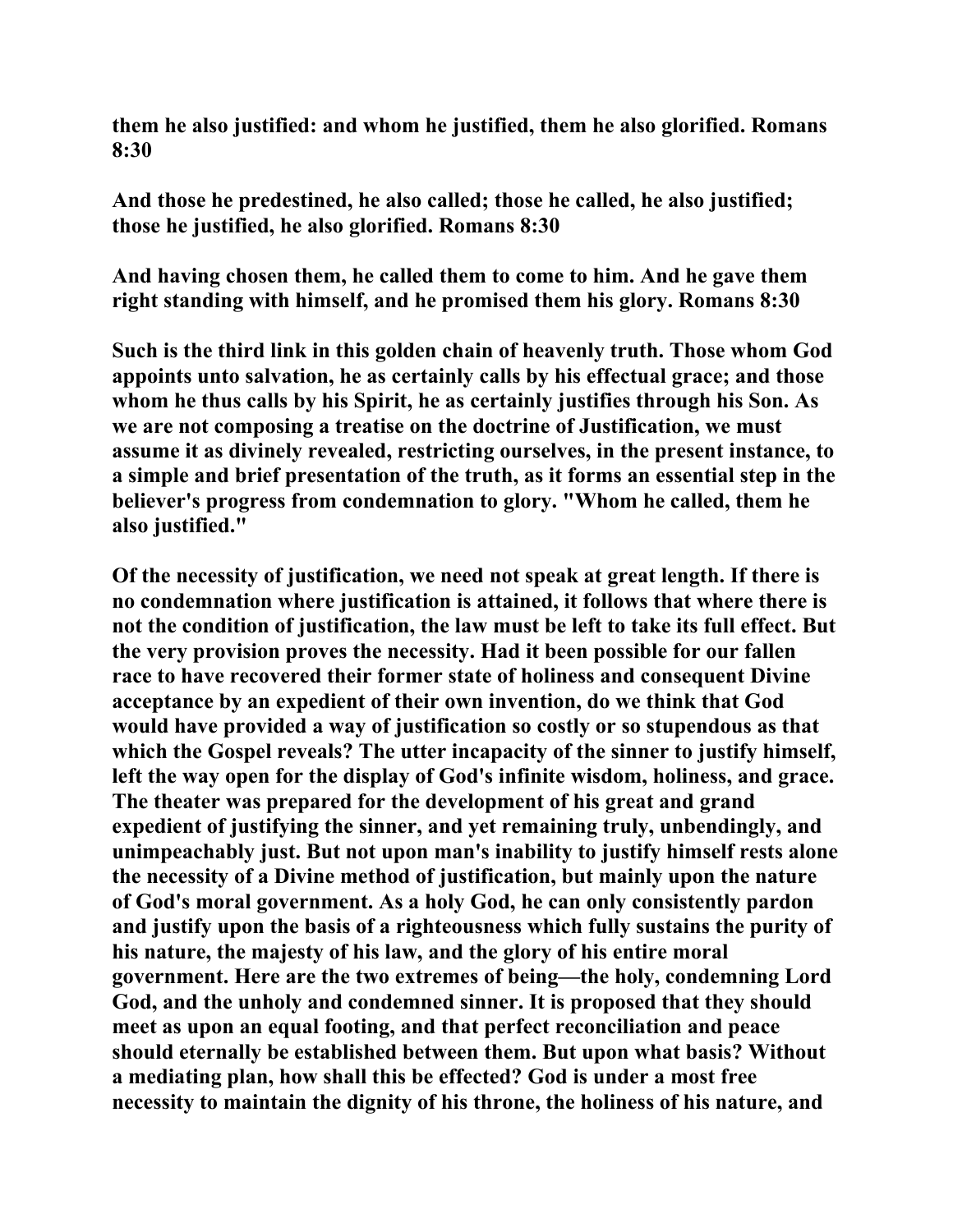**the righteousness of his law. If he would justify the sinner upon the ground of mere mercy, apart from a full satisfaction to the Divine government, what would become of his justice and his holiness? and with what truth could it be affirmed that "he is of purer eyes than to behold evil, and cannot (not will not, but cannot) look on iniquity?" If, then, man is saved, if the sinner is justified, if the condemned is acquitted, it is most clear that it must be upon the basis of an atonement that should not compromise the righteousness of the Divine government, but should so harmonize all the attributes of God, so meet all the claims of justice and holiness and truth, as shall enable Mercy to walk upon the high battlements of his grace, waving her olive-branch of peace in view of a revolted and guilty world. Such an expedient has been devised, such a basis has been provided, such an atonement has been made. We now approach nearer to the subject before us.** 

**The term is forensic—employed in judicial affairs, transacted in a court of judicature. We find an illustration of this in God's Word—"If there be a controversy between men, and they come into judgment, that the judge may judge them, then they shall justify the righteous, and condemn the wicked." It is clear from this passage that the word stands opposed to a state of condemnation, and in this sense it is employed in the text under consideration. To justify, in its proper and fullest sense, is to release from all condemnation. Now it is important that we do not mix up this doctrine, as the Church of Rome has done, with other and kindred doctrines. We must clearly distinguish it from that of sanctification. Closely connected as they are, they yet entirely differ. The one is a change of state, the other a change of condition. By the one we pass from guilt to righteousness, by the other we pass from sin to holiness. In justification we are brought near to God; in sanctification we are made like God. The one places in before him in a condition of non-condemnation; the other transforms us into his image. Yet the Church of Rome blends the two states together, and in her formularies teaches an imputed sanctification, just as the Bible teaches an imputed justification. It is to be distinguished, too, from pardon. Justification is a higher act. By the act of pardon we are saved from hell; but by the decree of justification, we are brought to heaven. The one discharges the soul from punishment; the other places in its hand a title-deed to glory. But the main question relates to the method of God's justification. And this is a point of vital moment. The Lord Jesus Christ is emphatically the justification of all the predestined and called people of God. "By him all that believe are justified from all things." "Being justified freely by his grace, through the redemption that is in Christ Jesus." The antecedent step was to place himself in the exact**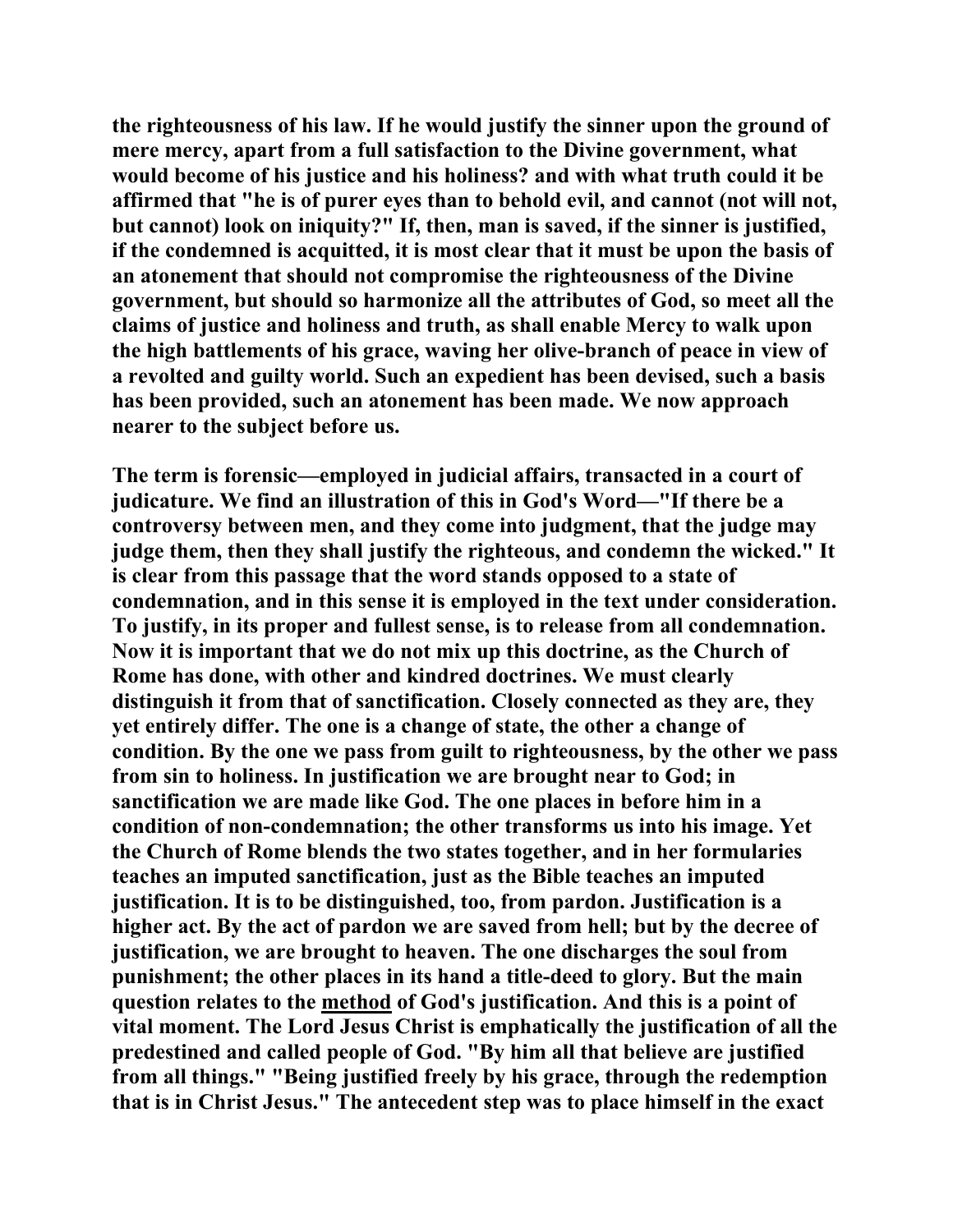**position of his church. In order to do this, it was necessary that he should be made under the law; for as the Son of God, he was above the law, and could not therefore be amenable to its precept. But when he became the Son of man, it was as though the sovereign of a vast empire had relinquished his regal character for the condition of the subject. He, who was superior to all law, by his mysterious incarnation placed himself under the law. He who was the King of Glory, became by his advent the lowest of subjects. "When the fullness of the time was come, God sent forth his Son, made of a woman, made under the law, to redeem those who were under the law." What a stoop was this! What a descending of the Son of God from the height of his glory! The King of kings, the Lord of lords, consenting to be brought under his own law, a subject to himself, the law-Giver becoming the law-Fulfiller. Having thus humbled himself, he was prepared, as the sacrificial Lamb, to take up and bear away the sins of his people. The prophecy that predicted that he should "bear their iniquities," and that he should "justify many," received in him its literal and fullest accomplishment. Thus upon Jesus were laid all the iniquities, and with the iniquities the entire curse, and added to the curse, the full penalty belonging to the Church of God. This personal and close contact with sin affected not his moral nature; for that was essentially sinless, and could receive no possible taint from his bearing our iniquity. He was accounted "accursed," even as was Israel's goat, when upon its head Aaron laid the sins of the people; but as that imputation of sin could not render the animal to whom it was transferred morally guilty, though by the law treated as such, so the bearing of sin by Christ could not for a single instant compromise his personal sanctity. With what distinctness has the Spirit revealed, and with what strictness has he guarded, the perfect sinlessness of the atoning Savior! "He has made him to be sin for us, who knew no sin, that we might be made the righteousness of God in him." Oh, blessed declaration to those who not only see the sin that dwells in them, but who trace the defilement of sin in their holiest things, and who lean alone for pardon upon the sacrifice of the spotless Lamb of God! To them, how encouraging and consolatory the assurance that there is a sinless One who, coming between a holy God and their souls, is accepted in their stead, and in whom they are looked upon as righteous! And this is God's method of justification. By a change of place with the Church, Christ becomes the "Lord our Righteousness," and we are "made the righteousness of God in him." There is the transfer of sin to the innocent, and in return, there is the transfer of righteousness to the guilty. In this method of justification no violence whatever is done to the moral government of God. So far from a shade obscuring its glory, that glory beams forth with an effulgence which must have remained forever veiled, but for the**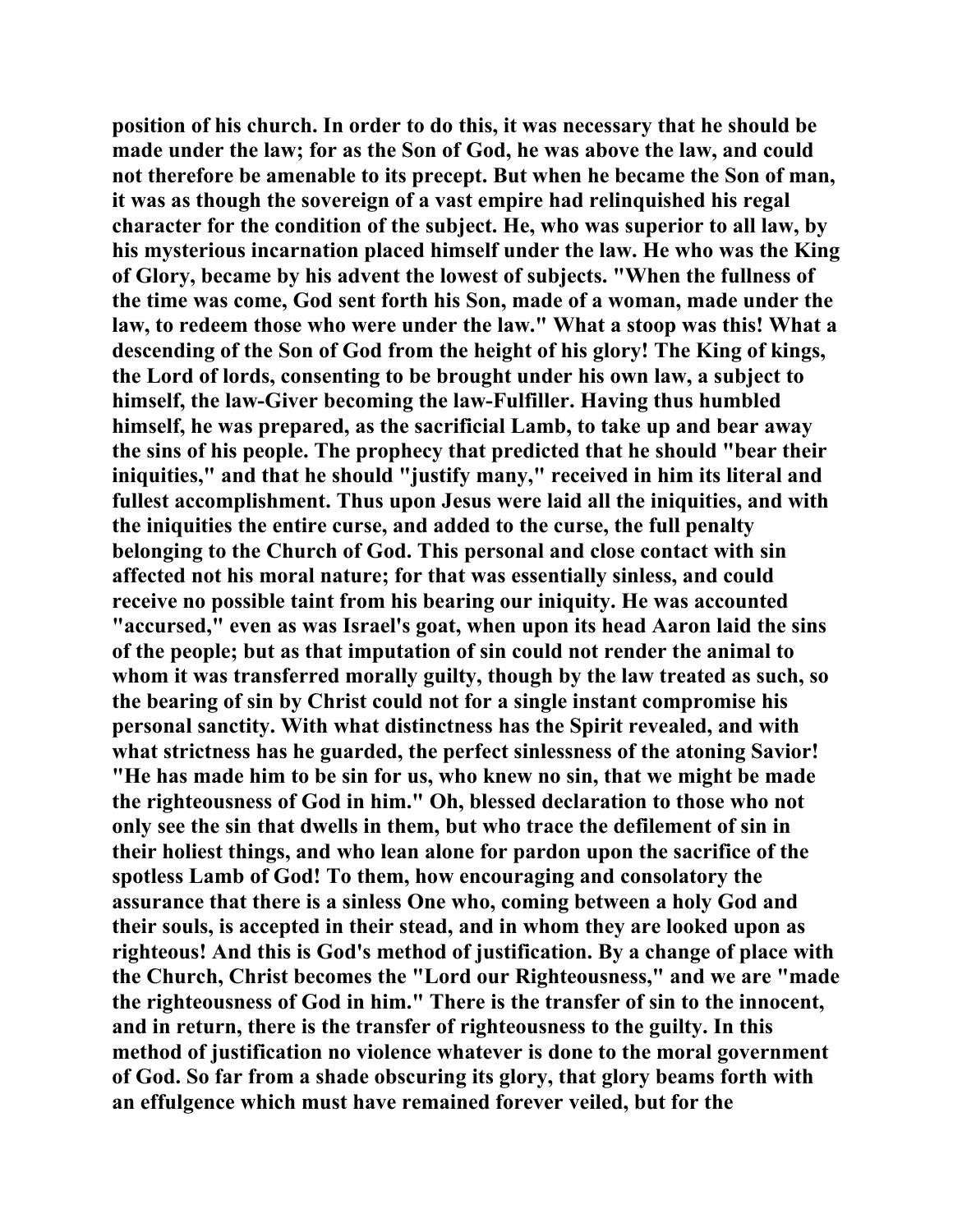**redemption of man by Christ. God never appears so like himself as when he sits in judgment upon the person of a sinner, and determines his standing before him upon the ground of that satisfaction to his law rendered by the Son of God in the room and stead of the guilty. Then does he appear infinitely holy, yet infinitely gracious; infinitely just, yet infinitely merciful. Love, as if it had long been panting for an outlet, now leaps forth and embraces the sinner; while justice, holiness, and truth gaze upon the wondrous spectacle with infinite complacence and delight. And shall we not pause and bestow a thought of admiration and gratitude upon him, who was constrained to stand in our place of degradation and woe, that we might stand in his place of righteousness and glory? What wondrous love! What stupendous grace! that he should have been willing to have taken upon him our sin, and curse, and woe. The exchange to him how humiliating! He could only raise us, by himself stooping. He could only emancipate us, by wearing our chain. He could only deliver us from death, by himself dying. He could only invest us with the spotless robe of his pure righteousness, by wrapping around himself the leprous mantle of our sin and curse. Oh, how precious ought he to be to every believing heart! What affection, what service, what sacrifice, what devotion, he deserves at our hands! Lord, incline my heart to yield itself supremely to you!** 

**But in what way does this great blessing of justification become ours? In other words, what is the instrument by which the sinner is justified? The answer is at hand. "Being justified freely by his grace, through the redemption which is in Christ Jesus: whom God has set forth to be a propitiation through** *faith* **in his blood." Faith, and faith alone, makes this righteousness of God ours. "By him all that believe are justified." And why is it solely and exclusively by faith? The answer is again at hand "Therefore it is of faith, that it might be by grace." Were justification through any other medium than by believing, then the perfect freeness of the blessing would not be secured. The expressions are, "Justified freely by his grace;" that is, gratuitously—absolutely for nothing. Not only was God in no sense whatever bound to justify the sinner; but the sovereignty of his law, as well as the sovereignty of his love, alike demanded that, in extending to the sinner the greatest boon of his government, he should do so upon no other principle than as a perfect act of grace on the part of the Giver, and as a perfect gratuity on the part of the recipient having "nothing to pay." Therefore, whatever is associated with faith in the matter of the sinner's justification—whether it be Baptism, or any other rite, or any work or condition performed by the creature—renders the act entirely void and of none effect. The justification of the believing sinner is as free as the God of**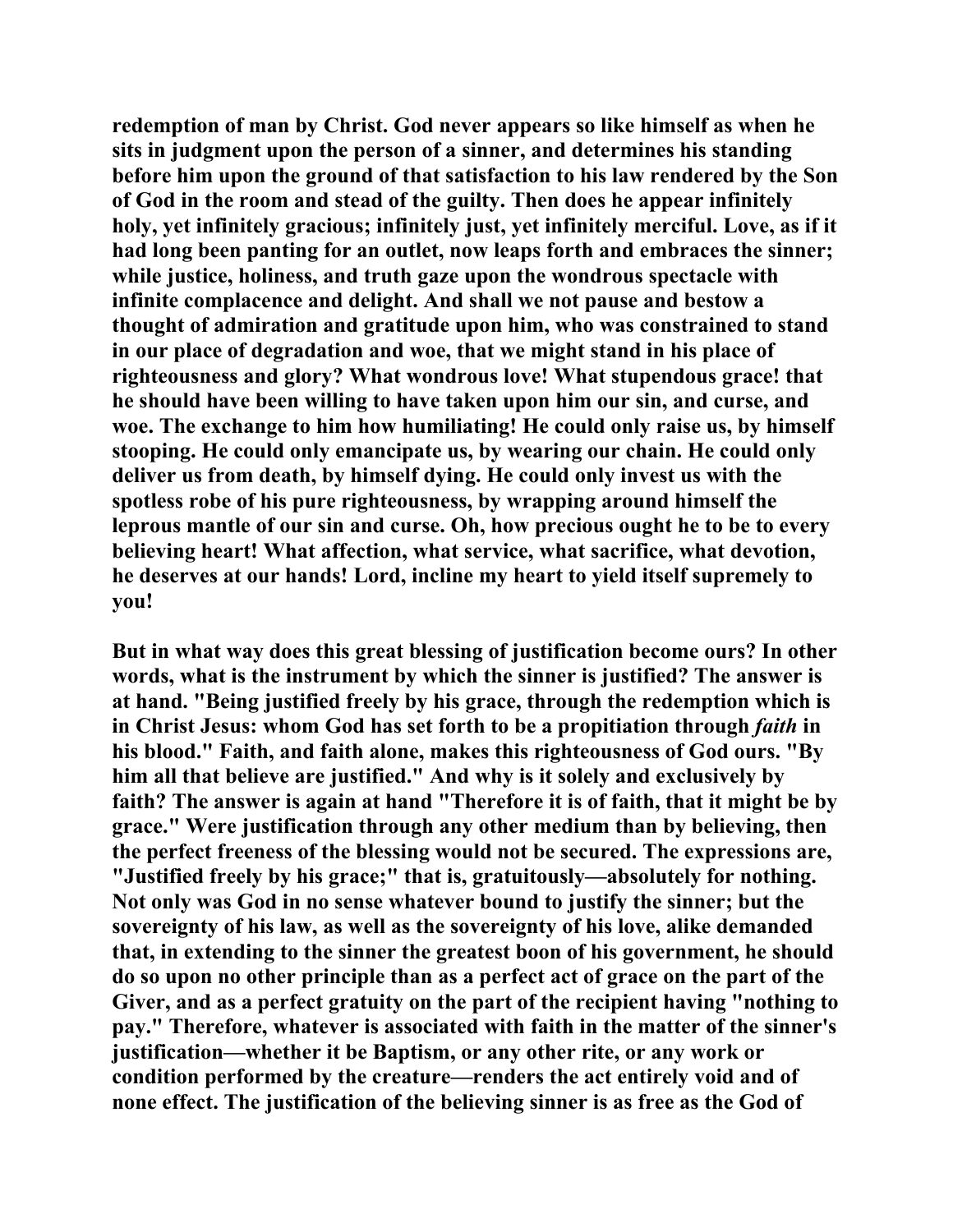**love and grace can make it.** 

**Yet more: Faith is not only the instrument by which we receive a free grace justification, but it harmonizes the outward act of God with the inward feelings of the believing heart. Thus in justification the heart of the Justifier and the heart of the justified beat in the most perfect and holy unison. It is not a stupendous act on the part of God meeting no response on the part of man. Oh no! the believer's heart flows out in gratitude after God's heart, traveling towards him in the mightiness and majesty of its saving love; and thus both meet in Christ, the one Mediator between God and man. Here the believer is conscious of a vital union with his justifying Lord. He feels he is one with Christ. The righteousness wrought out, is by faith wrought in, and that faith is the uniting grace of a real, personal union between the justified soul, and a risen, living Savior. "He that is joined to the Lord is one Spirit." Oh close and blessed union! Justified by God, accepted in Christ, condemnation there cannot be. I stand in the Divine presence as Joshua stood before the Lord, or as the woman stood before the Savior, charged, accused, guilty; but I am in the presence of him who, though now he sits upon the throne as my Judge, once hung upon the cross as my Savior. And, investing me with his own spotless robe, he proceeds to pronounce the sentence—"No Condemnation!" "These things write I unto you that your joy may be full."** 

**In conclusion, while this subject, as we thus see, lays the basis of the deepest joy, it is equally promotive of the highest holiness. Some have thought that a link were lacking in the chain of truth we are contemplating, because no specific mention is made of sanctification. But this is not really the case. The apostle does not deem it necessary to say that, he "whom God justifies he also sanctifies," simply because in the preceding verse he had already in the strongest manner affirmed that God's people were predestinated to be conformed to the image of his Son. And what were this but the very highest order of sanctification? No sinner can be pardoned and justified without the implantation in his soul by the Holy Spirit of the germ of holiness; so that the "path of the just is as the shining light, that shines more and more unto the perfect day." Fully and freely, and forever justified, Oh, how powerful the motive to yield ourselves unto God! "I beseech you therefore, brethren, by the mercies of God, that you present your bodies a living sacrifice, holy, acceptable unto God, which is your reasonable service."** 

**We must learn to discriminate between our justified state, and the existence of indwelling sin. The one does not necessarily involve the present annihilation of**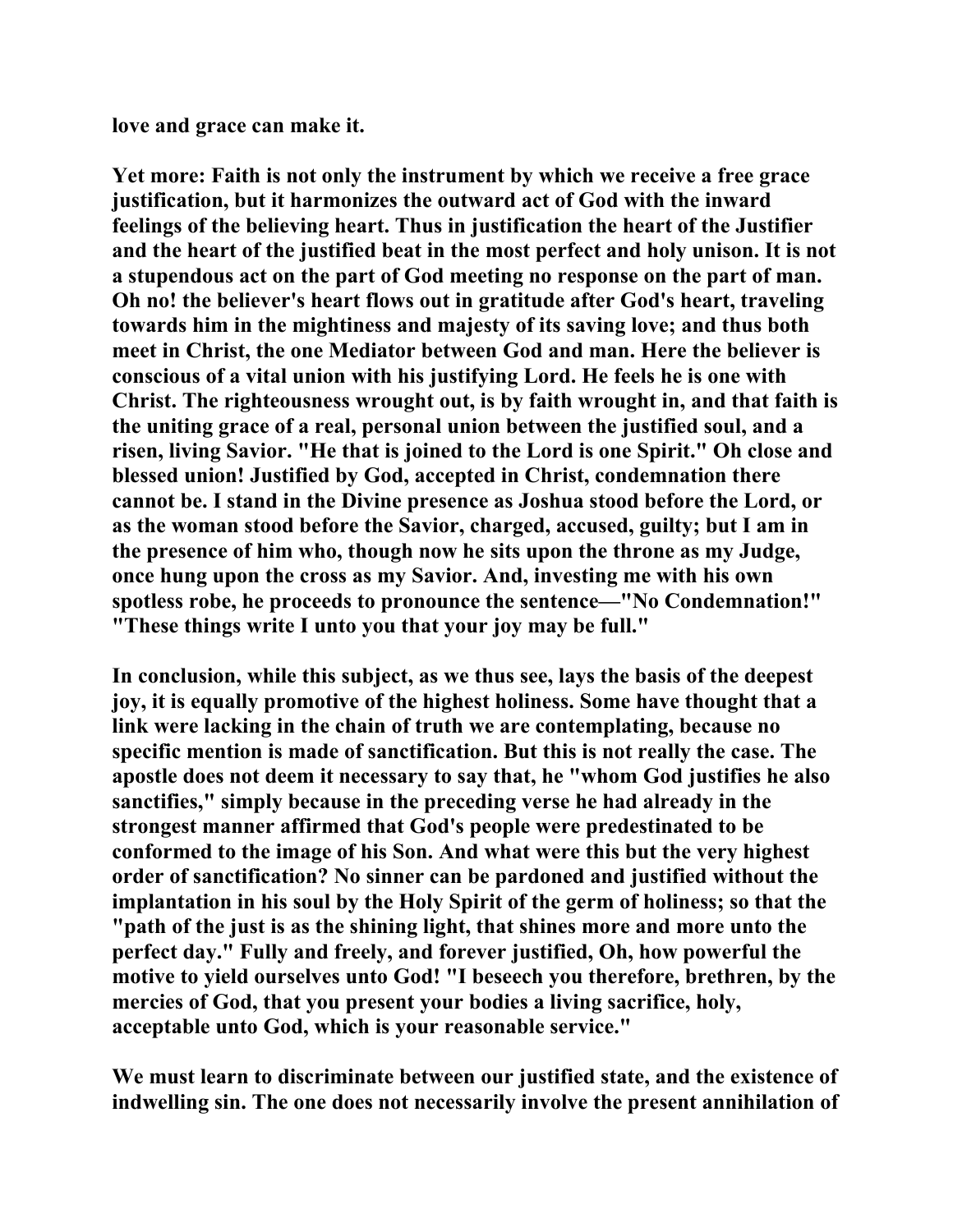**the other. And by not clearly discerning the difference, many of God's people are exposed to great distress of mind. Let us, to illustrate the case, suppose an act of free pardon transmitted from the sovereign to a condemned criminal, slowly sinking beneath the ravages of a fatal disease. He passes out of his cell, delivered indeed from a humiliating and painful death, but bearing with him a hidden worm that feeds at the very root of the vital principle. Thus is it with the justified. They have "no condemnation" written as with beams of light upon their tranquil brow. Yet they bear about within their souls a moral disease, which shall not cease to work and distress until they lay down the body of sin and death, and wake up perfected in the likeness of their Lord.** 

## **CHAPTER 29.**

# **"Eternal Glorification"**

**Moreover whom he did predestinate, them he also called: and whom he called, them he also justified: and whom he justified, them he also glorified. Romans 8:30** 

**And those he predestined, he also called; those he called, he also justified; those he justified, he also glorified. Romans 8:30** 

**And having chosen them, he called them to come to him. And he gave them right standing with himself, and he promised them his glory. Romans 8:30** 

**Such is the last in the regular sequence of truths which, in the unfolding of this verse, we have been contemplating. It would appear that there are two links in this marvellous chain, the purpose of God, and its final consummation; both so remote and invisible as to bring the mind to a calm, unquestioning belief in certain doctrines of God's Word which may more properly belong to the "deep things of God." But while the two extremes of this chain of truths must for the present be left invisibly locked in God's hand, we have endeavored to convince the perplexed and inquiring reader that there are certain intermediate and visible links upon which, if he lay hold, he shall be saved, though all the rest remains wrapped in the profoundest mystery like its Divine Author, dwelling in lone and unapproachable grandeur. It is not essential to our salvation, that we lift the veil of that awful mystery, and penetrate the depths of a past predestination, and a future glory; but it is essential to our salvation that we are called of God, and that by God we are**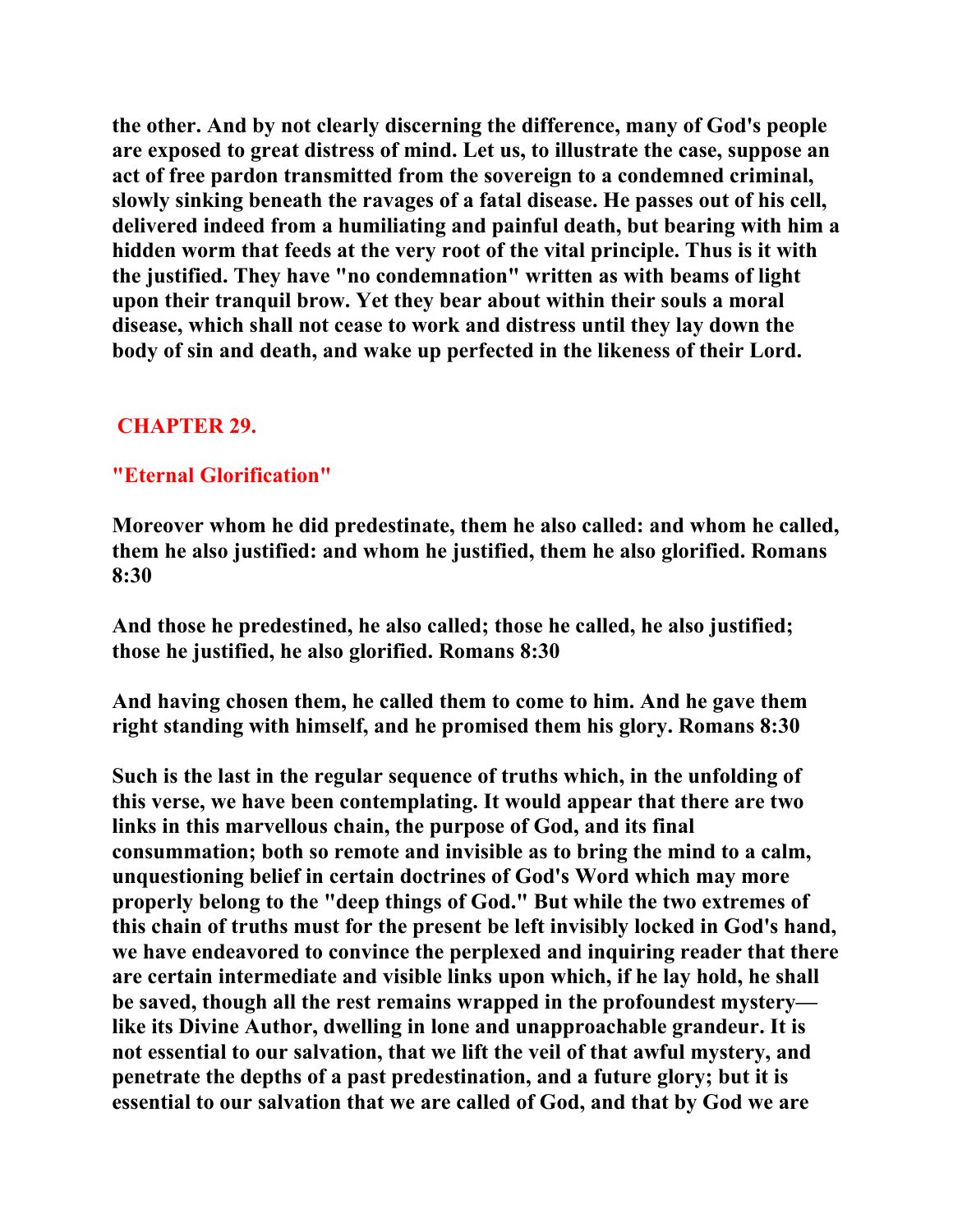**justified. We may arrive at heaven without fathoming the awful profound of the one extreme, and with but twilight views of the magnificence spreading over all the other; but we cannot get to heaven without the Spirit's grace, and Christ's righteousness. Grasp in faith, and receive into your heart, these two central and essential truths, and they will by and by lift you into a sunnier region, where all the rest will stand forth, clear and transparent, bathed in the noontide splendor of heaven's own glory.** 

**Before we show in what the future glorification of the saints will consist, and trace the influence of this truth upon the present life, it may be proper to speak of the certainty of the fact, that he who justifies his people will also assuredly glorify them. Final and eternal glorification is the grand end and consummation of all God's purposes of love towards his Church; and we may therefore expect that this truth should be revealed in his word with a distinctness and clearness commensurate with its importance and greatness. Nor will this expectation be disappointed—for around no single fact of the Bible does there gather a larger accumulation of demonstrative evidence than that of the certain glorification of all who are "accepted in the Beloved."** 

**We find some clear revealings of this truth in the Old Testament writings. To a comparatively obscure saint of God, yet honored to be the parent of one of Israel's mightiest prophets—the mother of Samuel—a striking view of the saint's future exaltation was given: "He raises up the poor out of the dust, and lifts up the beggar from the dunghill, to set them among princes, and to make them inherit the throne of glory." See how this same truth beamed in upon the troubled mind of Asaph, diffusing over his perplexed and perturbed spirit, the luster and serenity of a sunlight calmness: "If You shall guide me with your counsel, and afterwards receive me to glory." "Afterwards—when life's storms are over, and its perils are passed, and its voyage is closed, and its work is finished—after having done and suffered your holy will here on earth—you will receive me to glory." Passing by other unfoldings of the future glory of the saints in the Old Testament, let us glance at a few proofs found in the writings of the New Testament. The apostle, referring to his own experience, says, "I endure all things for the elect's sakes, that they may obtain the salvation which is in Christ Jesus with eternal glory." Thus clear is it, that the salvation secured to us by Christ is inseparable from future glory; so that he who is saved now, evidencing the truth of his salvation by his holy life, is saved forever—"Salvation in Christ Jesus, with eternal glory." We find, too, that** *future glory is connected with present calling.* **"That they which are called might receive the promise of eternal inheritance." Oh, what a high**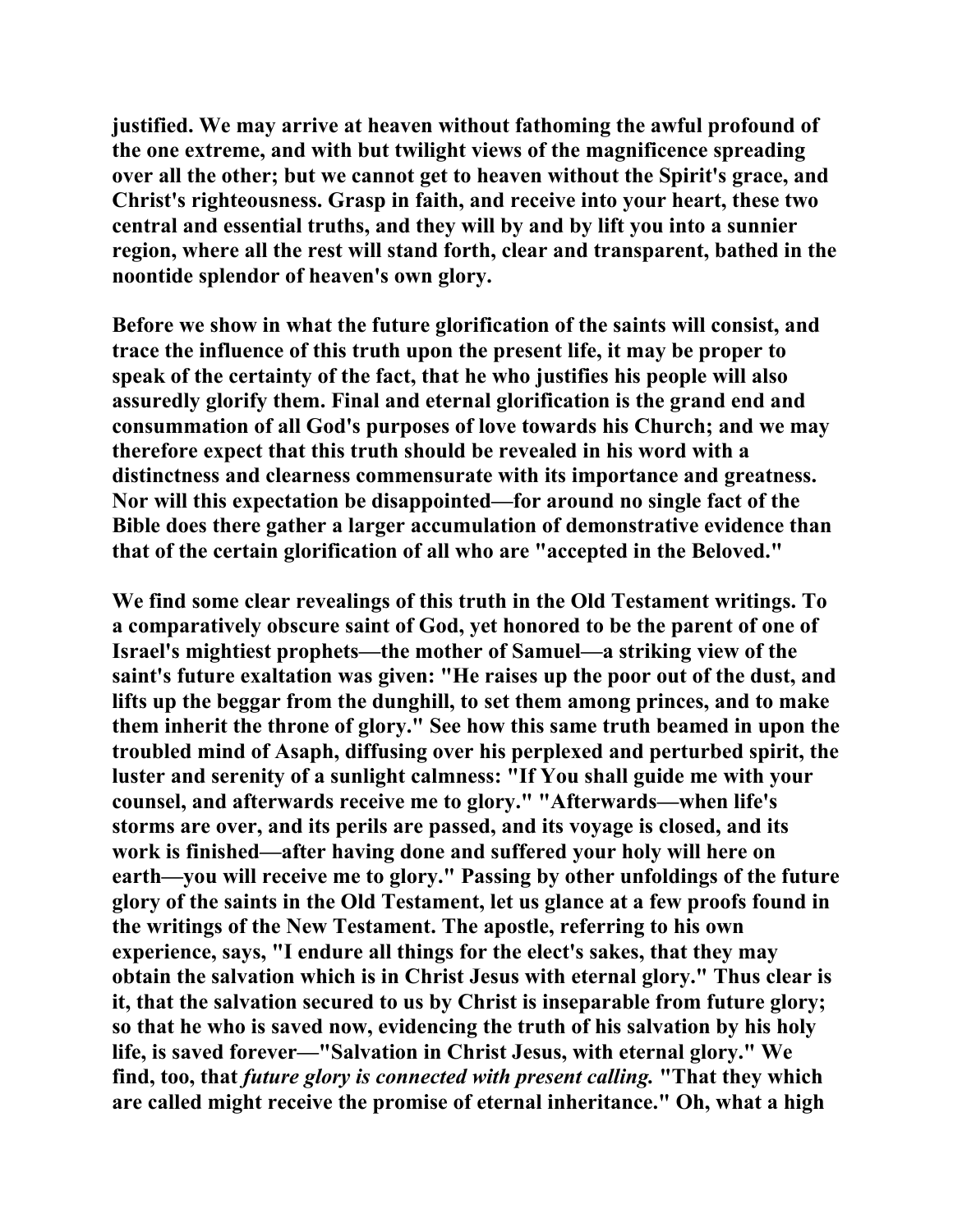**calling, then, is ours! Called to be saints now—and called to glory hereafter. Glory is also secured by our justification. "For if when we were enemies; we were reconciled to God by the death of his Son, much more being reconciled, we shall be saved by his life." But the inferential evidence of the certain glorification of the saints is not less conclusive. Their union with the Lord Jesus secures it. "Christ in you, the hope of glory." "When Christ who is our life shall appear, then shall we also appear with him in glory." Christ dwelling in us is our heaven below, and to dwell with Christ will be our heaven above. And thus our vital union to Christ, secures our eternal glorification with Christ. If Christ is emphatically our life, then we must be where our life is. This, too, was his prayer. "Father, I will that they also, whom you have given me, be with me where I am; that they may behold my glory." And what are the various tracings of the Spirit's work but the foreshadowings of the coming glory in the soul? "The Lord will give grace and glory." The two are inseparable. They are indeed essential parts of each other. Grace is the germ of glory, glory is the full-blown flower of grace. Grace is the first degree of glory—glory is the highest degree of grace. And what are the saints of God but the precious vessels of mercy afore prepared unto glory? Purified from all alloy, refined from all imperfection, those vessels of silver and gold are arranged, each in its appointed place, in the Father's house, filled to overflowing with its glory. The essential relation of grace and glory is one of the most animating and consolatory truths upon which the Christian mind can repose. Musing in mournful recollection of the loved ones who have gently broken from our embrace and disappeared within the parted veil, does the painful doubt at times cross the mind as to their safety? Do you wonder, as you yearn for a surer evidence, whether Christ was with them in the shadowy valley, and whether they are now with Christ in the regions of light and glory beyond it? See here the evidence. Did you discern the faintest dawn of heavenly light in the soul? Did you observe the tenderest buddings of grace in the heart? Did you mark any of the first fruits of the Spirit as exhibited in the life? Was it a hand that tremblingly touched the border, an eye that dimly beheld the cross, a heart that mourned, and wept, and loved at the Savior's feet? Then, sorrow not—they are safe in glory! The least measure of grace, the smallest degree of faith, will have brought them there. O yes! all whom God justifies, he glorifies. Once invested with the righteousness of Christ, they are robed for the wedding, and at the marriage-supper of the Lamb they shall most assuredly appear.** 

**And now, what are some of the elements of the future and eternal glory of the saints? On this subject there has been much vain speculation; but there need**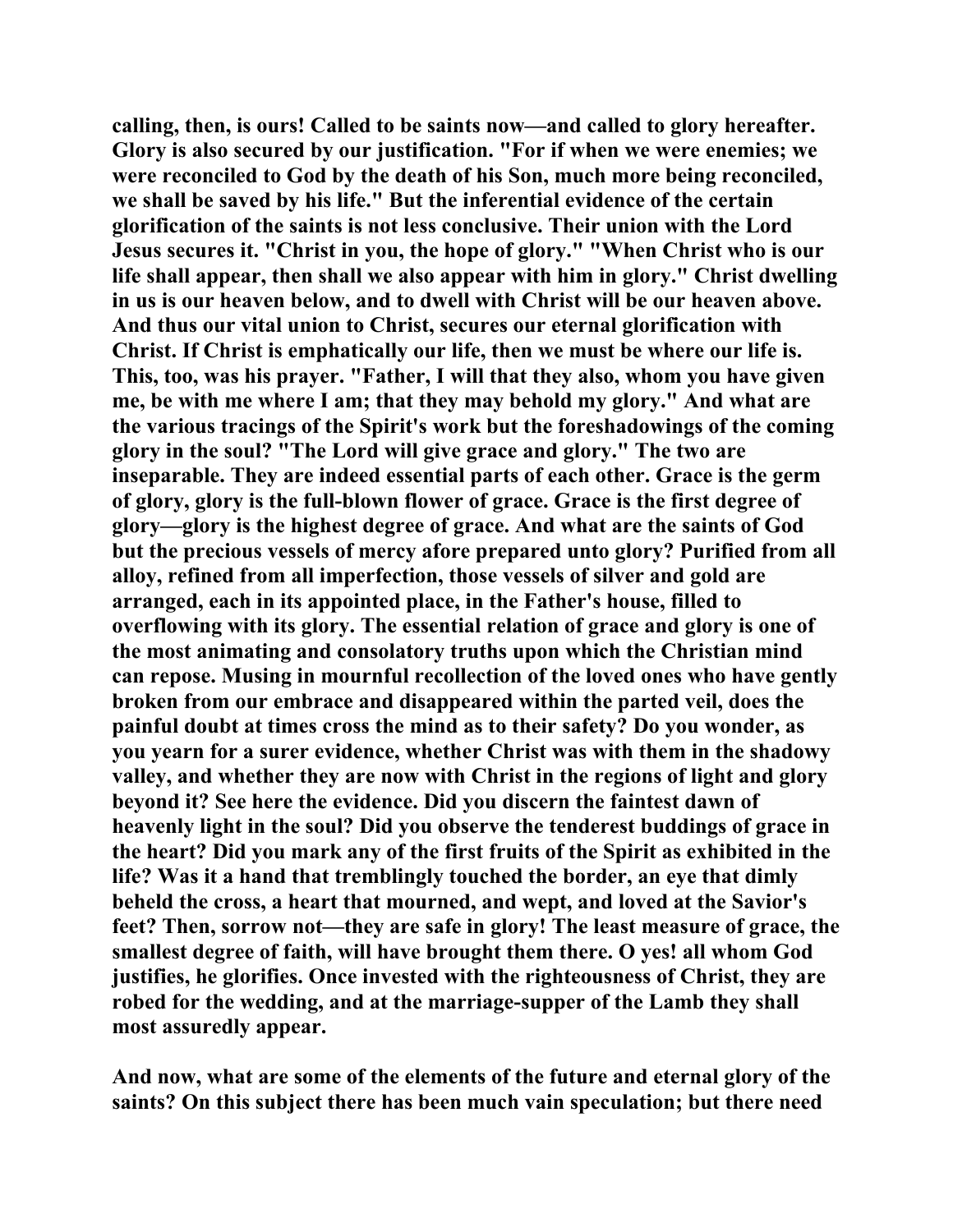**not be, since the outline of heaven's happiness and employments is so distinctly drawn in the Word of God. To this outline let us briefly refer.** 

**The expansion and perfection of the intellectual faculties will result in a consequent enlargement and perfection of knowledge. This is no inferior element of the future happiness of the redeemed. All that is gracious and sanctifying in the soul of the believer has its basis in a certain degree of spiritual knowledge. The mind is the medium through which the first communications of the Spirit are received. A knowledge of ourselves has led to a knowledge of Christ; and a knowledge of Christ has laid the foundation of all the joy, and peace, and hope, the soul has experienced. And as our spiritual knowledge increases—the mind becoming more and more informed in Divine truth—there is a corresponding and proportioned increase of the blessing which an experimental acquaintance with the truth yields. Now, if this be so here, what must it be in the glorified state? Think we not that it will greatly augment the happiness and deepen the glory of the saints in heaven, that in their enlarged mental capacity, in the fullest development of their intellectual powers, they shall be enabled to take a wider range of thought? That they shall compass a greater knowledge of God, and see infinitely more of the glory, and drink infinitely deeper of the love, of Christ, than the most exalted angel in heaven? What, if in the present school of God—often the school of deep trial—as we advance from truth to truth, knowing more of Jesus, and increasing in the knowledge of God, we grow more holy and more happy; our peace flowing like a river, and our righteousness as the waves of the sea; our confidence in God strengthening, and our affections entwining more fondly and closely around the Savior—What, we ask, will be the glory deepening around us when all the present obstructions and impediments to our advancement in spiritual knowledge are removed, and our intellectual faculties, then unclouded and unfettered, expand their long-folded wings, and sweep an infinite circle of knowledge—knowing even as we are known? If our progress in spiritual knowledge is an accession to our happiness here, what hereafter will be the happiness rushing into our glorified souls through the medium of an enlarged mind, vast as its range of thought, and pure and transparent as the atmosphere in which it floats? Do not deem it, then, O expectant of heaven, an inferior element of the glory that awaits you, that your intellectual enjoyment, perfect in its nature, shall ever be augmenting in its degree. "Then shall the righteous shine forth as the sun in the kingdom of their Father."** 

**But a still higher element will be, the perfect holiness of the glorified. The very**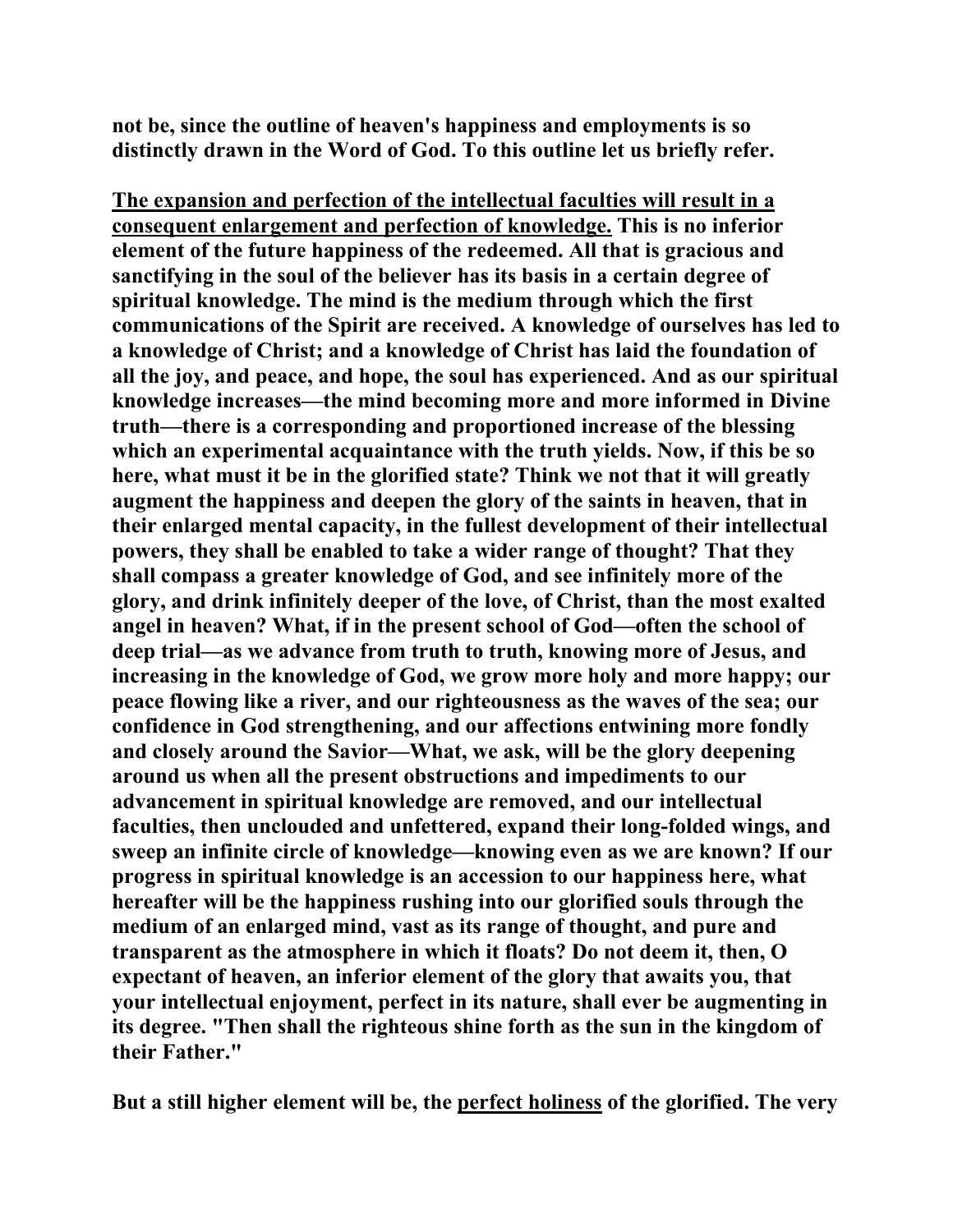**utterance of the thought seems to awaken music in the soul. Seeing Christ as he is, and knowing him as we are known, we also shall be like him. Perfected in holiness! Oh, what a conception! what a thought! No more elements of evil working like leaven in the soul. No more traces and fetters of corruption. No more evil heart of unbelief, perpetually departing from God. No more desperate depravity. No more sin warring within, and no more temptation assailing from without. All is perfect holiness now! The outline of the Divine image is complete, for the believer has awakened in the finished likeness of his Lord. The spirit of the just man is made perfect. Oh, is there not enough in this anticipation to make us long to be there? What now shades your spirit, and embitters your joy, and suffuses your eyes with tears, and inflicts the keenest pang? Not adversity, nor sickness, nor changed affection, nor blighted hopes, nor the shaded landscape of life, nor the hollow falling of the earth as the grave closes from your view the heart's fond treasure. Oh, no, not these! It is the sin that dwells in us! Extirpate all sin, and you have erased all sorrow. Complete the grace, and you have perfected the glory. You then have chased all sadness from the heart, and have dried all tears from the eye. That glory will be the glory of unsullied purity. Nothing of sin remains but its recollection; and that recollection but heightens our conception of the preciousness of the blood that shall have effaced every stain, and of the greatness and sovereignty of that grace which shall have brought us there. "Let the saints be joyful in glory," for their battle with sin is over. "These are they which follow the Lamb wherever he goes. These were redeemed from among men, being the first-fruits unto God and to the Lamb. And in their mouth was found no guile: for they are without fault before the throne of God." The absence of all evil will be another feature of the coming glory. Take the long catalogue of ills we suffer here—the cares that corrode, the anxieties that agitate, the sorrows that depress, the bereavements that wound, the diseases that waste, the temptations that assail—in a word, whatever pains a sensitive mind, or wounds a confiding spirit; the rudeness of some, the coldness of others, the unfaithfulness and heartlessness of yet more; and as you trace the sad list, think of glory as the place where not one shall enter. All, all are entirely and eternally absent. "God shall wipe away all tears from their eyes; and there shall be no more death, neither sorrow, nor crying, neither shall there be any more pain: for the farmer things are passed away."** 

**The presence of all good will take the place of the absence of all evil. And in the foreground of this picture of glory we place the full, unclouded vision of Jesus. Oh, this is the Sun that will bathe all other objects in its beams. We see him now through faith's telescope, and how lovely does he appear! Distant**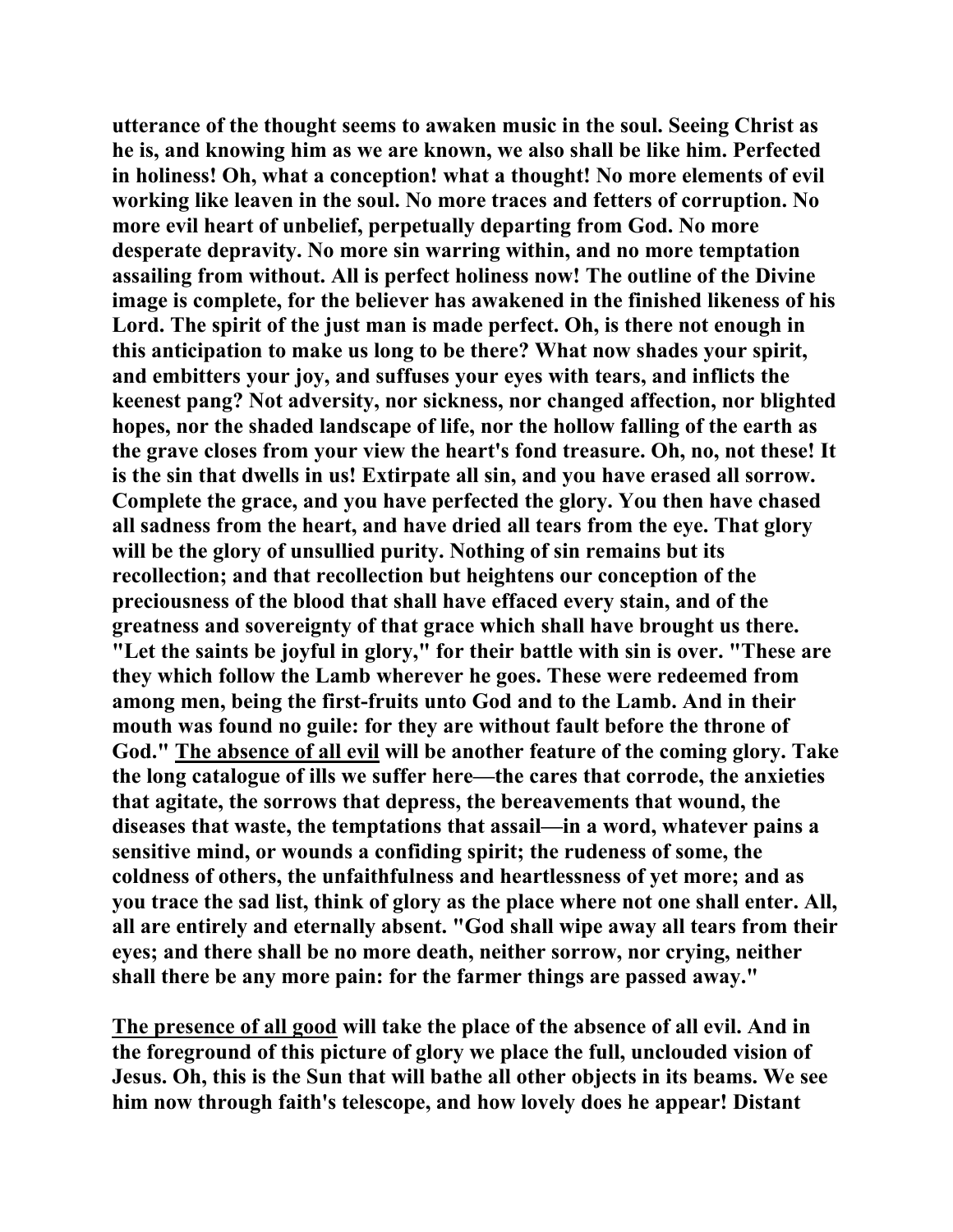**and dim as is the vision, yet so overpowering is its brightness as for a moment to eclipse every other object. How near he is brought to us, and how close we feel to him! Encircled and absorbed by his presence, all other beings seem an intrusion, and all other joys an impertinence. Reposing upon his bosom, how sweetly sounds his voice, and how winning his language, "Oh, my dove, you are in the clefts of the rock, in the secret places of the stairs let me see your countenance, let me hear your voice; for sweet is your voice, and your countenance is lovely." These are happy moments. But oh, how transient and how brief their stay! Some earthly vapor floats athwart our glass, and the bright and blissful vision is gone—veiled in clouds, it has disappeared from our view! But not lost is that vision. Not withdrawn is that Object. As stars that hide themselves awhile, then appear again in brighter, richer luster, so will return each view we have had of Christ. The eye that has once caught a view of the Savior shall never lose sight of him forever. Long and dreary nights may intervene; the vision may tarry as though it would never come again, yet those nights shall pass away, and that vision shall return and "we shall see him as he is." And oh, if the distant and fitful glimpses of the glorified Christ are now so ravishing, what will the ecstatic and overpowering effect of the full unclouded vision be, when we shall see him face to face!** 

**With this unveiled sight of the glorified Redeemer, will be associated the certain reunion and perfected communion of all the glorified saints. We are far from placing this feature of glory in an obscure corner of our picture of heavenly happiness. A source of so much pure and hallowed enjoyment now, surely will not be lacking, nor be less limited hereafter. It is a high enjoyment of earth—that of sanctified relationships and sacred friendships. The communion of renewed intellect, the union of genial minds, and the fellowship of fond and sympathizing hearts, God sometimes kindly vouchsafes, to smooth and brighten our rough and darksome path to the grave. And yet even were this all lacking, Jesus were enough to illumine the gloom, and people the solitude of the desert we traverse. But death interposes and sunders these precious ties. And are they sundered forever? Oh, no! We shall meet again all from whom in faith and hope we parted—whom we loved in Jesus—and who in Jesus have fallen asleep. "For we believe that through the grace of our Lord Jesus Christ we shall be saved even as they." Heartbreaking as was the separation, it was not final, nor will it be long. The time-piece we wear reminds us at each second that the period of our reunion is nearing. Yes! we shall meet them again in closer, fonder, purer friendship. They wait and watch our coming. Think not that they forget us: that cannot be. Thinking of us, they love us still. The affection they cherished for us here, death did not**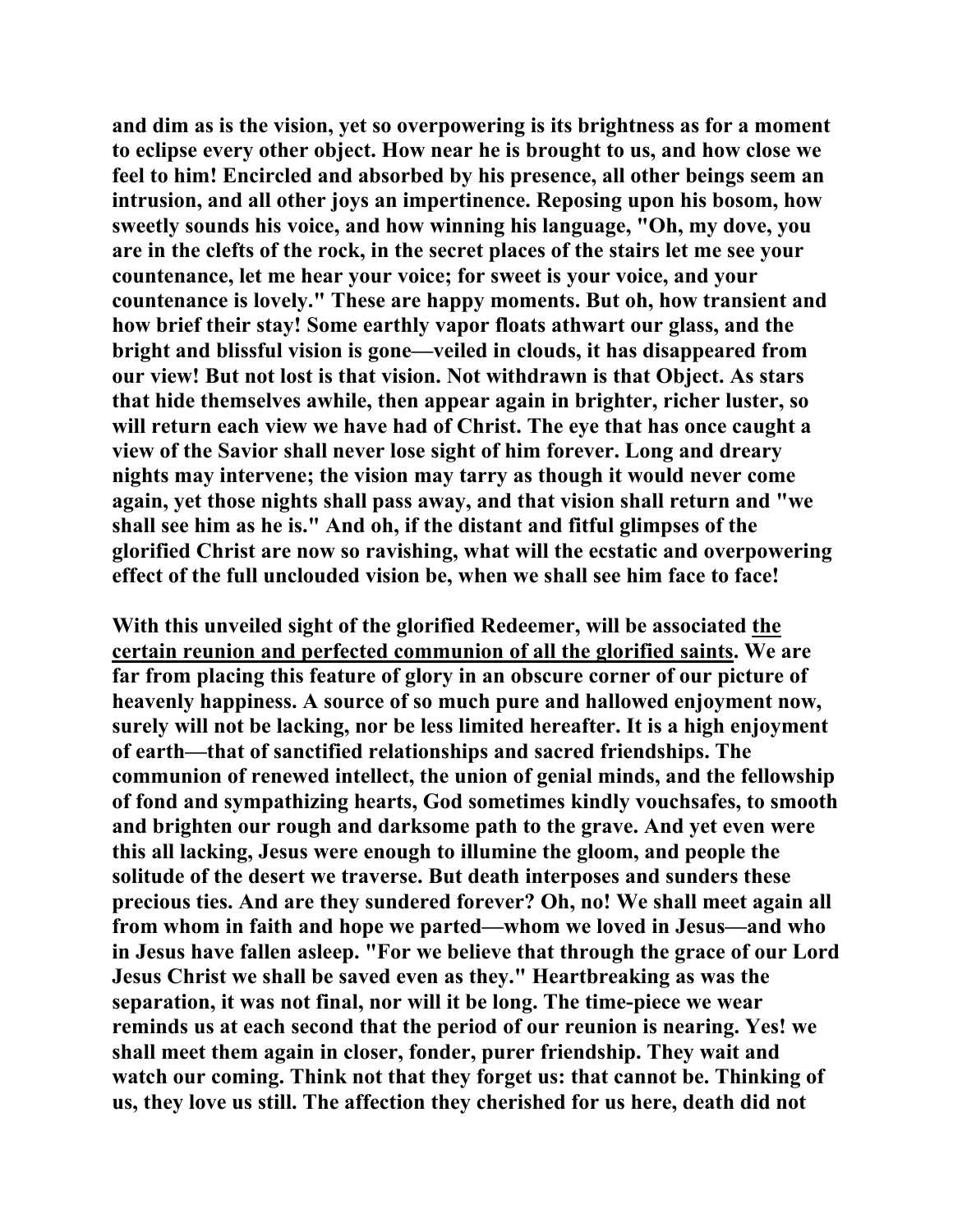**chill; they bore that affection with them from the earthly to the heavenly home, and now, purified and expanded, it glows and clings with an intensity unknown, unfelt before. Heavenly thought is immortal. Holy love never dies. Meeting, we shall know them again; and knowing, we shall rush into their warm embrace, and sever from them never! "I would not have you to be ignorant, brethren, concerning those who are asleep, that you sorrow not, even as others who have no hope. For if we believe that Jesus died and rose again, even so them also who sleep in Jesus will God bring with him." Oh, what a soothing, sanctifying thought—what a heaven-attracting hope is this! Applied to the holy dead, how touching and how true the beautiful sentiments of the poet, himself now mingling with the beings of the spirit-land:** 

**"Is it not sweet to think hereafter, When the spirit leaves this sphere, Love, with deathless wings, shall waft her To those she long has mourned for here? "Hearts from which 'twas death to sever; Eyes, this world can never restore; There, as warm, as bright as ever, Shall meet us, and be lost no more! "When wearily we wander, asking Of earth and heaven, where are they, Beneath whose smile we once lay basking, Blest, and thinking bliss would stay? "Hope still lifts her radiant finger, Pointing to the eternal home, Upon whose portal still they linger, Looking back for us to come. "Alas, alas! does hope deceive us Shall friendship, love, shall all those ties That bind a moment, and then leave us, Be found again where nothing dies? "Oh, if no other hope were given, To keep our hearts from wrong or stain, Who would not seek to reach a heaven, Where all we love shall live again?"** 

**We cannot consent to dismiss this contemplation of the coming glory, without an allusion to the Scripture teaching in reference to what has been termed the degrees of glory. It is but little that is said upon the subject, yet that little is**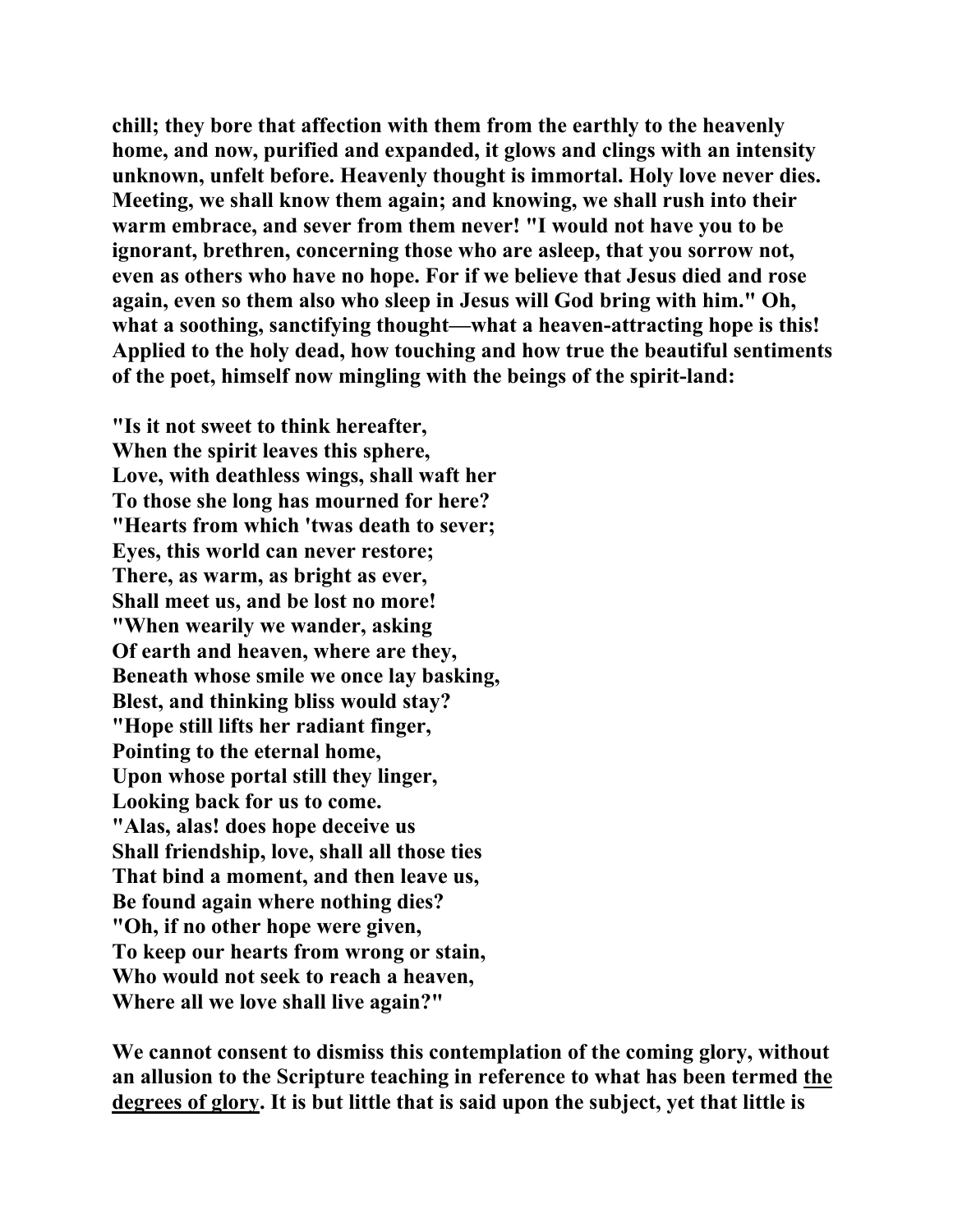**interesting and instructive; and we should remember that no truth of God's mind, however obscurely revealed, ought to be overlooked. The Apostle thus figuratively advances the idea, "One star differs from another star in glory." But in what will this disproportion of glory consist? We cannot adopt the idea of some, that it will be according to the difference of gift; that the scale of heavenly happiness will be the measure of mental endowment; that Newton, the great philosopher, for example, with his gigantic intellect and vast resources, will necessarily be more richly replenished with glory than another of more limited acquirements and less mental capacity. This would resolve the happiness of the heavenly world mainly into the purely intellectual rather than the purely spiritual, of which we believe it to consist. If there are degrees of glory—and we see no reason to question the fact—we believe that those degrees will be graduated, not by the strength or capacity of the intellect, but**  *according to the measure and standard of holiness which the believer attained in this life.* **If, as we have shown,** *glory is the perfection of grace***, then it follows, that proportioned to the degree of grace here, will be the degree of glory hereafter. It must be borne in mind that God is not merely an intellectual, he is also a spiritual Being. As an intellectual Being, the unfallen angels, creatures of mightier intellect than we, must be supposed to form the most lofty conceptions of his greatness and grandeur. But will it be supposed that an angel's mind can form such a conception of the Divine glory, as the recovered, renewed, and sanctified soul of fallen man? Will not that mind that has been brought into closer contact, and union, and sympathy with the will, the heart, and the perfections of God, know more of God, drink in deeper views of the glory of God, than the mind of the angel who in his study of redemption could but bend over the Mercy Seat, his wings encircled, desiring to look within its awful mysteries? If the great and grand perfection of God be his holiness, then the more clearly I approximate to that holiness, the more deeply must I partake of the glory of God, and the higher must be my degree of glory. It is acquaintance with, and conformity to, God's moral, and not his intellectual being, that will constitute the highest source of our happiness in heaven. That our enlarged intellectual capacity will be a vast inlet to expanded views of God, we do not dispute; but it will be the conformity of our moral nature to his that will constitute and augment our perceptions of glory.** 

**If it is not thus, that the spiritual and not the mental will form the standard of our happiness in the glorified state, how is it that the astronomer whose mind had been overwhelmed with the wisdom and grandeur of God in creation, could descend from his observatory with an oath upon his lips? Yet such is known to have been the fact. Imagine that mind suddenly transported to**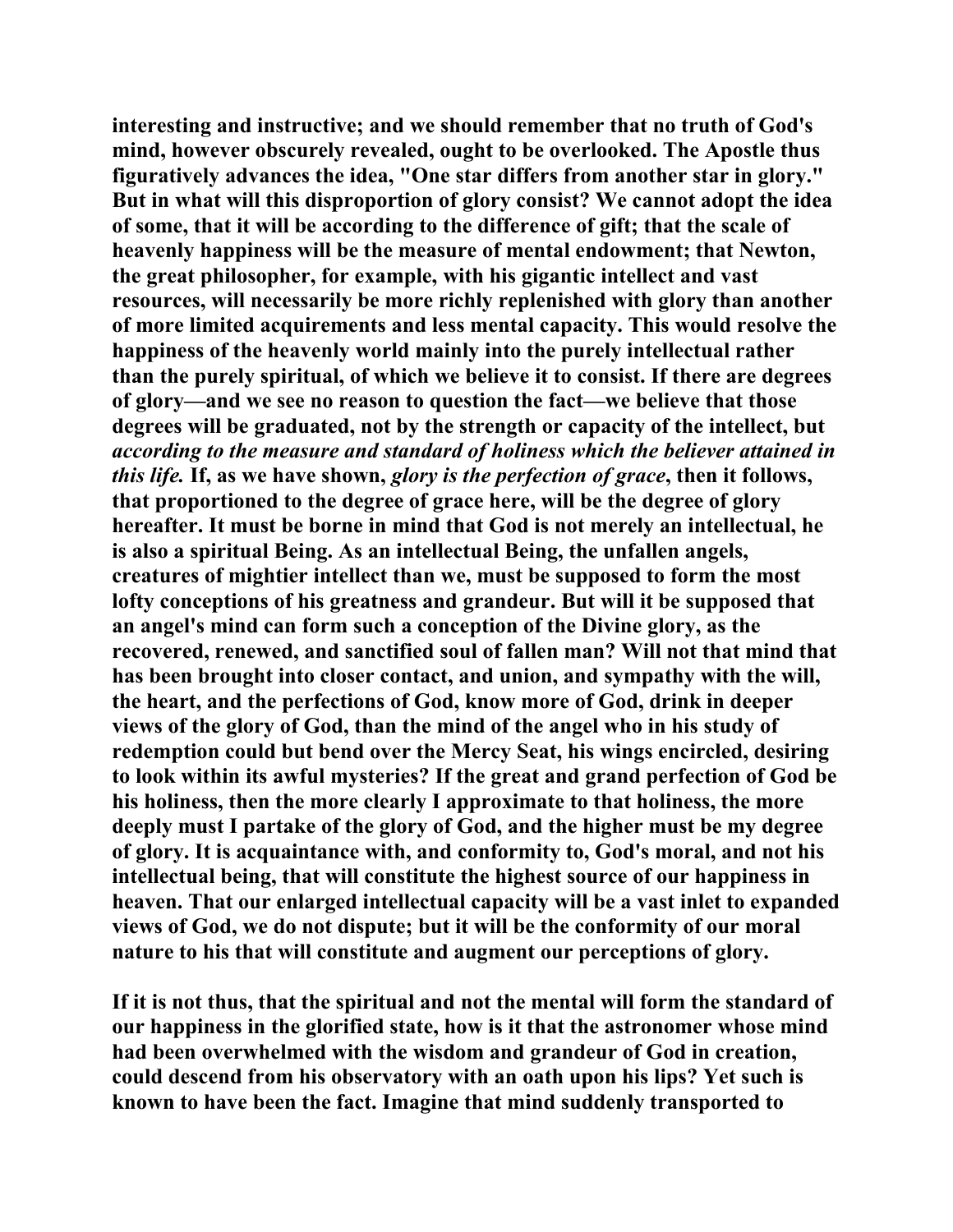**heaven, and placed in the immediate and glorified presence of that God whose works of nature it had been contemplating, and yet whose holy name it had profaned—if the argument be true that the amount of glory will be proportioned to the mental capacity of the glorified, then it follows that that 'undevout astronomer' would be more capable, even with an unrenewed intellect, of understanding and knowing God than the unlettered Christian, whose intellect was of the most dwarfish capacity, but who yet spiritually knew God and Jesus Christ whom he had sent. Were we asked to pass through the Church of God, and from its various communions select the individual whom we should regard as the richest heir of glory, whose degree of happiness would, perhaps, transcend that of the glorified philosopher, we should, it may be, find him the inmate of some obscure hut, dwelling amid lonely poverty, sickness, and neglect; and yet holding communion with God, so filial, so endearing, and so close, as to present to our eye his soul's uplifted and soaring pinions, "as the wings of a dove covered with silver, and her feathers with yellow gold." We would go to him whose heart thus breathing after holiness, whose spirit thus imbibing more and more of the mind of Christ, who in this lowly and suffering school was learning more deeply of God, and what God is, and who thus was gathering around him the beams of that glory whose unclouded visions were so soon to burst upon his view—and we would unhesitatingly point to him as the man whose degree of glory will be transcendently great—grace enriching and encircling him with more glory than gift. Do you, my reader, desire to be a star of the first magnitude and luster in heaven? then aim after a high degree of grace on earth. "There is not," says the Savior, "a greater than John the Baptist; notwithstanding, he that is least in the kingdom of heaven is greater than John." The nearer your present walk with God, the nearer will be your future proximity to God. The closer your resemblance to Christ, the deeper your holiness, the more spiritual and heavenly-minded you become on earth, be assured of this, the higher and the more resplendent will be your glory in heaven. As the ungodly man is treasuring up wrath against the day of wrath, and is growing more and more fit for hell—so the godly man is laying up glory against the day of glory, and is growing more and more fit for heaven. We need not speculate and surmise about the future. Let the child of God be careful as to his degrees towards fitness for glory, and he may calmly and safely leave his degrees of glory to the period when that glory shall be revealed.** 

**But we must not overlook, in this outline of the coming glory, the glorified body of the saints. The first resurrection will give back this 'vile body' so changed that it shall be "fashioned like unto Christ's glorious body." We have**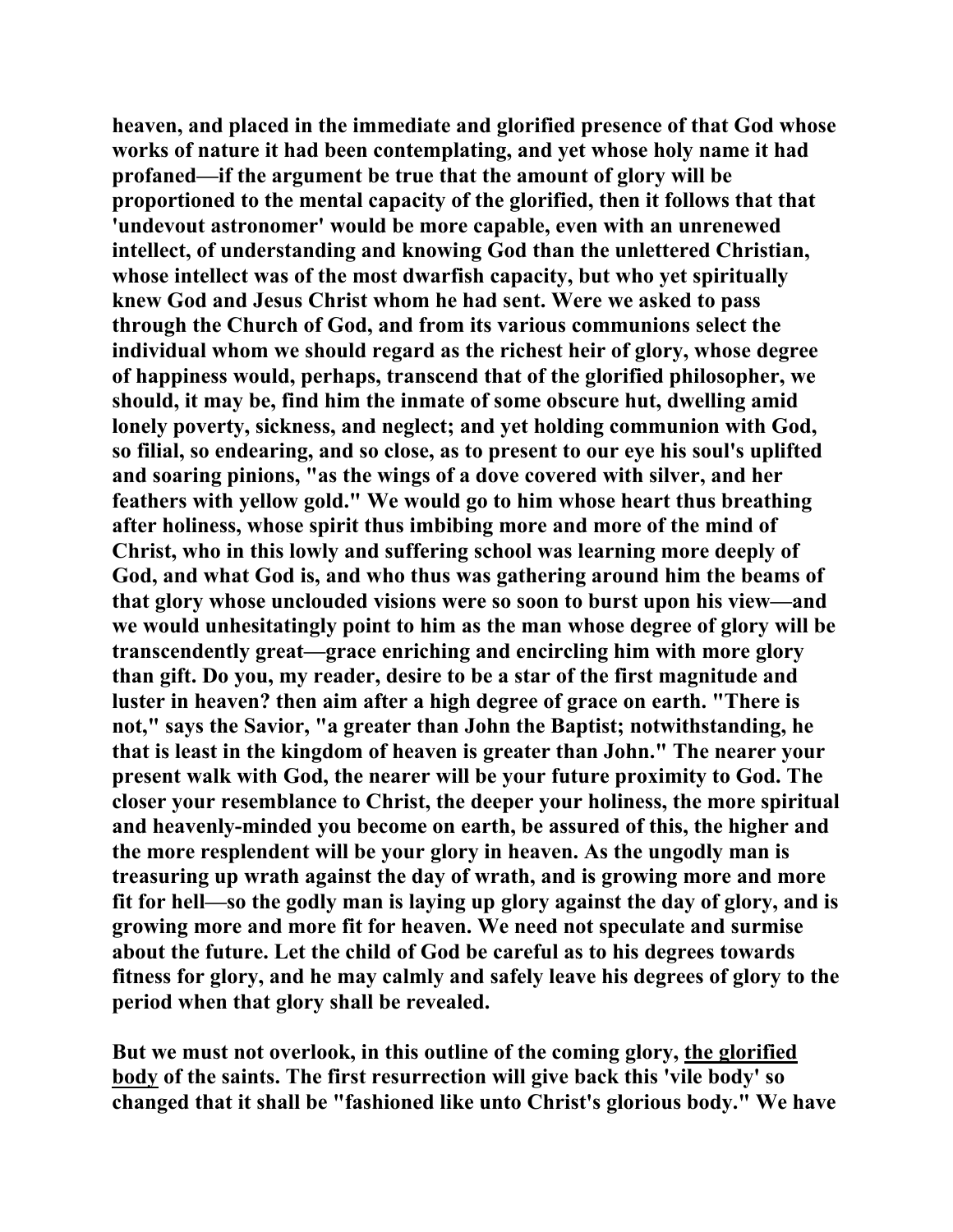**two examples of what this "glorious body" of our Lord is. The first was at his transfiguration, when the "fashion of his countenance was altered, and his face did shine as the sun, and his clothing was white as the light." The second was when he appeared to John, in Patmos, arrayed in such glory that the apostle says, "When I saw him I fell at his feet as dead." Fashioned like unto Christ's glorious body will be the glorified bodies of the saints. No deformity, no wrinkle, no defect whatever, shall mar its beauty. "It is sown in corruption; it is raised in incorruption: it is sown in dishonor; it is raised in glory: it is sown in weakness; it is raised in power: it is sown a natural body; it is raised a spiritual body. And as we have borne the image of the earthy, we shall also bear the image of the heavenly." "We shall be like him, for we shall see him as he is."** 

**What, in conclusion, ought to be the practical influence of this animating subject? Should it not, in the first place, urge us with all diligence to "make our calling and election sure?" With all affectionate earnestness, we would exhort the reader to seek to be assured of his standing in Christ. Are you called? Are you justified? Do you know that God loves you? Has the great change taken place? Have you, in a word, passed from death unto life? Do not postpone these questions to a dying bed. Answer them now.** 

**And is not the anticipation of the coming glory most sanctifying? Ought it not to have so powerful an influence upon our minds as to lessen the value of the things that are seen and temporal, and enhance the value of those things**  which are unseen and eternal? We are at present in a state of *children* under **tutors and governors. But before long we shall attain our full age, and shall, be put in possession of our inheritance. And because we are children, we are apt to think as children, and speak as children, and act as children magnifying things that are really small, while diminishing those that are really great. Oh, how little, lowly, and despicable will, by and by, appear the things that now awaken so much thought, and create so much interest! Present sorrows and joys, hopes and disappointments, gains and losses—will all have passed away, leaving not a ripple upon the ocean they once agitated, nor a footprint upon the sands they once traversed. "Men forget what they were in their youth, or at best only partially remember it; it is hard even for those whose memories are strongest and liveliest to put themselves exactly into the same position in which they stood as boys; they can scarcely fancy that there was once a time when they cared so much for pleasures and troubles which now seem so trifling. And it may be, that if we rise hereafter to angels' stature; if wisdom be ours such as we dream not of; if being counted worthy to know**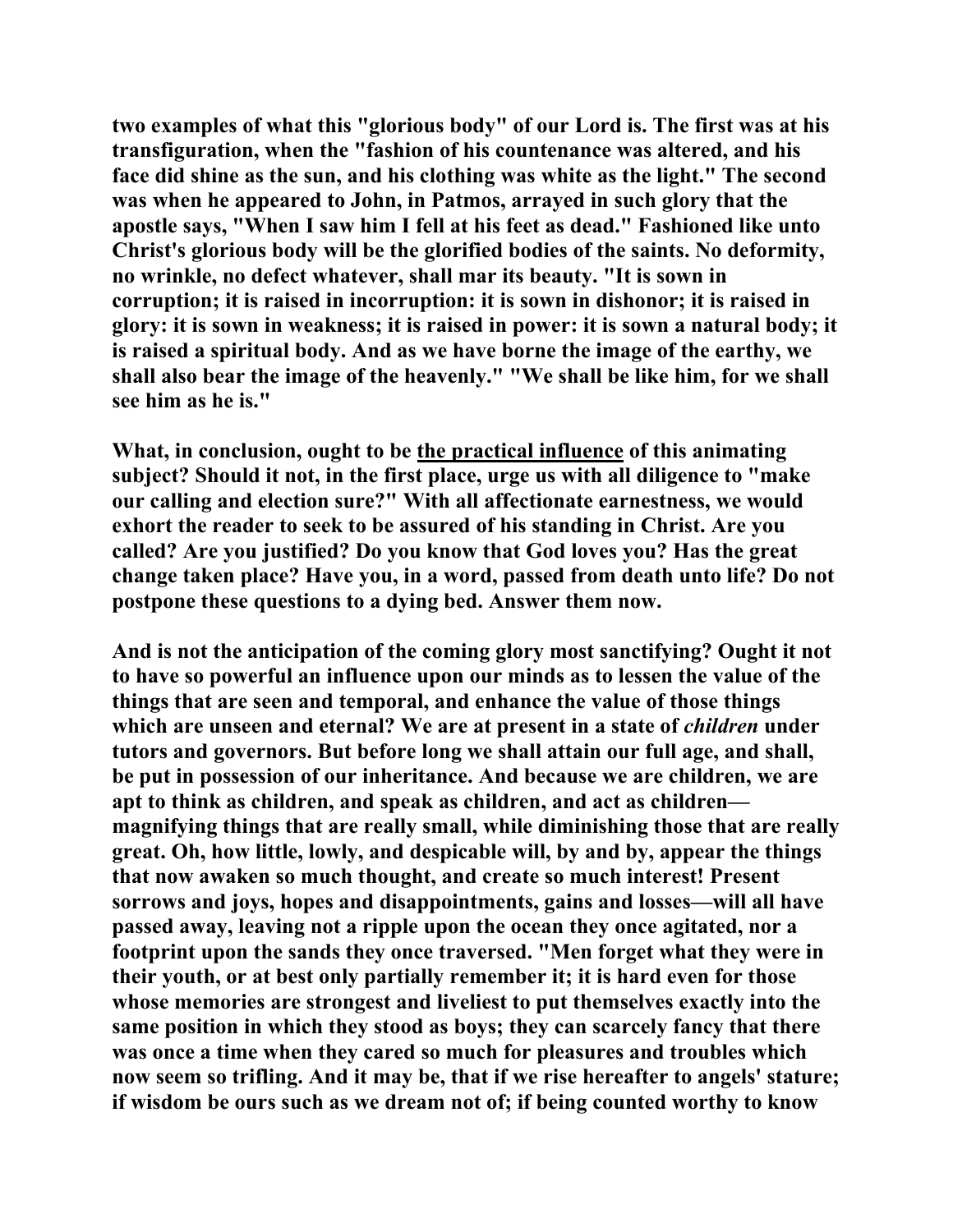**God as he is, the poorness of all created pleasures shall be revealed to us, flashing upon our uncreated spirits like light—it may be that we shall then feel it as hard to fancy how we could have cared for what we now deem most important; how twenty years, more or less, taken from this span of our earthly life; how being parted for a few years, more or less, from those dear friends with whom we are now united forever—how this could have seemed of any importance to beings born for immortality. It is quite reasonable to suppose that the interests of manhood will hereafter appear to us just as insignificant, I ought rather to say ten thousand times more so, than the interests of our boyish years seem to us now." (Arnold). Why, then, allow our white garments to trail upon the earth? If glory is before us, and so near, why so slow in our advance to meet it? Why so little of its present possession in our souls? Why do we allow the "bright and Morning Star" to sink so often below the horizon of our faith? Why, my soul, so slow to arrive at heaven, with heaven so full in view? Oh, to press our pillow at night, composed to slumber with this sweet reflection "Lord, if I open my eyes no more upon the rising sun, I shall open them upon that risen sun that never sets—awaking in your likeness." Oh, to be looking for, and hastening unto, the coming of the Lord, that blessed hope, that glorious epiphany of the church, which shall complete, perfect, and consummate the glorification of the saints.** 

**How should the prospect of certain glory stimulate us to individual exertion for Christ! What a motive to labor!** *With a whole eternity of rest, how little should we think of present toil and fatigue for the Savior!* **Shall we, then, be indolent in our Master's cause? Shall we, in selfishness, wrap our graces as a mantle around us, and indolently bury our talents in the earth? Shall we withhold our property from the Lord, complaining that the calls of Christian benevolence are so many, the demands so pressing, and the objects so numerous? Oh, no! It cannot, it must not be. Let us live for Christ—labor for Christ—suffer for Christ—and, if needs be, die for Christ—since we shall, before long and forever, be glorified with Christ. And who can paint that glory? "So much as moments are exceeded by eternity, and the sighing of a man by the joys of an angel, and a salutary frown by the light of God's countenance, a few frowns by the infinite and eternal hallelujahs, so much are the sorrows of the godly to be undervalued in respect of what is deposited for them in the treasures of eternity. Their sorrows can die; but so cannot their joys. And if the blessed martyrs and confessors were asked concerning their past sufferings and their present rest, and the joys of their certain expectation, you should hear them glory in nothing but in the mercies of God, and in the cross of the Lord Jesus. Every chain is a ray of light, and every prison is a**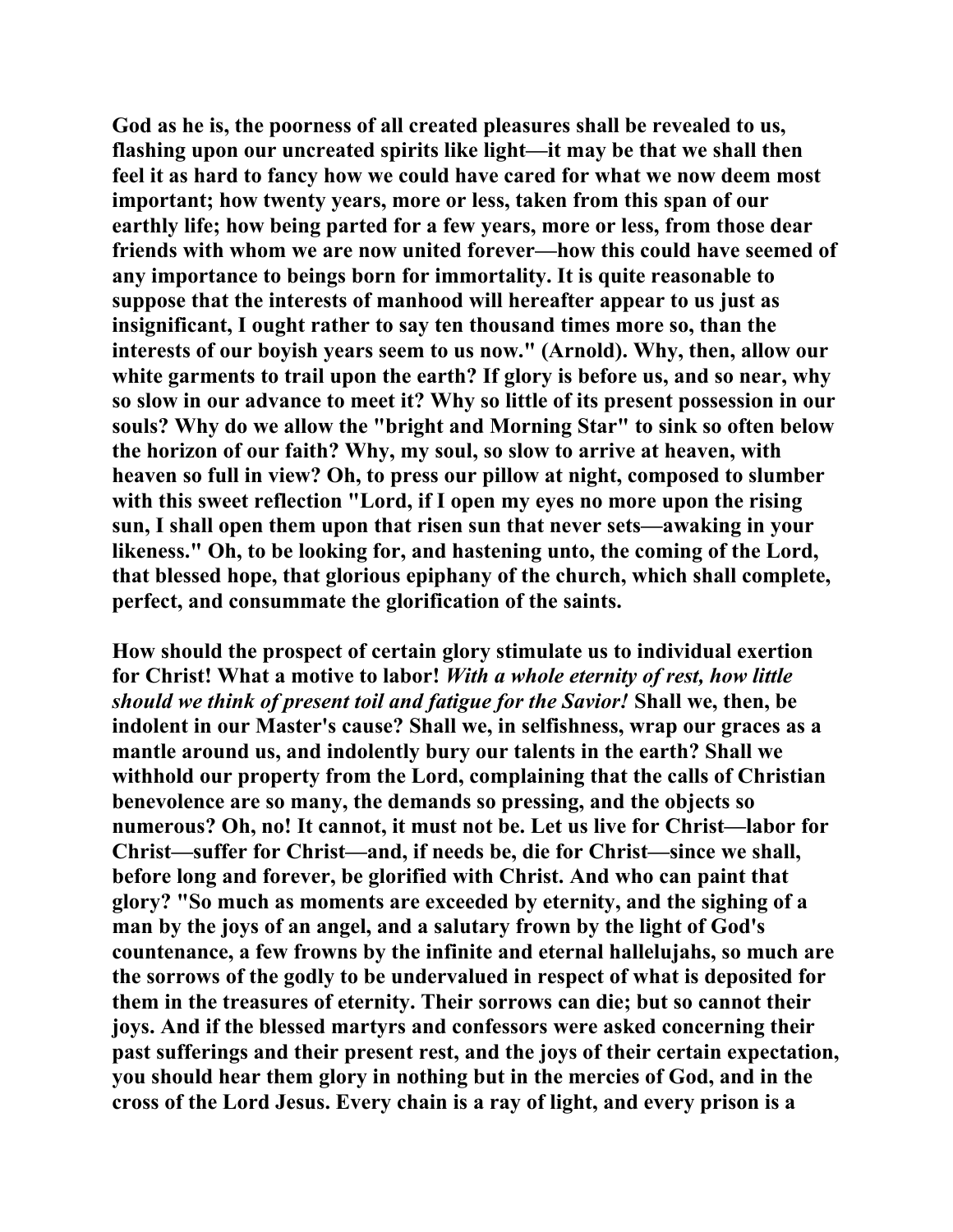**palace, and every loss is the purchase of a kingdom, and every affront in the cause of God is an eternal honor, and every day of sorrow is a thousand years of comfort, multiplied with a never-ceasing numeration—days without nights, joys without sorrow, sanctity without sin, charity without stain, possession without fear, society without envyings, communication of joys without lessening; and they shall dwell in a blessed country, where an enemy never entered, and from where a friend never went away. " (Jeremy Taylor)** 

# **CHAPTER 30.**

## **"God Is for Us"**

**What shall we then say to these things? If God be for us, who can be against us? Romans 8:31** 

**What, then, shall we say in response to this? If God is for us, who can be against us? Romans 8:31** 

**What can we say about such wonderful things as these? If God is for us, who can ever be against us? Romans 8:31** 

**The Apostle had concluded the sublime argument which, with so much consecutiveness of reasoning, and power of language, he had been pursuing. And now he comes to the inference logically deducible from the whole. "What shall we say to these things? To what conclusion shall we arrive, touching the power of the gospel to support and console us in all our assaults and sufferings?" Then, proceeding to answer his own question, he resolves the blessed results of the entire argument into a single, animating, and comprehensive one—GOD IS FOR US! "If God be for us, who can be against us?" The question supposes the existence of a combined and powerful hostility to the Christian. Let this, briefly, be our first point of consideration.** 

**To establish this fact, no lengthened proof is necessary. The Bible declares it observation confirms it—and experience demonstrates it. There is, in fact, no possible form of evil—no machinations of the powers of darkness—not a single one of the noxious principles indigenous to our fallen nature, which is not in direct and deadly antagonism to the best interests of the child of God. The believer may be compared to an individual who has thrown off allegiance to his king, has disowned his country, and refuses obedience to its laws, yet**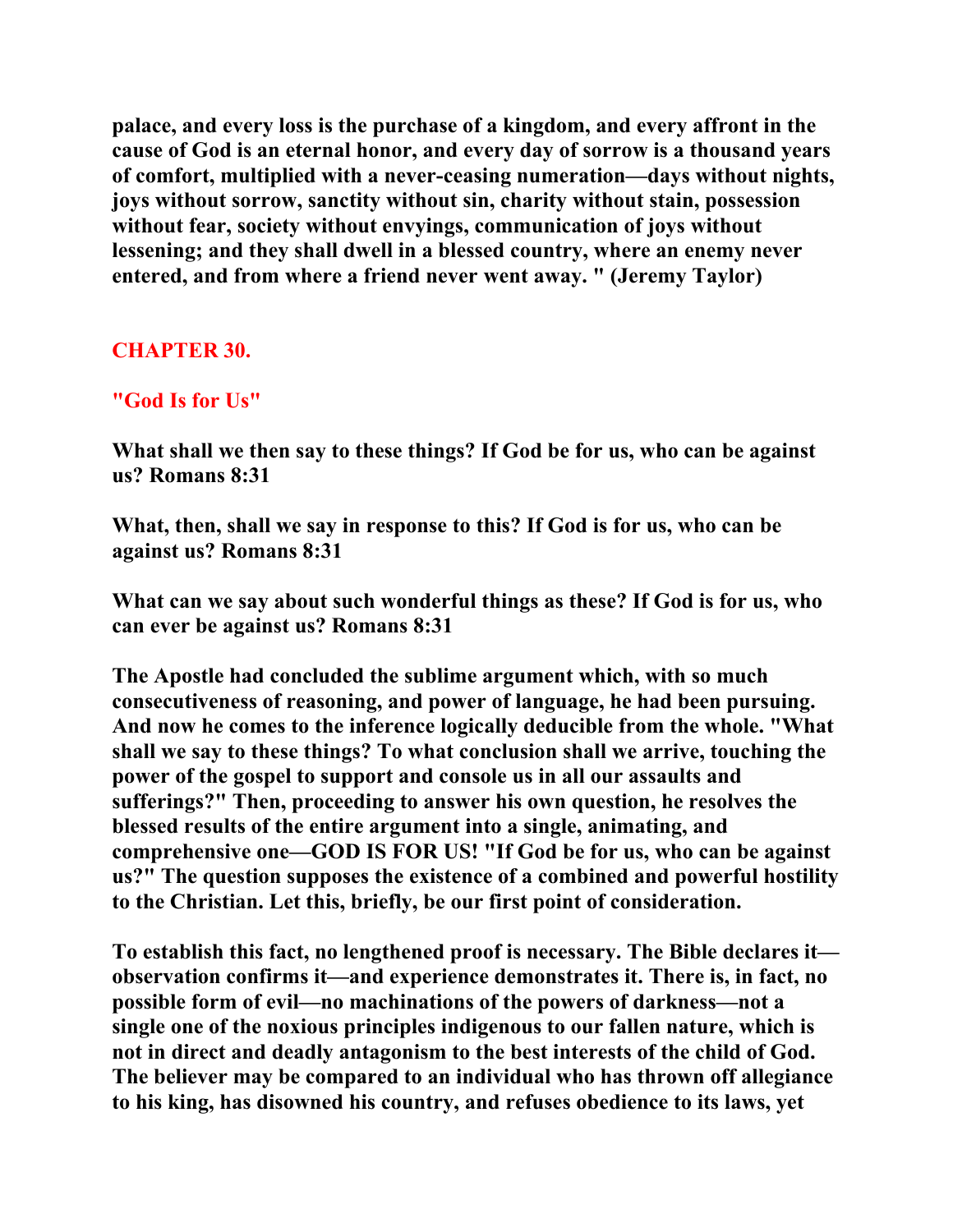**continues to dwell in the land he has renounced, and close by the sovereign he has forsworn. The grace of God has called us out of the world; yet the providence of God has sent us into the world. We may, therefore, expect nothing but hostility from the god of this world, and hatred from the world itself. From these two sources, as from another, to which we may presently advert, strong opposition proceeds. There is much of mystery connected with the subject of satanic agency which we may never entirely comprehend. With a power and a ubiquity differing from Divine omnipotence and omnipresence in nothing but their reality, he sways a fearful scepter; and is everywhere, and at the same moment, accurately acquainted with every circumstance of our history, and, it would appear, with each hidden thought of the human heart. Satan is against us. All his force—all his wisdom—all his malice—all his subtlety and skill—and all his myrmidons, are exerted and marshaled in tremendous opposition to the interests of the child of God. Let the histories of David, and Job, and Joshua, and Paul, yes, of our Lord himself, testify to the truth of this. The world, too, is against us. It will never forgive the act by which we broke from its thraldom, renounced its sway, relinquished its pleasures, and resigned its friendship. Nor can it forget that the godly, selfdenying, unearthly life of the Christian, is a constant and solemn rebuke of its worldliness, its irreligion, and its folly: "You are not of the world, therefore the world hates you." Sometimes veiling its opposition and concealing its malignity beneath smiles and flattery, it seeks to win back the votary it has lost. And when this effort proves unavailing, it changes its course, and, with venomed tongue, and sleepless zeal, and malignant hatred, seeks, by detraction and falsehood, to malign, and wound, and injure the sons of God. How touching the words of Jesus addressed to each disciple—"If the world hates you, you know that it hated me before it hated you. If you were of the world, the world would love his own; but because you are not of the world, but I have chosen you out of the world, therefore the world hates you." But there is yet another source of opposition to the Christian. We utter but a home truth and a self-evident one, when we add to these forms of hostility—that of our own hearts! And after all that we have said, our most powerful and treacherous foe is this one which we cherish in our bosom. Oh, yes! the sin that dwells in us—"a heart deceitful above all things, and desperately wicked"—the body of corruption and death which we bear about with us forms a source of opposition to our holiness and furtherance in the Divine life, as continuous and powerful, as it is humbling and distressing to our renewed nature. Truly, "we wrestle not against flesh and blood, but against principalities, against powers, against the rulers of the darkness of this world, against spiritual wickedness in high places." With this mighty phalanx**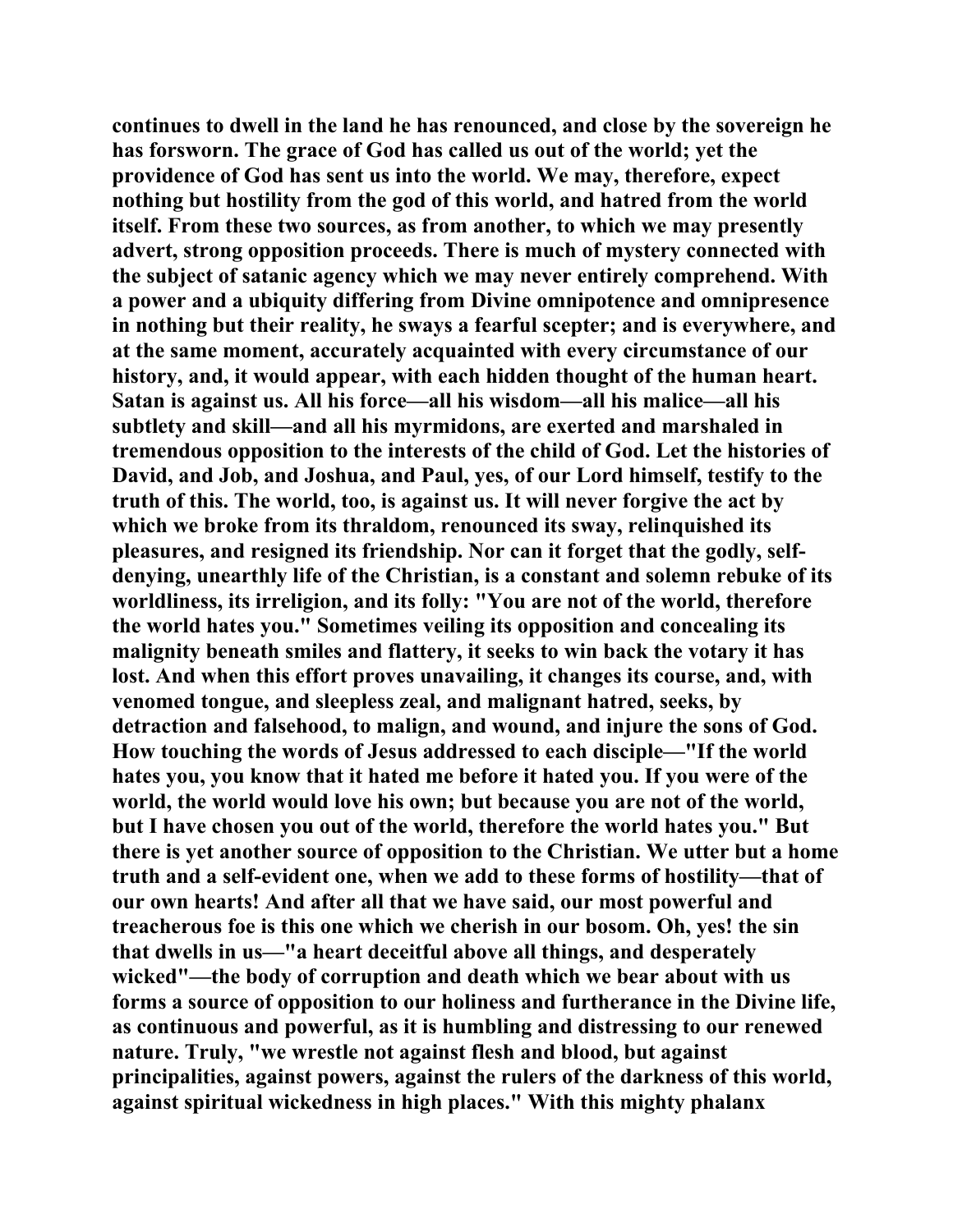**opposed to him, is it not a marvel that any child of God should ever maintain his stand, and at last arrive at heaven? But the wonder ceases when our eye lights upon these words, "If God be for us, who can be against us?"** 

**To this great and consoling truth let us now direct our attention. We shall find, on examination, great prominence given to this fact—God on the side of the Christian—in his holy word. It was with this assurance that Jehovah calmed the fears and strengthened the faith of his servant Abraham. It was a period of intense anxiety with the patriarch. He had just achieved a signal victory in his battle with the kings, from whose power he had generously and valorously rescued his nephew, Lot. It was natural to expect that the nations whose armies he had defeated, and whose sovereigns he had slain, should collect their scattered forces, and, with renewed strength and a fresh onset, descend upon him with overwhelming force. Just at this juncture, when trouble was near, all anxious, and fearful, and trembling as he was, God appeared to his servant, and soothed him with these words—"Fear not, Abram: I am your** *shield***, and your exceeding great reward." And all that God was to Abram he is to all those who have like precious faith with him. Christian, assailed and fearful! Jehovah is your "***shield***, and your exceeding great reward." Then, fear not! I ask not what your trouble is, what form of opposition assails you. I meet you—be your peril, be your trembling, be your anxiety, what it may—with this fact, "If God be for us, who can be against us?" And God is for you! Oh, but believe it, and all shall be perfect peace! His Divine shield is ever around you, and before you can be injured, that shield itself must be broken. This, too, was the truth with which God stayed the faith of Isaac. "And the Lord appeared unto him by night, and said, I am the God of Abraham your father: fear not, for I am with you." To the godly children of Christian, perhaps glorified parents, how peculiarly appropriate and precious are these words! It is an argument and a plea of no little power with God when a tried and needy Christian is led to pray, "You are the God of my parents, my father's God, faithful and loving. And since you did say to your servant, "I am the God of Abraham your father, fear not, I am emboldened in this time of necessity and fear to cast myself upon the same love, and faithfulness, power! Oh, turn unto me, and have mercy upon me; give your strength unto your servant, and save the son of your handmaid." God's dealings with the prophet Elisha afford another striking illustration of the same precious truth, that he is on the side of his people. Alarmed at the overshadowing forces of the Syrian hosts, the servant of the prophet exclaims, "Alas, my master! What shall we do?" And he answered, "Fear not: for those who be with us are more than those who be with them." Ah, yes! chariots of**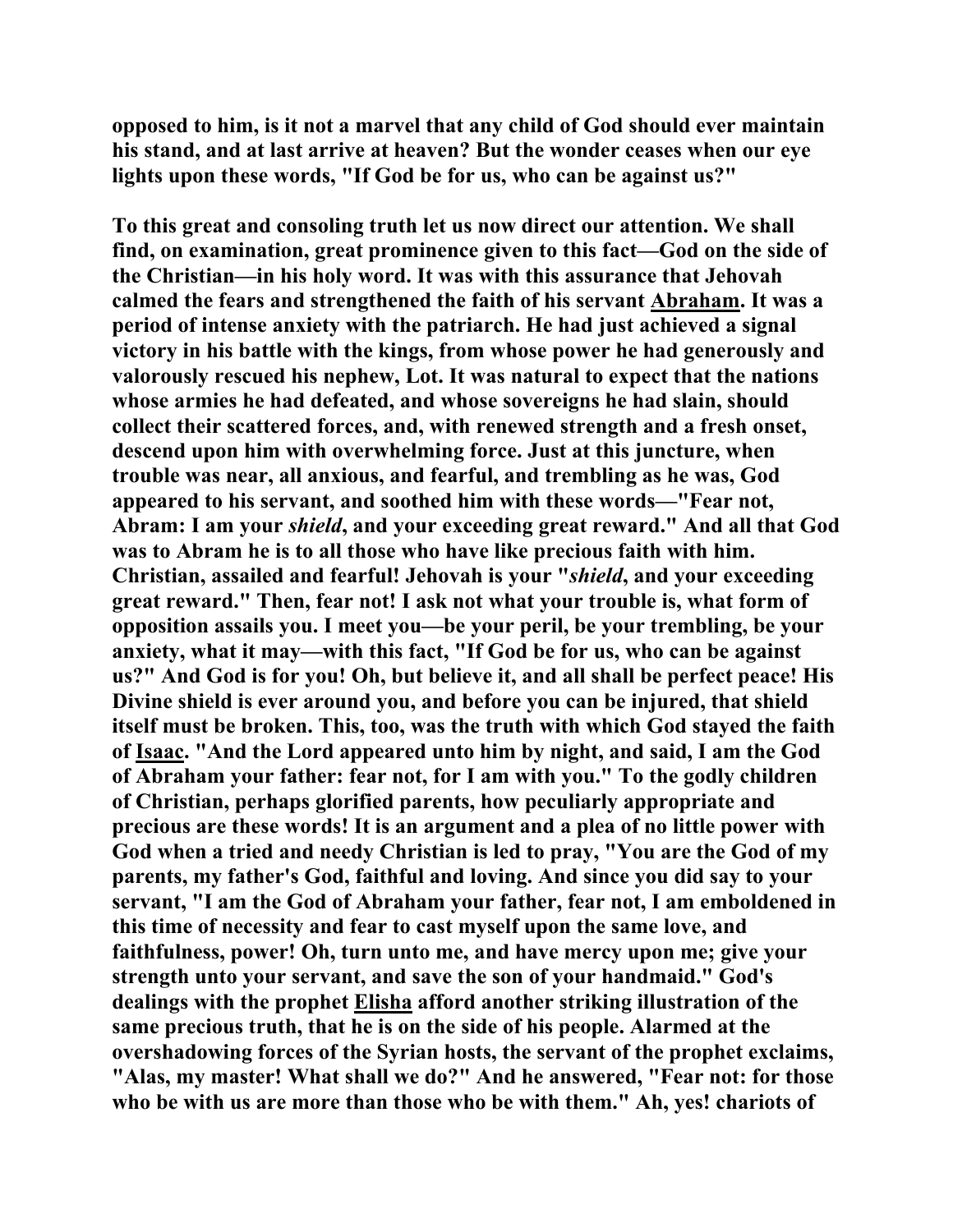**fire encircle every believer; and, best of all, the Lord is in his chariot, "riding upon the heavens in their help, and in his excellency on the sky." It was in view of this same truth that David encouraged himself. "The Lord is my light and my salvation; whom shall I fear? The Lord is the strength of my life; of whom shall I be afraid?" And when God was about to send Jeremiah into his vineyard, what was the truth with which he strengthened his hesitating faith? "You therefore gird up your loins, and arise, and speak unto them all that I command you . . . . they shall fight against you, but they shall not prevail against you; for I am with you, says the Lord, to deliver you." And when Paul repaired to Corinth, and was met by much opposition and blasphemy in his mission of testifying to the Jews that Jesus was the Christ, it was with this same blessed assurance—God on the side of the Christian—that his faith was strengthened and his spirit comforted. "Then spoke the Lord to Paul in the night by a vision, Do not be afraid, but speak, and hold not your peace; for I am with you, and no man shall set on you to hurt you." It was the Lord Jesus, who, in all the tenderness of his love, thus appeared to soothe and animate his servant. And since he is the "same yesterday, today, and forever," he is prepared to comfort our trembling hearts with the same blessed assurance— "I am with you." And what were his last words to his Church, still vibrating on the ear, "Lo! I am with you always; even unto the end!"** 

**God must be on the side of his people, since he has, in an everlasting covenant, made himself over to be their God. In an especial manner, and in the highest degree, he is the God of his people. In the most comprehensive meaning of the words, he is for us. His love is for us—his perfections are for us—his covenant is for us—his government, extending over all the world, and his power over all flesh, is for us. There is nothing in God, nothing in his dealings, nothing in his providences, but what is on the side of his people. Enshrined in his heart, engraved on his hand, kept as the apple of his eye, God forms a mighty bulwark for his Church. "As the mountains are round about Jerusalem, so the Lord is round about his people from henceforth even forever." In Christ Jesus, holiness, justice, and truth, unite with mercy, grace, and love, in weaving an invincible shield around each believer. There is not a purpose of his mind, nor a feeling of his heart, nor an event of his providence, nor an act of his government, that is not pledged to the happiness, and security, and wellbeing of his people. What Joshua said to the children of Israel, trembling to encounter the giants of Anak, may be truly said to every believer in view of his foes, "The Lord is with us, fear them not."** 

**Not the Father only, but the Son of God, is also on our side. Has he not amply**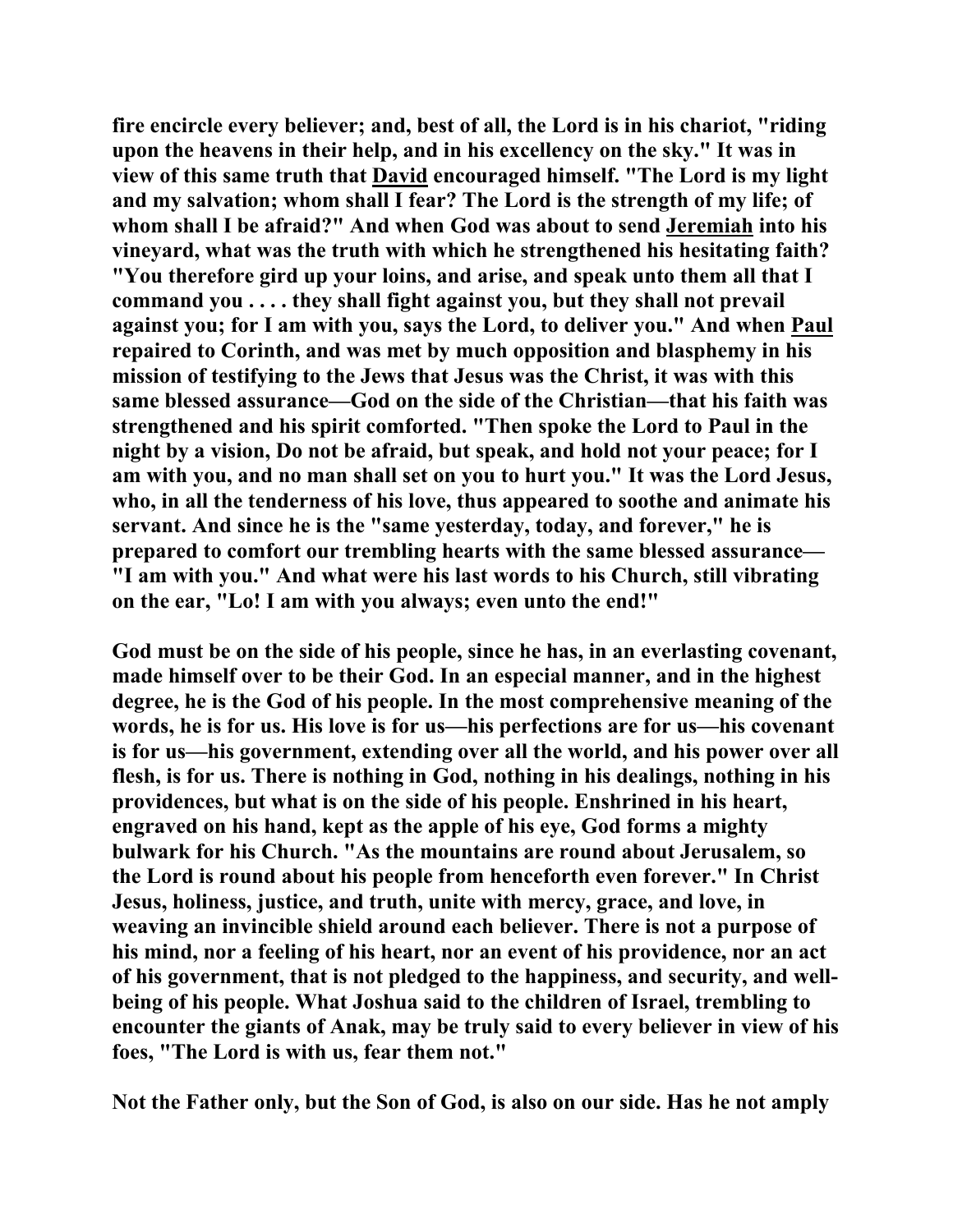**proved it? Who, when there was no eye to pity, and no arm to save, undertook our cause, and embarked all his grace and glory in our salvation? Who slew our great Goliath, and rescued us from Pharaoh, discharged our debt, and released us from prison? Who extinguished the fires of our hell, and kindled the glories of our heaven? Who did all this by the sacrifice of himself? Oh, it was Jesus! Need we further proof that he is for us? Who appears on our behalf within the veil? Who sits for us as a priest upon his throne? Whose blood, first shed on Calvary, now sprinkles the Mercy Seat? Who pleads, and argues, and intercedes, and prays for us in the high court of heaven? Whose human sympathy flows down in one continuous stream from that abode of glory, blending with our every trial, and suffering, and sorrow? Who is ever near to thwart our foes, and to pluck our feet from the snare of the fowler? Oh, it is Christ! And there is not a moment of time, nor a circumstance of life, in which he does not show himself strong in behalf of his people.** 

**And so of the Holy Spirit. Who quickened us when we were dead in trespasses and in sins? Who taught us when we were ignorant, enlightened us when we were dark, comforted us when we were distressed; and when wounded, and bleeding, and ready to die, led us, all oppressed with guilt and sorrow as we were, to Jesus? Who inspired the first pulsation of life, and lighted the first spark of love, and created the first ray of hope, in our soul, and dried the first tear of godly grief from our eye? Oh, it was the Eternal Spirit, and he, too, is for us. Survey the record of your own history, dear reader. What a chequered life yours, perhaps, has been! How dotted the map of your journeyings, how multi-colored the stones that have paved your path, how varied and blended the hues that compose the picture of your life! And yet, God constructed that map, and God laid those stones, and God penciled and painted that picture. God went before you, and God is with you, and God is for you. He was in the dark cloud that enshrouded all with gloom, and he was in the sunshine that gilded all with beauty. "I will sing of mercy and of judgment: unto You, O Lord, will I sing." And who has carried forward the work of grace in our souls—checking our feet, restoring our wanderings, holding up our goings, raising us when we had fallen, and establishing our feet more firmly when men rose up against us? Who has healed all our diseases, and has filled our mouths with good things, so that our youth has been renewed like the eagle's? It was the Lord who was on our side, and not one good thing of all that he has promised has failed.** 

**It may, then, well be asked, "Who can be against us?" With such a Father, such a Friend, and such a Comforter, who can urge a successful hostility to**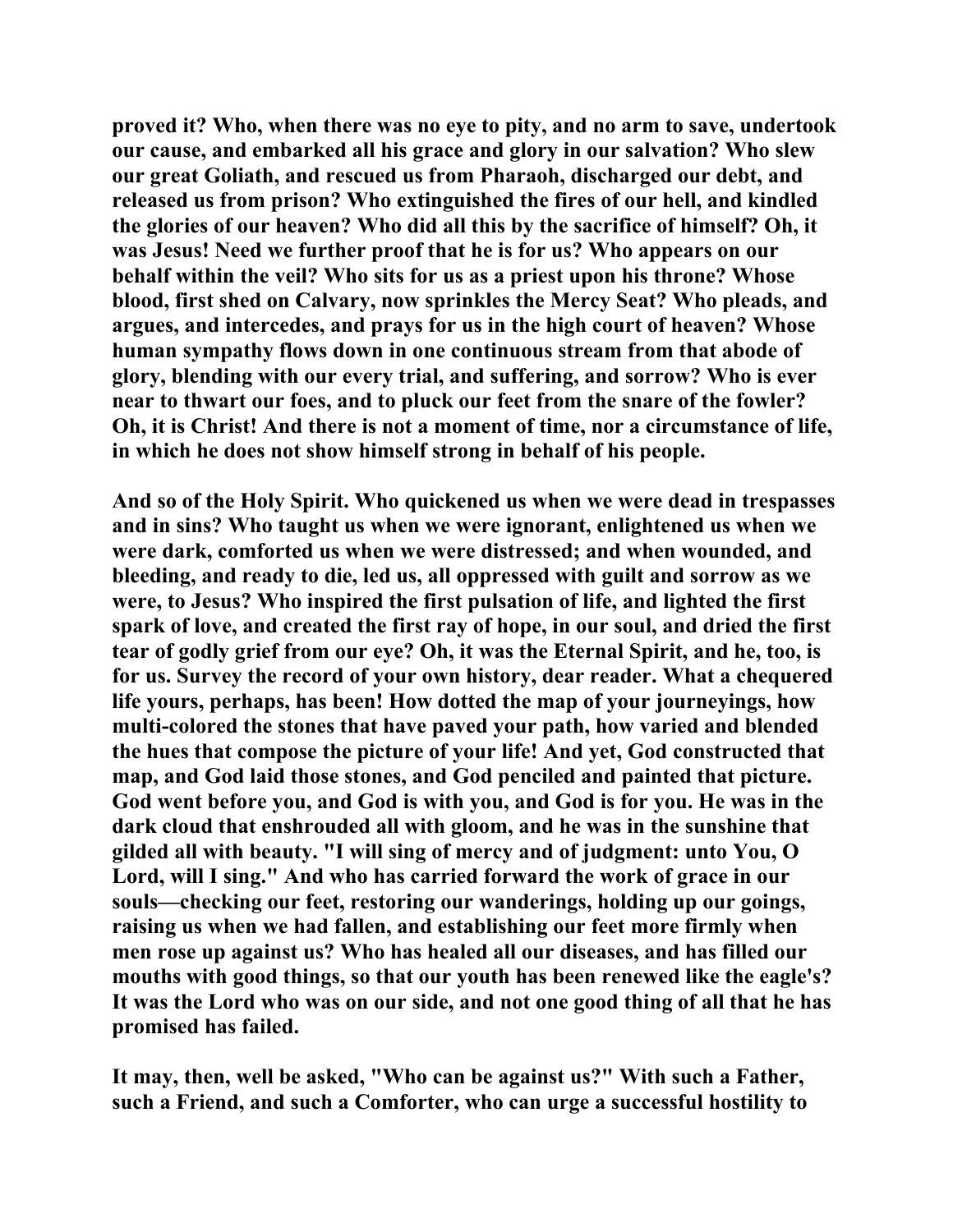**the saints of God? God himself cannot be against us, even when the clouds of his** *providence* **appear the most lowering, and his strokes are felt to be the most severe. "Though he slay me, yet will I trust in him." The** *law* **cannot be against him; for the Law-fulfiller has, by his obedience, magnified and made it honorable. Divine** *justice* **cannot be against us, for Jesus has, in our stead, met its demands, and his resurrection is a full discharge of all its claims. Nor sin, nor Satan, nor men, nor suffering, nor death, can be really or successfully against us—since the condemnation of sin is removed, and Satan is vanquished, and the ungodly are restrained, and suffering works for good, and the sting of death is taken away. "If God be for us, who can be against us?" With such a Being on our side, whom shall we fear? We will fear nothing but the disobedience that grieves, and the sin that offends him. Fearing this, we need fear nothing else. "God is our refuge and strength, a very present help in trouble. Therefore will not fear. Listen once more to his wondrous words—"You are my servant. I have called you, and not cast you away. Fear not; for I am with you: do not be dismayed; for I am your God: I will strengthen you; yes, I will help you; yes, I will uphold you with the right hand of my righteousness."** 

**The subject, if most consolatory to the Christian, in its converse, a solemn one to the unregenerate. It is an awful thing not to have God for us. And if God is not for us, there is no neutral course: he must be against us. And God is against you, my unconverted reader. So long as you are in an unreconciled state, not only God, but every creature of God, is at war with you. The whole creation is an armory of destructive agencies to a soul out of Christ. All are messengers of death to a Christless sinner. Yes, God is against you! Mistake not the blessings of his providence for the smiles of his grace. The hand that prospers your worldly schemes, that drops its mercies so profusely around your path, yet holds its drawn sword of vengeance above your head. Not a night do you compose yourself to rest at peace with God through Christ Jesus. And are you prepared for the consequences? Have you thought of them and weighed them? Look at them now! When your sorrow comes—as come it will—God will mock; when your calamity approaches, he will laugh; when you stretch forth your hand, he will withdraw his, so long stretched out to you in vain. Who will then befriend you? Not an angel or a saint but will tune his harp to the holiness and the justice of your condemnation. Alas! there is no appeal from the decision of the Judge, there is no hiding place from his indignation, no cessation of his wrath. "It is a fearful thing to fall into the hands of the living God." And yet that God loves sinners, gave his Son to die for sinners, is willing to receive sinners, and is gracious, full of compassion,**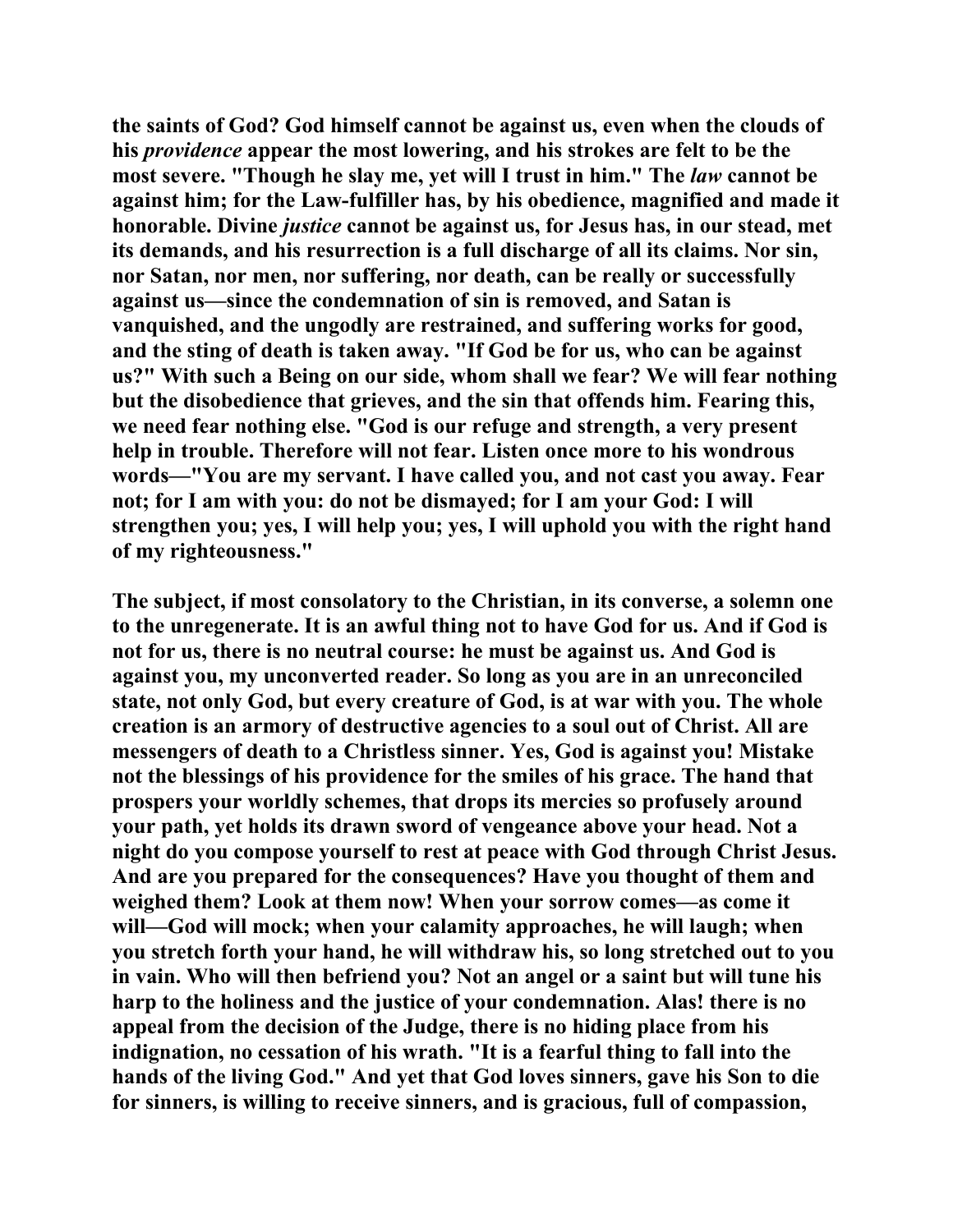**and ready to forgive sinners. Let the goodness of God, then, lead you to repentance.** 

**Would we always have God for us? then let us aim to be for God. God deals with us his creatures by an equitable rule. "The ways of the Lord are equal." "If you walk contrary unto me, then will I walk contrary unto you." Is not God for you? Has he not always, since be manifested himself to you as your covenant God, been on your side? Has he ever been a wilderness to you, a land of darkness? Has he, in any instance, been unkind, unfriendly, unfaithful? Never. Then be for God—decidedly, wholly, uncompromisingly for God. Your heart for God, your talents for God, your rank for God, your property for God, your influence for God, your all for God—a holy, unreserved consecration to him, all whose love, all whose grace, all whose perfections, all whose heaven of glory is for you. "Yield yourselves unto God as those that are alive from the dead." Trembling Christian! God is on your side. And, "if God be for us, who can be against us?"** 

# **CHAPTER 31.**

#### **"The Gift of God's Son, the Guarantee of All Other Blessing"**

**He that spared not his own Son, but delivered him up for us all, how shall he not with him also freely give us all things? Romans 8:32** 

**He who did not spare his own Son, but gave him up for us all—how will he not also, along with him, graciously give us all things? Romans 8:32** 

**Since God did not spare even his own Son but gave him up for us all, won't God, who gave us Christ, also give us everything else? Romans 8:32** 

**Each successive application which the Apostle makes of the great doctrine he had been so ably discussing, serves but more fully to unfold the glory and sweetness of the truth. We can scarcely light upon a passage in this brilliant and consolatory chapter, so rich and comprehensive as the present. Our admiration is divided between the vastness of the truth it contains, and the exquisite grace and appropriateness with which it is introduced. It was just the truth needed to give repose and enlargement to the mind, after threading its way through the mazes lucid, though profound—of God's predestinating purpose and plan. As if anticipating the cold, impassive view of God, which**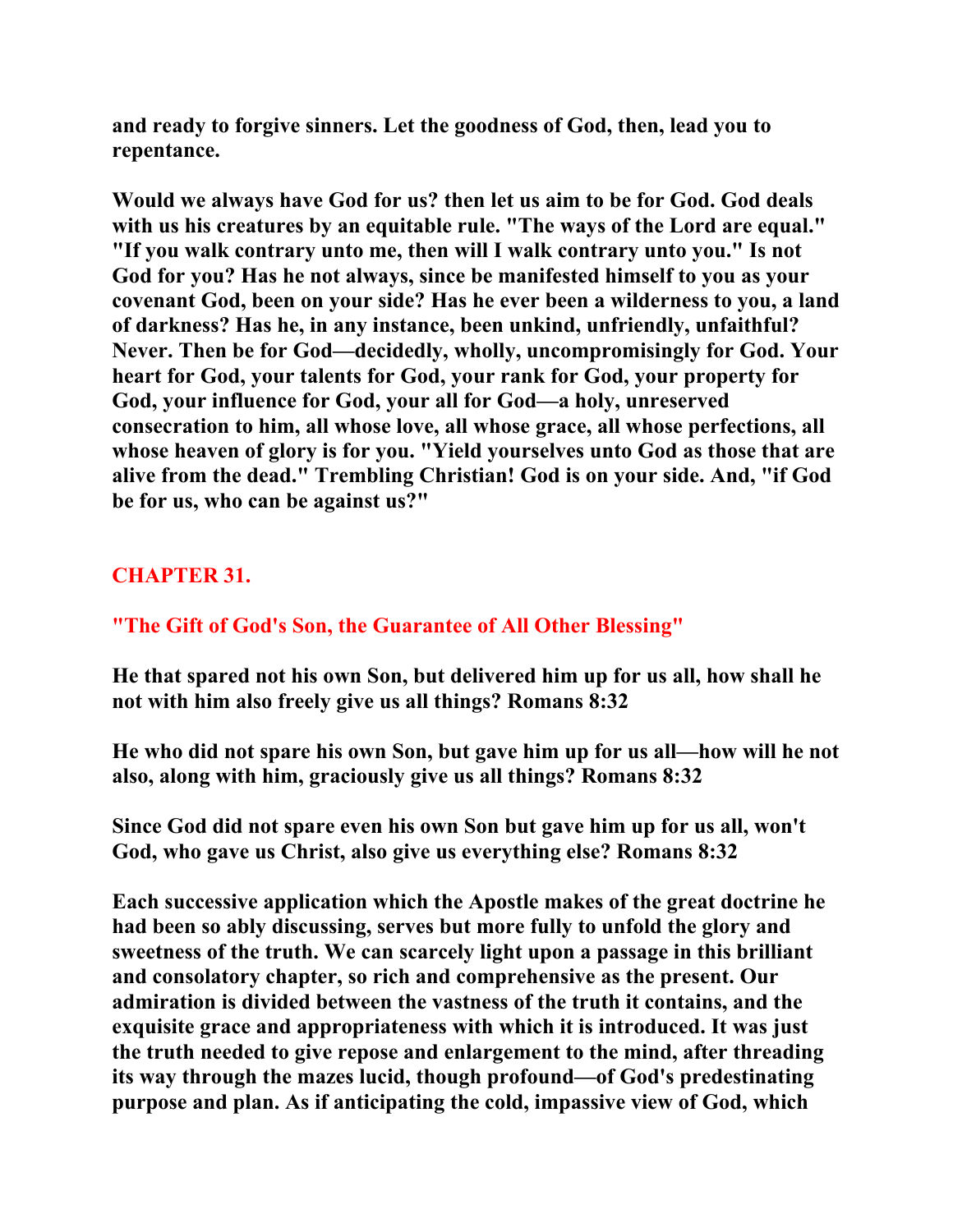**some might be disposed to cherish, Paul introduces a fact which would at once dispel the false conception, vindicate the Divine character, and exhibit it in all the glow and effulgence of its infinite benevolence and love. There can be nothing contracted or frigid in the disposition of that Being who, from the fathomless depths of his nature, gave so costly a proof of his love as his Son. He must be love, if this is the manifestation of love. You have, it may be, deemed him partial and cold—you have thought him distant and repelling you have settled down with the crude and gloomy notion, that because your lot was unchangeably fixed, believe as you may, and act as you will, it is of little purpose; and thus all your thoughts and efforts after salvation have become impeded and paralyzed, and you have resigned yourself to sinful, sullen despair. But lo! a truth bursts upon your mind, developing a new idea, and presenting to your view a new portrait of God, thus changing the whole current of your thoughts and feelings respecting him. "He that spared not his own Son, but delivered him up for us all." "What a wondrous declaration!" you exclaim; "this surely is not that Being whom my conceptions pictured to my view so frigid, contracted, and arbitrary. He spared not his own Son! Is this true? Then, there is love in God; then, there is salvation in God; then, there is hope in God. I had thought him cold, unjust, and austere. But lo! he appears wearing the character of love—breathing the spirit of love displaying the acts of love—and laying at my feet the most costly and precious boon of his love. O God, bow my heart before this unspeakable love of yours!"** 

**"His own Son." We are here met with a great and glorious truth, the Sonship of our Lord. There may be much of mystery connected with it; nevertheless it is a revealed doctrine, and as such, we believe and are sure that it is true. With what clearness did Christ himself propound this doctrine to the caviling Jews! "Jesus answered them, My Father works hitherto, and I work. Therefore, the Jews sought the more to kill him, because he not only had broken the Sabbath, but said also that God was his Father, making himself equal with God." Now it must be borne in mind that this declaration of his Sonship involves also a declaration of equality in all respects with the Father. So the Jews evidently understood it. In a far different, because in a far higher and diviner sense, the Lord Jesus is declared to be the Son of God than believers, who are also denominated the "sons of God." The passage before us makes this distinction. "His own Son," a mode of expression peculiar to the essential relation of Christ to God. Just as a father would distinguish, by the same phraseology, his own son from the son he had adopted; so God distinguished his Eternal and Essential Son from his adopted sons. Christ is elsewhere called the "only-begotten Son of God," that is, the only one claiming so close an**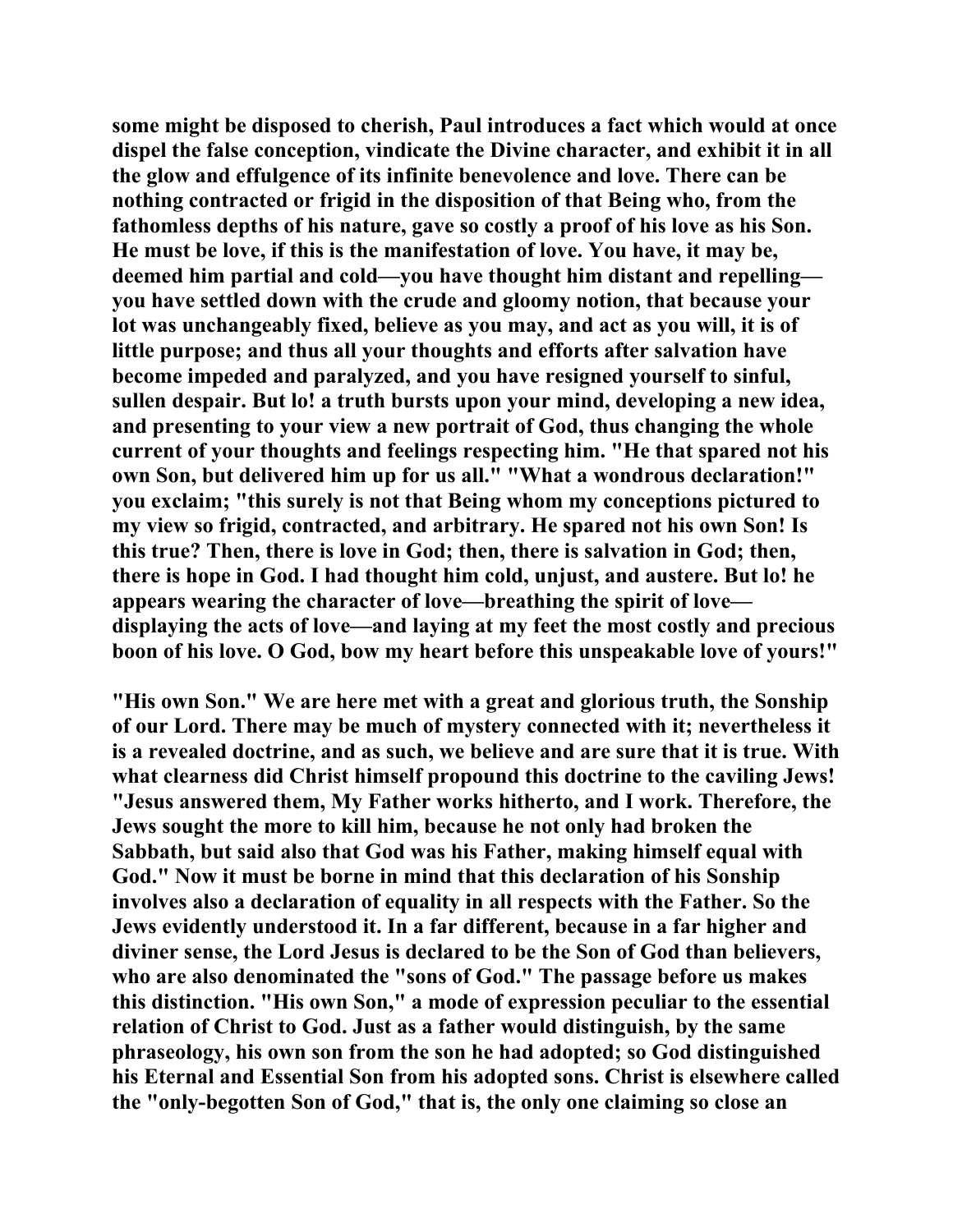**affinity with the Father. And can the essential equality of the Son with the Father be more distinctly declared than in the quotation which the apostle makes from one of the Messianic Psalms, and applies it, as it originally was, to the Eternal Son of God: "Unto which of the angels said he at any time, You are my Son, this day have I begotten you? And again, I will be to him a Father, and he shall be to me a Son? And again, when he brings in the firstbegotten into the world, he said, And let all the angels of God worship him." And if all the angels of God are commanded to worship him, surely then our Lord spoke no blasphemy when he "made himself equal with God."** 

**God "spared not his own Son." Expressive words! Knowing what redemption required justice, stern and inexorable, demanding full satisfaction—the law, rigid and unbending, demanding perfect obedience—he withheld not the only sacrifice that could meet the case. "He spared not his own Son." He did not relax anything of the requirement, nor abate anything of the suffering. Oh no! the utmost payment was exacted, and the last drop of the cup was drained. Had there been the least relaxing of the law's stringency, or the slightest curtailment of the law's penalty, then there had been no salvation for us. And all this was the unveiling of love. To spare his people, he spared not his Son.** 

**"Delivered him up for us all." If any other expression were necessary to deepen our sense of the vastness of his love, we have it here. Who delivered up Jesus to die? Not Judas, for money; not Pilate, for fear; not the Jews, for envy—but the Father, for love! "Him being delivered by the determinate counsel and foreknowledge of God, you have taken, and by wicked hands have crucified and slain." In this great transaction we lose sight of his betrayers, and his accusers, and his murderers, and we see only the Father travailing in the greatness of his love to his family. And to what was he delivered? To the hands of wicked men—God's "darling to the power of the dogs." To poverty and need, to contempt and infamy, to grief and sorrow, to unparalleled suffering, and a most ignominious death. "It pleased the Lord to bruise him, he has put him to grief." And for whom was he thus delivered up? "For us all" for the church purchased with his own blood. For all in that church he has an equal love, and for all he paid an equal price. Oh, deem not yourself poor, unlettered, and afflicted as you may be—less an object of the Father's love, and less the purchase of the Savior's merits. Oh, blessed, comforting truth—"For us all!" For you, who are tempted to interpret your afflictions as signals of wrath, and your sins as seals of condemnation, and your poverty as marks of neglect, and your seasons of darkness as tokens of desertion, and your doubts and fears as evidences of a false hope and of self-deception; for**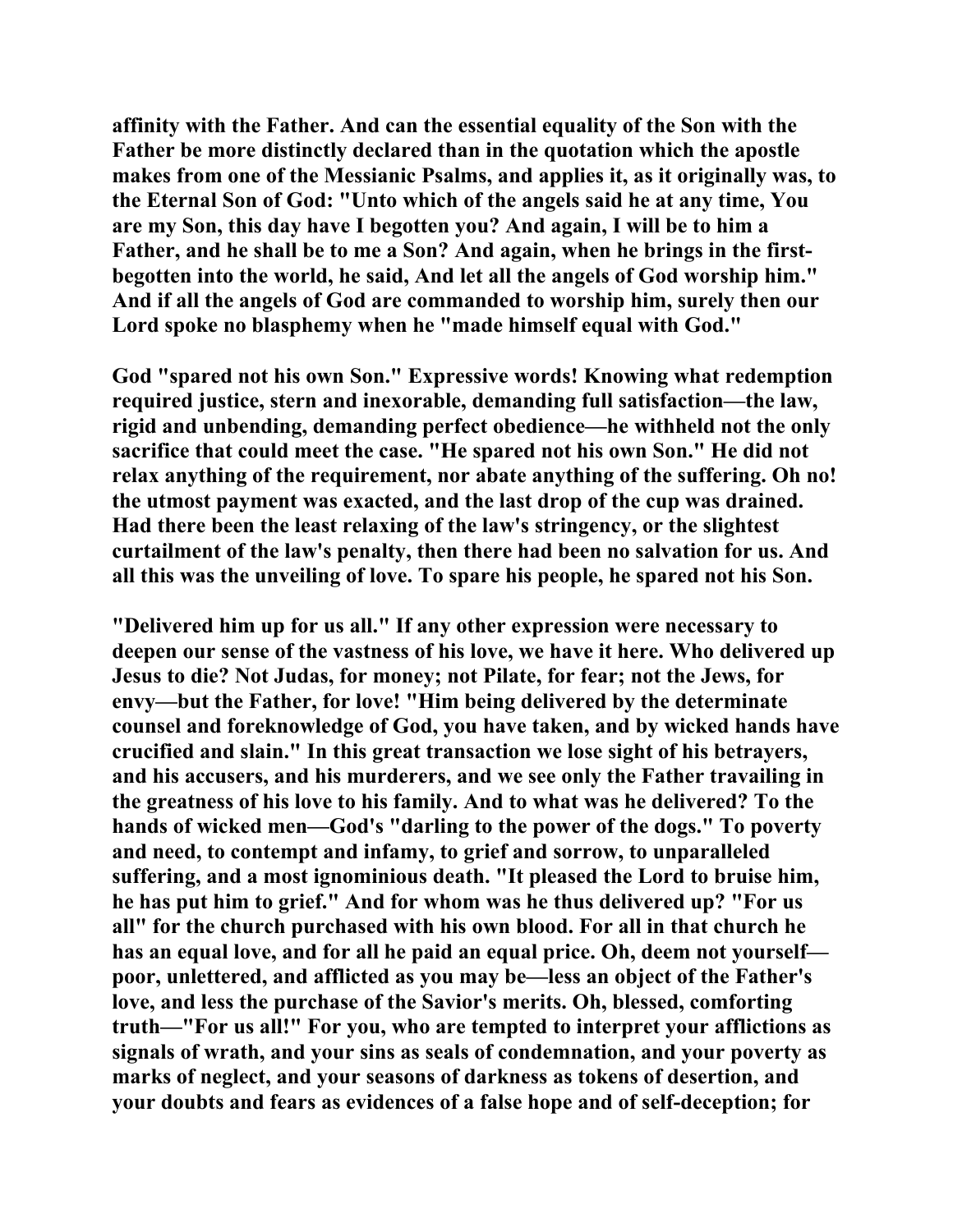**you, dear saint of God, Jesus was delivered up.** 

**And now let us consider this unspeakable gift of God as the guarantee of all other blessing. "How shall he not with him freely give us all things?" How beautiful and conclusive the reasoning of the Apostle! Arguing from the greater to the less, he proceeds to assure the believer of God's readiness freely to bestow all needful blessing. To this he stood pledged. The gift of his own Son, so freely and unreservedly bestowed, was the security and the channel of every other mercy. When God gave his Son, the reconciliation had not actually been effected, justice had received no satisfaction, and the broken law no repair. Thus, "God commended his love towards us, in that, while we were yet sinners, Christ died for us." If, then, when we were enemies, we were reconciled to God by the death of his Son, much more, being reconciled, will he freely give us all things. "All things!" How comprehensive the grant! "According as his Divine power has given unto us all things that pertain unto life and godliness." Holding the security in the hand of faith, you may repair to your Heavenly Father, and ask for all that you need. So to speak, God has bound himself to withhold no good thing from you. He is pledged, and from that pledge he will never recede, to grant you all you need. What is your demand? Is it the Spirit to seal, to sanctify, to comfort you? Then draw near and ask the gift. "For if you who are evil know how to give good things to your children, how much more shall your Heavenly Father give the Holy Spirit to those who ask him?" Is it pardon? Then ask it. He who provided the sacrifice for sin, will he not freely bestow the forgiveness of sin? Is it grace? Having given you the Reservoir of grace, is he not as willing and "able to make all grace abound toward you, that you, always having all sufficiency in all things, may abound to every good work?" Is it comfort? Having given you the "Consolation of Israel," will he not prove to you the "God of all comfort?" Is your necessity temporal? Are your circumstances adverse? Filled with forebodings of approaching difficulty, the cruse of oil and the barrel of meal dwindling, are you anxious and fearful? Take your temporal need to God. What! will he bestow the higher blessings of grace, and withhold the inferior ones of providence? Never! And can you press to your believing heart the priceless, precious, unspeakable gift of his Son, and yet cherish in that heart the gloomy, misgiving, thought of God's unwillingness and inability to supply all your need?** 

**"Freely give." God's gifts are both rich and gratuitous. He always bestows more, never less, than we ask. It would seem as though he could not open his hand to a poor comer, but it overflowed with a bounty worthy of himself. Here are met all the objections to our coming which spring from our**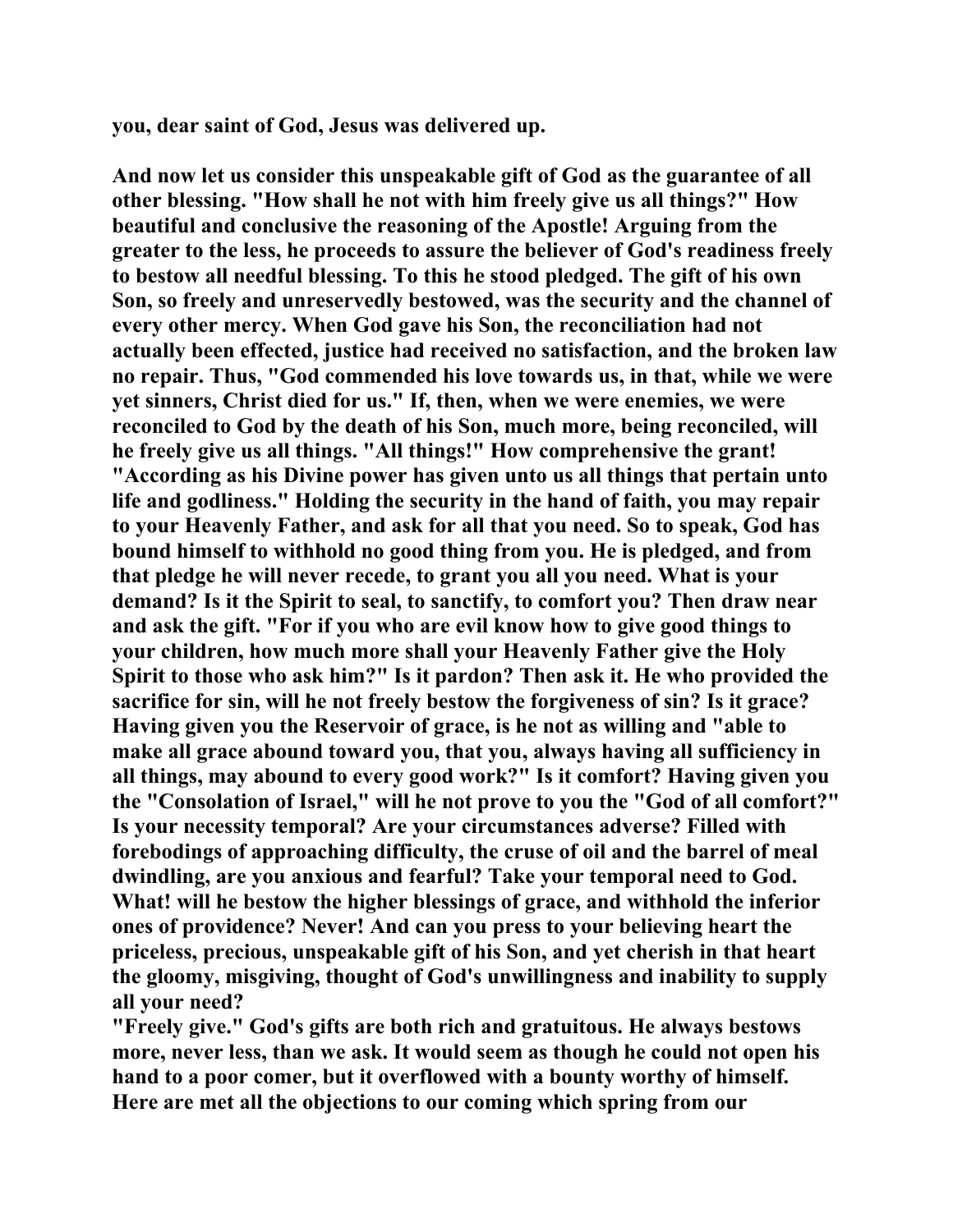**unworthiness, unfruitfulness, and unfaithfulness. Having nothing to pay, nothing in return is required. "Without money, and without price." Free as the sunlight—free as the balmy air—free as the mountain stream—free as the heart of God can make it, is every blessing which he bestows. "Since God did not spare even his own Son but gave him up for us all, won't God, who gave us Christ, also give us everything else?"** 

### **CHAPTER 32.**

### **"The Believer's Challenge"**

**Who shall lay any thing to the charge of God's elect? It is God that justifieth. Romans 8:33** 

**Who will bring any charge against those whom God has chosen? It is God who justifies. Romans 8:33** 

**Who dares accuse us whom God has chosen for his own? Will God? No! He is the one who has given us right standing with himself. Romans 8:33** 

**The Apostle recurs again to the great proposition with which he started—no condemnation in Christ Jesus—the evidence of which had so richly accumulated in his course, as to justify this, the keynote of the triumph with which he conducts his brilliant argument to a close. It is impossible not to perceive that his spirit kindles with the inspiration of his theme, until from the pinnacle on which he now stood, he seems to have caught an expanded view, and to reflect the first beams, of that heaven of glory from which he had so lately descended.** 

**"God's elect." It was important that the Apostle should distinctly specify who the people were against whom no accusation could justly be alleged. And what terms could he employ more expressive of their character and relation than this? It involves two ideas—God's choice, of a people beloved. The term occurs in other places. "But for the elect's sake these days shall be shortened." "According to the faith of God's elect." "Elect according to the foreknowledge of God the Father." "His own elect." It is quite clear, then, that those on whose behalf this challenge is made, are a people who, like their Lord and Master, are "chosen of God and precious." Now, scriptural as this doctrine is, it cannot be concealed that many anxious minds have made it a stumbling-**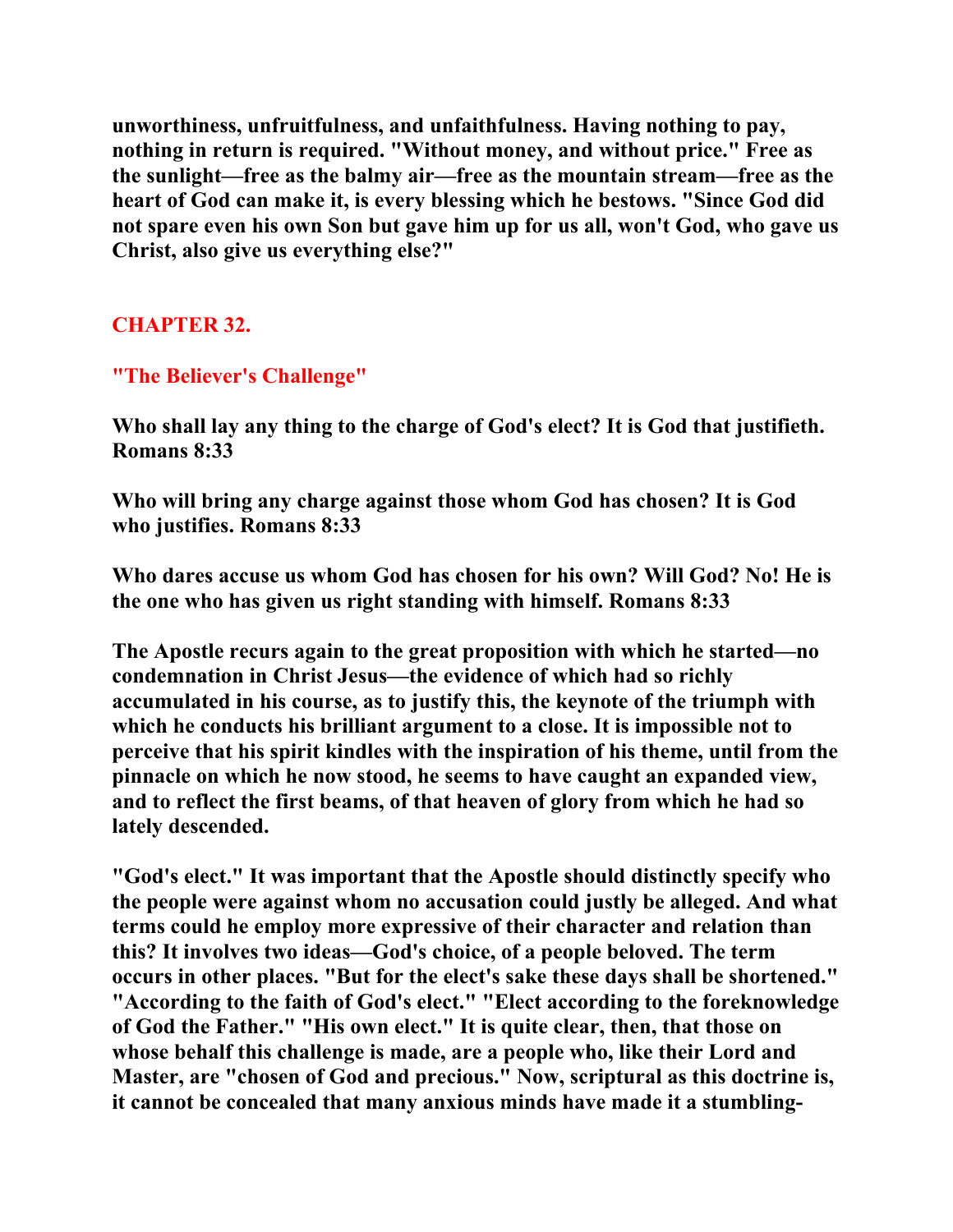**stone at the very threshold of their spiritual career. The great mistake has been the making the doctrine of election the starting-point of their conversion, rather than a point to be reached at a subsequent and distant part of their religious course. With God it doubtless is the starting-point, if we may suppose a beginning with him who has no beginning—but not with man. We have in a previous chapter shown that our calling of God by the Spirit is the premise, and that our election of God by his love is the conclusion. Thus reasoning, as logicians term it, a posteriori, without having looked into the mysterious volume of the Divine decrees, the Apostle, addressing the converted Thessalonians, could boldly say, "Knowing, brethren beloved, your election of God."** *And how did he know it? From their faith, their knowledge, their reception of the truth, and its transforming effects on their character.* **Adopt this mode of reasoning as yours, and you will no longer complain that the doctrine of election is a perplexing truth, casting its deep and gloomy shadow upon your path to the cross. In your spiritual voyage your calling by grace is like an isthmus standing between two eternities; the past, in which God has chosen his people; and the future, in which he will glorify, them. Reach this middle point and you are safe.** 

**"It is God that justifies." We believe that by many this cardinal doctrine of God's justification is but imperfectly understood, and but indistinctly seen in its results. The lofty position of security in which it places the believer, the liberty, peace, and hope into which it brings him, are points dim and obscure in the spiritual vision of many. We also believe that much of the weak, sickly Christianity of numbers is traceable, in a great measure, to the crude and gloomy conceptions they form of God, produced by not clearly seeing the interest which he felt, and the initiatory part which he took, in the great matter of our justification. Let our faith but trace the act of our justification to God, and we have placed ourselves upon a vantage-ground of the boldest defiance to all our enemies. Survey the truth in this light for a moment. Against whom have you sinned? Adopting David's confession, you exclaim, "Against you, and you only have I sinned." Having sinned against God, from God, then, you looked for the condemnation. You had violated his law, and from the lips of the Lawgiver you waited the sentence. When, lo! he declares himself on your side. Descending, as from his tribunal, he comes and stands in your place, and avows himself your Justifier. "It is GOD that justifies." Upon you, a culprit, trembling at his bar, he throws his own righteousness, "which is unto all, and upon all those who believe;" and from that moment you are justified. Shall we, then, be indifferent to the part the Father took in the great question of our acceptance? Shall we cherish the shy and suspicious thought**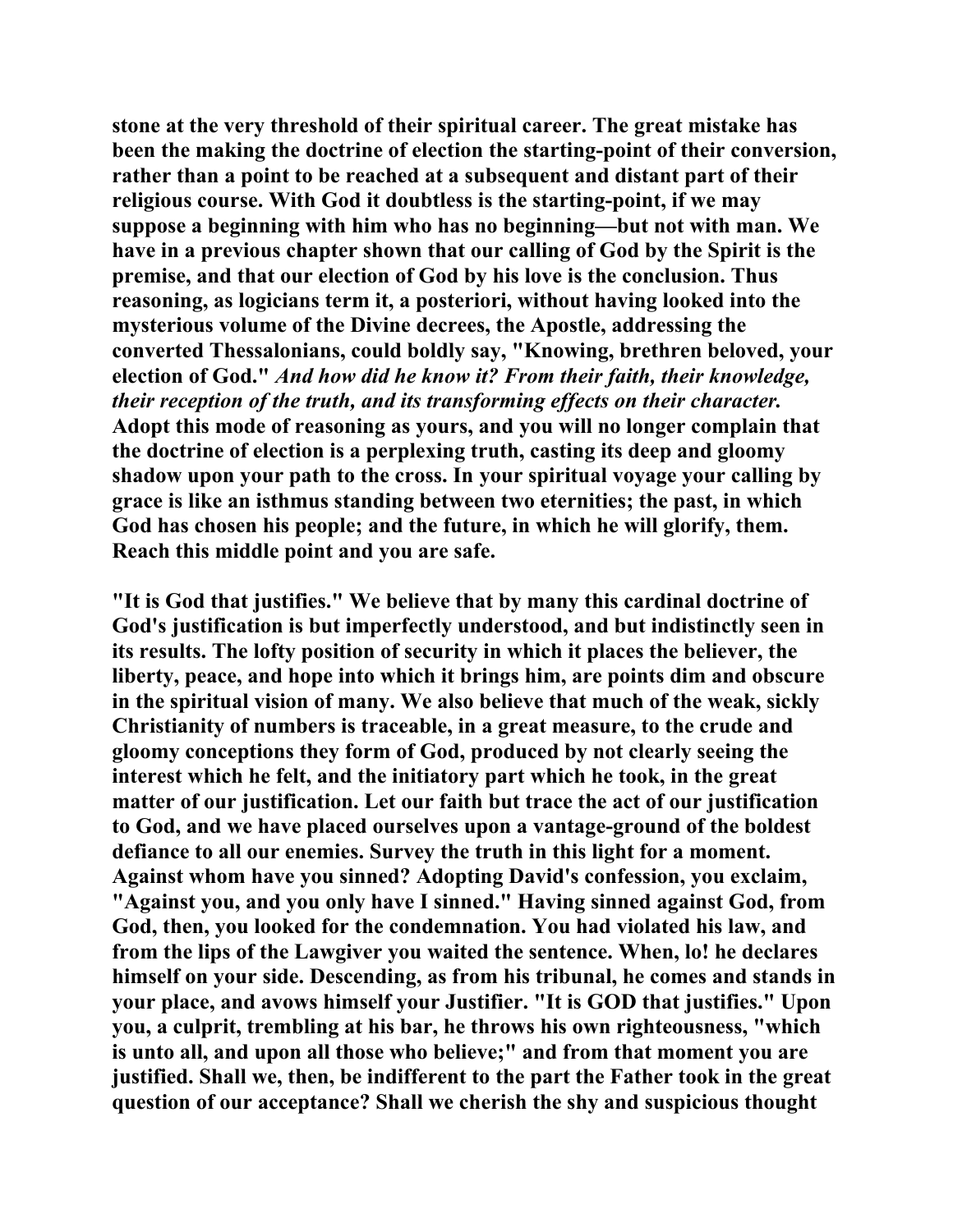**of God as if he looked coldly at us, and felt that, in pleading for his mercy, we were infringing upon his righteousness? Oh, no! Away with such thoughts of God! He it is who pronounces the act of your acquittal, and from his lips sound the glorious words, "No CONDEMNATION!" "It is God that justifies."** 

**We are now prepared for the challenge based upon this truth. "Who shall lay anything to the charge of God's elect?" Who in heaven; who on earth; who in hell? God will not; sin cannot; Satan dare not. Who? If there be in this wide universe an accuser of those whom God has justified, let him appear. There is none! Every mouth is closed. "Who shall lay any thing to the charge of God's elect?" If there remain a sin unpardoned, a stain uneffaced, a precept unkept, by the Mediator of his church, let it appear. But there is none! The work of Christ is honorable and glorious. It is a finished work. And on the basis of this complete Atonement, God, while he remains just, is the justifier of him that believes. Oh, embrace this truth, you who, in bitterness of soul, are selfaccused and self-condemned before God! Satan could accuse, and the world could accuse, and the saints could accuse, but more severe and true than all, is the self-accusation which lays your mouth in the dust, in the deepest, lowliest contrition. Yet, as a poor sinner, looking to Jesus, resting in Jesus, accepted in Jesus, who shall lay anything legally to your charge, since it is God—the God against whom you have sinned—who himself becomes your Justifier? May you not with all lowliness, yet with all holy boldness, challenge every foe, in the prophetic words of Christ himself—"He is near that justifies me: who will contend with me?"** 

**This truth is an elevating, because a deeply sanctifying one. It exalts the principles, and these, in their turn, exalt the practice of the Christian. Oh! the thought, that it is God who justifies us at an expense to himself so vast, by a sacrifice to himself so precious, surely is sufficiently powerful to give the greatest intensity to our pantings, and fervency to our prayers, for conformity to the Divine image. Deep sorrows, and sore trials, and fiery temptations, we may have, and must have, if we ever enter the kingdom; but, what is sorrow, and what is trial, and what is temptation, if they work but in us the fruits of righteousness, fit us more perfectly for heaven, and waft us nearer to our eternal home? Press, in humble faith, this precious truth to your heart, for God has forgiven all, and has cancelled all, and has forgotten all, and is your God forever and ever.** 

**"But in that coming day, no weapon turned against you will succeed. And**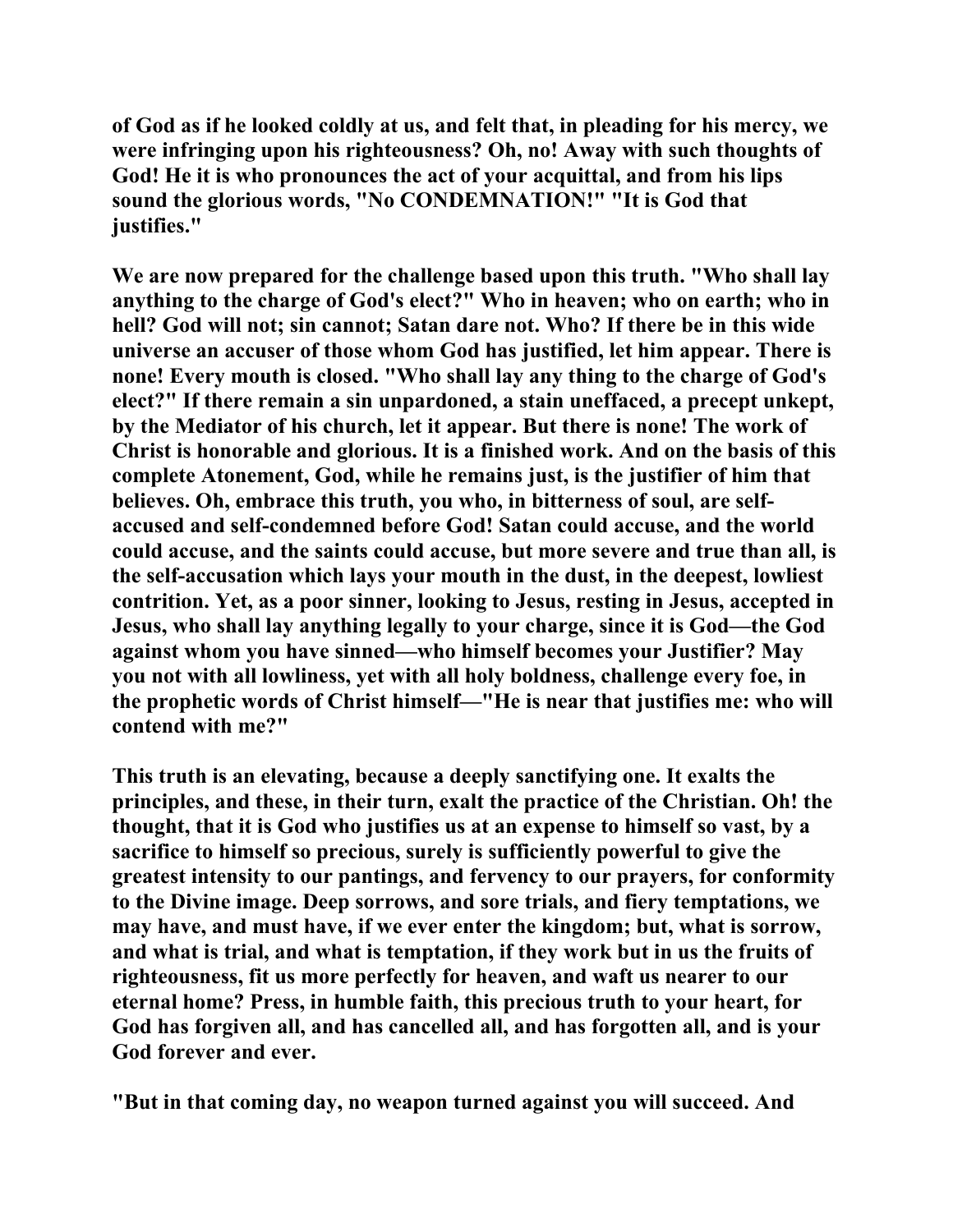**everyone who tells lies in court will be brought to justice. These benefits are enjoyed by the servants of the Lord; their vindication will come from me. I, the Lord, have spoken!" Isaiah 54:17** 

## **CHAPTER 33.**

### **"The Believers Triumph"**

**Who is he that condemneth? It is Christ that died, yea rather, that is risen again, who is even at the right hand of God, who also maketh intercession for us. Romans 8:34** 

**Who is he that condemns? Christ Jesus, who died—more than that, who was raised to life—is at the right hand of God and is also interceding for us. Romans 8:34** 

**Who then will condemn us? Will Christ Jesus? No, for he is the one who died for us and was raised to life for us and is sitting at the place of highest honor next to God, pleading for us. Romans 8:34** 

**We have remarked that the soul of the Apostle rose with the sublimity of his theme. It was impossible not to perceive, as we followed him in his masterly and conclusive argument, how his mighty mind kindled with fresh rapture, as each successive step conducted him towards its magnificent climax. It may truly be said to be the "mighty work of a mind acting in all the dignity of independent greatness, and fired and elevated by a principle no less commanding than the love of Jesus." He had thrown down the undaunted challenge, unaccepted, and now he breathes the final triumph—"Who is he that condemns?" Let us briefly follow him in the different parts of the mediatorial work of Christ, which he exhibits in the passage, as constituting the ground of the believer's triumph.** 

**"It is Christ that died." Upon this fact we have somewhat descanted elsewhere, in explaining the doctrine of the believer's justification. The object of the writer in introducing it again, was to confirm the Christian's exemption from condemnation, on the broad basis of Christ's mediation. This event formed the first of all the subsequent steps in the working out of the great plan of the Church's redemption. To this, as its center, every line of truth converged. It was as a suffering Messiah, as an atoning High Priest, as a**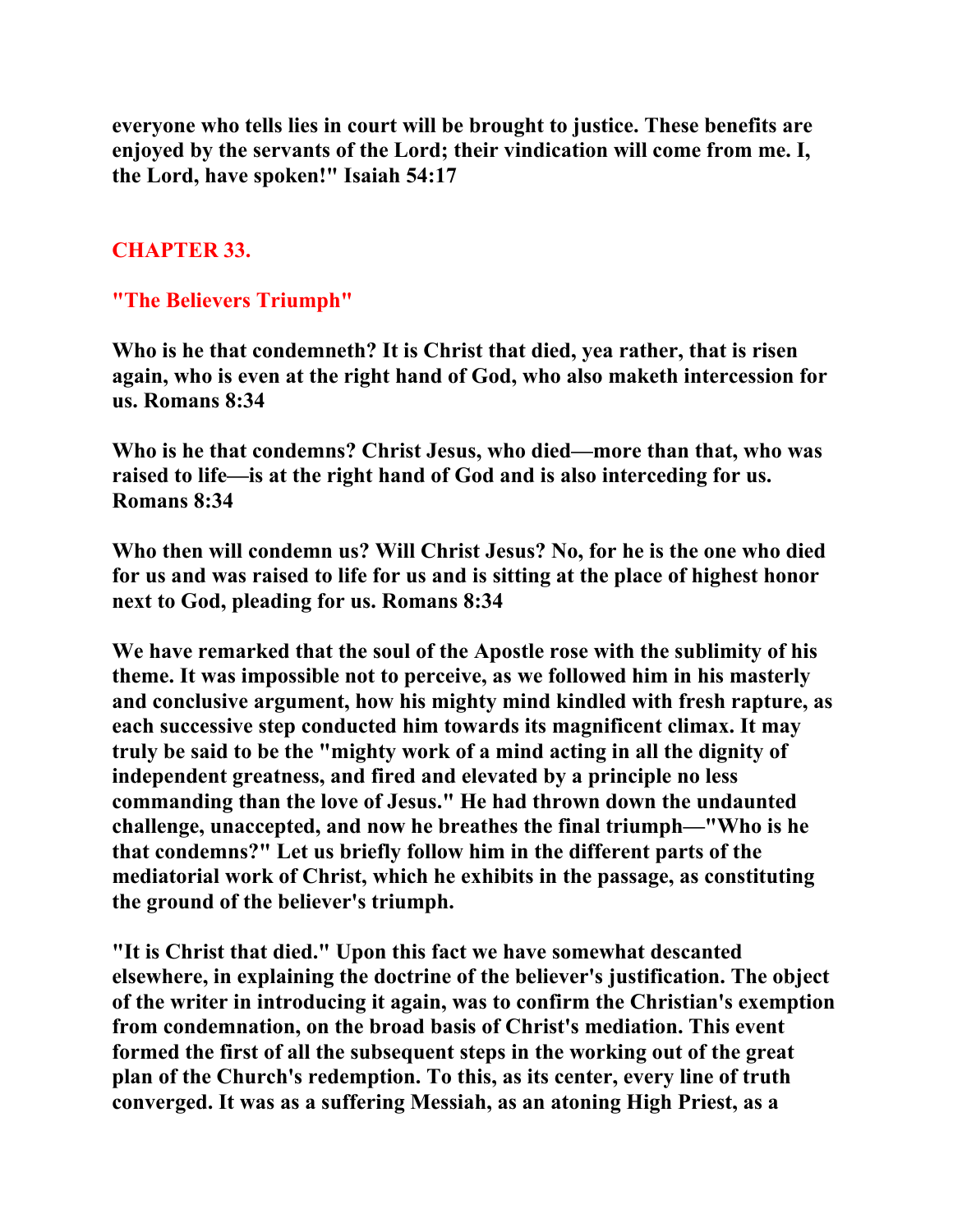**crucified Savior, as a Conqueror, returning from the battle-field with garments rolled in blood, that the Son of God was revealed to the eye of the Old Testament saints. They were taught by every type, and by every prophecy, to look to "the Lamb slain from the foundation of the world." Christ must die! Death had entered our world, and death—the death of the Prince of Life—only could expel it. This event formed the deepest valley of our Lord's humiliation. It was the dark background—the somber shading of the picture of his life, around which gathered the light and glory of all the subsequent parts of his history. But in what character did Christ die? Not as a Martyr, nor as a Model, but as a** *Substitute***. His death was substitutionary. "God has not appointed us to wrath, but to obtain salvation by our Lord Jesus Christ, who died** *for us***." This great truth, the Apostle, we find in another place, appropriating to himself. "The Son of God who loved me and gave himself** *for me."* **Here was the personal application of a general truth. And this is the privilege of faith. There breathes not a babe in Christ, who may not lay his hand upon this glorious truth—"Christ gave himself for me." Contemplate now, the conclusiveness of this reasoning for the noncondemnation of the believer. Since Christ bore our sins, and was condemned in our place; since by his expiatory death the claims of Divine justice are answered, and the holiness of the Divine law is maintained, who can condemn those for whom he died? Oh, what security is this for the believer in Jesus! Standing beneath the shadow of the cross, the weakest saint can confront his deadliest foe; and every accusation alleged, and every sentence of condemnation uttered, he can meet, by pointing to Him who died. In that one fact he sees the great debt cancelled, the entire curse removed, the grand indictment quashed—and "No condemnation to those who are in Christ Jesus," are words written as in letters of living light upon the cross.** 

**"Yes rather, that is risen again." This is the second part of the mediation of Christ, which the Apostle assigns as a reason why none can condemn the believer. It would seem by the word "rather" that we are taught to look upon this fact of** *our Lord's life* **as supplying a still stronger affirmation of the great truth he was establishing. A few observations may make this appear. The atoning work of Christ was in itself a finished work. It supplied all that the case demanded. Nothing could possibly add to its perfection. "I have finished the work which you gave me to do." But we lacked the proof. We required that evidence of the reality and acceptance of the Atonement which would render our faith in it a rational and intelligent act. The proof lay with him who was "pleased to bruise him and put him to grief." If God were satisfied, then the guilty, trembling sinner may confidently and safely repose on the**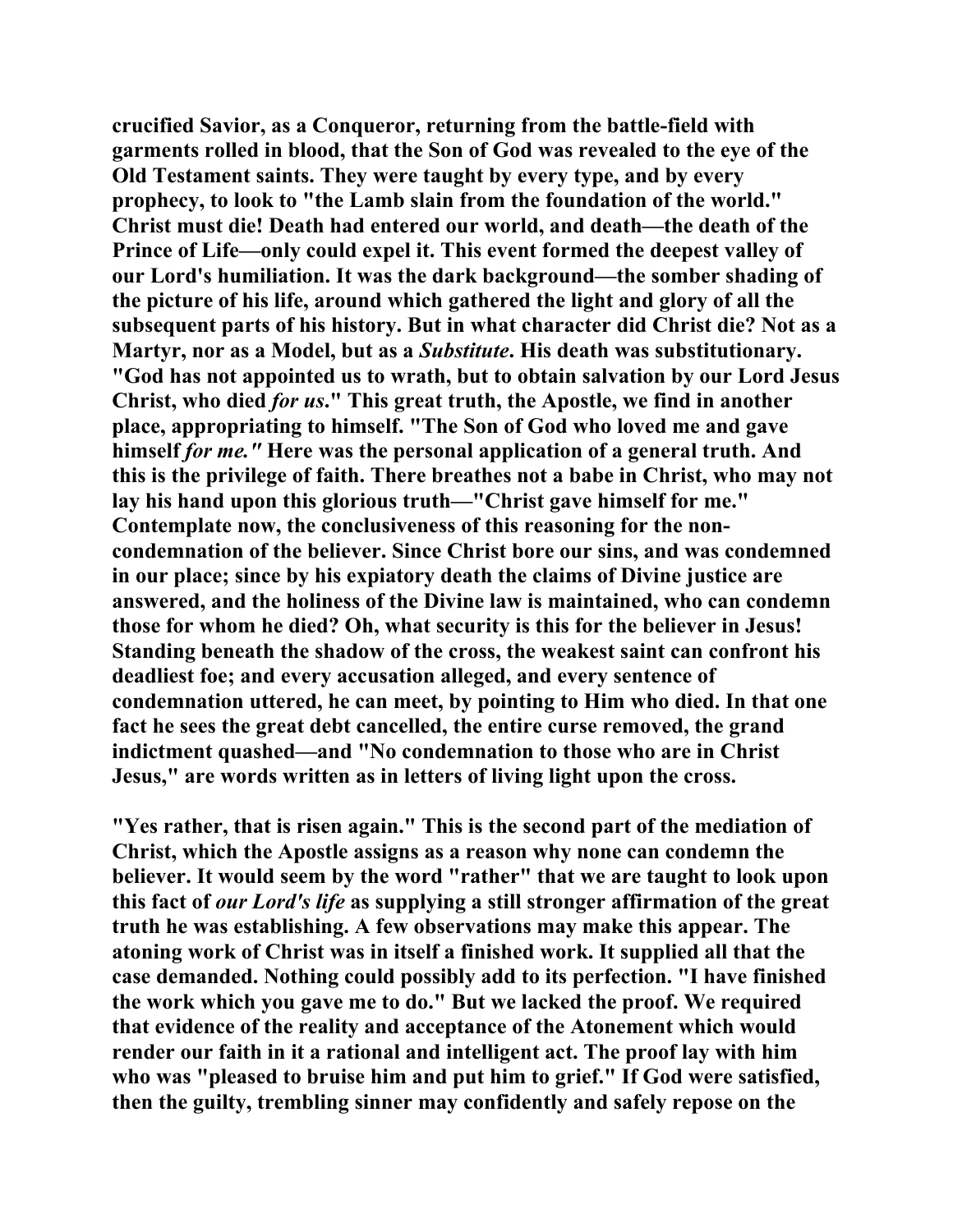**work of the Savior. The fact of the resurrection was therefore essential to give reality to the Atonement, and hope to man. Had he not returned in triumph from the grave, the sanctity of his precepts, the sublimity of his teachings, the luster of his example, and the sympathies awakened by the story of his death, might have attracted, charmed, and subdued us, but all expectation of redemption by his blood would have been a mockery and a delusion. But, "This Jesus has God raised up." And grounded on this fact the believer's acquittal is complete. When he bowed his head and gave up the spirit, the sentence of condemnation was reversed; but when he burst the bonds of death, and appeared in the character of a Victor, the believer's justification was forever sealed. "For if when we were enemies we were reconciled to God by the death of his Son, much more, being reconciled, shall we be saved by his life." Here, then, lies the great security of the believer. "Delivered for our offences, he rose again for our justification." Planting his foot of faith upon the vacant tomb of his living Redeemer, the Christian can exclaim, "Who is he that condemns? it is Christ that died, yes rather, that is risen again." Oh, to feel the power of his resurrection in our souls! Oh, to rise with him in all the reality and glory of this his new-born life, our minds, our affections, our aspirations, our hopes all quickened, and ascending with our living Lord. "Because I live, you shall live also."** 

**"Who is even at the right hand of God." The exaltation of Christ was a necessary part of his mediatorial work. It entered essentially into the further continuance of that work in heaven—the scene of** *the intercessory part of the High Priest's office.* **"The right hand of God" is a phrase expressive of power and dignity. "When he had by himself purged our sins, sat down on the right hand of the Majesty on high." "Who is gone into heaven, and is on the right hand of God; angels, and authorities, and powers, being made subject unto him." What stronger assurance has the believer that no impeachment against him can be successful, than this? His Savior, his Advocate, his best Friend, is at the right hand of the Father, advanced to the highest post of honor and power in heaven.** 

**"There sits our Savior crowned with light, Clothed in a body like our own."** 

**All power and dominion are his. The revolutions of the planets, and the destinies of empires, his hand guides. The government is upon his shoulders; and for the well being, security, and triumph of his Church, power over all flesh, and dominion over all worlds, is placed in his hands. Who, then, can**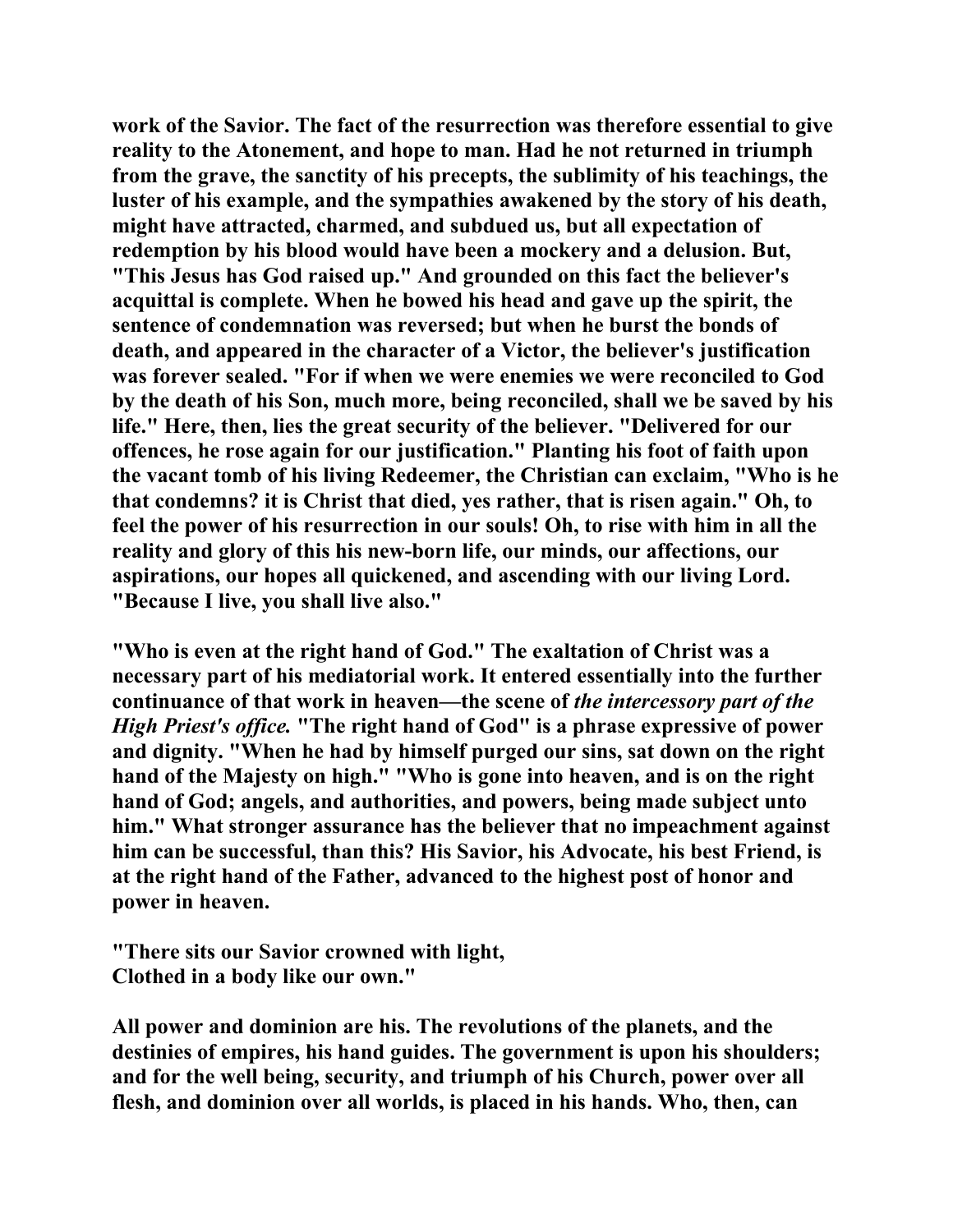**condemn? Jesus is at the right hand of God, and the principalities and powers of all worlds are subject to his authority. Fear not, therefore, O, believer! Your Head and Redeemer is alive to frustrate every purpose, to resist every plot, and to silence every tongue that would condemn you.** 

**"Who also makes intercession for us." To what a beautiful climax does the Apostle conduct his argument! The exaltation of Jesus in heaven is associated with the dearest interests of his people on earth. Joseph was forgotten when Pharaoh lifted up the head of the chief butler. But our Lord, amid the honors and splendors to which God has highly exalted him, still remembers his brethren in bonds, and makes intercession for them. How expressive is the type of our Lord's present engagement on behalf of his people! "And he (Aaron) shall take a censer full of burning coals of fire from off the altar before the Lord, and his hands full of sweet incense beaten small, and bring it within the veil: and he shall put the incense upon the fire before the Lord, that the cloud of the incense may cover the mercy seat that is upon the testimony." The passing of Aaron into the holy of holies, was the shadowing forth of our Lord's entrance into** 

**heaven. The blood sprinkled at the mercy seat was the presentation of the great Atonement within the veil. And the incense overshadowing with its fragrant cloud the mercy seat, thus touched with blood, was the figure of the ceaseless intercession of our Great High Priest in the Holiest. "For Christ is not entered into the holy places made with hands, which are the figures of the true: but into heaven itself, now to appear in the presence of God for us." It is an individual, an anticipative, and a present intercession. It embraces all the personal needs of each believer, it precedes each temptation and each trial, and at the moment that the sympathy and the prayers of the Savior are the most called for, and are felt to be the most soothing, it bears the saint and his sorrow on its bosom before the throne. Just at a crisis of his history, at a juncture, perhaps, the most critical in his life; and when the heart, oppressed with its emotions, cannot breathe a prayer, Jesus is remembering him, sympathizing with him, and interceding for him. Oh, who can fully describe the blessings that flow through the intercession of the Son of God? The love, the sympathy, the forethought, the carefulness, the minute interest in all our concerns, are blessings beyond description. Tried, tempted believer! Jesus makes intercession for you. Your case is not unknown to him. Your sorrow is not hidden from him. Your name is on his heart. Your burden is on his shoulder; and because he not only has prayed for you, but prays for you now, your faith shall not fail. Your great accuser may stand at your right hand to condemn you, but your great Advocate stands at the right hand of God to**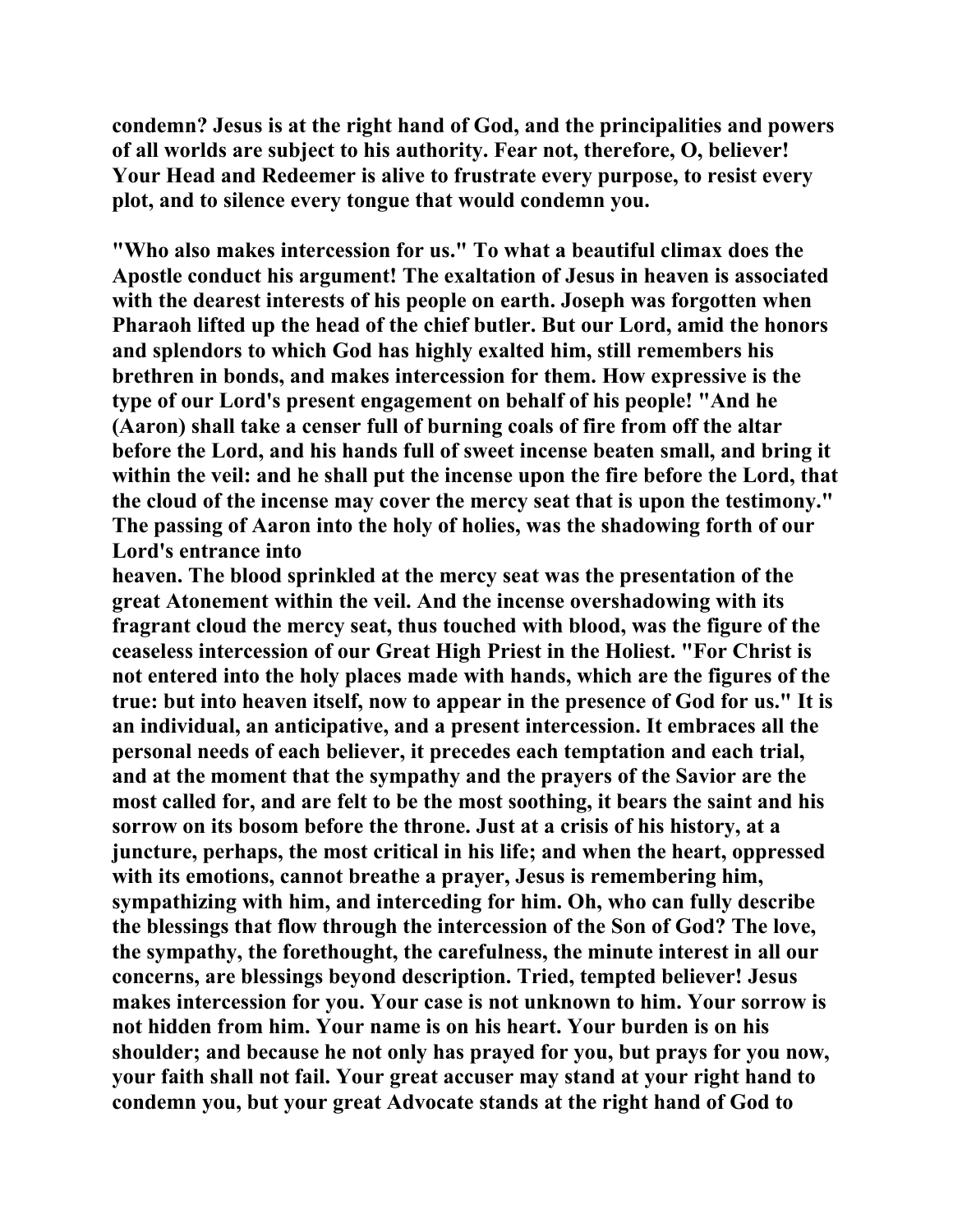**plead for you. And greater is he that is for you, than all that are against you.** 

**Behold the ground of the believer's triumph! What has he to fear? "Who is he that condemns?" The mediatorial work of Christ shuts every mouth, meets every accusation, and ignores every indictment that can be brought against those for whom he died, rose again, ascended up on high, and makes intercession. Oh, what a glorious triumph does Christ secure to the weakest saint who stands in faith upon this rock! "There is therefore now NO CONDEMNATION to those who are in Christ Jesus."** 

### **CHAPTER 34.**

#### **"More than Conquerors"**

**Who shall separate us from the love of Christ? shall tribulation, or distress, or persecution, or famine, or nakedness, or peril, or sword? As it is written, For thy sake we are killed all the day long; we are accounted as sheep for the slaughter. Nay, in all these things we are more than conquerors through him that loved us. Romans 8:35-37** 

**Who shall separate us from the love of Christ? Shall trouble or hardship or persecution or famine or nakedness or danger or sword? As it is written: "For your sake we face death all day long; we are considered as sheep to be slaughtered." No, in all these things we are more than conquerors through him who loved us. Romans 8:35-37** 

**Can anything ever separate us from Christ's love? Does it mean he no longer loves us if we have trouble or calamity, or are persecuted, or are hungry or cold or in danger or threatened with death? (Even the Scriptures say, "For your sake we are killed every day; we are being slaughtered like sheep.") No, despite all these things, overwhelming victory is ours through Christ, who loved us. Romans 8:35-37** 

**The Apostle here enumerates certain things which, to the obscure eye of faith, and to the yet obscurer eye of sense, would appear to make against the best interests of the Christian, regarded either as evidences of a waning of Christ's love to him, or as calculated to produce such a result. He proposes an inquiry—the purport of which we reserve for the consideration of the closing chapter of this work—and then proceeds to give the reply. That reply sets the**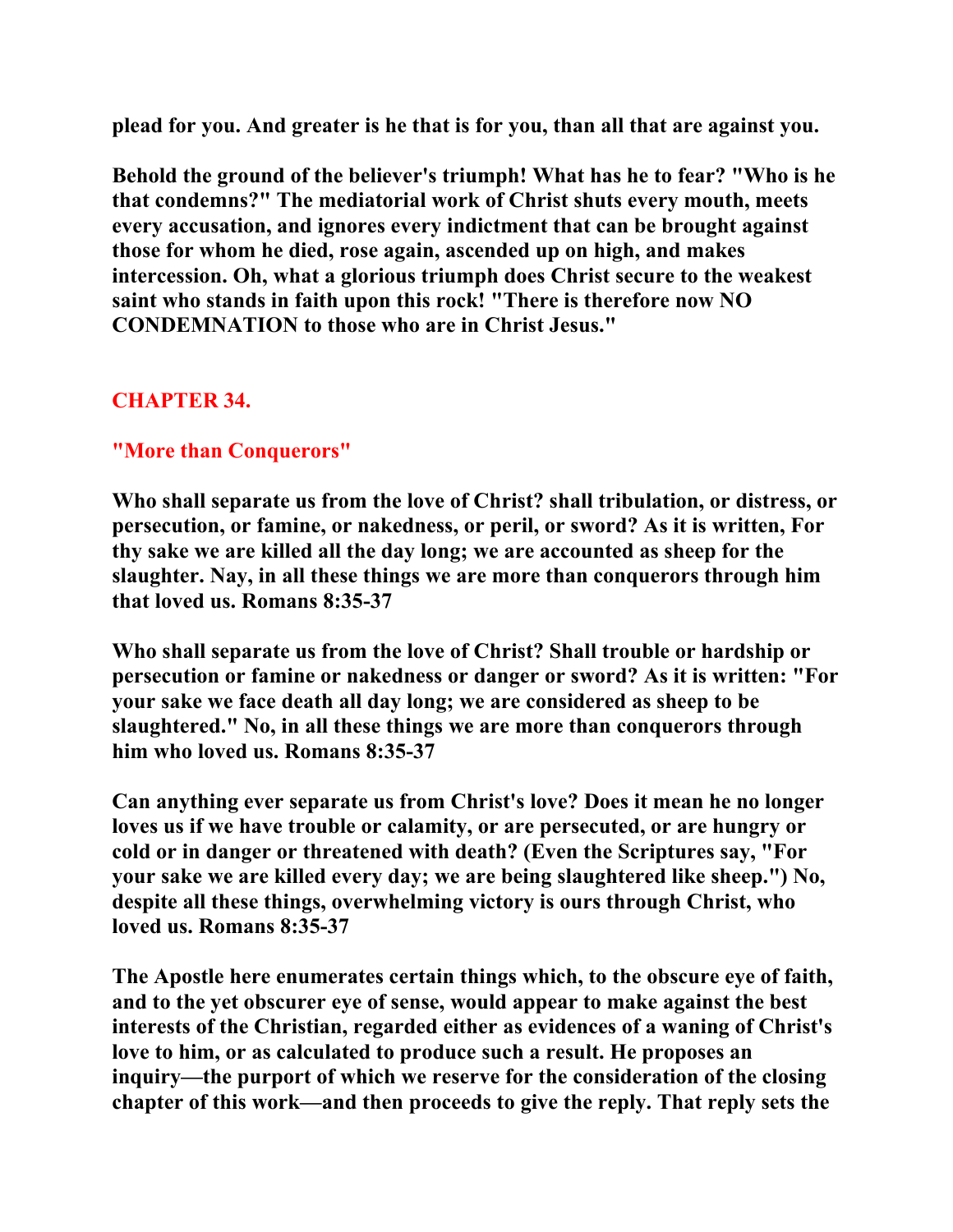**question entirely at rest. He argues that, so far from the things which he enumerates shaking the constancy of Christ's love, periling the safety of the Christian, or shading the luster of his renown, they but developed the Savior's affection to him more strongly, confirmed the fact of his security, and entwined fresh and more verdant laurels around his brow. "No, in all these things we are more than conquerors through him that loved us."** 

**We are first invited to contemplate the Christian in the character of a 'Conqueror.' The battle we have, at some length, already considered. We have seen it to consist of a moral conflict, with inward and outward enemies, all leagued in terrible force against the soul. To this is added—what, indeed, was most peculiar to the early Church—a war of external suffering, in which penury, persecution, and, martyrdom constituted the dark and essential elements. Now it will be instructive to observe in what way Christ provides for the holy warrior's passage through this fiery contest. It will be perceived that it is not by flight, but by battle; not by retreat, but by advance; not by shunning, but by facing the foe. The Captain of their salvation might have withdrawn his people from the field, and conducted them to heaven without the hazard of a conflict. But not so. He will lead them to glory, but it shall be by the path of glory. They shall carve their way to the crown by the achievements of the sword. They shall have privation, and distress, and suffering, of every kind; yet while beneath the pressure, and in the very heat of the battle, victory shall crown their arms, and a glorious triumph shall deepen the splendor of their victory. And what spiritual eye does not clearly see, that in conducting his people across the battle-field, the Lord wins to himself more renown than though he had led them to their eternal rest with entire exemption from conflict and distress? But in what sense are we conquerors? Just in that sense in which the Holy Spirit obtains the victory. It is not the believer himself who conquers; it is the Divine Spirit within the believer. No movement is seen, no tactics are observed, no war-cry is heard, and yet there is passing within the soul a more important battle, and there is secured a more brilliant victory, than ever the pen of the historian recorded. In the first place, there is the conquest of faith. Where do the annals of war present such a succession of victories so brilliant, achieved by a weapon so single and simple, as is recorded in the eleventh chapter of the Epistle to the Hebrews? And what was the grace that won those spiritual and glorious victories? It was the grace of faith! "This is the victory that overcomes the world, even your faith." Faith in the truth of God's word—faith in the veracity of God's character—faith in the might, and skill, and wisdom, of our Commander and Leader—faith eyeing the prize, gives the victory to the**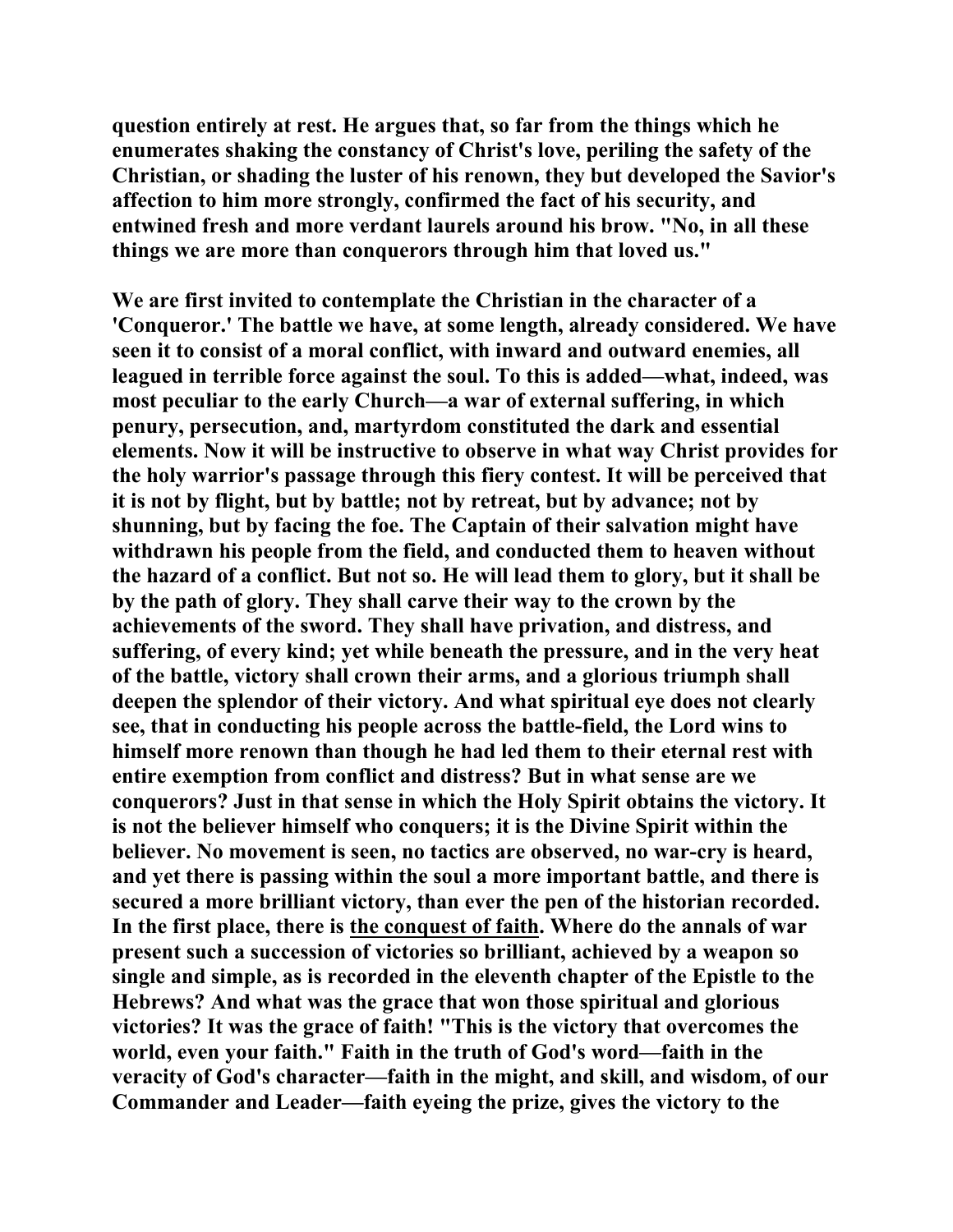**Christian combatant, and secures the glory to the Captain of his salvation. And then there is the triumph of patience. "That you do not be slothful, but followers of them who through faith and patience inherit the promises." "And so, after he had patiently endured, he obtained the promise." Oh, is it no real victory of the Holy Spirit in the believer, when beneath the pressure of great affliction, passing through a discipline the most painful and humiliating, the suffering Christian is enabled to cry, "Though he slay me yet will I trust in him?" "The cup which my Father has given me, shall I not drink it?" "Not my will but yours be done." Suffering child of God, "let patience have her perfect work, that you may be perfect and entire, lacking nothing." And, then, there is the conquest of joy. "And you became followers of us, and of the Lord, having received the word in much affliction, with joy of the Holy Spirit." "My brethren, count it all joy when you fall into diverse temptations," (or trials). Why is trial an occasion of joy? Because it is the triumph of the Holy Spirit in the soul. And does not Christ say, "You shall be sorrowful, but your sorrow shall be turned into joy?" And who but Jesus can turn our sorrow into joy? not only assuaging our griefs, alleviating our sufferings, and tempering the furnace-flame, but actually making our deepest, darkest sorrows, the occasion of the deepest gladness, praise, and thanksgiving. "You have turned my mourning into joyful dancing. You have taken away my clothes of mourning and clothed me with joy, that I might sing praises to you and not be silent. O Lord my God, I will give you thanks forever!" Oh, yes! it is a glorious victory of the Holy Spirit, the Comforter, in the soul, when it can enable the believer to adopt the words of the suffering Apostle, "I am filled with comfort, I am exceeding joyful in all our tribulation." Suffering reader! Jesus knows how to turn your sorrow into joy. Confide your grief to him, and he will cause it sweetly to sing.** 

**"More than conquerors." The original word will admit a stronger rendering than our translators have allowed it. The same word is in another place rendered, "a far more and exceeding and eternal weight of glory." So that in the present instance it might be translated, "far more exceeding conquerors." The phrase seems to imply that it is more than a mere victory which the believer gains. A battle may be won at a great loss to the conqueror. A great leader may fall at the head of his troops. The flower of an army may be destroyed, and the best blood of a nation's pride may be shed. But the Christian conquers with no such loss. Nothing whatever essential to his wellbeing is periled. His armor, riveted upon his soul by the Holy Spirit, he cannot lose. His life, hid with Christ in God, cannot be endangered. His Leader and Commander, once dead, is alive and dies no more. Nothing valuable and**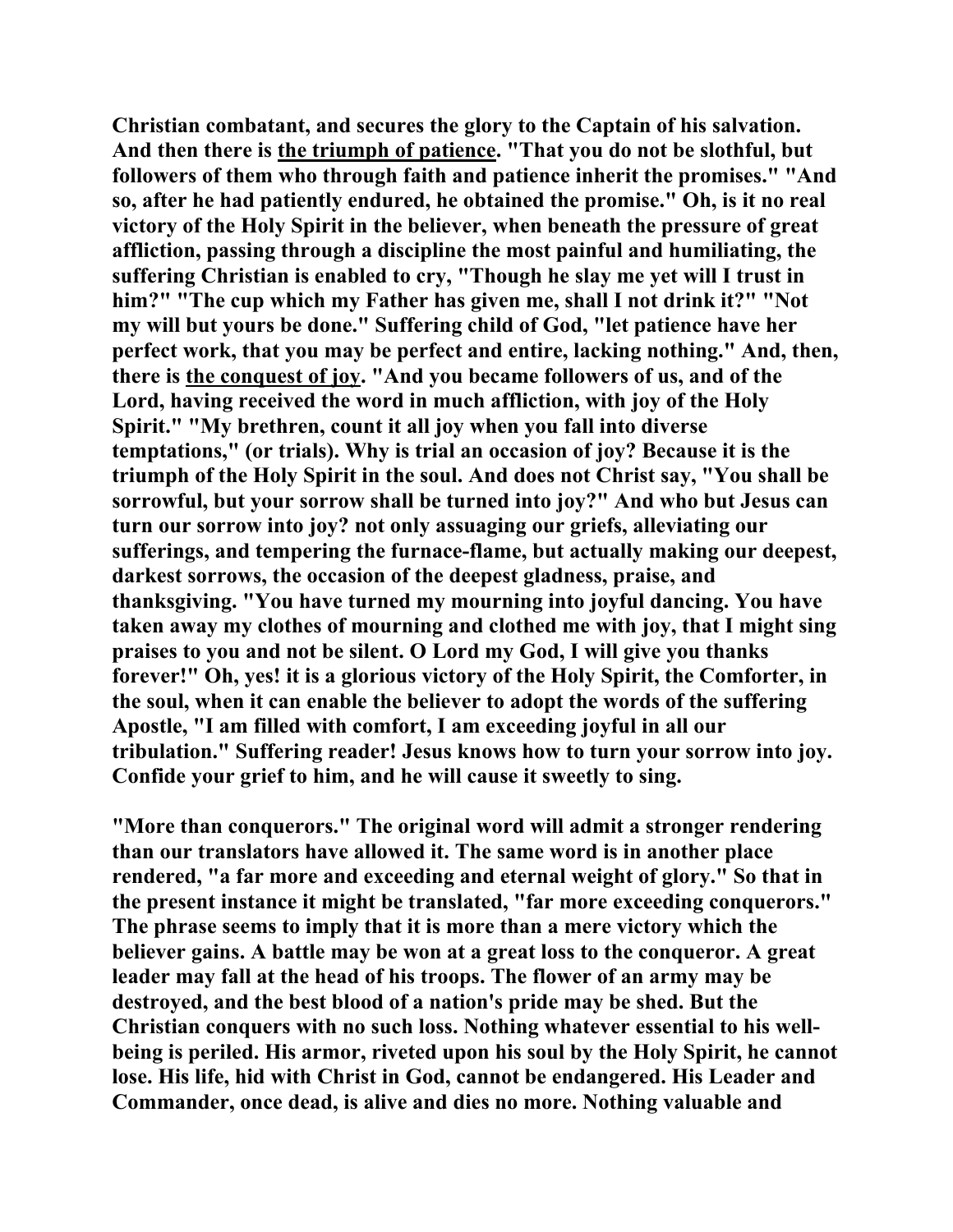**precious shall he lose. There is not a grace in his soul but shall come out of the battle with sin, and Satan, and the world, purer and brighter for the conflict.**  *The more thoroughly the Lord brings our graces into exercise, the more fully shall they be developed, and the more mightily shall they be invigorated.* **Not a grain of grace shall perish in the winnowing, not a particle of faith shall be consumed in the refining. Losing nothing, he gains everything! He returns from the battle laden with the spoils of a glorious victory—"more than a conqueror." All his resources are augmented by the result. His armor is brighter, his sword is keener, his courage is more dauntless, because of the conflict. Every grace of the Spirit is matured. Faith is strengthened—love is expanded—experience is deepened—knowledge is increased. He comes forth from the trial holier and more valorous than when he entered it. His weakness has taught him wherein his strength lies. His necessity has made him better acquainted with Christ's fullness. His peril has shown him who taught his hands to battle and his fingers to fight, and whose shield covered his head in the day of battle. He is "more than conqueror"—he is triumphant!** 

**"Through him that loved us." Here is the great secret of our victory, the source of our triumph. Behold the mystery explained, how a weak, timid believer, often running from his own shadow, is yet "more than a conqueror" over his many and mighty foes. To Christ who loved him, who gave himself for him, who died in his stead, and lives to intercede on his behalf, the glory of the triumph is ascribed. And this is the song he chants, "Thanks be to God which gives us the victory through our Lord Jews Christ." Through the conquest which he himself obtained, through the grace which he imparts, through the strength which he inspires, through the intercession which he presents, in all our "tribulation, and distress, and persecution, and famine, and nakedness, and peril, and sword " we are "more than conquerors." Accounted though we are as "sheep for the slaughter," yet our Great Shepherd, Himself slain for the sheep, guides his flock, and has declared that no one shall pluck them out of his hand. We are more than conquerors through his grace who loved us in the very circumstances that threaten to overwhelm. Fear not, then, the darkest cloud, nor the proudest waves, nor the deepest needs—in these very things you shall, through Christ, prove triumphant. Nor shrink from the battle with the "last enemy." Death received a death-wound when Christ died. You face a conquered foe. He stands at your side a crownless king, and waving a broken scepter. Your death shall be another victory over the believer's last foe. Planting your foot of faith upon his prostrate neck, you shall spring into glory, more than a conqueror, through him that loved you. Thus passing to glory in triumph, you shall go to swell the**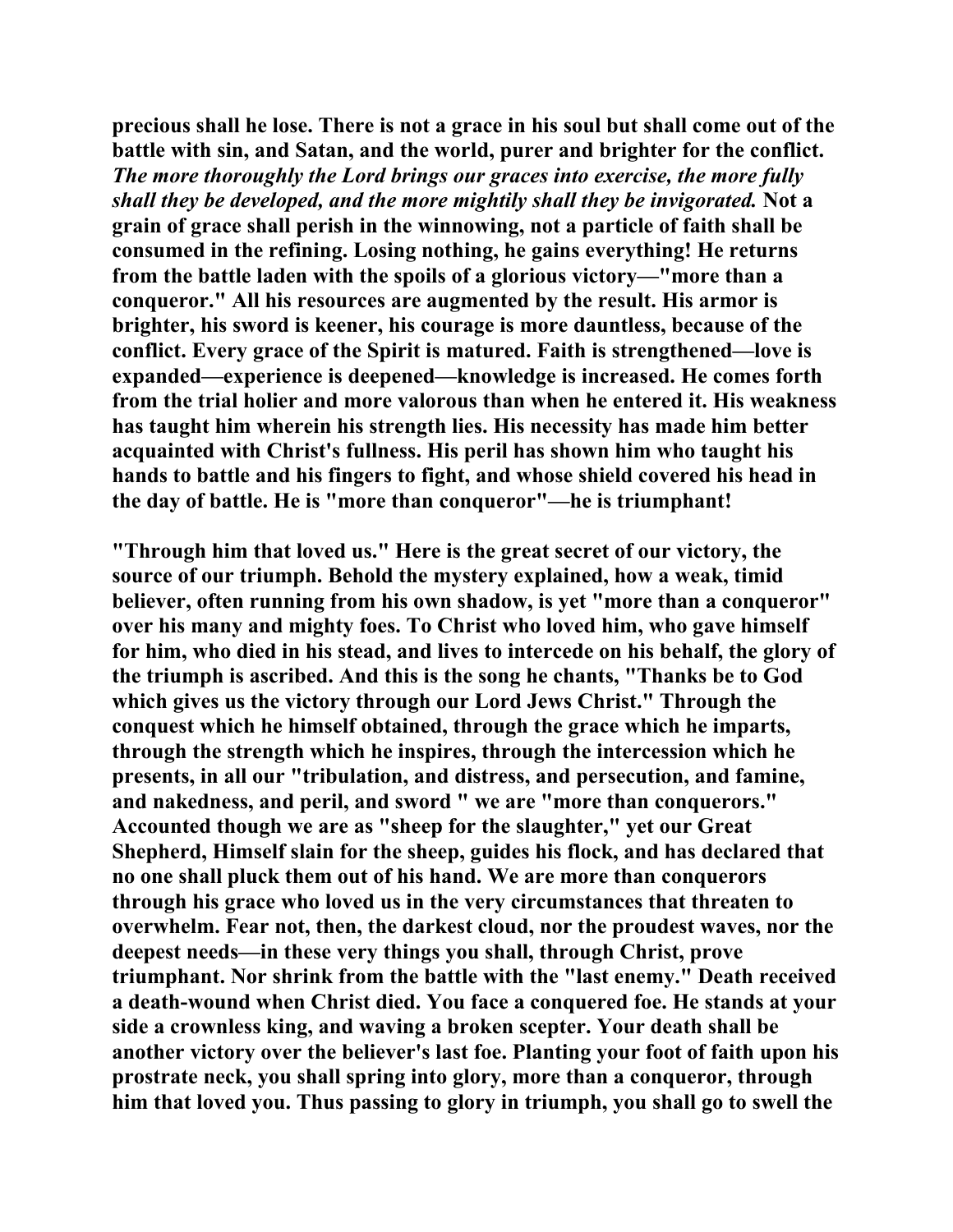**ranks of the "noble army of martyrs"—those Christian heroes of whom it is recorded, "THEY OVERCAME HIM BY THE BLOOD Of THE LAMB."** 

## **CHAPTER 35**

### **"No Separation from Christ Jesus"**

**For I am persuaded, that neither death, nor life, nor angels, nor principalities, nor powers, nor things present, nor things to come, Nor height, nor depth, nor any other creature, shall be able to separate us from the love of God, which is in Christ Jesus our Lord. Romans 8:38-39** 

**For I am convinced that neither death nor life, neither angels nor demons, neither the present nor the future, nor any powers, neither height nor depth, nor anything else in all creation, will be able to separate us from the love of God that is in Christ Jesus our Lord. Romans 8:38-39** 

**And I am convinced that nothing can ever separate us from his love. Death can't, and life can't. The angels can't, and the demons can't. Our fears for today, our worries about tomorrow, and even the powers of hell can't keep God's love away. Whether we are high above the sky or in the deepest ocean, nothing in all creation will ever be able to separate us from the love of God that is revealed in Christ Jesus our Lord. Romans 8:38-39** 

**This sublime chapter having opened with a strong declaration of** *no condemnation* **in Christ Jesus, it was fit that it should close with a declaration equally strong, of** *no separation* **from Christ Jesus. In passing through its rich and precious contents, our feelings have resembled those of a tourist coursing his way over an extended and magnificent landscape of varied feature and of exquisite loveliness. We have surveyed the scenery of the Christian life, from almost every point of observation, and in all its variety of form, beauty of coloring, and harmony of design. And now, having reached the loftiest summit of Christian hope, with a rapid survey of the radiant and far-reaching prospect stretching out before the eye, we will conduct our reflections to a close. It is a delightful and animating theme with which the chapter terminates. The last object it presents to the eye is JESUS. The last accents that linger on the ear are of the love of JESUS. Jesus was the beginning, and Jesus is the ending—and Jesus, in his personal glory, in his mediatorial work, in his inexhaustible fullness, in the close and tender relations which he sustains to his people, forms the sum and substance of all that intervenes**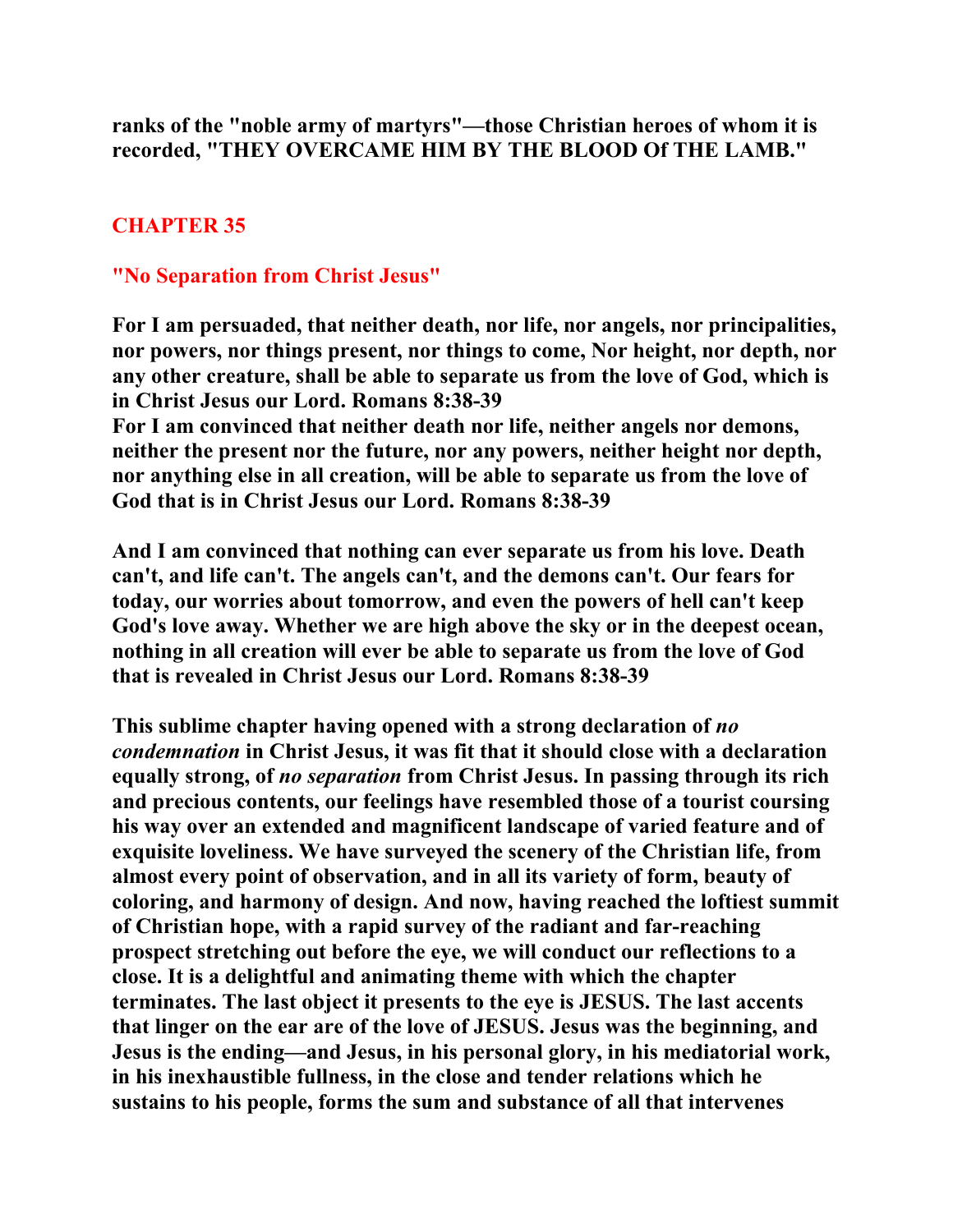**between these two extremes—no condemnation, and no separation. The central figure is Christ. He is** *the Magnet* **which attracts all the affections awakened by these great and glowing truths; and he is the object around which the truths themselves closely, exclusively, and indissolubly entwine. Christ is the Alpha and the Omega—the beginning and the end—yes, Christ is all and in all. Be he all in all to our hearts!** 

**It is of great importance that we have a clear apprehension of the Apostle's leading idea in these concluding verses. He refers to a love from which there is no separation. Of whose love does he speak? The believer's love to Christ? On the contrary—it is Christ's love to the believer. And this view of the subject makes all the difference in its influence upon our minds. What true satisfaction and real consolation, at least how small its measure, can the believer derive from a contemplation of** *his* **love to Christ? It is true, when sensible of its glow, and conscious of its power, he cannot but rejoice in any evidence, the smallest, of the work of the Holy Spirit in his soul. Yet this is not the legitimate ground of his confidence, nor the proper source of his comfort.**  *It is Christ's love to him!* **And this is just the truth the Christian mind needs for its repose. To whom did Paul originally address this letter? To the saints of the early and suffering age of the Christian Church. And this truth—Christ's love to his people—would be just the truth calculated to comfort, and strengthen, and animate them. To have declared that nothing should prevail to induce them to forsake Christ, would have been but poor consolation to individuals who had witnessed many a fearful apostasy from Christ in others, and who had often detected the working of the same principle in themselves. Calling to mind the strong asseveration of Peter, "Lord, though all should forsake you yet will I not," and remembering how their Master was denied by one, and betrayed by another, and forsaken by all his disciples, their hearts would fail them. But let the Apostle allure their minds from a contemplation of their love to Christ, to a contemplation of Christ's love to them, assuring them, upon the strongest grounds, that whatever sufferings they should endure, or by whatever temptations they should be assailed, nothing should prevail to sever them from their interest in the reality, sympathy, and constancy of that love, and he has at once brought them to the most perfect repose. The affection, then, of which the Apostle speaks, is the love of God which is in Christ Jesus.** 

**The love of Christ! such is our precious theme! Of it can we ever weary? Its greatness can we ever know? Its plenitude can we fully contain? Never! Its depths cannot be fathomed, its dimensions cannot be measured. It passes knowledge. All that Jesus did for his Church was but the unfolding and**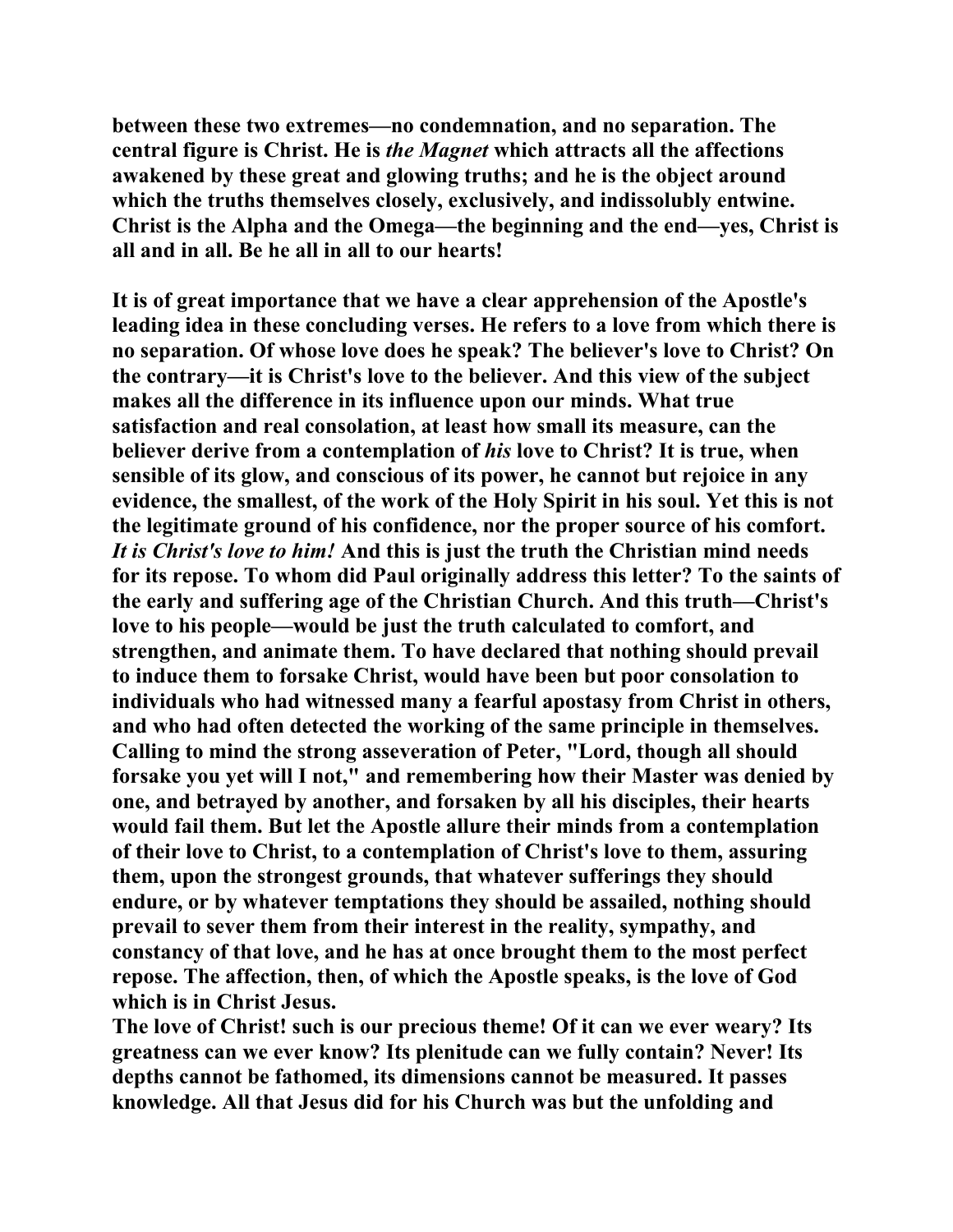**expression of his love. Traveling to Bethlehem—I see love incarnate. Tracking his steps as he went about doing good—I see love laboring. Visiting the house of Bethany—I see love sympathizing. Standing by the grave of Lazarus—I see love weeping. Entering the gloomy precincts of Gethsemane—I see love sorrowing. Passing on to Calvary—I see love suffering, and bleeding, and expiring. The whole scene of his life is but an unfolding of the deep, and awesome, and precious mystery of redeeming love.** 

**The love of the Father! Such, too, is our theme; and it is proper that with this truth the chapter should close. "The love of God which is in Christ Jesus our Lord." The love of the Father is seen in giving us Christ, in choosing us in Christ, and in blessing us in him with all spiritual blessings. Indeed, the love of the Father is the fountain of all covenant and redemption mercy to the church. It is that river the streams whereof make glad the city of God. How anxious was Jesus to vindicate the love of the Father from all the suspicions and fears of his disciples! "I say not unto you, that I will ask the Father for you, for the Father Himself loves you." "God so loved the world that he gave his only-begotten Son." To this love we must trace all the blessings which flow to us through the channel of the cross. It is the love of God, exhibited, manifested, and seen in Christ Jesus. Christ being, not the originator, but the gift of his love; not the cause, but the exponent of it. Oh, to see a perfect equality in the Father's love with the Son's love! Then shall we be led to trace all his sweet mercies, and all his providential dealings, however trying, painful, and mysterious, to the heart of God; thus resolving all into that from where all alike flow—everlasting and unchangeable LOVE.** 

**Now it is from this love there is no separation. "Who shall separate us from the love of Christ?" The Apostle had challenged accusation from every foe, and condemnation from every quarter; but no accuser rose, and no condemnation was pronounced. Standing on the broad basis of Christ's finished work, and of God's full justification, his head was now lifted up in triumph above all his enemies round about. But it is possible that though in the believer's heart there is no fear of impeachment, there yet may exist the latent one of separation. The aggregate dealings of God with his church, and his individual dealings with his saints, may at times present the appearance of an alienated affection, or a lessened sympathy. The age in which this epistle was penned, was fruitful of suffering to the church of God. And if any period or any circumstances of her history boded a severance of the bond which bound her to Christ, that was the period, and those were the circumstances. But with a confidence based upon the glorious truth on which he had been**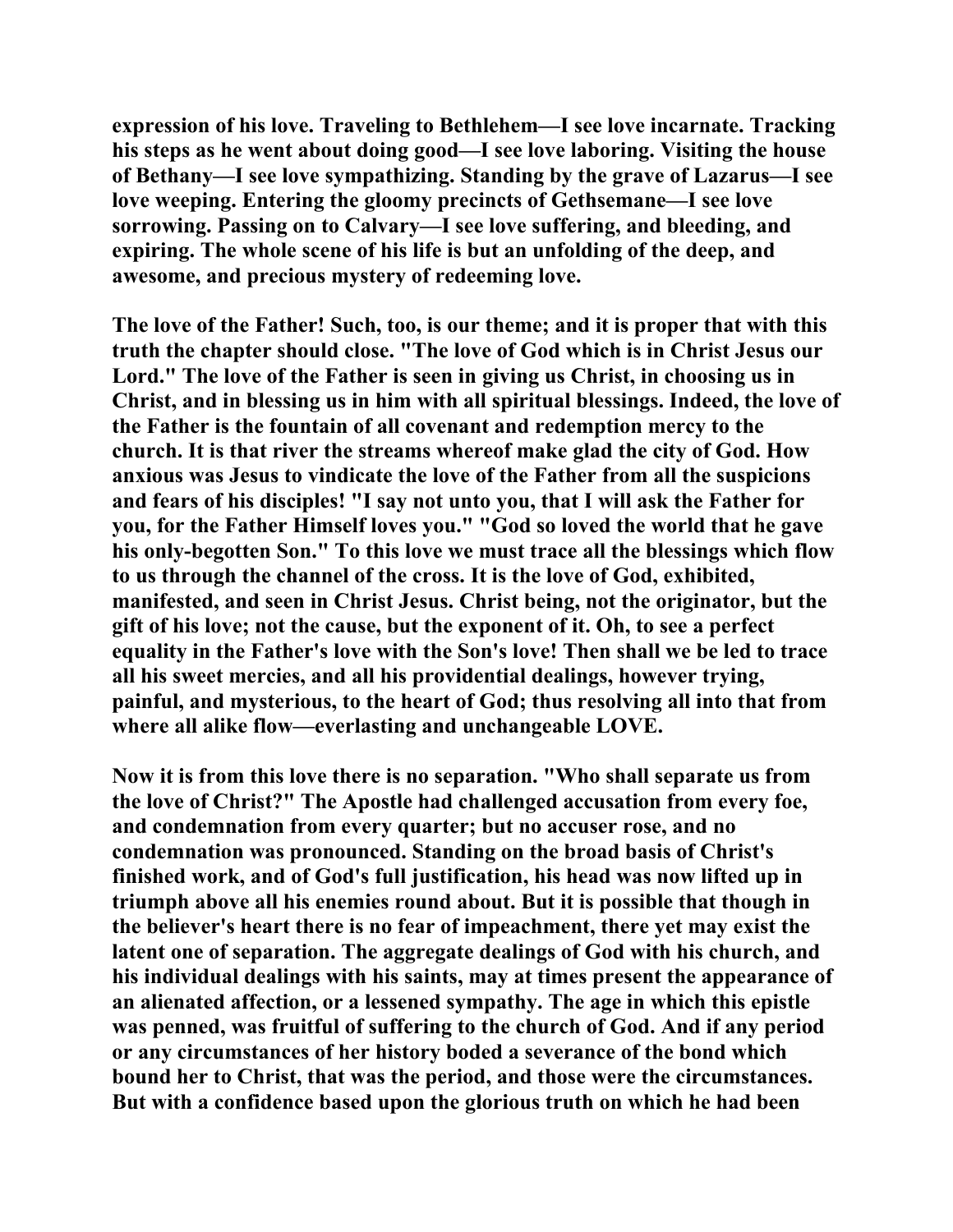**descanting—the security of the Church of God in Christ—and with a persuasion inspired by the closer realization of the glory about to burst upon her view—with the most dauntless courage he exclaims—"I am persuaded that neither death, nor life, nor angels, nor principalities, nor powers, nor things present, nor things to come, nor height, nor depth, nor any other creature, shall be able to separate us from the love of God which is in Christ Jesus our Lord." Let us briefly glance at each of these** *things which may threaten, but which cannot succeed in separating* **us from the love of God, and from our union with Christ.** 

**The passage commences with "death." That there is a separating power in death, is a truth too evident and too affecting to deny. It separates the soul from the body, and man from all the pursuits and attractions of earth. "His breath goes forth, in that very day his thoughts perish." All his thoughts of ambition—his thoughts of advancement—his thoughts of a vain and Pharisaical religion—all perish in that day. What a mournful sublimity is there in this vivid description of the separating power of death over the creature! What a separating power, too, has it, as felt in the chasms it creates in human relationships! Who has not lost a friend, a second self, by the ruthless hand of death? What bright home has not been darkened, what loving heart has not been saddened, by its visitations? It separates us from the husband of our youth—from the wife of our bosom—from the child of our affections—from the friend and companion of our earlier and riper years. It comes and breaks the link that bound us so fondly and so closely to the being, whose affection, sympathy, and communion seemed essential elements of our being, whose life we were wont to regard as a part of our very existence. But there is one thing from which death cannot separate us—the love of God which is in Christ Jesus, and all the blessings which that love bestows. Death separate us! No; death unites us the more closely to those blessings, by bringing us into their more full and permanent possession. Death imparts a realization and a permanence to all the splendid and holy anticipation of the Christian. The happiest moment of his life is its last. All the glory and blessing of his existence cluster and brighten around that solemn crisis of his being. Then it is he feels how precious the privilege, and how great the distinction of being a believer in Jesus. And the day that darkens his eye to all earthly scenes, opens it upon the untold, and unimaginable, and ever—increasing glories of eternity. It is the birth day of his immortality. Then, Christian, fear not death! It cannot separate you from the Father's love, nor can it, while it tears you from an earthly bosom, wrench you from Christ's. You shall have in death, it may be, a brighter, sweeter manifestation of his love than you ever**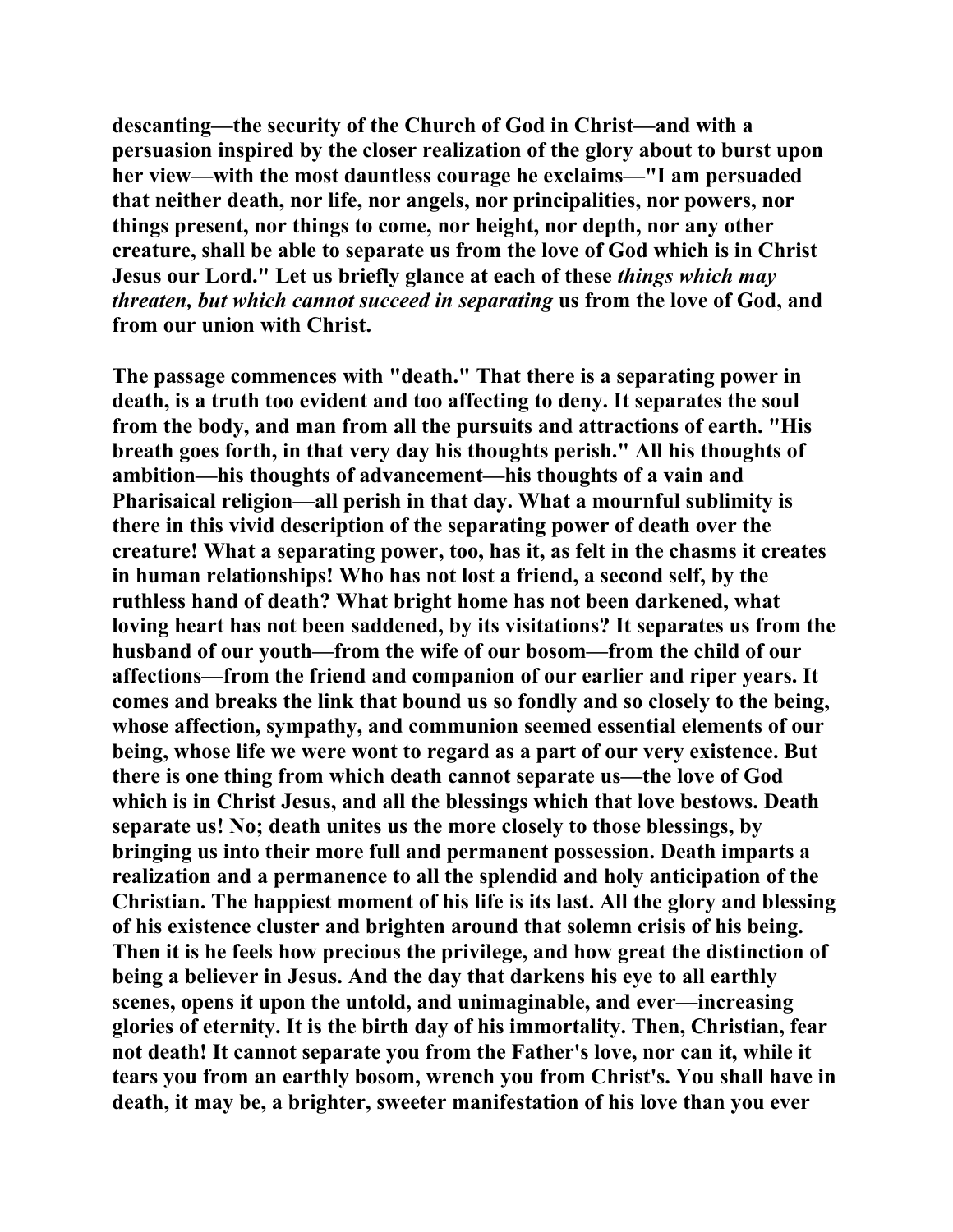**experienced in life. Jesus, the Conqueror of death, will approach and place beneath you his almighty arms, and your head upon his loving bosom. Thus encircled and pillowed, you "shall not see death," but passing through its gloomy portal shall only realize that you had actually died, from the consciousness of the joy and glory into which death had ushered you.** 

**"Nor life." The hope of life is meant. The Apostle wrote, as we have remarked, in a peculiarly suffering era of the church—an age of fiery persecution for the Gospel's sake. Under these circumstances, life was not infrequently offered on condition of renouncing the Gospel, and denying the Savior. This was a strong temptation to apostasy. When in full view of the rack, the cross, the stake, life—precious life, with all its sweet attraction and fond ties—was offered, and which a simple renunciation of the cross, and a single embrace of the crucifix, would purchase back; to some, weak in faith, such a temptation might be well near irresistible. But it shall not succeed in separating the suffering Christian from the love of Christ. Nor shall anything connected with life—its trials, its vicissitudes, or its temptations—dissever us from God's affection. Thus both life and death shall but confirm us in the assurance of our inalienable interest in the love of God: "For whether we live, we live unto the Lord; and whether we die, we die unto the Lord; whether we live therefore, or die, we are the Lord's." "Nor angels, nor principalities, nor powers." Of course, not good angels, but evil spirits, are here meant. And these include, not demons merely, but all evil agencies—men of the world human governments—civil powers—all that is hostile to the spiritual interests of Christ's truth and kingdom. Such are often found either powerful engines of spiritual persecutions themselves, or else by indifference and connivance, sympathizing with, and abetting the high-handed persecutor.** *But no human or superhuman power shall prevail to impair the interest of God's saints in his love.* **Have they in a single instance done so? Has God ever forsaken his people, when the Evil Spirit has stirred up ungodly men and despotic governments to rob them of their rights, to fetter their consciences, to imprison or to slay their people? No, never! Secure in his love, no floods of enmity, no sword of persecution, shall ever displace the church of Christ. The day of her triumph over all her enemies is fast speeding on. A splendid day will that be. Her home had often been the fastness of the rock—the solitude of the mountain—the depth of the cave—the midnight gloom of the dungeon. She had often prophesied in sackcloth and in blood; at one time avowing her faith from the rack, and at another confessing the name of Jesus from amid the flames. But the day of her triumph and glory draws near. Then shall her enemies come bending unto her, and shall lick the dust of her feet. Who shall lay anything**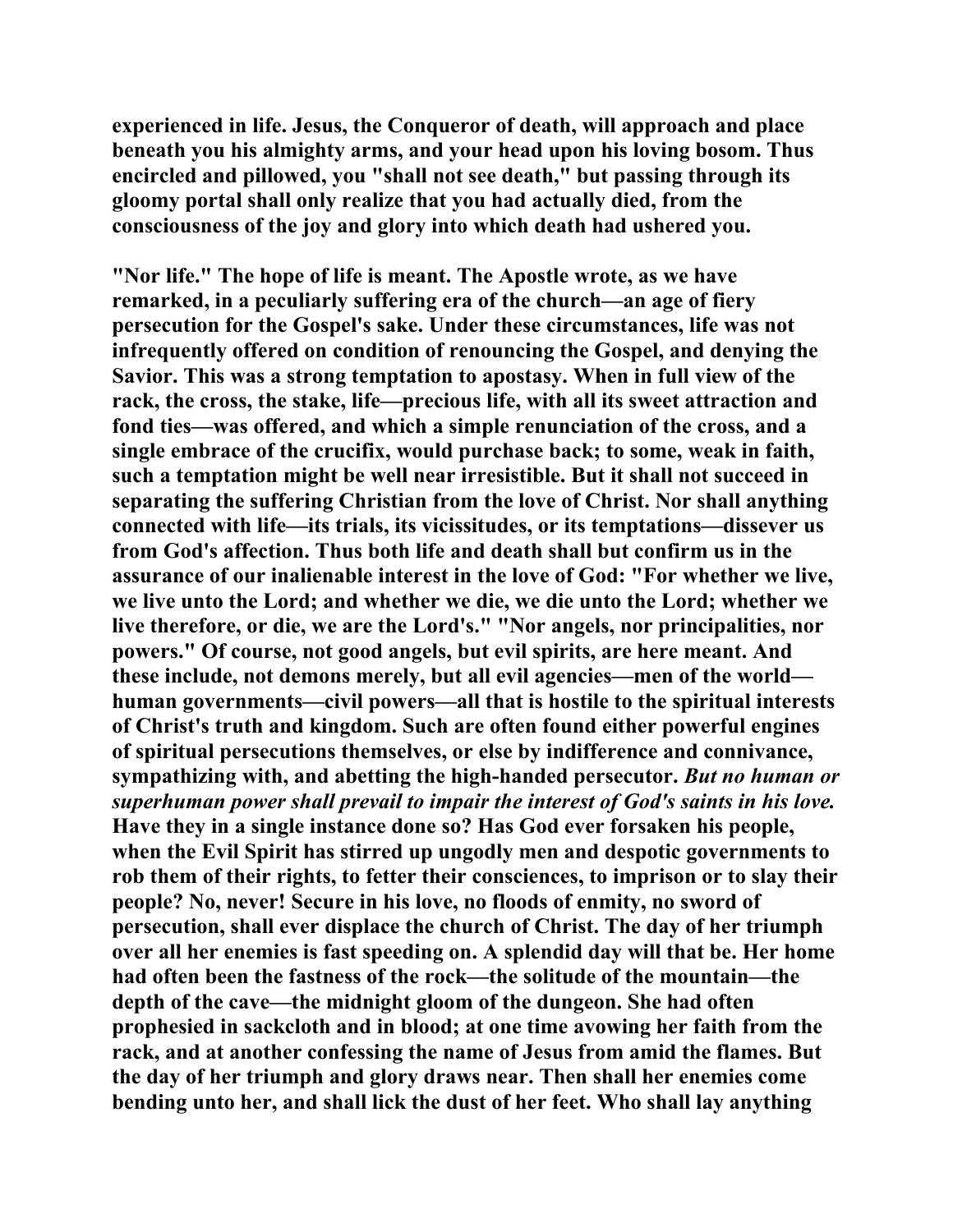**then to her charge? Silenced, and condemned, all her foes shall retire to this terrible doom, leaving her enshrined in all the glory of the** *Church Triumphant***.** 

**"Things present." Things temporary and transient, be they sad or joyous, pleasant or painful. Indwelling sin, temporary trial, occasional temptations, the momentary suspensions of God's realized love—none of these, or any other things present, shall separate them from Christ.** 

**"Things to come." What human foresight can predict the future of the earthly history of the child of God? What human hand can uplift the veil that conceals the events that shall yet transpire in his history before he reaches that perfect world where there will be no future, but one eternal present? Oh, what goodness hides it from our view! But be that future what it may, shady or sunny, stormy or serene, God will stand fast to his covenant with his Church, and Christ to his union with his people. Things to come, be they more terrible than things that are past, or that are now, shall not touch their interest in the Lord's love.** 

**"Nor height." No elevation to which he may advance them, no height of rank, or wealth, or honor, or influence, or usefulness, shall peril their place in his love. Thus it was the Lord advanced Moses, and David, and Joseph, and Gideon; but in their elevation to worldly distinction, power, and affluence, they were kept walking humbly with God—and this was the secret of their safety. "The Lord God is my strength, and he will make my feet like hind's feet, and he will make me to walk upon high places.** 

**"Nor depth." Oh, how deep those depths may be! From the loftiest height to the lowest depth of adversity, God can bring his servant, yet love him still with an unchanged and deathless affection. But no depth of soul-distress, no depth of poverty, or suffering, or humiliation, shall disturb the repose or peril the security of a believing soul in the love of God.** 

**"Nor any other creature." If there be any other thing or being in the wide universe that wears a threatening or unkindly aspect towards the Christian, Divine power shall restrain its force, saying to the proud waves, "Thus far shall you come, and no farther." And thus all the billows, amid which the Ark has for ages been tossed, shall but bear it gently and triumphantly onward to the Mount of God. On that mount, beloved, where now are gathering all who have the Father's name written on their foreheads, we, too, through grace,**